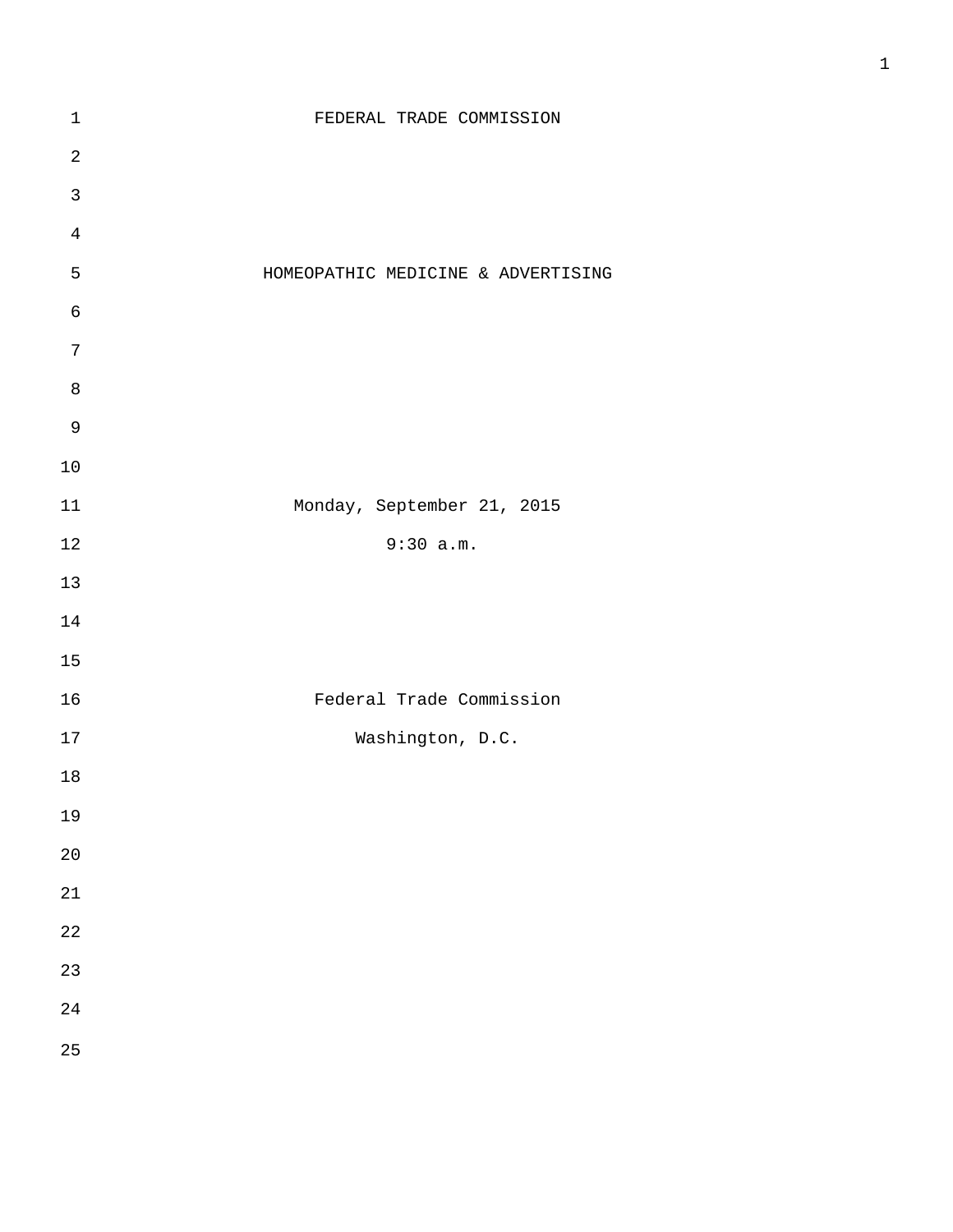| $1\,$          | FEDERAL TRADE COMMISSION                      |       |
|----------------|-----------------------------------------------|-------|
| $\overline{2}$ | INDEX                                         |       |
| $\mathfrak{Z}$ |                                               |       |
| $\overline{4}$ |                                               | PAGE: |
| 5              |                                               |       |
| 6              | Introductory Remarks, Gregory W. Fortsch      | 3     |
| 7              |                                               |       |
| 8              | Opening Remarks, Maureen K. Ohlhausen         | 7     |
| $\mathsf 9$    |                                               |       |
| 10             | Panel 1: Homeopathic Industry & Advertising   | 15    |
| 11             |                                               |       |
| 12             | Panel 2: Scientific Support for Homeopathic   |       |
| 13             | Advertising Claims                            | 67    |
| 14             |                                               |       |
| 15             | Panel 3: Legal/Regulatory Issues Presented by |       |
| 16             | Homeopathic Advertising                       | 129   |
| 17             |                                               |       |
| 18             |                                               |       |
| 19             |                                               |       |
| 20             |                                               |       |
| 21             |                                               |       |
| 22             |                                               |       |
| 23             |                                               |       |
| 24             |                                               |       |
| 25             |                                               |       |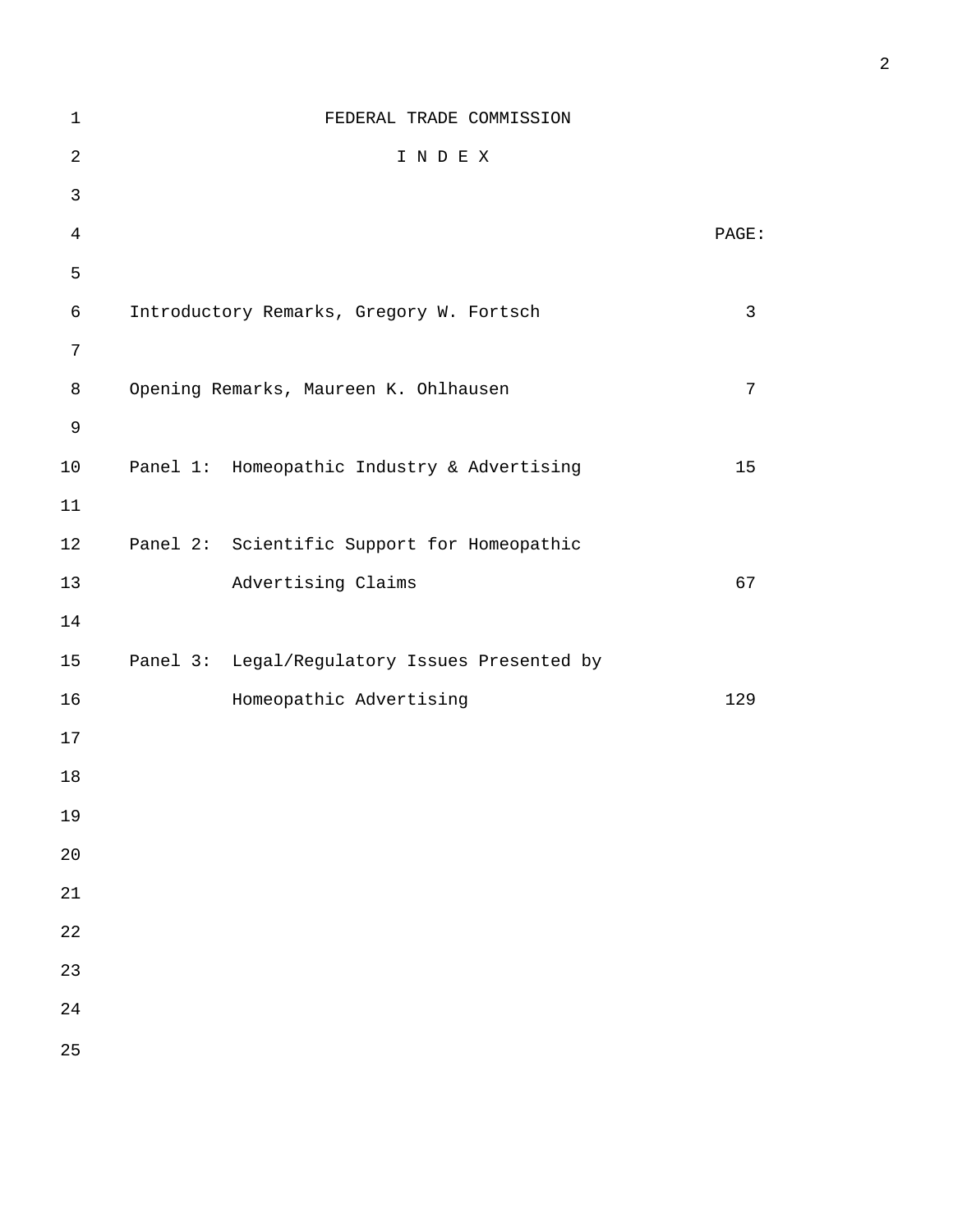## 1 INTRODUCTORY REMARKS

2 MR. FORTSCH: Good morning. My name is Greg 3 Fortsch, and I'm an attorney with the FTC's Division of 4 Advertising Practices. I want to welcome all of you today to 5 today's workshop and thank you for coming out in person or 6 listening via webcast. 7 Before we get started today with our substantive 8 program, I need to review some administrative details. 9 Please silence any mobile phones and other electronic 10 devices. If you must use them during the workshop, please be 11 respectful of the speakers and your fellow audience members. 12 Please be aware that if you leave the Constitution 13 Center building for any reason during the workshop, you'll 14 have to go back through the security screening again. Please 15 bear this in mind and plan ahead, especially if you're 16 participating on a panel so we can do our best to remain on 17 schedule. 18 Most of you received a lanyard with a plastic FTC 19 event security badge. We reuse these for multiple events, so 20 when you leave for the day, please return your badge to event 21 staff. 22 If an emergency occurs that requires you to leave 23 the conference center but remain in the building, follow the

24 instructions provided over the building PA system.

25 In the unlikely event that an emergency occurs that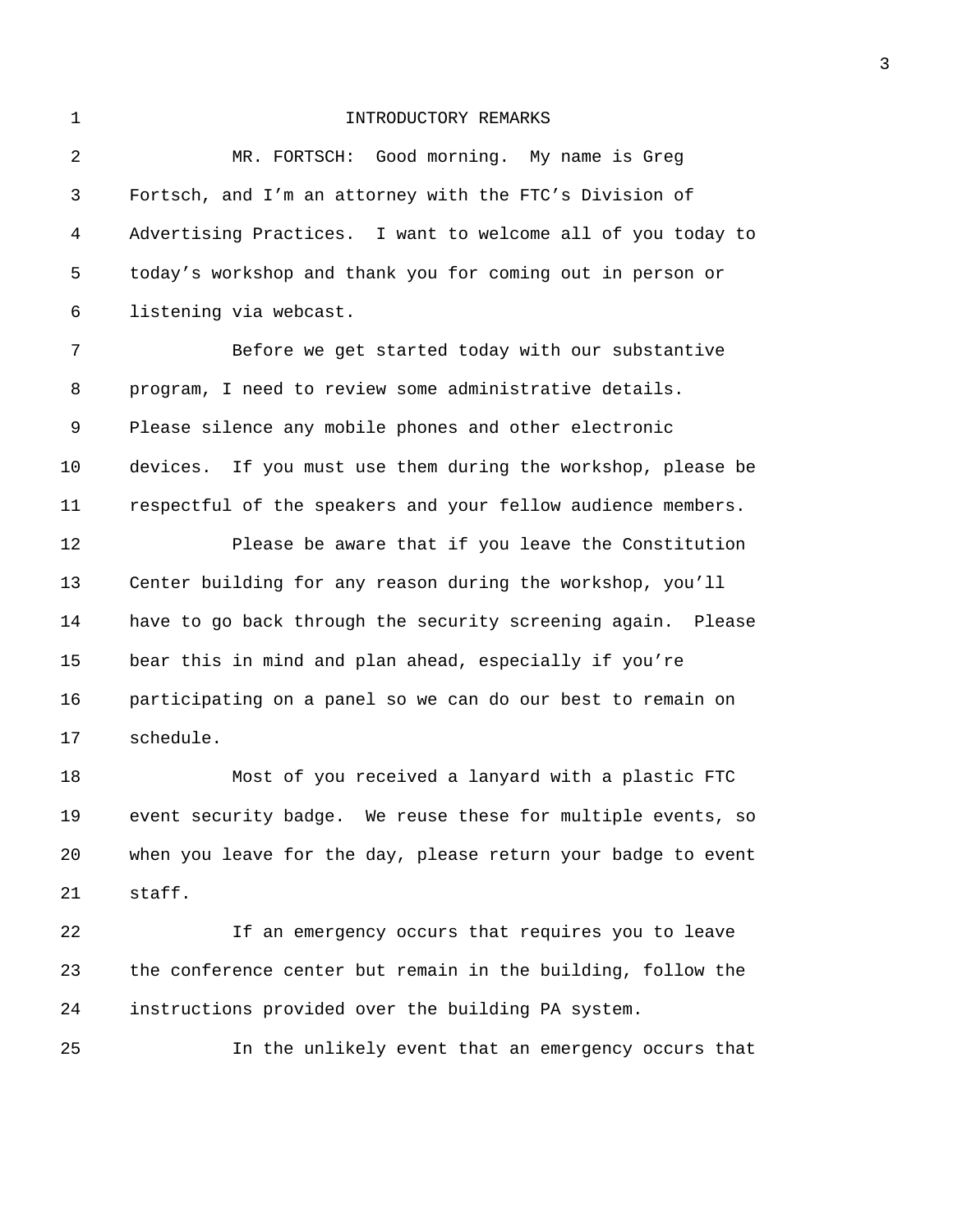1 requires the evacuation of the building, an alarm will sound. 2 Everyone should leave the building in an orderly manner 3 through the main 7th Street exit, which is on that side. 4 After leaving the building, turn left and proceed around 7th 5 Street and across E Street to the FTC emergency assembly 6 area. Remain in the assembly area until instructed to return 7 to the building.

8 If you notice any suspicious activity, please alert 9 building security. Please be advised that this event may be 10 photographed. It is webcast, and it is recorded. By 11 participating in this event, you are agreeing that your image 12 and anything you say or submit may be posted indefinitely at 13 FTC.gov or one of the Commission's publicly available social 14 media sites.

15 Restrooms are located in the hallway just outside 16 this conference. The cafeteria is currently open. It's open 17 until 10:00 with a limited menu from 10:00 to 11:00. It 18 opens for lunch at 11:00 and is open until 3:00, with a 19 limited menu from 2:00 until 3:00.

20 If you're interested in submitting a comment for 21 the panel to possibly address during their discussion, there 22 are comment cards outside the conference room on the table 23 where there are nametags, as well. The gentleman waving his 24 hand right here will be walking around to collect those 25 comment cards. If your comment doesn't make it to the panel,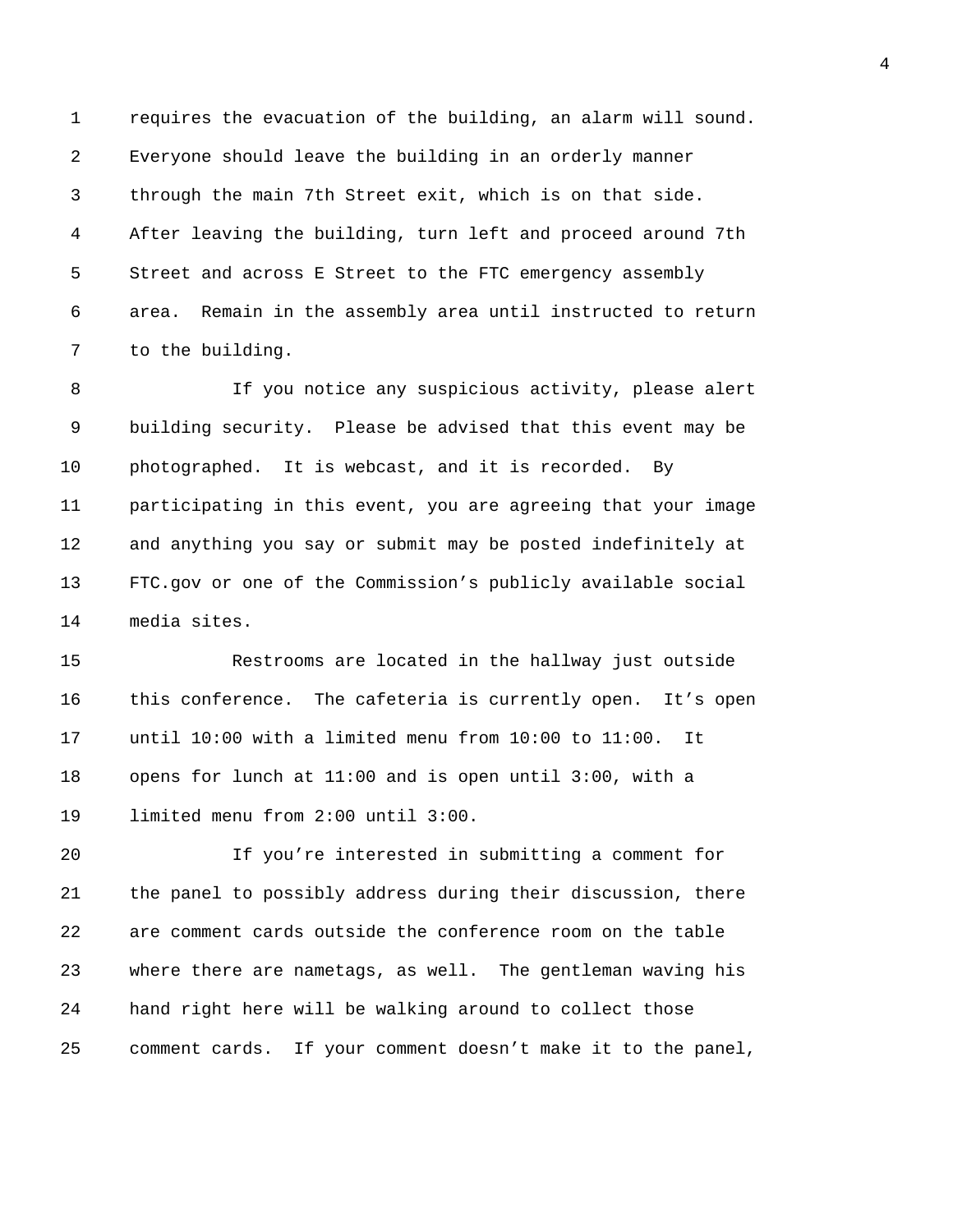1 never fear, there are comments that you can make online with 2 the Federal Trade Commission until November 20th. And the 3 links are available on the website.

4 And I should mention at the outset that any views I 5 express today are my own and do not necessarily represent the 6 views of the Commission, any other Commission official, or 7 any individual Commissioner. And this goes for the other 8 government employees serving as panelists and moderators 9 today.

10 I now have the honor and pleasure to introduce 11 Commissioner Maureen Ohlhausen, who has graciously offered to 12 provide remarks and to open today's workshop. Commissioner 13 Ohlhausen was sworn in as a Commissioner on April 4th, 2012. 14 Prior to joining the FTC, the Commissioner was a partner at 15 Wilkinson Barker Knauer, where she focused on FTC issues, 16 including privacy, data protection, and cyber security.

17 She previously served at the Federal Trade 18 Commission for 11 years, most recently as Director of the 19 Office of Policy Planning from 2004 to 2008, where she led 20 the FTC's Internet Access Task Force. She was also a Deputy 21 Director of that office.

22 From 1998 to 2001, Commissioner Ohlhausen was an 23 attorney advisor for former FTC Commissioner Orson Swindle, 24 and she began her career in 1997 in the General Counsel's 25 Office.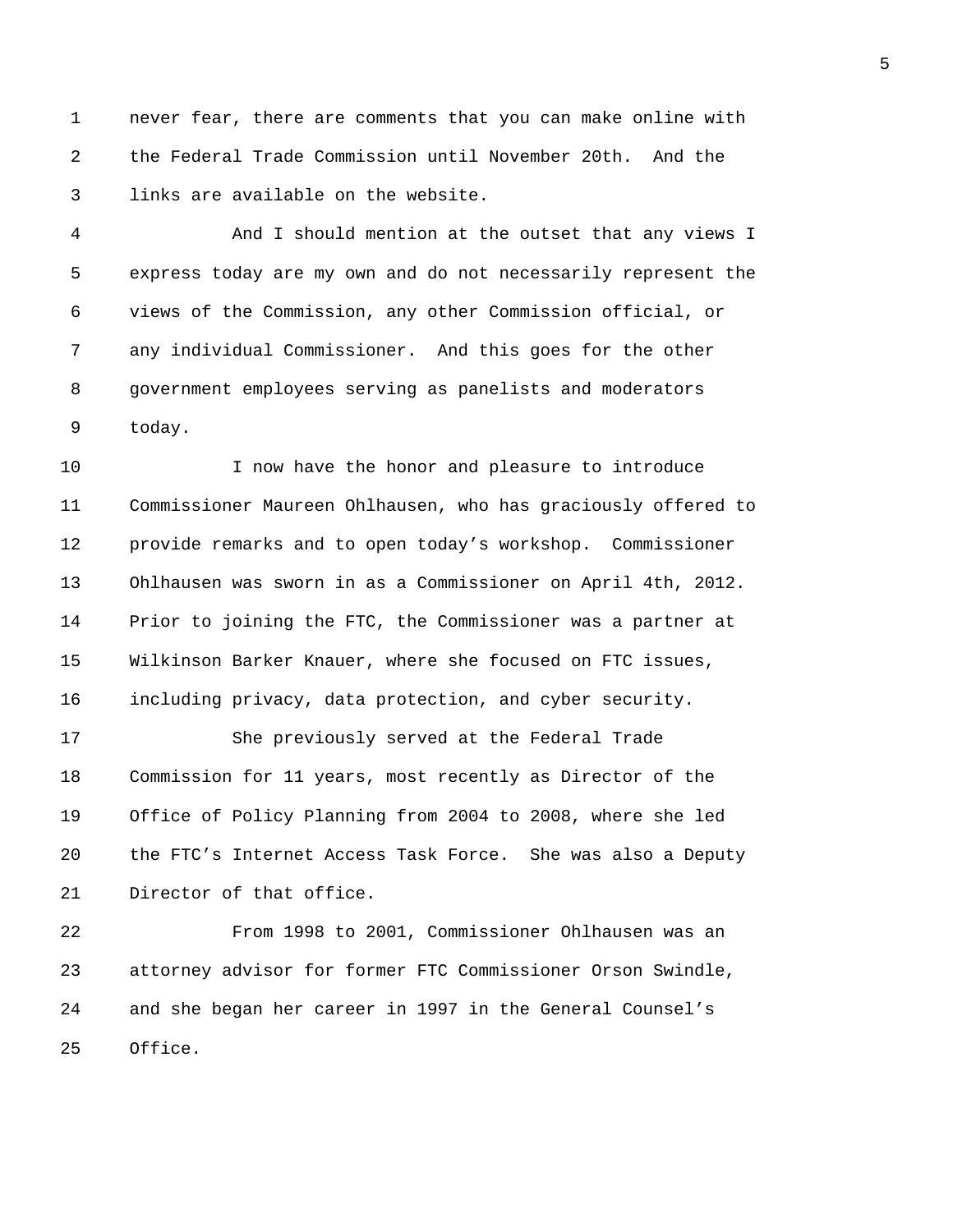| $\mathbf 1$ | She has also served on the adjunct faculty at                   |
|-------------|-----------------------------------------------------------------|
| 2           | George Mason University School of Law, where she taught         |
| 3           | privacy law and unfair trade practices. Prior to working at     |
| 4           | the FTC, Commissioner Ohlhausen spent five years at the U.S.    |
| 5           | Court of Appeals for the D.C. Circuit, where she served as a    |
| 6           | law clerk for David B. Sentelle and also as a staff attorney.   |
| 7           | She also clerked for Judge Robert Yock of the                   |
| 8           | United States Court of Federal Claims from 1991 to 1992.<br>She |
| 9           | graduated with honors from the University of Virginia and       |
| 10          | from George Mason University School of Law.                     |
| 11          | Without further ado, I am glad to welcome and                   |
| 12          | introduce Commissioner Maureen Ohlhausen.                       |
| 13          | (Applause.)                                                     |
| 14          |                                                                 |
| 15          |                                                                 |
| 16          |                                                                 |
| 17          |                                                                 |
| 18          |                                                                 |
| 19          |                                                                 |
| 20          |                                                                 |
| 21          |                                                                 |
| 22          |                                                                 |
| 23          |                                                                 |
| 24          |                                                                 |
| 25          |                                                                 |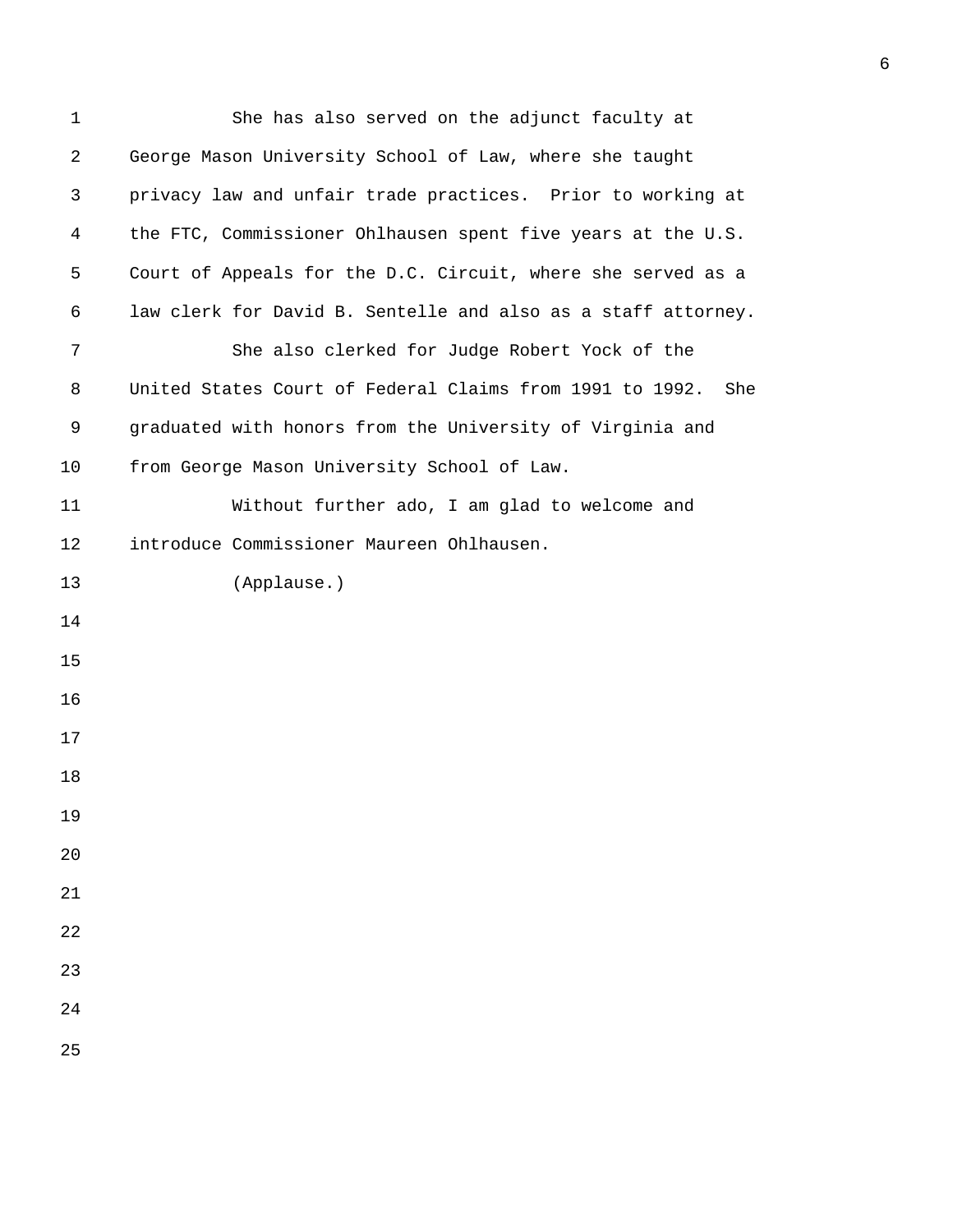## 1 OPENING REMARKS

| $\overline{2}$ | COMMISSIONER OHLHAUSEN: Well, good morning,                     |
|----------------|-----------------------------------------------------------------|
| 3              | everyone. I want to welcome you all to the FTC and thank you    |
| 4              | for being here with us today. Our workshop has a single         |
| 5              | focus: the advertising of over-the-counter homeopathic          |
| 6              | In convening this workshop, the FTC, as always, is<br>products. |
| 7              | furthering the goal of making sure that consumers have          |
| 8              | accurate and reliable information about the products they       |
| 9              | buy.                                                            |
| 10             | So, if any of you are looking for a discussion of               |
| 11             | the potential regulation of those who use or practice           |
| 12             | homeopathic medicine, you've come to the wrong place. We are    |
| 13             | just looking at issues related to advertising.                  |
| 14             | Because of the recent growth in the marketing and               |
| 15             | use of homeopathic products, consumers have greater exposure    |
| 16             | to such products than ever before. But do consumers know        |
| 17             | what they are buying when they purchase a homeopathic           |
| 18             | product? Today's workshop will examine the potential            |
| 19             | challenges that advertising for OTC homeopathic products pose   |
| 20             | for American consumers and possible solutions to addressing     |
| 21             | those challenges.                                               |
| 22             | You will hear from stakeholders, including medical              |
| 23             | professionals, industry representatives, consumer advocates,    |
| 24             | and government regulators. They will discuss a variety of       |
| 25             | topics, including the evolution and growth of the homeopathic   |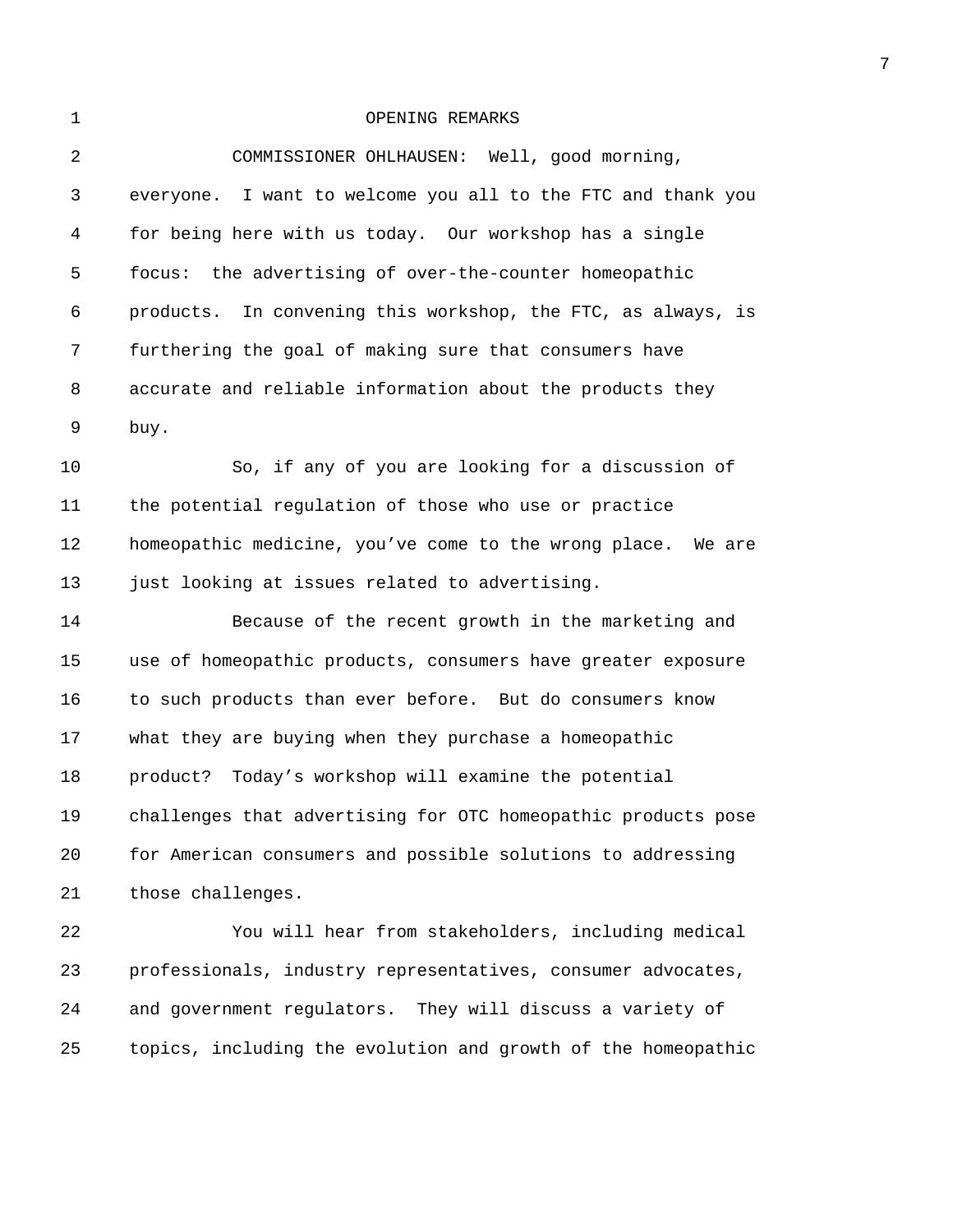1 industry, the scientific support for homeopathic advertising 2 claims, and, finally, the legal and regulatory issues 3 presented by the advertising of homeopathic OTC products.

4 The agency's interest in OTC homeopathic product 5 advertising stems from our longstanding oversight of the 6 marketing of health-related products and services. And 7 although we began planning this workshop independently of the 8 FDA's recent initiative to reevaluate its regulatory 9 structure for homeopathic products, we are mindful of the 10 FDA's role in this area.

11 As I'll discuss later, the FDA's current regulatory 12 structure impacted our examination of homeopathic OTC product 13 advertising, and the FTC recently provided comments to FDA, 14 giving some thoughts on how we can work together better in 15 this area.

16 FTC staff has used focus groups and copy tests to 17 research what consumers understand about homeopathy and 18 homeopathic products. As discussed in the comments FTC staff 19 filed with the FDA, the focus group results suggested that 20 many consumers choose homeopathic products based on incorrect 21 and incomplete information. When given additional 22 information, however, they looked more critically at 23 homeopathic treatments and had a better basis on which to 24 evaluate them in comparison to other remedies.

25 The copy test results revealed that many consumers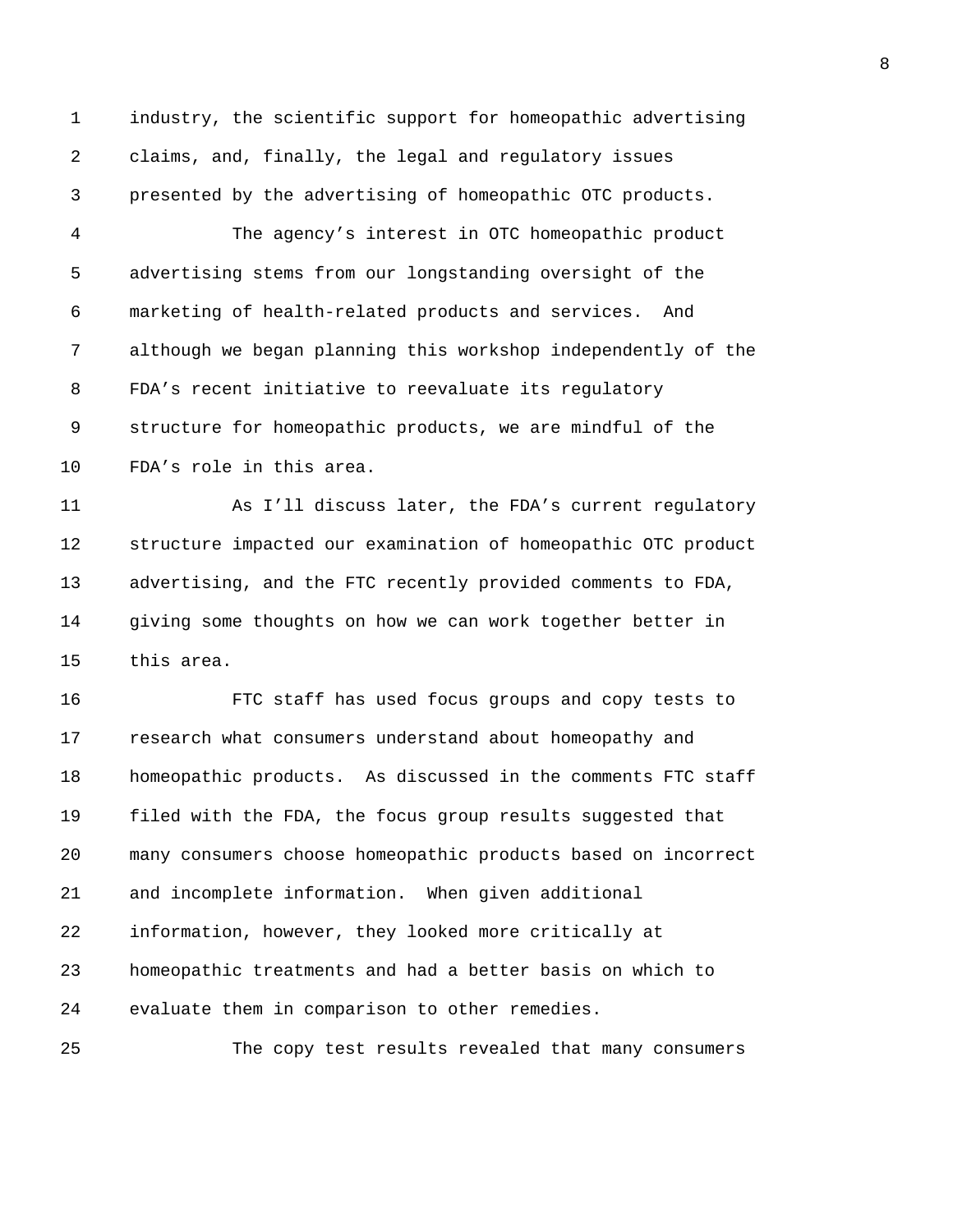1 mistakenly believe that the FDA had approved homeopathic 2 products for efficacy. They also indicated that consumers 3 erroneously believe that the manufacturers of homeopathic 4 products tested their products on humans for efficacy.

5 In addition to its research, FTC staff has observed 6 other potential causes of consumer confusion. In our FDA 7 comments, staff noted that it's its belief that consumers may 8 be confused by retail store shelf placement of homeopathic 9 products side by side with conventional medicine that, in 10 fact, has been approved by the FDA for efficacy.

11 Staff also reports that confusion is likely created 12 by the terminology used in homeopathic products -- product 13 labeling regarding dilution, which results in a very small, 14 nearly undetectable trace of the active ingredient in the 15 water or alcohol substance that's provided to a consumer. 16 Staff believes that it's highly unlikely an average consumer 17 has an accurate understanding of what homeopathic labeling 18 means in this regard.

19 Thus, the FTC is interested in ensuring that the 20 advertising for OTC homeopathic products contains accurate 21 and reliable information. In the past, pursuing this goal 22 has been complicated by the potential conflict with the FDA's 23 approach to regulating OTC homeopathic products. But for 24 over 40 years, the FTC and the FDA have worked together 25 collaboratively to regulate the marketing of OTC products.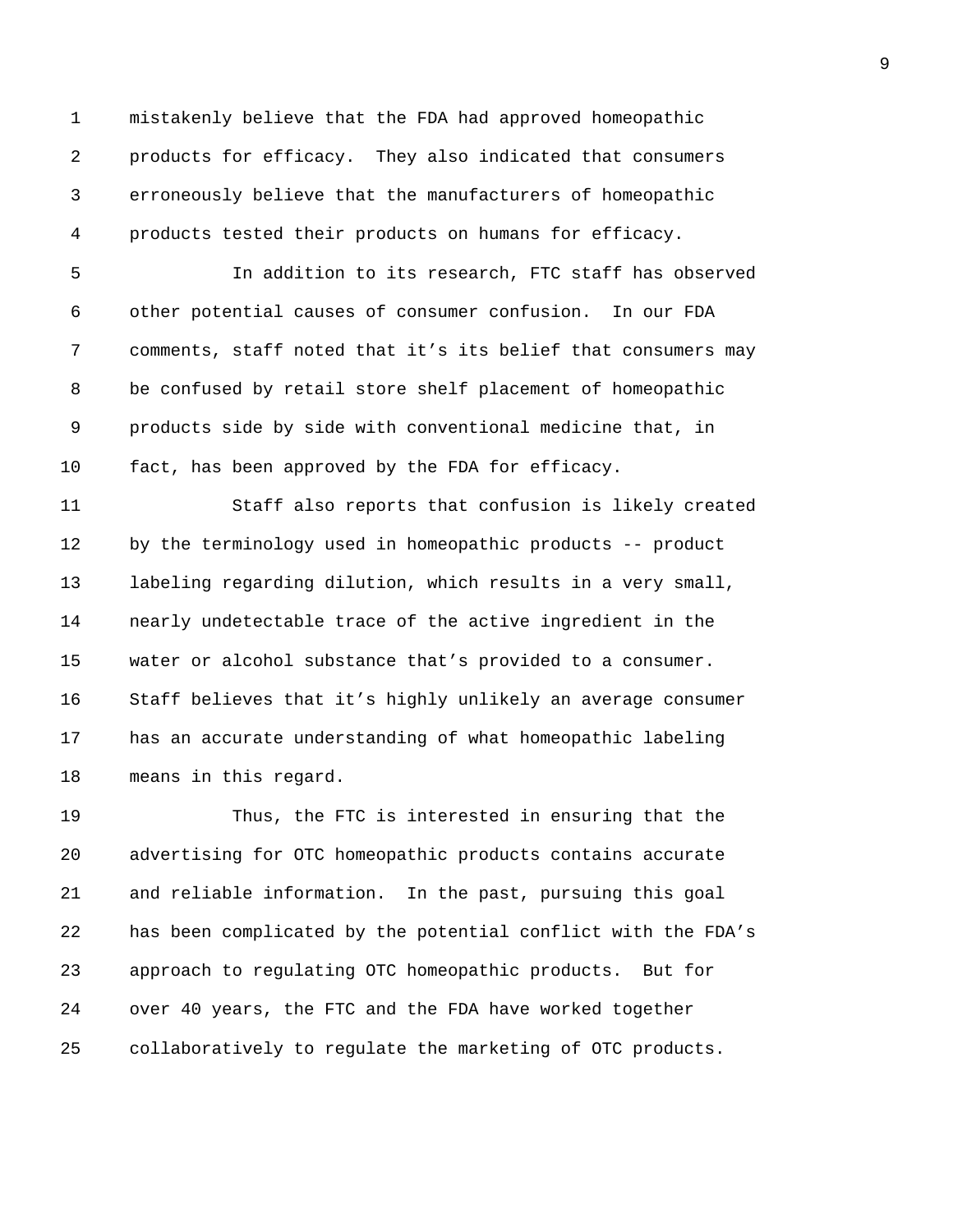1 With regard to OTC drug products, pursuant to a 1971 2 memorandum of understanding between the two agencies, the FDA 3 focuses on product labeling, while the FTC focuses on product 4 advertising.

5 With the exception of OTC homeopathic drugs, the 6 regulatory approach of the two agencies has been remarkably 7 consistent. The FTC's authority over disease and other 8 health-related claims for all products is clear, 9 straightforward, and not in dispute. It comes from Sections 10 5 and 12 of the FTC Act. Section 5, which applies to both 11 advertising and labeling, prohibits unfair or deceptive acts 12 or practices in or affecting commerce. It covers the 13 deceptive advertising of labeling of over-the-counter drugs.

14 Section 12 prohibits the dissemination of false 15 advertisements of foods, drugs, devices, services, or 16 cosmetics. Under these provisions, companies must have a 17 reasonable basis for making objective claims, including 18 claims that a product can treat specific conditions before 19 those claims are made.

20 The FTC devotes significant resources, including 21 enforcement and educational resources, to protect consumers 22 from unsubstantiated and misleading health claims in 23 advertising for OTC products. The FTC's well-established 24 position on advertising substantiation was first announced in 25 1972 and has been repeatedly reaffirmed. For health, safety,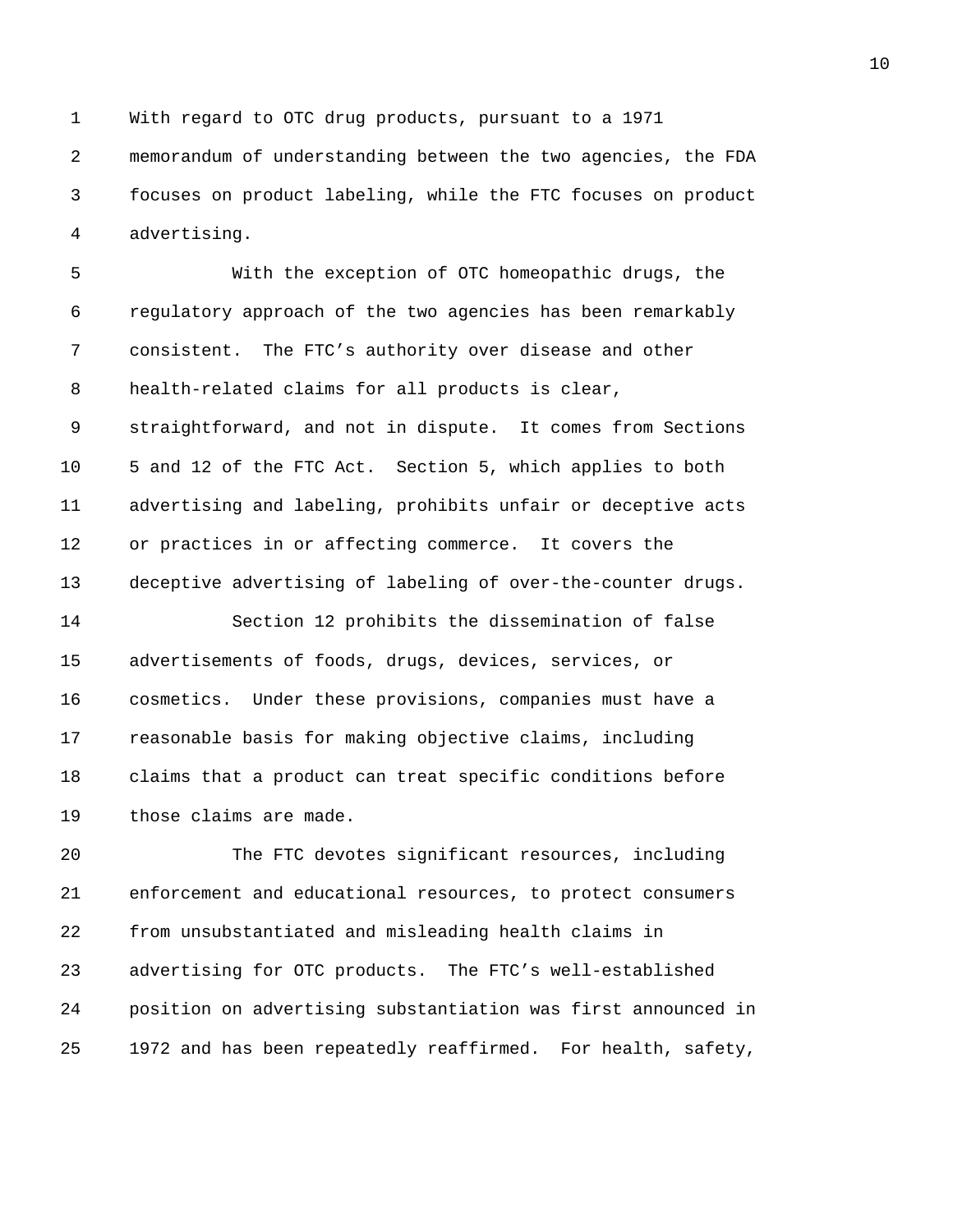1 or efficacy claims, the FTC has generally required that 2 advertisers possess competent and reliable scientific 3 evidence, defined as tests, analyses, research, or studies 4 that have been conducted and evaluated in an objective manner 5 by qualified persons and are generally accepted in the 6 profession to yield accurate and reliable results.

7 Competent and reliably scientific evidence may take 8 different forms, depending on the types of claims made. For 9 some claims, the substantiation required may be one or more 10 well-designed human clinical studies. Neither the FTC nor 11 any -- excuse me, neither the FTC Act, nor any FTC rule or 12 policy statement, exempts advertising claims for homeopathic 13 drugs from these standards.

14 Turning to the FDA's authority, all articles that 15 meet the definition of a drug under the Food, Drug and 16 Cosmetic Act, including homeopathic drugs, are subject to 17 regulation under the FD&C Act. Specifically, the FD&C Act 18 requires that drugs cannot be distributed in commerce until 19 they are recognized by qualified experts to be safe and 20 effective. Homeopathic drugs have never been regulated under 21 the FD&C Act like other conventional drugs, however.

22 Prior to 1988, most homeopathic drugs were 23 prescribed to individuals only after a private consultation 24 with a homeopathic practitioner. The shift to offering 25 homeopathic products on an over-the-counter, mass-market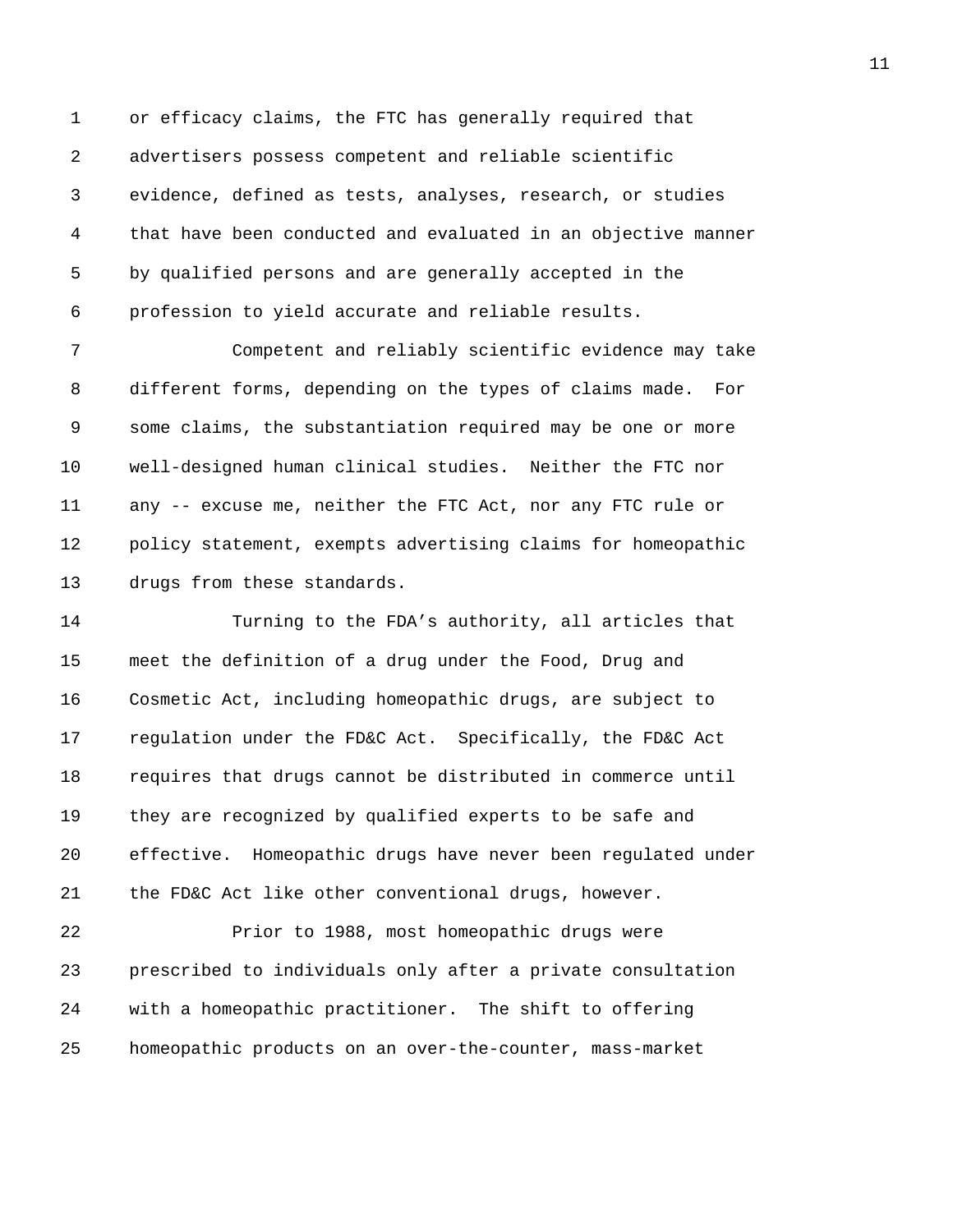1 basis began around the time that the FDA issued Compliance 2 Policy Guidance 400.400, entitled "Conditions under which 3 Homeopathic Drugs may be Marketed," which permitted the 4 distribution of homeopathic products without FDA approval.

5 Under the CPG, which is still in effect, the FDA 6 permits a company to sell OTC homeopathic products without 7 demonstrating their efficacy and, unlike both nonhomeopathic 8 drugs and dietary supplements, to include claims in their 9 packaging about treating specific conditions as long as the 10 conditions are self-limiting and not chronic.

11 The CPG also requires that the labeling of 12 homeopathic drugs display an indication for use. The FDA 13 broadly defines "labeling" to include any article that 14 accompanies a product. This can include websites and, under 15 certain circumstances, advertising. Likewise, advertising is 16 broadly interpreted under the FTC Act. Accordingly, the 17 FDA's requirement that labeling for homeopathic drugs display 18 an indication for use, even when the product has not been 19 demonstrated to be efficacious for that indication, creates a 20 potential conflict with the FTC's requirement that health 21 claims be substantiated by competent and reliable scientific 22 evidence.

23 This potential conflict does not exist with respect 24 to dietary supplements or nonhomeopathic drugs because both 25 FTC and FDA law require that advertisers have substantiation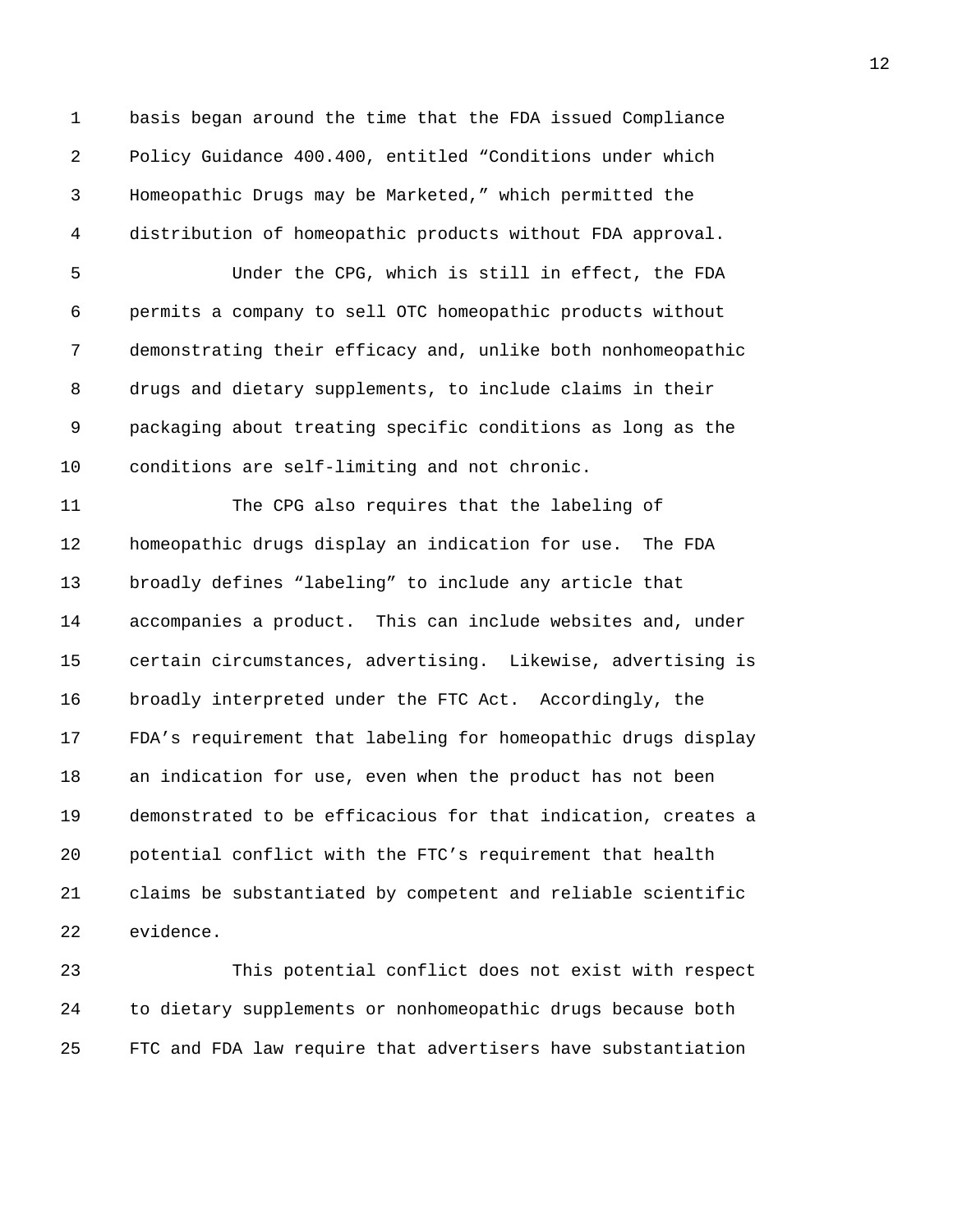1 to support efficacy claims for those products. As the FTC 2 noted in the comments filed with the FDA, this potential 3 conflict could be eliminated in one of three ways. First, 4 the FDA could withdraw the CPG, thereby subjecting 5 homeopathic drugs to the same regulatory requirements as 6 other drug products.

7 Second, the FDA could eliminate the requirement in 8 the CPG that an indication appear on the labeling. Companies 9 could still include an indication in the label and would 10 likely do so, but it would not be a specific requirement of 11 the FDA's discretionary non-enforcement policy.

12 Finally, given that the CPG is a discretionary 13 enforcement policy, a third way to eliminate the potential 14 conflict discussed above would be for the FDA to require that 15 any indication appearing on the labeling be supported by 16 competent and reliable scientific evidence.

17 In conclusion, the FTC has been presented with a 18 difficult problem. Although it is desirable that federal 19 agencies with overlapping jurisdiction take a consistent 20 regulatory approach, ultimately, the FTC must carry out its 21 mission to ensure that advertising for OTC drug products, 22 including homeopathic products, is truthful and not 23 misleading. However, we are fully cognizant that there are 24 many important unanswered questions in this area. As a 25 result, we've convened this workshop on the advertising of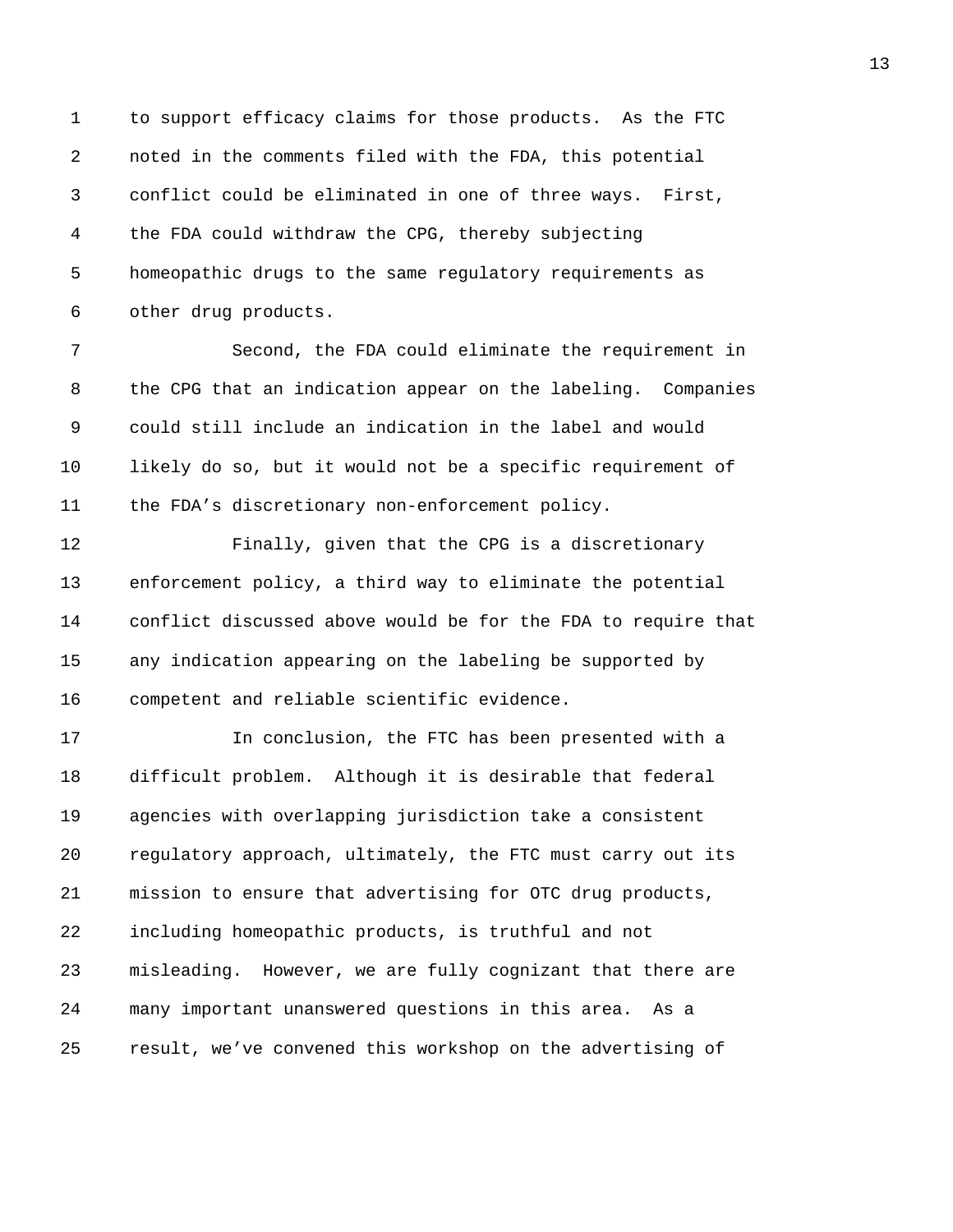| 1  | OTC homeopathic products. And the FTC looks forward to the    |
|----|---------------------------------------------------------------|
| 2  | thoughtful remarks and input from today's discussion.         |
| 3  | Such input will help the FTC in formulating a path            |
| 4  | forward to ensure that consumers get truthful, non-misleading |
| 5  | information on these products. So, we certainly look forward  |
| 6  | to hearing today's panelists and receiving comments, which    |
| 7  | may be submitted until November 20th.                         |
| 8  | Thank you so much.                                            |
| 9  | (Applause.)                                                   |
| 10 | MR. FORTSCH: Thank you so much to Commissioner                |
| 11 | Ohlhausen for her thoughtful remarks, and I now want to       |
| 12 | welcome the first panel to come up to the stage. I think the  |
| 13 | only way to get up here is these stairs. The panel will be    |
| 14 | moderated by Mary Engle, who is now on stage, the Director of |
| 15 | the Division of Advertising Practices here at the FTC.        |
| 16 |                                                               |
| 17 |                                                               |
| 18 |                                                               |
| 19 |                                                               |
| 20 |                                                               |
| 21 |                                                               |
| 22 |                                                               |
| 23 |                                                               |
| 24 |                                                               |
| 25 |                                                               |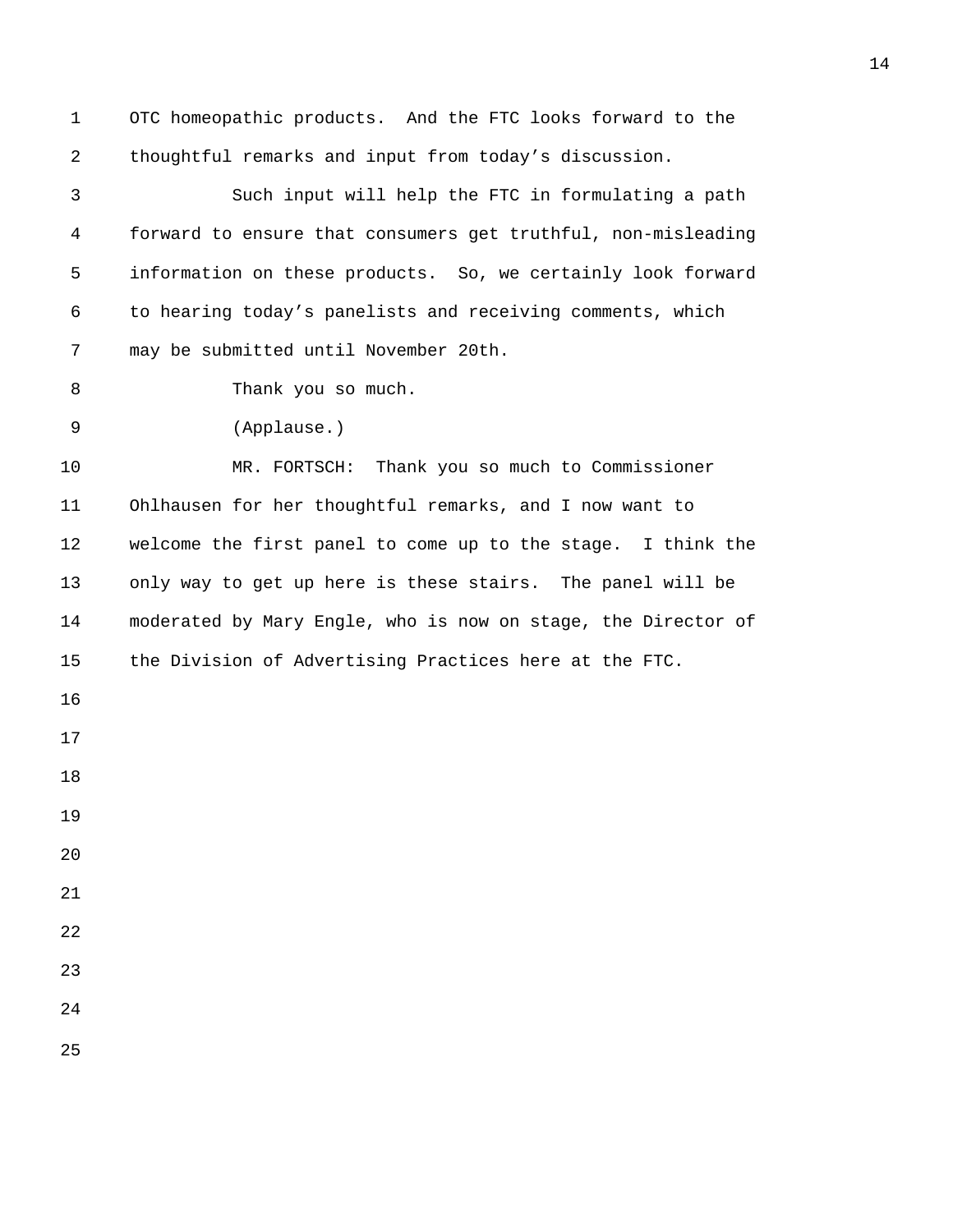1 PANEL 1: HOMEOPATHIC INDUSTRY & ADVERTISING 2 MS. ENGLE: Good morning, everybody, and welcome 3 again to our discussion of homeopathic medicine and 4 advertising. So, the first panel -- and I'll just repeat -- 5 I'm Mary Engle, and I'm the Associate Director for 6 Advertising Practices here at the FTC. 7 The first panel is going to discuss kind of the --8 give you an overview of the landscape of the homeopathic 9 medicine market, which has evolved quite a bit over -- I was 10 going to say this century, but really starting last century, 11 into this century. 12 And we have a great group of speakers here for you 13 this morning. I won't read all of their bios because they're 14 in the papers, but we have Jay Borneman, who is the Chairman 15 and CEO of Standard Homeopathic Company and Hyland's. And he 16 serves on the board of the Homeopathic Pharmacopoeia of the 17 United States. Candace Corlett, who is President of WSL 18 Strategic Retail. Mark Land, who is President of the 19 American Association of Homeopathic Pharmacists. Yale 20 Martin, who is an independent retail consultant. And Duffy

21 MacKay, who is Senior Vice President, Scientific & Regulatory 22 Affairs, Council for Responsible Nutrition.

23 We're going to have some brief opening statements 24 before we get on to some questions and discussion, and we'll 25 just start with Jay, actually -- or was Mark going to start?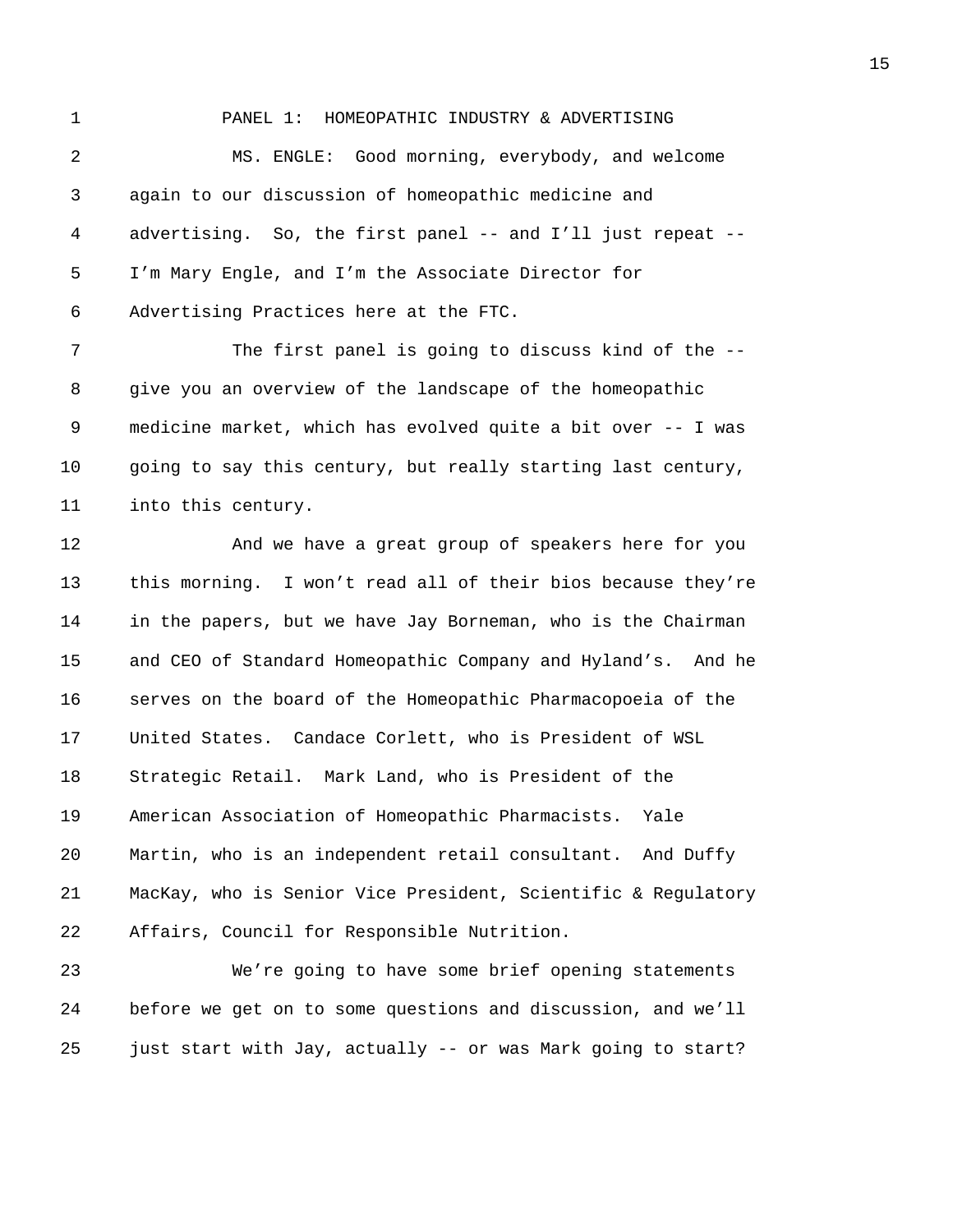1 DR. BORNEMAN: Mark. Yeah, I think it would be 2 best.

3 MS. ENGLE: Okay.

4 MR. LAND: Thank you very much, Mary. Good 5 morning, and I would like to thank the FTC and the organizers 6 of this workshop for the opportunity to present comments 7 today. My comments will address the market reality for 8 homeopathic medicines in the United States and clarify some 9 facts about the scope of the industry, its sales, and its 10 advertising.

11 I'll start with the work of our association. The 12 American Association of Homeopathic Pharmacists, or AAHP, is 13 the leading trade association for homeopathic medicines in 14 the United States. It was founded in 1923 and represents 15 more than 90 percent of homeopathic product sales in the 16 United States. All AAHP members must adhere to association 17 guidelines, as well as pertinent regulations.

18 Perhaps of particular interest here, the AAHP has 19 an advertising guideline which requires advertisers of 20 homeopathic medicines to include a disclaimer statement 21 alerting consumers that claims made by homeopathic medicines 22 have not been reviewed by the U.S. Food & Drug 23 Administration.

24 The homeopathic industry is a small industry 25 compared to the OTC prescription drug and dietary supplements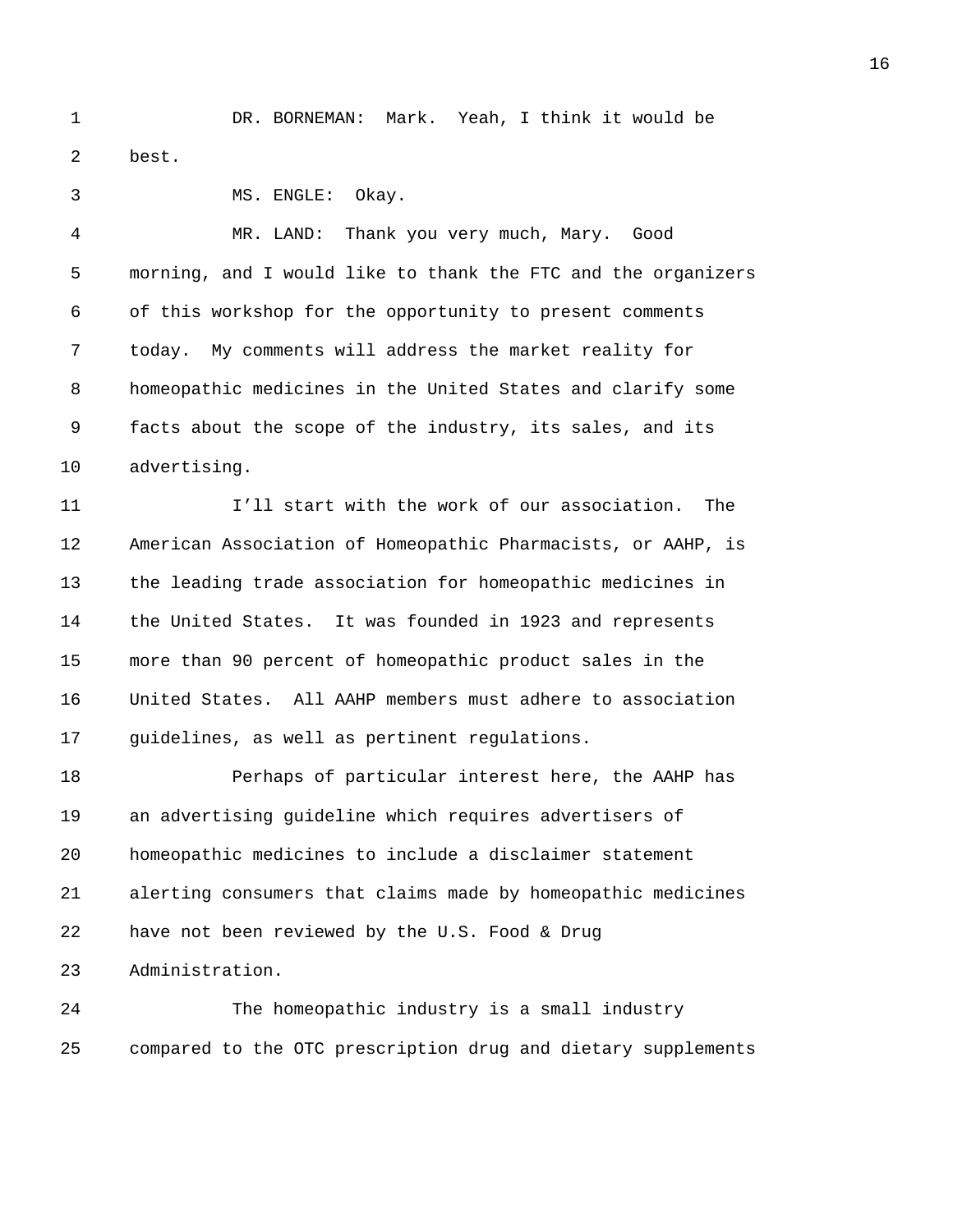1 industries in terms of revenues, advertising, and marketed 2 products. However, it has a long history, and its medicines 3 have been trusted in American homes for generations.

4 In large part, the story of homeopathy in the 5 United States is that of families using medicines formulated 6 by homeopathic companies -- excuse me -- to treat simple 7 conditions in the home. Not surprisingly, publicity is 8 overwhelmingly by word of mouth and based on consumer 9 satisfaction.

10 Many or most popular homeopathic medicines have 11 been in the marketplace in the United States for 50 years or 12 more. Contrary to some published reports, the market for 13 homeopathic product sales in the United States today is about 14 \$1.1 billion annually. The market is growing at roughly 5 15 percent per year, mimicking OTC drug products in general.

16 The majority of homeopathic medicines are indicated 17 for cough, cold, and flu, muscle pain, and children's 18 ailments and represent less than 3.5 percent of OTC products 19 offered in popular drug chains. The Homeopathic 20 Pharmacopoeia of the United States requires that labels of 21 homeopathic medicines prominently include the disclosure 22 "homeopathic" or "homeopathic medicine."

23 Turning to advertising, it's safe to say that 24 advertising is not a major contributor to the modest growth 25 in the homeopathic market. I mentioned that word of mouth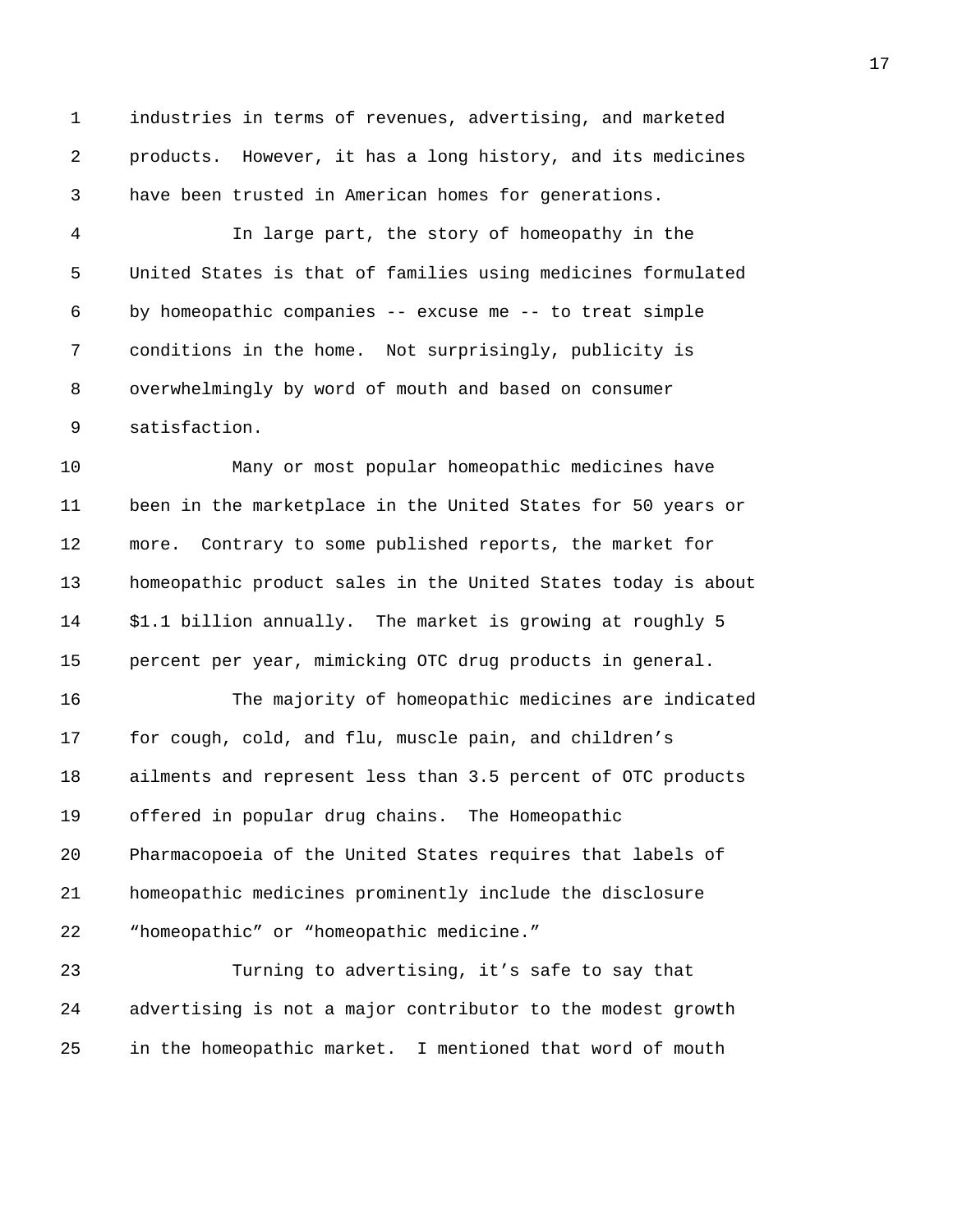1 has traditionally been the primary driver, and that remains 2 true today. In fact, studies show word-of-mouth 3 recommendations from satisfied consumers and healthcare 4 practitioners consistently rank high for influencing trials 5 of homeopathic medicines.

6 Conversely, advertising consistently ranks low as 7 an influencing factor. Most advertising is restricted to 8 print in health-related publications or targeted freestanding 9 inserts in newspapers. Broadcast advertising is limited to 10 very few products and brands, and digital media has only very 11 recently started to play a role.

12 As a result, advertising spends are stable or even 13 slightly declining. For example, review of the OTC topical 14 pain relief category, one of the largest for homeopathy, 15 shows a modest decline since 2010. In 2010, the advertising 16 spend was 4 percent for the category that was homeopathic 17 medicines, and the spend was only 2.5 percent in 2014.

18 Let's talk about safety for just a few moments, 19 since it's the hallmark feature of homeopathic medicines. 20 The American Association of Poison Control Centers has 21 reported that less than 1 percent of all reports of exposures 22 for pharmaceutical products involve a homeopathic medicine 23 and that more than 98 percent of these exposure reports 24 result in no or minor effect.

25 As the leading industry association for homeopathic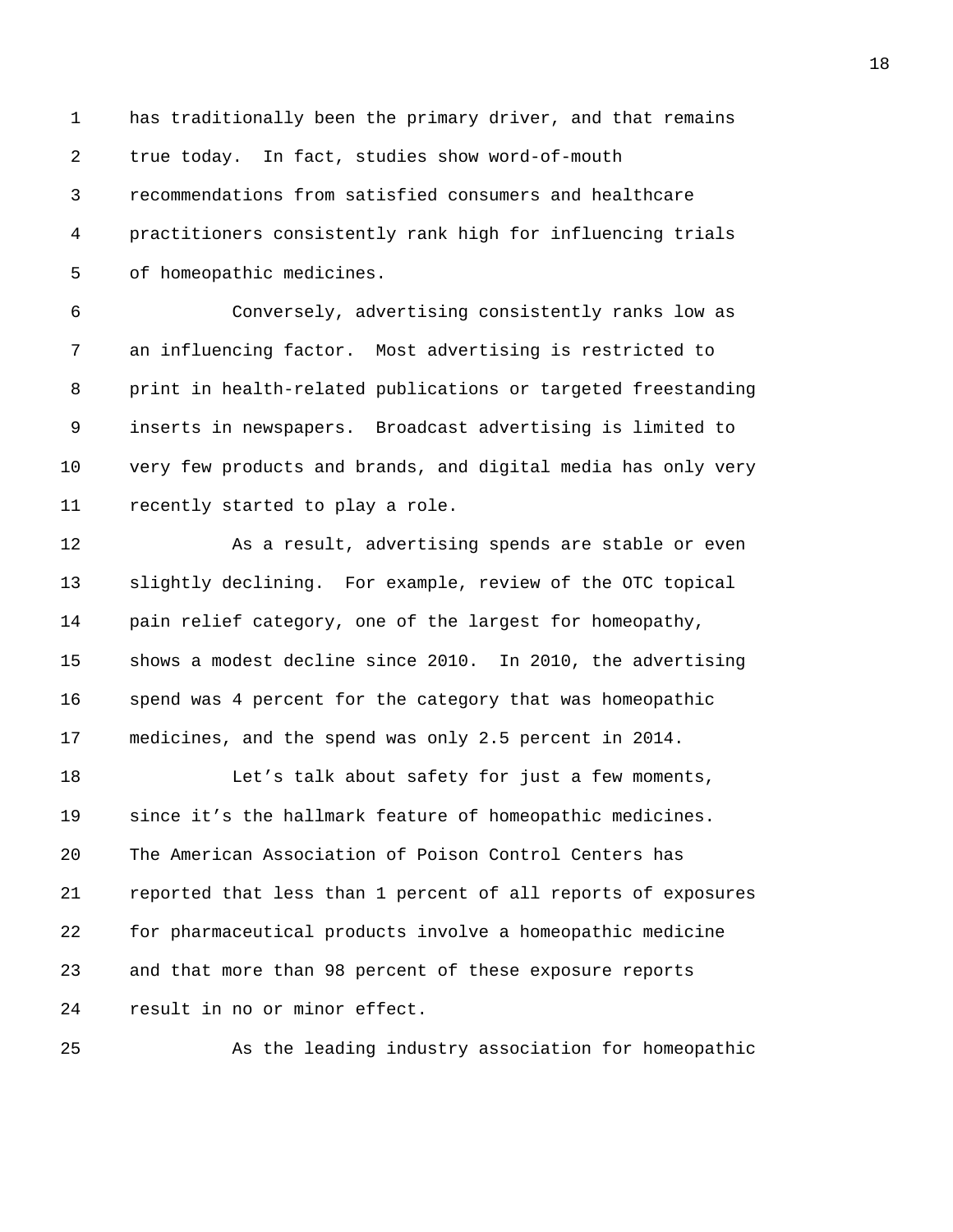1 medicines, I'd like to leave you with a few final thoughts. 2 These medicines have been part of the American -- of American 3 healthcare for generations. It's a small industry compared 4 to other healthcare segments, but it's popularity is largely 5 due to word of mouth, due to satisfied consumers telling 6 other consumers rather than mass advertising efforts.

7 Homeopathic medicines are marked by impressive 8 safety overall, follow GMPs and labeling regulations from 9 FDA, and are supported by literature-based medical evidence, 10 which is the worldwide standard for substantiation of 11 homeopathic claims.

12 To ensure consumers and advertisers are not 13 confused, the industry has taken a proactive path by creating 14 guidelines for label disclosures and disclaimers. And with 15 that, I'd like to conclude by saying that the AAHP welcomes 16 this opportunity to partner with FTC and the FDA, and I thank 17 you for the opportunity to provide these comments today.

18 MS. ENGLE: Thank you, Mark.

19 Now Jay?

20 DR. BORNEMAN: Thank you, Mary. I noticed you 21 looked at me when you said the 18th Century. I hope it's 22 because I'm going to deal with history and not because of how 23 old I am.

24 So, thank you for the opportunity to speak this 25 morning. I'll talk a little bit about the evolution of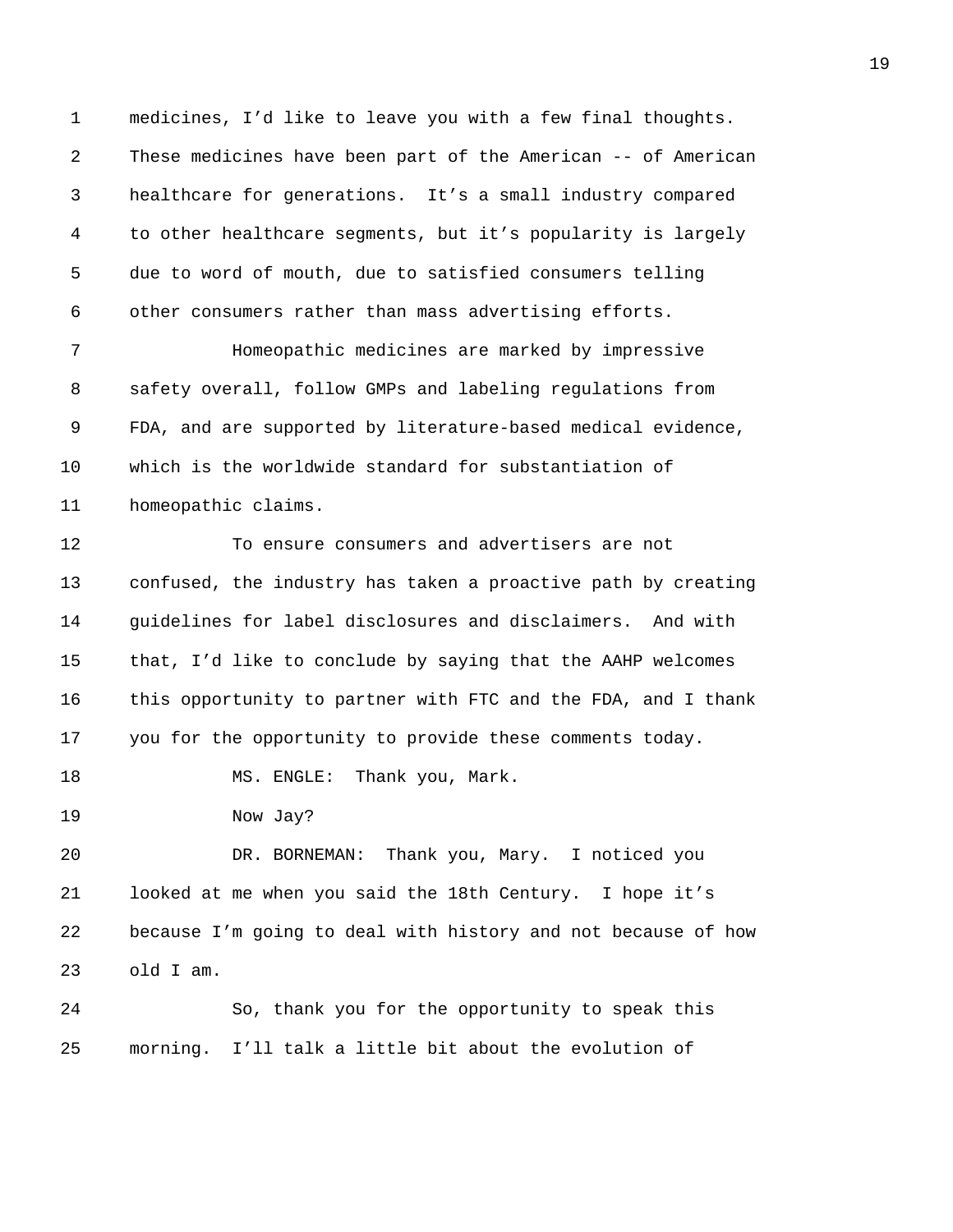1 homeopathic pharmacy in the United States. It has mirrored 2 the market generally, and it's been driven by consumer 3 choice. Homeopathy, as a field of medicine, was first 4 introduced in the United States in 1826. Homeopathic 5 pharmacy began shortly thereafter in 1843. Within a few 6 decades, many of the major homeopathic firms still in 7 existence today began preparing homeopathic medicines, 8 including Boericke & Tafel, today a brand from -- owned by 9 Schwabe North America; Luyties Pharmacal, a standard 10 homeopathic company; and my great-grandfather's firm, 11 Borneman & Sons, which is now known as Boiron USA. 12 As one can see, the roots of homeopathic pharmacy 13 run very long and very deep in the United States, as well as 14 in my family. Let's talk a little bit about how the market 15 developed. Throughout the 19th and 20th Century, the 16 homeopathic pharmacy market was physician-driven as 17 physicians trained in homeopathic medical schools and opened 18 homeopathic hospitals. 19 With the publication of the Flexner Report in 1910, 20 the medical schools were surpassed by their allopathic 21 counterparts, and by the mid-20th Century, the last school, 22 Hahnemann in Philadelphia, had ceased teaching homeopathy

23 altogether. By the way, the last professor was my great-24 grandfather.

25 Physicians would not be taught homeopathy again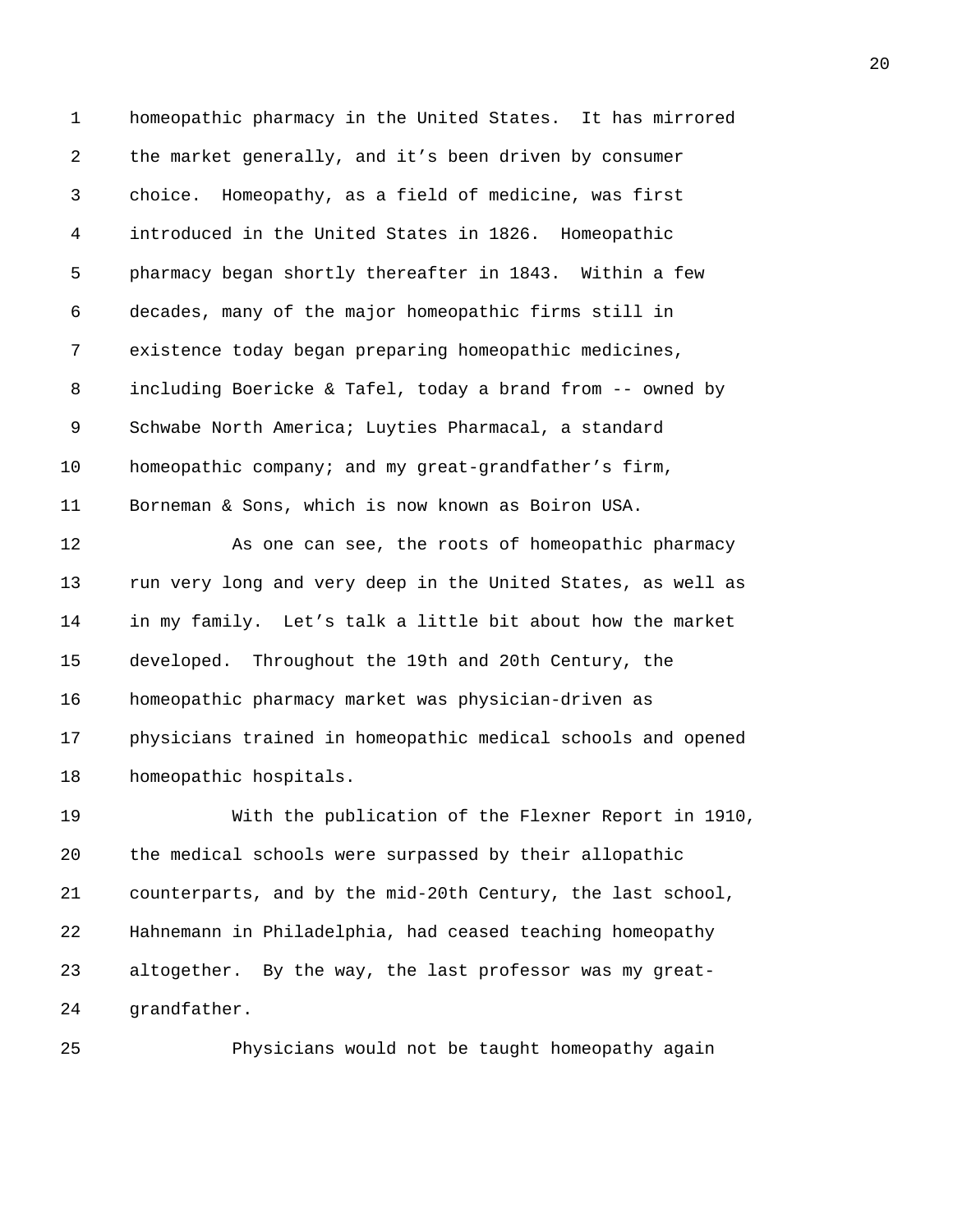1 until the 1980s. Accordingly, the number of medical doctors 2 utilizing homeopathy slowly declined from the early 20th 3 Century peak until its low point in 1970, followed by a 4 resurgence in the years that followed.

5 Consumer homeopathic medicines date from the 1850s, 6 with Humphreys Pharmacal combinations and self-care kits from 7 Luyties Pharmacal. By 1970, there was a burgeoning consumer 8 movement that resulted in homeopathic products beginning to 9 be sold in health food stores and independent drugstores. 10 With few exceptions, retail sales of homeopathic medicines 11 were the province of these small retailers.

12 In the mid-1990s, some drug chain pioneers, notably 13 the Jack Eckerd Company, began experimenting with adding 14 homeopathic drugs to their mix. And by the end of the 1990s, 15 most major drug chains in the United States carried a handful 16 of homeopathic drugs and had an appetite for more.

17 Shortly thereafter, the number of market entrants 18 grew, as did the number of channels, expanding to grocery and 19 mass merchandiser channels. And during this period, 20 retailers undertook a series of merchandising experiments, 21 trying a variety of approaches: natural product sets; some 22 tried homeopathic sets; others merchandised by brand; and 23 some merchandised by disease state or symptom. Different 24 retailers made different determinations, and all of these 25 approaches are still in use today.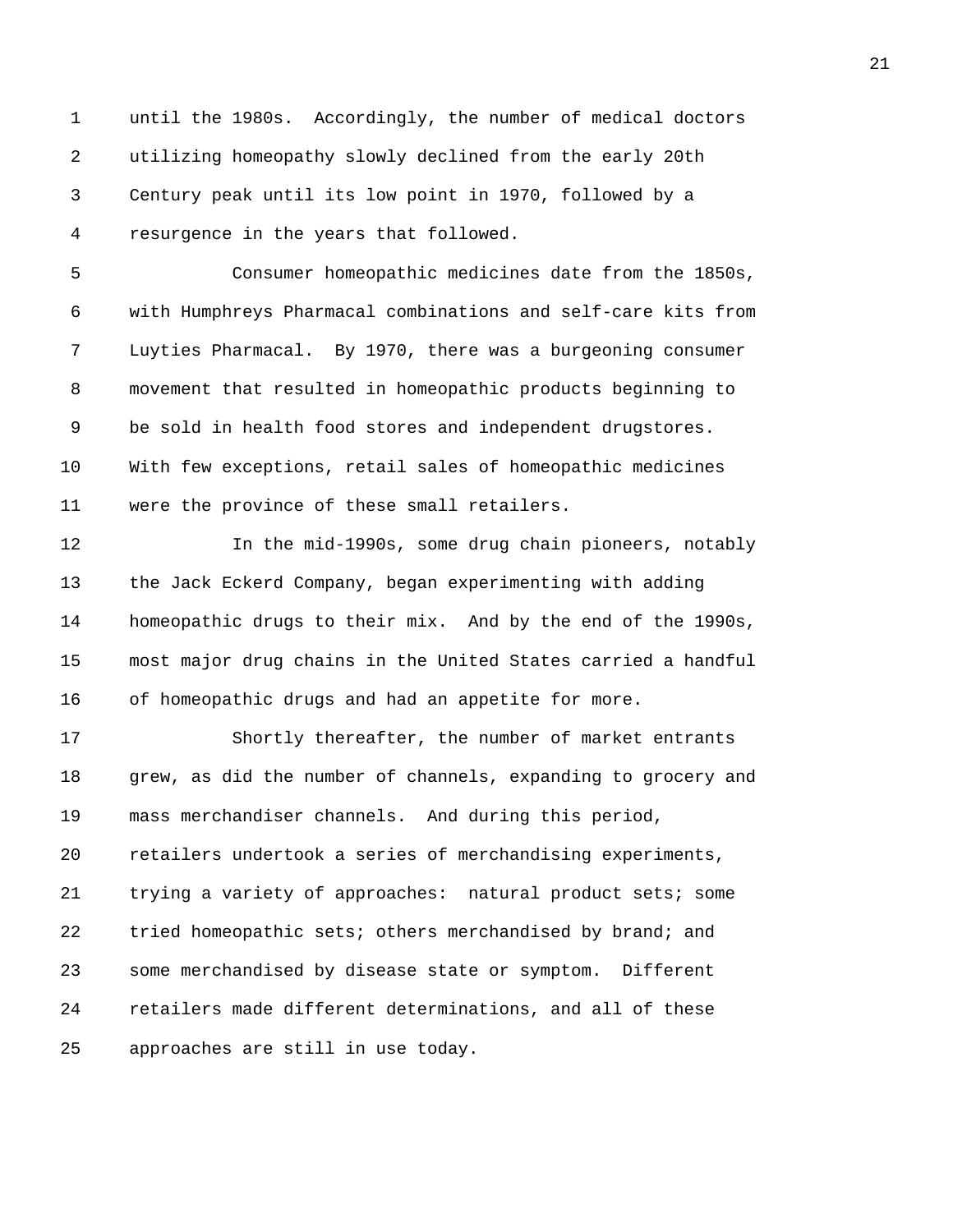1 Let's talk about pharmacopoeias. Of crucial 2 importance to homeopathy, as well as conventional medicine, 3 are the pharmacopoeias, so I'll talk about them for just a 4 second. Pharmacopoeias are official publications that 5 document the scientific substantiation, technical and quality 6 standards for drug products. The first homeopathic 7 pharmacopoeia was published in 1842 in the United States. 8 The Homeopathic Pharmacopoeia of the United States, or the 9 HPUS, which remains in publication today, was first published 10 in 1897 by the American Institute of Homeopathy, the 11 physicians organization. 12 In 1980, the Homeopathic Pharmacopoeia Convention 13 of the United States, the HPCUS, was independently 14 incorporated separate from the AIH. The HPUS was completely 15 revised between 1980 and 2004 and now is an online 16 publication containing 1,295 final drug monographs, along 17 with guidelines for homeopathic manufacturing, standards and 18 controls data, toxicology and safety data, and labeling 19 guidelines. Its last update was this year, 2015. 20 The Commission has expressed concerns with 21 homeopathic advertising in two particular domains: consumer 22 confusion and claimed substantiation. Speaking for myself 23 and for my firm, I believe that these concerns can be 24 addressed in a straightforward approach. First, require that 25 homeopathic drug products be clearly labeled and advertised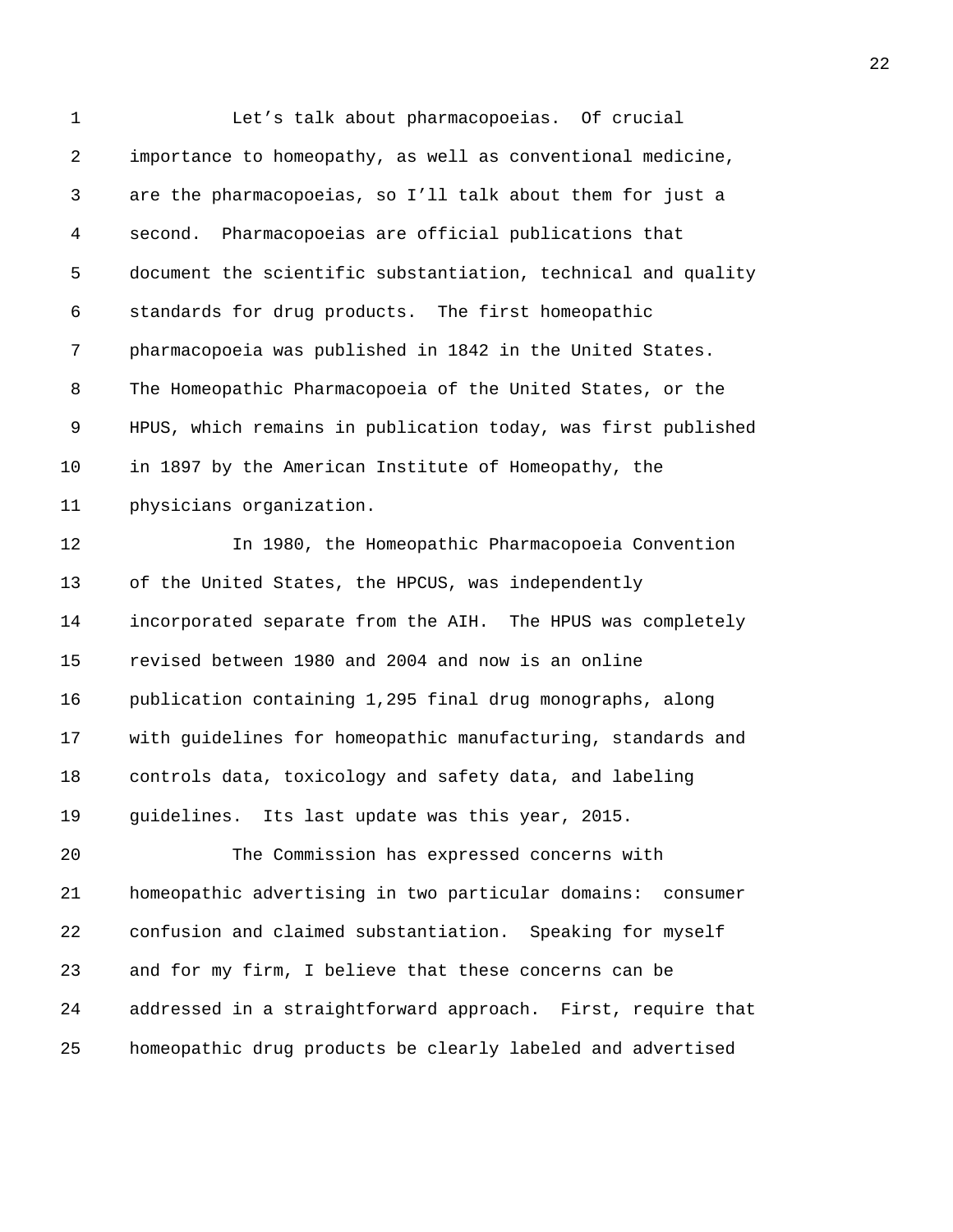1 as homeopathic. Labeling is required by the HPCUS already. 2 Two, require that a notation that the product has 3 not been reviewed by the FDA be clearly stated on labeling 4 and advertising. This is -- the industry association already 5 had guidelines in effect. 6 And, third, require that all OTC homeopathic drug 7 ingredients be subject to a final monograph in the HPUS. 8 This will ensure that the drug has been reviewed for quality 9 and safety and that sufficient data concerning the drug 10 appears in the homeopathic literature. These three 11 requirements will significantly address the Commission's 12 concerns and are in line with the industry's strong desire to 13 be known and recognized as homeopathic among consumers. 14 Thank you. 15 MS. ENGLE: Thank you, Jay. 16 Candace? 17 MS. CORLETT: Thank you, everyone, for inviting me 18 to contribute to the panel here today. My name is Candace 19 Corlett. I'm President at WSL Strategic Retail. And the 20 purpose of our business is to monitor changes in shopper 21 thinking and behavior: how shoppers learn about products,

22 how they decide where to buy them, how they decide what they 23 will buy.

24 We monitor trends through ongoing surveys that are 25 conducted online among national samples of men and women that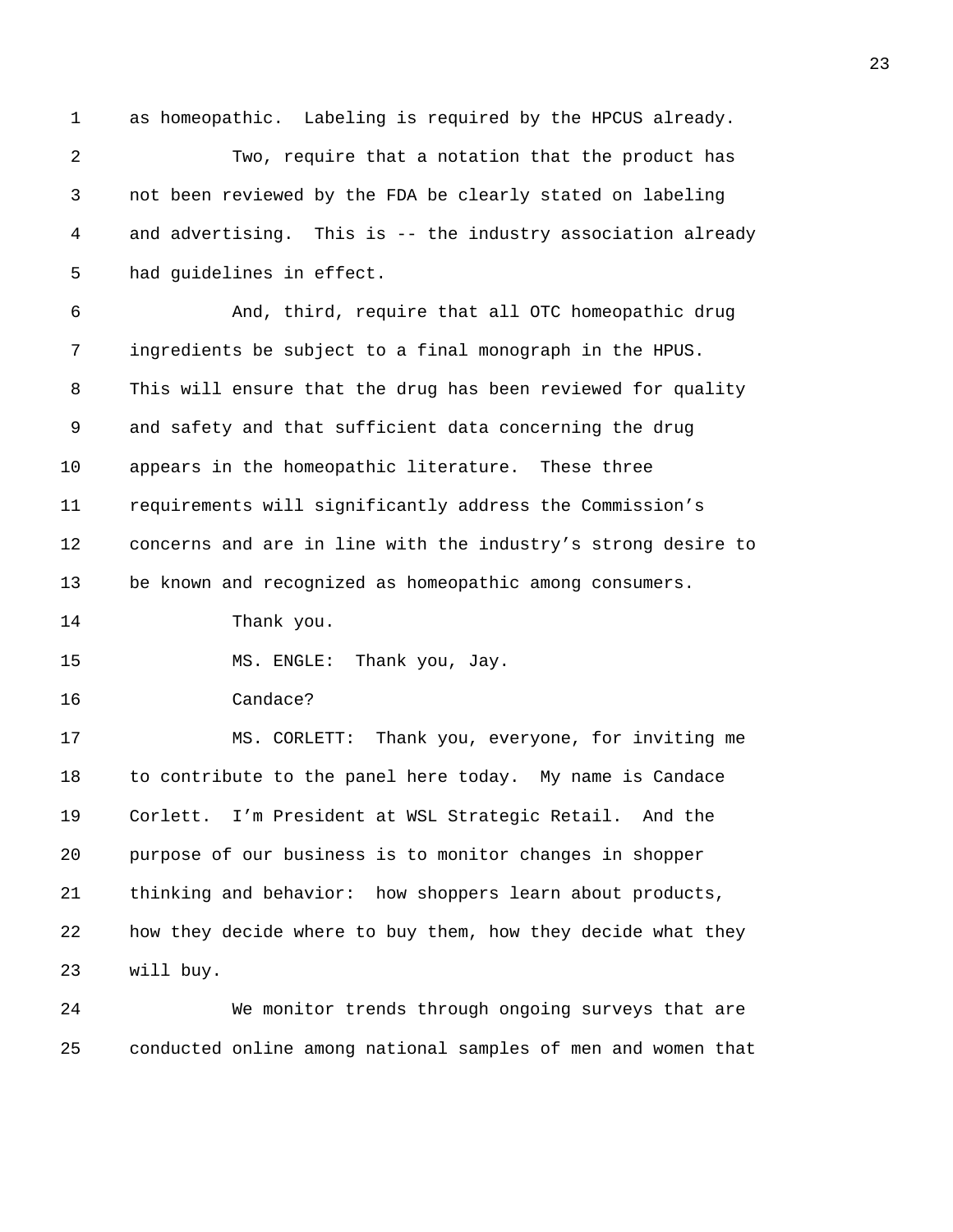1 have at least a thousand participants in each survey. And 2 all of our participants are shoppers in mass channels like 3 supermarkets, drugstores, department stores, the mass 4 merchants.

5 In the last two years, we have been doing a lot of 6 work around the shoppers' interest in the wellness movement 7 and in how they manage their short-term health conditions. 8 It will come as no surprise to you that healthcare in the 9 U.S. is in transition, and a lot of that transition is driven 10 by the technology of the internet. Instant access to 11 information, to ratings, to peer evaluations are building 12 shoppers' confidence in their ability to learn about how to 13 take better care of themselves, how to zero in on getting 14 information about how to treat their conditions, whether it's 15 common cold, arthritis, allergies, pain, even ear wax.

16 It was during these studies that we have studied 17 how shoppers use and buy over-the-counter medications, 18 homeopathic medications, and we've monitored their 19 satisfaction and repurchase intent with these product 20 categories for their healthcare.

21 Sharing information has created a widening circle 22 of trust among shoppers for their healthcare. People consult 23 and respect a wider variety of medical professionals, and 24 they now have a broader portfolio of medications, including 25 homeopathic medications, to treat their short-term illnesses.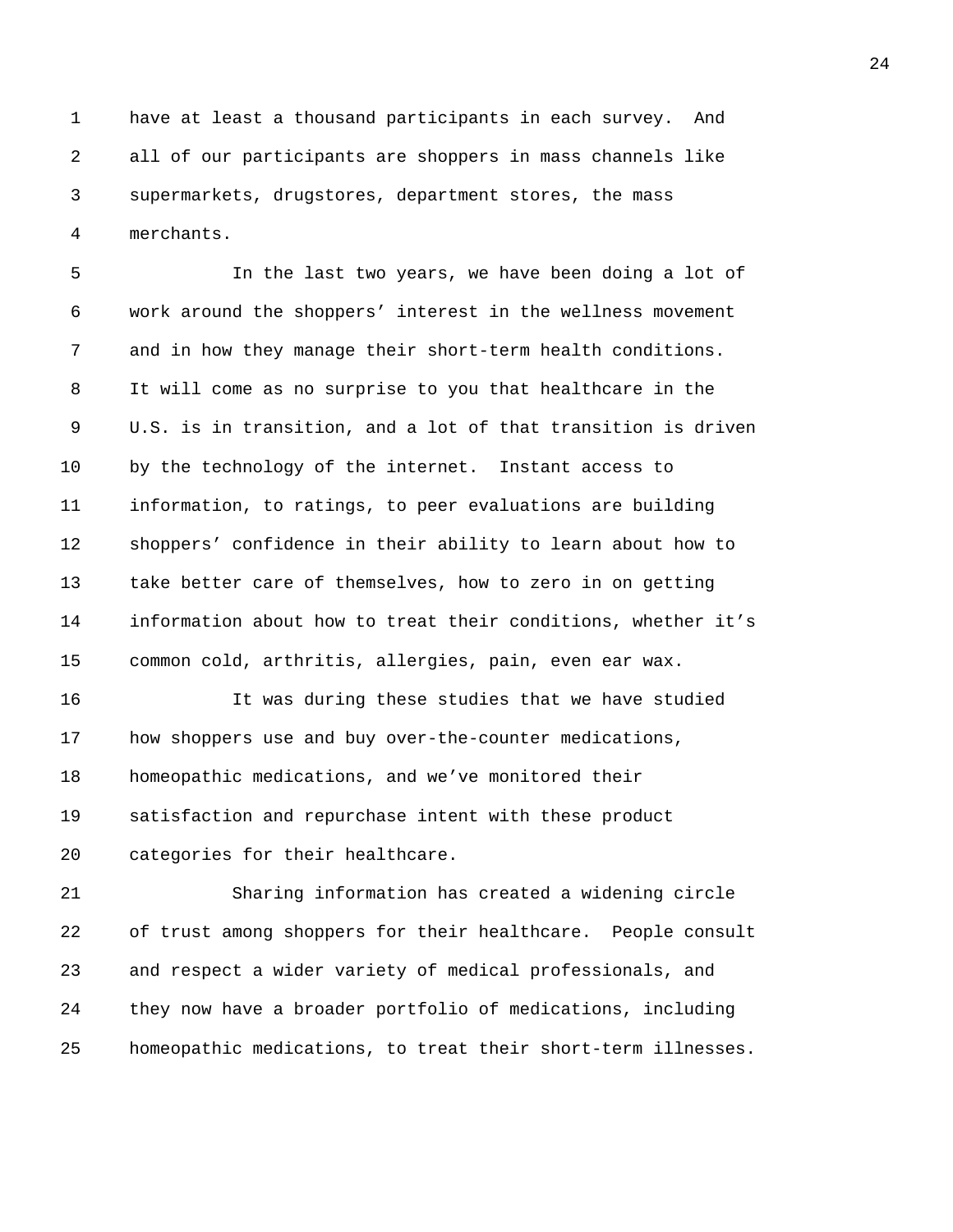1 This trend to greater confidence and self-education 2 and care is particularly strong among people who are more 3 tech-savvy and are younger people in general, the ones who 4 are in the life stage where they're less likely to have -- 5 visit a doctor regularly or to have conditions that require 6 prescription medication.

7 Here's what we've learned about people who buy 8 homeopathic medicines. First of all, most people who 9 purchase homeopathic medications do their homework. They are 10 avid about checking recommendations, and the number one way 11 they learn about homeopathic medication is through word of 12 mouth, recommendations from their friends, their family, 13 their physician. Thirty-seven percent of shoppers have 14 learned about their homeopathic medication through some form 15 of recommendation. Another 18 percent have done their own 16 online research; and 12 percent have learned about it through 17 traditional advertising in newspapers, ads, commercials.

18 The second point is that satisfaction is very high. 19 We asked people who use homeopathic medications for different 20 conditions how satisfied they are with the performance of 21 this treatment, and depending on the condition, the range of 22 satisfaction is 60 to 73 percent.

23 More interesting even is that half of people who 24 have chosen to use a homeopathic medication for one condition 25 have gone on to use it for several other conditions. So,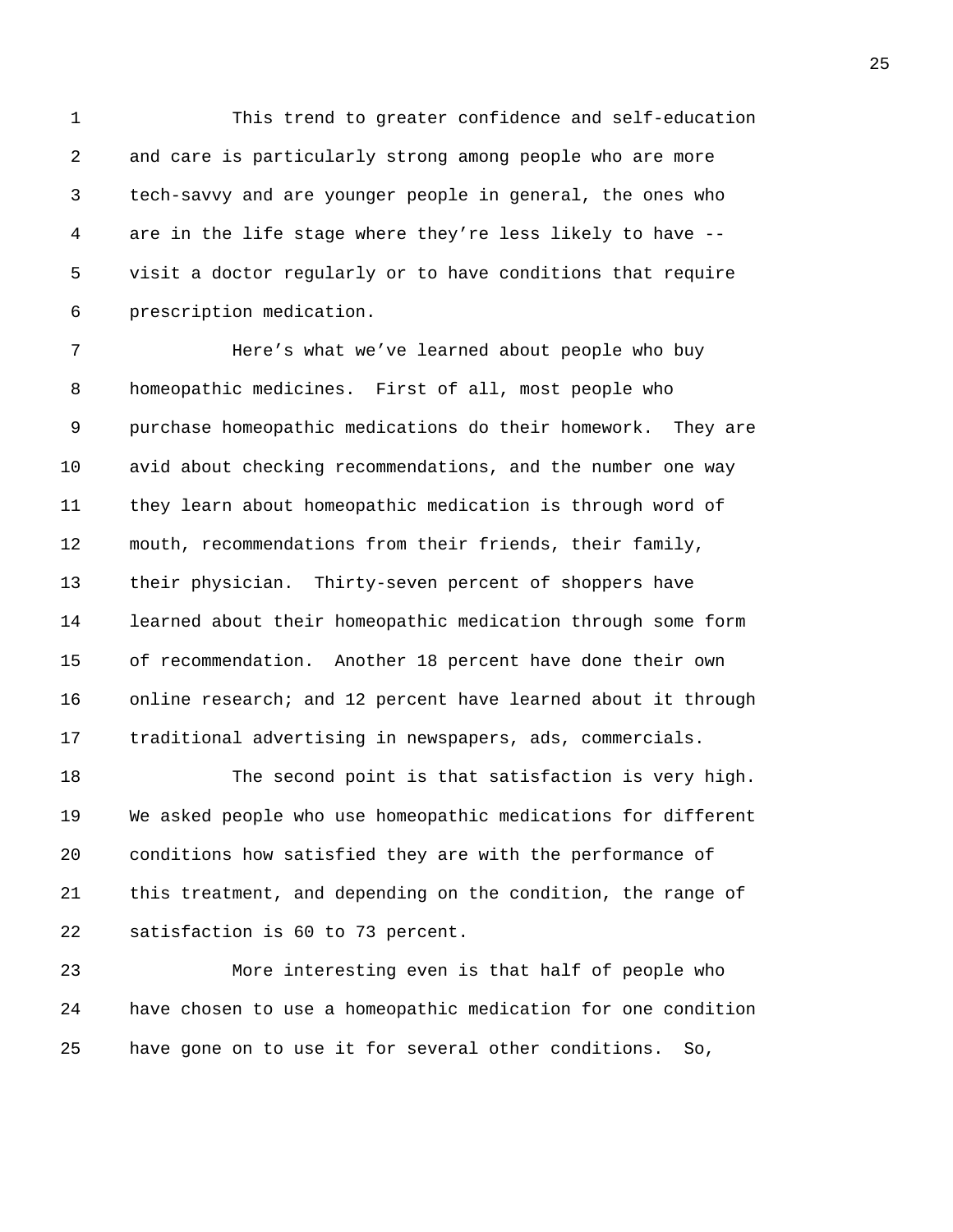1 once they're introduced to the concept, then they're buying 2 similar products for other conditions.

3 And who is the shopper for homeopathic medicine? 4 All of them are much more involved in knowing about their 5 healthcare. They are more likely to use health websites, to 6 subscribe to newsletters about healthcare, to eat healthier 7 now than they did five years ago. They say they exercise 8 more and they buy more organic products. Overall, on a 9 demographic profile, they are younger; better educated; more 10 moms are likely to be buying homeopathic medications; and 11 they're all pretty tech-savvy. 12 Thank you. 13 MS. ENGLE: Thanks, Candace. 14 Now, we'll go to Yale. 15 MR. MARTIN: Sure, thank you. 16 My name is Yale Martin. I spent 25 years in 17 retail. During the last ten of these years, until November 18 of 2014, I specialized in over-the-counter products, 19 basically everything nonprescription related to a pharmacy, 20 so cough, cold, allergy, antacids, laxatives, vitamins, et 21 cetera. 22 In my final retail position, I managed the buying 23 office for Walmart's OTC business. The buying team I led was 24 responsible for merchandising more than 4,000 items in 25 Walmart's 5,000 U.S. stores and included both allopathic and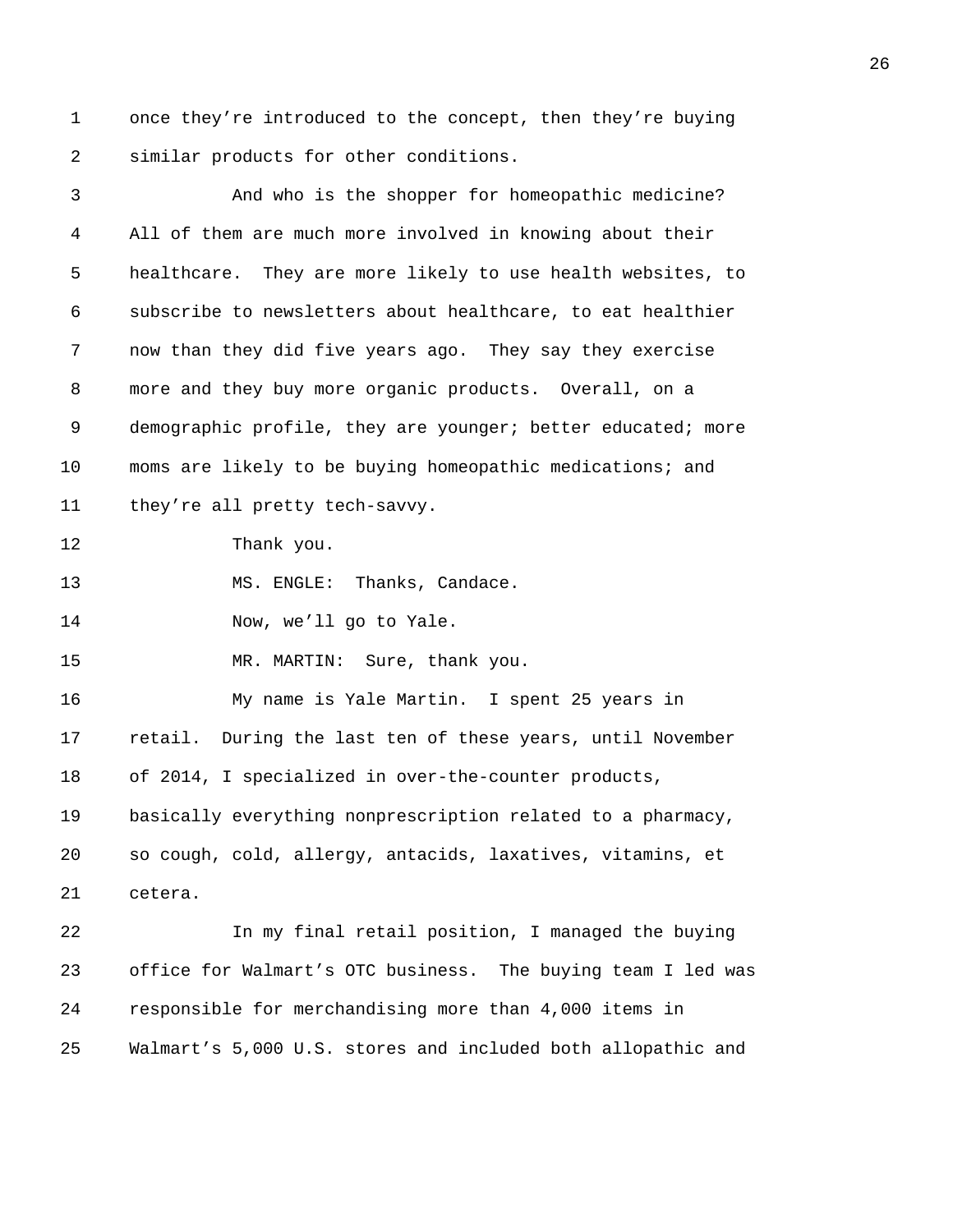1 homeopathic products.

2 My discussion today will center on the consumer, 3 retailer, and manufacturer market dynamics from the 4 perspective solely of a retailer. Consumers today, more than 5 ever, seek to meet everyday noncritical healthcare needs at 6 their local pharmacy. They're leveraging recommendations 7 from friends and relatives, like "this worked for me," as 8 well as utilize the internet for information.

9 They will also often compare various product labels 10 while standing at the retail shelf. While advertising plays 11 a huge role in the OTC arena with allopathic drugs, it is not 12 significant in the homeopathic area, simply because the 13 manufacturers spend very little on advertising. While 14 consumers address their more chronic health issues with their 15 family practitioner, they have come to rely on the 16 convenience of over-the-counter products to address 17 noncritical health issues. They appreciate -- and some would 18 say demand -- multiple options from their local retailer.

19 The market dynamics of consumer products in a 20 retail environment closely follow Darwin's survival of the 21 fittest. Items must sell or turn or the products are quickly 22 replaced. Shelf space is exceptionally valuable to every 23 retailer, and each item must pay its rent or it faces 24 elimination.

25 Retailers regularly update their product offering,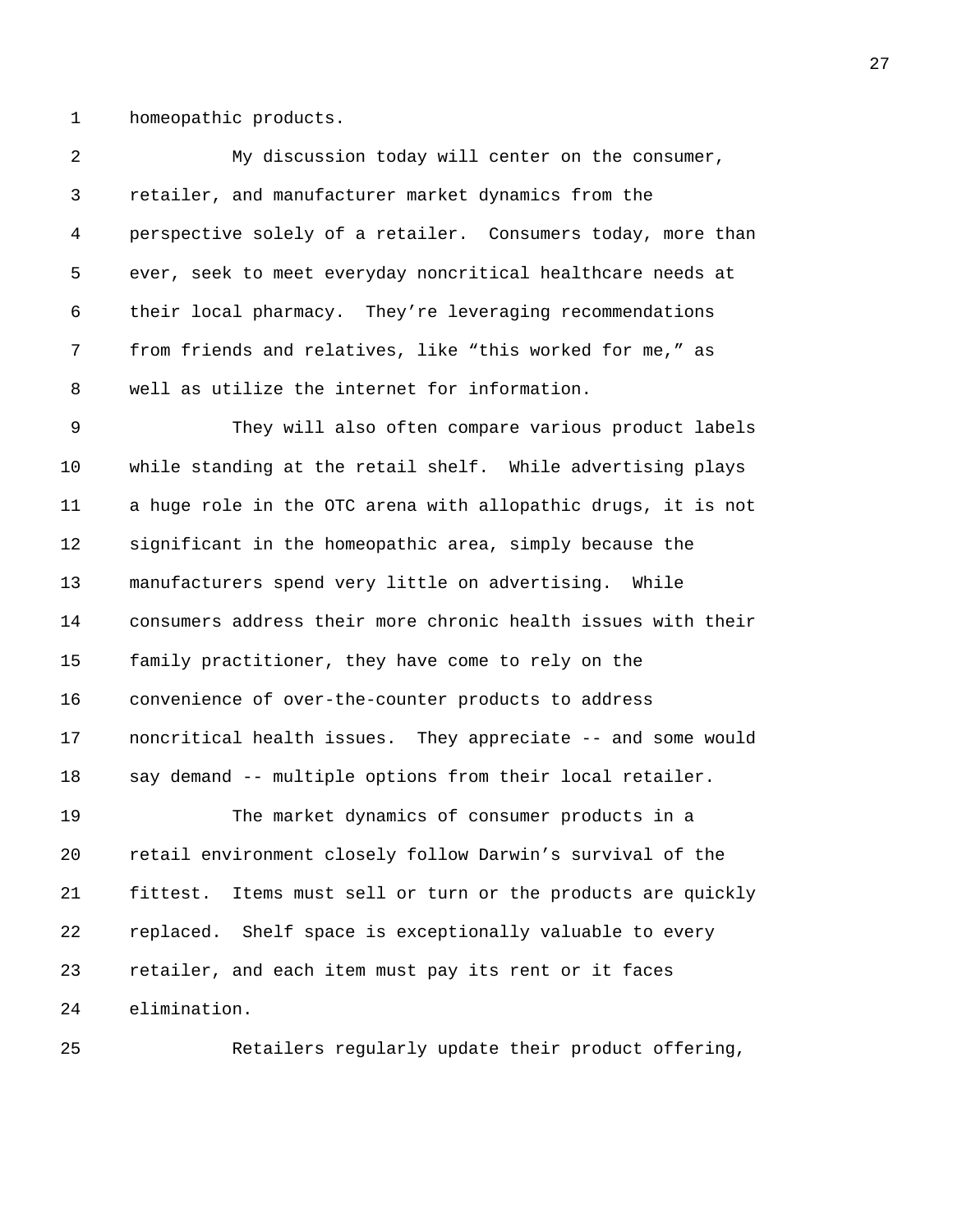1 and items which fall in the lower quartile of their peer 2 items are those first considered for deletion. Every 3 retailer has a minimum expected level of unit or dollar sales 4 per store per week or month, also known as a threshold. In 5 many ways, the consumer herself chooses a product offering in 6 today's retail stores.

7 Every sale is a vote for an item to remain on the 8 shelf. Items which do not sell enough or get enough votes at 9 the register are eliminated. This market dynamic has a 10 positive influence for public in that items that fail to meet 11 consumer expectations are not repurchased nor benefit from 12 friend or relative recommendations. In other words, items 13 that don't work typically do not last long on the shelves of 14 American's retailers.

15 These marketplace rules apply to all products. 16 There is no exception for homeopathic products, and it 17 reinforces a positive, consumer satisfaction with these 18 products. In spite of very aggressive marketing campaigns 19 supporting allopathic products and little supporting 20 homeopathic products, the homeopathic items have managed to 21 maintain their place on the shelves of America's retailers.

22 The market dynamics that apply to items also apply 23 to manufacturers. Manufacturers that have a history of 24 supplying retailers with items that meet their expectations 25 and are invited back to submit additional items for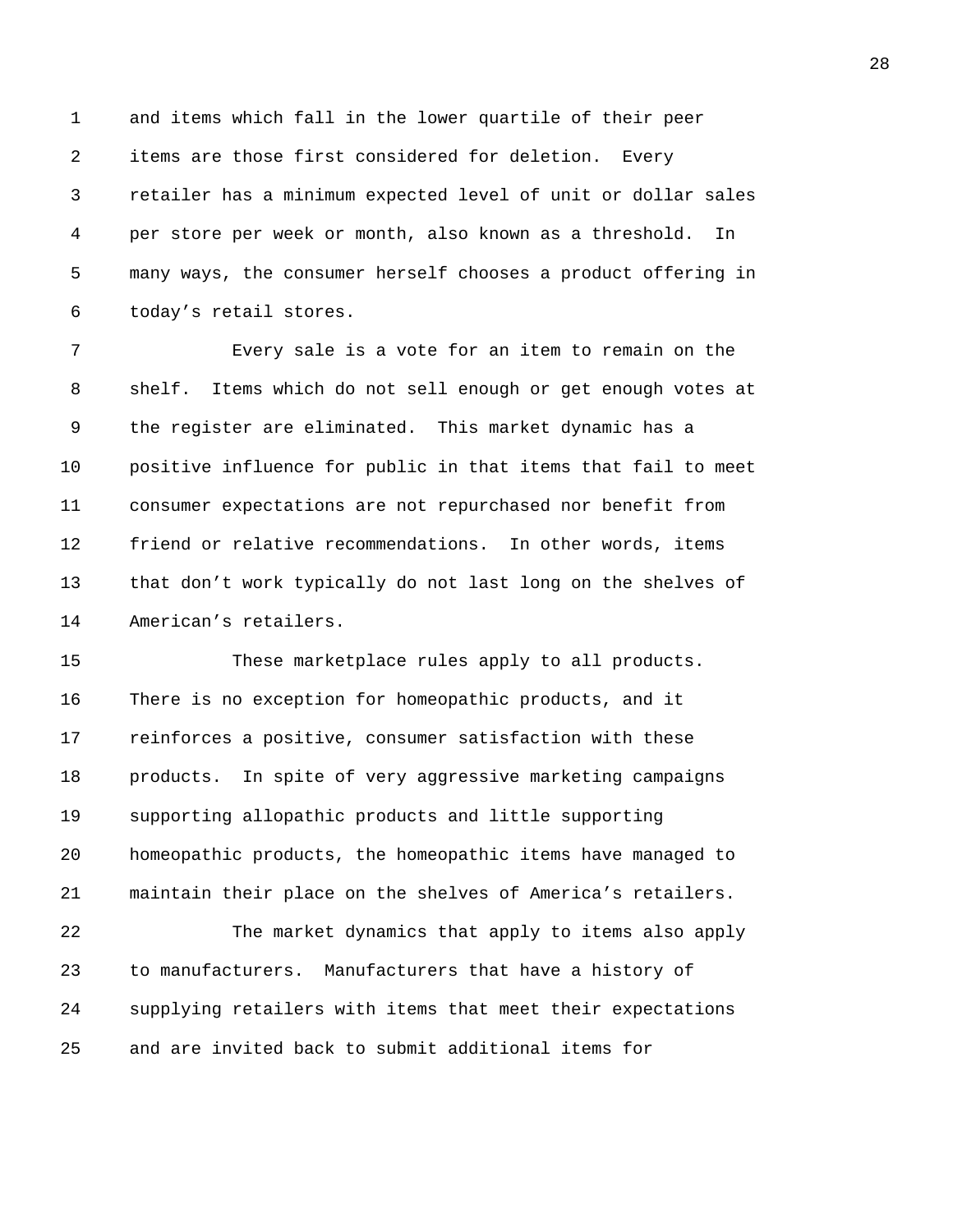1 incremental shelf space. Manufacturers that have a history 2 of supplying retailers with items that have performed poorly 3 find it difficult to get subsequent appointments with that 4 retailer's buying staff.

5 Poorly performing items are costly for retailers. 6 They take up shelf space that could be allocated to better 7 selling merchandise. They usurp inventory open-to-buy 8 dollars. And they require costly markdowns to eliminate that 9 inventory.

10 Every retailer in America tracks the sale movement 11 of their merchandise offering, often on a daily basis. The 12 laws that apply to survival of the fittest with products and 13 suppliers in the marketplace also apply to retailers, and 14 those retailers who do not provide what the consumer is 15 looking for seldom last long. But in the end, it's the 16 consumer who benefits, whether it's a product, a 17 manufacturer, or retailer, these dynamics police the 18 marketplace, rewarding those who meet consumer expectations 19 and punishing those who don't.

20 Thank you.

21 MS. ENGLE: Thanks, Yale. And now we'll hear from 22 Duffy.

23 DR. MACKAY: Hello, everybody, and thank you for 24 coming. And thank you, Mary, for having this event. I'm 25 Duffy MacKay, and I represent the dietary supplement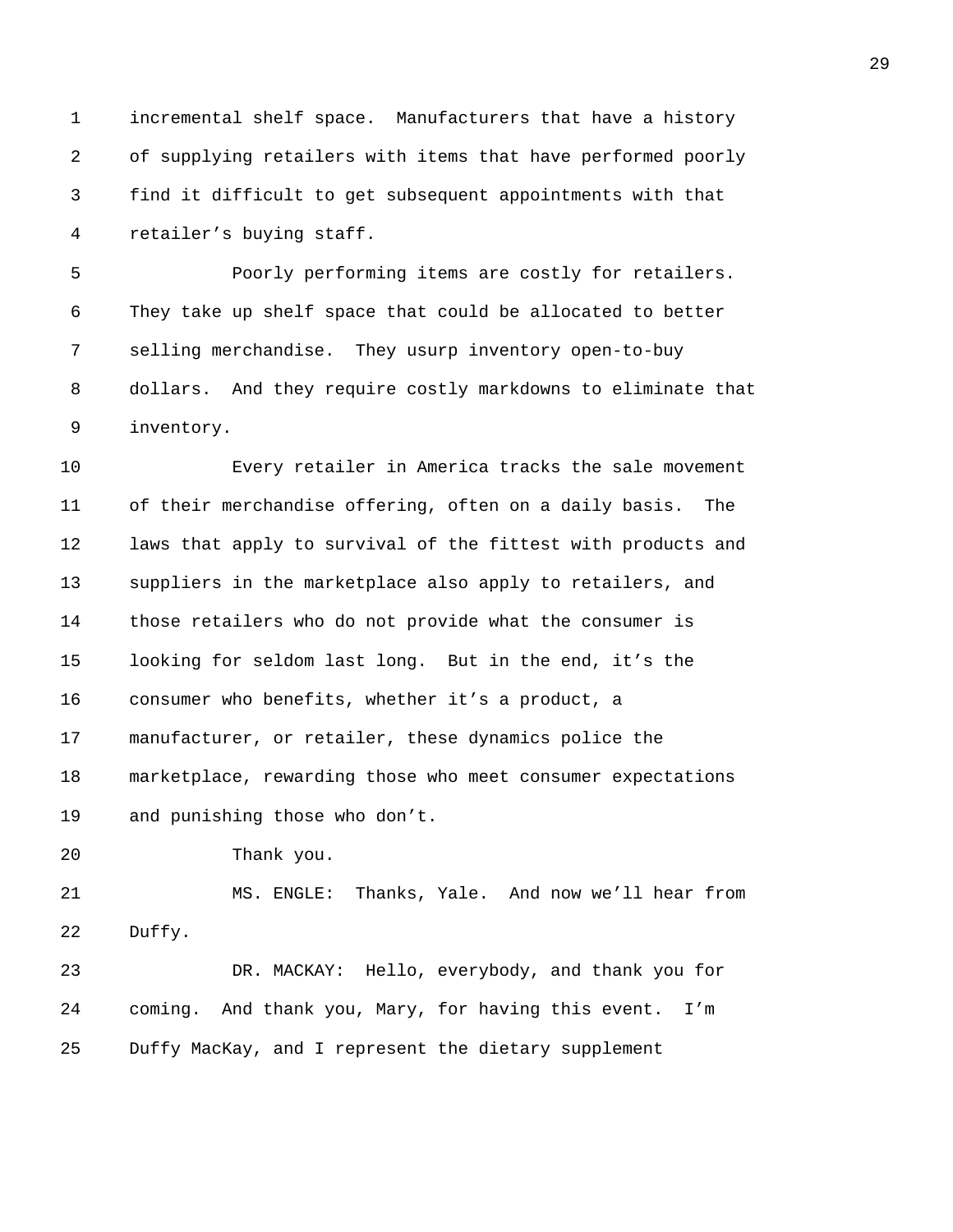1 industry. I'm part of a trade association that represents 2 both dietary supplements and functional foods and their 3 ingredients. And I'm going to talk a little bit about the 4 similarities and differences between dietary supplements and 5 homeopathic products.

6 Supplements were defined by statute in 1994, and 7 our ingredients include vitamins, minerals, botanicals, 8 herbals, amino acids, and also dietary substances that are 9 used to supplement the diet. That's where things like CoQ10, 10 carnitine and other things come in.

11 So, why am I here? Well, there's a lot of 12 similarities. We have a similar type of consumer, and that's 13 just my opinion, that's attracted to homeopathic products as 14 well as dietary supplements. We have similar types of 15 practitioners, integrative practitioners. I'm also a 16 naturopathic doctor. I was trained in homeopathy, and I use 17 dietary supplements. These are the types of tools that we 18 might use in our practice.

19 We also have similarities in our ingredients. We 20 use herbs and botanicals. So, I might have chamomile as a 21 dietary supplement, but I also might have chamomile as a 22 homeopathic remedy. So, you can see, again, more 23 similarities. I might even use the same supplier of 24 chamomile if I'm a homeopathic manufacturer versus a dietary 25 supplement manufacturer.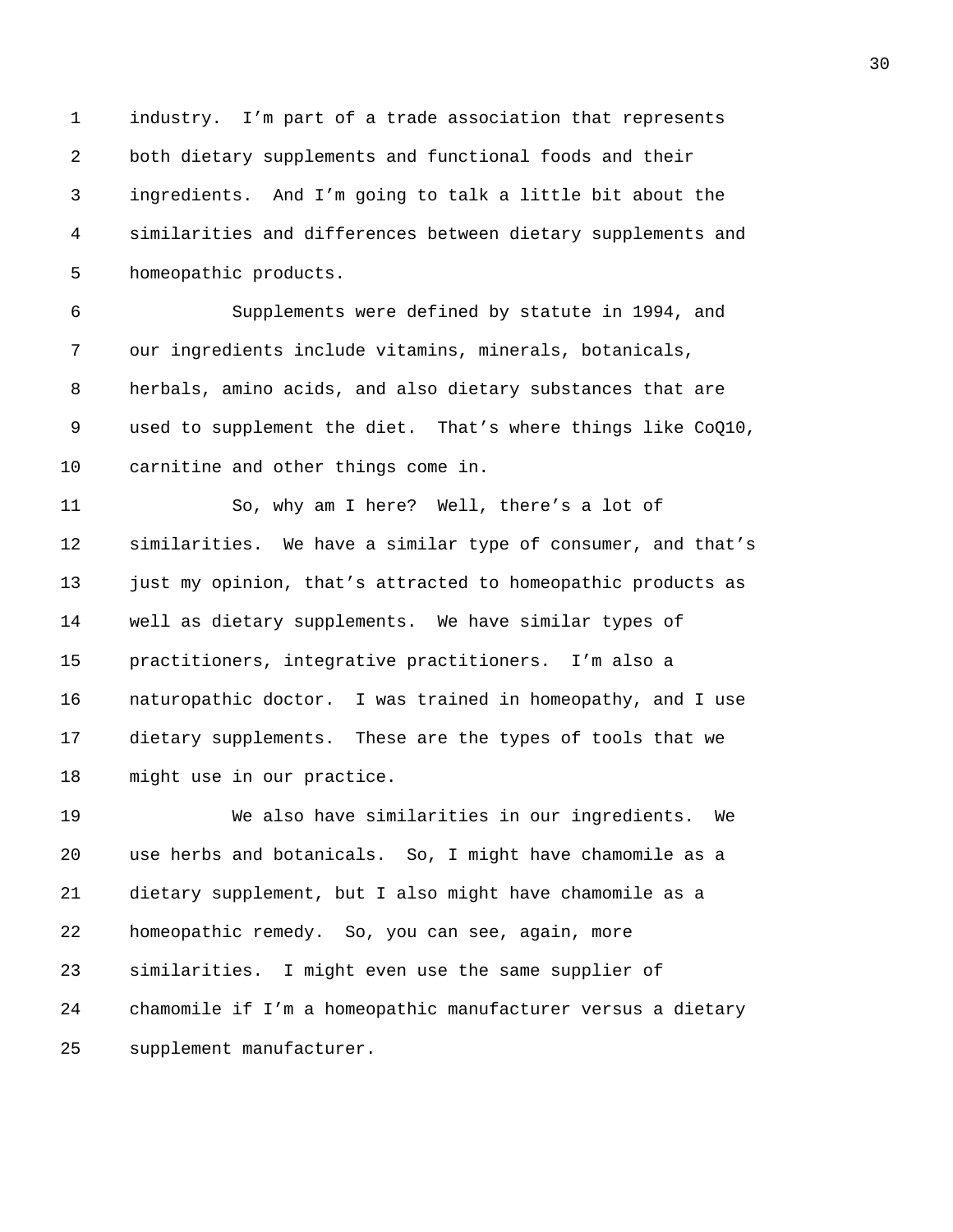1 However, there's a few key differences between the 2 two categories, and I think one of the main differences is 3 regulatorily. Dietary supplements are regulated as a 4 category of food. So, therefore, because we're regulated as 5 food, we cannot claim to treat, prevent, cure, or mitigate 6 disease. Our claims can only be limited to supporting normal 7 structure and function of the body. 8 Homeopathic products are regulated as drugs, and, 9 therefore, as discussed, they make claims to treat, prevent, 10 or treat and prevent, you know, sniffles and things like 11 that, aches and pains, self-limiting diseases. 12 Again, the difference in claims is while we can 13 only claim to support normal structure and function, we are 14 required to have credible scientific evidence to support that 15 claim. So, the Federal Trade Commission has a guidance 16 document. They have a standard of science. It's a flexible 17 standard. We don't always agree on that standard. 18 We often end up in court talking about that 19 standard; however, we are required to have credible 20 scientific evidence in the form that's the same kind that you 21 use to get approval for a drug. You've got population-based 22 evidence; you've got mechanistic evidence; and you have 23 clinical trials. And I think homeopathic evidence is 24 entirely different, and we'll learn more about the scientific

25 substantiation later today.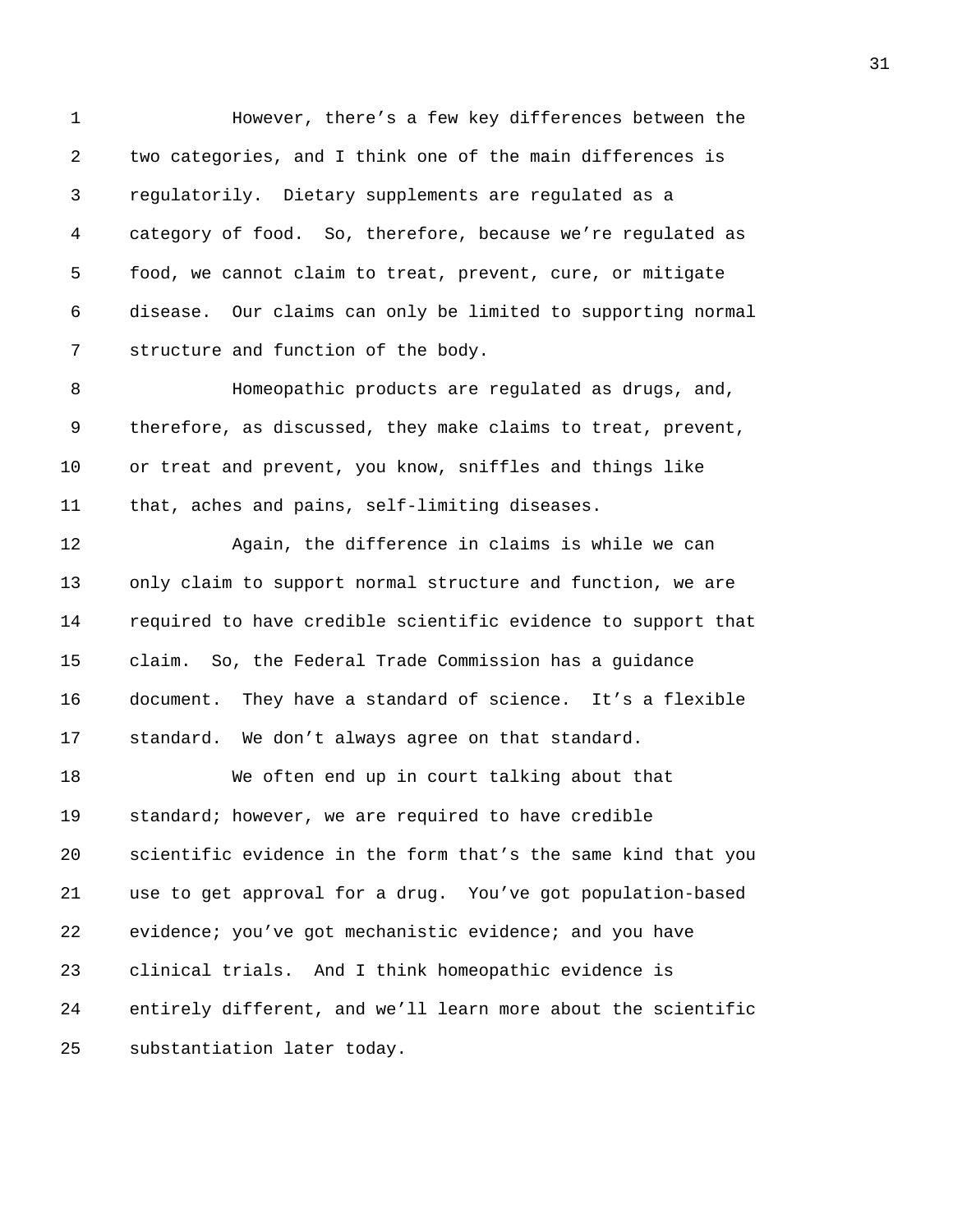1 You may ask why am I here. I'm here because about 2 -- in 2010, we had actually wrote a letter to the Federal 3 Trade Commission because we were noticing a pattern where 4 companies were obviously attracted to making the kinds of 5 claims that you can make for homeopathic products, as well as 6 the low threshold for making those claims.

7 So, we started noticing products in the marketplace 8 that actually were probably dietary supplements, and they 9 were labeling themselves as homeopathic products, and in my 10 opinion, without empirical evidence, it wasn't able to say 11 for colds and flus. Everyone wants to be for colds and flus. 12 No one wants to be for normal structure and function of the 13 respiratory system. It doesn't make a lot of sense, right?

14 So, then, we had also products that were blending 15 homeopathic ingredients and dietary supplement ingredients, 16 again I think in an effort to make claims. None of this is 17 legal if you follow the regulatory compliance documents, and 18 you're in compliance, and you actually are a homeopathic or 19 you are a dietary supplement, but it's happening.

20 And, then, finally, we also saw a more disturbing 21 trend of ingredients that are not allowed to be dietary 22 supplements, things like human growth hormone and other 23 ingredients, being called homeopathic products. Why would we 24 care about that? Because when there's complaints about those 25 products people point to who? The dietary supplement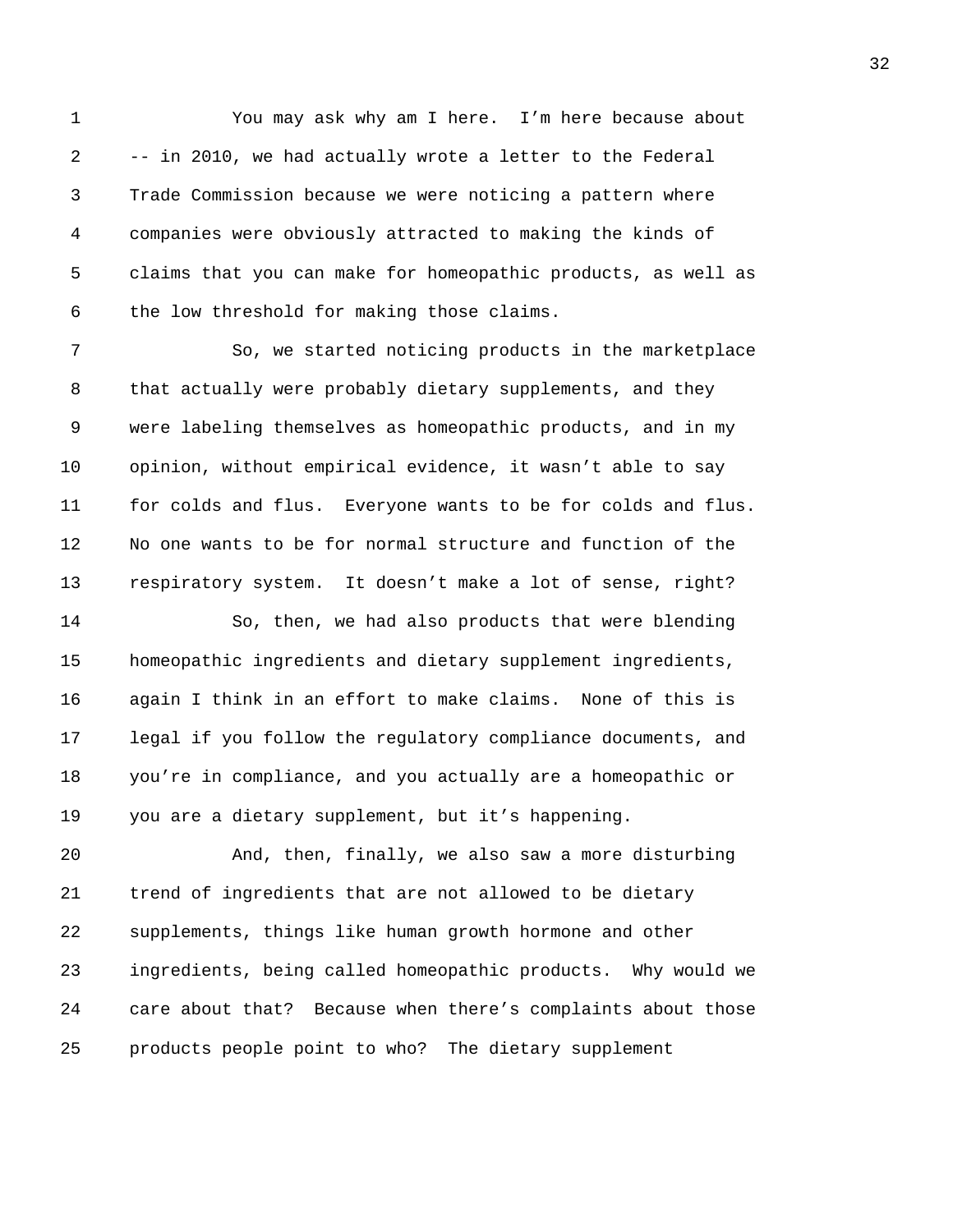1 industry. And we take the heat for that kind of thing in the 2 media, as well as in the court of public opinion.

3 And, so, our effort is to draw a bright line and 4 say we are dietary supplements; we have a regulatory system; 5 we have a substantiation doctrine, and that's what we follow, 6 and homeopathics are different. And that's about it. That's 7 all I'm here for.

8 MS. ENGLE: Great. Thank you, Duffy.

9 So, I was wondering if maybe Jay or Mark could 10 expand a little bit upon what happened in the regulatory 11 environment about, say, 25 or so years ago that really 12 changed the market for homeopathic medicine. I mean, we 13 heard a little bit from Commissioner Ohlhausen at the 14 beginning. It started out that -- and for decades, maybe 15 more than decades, maybe more than a century -- these 16 medicines were largely done on a prescription basis. A 17 patient would go to see their homeopathic practitioner and 18 presenting with certain symptoms, and then something would be 19 recommended for them.

20 And then in 1988, the FDA issued the CPG that 21 allowed the over-the-counter sale of these products. And how 22 did the market react to that?

23 DR. BORNEMAN: Do you want me to take that? Do you 24 want me to start with that, or do you want to take it? 25 MR. LAND: I'll start, and then you can fill in. I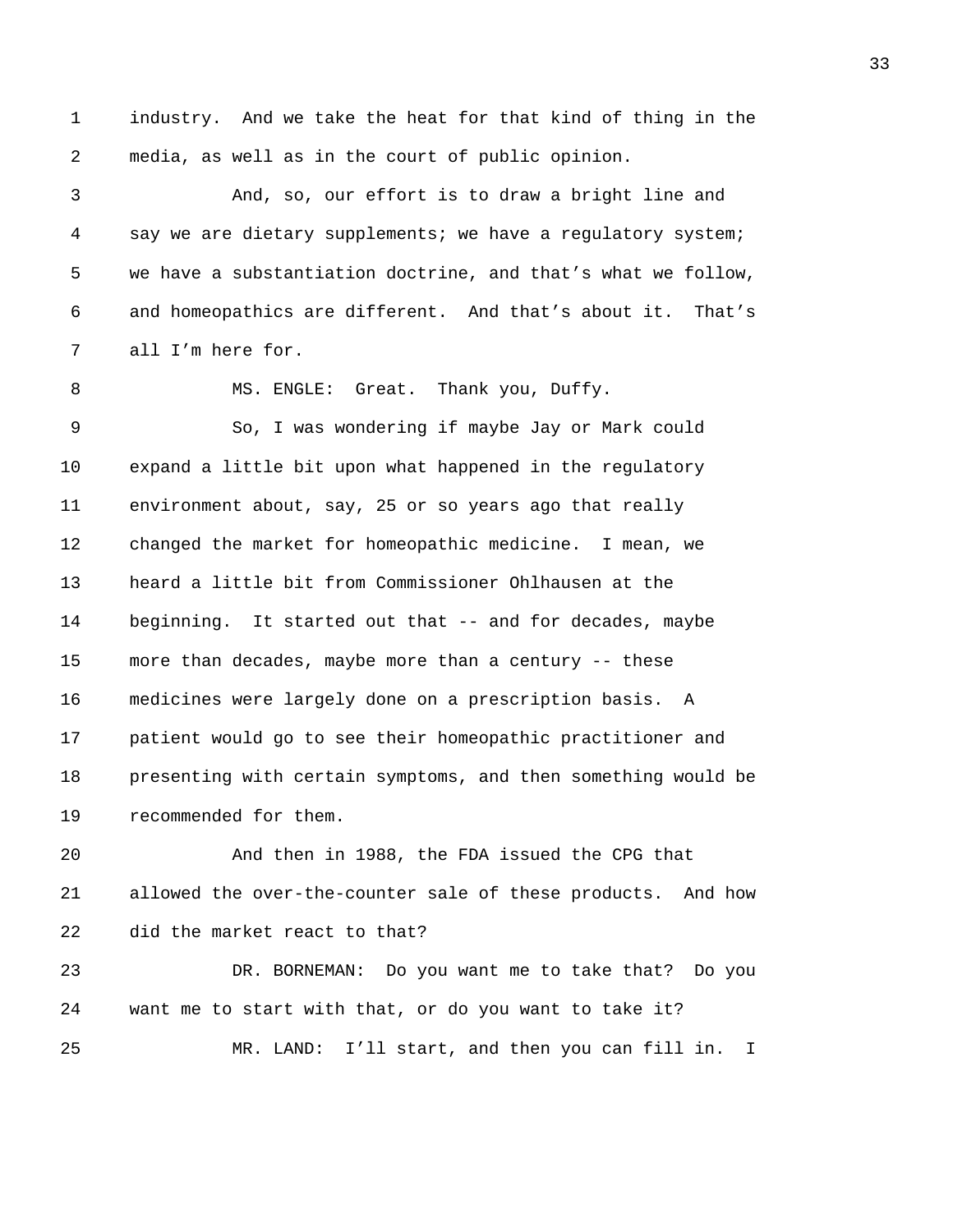1 think that the intro that Commissioner Ohlhausen gave us was 2 very accurate or mostly accurate, just a little bit of 3 precision. First of all, I think it's really important to 4 note that self-medication and self-medication products have 5 always been part of homeopathy. Jay had mentioned in his 6 talk that some firms date back to the mid 19th Century with 7 self-medication products. And as I said, to a large extent, 8 homeopathic medicine was really families using these 9 medicines at home.

10 There was a resurgence in interest in homeopathy 11 beginning in the 1970s, along with many other changes in 12 lifestyle. And that came to the attention of FDA in the 13 early 1980s. There was two things that happened. The first 14 was that there was this growth in interest in homeopathic 15 medicines; and there was also an influx of manufacturers from 16 different parts of the world entering the market in the 17 United States.

18 And, so, at that time, FDA was facing products 19 being offered for importation that needed to be evaluated, so 20 the market became more complex from that standpoint, and FDA 21 found it necessary to define some controls for the market. 22 That was developed over a long period of discussion between 23 the FDA and the industry, and the document has been 24 remarkably successful since that time.

25 It was promulgated in 1988; became effective in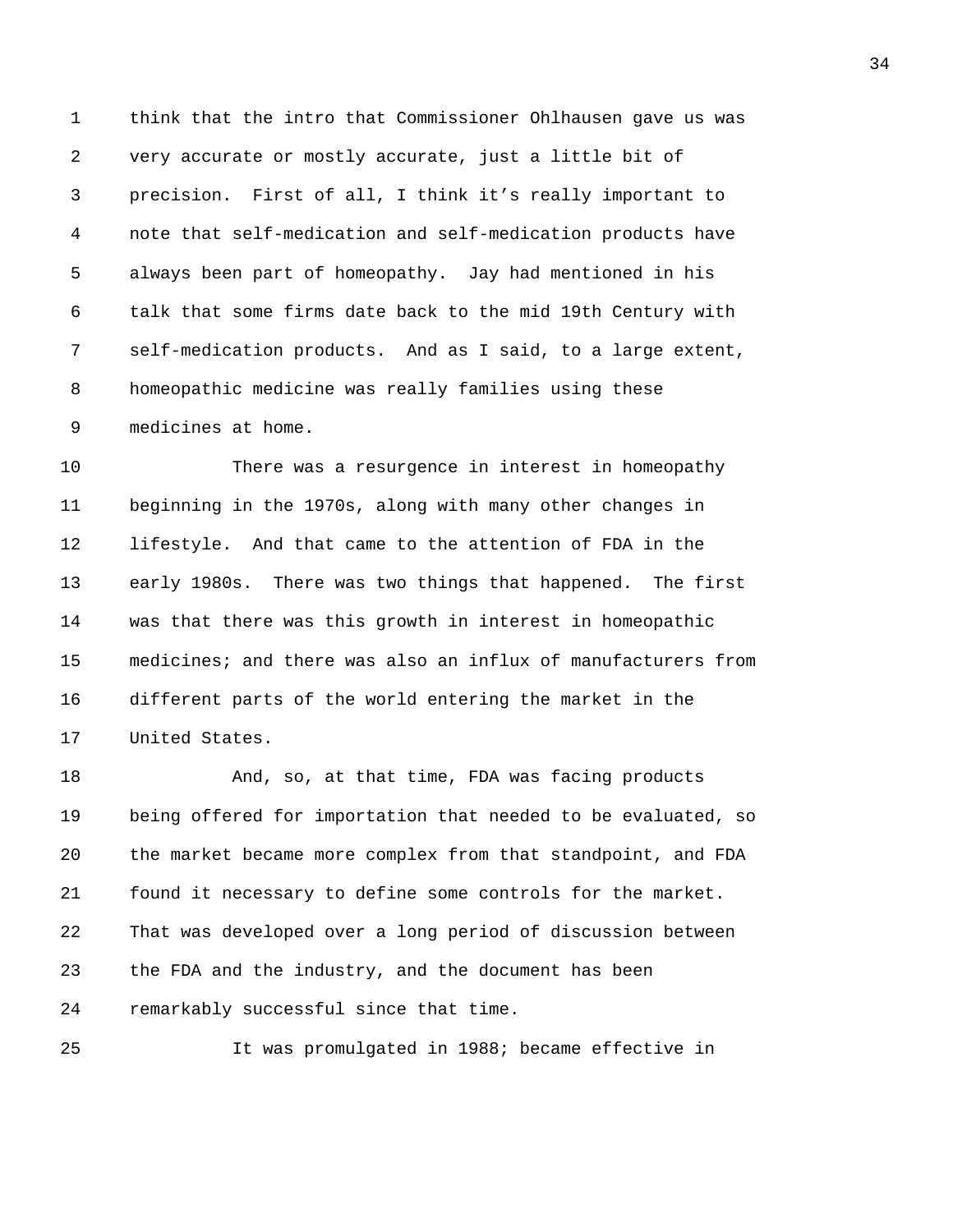1 1990; and what it did was it really defined the rules for the 2 industry. And when rules become clear, business tends to 3 grow. And as part of that growth, the business was expanded 4 to new channels of distribution, having gone from primarily a 5 distribution channel of the natural products industry into 6 retail pharmacy, specialized pharmacies, pharmacies 7 specializing in homeopathic medicine, and then eventually 8 into national retailers.

9 So, I think that the effect of the CPG in 1988 and 10 then later in 1990 was to give the clear rules by which 11 business could expand distribution of these products, and 12 it's worked very well since that time.

13 Jay, maybe you want to add.

14 DR. BORNEMAN: Yeah, just to add a couple points. 15 First, I think it's really important to delink the compliance 16 policy guide with the development of channels in the United 17 States, channels being defined as retail channels, whether 18 they be natural food stores, independent pharmacies, and so 19 forth.

20 The Compliance Policy Guide is a relatively durable 21 document if you think that it's 25 years old, and you think 22 about what the world was like back in 1983 when it was 23 originally conceived. I actually was there for that. I was 24 the kid in the back of the room with the duct on my mouth 25 when my father said don't say anything.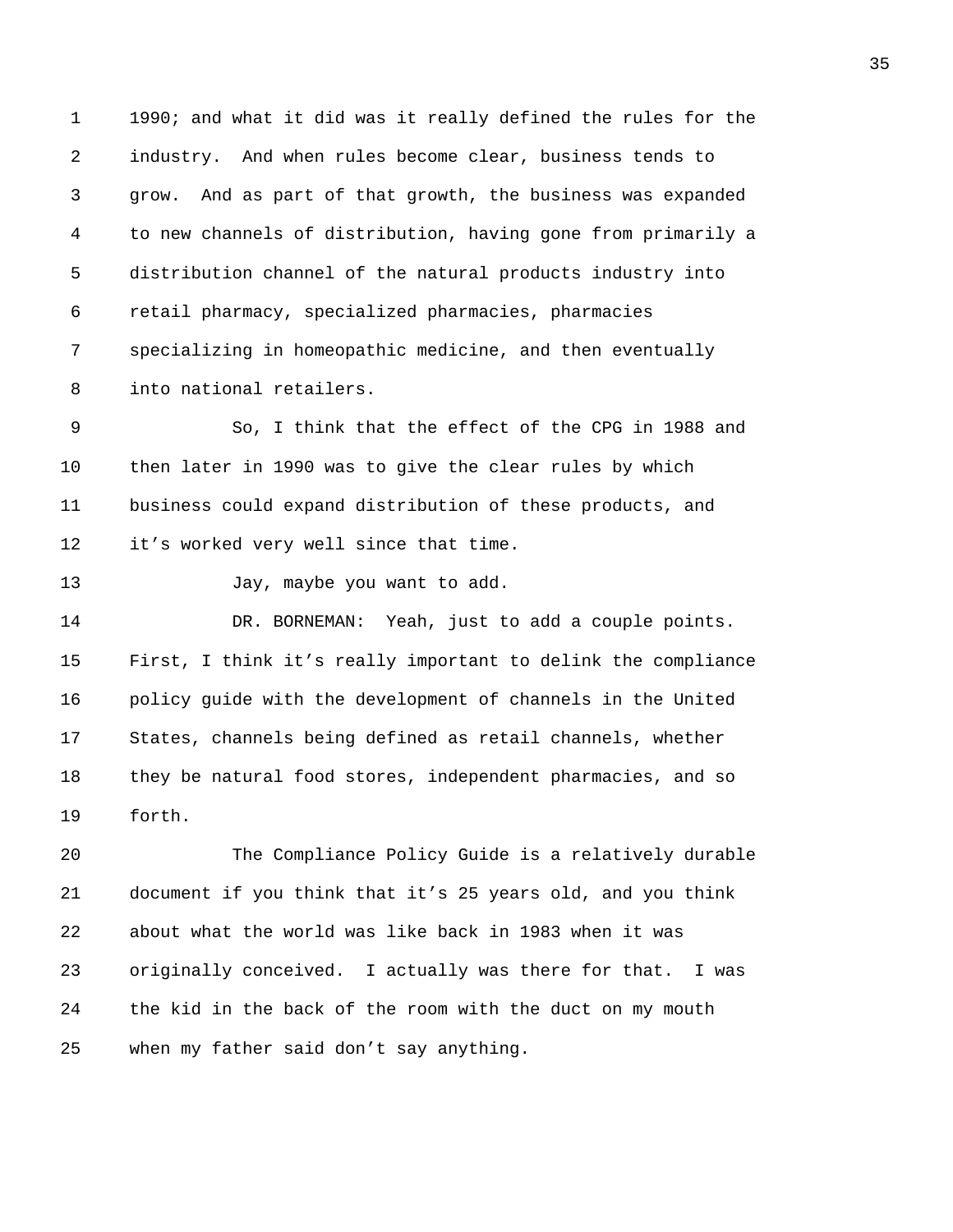1 So, the world has changed a lot, and yet the 2 Compliance Policy Guide, plus or minus a few tweaks that we 3 probably could talk about, is a relatively durable, durable 4 framework. The Compliance Policy Guide may have created the 5 conditions under which the homeopathic pharmacies could have 6 built their business -- there's no doubt about that, because 7 regulatory frameworks are necessarily conducive to growth. 8 But the channel development really developed for a different 9 reason.

10 What happened, at least in my opinion, is that the 11 core user of consumer homeopathic medicine that was in the 12 natural food store and independent pharmacy began to ask for 13 those products in other channels. And as the retailers, and 14 the great example is Thrifty Drug in Los Angeles that had 15 carried Hyland's Teething Tablets back from the 1950s, didn't 16 even know it was a homeopathic product. They just knew 17 people wanted it.

18 Over time, as people clamored and went back to the 19 smaller drug chains and asked for it, they began to evaluate 20 what are these products and should we sell them. So, it was 21 really the channel shift was the consumer going to different 22 channels and asking for the product. As that began to 23 coalesce, then the channel shift develops. And, so -- and 24 now we see a channel shift into Amazon. I mean, it's the 25 same sort of thing.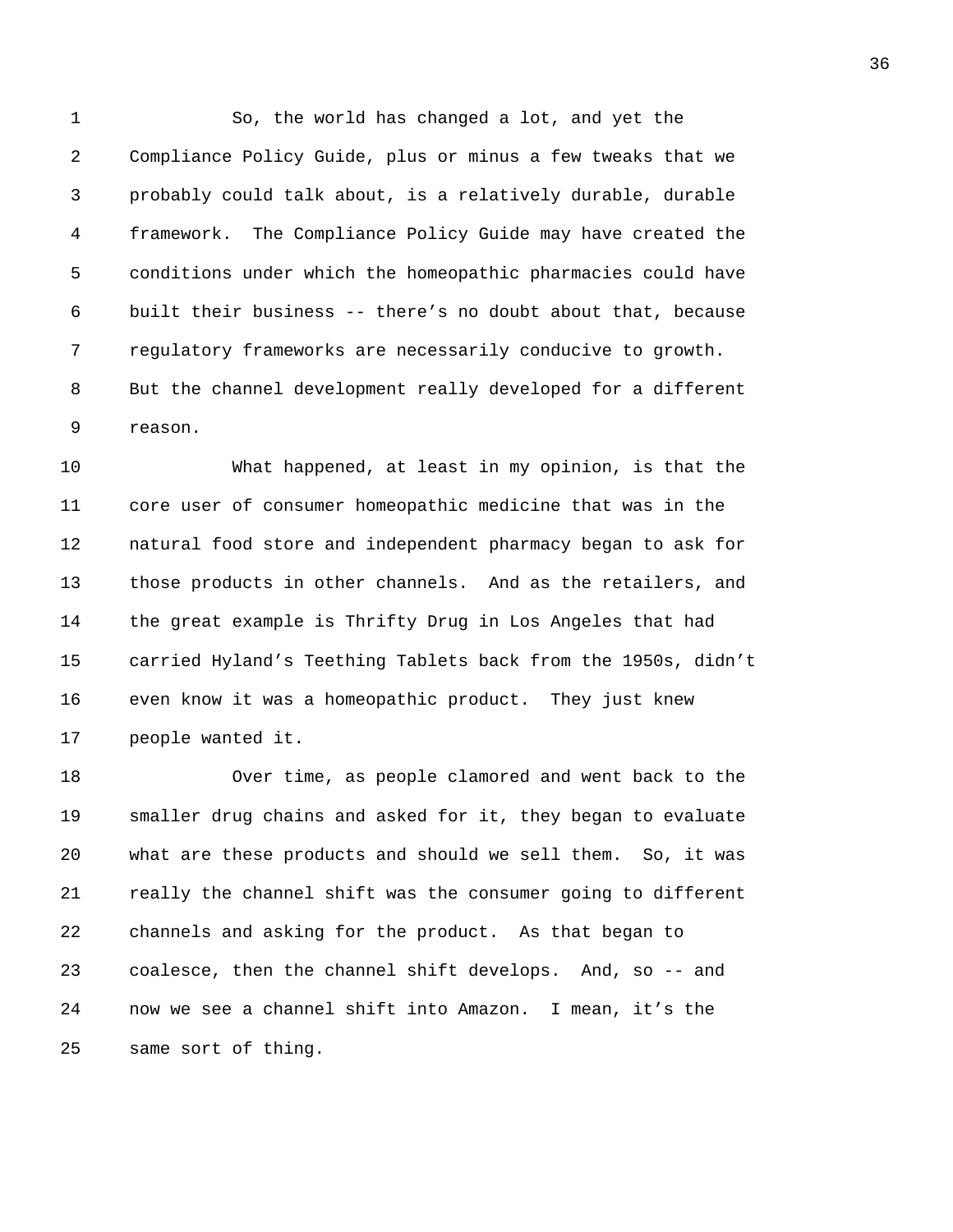| 1  | The homeopathic medicine, the development of the                |
|----|-----------------------------------------------------------------|
| 2  | market, is not distinct from the development of a market        |
| 3  | generally. It follows exactly the same patterns. And, so --     |
| 4  | and I think that Mr. Martin makes a really good point, which    |
| 5  | is that there's no way the tiny little homeopathic pharmacies   |
| 6  | can force inventory into large drug chains or large             |
| 7  | retailers. Those decisions are made by the retailers for        |
| 8  | their consumer, who they have their connection with.            |
| 9  | So, I don't think -- I do think we need to delink               |
| 10 | that 1988 Compliance Policy Guide with the market.              |
| 11 | MS. ENGLE: Okay, great. So, even though the                     |
| 12 | homeopathic medicine is following the general trends, though,   |
| 13 | I think, Mark, you said it's still very much smaller than the   |
| 14 | dietary supplement market. Is that right?                       |
| 15 | MR. LAND: Yes. As I mentioned, the homeopathic                  |
| 16 | market -- and this is at retail prices -- is estimated by       |
| 17 | commercial reporting firms at \$1.1 and \$1.3 billion annually. |
| 18 | And, you know, that's grown from about somewhere around \$900   |
| 19 | million about five years ago. So, growth has been about 5       |
| 20 | percent, which is about the same growth rate as the OTC         |
| 21 | market in general. But just to put that in perspective, the     |
| 22 | OTC drug market is estimated at about \$40 billion annually,    |
| 23 | and roughly the same for the dietary supplement market, as      |
| 24 | well.                                                           |
|    |                                                                 |

25 So, we are a very small fraction of those markets.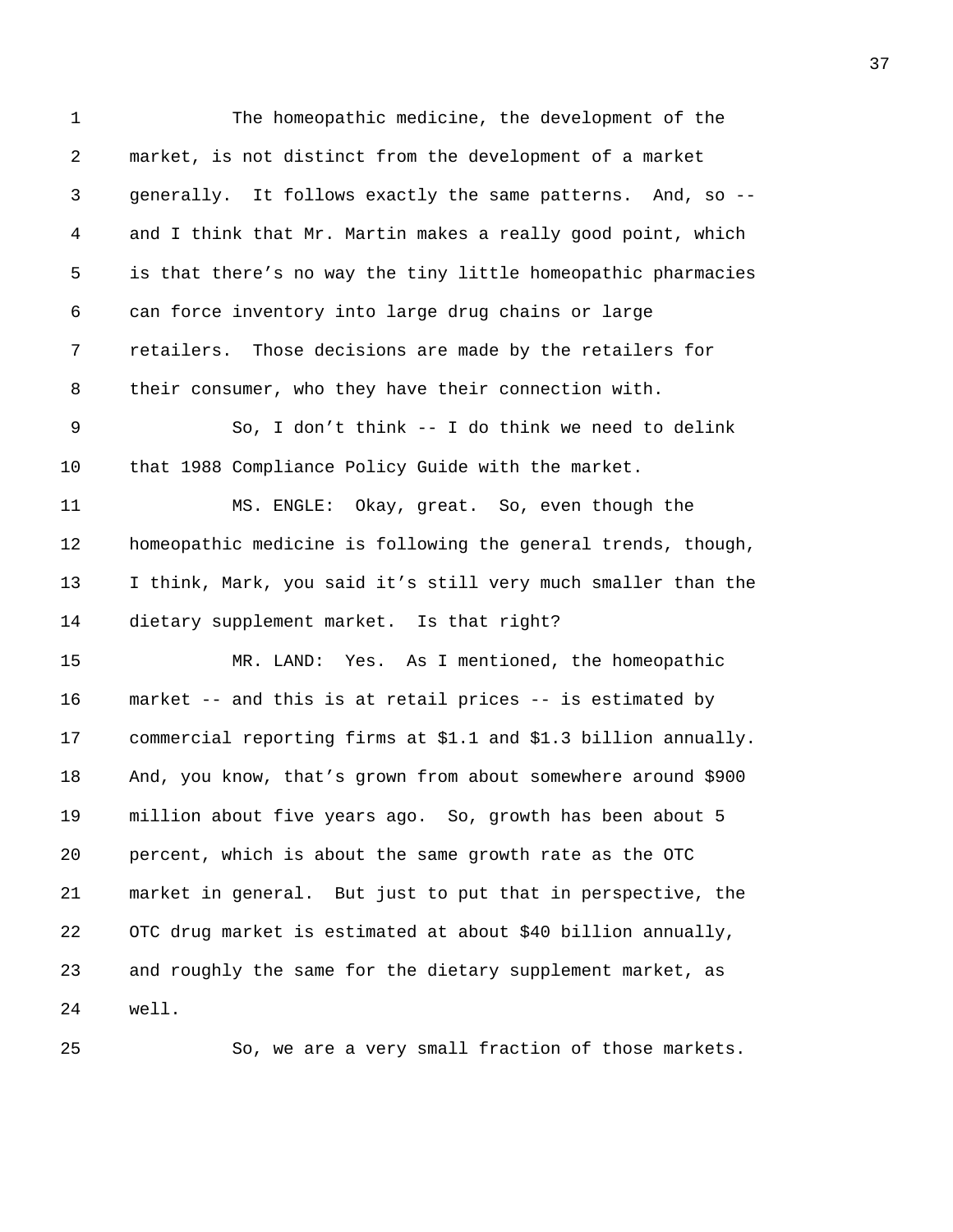1 We'd love to be that size, but we're just not that -- not 2 there yet.

3 MS. ENGLE: Okay. So, when did the OTC homeopathic 4 products first begin appearing in the national retailers? 5 You mentioned they started out in kind of the smaller 6 drugstores, and then people were demanding them more, and 7 they started to shift. So, when did we start seeing them in 8 the large mass-market retail chains?

9 DR. BORNEMAN: Okay, so, you have to remember what 10 the world looks like with drug chains. We now have five -- 11 probably four or five dominant players in the United States. 12 And in the 1990s, there were five times that many. And, so, 13 what happened was that the regionals where they were -- they 14 had a market area that was conducive to homeopathic medicine 15 in the Pacific Northwest. California and so forth started 16 asking for products.

17 As those drug chains were subsumed and 18 consolidated, it forced those medicines into other parts of 19 the country. If you think about there's one major chain now 20 that's made up of six chains through consolidation, and so 21 that was one aspect of it.

22 So, it started -- I would estimate it started mid 23 '90s. By the late 1990s, there were at least a handful in 24 most of the regionals and small nationals. And within five 25 years after that it had expanded out. And I guess at the --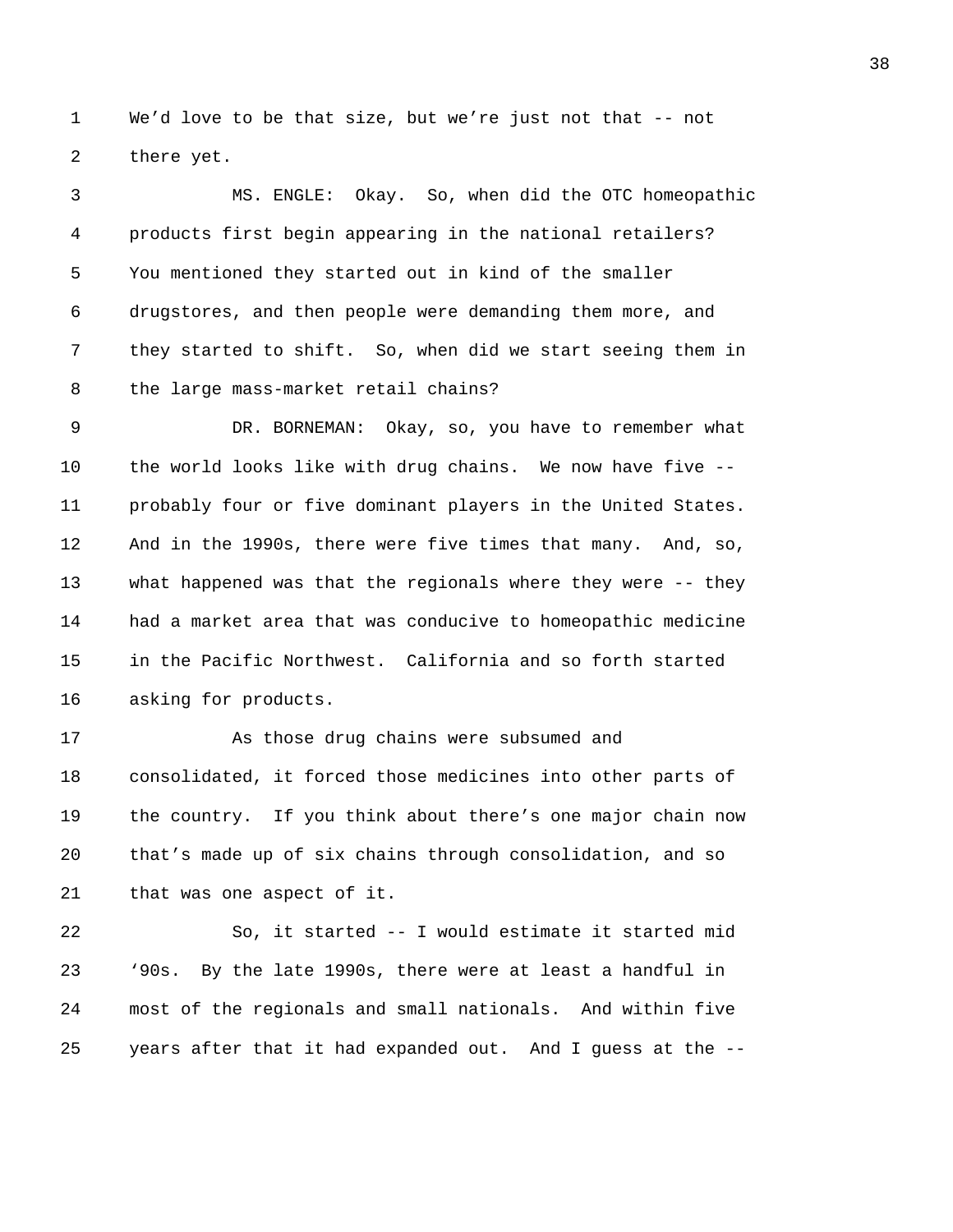1 about 2000, '99 to 2001, in that bracket, it finally went 2 into mass merchandisers, big box stores.

3 MS. ENGLE: Okay. And I think now we have a short 4 video clip that we'd like to play, talking about the 5 placement of these products in the stores.

6 Are you ready?

7 VIDEO: The most important thing we've learned 8 about, again, breaking down this barrier of people not being 9 that involved in homeopathic medicines is the fact that you 10 have to put them in next to the conventional remedies that 11 are available. Wherever you find these products, and whether 12 it's drugstores, natural food stores, supermarkets, consumers 13 tell, again, us in the focus groups the same thing. They 14 say, when I have a problem, I need a solution, and I look in 15 one area for my solutions. So, they are looking for a 16 natural alternative or complimentary alternative to the 17 conventional medicine that they're used to taking.

18 MS. ENGLE: So, is that the experience of the folks 19 on the panel, then, generally? And I would say it's my 20 anecdotal experience going into this store that the 21 homeopathic remedies are placed side-by-side with the FDA-22 approved OTC drugs, whereas the supplements are in a separate 23 section, whether it's a drugstore or a supermarket. 24 DR. BORNEMAN: Do you want me to take it?

25 MS. ENGLE: Anybody.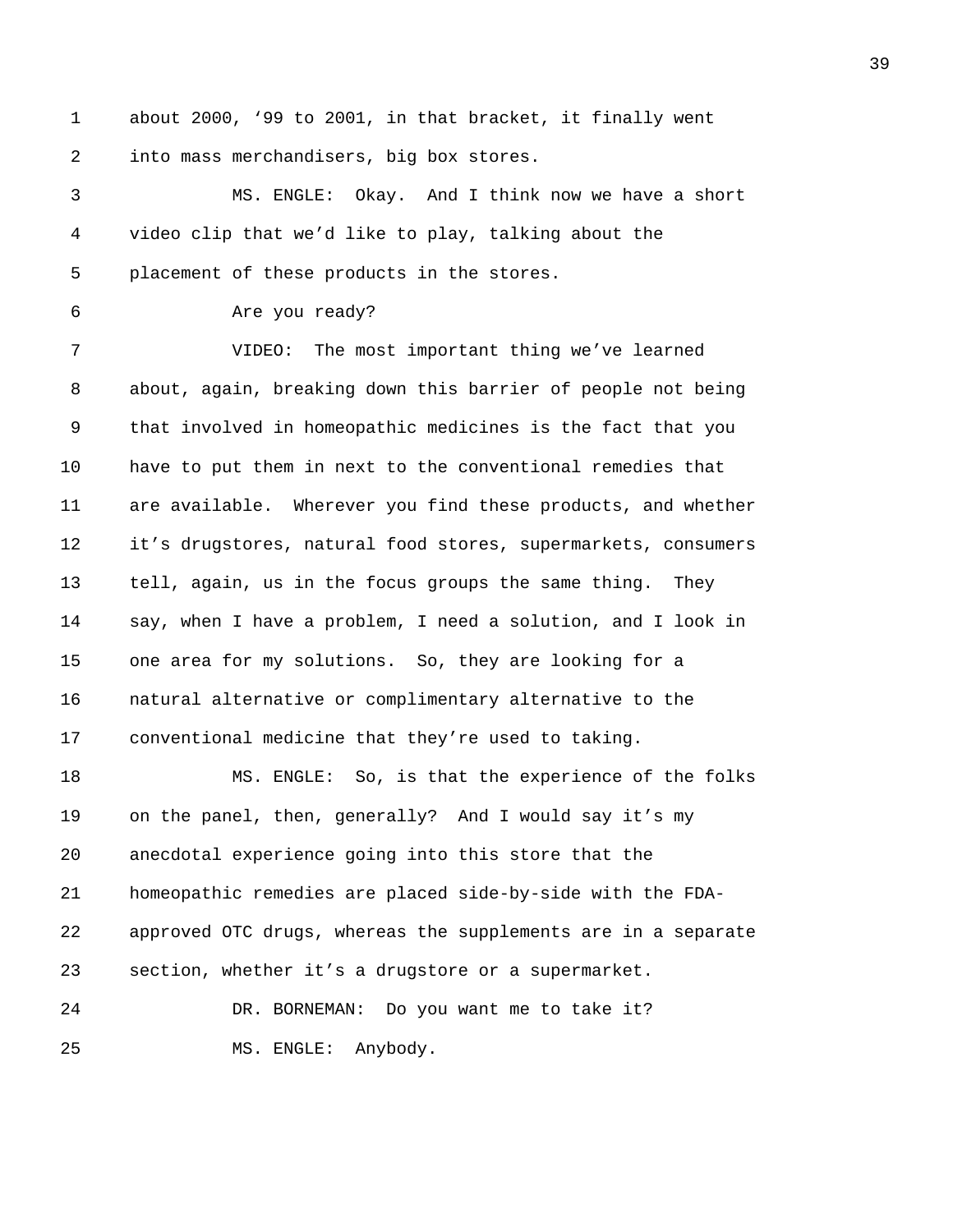1 DR. BORNEMAN: So, this video, I think -- I saw it 2 last night. This video is probably between 10 and 15 years 3 old, and it represents sort of an analysis by one company, 4 Boericke & Tafel at the time, of a natural experiment that 5 was going on at the time. Some retailers were what they call 6 brand blocking, which is putting all of the companies 7 products together on the shelf in one place. So, all of one 8 Company A, Company B, Company C.

9 Others were going by disease state or disease 10 category: cough/cold went in one category, maybe one in 11 another category. Others were creating what were called 12 natural sections. So, dietary supplements and homeopathic 13 medicines were being in part of the store. What this fellow 14 was talking about was they were doing focus groups and trying 15 to find out what the result was, trying to follow the 16 consumer. And what the consumer was saying, what she was 17 saying is that she wanted to find them in a place where all 18 the cough/cold was together wherever.

19 That's not really how it all shook out. How it all 20 shook out is that all of those -- all of those techniques are 21 currently being used. And some retailers use more than one 22 technique. So, it is true that we are adjacent to other 23 cough/cold, you know, products in some retailers, but in 24 other retailers, it's by company and so forth. So, it sort 25 of is all over the place.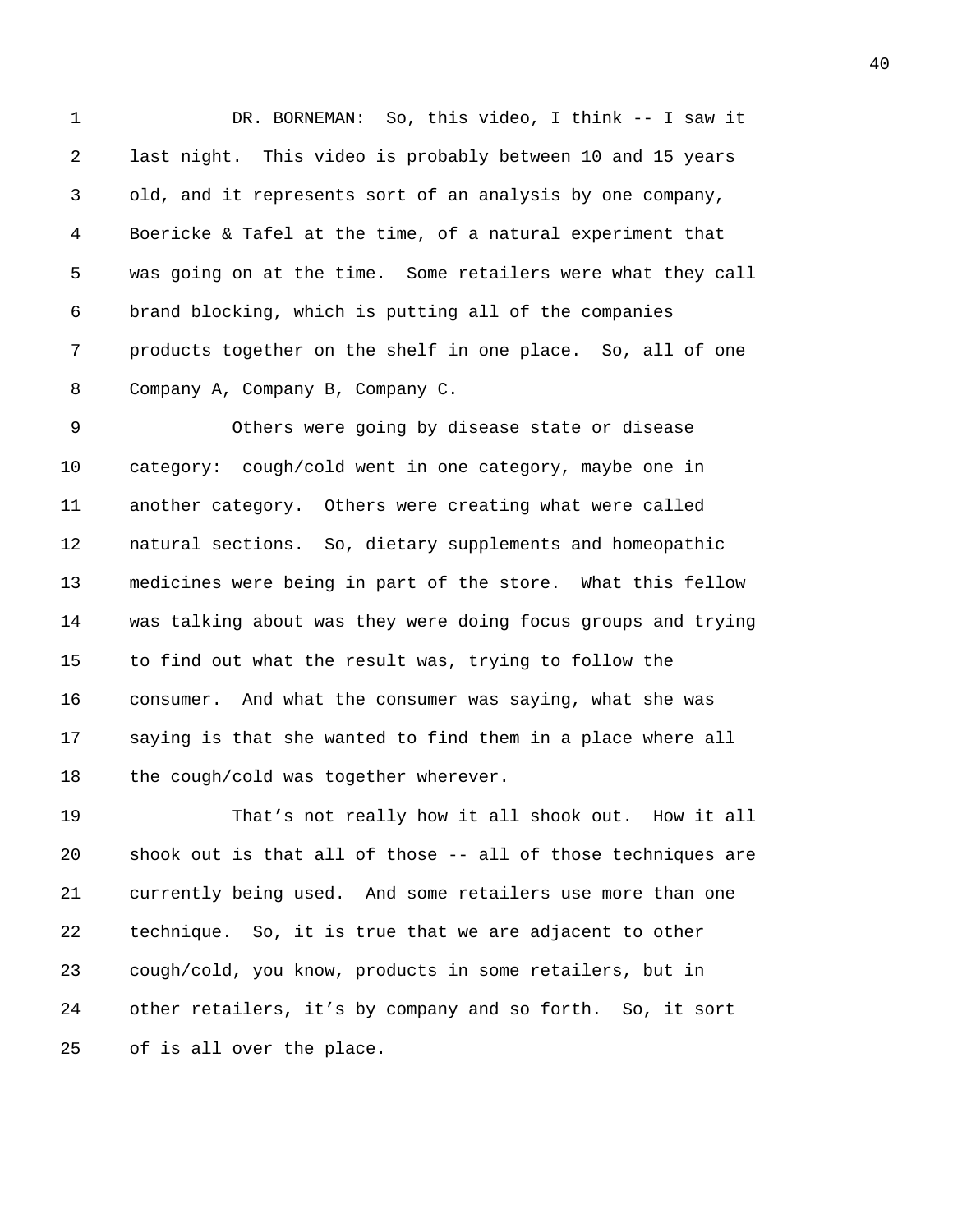1 For me, it has to do with the retailer -- and Mr. 2 Martin will be able to talk about this -- it has to do with 3 the retailer read of what the customer wants and then the 4 retailer reacts to that and does what they think is the 5 appropriate way to go.

6 MS. ENGLE: Anything?

7 MR. MARTIN: I think -- yeah, I think that's 8 absolutely correct. Realistically, what the retailer is 9 trying to do is to figure out exactly what the customer 10 wants. How does the customer want to shop? And typically 11 they're wanting to shop based upon some sort of symptom or 12 ailment they have. And they expect to find the homeopathic 13 items along with the rest of the items, and they want to make 14 a choice at the shelf.

15 Mr. Borneman mentioned that sometimes they'll be 16 brand blocked. That's correct as well. I think one thing to 17 remember is that the retailer's real asset is that shelf 18 space across the country, and it's exceptionally valuable. 19 Those of you -- you probably -- a handful of folks in here 20 understand this, but every square inch on a retailer's shelf 21 is programmed.

22 There's a fairly sophisticated software program 23 called ProSpace that is -- basically takes items on a scale 24 level, so they're measured, and those items are entered into 25 a computer program, and they're actually set on a virtual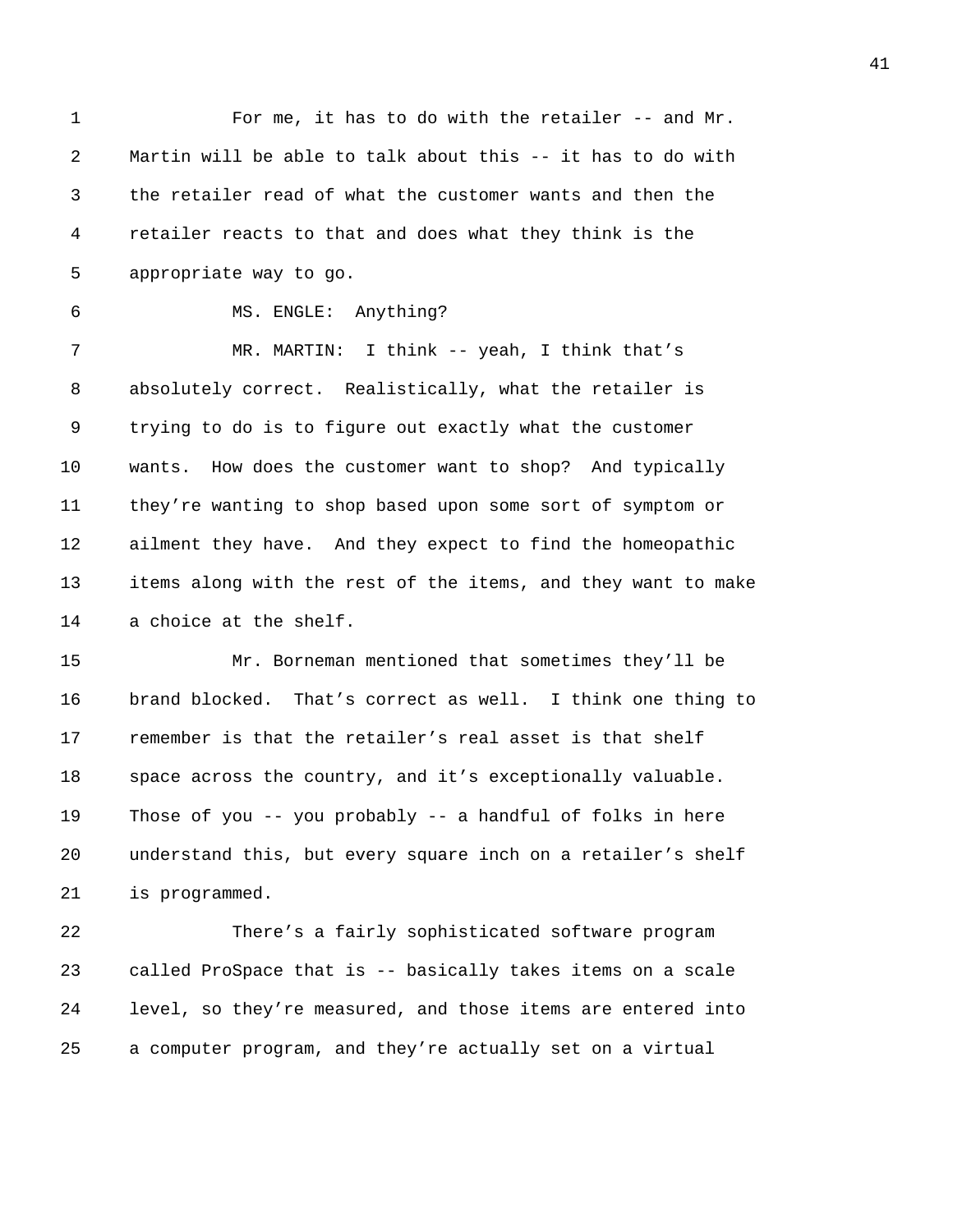1 shelf. And basically every square inch of that shelf is 2 merchandise. So, sometimes, in order to leverage that space 3 or to maximize that space, sometimes you have to put things 4 where you don't necessarily want to put things.

5 I've done it. I was a buyer for years, and that's 6 what I did. So, in most cases, you're looking at items that 7 are in their exact location where the buyer wants to put 8 them, and again, the buyer is trying to follow what is the 9 customer expectation. We're all at the mercy of our 10 customers, so...

11 MS. ENGLE: Yeah, and as people who follow 12 shoppers, we're frequently advising our retail partners that 13 shoppers shop by condition, and they would love to have 14 everything, all their choices for a condition, presented all 15 in the same place. Regardless of whether or not that's 16 operationally efficient for the retailer, that's the way the 17 shopper would like to see it.

18 DR. MACKAY: And on that I guess the one limitation 19 would be that you wouldn't be able to put your supplements in 20 a store by condition because then you would be implying 21 they're for --

22 MS. ENGLE: Right.

23 DR. MACKAY: -- treatment of a disease, and, 24 therefore, the supplements would be sitting over here in the 25 just-for-staying-healthy aisle.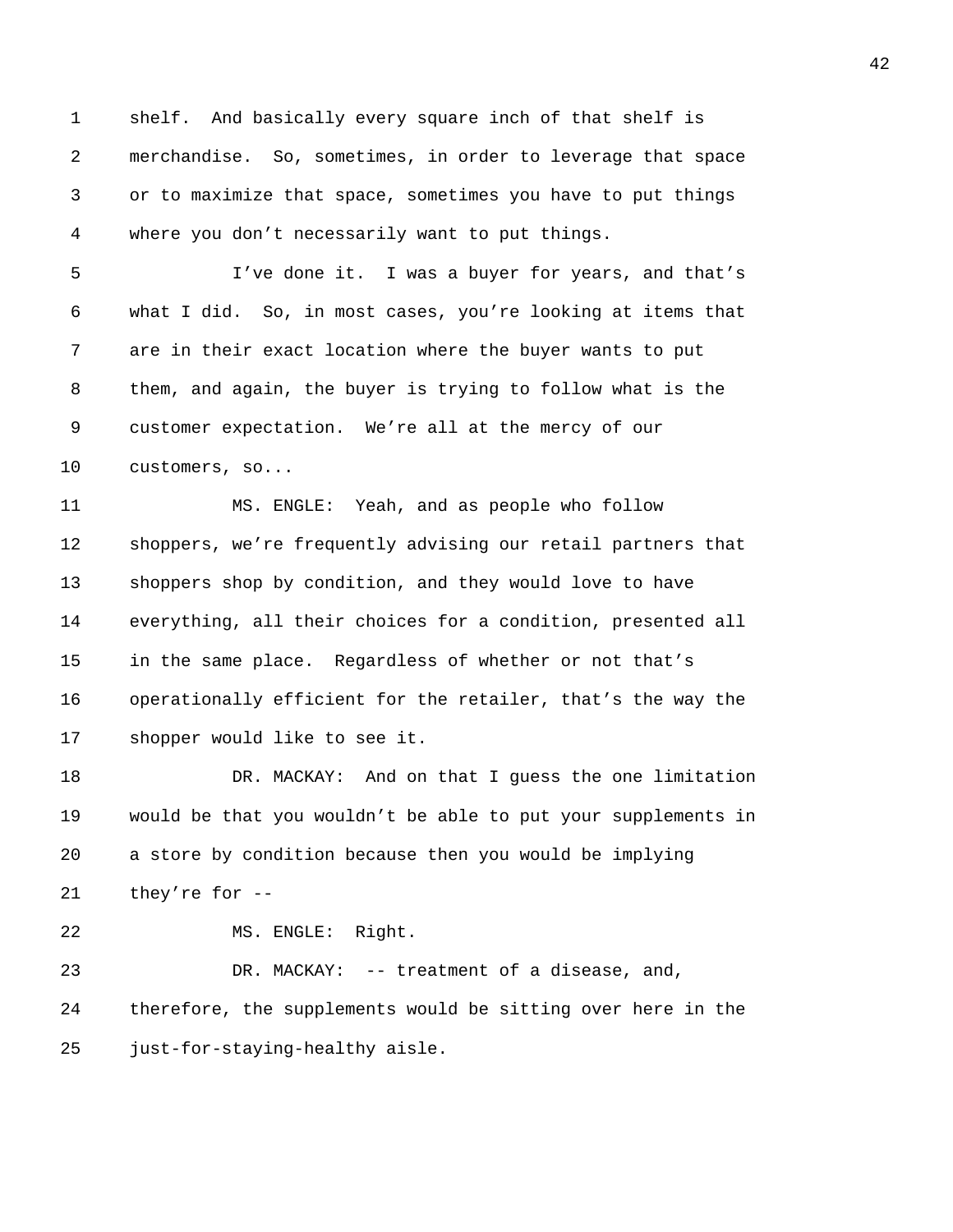1 MS. ENGLE: And, so, Candace, what does your 2 research show in terms of where most people are buying 3 homeopathic products?

4 MS. CORLETT: Very much in the classic places where 5 they shop for their healthcare. Fifty-two percent will buy 6 homeopathic in a drugstore in the course of a year. Forty-7 eight percent will buy it in mass merchant, like a Walmart or 8 a Target, over the course of the year. About 30 percent in a 9 supermarket; and then there's a following in specialty food 10 and specialty vitamin stores where about 17 to 20 percent of 11 shoppers choose those stores. And then, of course, the 12 internet, which is -- at the time that we did this study -- 13 was 14 percent.

14 MS. ENGLE: So, the internet is up to 14 percent? 15 MS. CORLETT: Yeah. That was as of about mid-2013. 16 MS. ENGLE: Okay. The consumer research that the 17 FTC staff conducted Commissioner Ohlhausen referred to at the 18 beginning suggests that some consumers erroneously believe 19 that homeopathic products are essentially synonymous with 20 natural remedies or home remedies. They don't have a very 21 precise understanding of it at all, really.

22 Do you have any indication that any research that 23 consumers do understand when they are buying homeopathic 24 products what they're getting or what the difference might be 25 to the OTC drug that's next to it on the shelf?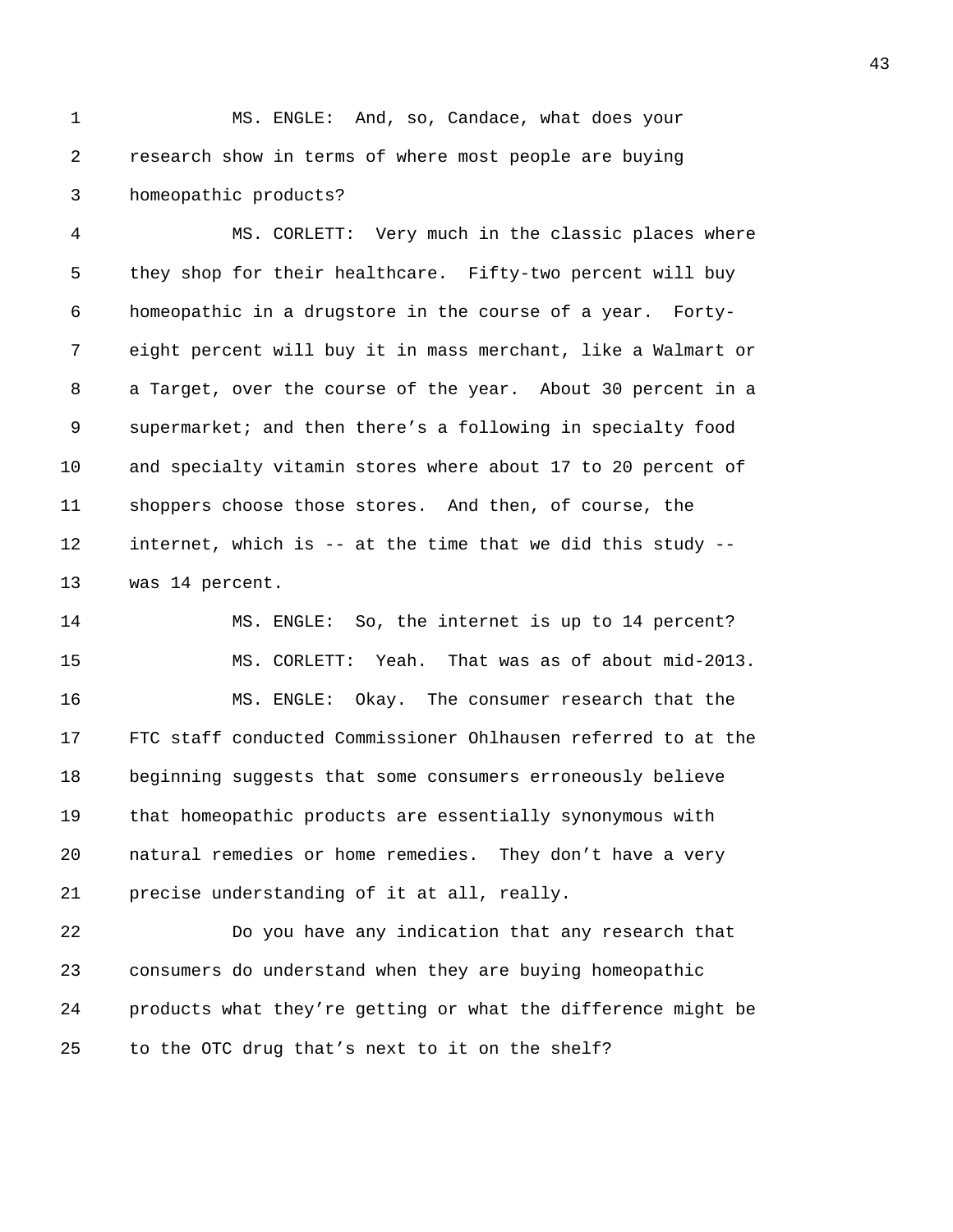1 MS. CORLETT: You know, we did very much include 2 that in our surveys, and we didn't ask people to say -- to 3 play back what they think homeopathic is. We asked them, do 4 you feel that you clearly understand what the "homeopathic" 5 means. And in order to put that in context, we included some 6 other generic terms, like do you feel you understand what 7 "natural" means, what "organic" means. And the responses for 8 homeopathic was 38 percent felt that they clearly understood 9 what "homeopathic" meant. Fifty percent said they clearly 10 understood what "natural" meant. And 52 percent said they 11 felt they had a clear understanding of what "organic" meant. 12 So, half empty, half full. Shoppers think they do, 13 but then also they're not sure that they do. And what our 14 recommendation to our clients is shoppers don't buy generic 15 terms; they buy brand names. And then they buy a brand name 16 and if they are satisfied with the performance, then they 17 rebuy the brand name. So, we've seen the high satisfaction 18 rates for homeopathic; so they rebuy the brands. And then 19 they go on, and when they know that this type of product 20 works for them in one condition, half of people who have 21 purchased homeopathic then go on and buy a homeopathic remedy 22 for another condition.

23 So, they may not have a clear understanding of what 24 the term means, but they have a clear understanding of the 25 benefits they're getting from the product.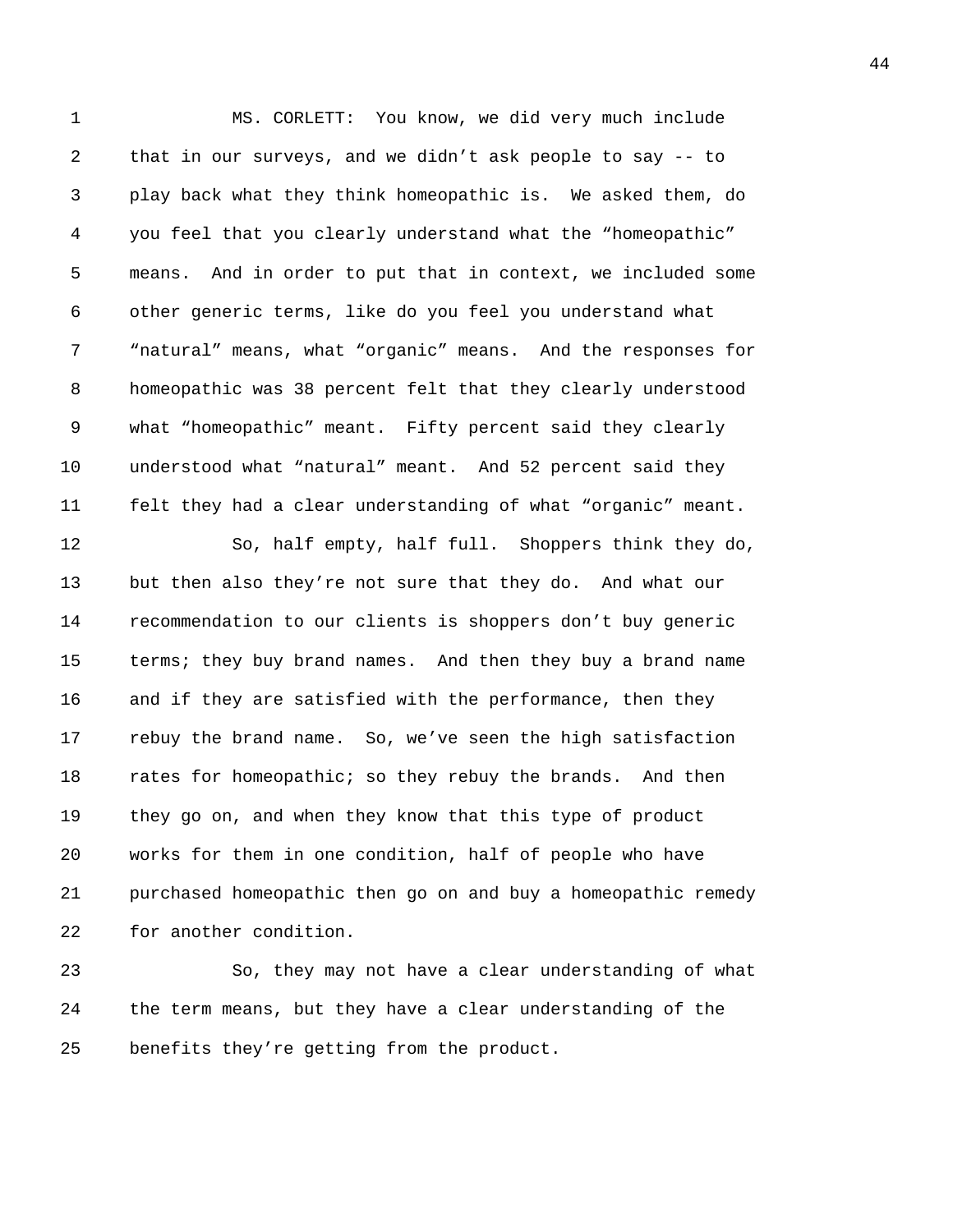1 MS. ENGLE: Great. Thank you. 2 The consumer research that the FTC staff conducted 3 also suggested that consumers incorrectly think that 4 homeopathic products have been tested for efficacy as OTC 5 drugs have been. How can a consumer tell the difference 6 between a homeopathic drug and an allopathic drug? Mark, do 7 you want to take that? 8 MR. LAND: Yeah, I'll take that. I think that 9 first of all homeopathic drugs, they're labeled as drugs. 10 They do bear the mention of either homeopathic or homeopathic 11 medicine on the label, so it's quite clear that this is a 12 different type of product. 13 I think that FTC's own research demonstrates that 14 consumers are able to make a clear distinction between 15 conventional drugs and nonconventional drug products, 16 including herbs and diet supplements. And, so, really, the 17 distinction is between an herb, for example, and a 18 homeopathic medicine. 19 And the -- you know, we are now living in an era 20 when we have all been exposed to drug facts labeling and 21 dietary supplement or food supplement facts labeling now for 22 a generation. And we need to give the consumer a little bit 23 of credit. There is a difference between a drug facts label 24 and a dietary supplement label, be it an herb or otherwise,

25 and I think consumers are able to understand that.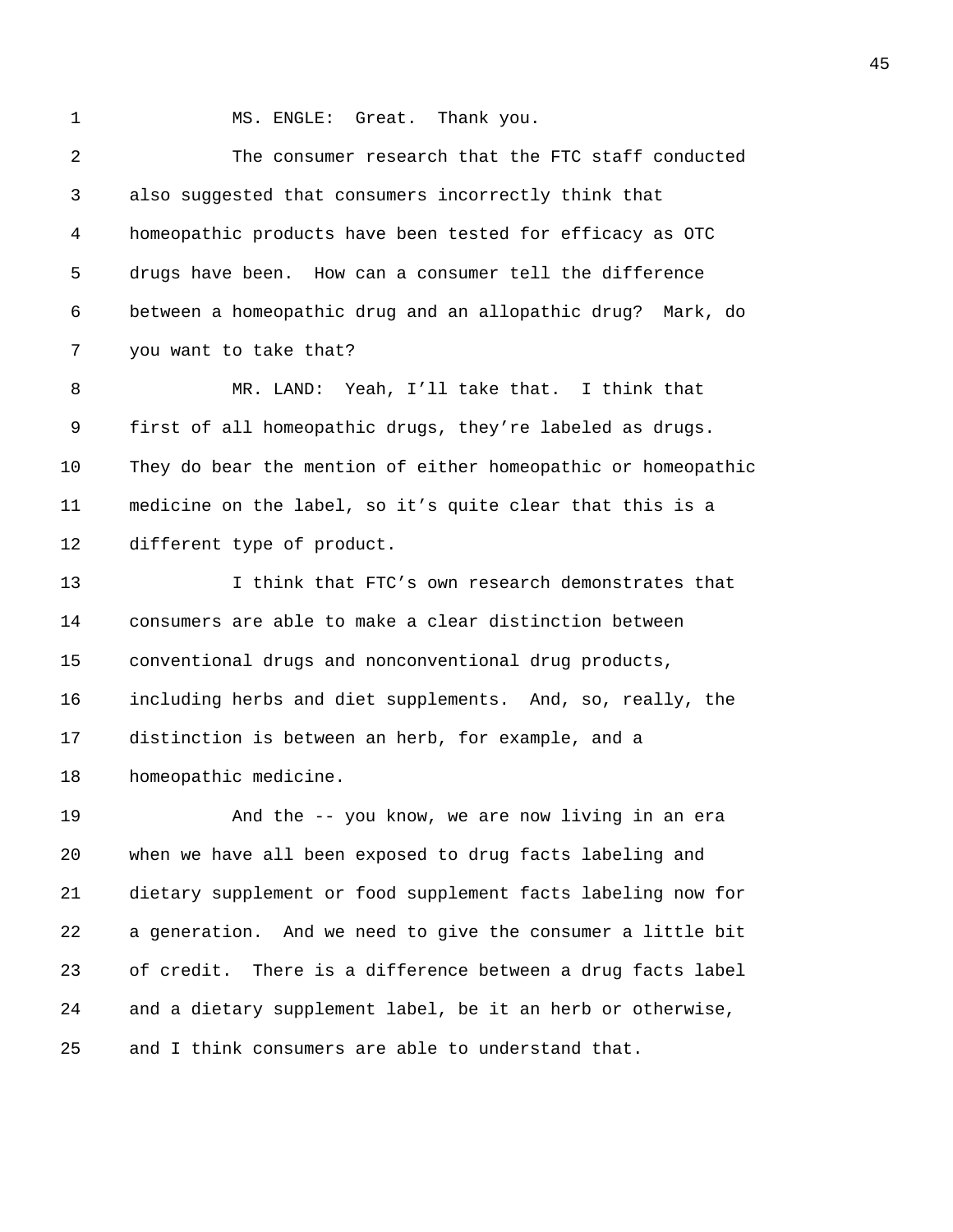1 So, there are quite a few signals on a dietary -- 2 or excuse me, on a homeopathic drug label that differentiate 3 those products from other products in the category. 4 MS. ENGLE: Okay, thanks. 5 Duffy, you mentioned this -- alluded to this in 6 your opening remarks, but could you expand upon the concerns 7 that you have about dietary supplements who may decide it may 8 be easier to present themselves as homeopathic than as a 9 dietary supplement? 10 DR. MACKAY: So, I was actually just reading a 11 magazine, and I saw a big, one-page ad for a homeopathic 12 cold-and-flu product that was based on elderberry -- the herb 13 elderberry. And I use the herb elderberry a lot, and I think 14 it's a wonderful herb. And I just wondered, because 15 everything to me just on first glance, I said, wow, this 16 company is crazy advertising like this for their supplement. 17 And then I looked closer and closer, and then I was like, oh, 18 wait, it's a homeopathic. That's how they're able to do it. 19 And then I started to just ask questions around, 20 like what's going on here, is everybody going to want to do 21 this with their herbal products? This is a great 22 opportunity. And I started hearing, you know, rumblings of 23 companies saying, yeah, this is great, you know; you can make 24 these claims if you call yourself a homeopathic. So, the 25 draw was there.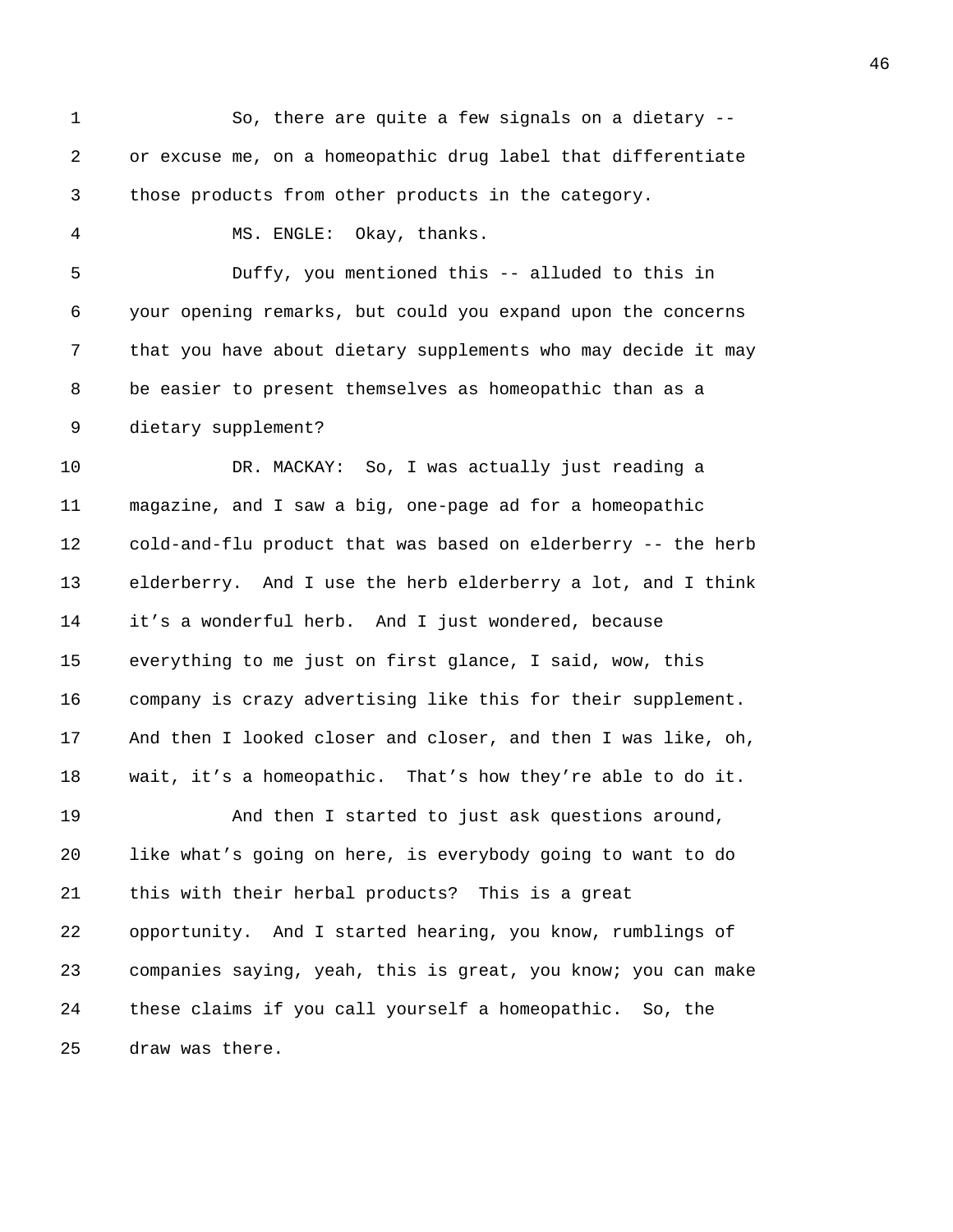1 I think if I remember, there may have been a 2 warning letter or something along those lines, that seems to 3 have settled down a little bit. But then again, there was a 4 product where you sprayed it under your tongue, and it was 5 vitamins and minerals, and you sprayed it in your mouth, and 6 they made some pretty wild claims, weight loss, this, that, 7 the other. And we had press calls, New York Times and 8 others, calling us as a supplement trade association saying 9 how do you account for this. And as I looked closer, the 10 product was labeled as a homeopathic, and I was like, why are 11 we taking the negative reputation sort of outcome of this. 12 And then, thirdly, there was sort of some interest

13 in human growth hormone and some concerns it was showing up 14 in supplement products advertised for bodybuilding. And, so, 15 we deal with that, and we're always trying to work with FDA 16 and other regulators to try to keep that as a minimal outlier 17 practice and seeing what we could do to eradicate it, but 18 then I noticed an alternative was they were labeling it as 19 homeopathic, homeopathic human growth hormone, spray human 20 growth -- and obviously there's a very vulnerable consumer 21 that wants to get built and buff that's going to look at 22 something like that and go for it. And my concern was is 23 there human growth hormone in there. Who knows? And, so, 24 that was just another concern.

25 So, we put all these concerns in a letter wrote in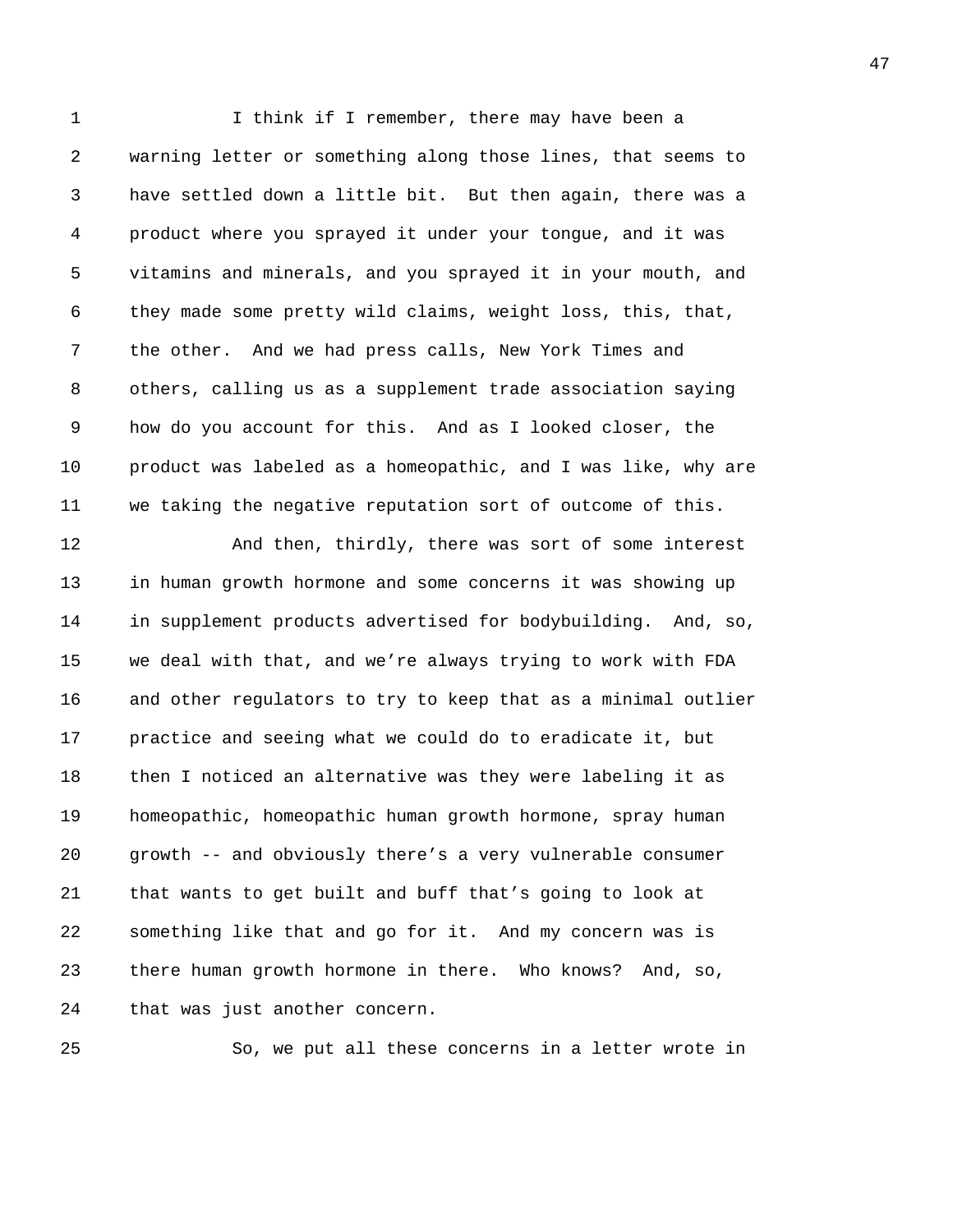1 2010 to the Federal Trade Commission, had a meeting, sat down 2 and discussed, and just sort of became -- and our goal in 3 that meeting was just to sort of say, hey, guys, this is not 4 us. Let's be very clear; this is not dietary supplements. 5 This should not be our reputation and so forth.

6 DR. BORNEMAN: Mary, can I jump in a little bit? 7 MS. ENGLE: Sure.

8 DR. BORNEMAN: As the pharmacopoeia guy here, I 9 think that Duffy's making really good points. I think that 10 if you look at our current regulatory framework, 400.400, the 11 Compliance Policy Guide, the combination of homeopathic and 12 nonhomeopathic ingredients is prohibited. If you look at the 13 way the pharmacopoeia approaches things, these vitamins and 14 supplements and growth hormones and things are what we call 15 noncompendial products. They are not products that have -- 16 or in our case drugs -- that have been reviewed by the 17 Homeopathic Pharmacopoeia Convention of the United States, 18 which is the experts.

19 So, I do think that there is a constellation of 20 products out on the fringe that are causing odgena for both 21 the dietary supplement people and the homeopathic people. 22 It's a question of regulatory discretion and whether or not 23 the regulators decide to do something about those products, 24 but I do know that I think if any of the regulators went back 25 and talked to industry about them, they would probably find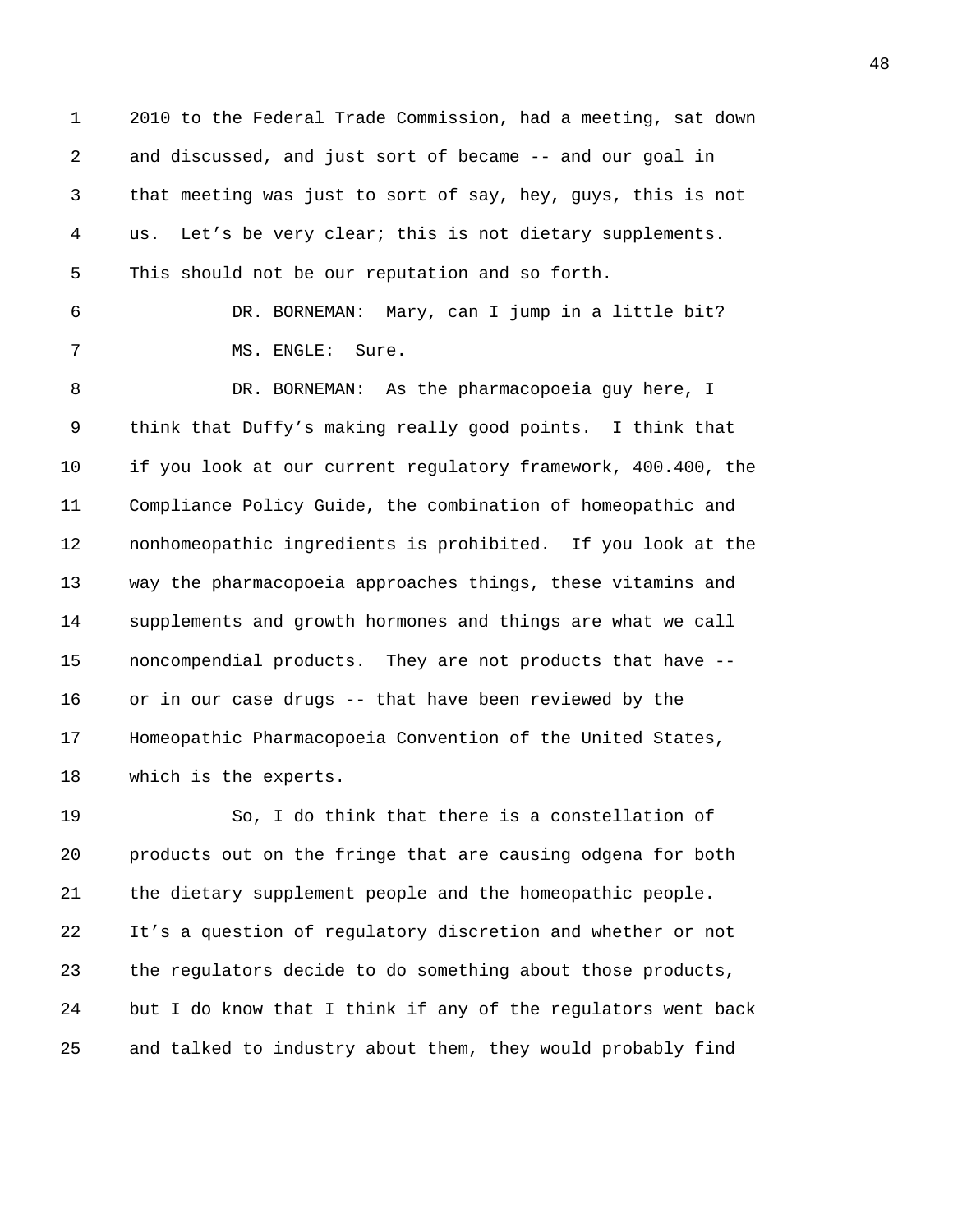1 an inclined ear because the press spillover is bad for 2 everybody. And, frankly, the folks in the press don't make a 3 distinction between who the bad actors are and who the good 4 actors are. Everybody gets tarred with it.

5 So, Duffy, I'm right there with you. I'm going to 6 follow your parade.

7 MS. ENGLE: And, Candace, I think you mentioned 8 maybe 16 percent of consumers are buying their homeopathic 9 drugs on the internet. Oh, 14 percent. Do the panelists see 10 a distinction between the kinds of products that are 11 available on the internet versus those that will be stocked 12 by a Walmart or a Walgreens or a Whole Foods?

13 MR. LAND: I'll start with that. Just to put 14 things in perspective, there are about over 7,000 homeopathic 15 medicines registered with FDA today. Now, not all of those 16 products are marketed, that's for sure. Some of them may 17 have been discontinued from the market. But in the mass 18 distribution channel, so places like Walmart and Walgreen, et 19 cetera, by our measurements, there are fewer than 100 20 products that are on the shelves in those kinds of outlets. 21 Actually, we counted 78. So, in those channels, the number 22 is small. The volume is probably larger individually for 23 those products.

24 Probably in reality there's about a thousand 25 homeopathic products that are marketed on a routine basis,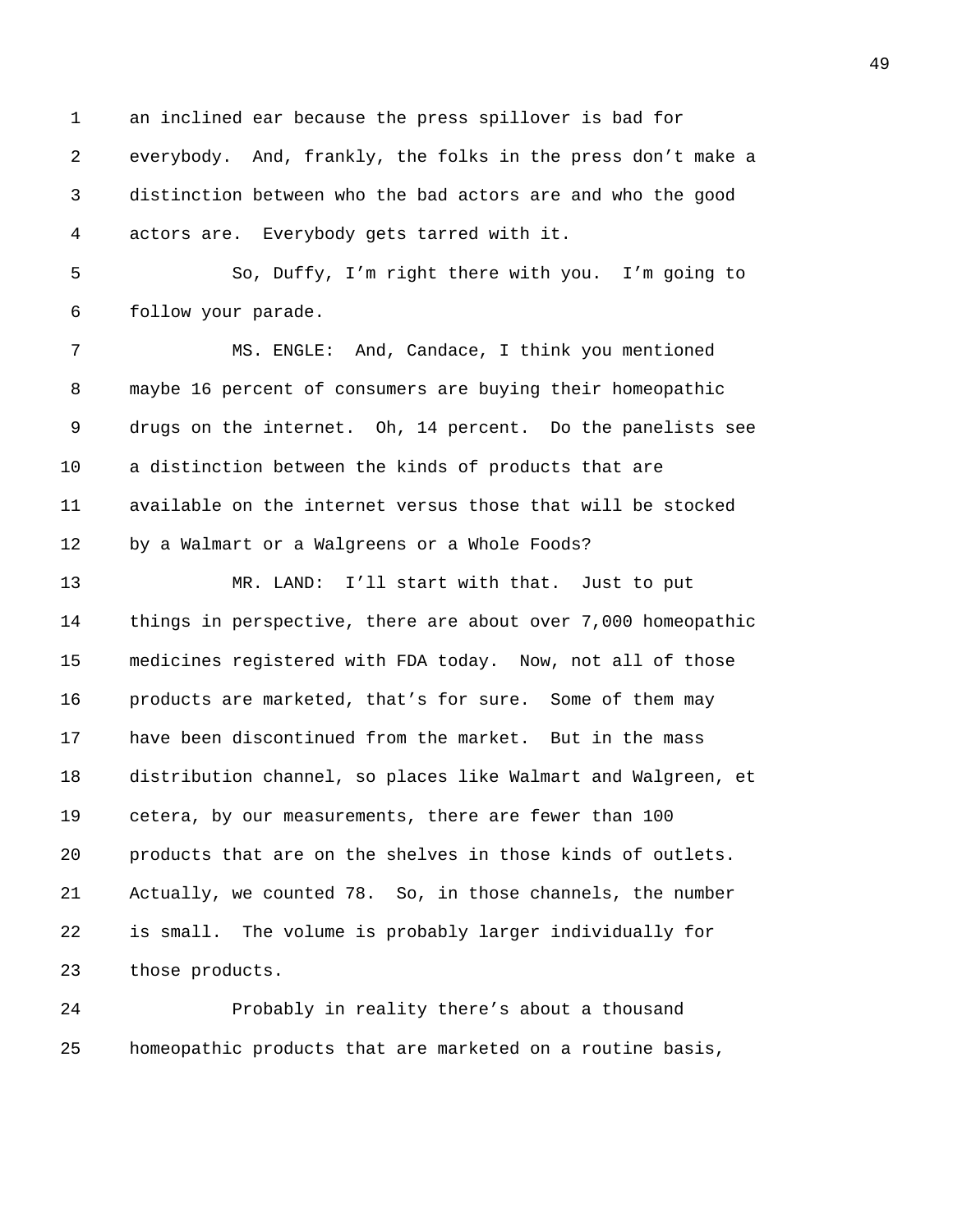1 and the vast majority of those are in highly specialized 2 either independent pharmacies -- and there are a handful of 3 very important homeopathic pharmacies around the country that 4 really specialize in homeopathic medicines, and they stock a 5 very wide variety of products. And then there are retail 6 stores like Whole Foods, et cetera, that probably stock in 7 the neighborhood of hundreds of different products.

8 So, the question is where are those other 6,000 9 products that haven't been accounted for. And they're 10 probably sold on the internet; however, it's really important 11 to note -- or they could be dispensed through physicians' 12 offices, as well. But it's important to note that when we 13 talk about internet sales, we're talking about people like 14 Amazon.com, Drugstore.com, CVS.com, et cetera, traditional 15 pharmacy distribution channels, but they're just on the 16 online version.

17 So, there's a filter there. They're not stocking a 18 wide variety of products. There is some control, and to the 19 certain extent, they all exist according to the same law of 20 Darwinian theory that Yale has mentioned. If they don't 21 sell, they don't -- they're not on the internet.

22 But I think that if we look at a chain like Amazon, 23 for example, or a system like Amazon, they're probably 24 merchandising something in the low hundreds of different 25 products.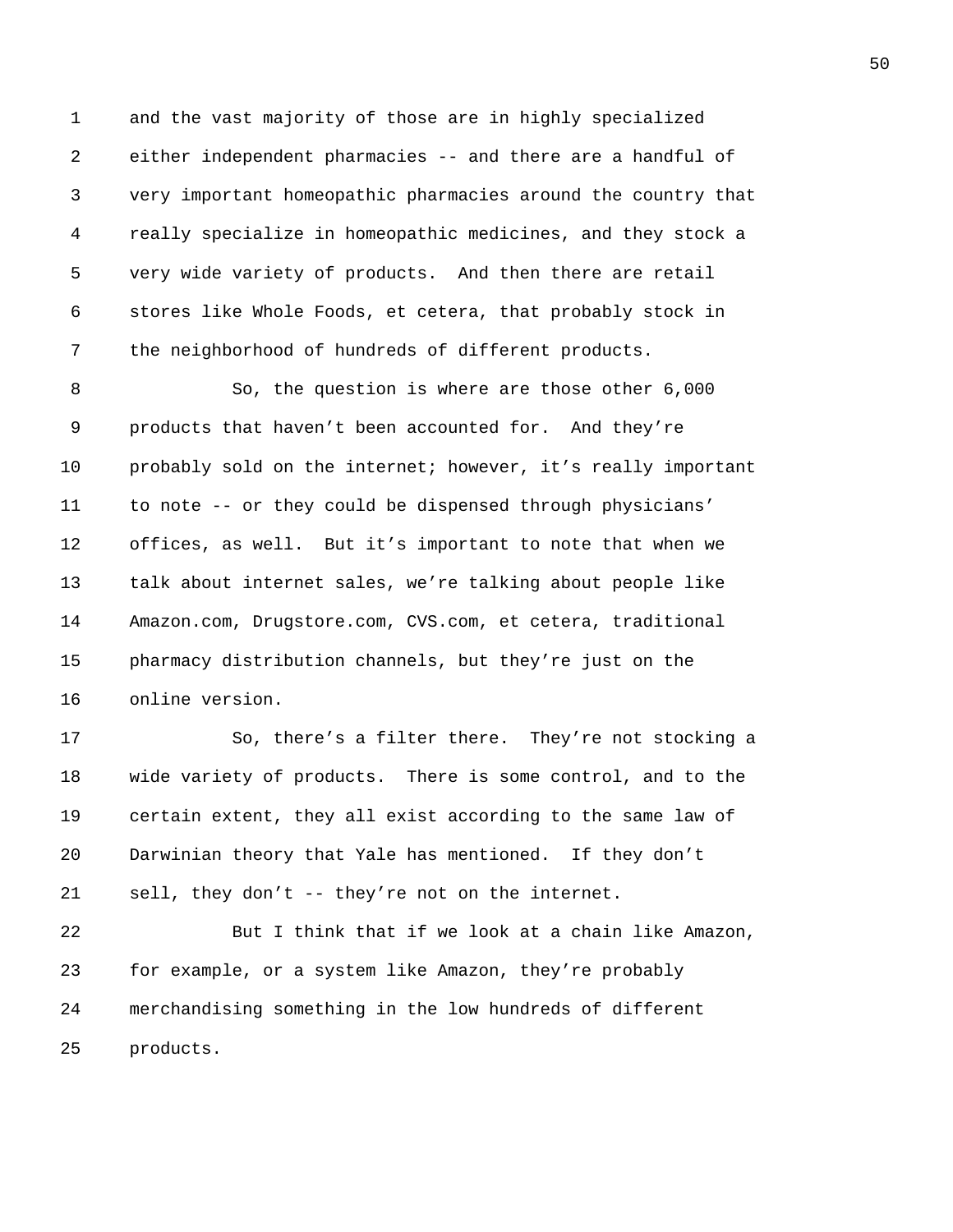1 MS. ENGLE: And I think one of you mentioned in the 2 call we had prior that you feel pretty confident that the 3 major retailers, the products they're selling only contain 4 ingredients that are listed in the homeopathic pharmacopoeia, 5 and they're not making some of the claims that we've seen on 6 the internet say for things like curing cancer, obviously not 7 a self-limiting condition or one that could be, you know, a 8 customer could figure out by themselves.

9 DR. BORNEMAN: It's my own -- it's my personal 10 belief that the counsel's office at the retailers -- large 11 retailers are very much on top of what's being merchandised 12 in their stores because they stand joint and severally liable 13 if something happens. So, they're on top of it. Whether 14 every drug that's sold in a mass retailer is compendial, I 15 don't know, but I would argue that most of them are, if not 16 very close to all of them are.

17 Every industry has outliers. And, so, if you focus 18 on the outliers, you sometimes miss the point. And I think 19 the point is that maybe we need to clean up the outliers.

20 MS. ENGLE: Mm-hmm.

21 MR. LAND: Well, and I'll just step in because 22 we've mentioned a lot about HGH, et cetera, and I think we do 23 have to give the regulatory community some credit in that 24 both the FDA and FTC have taken steps against these products 25 rather swiftly. And the reason is is that they're easy to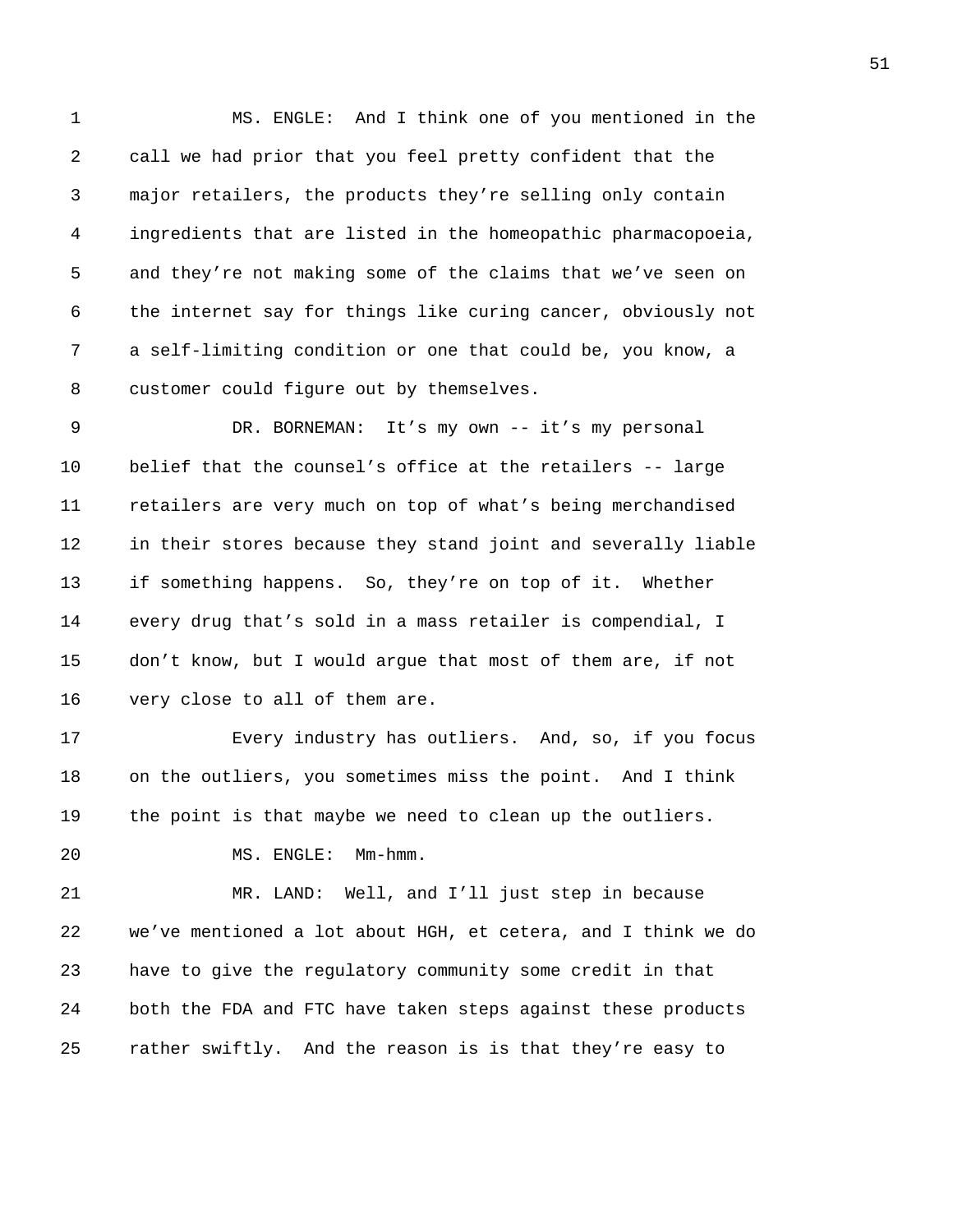1 identify in the marketplace. HGH, clearly it's not going to 2 be within the homeopathic literature; it's not going to be 3 used for indications that have traditionally been treated by 4 homeopathic medicines. So, you know, it's sort of like a 5 speeder going through a red light, pretty easy for the cops 6 to identify. 7 MS. ENGLE: Yeah, and in addition, the FDA and the 8 FTC sent joint warning letters to -- 9 MR. LAND: Absolutely. Sure. 10 MS. ENGLE: -- various marketers of homeopathic HCG 11 for weight loss. 12 MR. LAND: Exactly. 13 MS. ENGLE: Yeah. And followed up with a couple of 14 lawsuits, as well. 15 MR. LAND: And H1N1. 16 MS. ENGLE: Yeah. 17 MR. LAND: That was lots of fun. 18 MS. ENGLE: H1N1, as well, yeah. 19 I think we have some questions that have been 20 passed up. Okay, thanks. 21 Oh, so, the first question is kind of a like a 22 back-to-basics in terms of what is the definition or should 23 be the definition of a homeopathic product. Maybe we were 24 assuming too much knowledge here. And I don't know; I 25 mentioned the term "allopathic," which was one I hadn't heard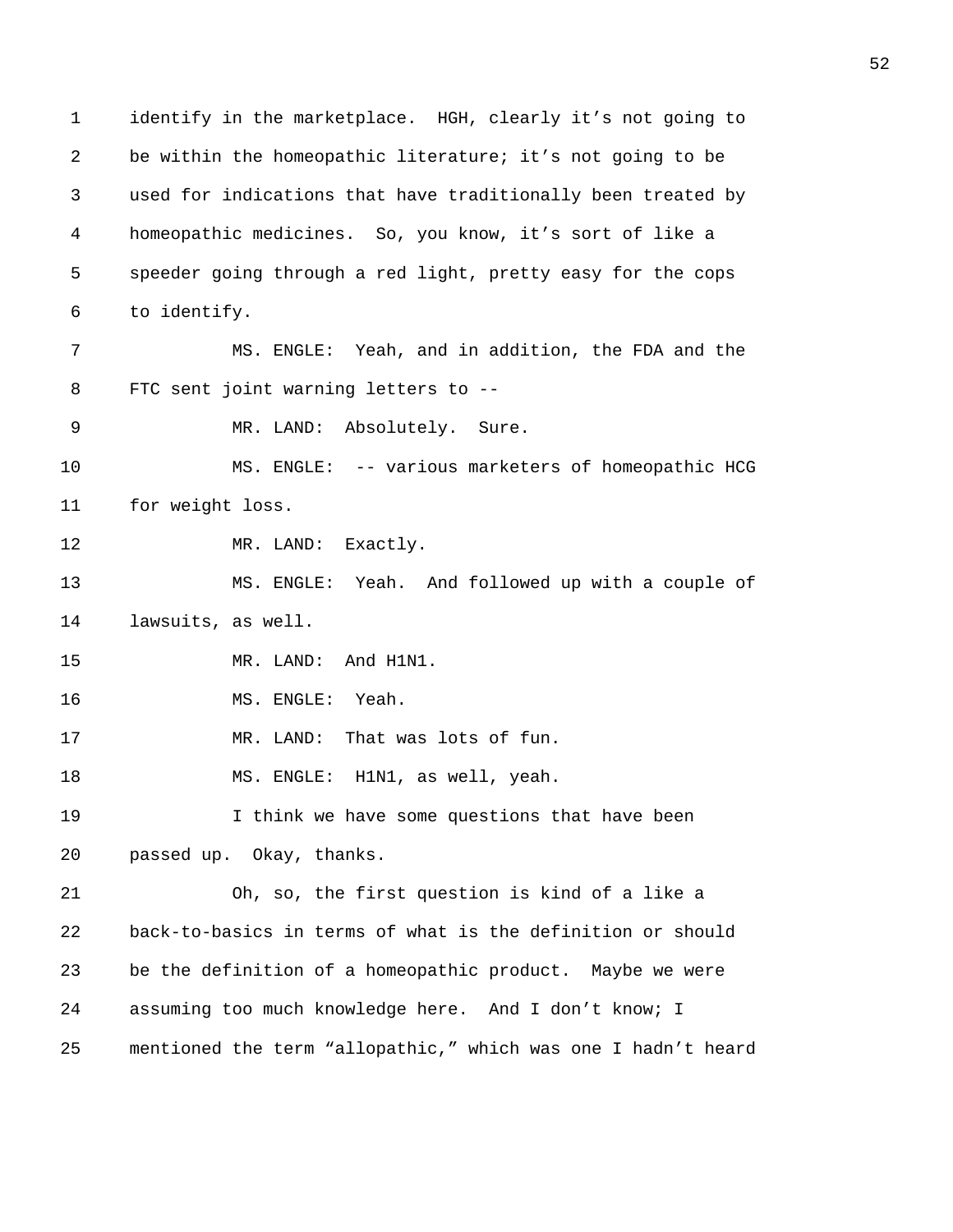1 myself until fairly recently. So, maybe -- I don't know 2 who'd want to take on defining that.

3 MR. LAND: I know we have a lot of lawyers in the 4 room, too.

5 (Laughter.) 6 MR. LAND: But, you know, the homeopathic 7 product -- or a drug is defined in the federal Food, Drug & 8 Cosmetic Act, and as it relates to homeopathic medicines, it 9 is a product that is contained within the Homeopathic 10 Pharmacopoeia of United States or its supplements. And 11 that's a very simplified view. In operation, it is probably 12 simple to say that it's a product that's prepared 13 homeopathically and that has historically been used as a 14 homeopathic product. 15 DR. BORNEMAN: One modification to that. The 16 Compliance Policy Guide says it's recognized as homeopathic 17 if it is an article that has a final monograph in the 18 Homeopathic Pharmacopoeia of the United States or is 19 generally recognized as homeopathic. So, that "or" is an 20 important modifier in the current regulatory framework. 21 Does that answer your question? 22 MS. ENGLE: Yeah, I think so. And I don't know 23 whether -- are we going to get into the second panel about 24 things about dilution and that topic, or would that be a good 25 thing to address here? Address it here.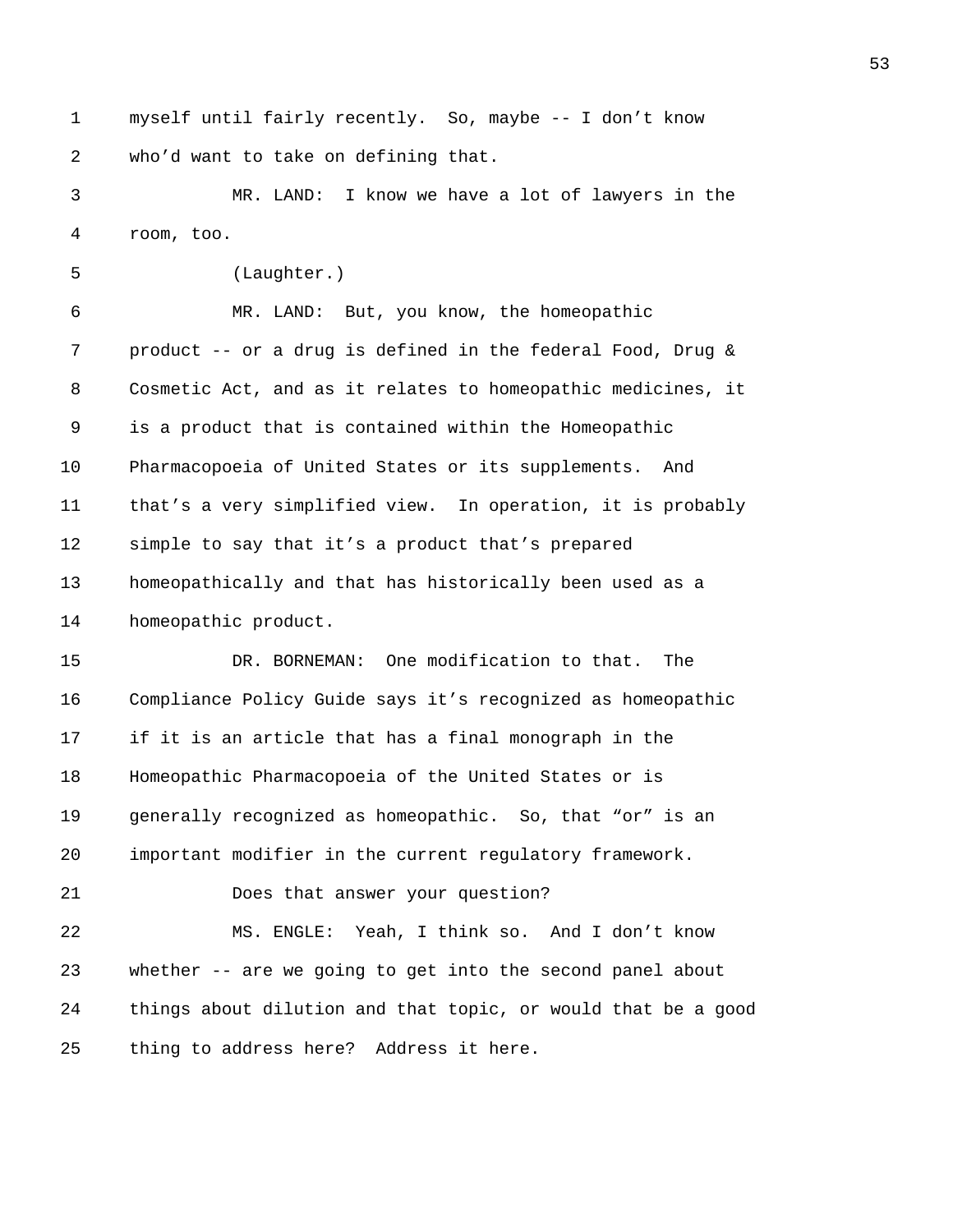1 DR. BORNEMAN: Okay. So, the homeopathic 2 manufacturing process is unique in pharmacy. It has some 3 components to it that set it apart. First, homeopathic 4 medicines are made using a process called dilution and 5 succussion. Dilution is the serial deconcentration, either 6 one part in ten or one part in 100 stepwise of the act of 7 principle. Along each step of that deconcentration is a 8 vigorous succussion or shaking step. So, there were two 9 things characterizing the homeopathic manufacturing process.

10 Homeopathic medicines are used according to the 11 principle of similars. That principle says that if a drug in 12 a large quantity causes symptoms in a healthy individual, and 13 another individual presents with those symptoms from another 14 etiology, it is possible that a homeopathically prepare form 15 of what would have caused the symptoms in the healthy 16 individual may have a mitigating effect in the afflicted 17 individual.

18 So, the idea is that you use a substance that may 19 cause symptoms in a healthy person. Think of an onion 20 causing runny eyes and runny nose. Homeopathically, if you 21 have seasonal rhinitis, allium cepa made from the red onion 22 serially diluted and succussed may relieve those symptoms. 23 That is homeopathy 101 in 15 seconds.

24 MS. ENGLE: Thank you, Professor.

25 (Laughter.)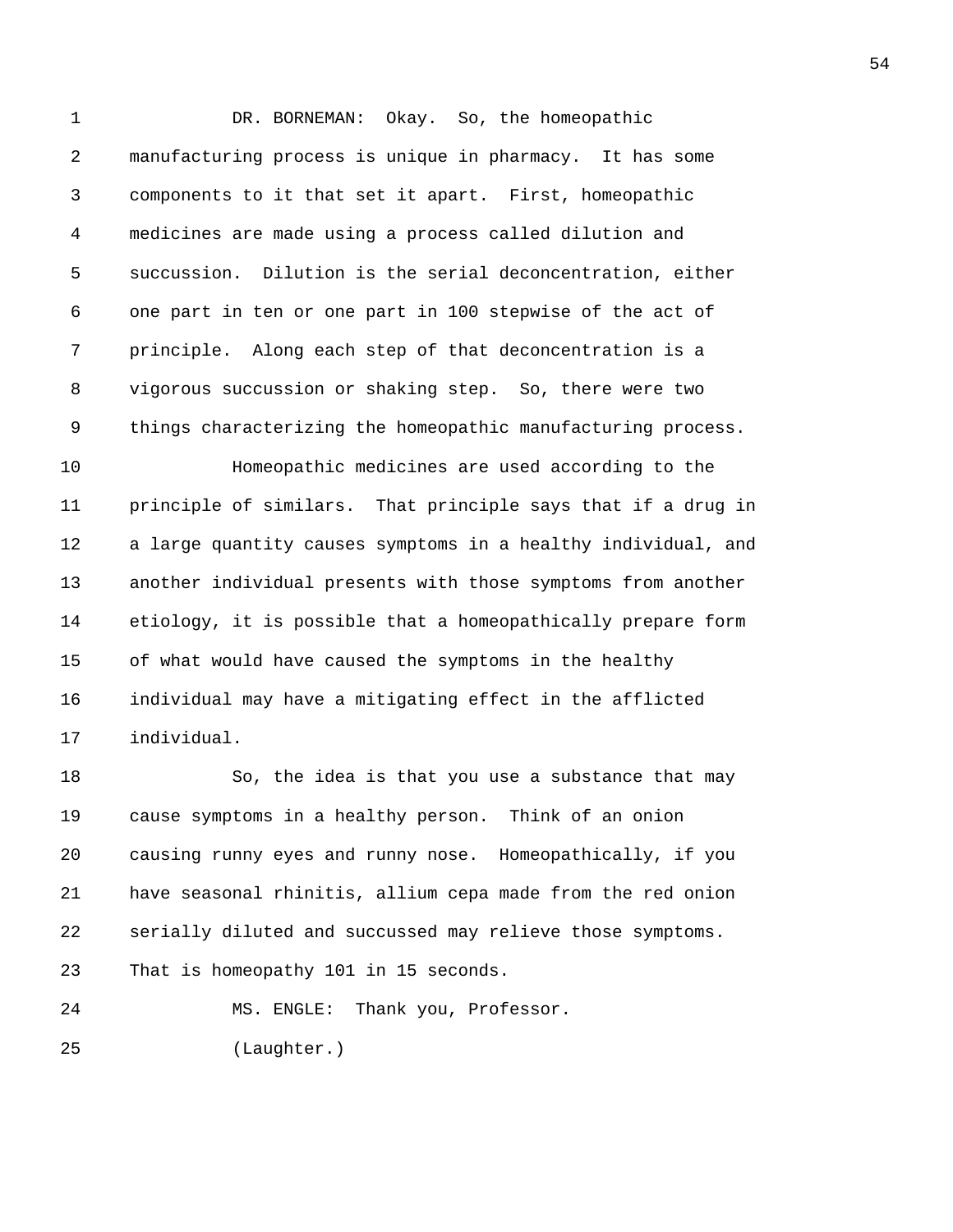1 MS. ENGLE: The next question is whether the 2 placebo effect has been studied in regard to consumer 3 satisfaction with homeopathic products. It has been 4 mentioned that largely marketing of these products has been 5 done word to mouth over the years; there hasn't been a huge 6 amount of traditional advertising. So, recommendations from 7 friends, and then if people aren't satisfied, they wouldn't 8 continue to buy it, and that's why you see continued shelf 9 placement.

10 Of course, there is a potential placebo effect. We 11 see that all the time with other products. Has that been 12 studied with homeopathic remedies?

13 MR. LAND: You know, I know there's physicians that 14 will speak later, maybe more eloquently about this, but 15 Candace will tell us that our satisfaction rating for 16 homeopathic medicines is between 60 and 80 percent, depending 17 on the therapeutic category. Placebo effect accounting for 18 the Hawthorne component of that is probably around 30 percent 19 -- doctors can correct. So, we can see that there's a wide 20 difference between the satisfaction level for homeopathic 21 medicines and the potential placebo effect.

22 DR. BORNEMAN: And I will add another nonscientific 23 point. And that is that homeopathic medicines are routinely 24 used for small children who would not necessarily be subject 25 to the placebo effect. I think trying to -- actually, the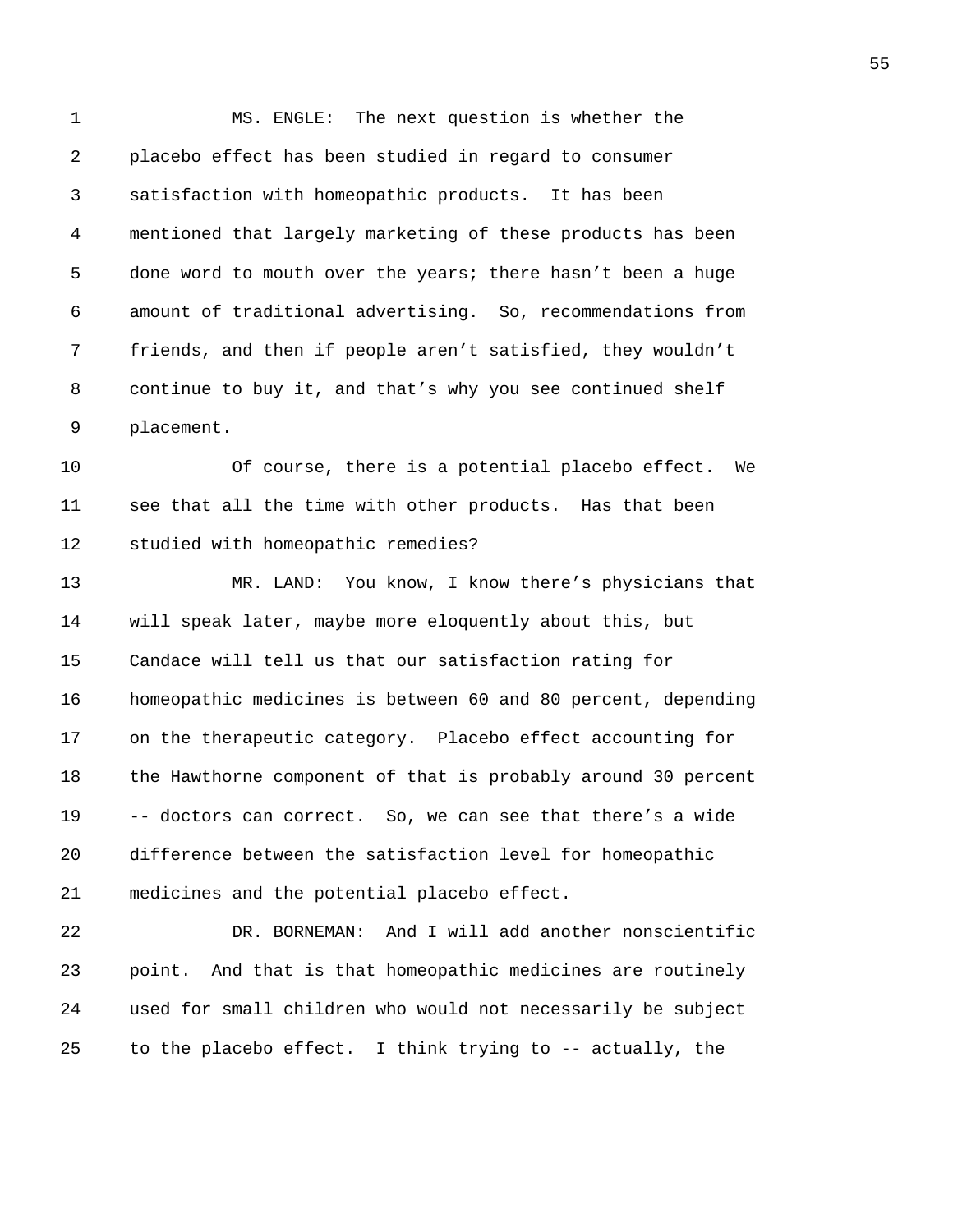1 idea of crafting a population-based placebo effect study is 2 sort of a fascinating idea. That might be fun to do. 3 MS. CORLETT: And when we have asked shoppers about 4 their satisfaction, if they're treating a condition, they're 5 often treating it with both over-the-counter medication and 6 homeopathic medication. And the satisfaction rates are about 7 on a par for both types of medication. 8 MS. ENGLE: Although I will say there is a case 9 involving an FTC product where the court noted the effect of 10 a mother's kiss on a child's boo-boo. 11 DR. BORNEMAN: I wonder how one measures that. 12 (Laughter.) 13 DR. BORNEMAN: Is that a hard end point? 14 MS. ENGLE: Let's see, this may be a question for 15 Candace or Yale. I'm curious about learning more about the 16 profile of who buys -- we touched on a little bit who is 17 buying, the sort of demographics of who's buying homeopathic 18 products, particularly with maybe Latino or ethnic 19 communities or other minorities. Are there particular 20 communities that these particularly appeal to and are popular 21 with? And kind of the role of maybe culture in these 22 particular purchasing habits and beliefs. 23 MS. CORLETT: You know, we did look at that, and we 24 did see a little bit of bump among African American consumers 25 in terms of homeopathic medications, not dramatic. We also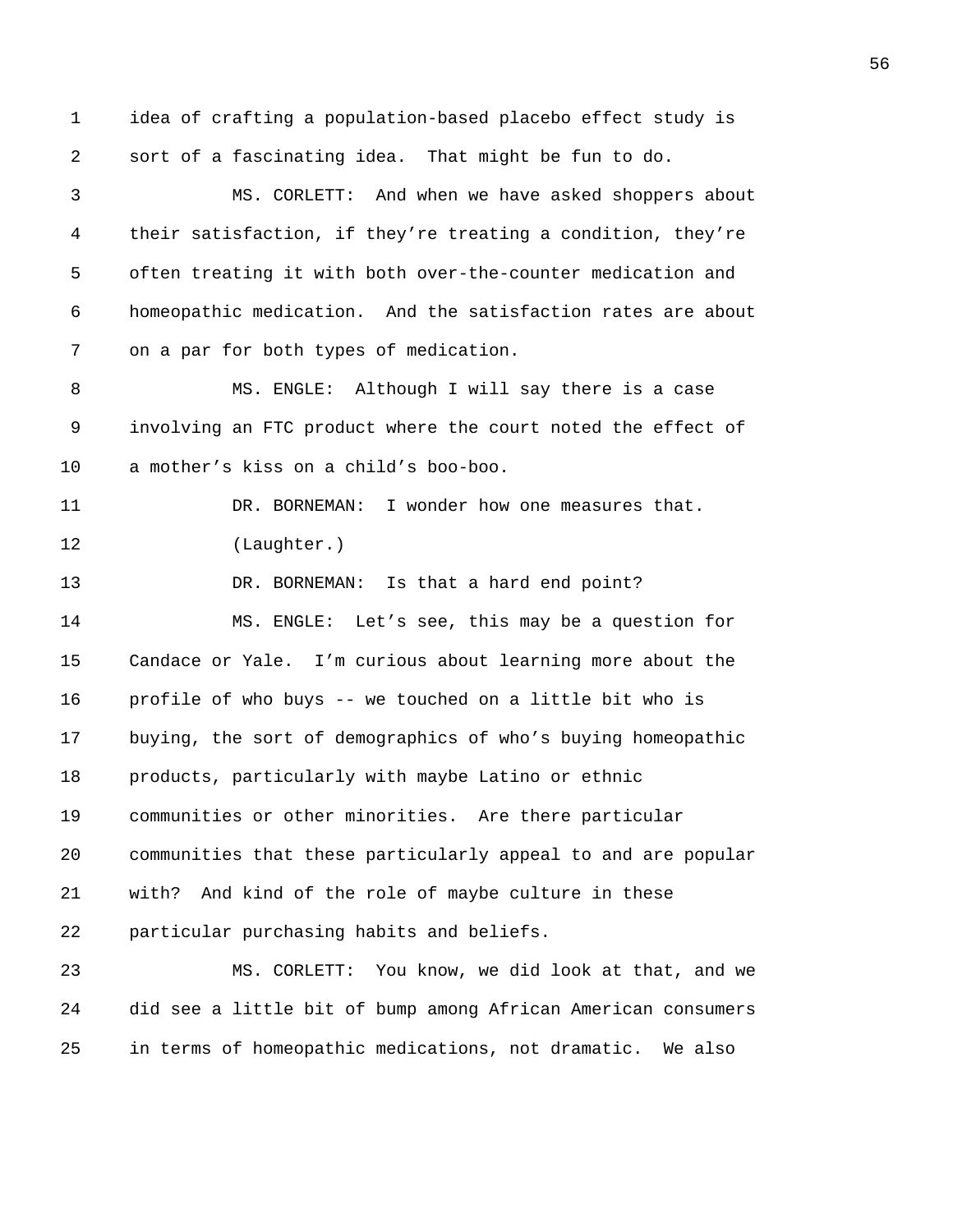1 looked, thinking maybe, you know, the West, the Northwest, or 2 the Southwest would be particularly stronger in terms of use 3 of homeopathic medications, and we didn't see as much 4 geographic differences that we thought we would. And just a 5 bit of a bump among African American consumers. 6 MS. ENGLE: This question states that homeopathic 7 products often claim in their advertising that they're 8 regulated by the FDA, and consumers believe this implies 9 these products have been tested for efficacy. So, wouldn't 10 this claim be inherently deceptive? 11 MR. LAND: I would recommend against that practice. 12 I think that the trade association has made a very strong 13 recommendation that all labelers and advertisers of 14 homeopathic medicines use a disclaimer announcing 15 specifically that the products have not been evaluated by the 16 Food & Drug Administration. 17 MS. ENGLE: And is that the disclaimer, Jay, that 18 you had -- I think one of the three things you had 19 recommended was -- 20 DR. BORNEMAN: Yeah. I mean, there are a number of 21 variants that are out there right now, and I think that you 22 may see some data later on on how they compare to one 23 another. But I think there's a premise here that we need to 24 make sure we understand. Most homeopathic firms -- my 25 homeopathic firm -- is very proud of the fact that we're in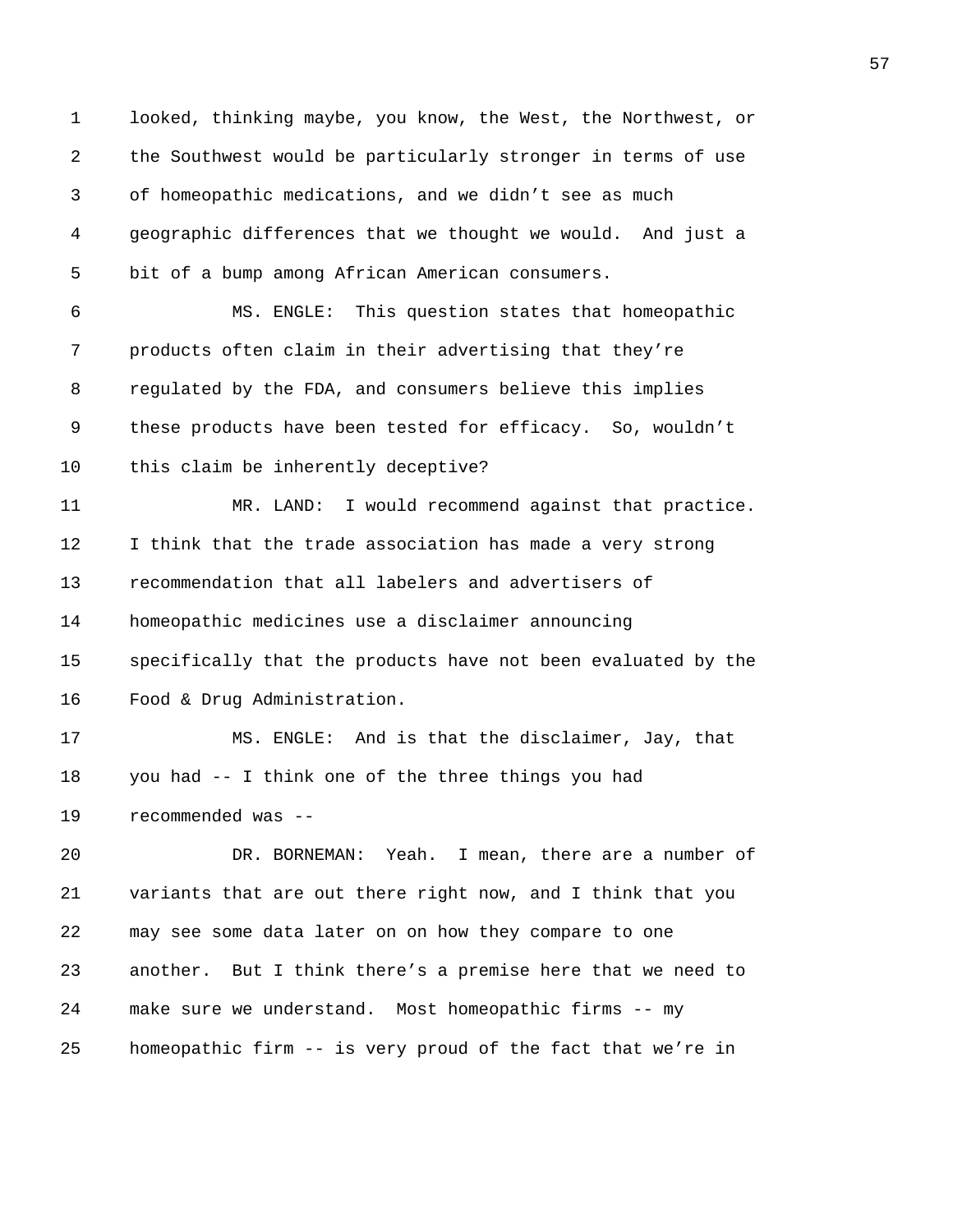1 the homeopathic pharmacy business. Accordingly, announcing 2 that our product is homeopathic on the principal display 3 panel is not a hardship. It's what we want to do. It 4 distinguishes us. It's what makes us different.

5 The proclaimer language, which is what my team 6 calls it, not a disclaimer language, we're proclaiming what 7 we are, actually is just another part of that. And, frankly 8 speaking, were it mandated, I don't think that most 9 homeopathic firms would find it problematic at all.

10 So, the FDA-regulated thing is a little problematic 11 because, as drug companies we follow GMPs and all these other 12 things, and we are regularly inspected by the FDA and blah, 13 blah, blah, blah, blah. So, there is some truth to that, but 14 to use it to sort of mislead a consumer is inappropriate.

15 MS. ENGLE: Well, then, this next question kind of 16 gets to the issue of the -- to the labeling on the package as 17 homeopathic, and I guess there's two aspects to that, and one 18 is whether it's prominent enough that consumers actually see 19 and notice it. And the second is even if they do notice it, 20 do they understand what it means. So, just the word by 21 itself in our research has suggested that people didn't 22 really get what it was.

23 DR. BORNEMAN: Yeah, I think it's a legitimate 24 point, and I think reasonable people could discuss how large, 25 how -- what the point size of the word "homeopathic" needs to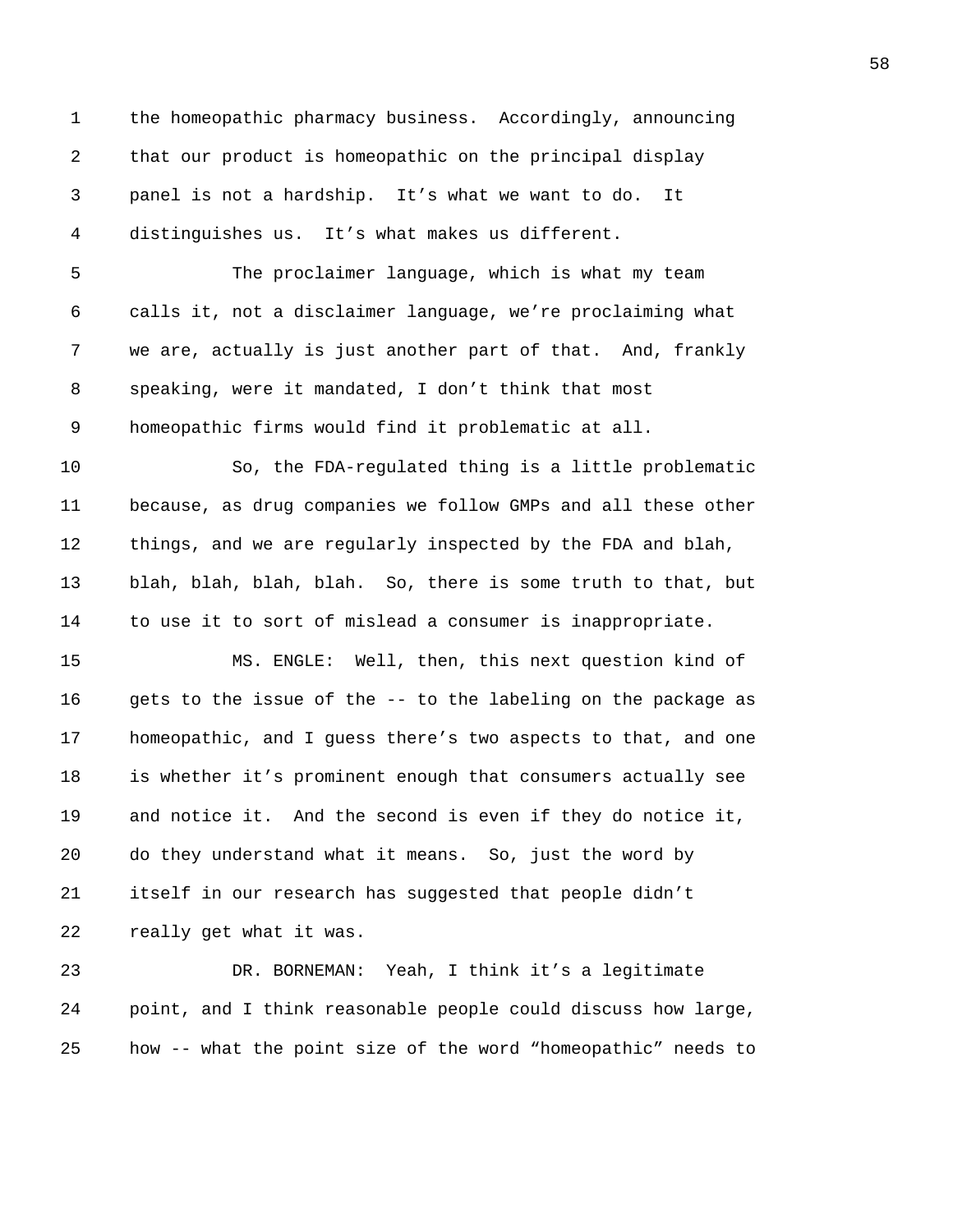1 be. I don't know that that's particularly problematic. I 2 know that from our own experience we put package inserts in 3 our product that talk about homeopathy. We want our consumer 4 to know more about it. And I think it goes back to Candace's 5 research that says that people that are satisfied with the 6 product and the brand and the idea go back and buy more. 7 Homeopathic medicine is a very typical low-trial, high-repeat 8 business. 9 MS. ENGLE: Thank you. 10 Rich, are there more questions you wanted to pass 11 up? 12 MS. ENGLE: Okay, all right. Yeah, I don't 13 understand this question either. 14 DR. BORNEMAN: Why did you give it to me? 15 MS. ENGLE: Maybe too much -- because you're the 16 professor. It's too much technical terminology. 17 DR. BORNEMAN: The question says, if a product has 18 an NDC code, then can a consumer tell if the product is an 19 approved drug. The answer is no. An NDC code has nothing to 20 do with drug approval. It's just a listing or registration. 21 MS. ENGLE: I don't know what an NDC code -- 22 DR. BORNEMAN: A national drug code. It basically 23 says you tell the FDA that you're going to sell the product, 24 and you fill out the form. 25 MS. ENGLE: Okay.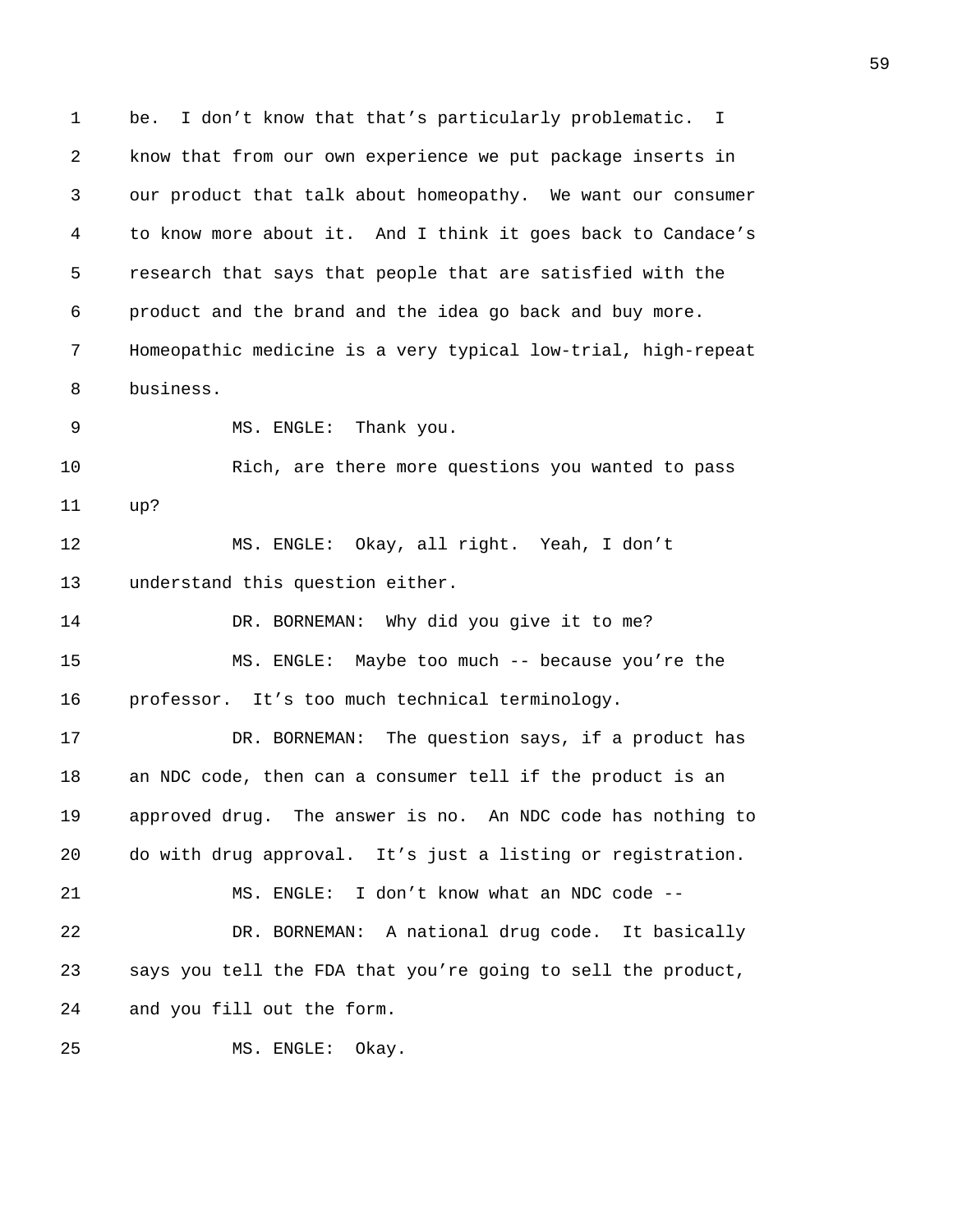1 DR. BORNEMAN: I mean, there is -- I mean, they 2 review the form to make sure that the form is appropriate, 3 but there's no level whatsoever -- that implies no level of 4 scrutiny whatsoever. It's just a registration number. 5 MS. ENGLE: Okay. And does the -- we talked a 6 little bit earlier about that some -- maybe some of the 7 sellers on the internet are not really following the rules 8 and so forth. They may be selling ingredients that are not 9 really listed in the homeopathic pharmacopoeia and for 10 indications that it's not appropriate. 11 Does the HPUS play any role in this? Is there any 12 kind of self-regulatory body that would address kind of wild-13 west type of marketing? 14 DR. BORNEMAN: Yeah, the answer is no and yes. The 15 HPCUS is a standard-setting body. It's not a regulatory 16 body. And we don't hold ourselves out to be a regulatory 17 body. But the standards that we set and the guidelines that 18 we set could be used by regulatory bodies, should they choose 19 to do so. So, we are a willing and happy partner in the 20 process, but we are not a regulatory body, per se. That 21 would be inappropriate relative to our role in federal law. 22 MR. LAND: From the trade association standpoint, 23 we are not a regulatory body either; however, we do have 24 procedures for reviewing and accepting new members. And part 25 of that is to review representative labels of the products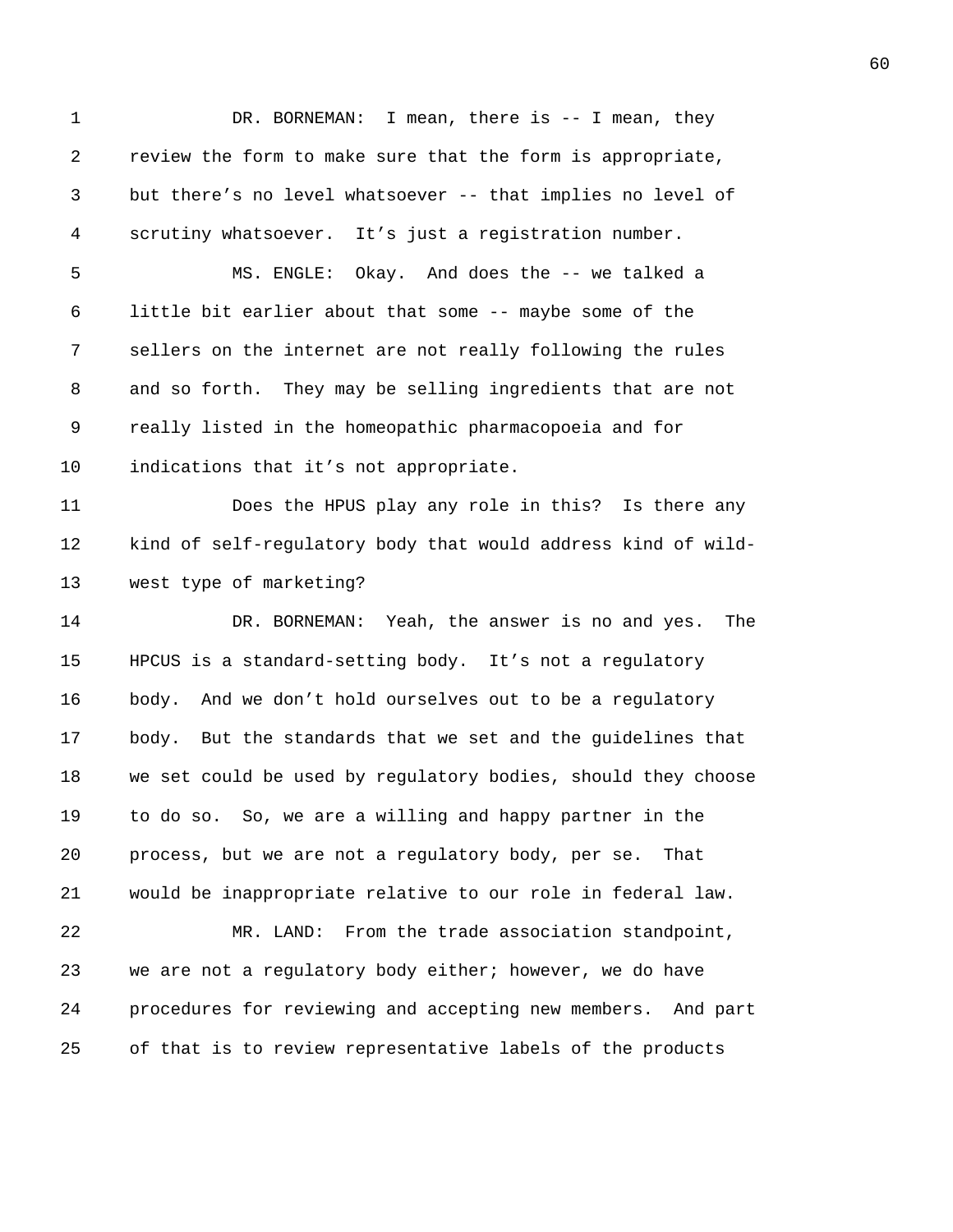1 that they market and to be consistent with the code of ethics 2 of the association.

3 But more importantly and probably more effective 4 than that is we conduct an education program that we call 5 Compliance Through Education, and that's really aimed at 6 trying to educate marketers and labelers of homeopathic 7 products, very often on labeling and labeling issues, and our 8 labeling seminars and webinars are the most widely attended 9 of all the seminars that we offer. And they are generally 10 taught by qualified experts. A few of them are here in the 11 room, attorneys with a great deal of experience in labeling 12 of drug products.

13 I would love to be able to say that we are reaching 14 out to everyone. That's, of course, not true. But generally 15 these labeling webinars, et cetera, exceed probably double or 16 triple the amount of association membership. So, that means 17 that we're reaching out to quite an audience beyond those 18 that are members of our association.

19 MS. ENGLE: Okay, thank you.

20 Is there -- one more question? Okay. A couple 21 more questions.

22 So, Duffy, I know that the Council for Responsible 23 Nutrition has -- is pretty active in the self-regulatory 24 space, and would you like to describe what you all do there? 25 DR. MACKAY: Yeah, we have a partnership with the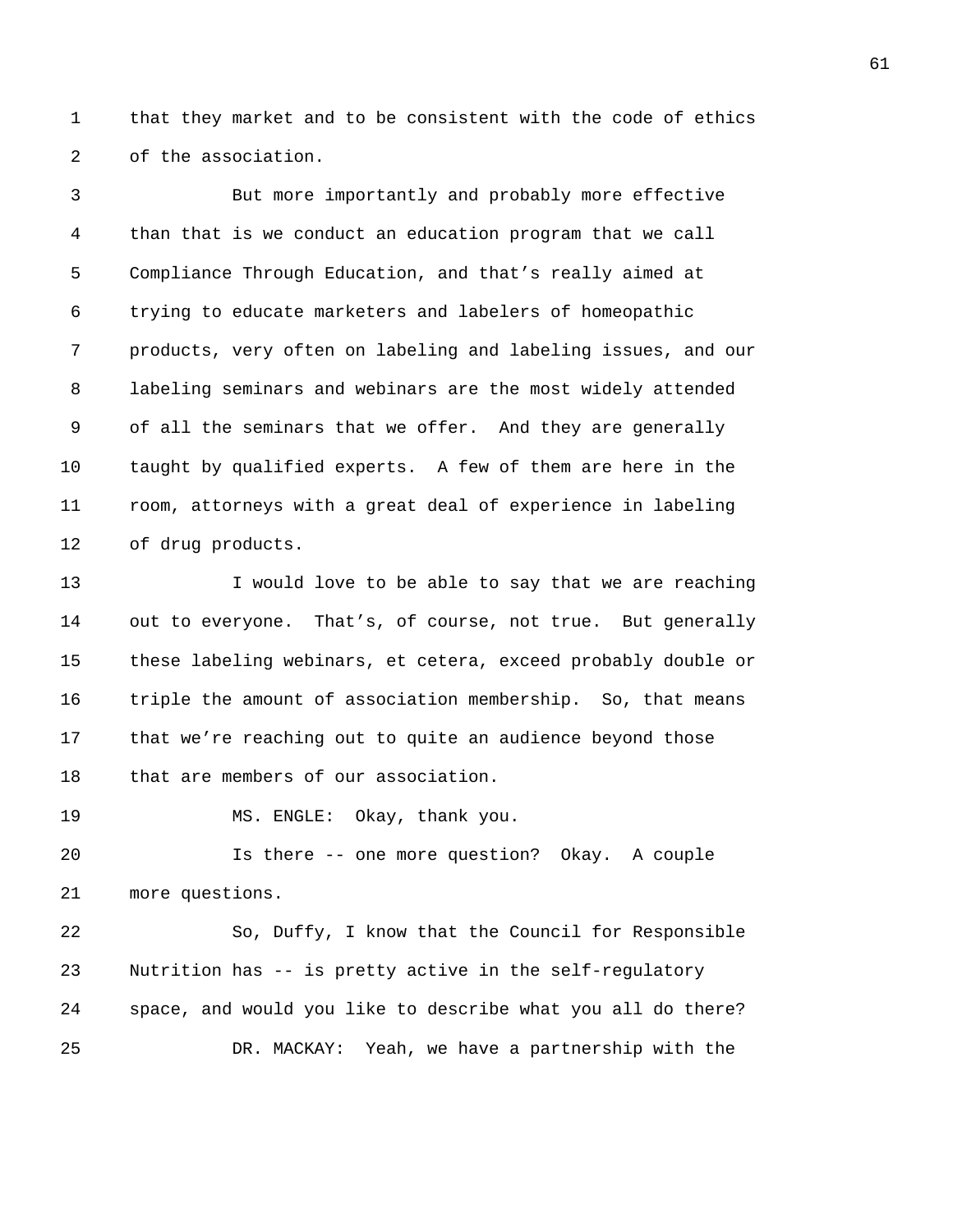1 Better Business Bureau, the National Advertising Division, 2 where we actually supply a grant that funds a position that 3 helps review dietary supplement advertising through a process 4 of challenge. So, what takes place is if anybody out there 5 sees an advertiser that they feel has got false and 6 misleading claims about it, they can do a challenge to that 7 advertising where it's a voluntary process that's moderated 8 by the National Advertising Division.

9 And, so, you would log your challenge through the 10 NAD and say we saw this ad, we question its evidence to 11 support. The NAD sends a letter to the manufacturer; the 12 manufacturer has a certain given amount of time where they 13 pull together their substantiation in the form of scientific 14 evidence. They supply it back to the NAD, and there's a 15 process; you know, it's an arbitration process that takes 16 place.

17 And then, ultimately, the National Advertising 18 Division comes up with a decision, and they look at that, and 19 they sort of say, okay, Company X, you've been challenged and 20 either, A, your claim is substantiated, good job; or, B, we 21 think it needs to be modified for these reasons, and they 22 give a very exhaustive definition of why the science doesn't 23 meet the standard.

24 And then, at that point, the company has the choice 25 to voluntarily comply. And if they choose to ignore the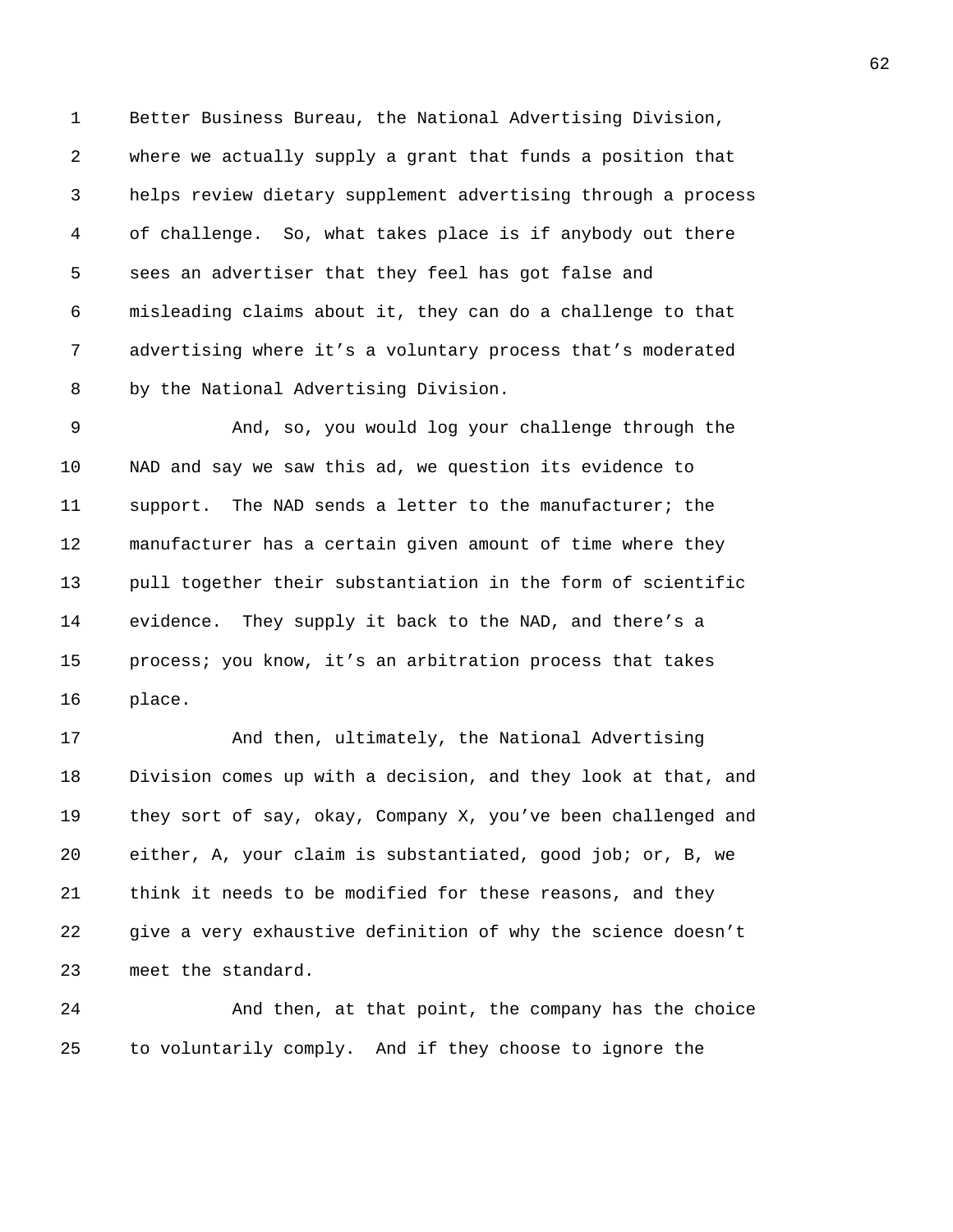1 decision of the National Advertising Division, there's a 2 relationship with the FTC where they send a nice letter that 3 says, you know, we've evaluated this case; these are the 4 conclusions we've come to; FTC, if you get a chance, will you 5 take a look at it.

6 And that usually has sort of its own strength to 7 it. You know, people don't want, you know, their case teed 8 up to the Federal Trade Commission within, and, so, 9 therefore, there's a strong will to comply. And what's nice 10 about the process is it's, you know, not the court of law, 11 and it's not hugely expensive, and it's moderated very 12 confidentially.

13 So, it's been really great for the dietary 14 supplement industry. It's coming on nine years old at this 15 point. We're about to have our ten-year anniversary of this. 16 We've done, you know, over 150 cases. Some of these cases 17 have gone up through the Federal Trade Commission and ended 18 up to be big-deal cases. Lots of times, people get the first 19 letter, and they say, holy, moly, we had no idea, and they 20 change their advertising, and they get their act together. 21 So, it's done a lot for cleaning up the industry. 22 MS. ENGLE: Yeah, and I do think -- I mean, just my 23 perspective, when I see that it's a challenge that was

25 well, they probably looked into this, and, you know, there's

24 brought by the trade association for the industry, I think,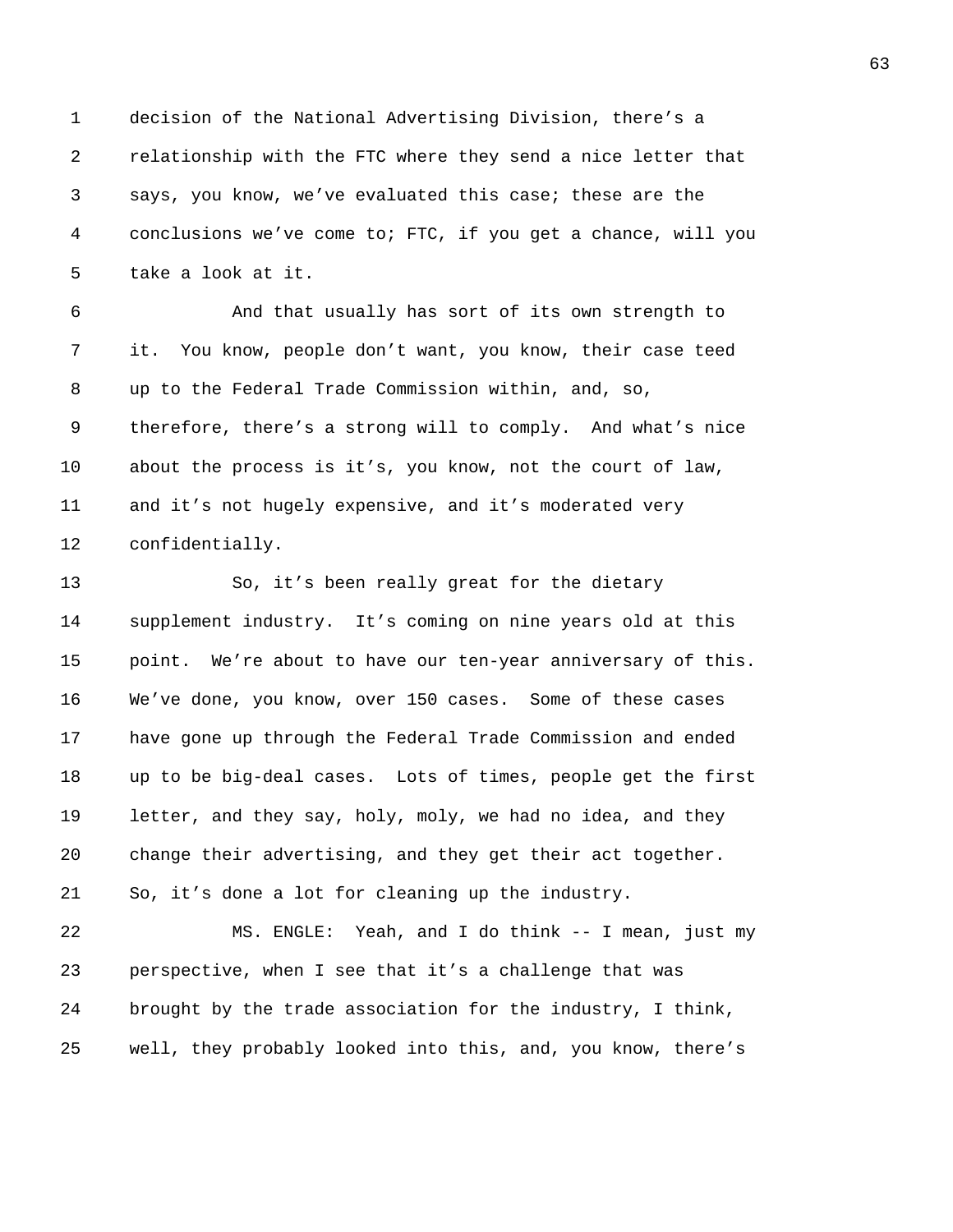1 a good reason for this challenge to be happening.

2 DR. MACKAY: Yeah, and that's the other thing is 3 that the competitors can challenge competitors, but we, as a 4 trade association, have also agreed to do a certain number of 5 challenges per year, just on our own, where we fund the 6 challenge, and we challenge our own members, and we challenge 7 others in the industry. And, so, you know, we're trying to 8 do our part. And the whole idea is that the regulatory 9 agencies are under-resourced, and we all support more 10 resources, and we always like to say, FTC, you know, do your 11 job more or, FDA, do your job more. But the bottom line is 12 they have limited resources, so there's a role in the self-13 regulatory programs.

14 MS. ENGLE: Okay. And we will be hearing from Kat 15 Dunnigan, who is the attorney at the NAD, in the last panel 16 of the day.

17 All right, one last question, I think we have time 18 for. Does the AAHP or the HPCUS play a role in identifying 19 or reporting noncompliant products or outliers? Something 20 similar to what Duffy described that CRN does.

21 MR. LAND: You know, this is an issue that the AAHP 22 has struggled with for some time, and I'm actually very glad 23 to hear what Duffy has announced because it's potentially -- 24 or parts of it are potentially a model for the AAHP. At this 25 time, we have actually not really filed -- our principal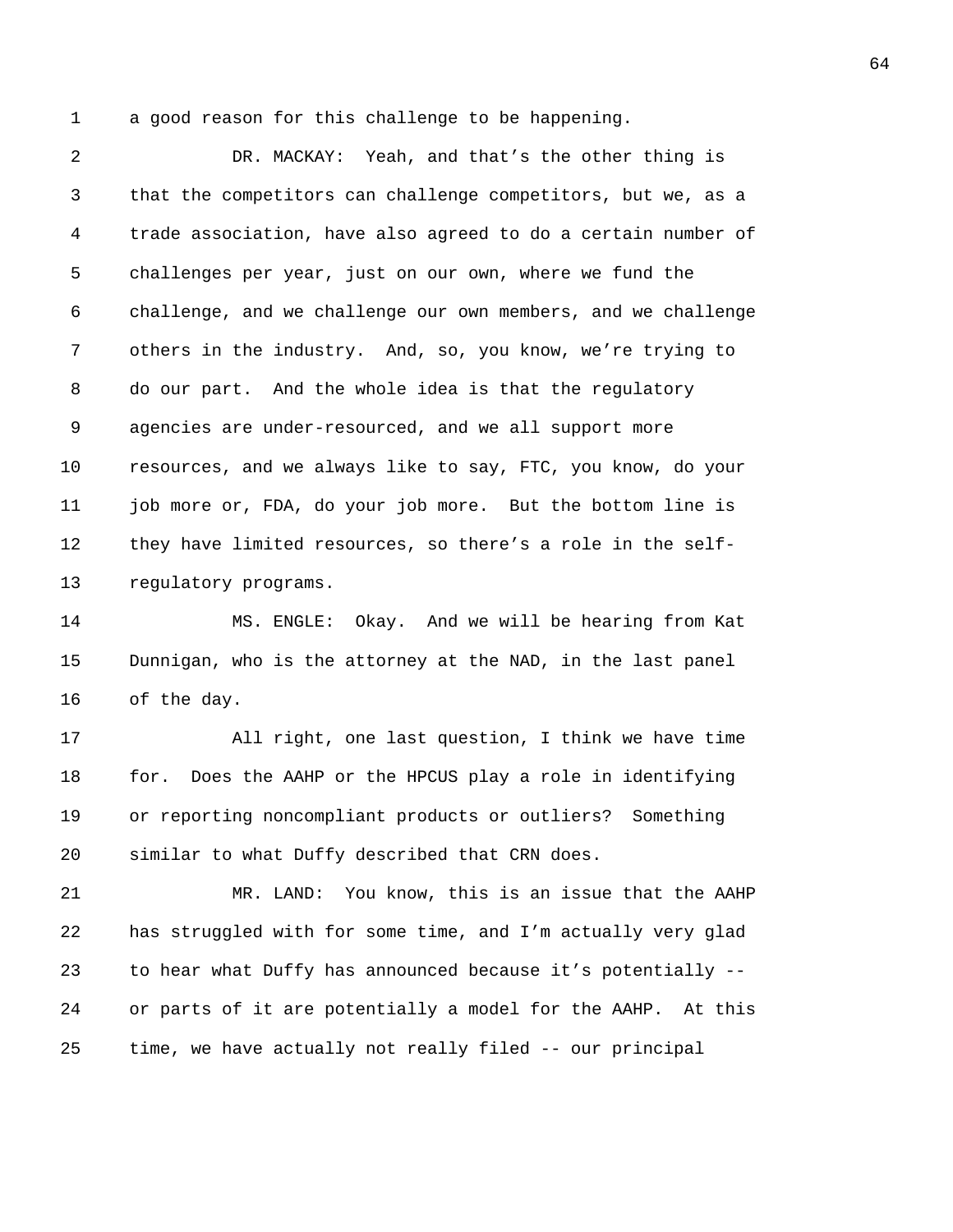1 regulator that we would point to would be the FDA in these 2 kinds of issues. And we had a history of filing comments 3 with FDA when we identified outlier products. And due to 4 under-resourcing there, there was very little action that 5 they were able to take, and that practice kind of fell off. 6 But I'm very interested to speak with Duffy, as well as 7 representatives of the NAD to see how we could enact 8 something like that, like they're doing.

9 MS. ENGLE: All right, great. Thank you. 10 Well, we've run out of time, and I want to thank 11 all the panelists for this very helpful and educational 12 discussion.

13 (Applause.)

14 MR. FORTSCH: We are going to go right into our 15 next panel. And as they come up to the stage, I just wanted 16 to say a couple of brief things. If you're on the panel, 17 you're welcome to come right on up. This is the panel that 18 will examine scientific support for homeopathic advertising 19 claims, and it's going to be moderated by Rich Cleland, who's 20 an Assistant Director in the Division.

21 While they're assembling, I'm just going to point 22 out that there are opportunities to make remarks, comments on 23 FTC.gov until November 20th. I'm going to repeat this a 24 number of more times, just so that if you feel frustrated 25 that your question didn't make it or your comment didn't make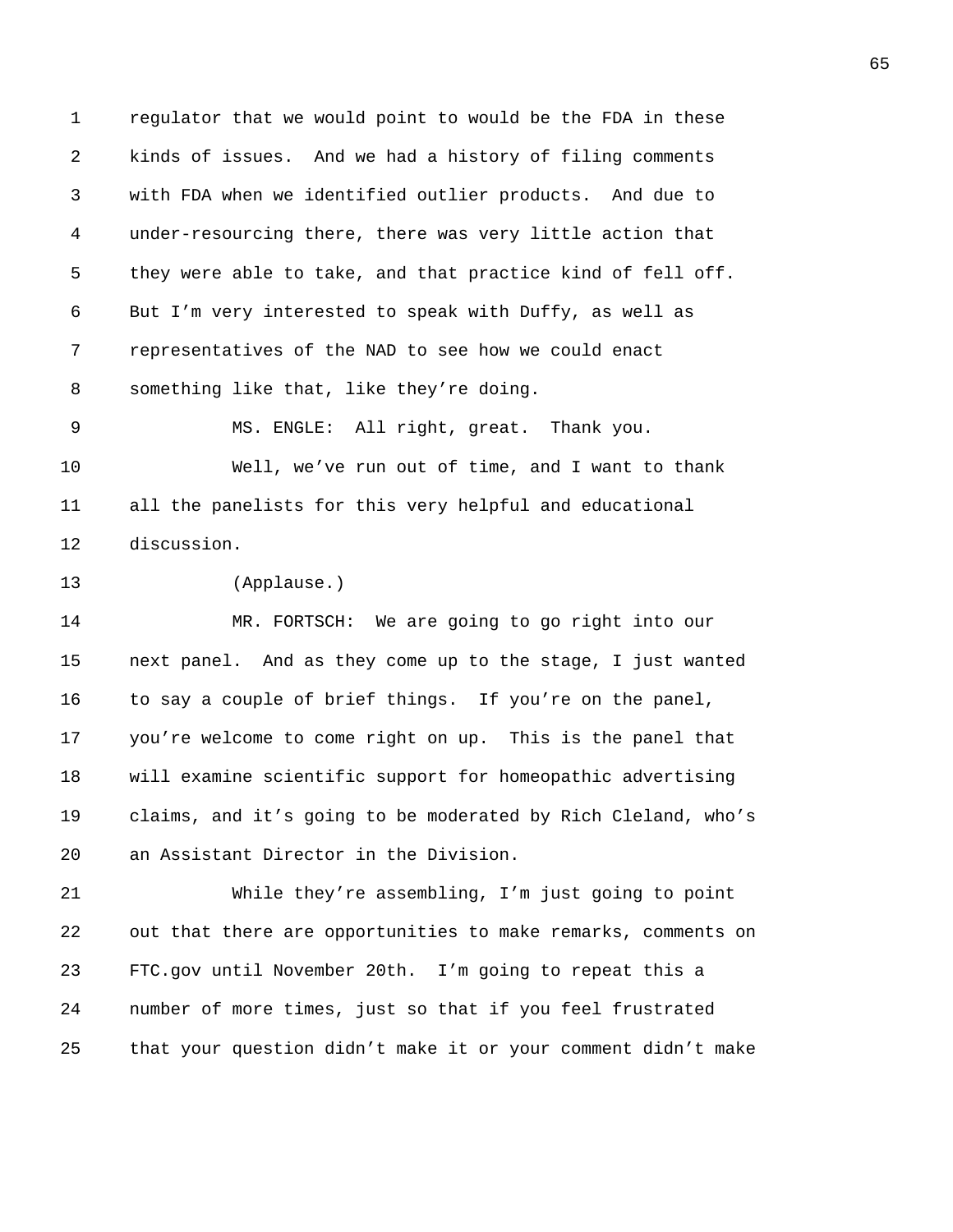| $\mathbf 1$    | it, you do have an opportunity to provide that on our website |
|----------------|---------------------------------------------------------------|
| $\sqrt{2}$     | until November 20th.                                          |
| $\mathfrak{Z}$ | So, I'll let everyone assemble, and Rich will take            |
| $\overline{4}$ | over in a minute.                                             |
| $\mathsf S$    |                                                               |
| $\epsilon$     |                                                               |
| $\sqrt{ }$     |                                                               |
| $\,8\,$        |                                                               |
| $\mathsf 9$    |                                                               |
| $10\,$         |                                                               |
| $11\,$         |                                                               |
| $12\,$         |                                                               |
| $13\,$         |                                                               |
| $14\,$         |                                                               |
| $15\,$         |                                                               |
| 16             |                                                               |
| $17\,$         |                                                               |
| $18\,$         |                                                               |
| 19             |                                                               |
| $20\,$         |                                                               |
| 21             |                                                               |
| 22             |                                                               |
| 23             |                                                               |
| 24             |                                                               |
| 25             |                                                               |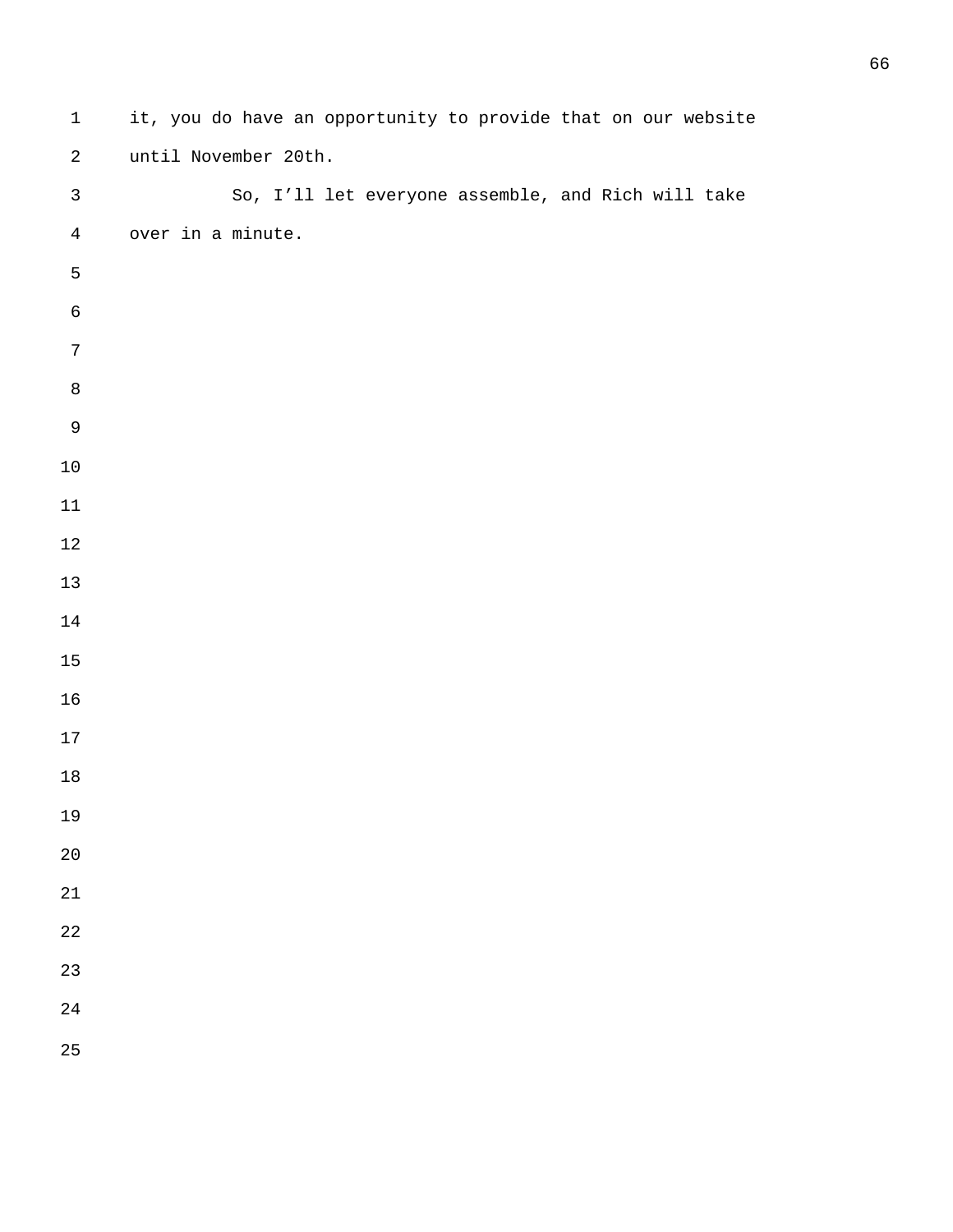1 PANEL 2: SCIENTIFIC SUPPORT FOR HOMEOPATHIC 2 ADVERTISING CLAIMS 3 MR. CLELAND: Good morning. My name is Rich 4 Cleland, and I'm an Assistant Director in the Division of 5 Advertising Practices. And last week, the FTC conducted a 6 survey on the internet of products labeled as homeopathic. 7 Among other things, we found products for eczema, acne, 8 psoriasis, heartburn, flatulence, pain, tendinitis, 9 arthritis, menopausal symptoms, ADHD, common cold, flu, 10 weight loss, anemia, gum disease, diarrhea, and many more. 11 The question we're going to ask this panel is what 12 kind of evidence constitutes competent and reliable 13 scientific evidence sufficient to substantiate OTC 14 homeopathic product claims. We have assembled a broad-based 15 panel, and I'm going to introduce those people now. 16 To my left here is Dr. Richard Lostritto, the 17 Acting Associate Director for Science and Division Director, 18 Office of Policy for Pharmaceutical Quality at FDA, and he 19 has a couple more titles, too, but those are in the bio. 20 At the end -- at the very far end is Dr. John 21 Williamson, Branch Chief, Basic and Mechanistic Research in 22 Complementary and Integrative Health at NIH. 23 Next to him is Dr. David Riley. He's board-24 certified in internal medicine, has conducted provings and 25 clinical research, and is on the Board of the Homeopathic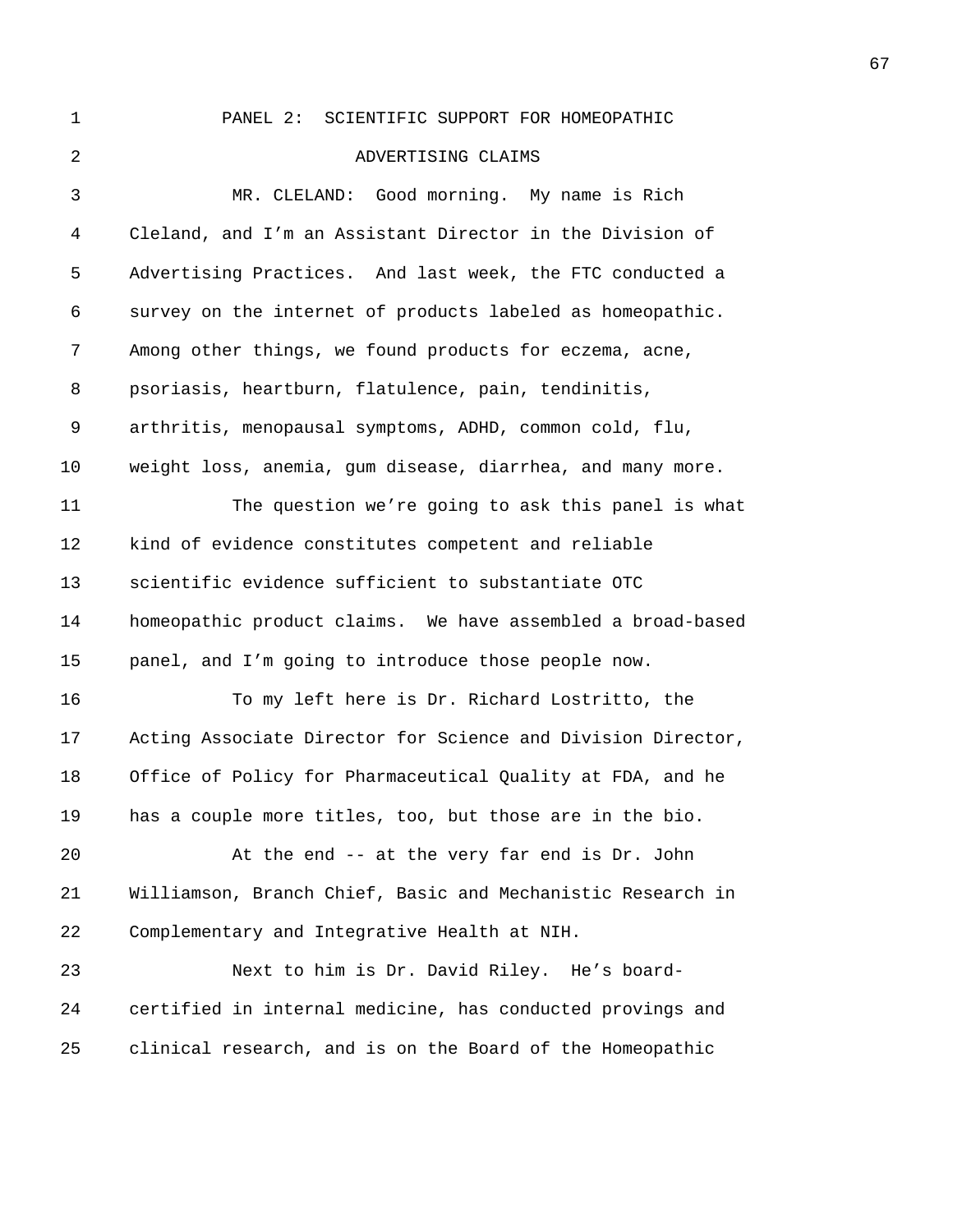1 Pharmacopoeia of the United States.

2 Second to the end down there on my right is Dr. 3 Paul Herscu, who is the founder and Director of the New 4 England School of Homeopathy.

5 Next to him, on his right, is Dr. Adriane Fugh-6 Berman, Associate Professor in the Department of Pharmacology 7 and Physiology at Georgetown University. Next to me is Dr. 8 Wayne Jonas, President and CEO of Samueli Institute Medical 9 Center.

10 And next to him is Dr. Freddie Hoffman, CEO of 11 HeteroGeneity. Dr. Hoffman was with the FDA for 13 years. 12 And more expanded information is available about their bios. 13 Right now, the procedure that we're going to use is that each 14 panelist will have up to five minutes to make an opening 15 statement, and then we will have a general discussion of 16 issues related to science and homeopathy.

17 Let's start with Dr. Lostritto -- Lostritto, sorry. 18 DR. LOSTRITTO: Good morning. That's fine. Thank 19 you.

20 Good morning and thank you for the invitation to 21 participate on this scientific technical panel today. As a 22 representative of the Office of Pharmaceutical Quality within 23 CDER I am pleased to discuss product quality issues during 24 this workshop as they may relate to products labeled as 25 homeopathic. For clarity, today I will not be speaking to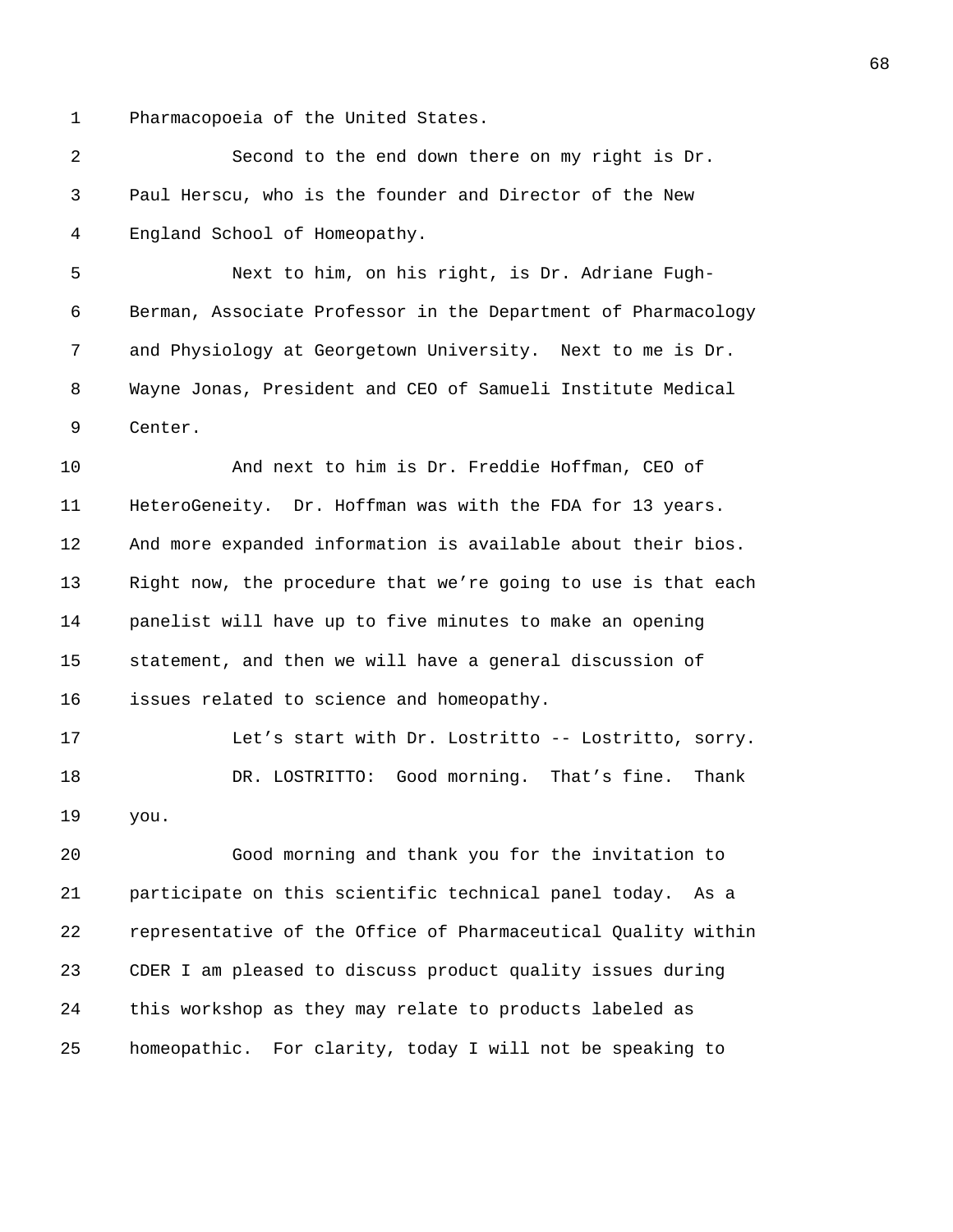1 FDA policy regarding homeopathic products.

2 Among many things, quality of a medicine includes 3 the purity and grade of all ingredients that go into the 4 product. Quality also includes the synthesis or isolation 5 process and their controls to obtain the inactive -- excuse 6 me, the active ingredients. Quality includes the methods of 7 manufacture, that is, the processes by which raw materials 8 are converted into a finished dosage form, which is then 9 housed in a suitable container closure for distribution and 10 use.

11 Data are required to support the stability of the 12 product in that container closure to ensure adequate purity 13 and potency over the shelf life. For sterile products, that 14 includes sterility testing and, as appropriate, preservative 15 effectiveness testing.

16 Conventional or allopathic drug products and 17 biologics, whether prescription or over the counter, are 18 required to meet certain standards of product quality before 19 they may be marketed. By having quality standards in place, 20 the intended, that is, the as-tested efficacy and safety 21 outcomes, are more effectively assured.

22 Homeopathic products share many of the same desired 23 quality-related outcomes as so-called allopathic products. 24 These include a desire to manufacture consistent products of 25 high quality that are properly made, which are stable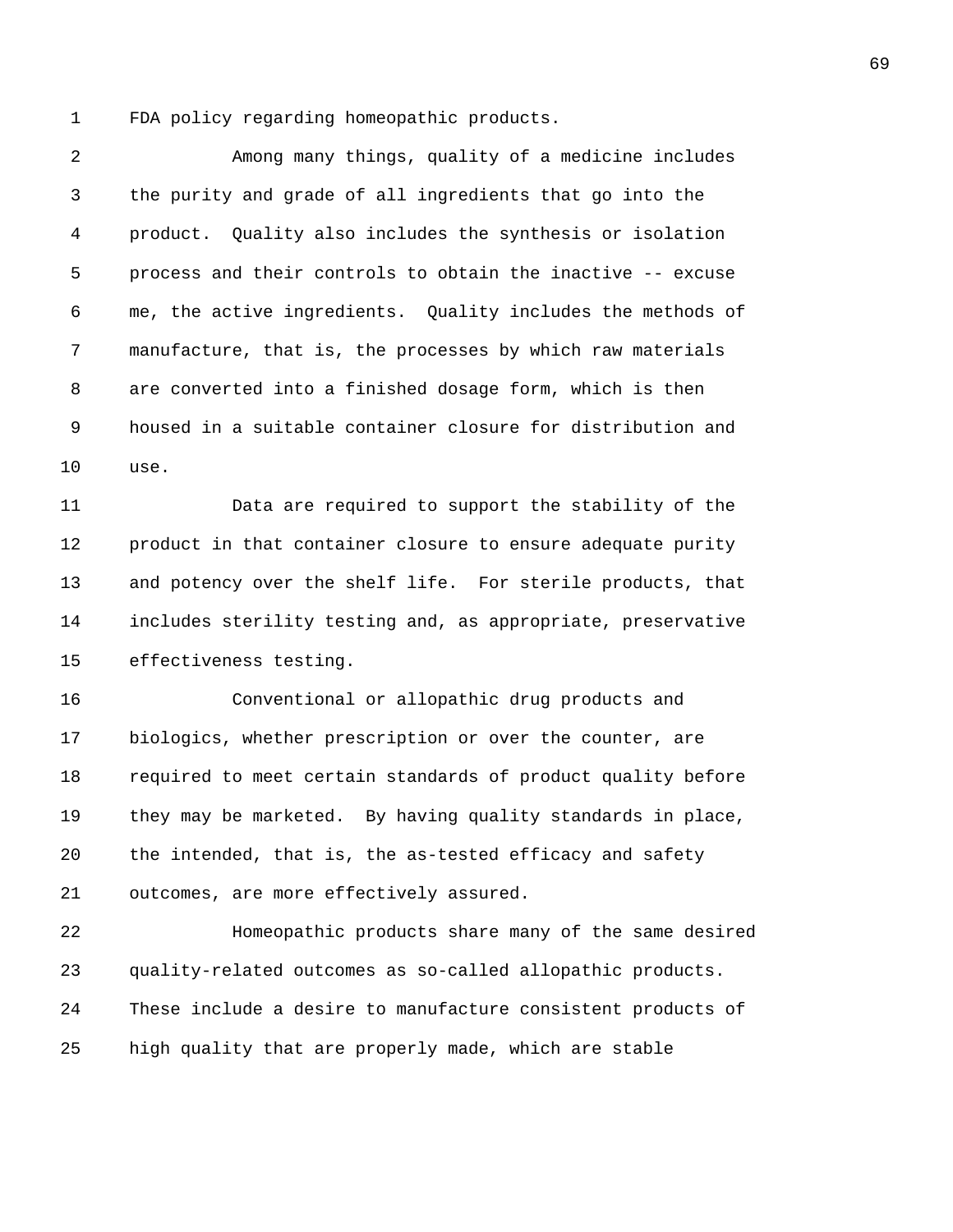1 throughout the labeled shelf life and are without 2 contamination from raw materials, processing, packaging, and 3 so on.

4 However, there are some notable quality gaps 5 between allopathic products and homeopathic drug products 6 based on what is provided in the Homeopathic Pharmacopoeia of 7 the United States. A brief listing of them includes, but is 8 not limited to, the following general items: The controls of 9 mother tinctures and triturates contain ambiguities and lacks 10 testing for content and uniformity of the active principles, 11 as in the case of botanicals, for example.

12 Dilution may be confounded by surface-active 13 substances such that the real dilution may not always match 14 the theoretical attenuation. This could be addressed, for 15 example, by content testing at intermediate dilutions where 16 low but measurable amounts of the active substances are 17 present.

18 There is also confusion about the various 19 succussion methods available for use. There appears to be no 20 industry standard or basis for choice of method that is 21 clearly evident. In the case of high attenuations, 22 demonstrating a lack of active principle by normal chemical 23 means may prove useful.

24 There are also concerns around several other 25 quality issues, which I will mention only briefly for the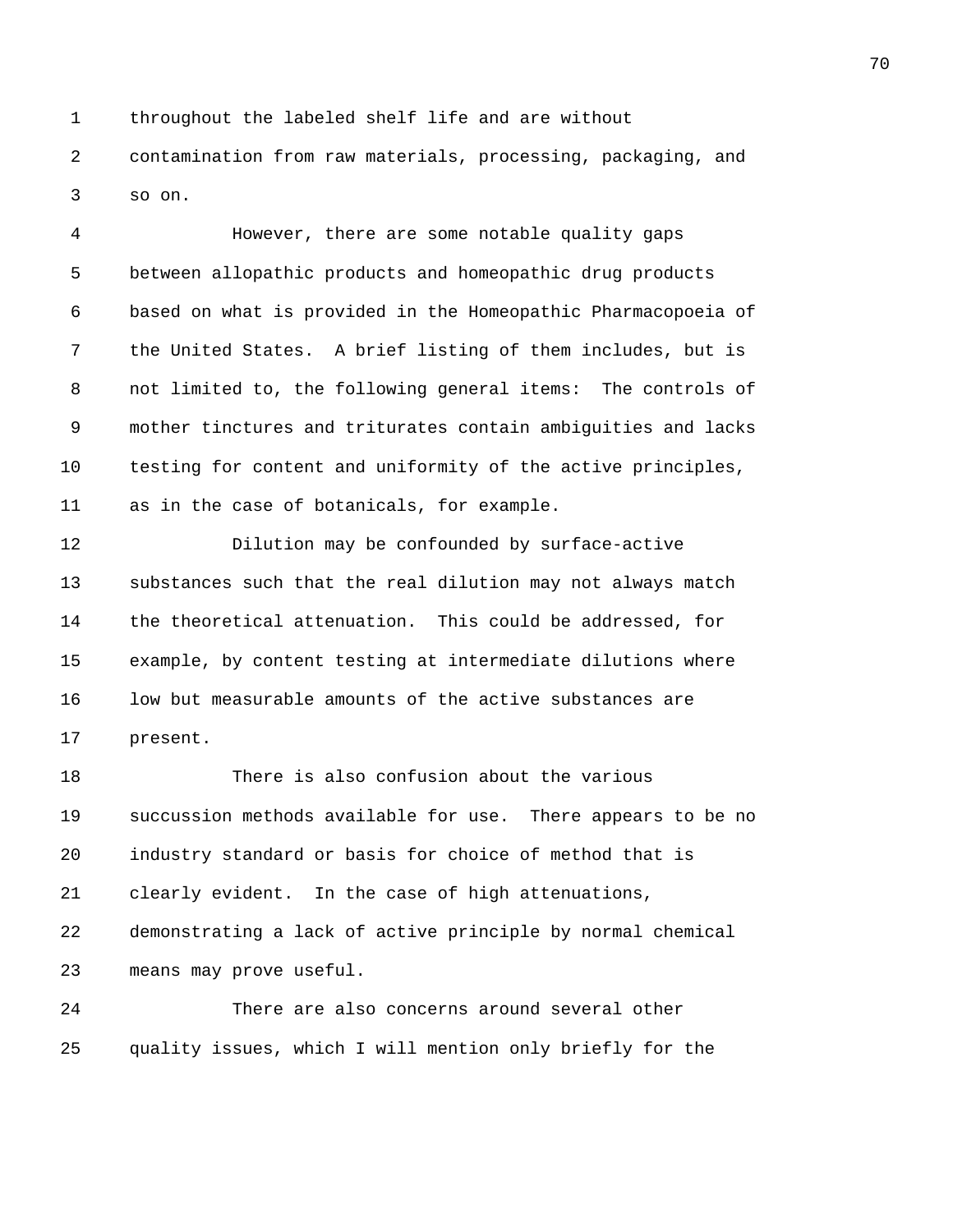1 sake of time. These include but are not limited to testing 2 and validation of sterility and preservative effectiveness 3 where appropriate; and container closure integrity for 4 vulnerable dosage forms such as injections, as well as liquid 5 and semi-solid formulations for other routes of 6 administration.

7 Although not strictly a quality concern, we do note 8 for a number of monographs listed in the Homeopathic 9 Pharmacopoeia that the lower attenuations listed in the Rx 10 and in some cases, OTC use contain levels of active 11 ingredient that could be thought to fall within allopathic, 12 pharmacological, immunological, or toxicological active 13 ranges.

14 Thank you very much for your kind attention, and I 15 look forward to a productive discussion. Thank you. 16 MR. CLELAND: Thank you, Rik. 17 Dr. Williamson? 18 DR. WILLIAMSON: Good morning. I'm John Williamson 19 from the National Center for Complementary and Integrative 20 Health, NCCIH, at the National Institutes of Health. I'd 21 like to begin my remarks by sharing a bit about my relevant

22 background and where I worked before offering a few thoughts 23 about the science regarding homeopathy.

24 First, I have a degree in pharmacy and hold a 25 doctorate in medicinal chemistry and natural products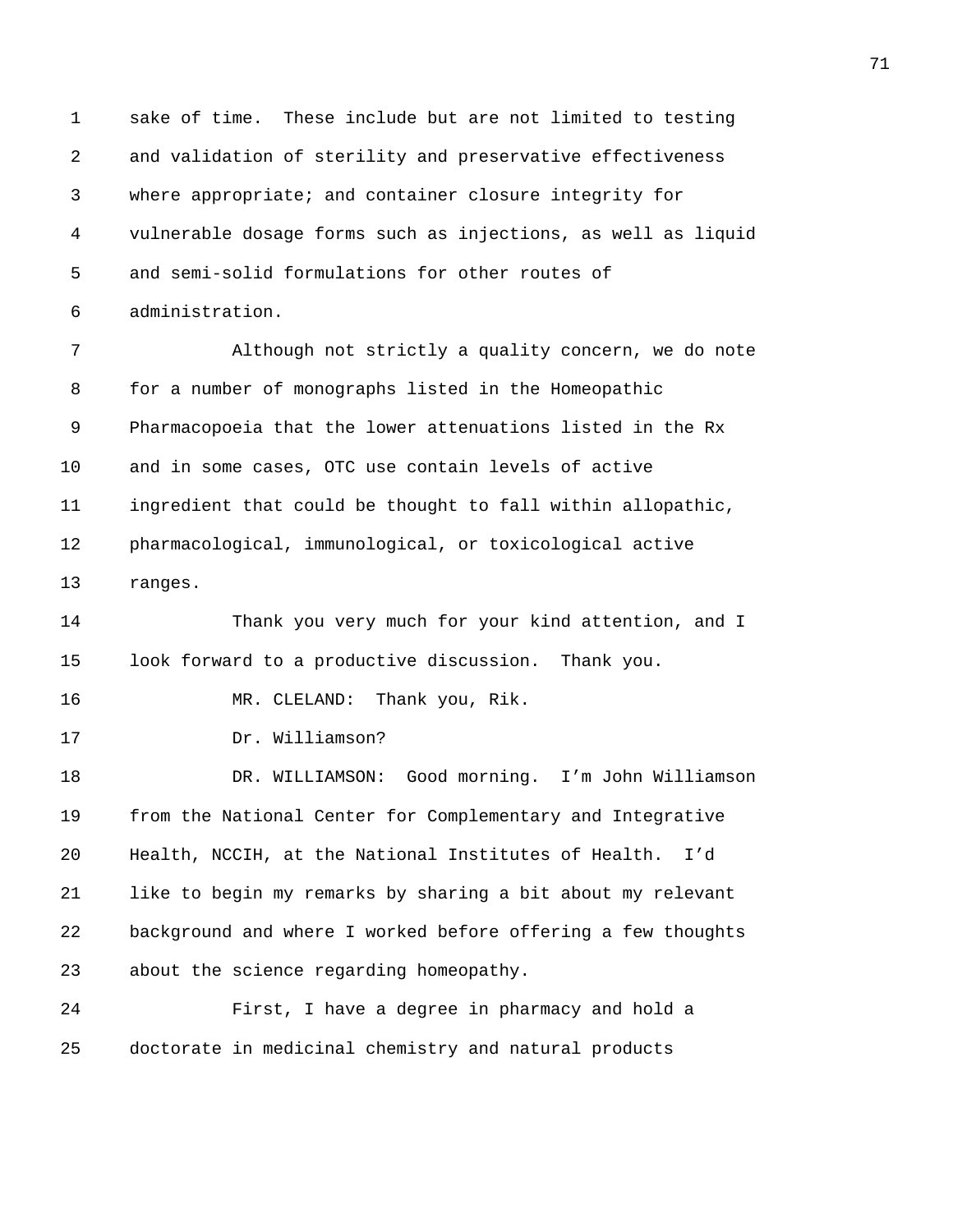1 chemistry. I'm also an emeritus professor and former 2 researcher in the field. At NCCIH, I serve as a Branch Chief 3 in the Division of Extramural Research, and I oversee the 4 Center's basic and mechanistic research efforts within our 5 grantee community.

6 NCCIH's mission is to define through various 7 rigorous scientific investigation the usefulness and safety 8 of complementary and integrative health approaches. The 9 Center's research priorities are driven by a strategic 10 planning process, and the work we fund has to meet rigorous 11 standards of scientific promise, amenability to study, 12 potential for change -- potential to change health practice, 13 and have a relationship to use and practice.

14 NCCIH's research portfolio focuses on two principal 15 areas of research: first, mind and body practices such as 16 meditation for stress, as well as yoga for pain conditions 17 and secondly, natural products. Our research in natural 18 products has ranged from basic mechanistic studies to the 19 cofunding of major studies such as AREDs, a study that showed 20 that a dietary supplement containing high doses of vitamins C 21 and E, beta carotene and zinc may delay the development of 22 advanced age-related macular degeneration in people who are 23 at high risk.

24 Also, the GEM study. This is the Ginkgo Evaluation 25 of Memory study of over 3,000 people, which showed that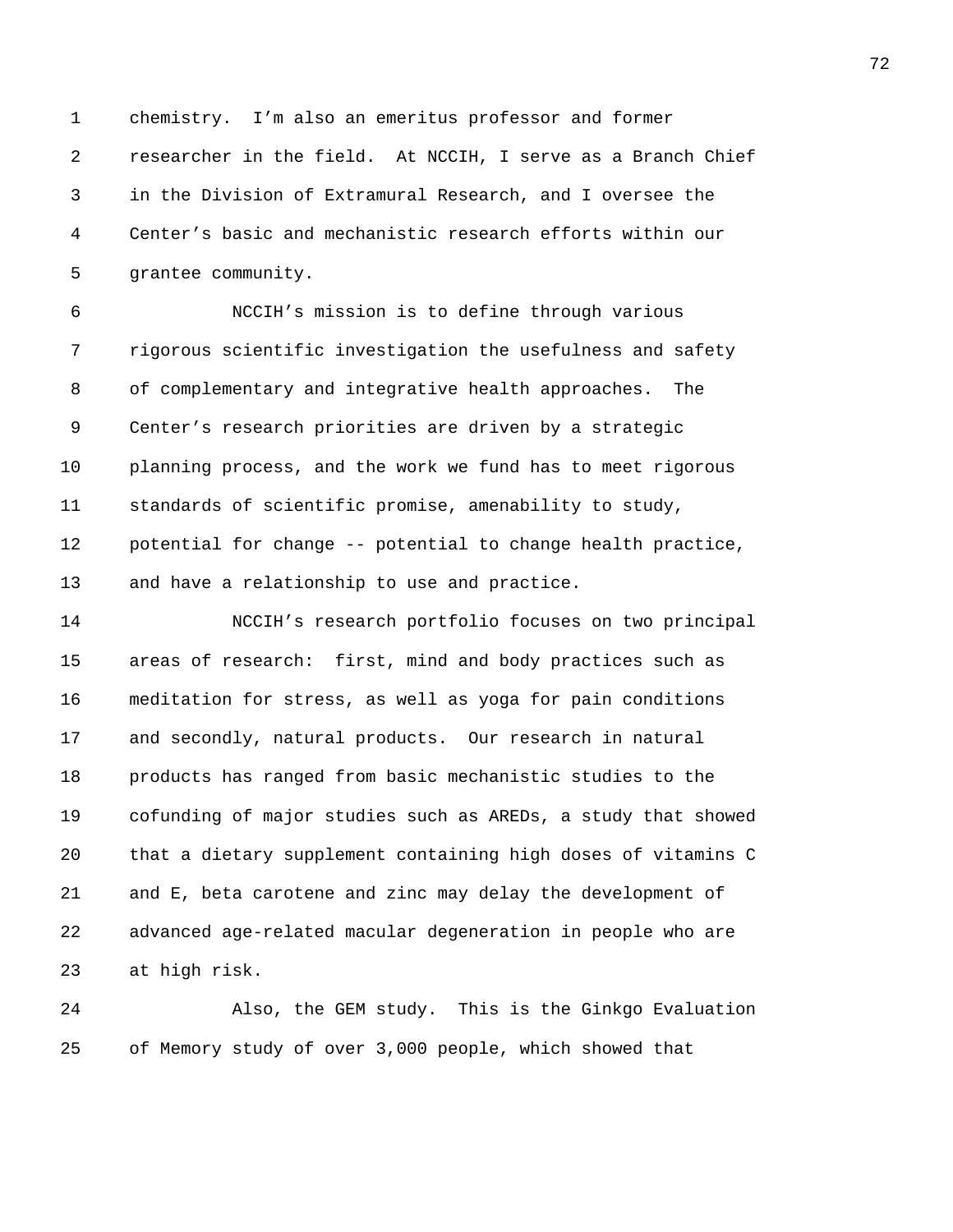1 ginkgo is ineffective at reducing the development of dementia 2 and Alzheimer's disease in older people.

3 Key to the research of natural products clinical 4 studies for NCCIH is our product integrity policy, which has 5 strict criteria to ensure quality in natural products used in 6 NCCIH-funded research and rigorous methods and design of 7 clinical trials using practices to find as CONSORT, 8 Consolidated Standards of Reporting Trials, which is an 9 evidence-based minimum set of recommendations for reporting 10 randomized clinical trials.

11 As I noted, the NCCIH is part of the National 12 Institutes of Health, or NIH. NIH, as the nation's medical 13 research agency, includes 27 institutes and centers and is a 14 component of the U.S. Department of Health and Human 15 Services. NIH is the primary federal agency conducting and 16 supporting basic clinical and translational medical research 17 and is investigating the causes, treatments, and cures for 18 both common and rare diseases.

19 NIH-supported scientific studies range from 20 laboratory research to large randomized controlled clinical 21 trials to test the efficacy of medications to prevention 22 trials. The research that NIH ultimately supports goes 23 through a rigorous, two-tiered peer-review process, which is 24 designed to evaluate the scientific merit of grant 25 applications while avoiding bias and conflicts of interest,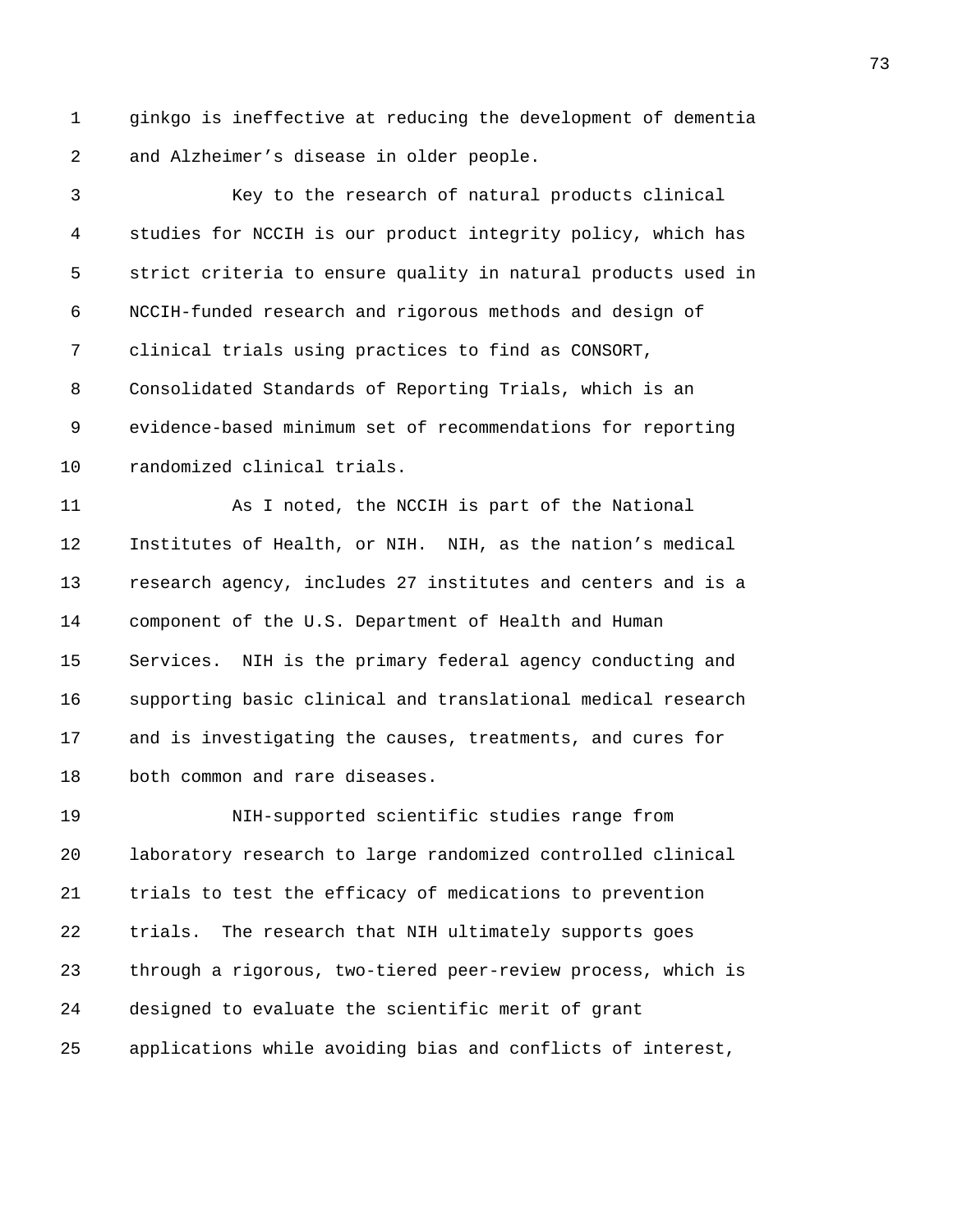1 which ensures that the researchers funded are held to the 2 highest standards of scientific approach and methodology.

3 In speaking about homeopathy today, I'm addressing 4 the potential study of ultra-high dilution homeopathic 5 products. This is distinct from products that may be labeled 6 as homeopathic but have active ingredients. Furthermore, I 7 am not referring to homeopathic care or its delivery or the 8 potential benefit of patient/provider interactions.

9 In regard to what the science shows about 10 homeopathy, the scientific literature describing the most 11 rigorous clinical trials and systematic analysis and review 12 of the research have concluded that there is little evidence 13 to support homeopathy as an effective treatment for any 14 specific condition. A 2015 comprehensive assessment of 15 evidence by the Australian Government's National Health and 16 Medical Research Council, for example, concluded that there 17 are no health conditions for which there is reliable evidence 18 that homeopathy is effective.

19 As there is no accepted scientific method to 20 measure the components in ultra-high dilution products, it 21 would be difficult to meet the NCCIH's product integrity 22 policy criteria for a study of these products.

23 Finally, given some products labeled as homeopathic 24 may contain active ingredients, this does raise safety 25 concerns as active ingredients in products should be studied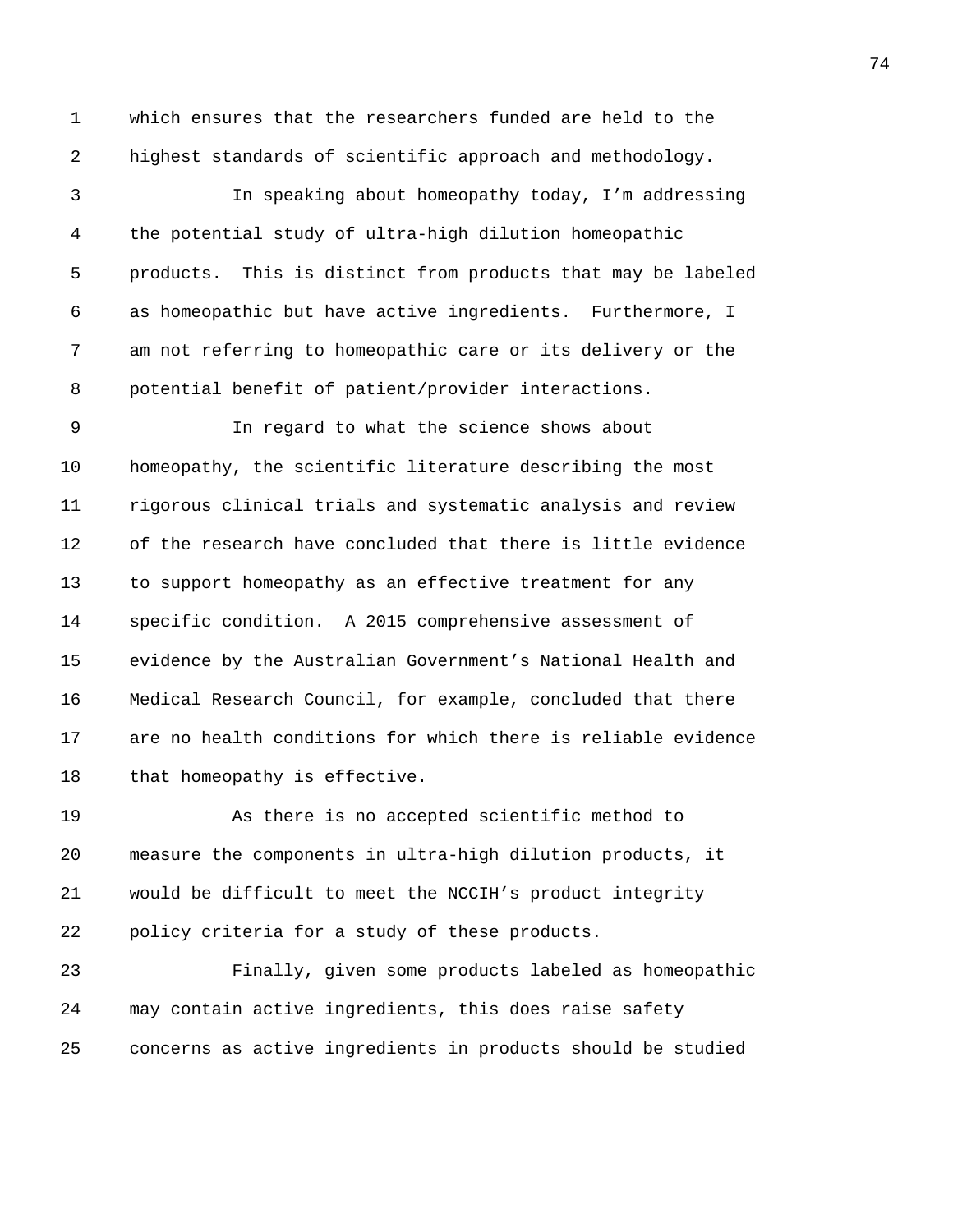- 1 for efficacy and safety, including toxicity and interactions 2 and would be amenable to rigorous scientific investigation.
- 3 Thank you very much.

4 MR. CLELAND: Thank you, John.

5 Dr. Riley?

6 DR. RILEY: I want to thank everybody for inviting 7 me -- or the FTC for inviting me here to speak today. I 8 wanted to step back for a second and say that in January 1996 9 David Sackett, who is widely recognized as one of the key 10 figures in evidence-based medicine, published an article in 11 the British Medical Journal, and he said, "Without clinical 12 expertise, practice risks become tyrannized by evidence" -- 13 and by that he meant external evidence -- "for even excellent 14 evidence may be inappropriate for an individual patient."

15 So, as previously described in the last panel, 16 according to the Homeopathic Pharmacopoeia Convention of the 17 U.S., which is kind of a mouthful, but it's the HPCUS, 18 homeopathy is the art and science of healing the sick by 19 using substances capable of causing the same symptoms, 20 syndromes, and conditions when administered to healthy people 21 in a homeopathic drug proving.

22 I would step back and just comment that this is 23 kind of similar to what we do in allergy desensitivization in 24 conventional medicine, which doesn't make a whole lot of 25 sense, but it seems to have a role to play in some patients.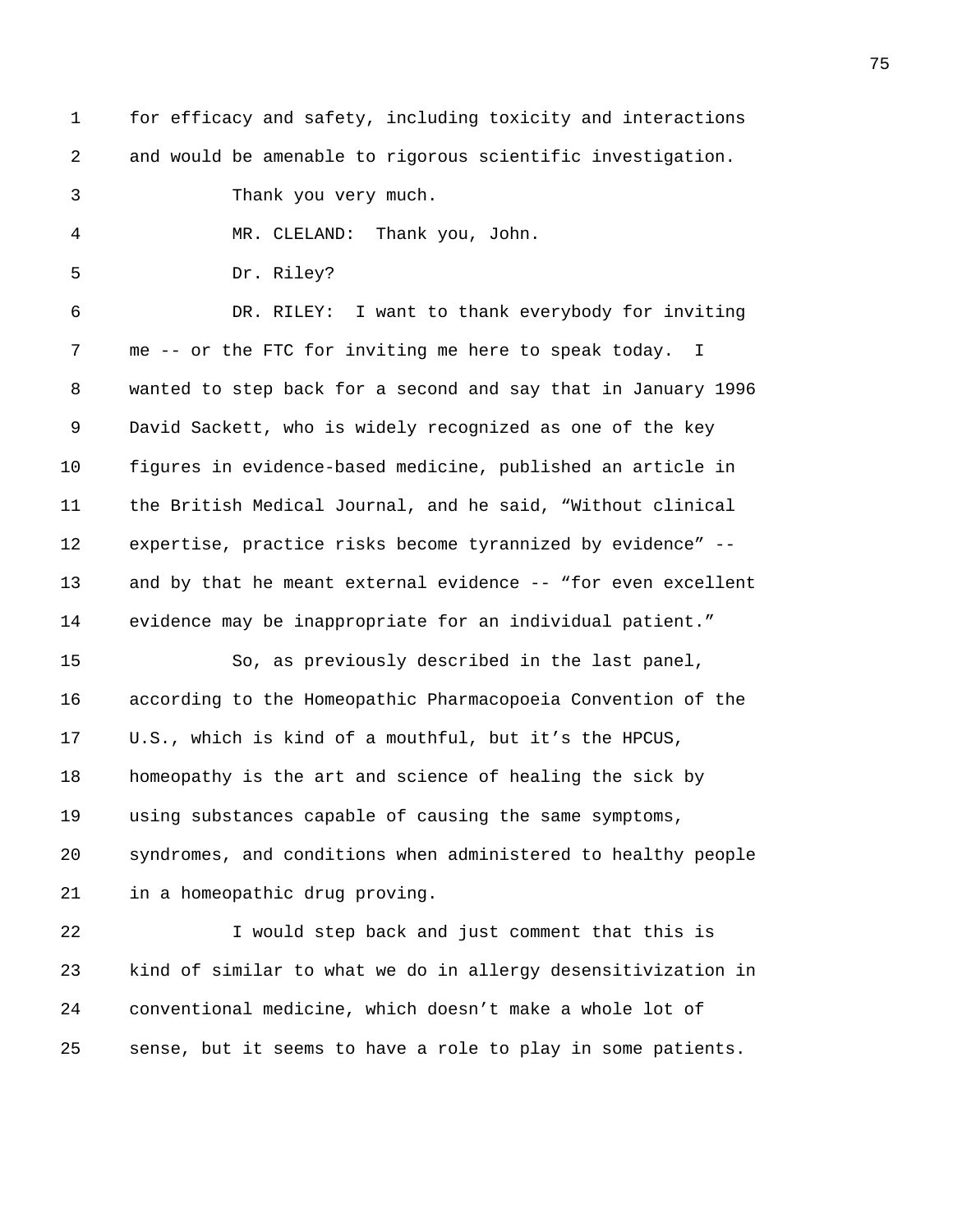1 Efficacy determinations for homeopathic ingredients 2 that are officially monographed in the Homeopathic 3 Pharmacopoeia of the United States, which is the HPUS, not to 4 be confused with the HPCUS, are made by the board of 5 directors of that organization. And officially monographed 6 homeopathic ingredients in the HPUS are supported by one of 7 three things: homeopathic drug provings and/or clinical 8 research and/or the use of that homeopathic product prior to 9 1962 when the Kefauver-Harris Amendment came into play. 10 Labeling guidelines for OTC homeopathic products 11 are available through the Compliance Policy Guide, and that 12 covers both official and unofficial homeopathic drugs. 13 So, homeopathic drug provings are submitted to the 14 HPUS -- or when they're submitted to the HPUS those drug 15 provings are conducted on subjects using a homeopathically 16 prepared medication, prepared according to the GMP guidelines 17 of the HPUS, and they adhere to all the current regulations 18 for clinical practice. 19 These drug provings must follow -- there's a bunch 20 of things here -- the Helsinki Declaration, good clinical 21 practice research guidelines, adverse event reporting, and 22 they should -- they have to have IRB approval. Placebo 23 controls are recommended to minimize bias. Contemporary

25 qualitative trials, not quantitative trials, and the HPUS

24 homeopathic drug provings are essentially controlled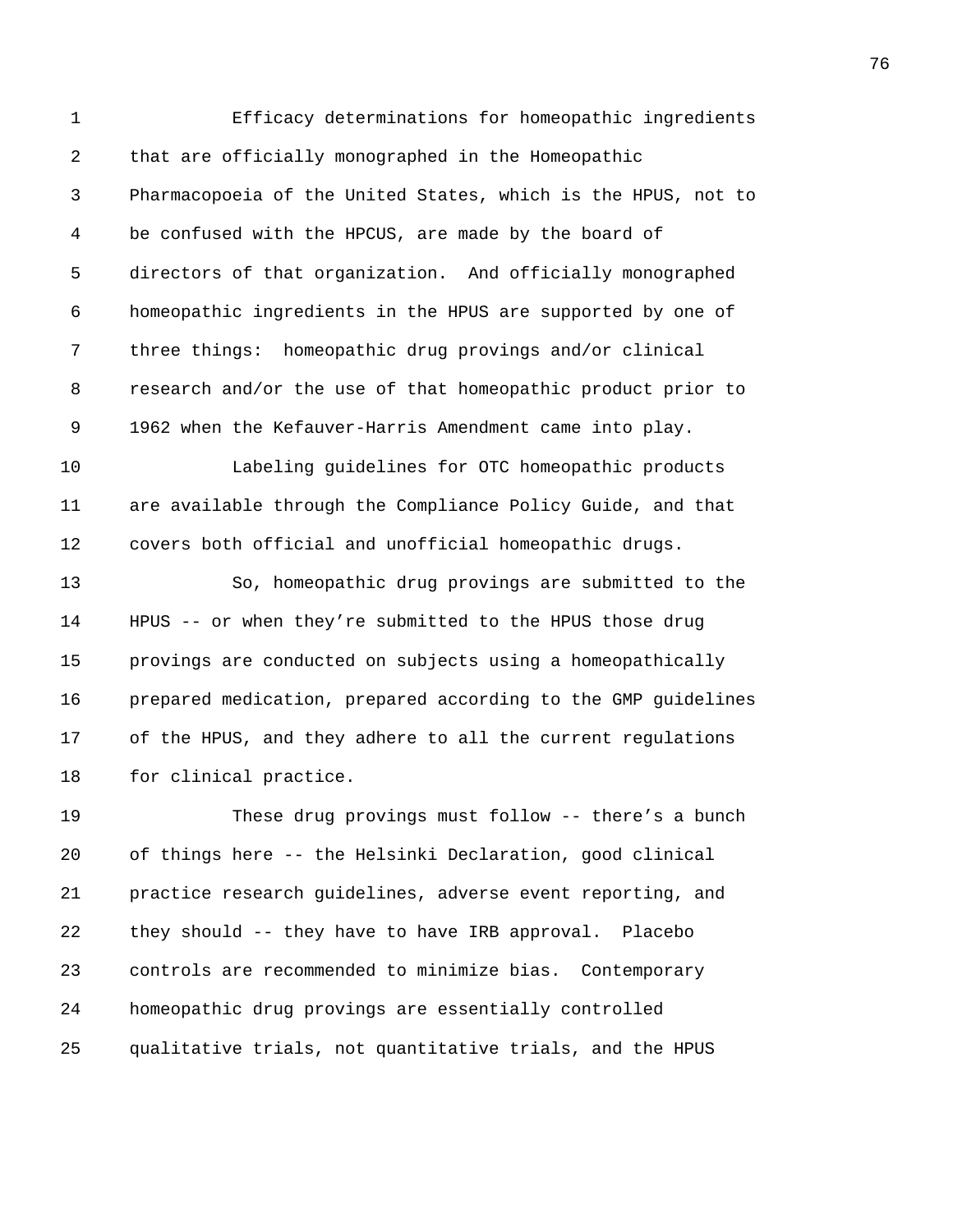1 homeopathic drug proving guidelines provide an outline for 2 homeopathic drug-proving methodology that's acceptable to the 3 HPUS. And this has been a recent effort of the organization 4 to clarify and qualify the standards.

5 So, we talked a lot about scientific evidence and 6 the scientific evidence frameworks commonly as a conventional 7 internist refers to clinical practice guidelines and various 8 treatment recommendation classification systems such as 9 GRADE. And these recommendations help create a risk/benefit 10 analysis based on expert opinion, case reports and series, 11 cohort studies, observational studies, quasi-experimental 12 designs, which are really controlled trials, and controlled 13 trials which have multiple subcategories, from N of 1 trials 14 to efficacy trials to pragmatic trials, and systematic 15 reviews and meta-analyses.

16 So, there's all this whole ever-changing soup of 17 evidence that's being used to evaluate effectiveness. So, 18 there's a complete database of clinical evidence regarding 19 homeopathy, not all positive -- some positive and some 20 negative. It's available through the CORE-Hom database of 21 clinical research in homeopathy. It's at no charge. And it 22 currently includes 1,117 clinical trials of homeopathy. 23 Probably more relevant to easy access, except this

24 is a database that's widely available now, there's 217 25 controlled clinical trials that were identified in a recent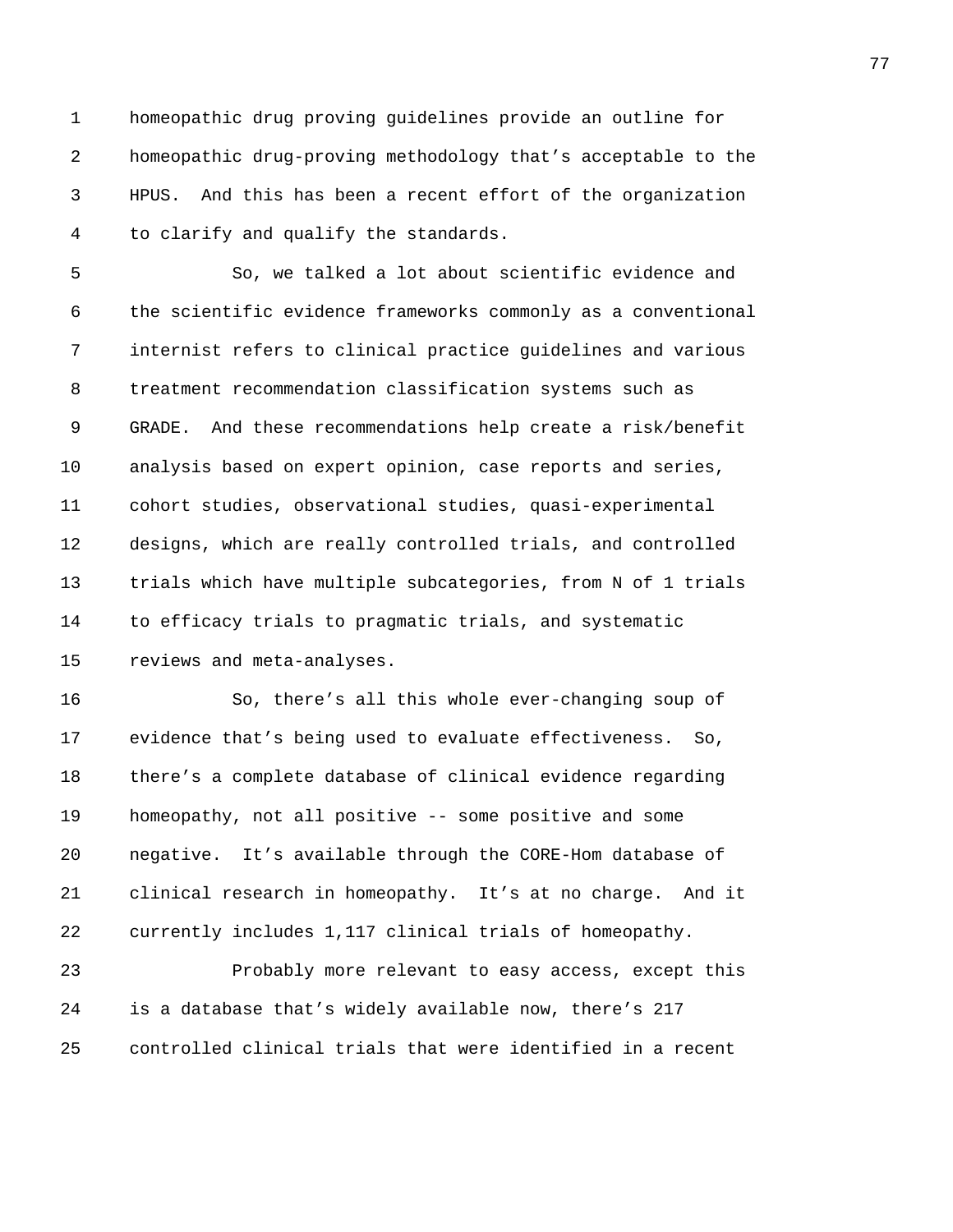1 review published by Robert Mathie in a peer-reviewed indexed 2 medical review. And 80 of those -- 137 of those were peer-3 reviewed.

4 And in conclusion I would talk -- mention Gordon 5 Guyatt, who is one of the founders of the GRADE analysis. He 6 says, "High quality evidence" -- and by that he's referring 7 to systematic reviews and randomized controlled trials -- 8 "don't necessarily imply strong recommendations and that 9 strong recommendations can arrive from low-quality evidence." 10 So, I think there's a wide range of standards and a wide 11 range of regulatory frameworks that are in place today. 12 Thank you. 13 MR. CLELAND: Thank you, David. 14 Dr. Herscu? (Mispronounced.) 15 DR. HERSCU: Good morning, and my name is Paul 16 Herscu. 17 MR. CLELAND: I'm sorry. 18 DR. HERSCU: No, no problem. Thank you for the 19 opportunity to present comments on behalf of the American 20 Association of Naturopathic Physicians, the national 21 professional association representing 4,500 licensed 22 naturopathic physicians in the United States. Our members 23 are physicians trained as experts in natural medicine, 24 attending four-year, in-residence, full-time, graduate-level 25 programs in institutions recognized by regional accrediting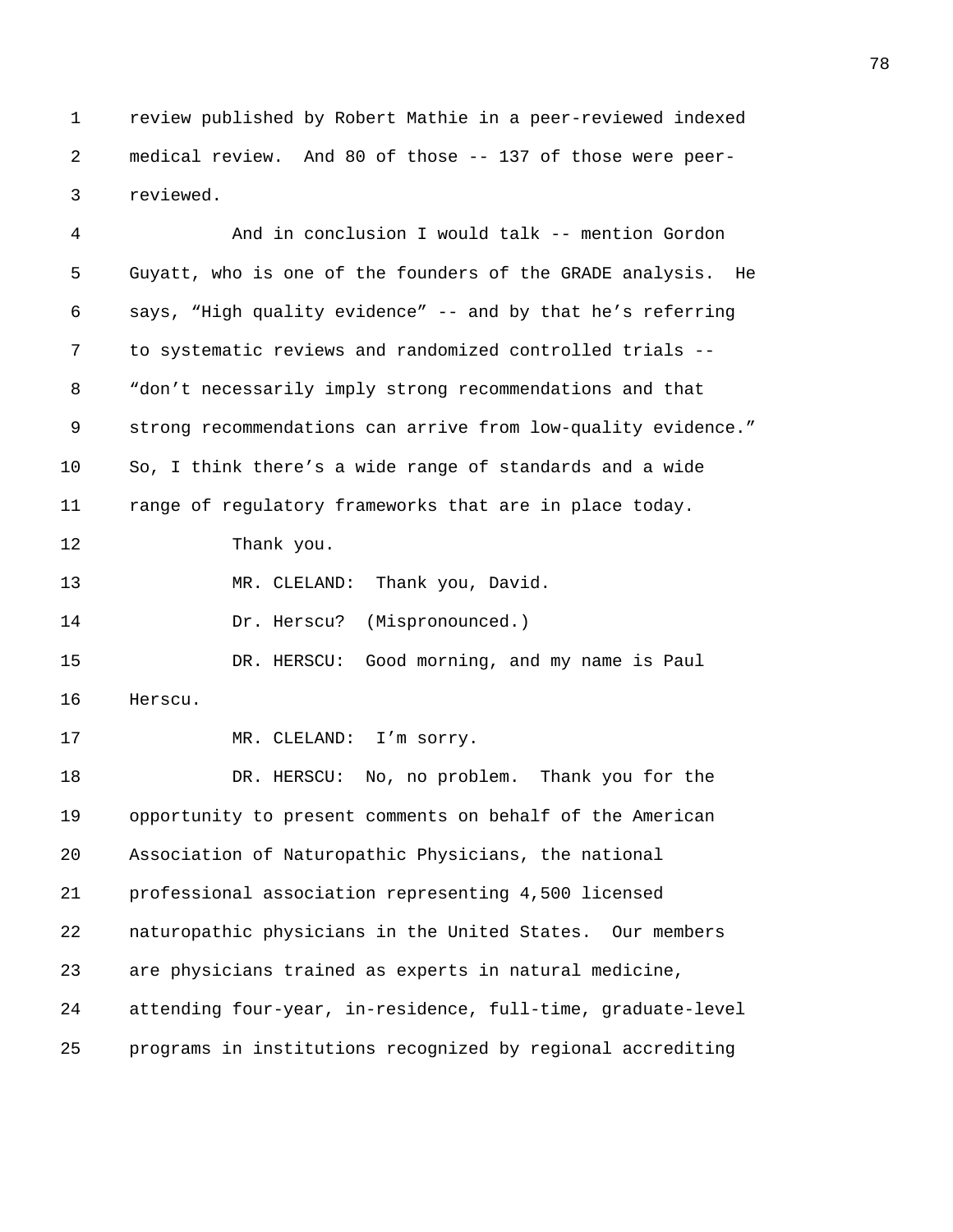1 bodies that are, in turn, recognized by the U.S. Department 2 of Education.

3 Naturopathic medical schools provide equivalent 4 foundational coursework as M.D. and D.O. schools, including 5 basic sciences, as well as specialties, such as cardiology 6 and urology, et cetera. In addition, N.D. programs provide 7 extensive education unique to the naturopathic approach, 8 emphasizing disease prevention and whole-person wellness, 9 including general and specialty education in homeopathic 10 medicine, leading to board certification in homeopathy, the 11 DHANP.

12 Since N.D.s are extensively trained in pharmacology 13 and these integrate naturopathic treatments with prescription 14 medications, often working with conventional medical and 15 osteopathic doctors to ensure safe and comprehensive care and 16 as such have a unique perspective of questions of homeopathy 17 in the United States.

18 Aside from my involvement with the AANP, I 19 cofounded the New England School of Homeopathy, the largest 20 and oldest continuous post-graduate study of homeopathy in 21 the United States, training physicians in the art and science 22 of integrating homeopathy into their medical practice; as 23 well and sort of kind of interesting, I consult with 24 conventional pharmaceutical industry to design -- in the 25 design of clinical trials focusing on identifying and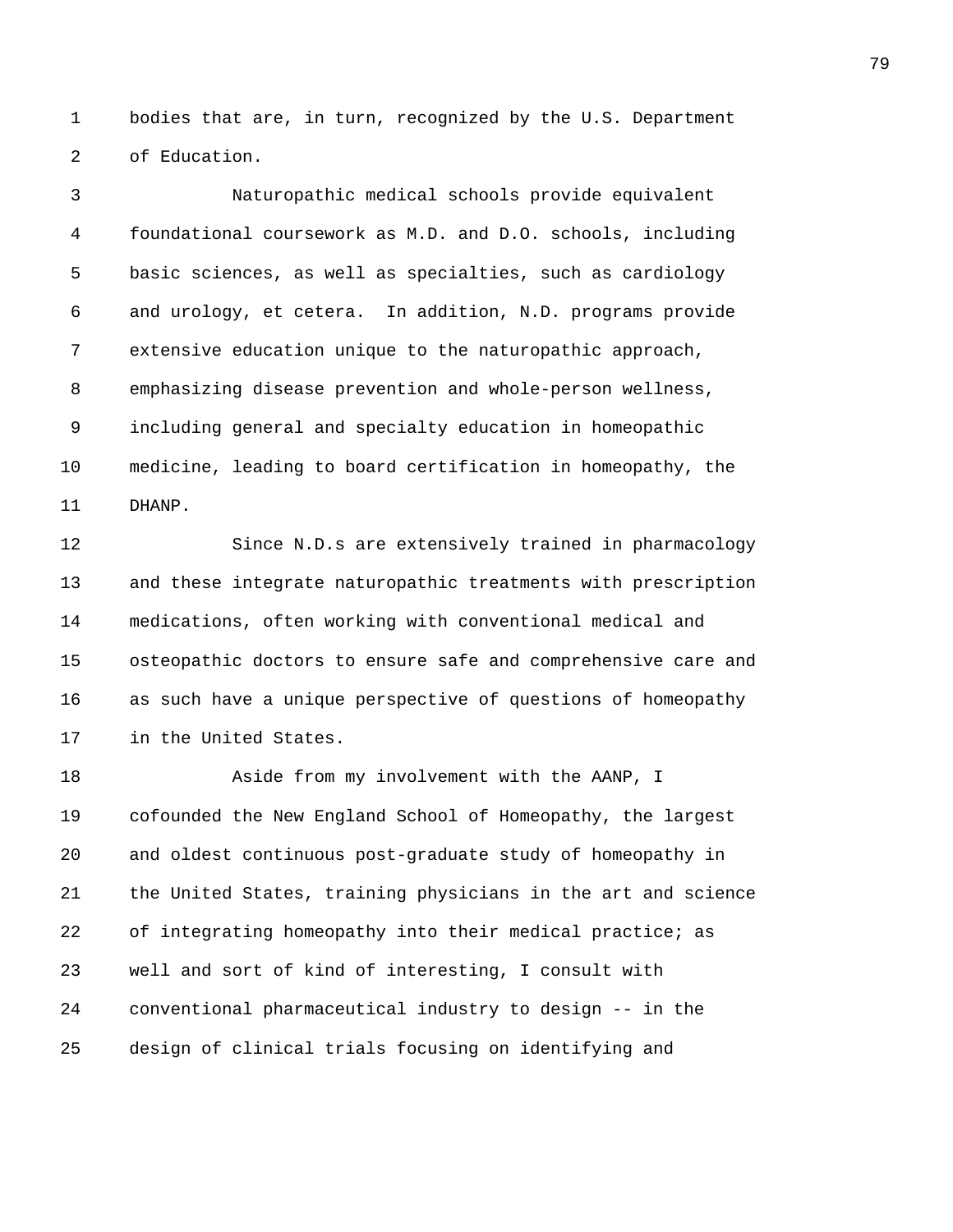1 removing confounders to clinical trials. And, so, I have a 2 foot in both the pharmaceutical world and homeopathic world 3 in terms of study design.

4 I wanted to start by highlighting the reason I 5 became a naturopathic physician, focusing primarily on 6 homeopathy. At the time of my medical education, the 1980s, 7 I thought the current medical model had a blind spot that no 8 one was looking at. Specifically, when prescribing a drug or 9 therapy, clinicians have no idea, a priori, whether they 10 would help or not their own patients.

11 In other words, when we knew a drug was 60 percent 12 effective or 70 or 80 percent effective, we had no tools or 13 even a way to approach the most basic salient point: Is the 14 patient in front of me -- my patient -- is he going to fit 15 the 80 percent likely to improve or in the 20 percent who's 16 not likely to improve. And, more importantly, is my patient 17 likely to be in the majority that are not going to experience 18 any adverse events, or will my patient suffer from horrendous 19 side effects?

20 There were no tools available to the clinician, and 21 we all moved in lock step, as if this question did not 22 matter, did not even exist, though it did and does to me. 23 So, too, was this a question important to the originators of 24 homeopathy who decided to create a better way to test 25 pharmacological agents. Homeopathy gave us several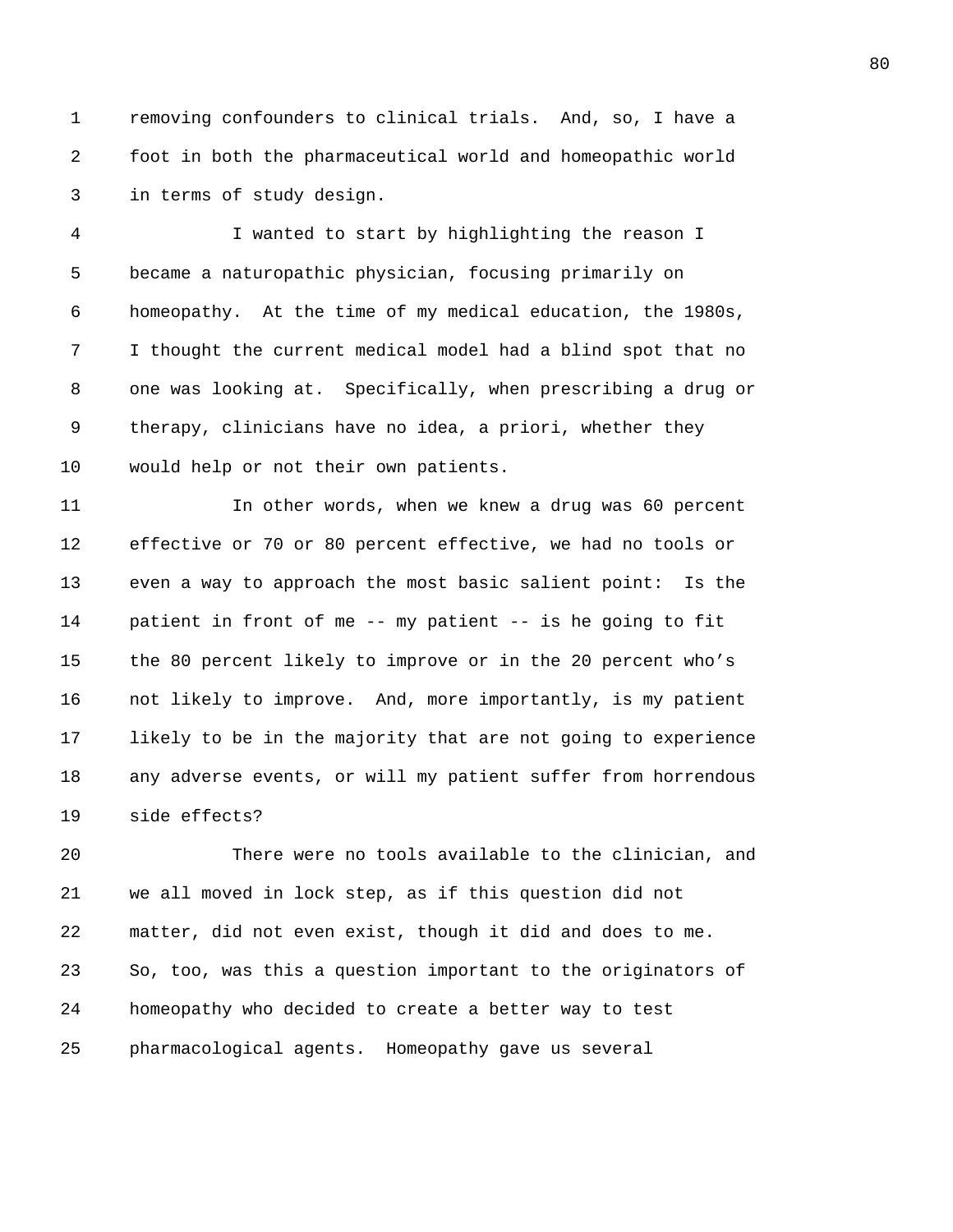1 methodologies to testing medical agents and created what to 2 this day still forms the backbone of the very best in 3 clinical trial design in answering the most important 4 question: Which of the many therapies available to me will 5 my patient most likely benefit from? 6 I have a lot to say on this whole topic, but to the 7 question at hand, I hear both state that homeopathic remedies 8 work, are and should continue to be available OTC, and 9 forgotten, homeopathic methodologies form a strong, vibrant 10 science backbone and background that is currently used by all 11 scientists, whether they know it or not. I hope to discuss 12 some of that today. 13 Thank you. 14 MR. CLELAND: Thank you, Paul. 15 Adriane? 16 DR. FUGH-BERMAN: Homeopathic remedies are not 17 supported by competent and reliable scientific evidence. 18 Establishing a benefit of a therapy in humans requires 19 randomized controlled trials, or -- also called RCTs. 20 Randomization, excuse me, ensures that study subjects have an 21 equal chance of being in a treatment or control group. In 22 controls, which can be a placebo, or it can be a sham, or it 23 can be a proven treatment, which are necessary to account for 24 the fact that any therapy has nonspecific effects? 25 Nonspecific effects are also called placebo effects, and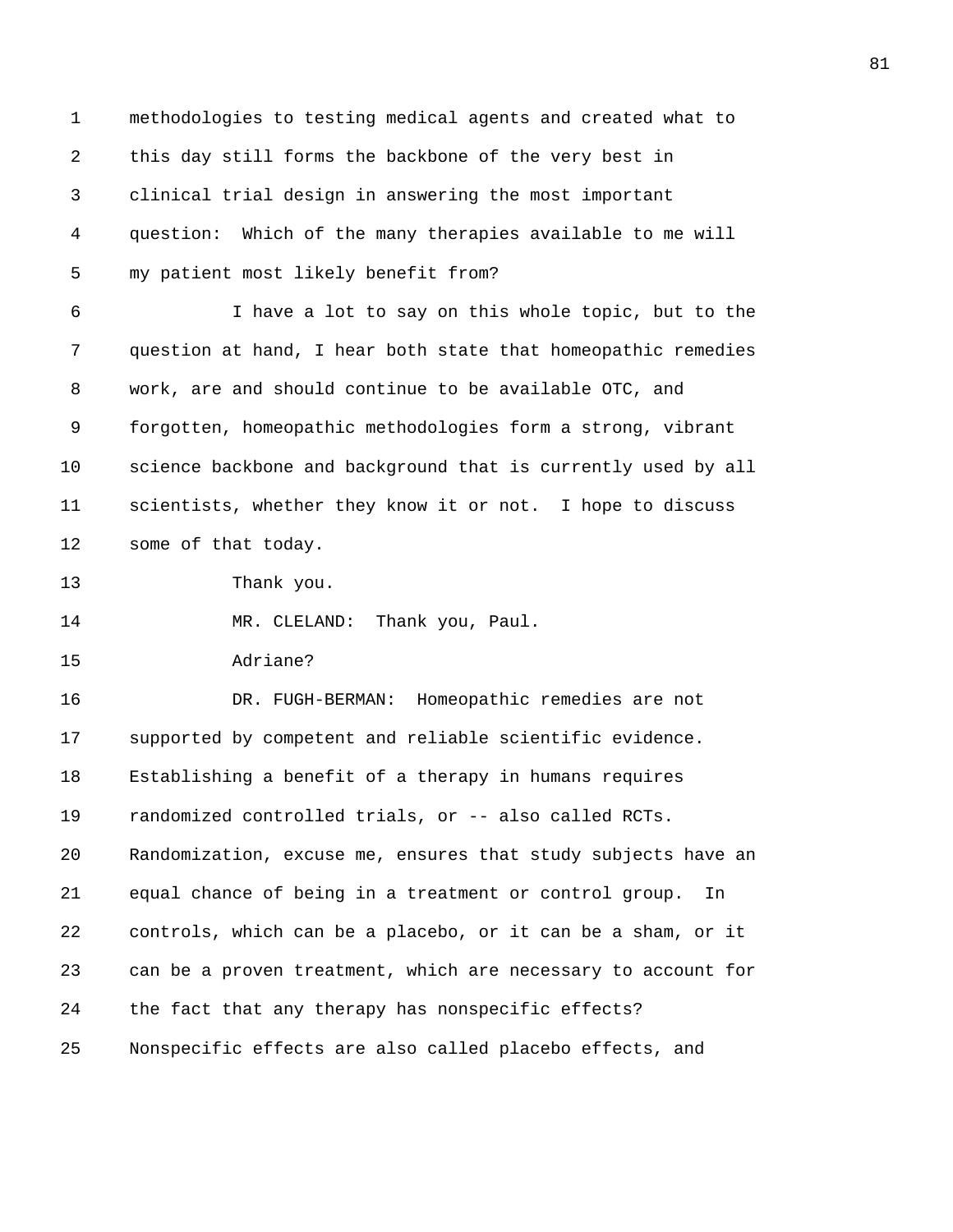1 these are patient and practitioner factors that contribute to 2 a therapy's benefits.

3 Diseases and symptoms get better, get worse, 4 persist, or vanish for many different reasons. Expectation, 5 will, and belief on the part of either the patient or the 6 practitioner -- because if a practitioner believes in a 7 therapy, it will work better for the patient -- the natural 8 history of a disease and many other factors, some of which 9 are known and some of which are unknown, all affect how a 10 patient responds to a therapy.

11 A controlled study is necessary to determine 12 whether a therapy's value lies only in provoking nonspecific 13 or placebo responses. Is the placebo effect a bad thing? 14 No. Placebo effects are genuine, and they're therapeutic. 15 Placebo effects represent the patient's own self-healing 16 powers. Every therapy, including conventional drugs and 17 surgery, induces placebo effects that can amplify the 18 physiologic effects of a therapy. If you believe in a 19 therapy, it will work better for you. And if you believe in 20 your healthcare provider, whatever therapy that healthcare 21 provider uses, is going to work better for you.

22 But it's because of the placebo effect that RCTs 23 are necessary. Only a randomized controlled trial can 24 establish whether a therapy has an effect above and beyond 25 its nonspecific effects. And only therapies that are better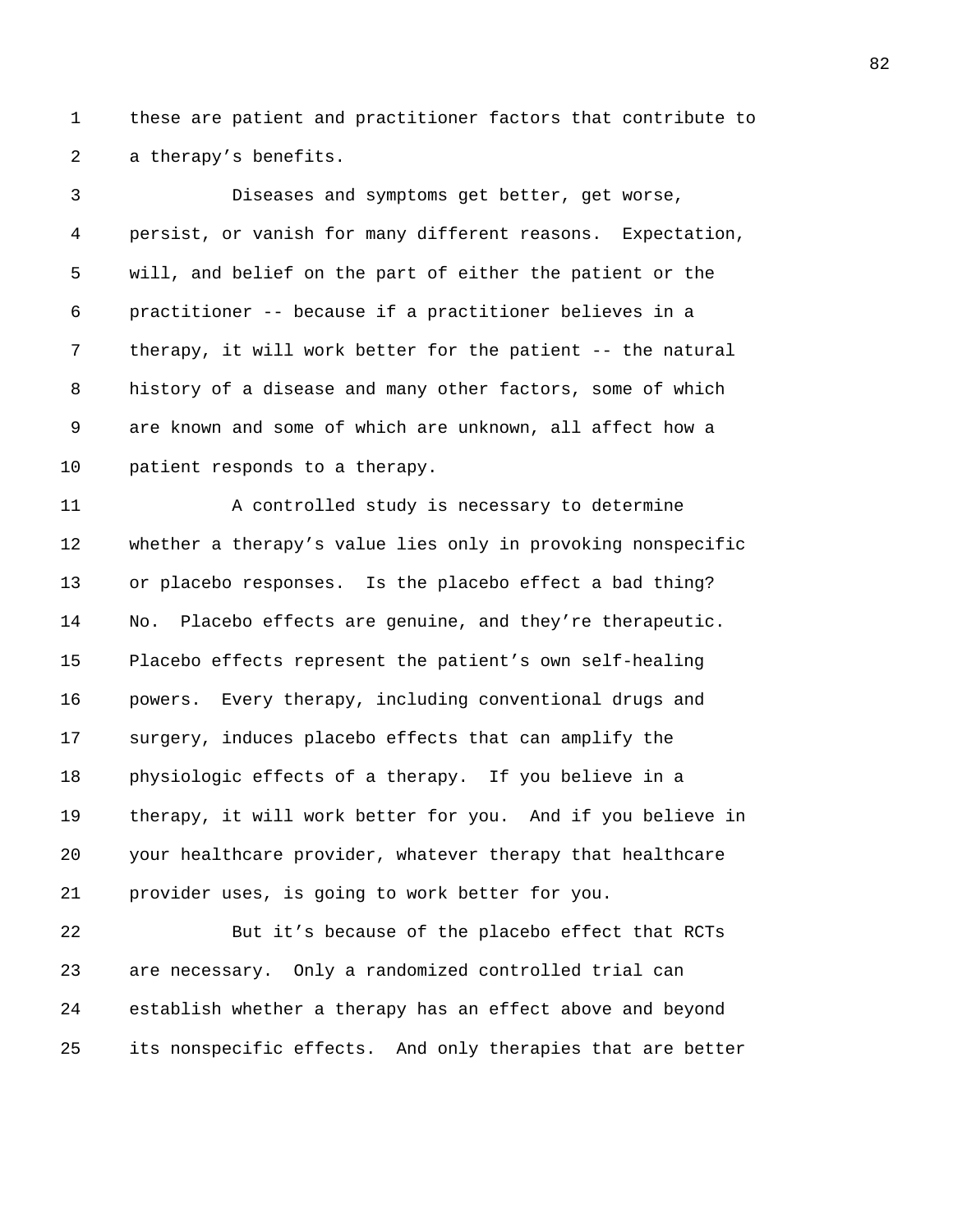1 than placebo or a sham or equal -- or are equal to proven 2 treatments should be marketed with disease claims.

3 Therapies supported by scientific evidence have 4 therapeutic effects over and above placebo. Here is where 5 homeopathy fails. The effects of high dilution or what 6 homeopaths call low-potency homeopathic products are placebo 7 effects, and this has been confirmed by most high-quality 8 RCTs of high-dilution products. Most of those high-quality 9 RCTs of high-dilution products have found no benefit of 10 homeopathy over placebo.

11 There are positive RCTs of some homeopathic 12 preparations; however, many of these trials have been done 13 with dosages of compounds that are pharmacologically active. 14 In other words, because there's no upper limit on how much of 15 a substance can be in a homeopathic remedy, these 16 preparations can contain measurable and pharmacologically 17 active levels of ingredients, including drug-strength dosages 18 of minerals, plant-based medicines, or prescription drugs.

19 A test of a pharmacologically active dose of a 20 mineral is a test of a dietary supplement. A test of a 21 pharmacologically active dose of a drug is a test of a drug.

22 I want to say a word about homeopathic provings. 23 Careful observation is an important part of science, but so 24 is reproducibility. And when we're talking about looking at 25 clinical benefit, we need to have a randomized controlled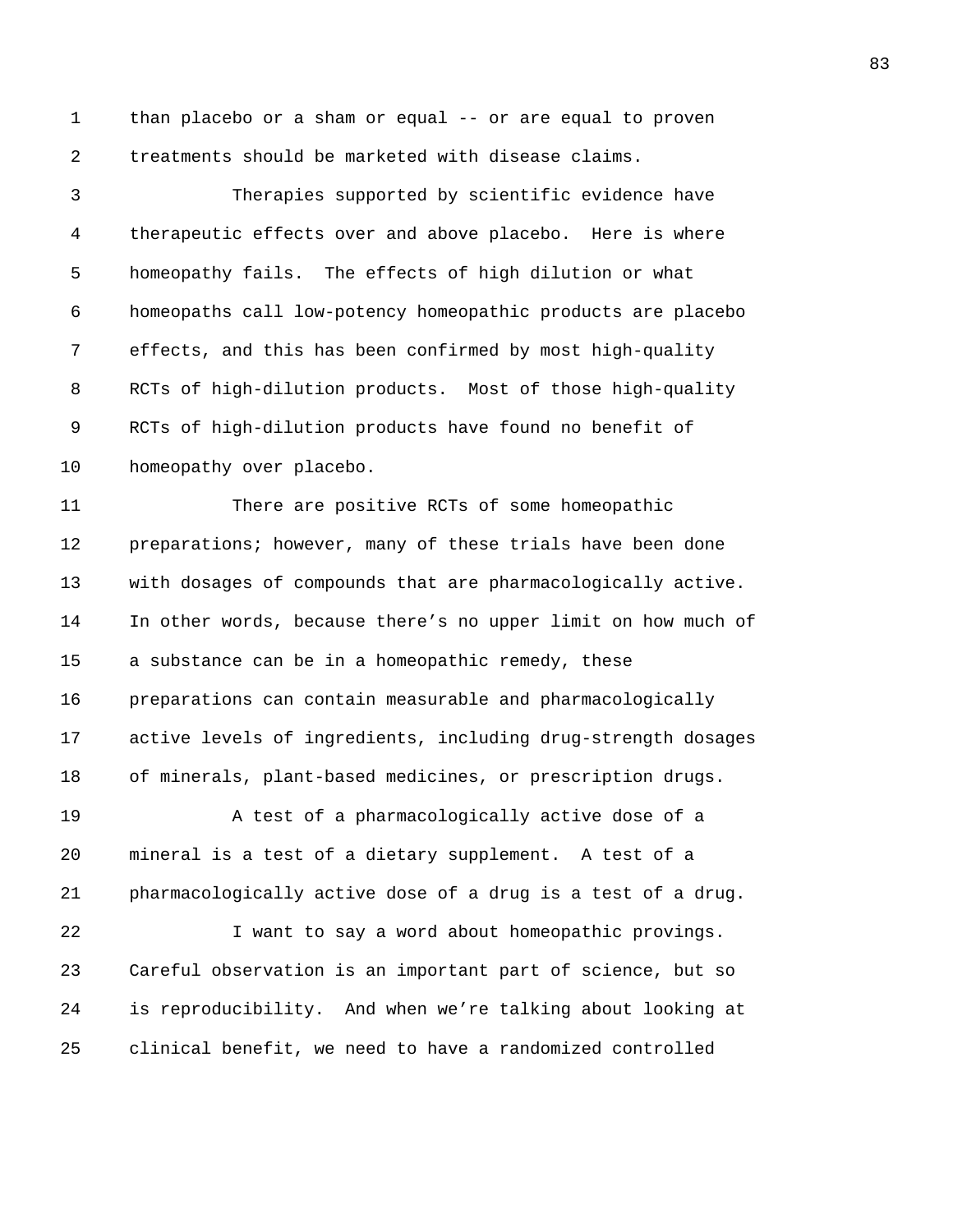1 trial. Provings, because they use pharmacologically active 2 doses, may cause symptoms. Participating in a proving may 3 also elicit symptoms that are not due to pharmacologic 4 effects. But provings are not scientific; they're merely 5 descriptions of symptoms that are elicited by substances.

6 More importantly, provings have absolutely nothing 7 to do with the efficacy of a therapy. Any substance, 8 including water, in a high enough dose will cause symptoms. 9 That fact says absolutely nothing about the ability of that 10 substance in any dose to help those symptoms or to help any 11 symptoms.

12 Even if one believes that provings provide useful 13 information, a proving provides diagnostic, not therapeutic, 14 information. Homeopaths assess symptoms and match them with 15 symptoms induced in a homeopathic proving. A proving may 16 help a homeopath reach a homeopathic diagnosis, but it says 17 absolutely nothing about therapeutic benefit.

18 I understand that the label on homeopathic products 19 is the FDA's concern rather than the FTC's, but the question 20 as to whether homeopathic remedies are supported by competent 21 and reliable scientific evidence can't be rationally 22 addressed if what is considered a homeopathic remedy can 23 contain a drug-strength compound or materially nothing or 24 anything in between.

25 Efficacy and safety claims can be promotional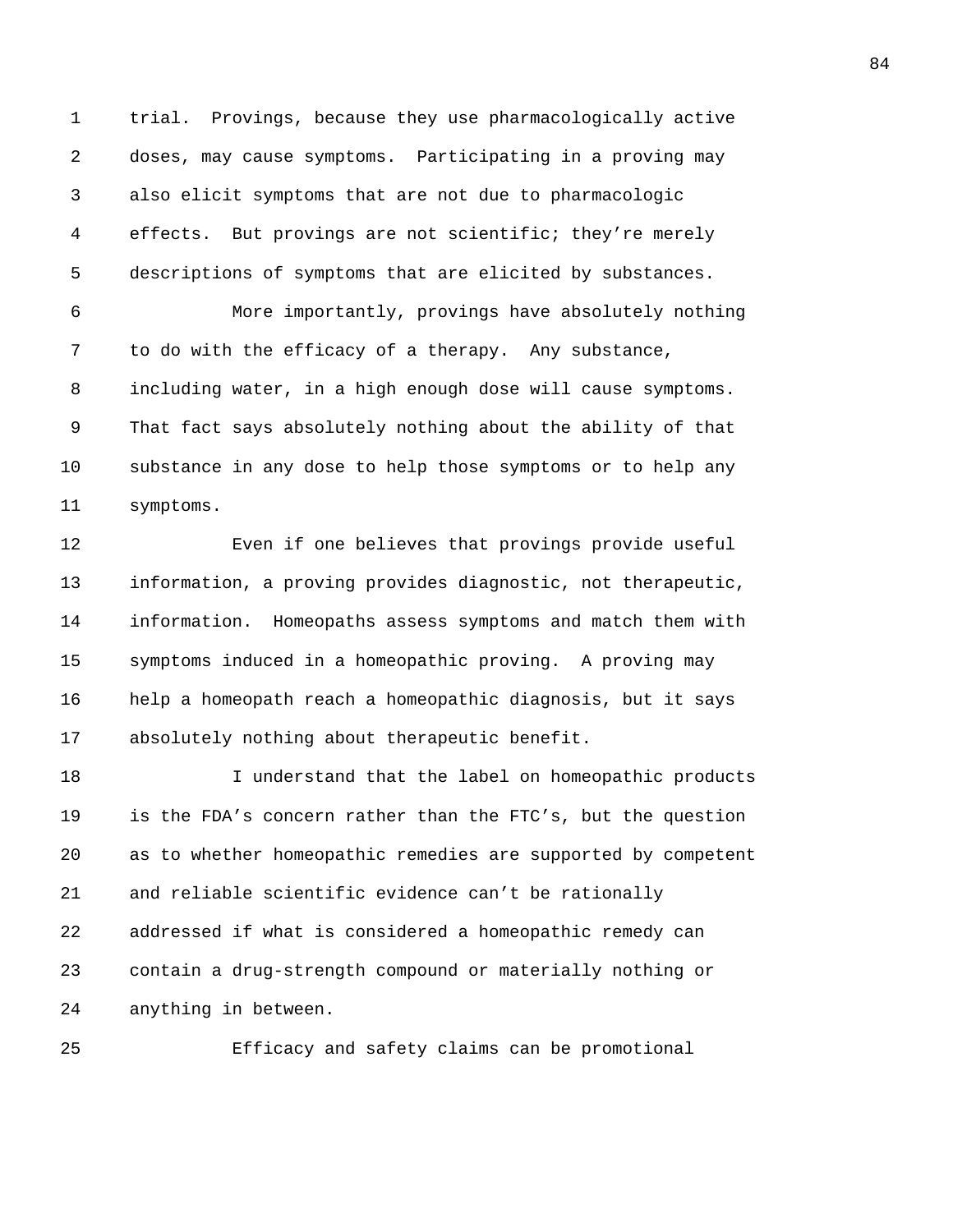1 claims. We've heard today that advertising contributes 2 little to the sales of homeopathic products, but promotion 3 can contribute a lot to the sales of products, and as 4 Commissioner Ohlhausen noted, where a product appears on the 5 shelf can be a promotional claim. Efficacy claims can be 6 promotional claims. Safety claims can be promotional claims.

7 Most consumers have no idea what homeopathy is. 8 That's already been brought up. And I would add even if they 9 think they do. So, Ms. Corlett's survey did not test whether 10 consumers who think they know what homeopathy is are actually 11 correct.

12 MR. CLELAND: Adriane, could you --

13 DR. FUGH-BERMAN: Okay, yeah. Okay, there is no 14 alternative science to establish therapeutic benefit. Only 15 RCTs establish competent and reliable scientific evidence. 16 Homeopathy has failed that standard.

17 MR. CLELAND: Thank you.

18 Dr. Jonas?

19 DR. JONAS: Thank you. I appreciate the 20 opportunity to be here, and I appreciate the fact that the 21 FTC is examining these areas. I think it's an important area 22 for the public health, and I think the alignment of 23 regulatory policy with good science and good evidence is 24 exactly what we need in the interest of public health and 25 that that's where we should be focused.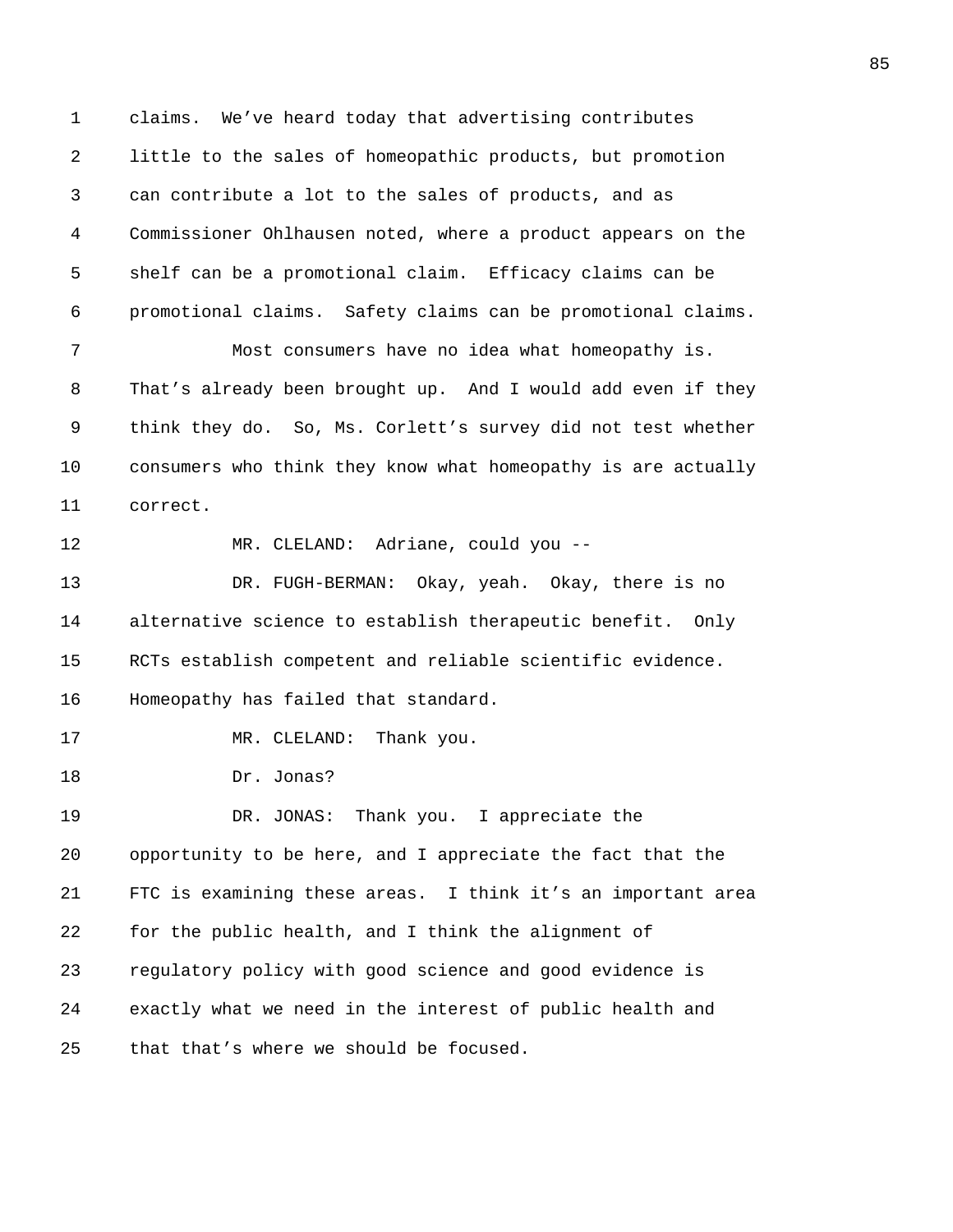1 I run an organization that does science on healing 2 and healing practices of various types, conventional and 3 complementary or integrative, as they now call it. It 4 includes some complementary and alternative practices, and 5 I've had a particular interest in the area of homeopathy for 6 many, many years, mainly because of its historical and 7 methodological challenges that it provides.

8 Klaus Linde from the University of Munich and I did 9 the first basic science criteria-based meta-analysis of 10 homeopathy and published it in Human and Experimental 11 Toxicology in 1995. We found out that there was no criteria 12 for basic science quality assessment, and now those types of 13 criteria have evolved and are now being used. That was while 14 I was at Walter Reed Army Institute of Research.

15 I then went over and ran the Office of Alternative 16 Medicine, one of the precursors, predecessors to the National 17 Center for Complementary and Integrative Health. And during 18 that time, we applied meta-analytic techniques to the 19 clinical research in homeopathy. This was an emerging field. 20 Cochrane was fairly new then. We started the Cochrane 21 Interest Group in Complementary Medicine out of the NIH, 22 which I think continues. And, so, the application of meta-23 analysis was evolving in that area.

24 To do this research, we brought in the person who 25 literally wrote the book on meta-analysis, Larry Hedges from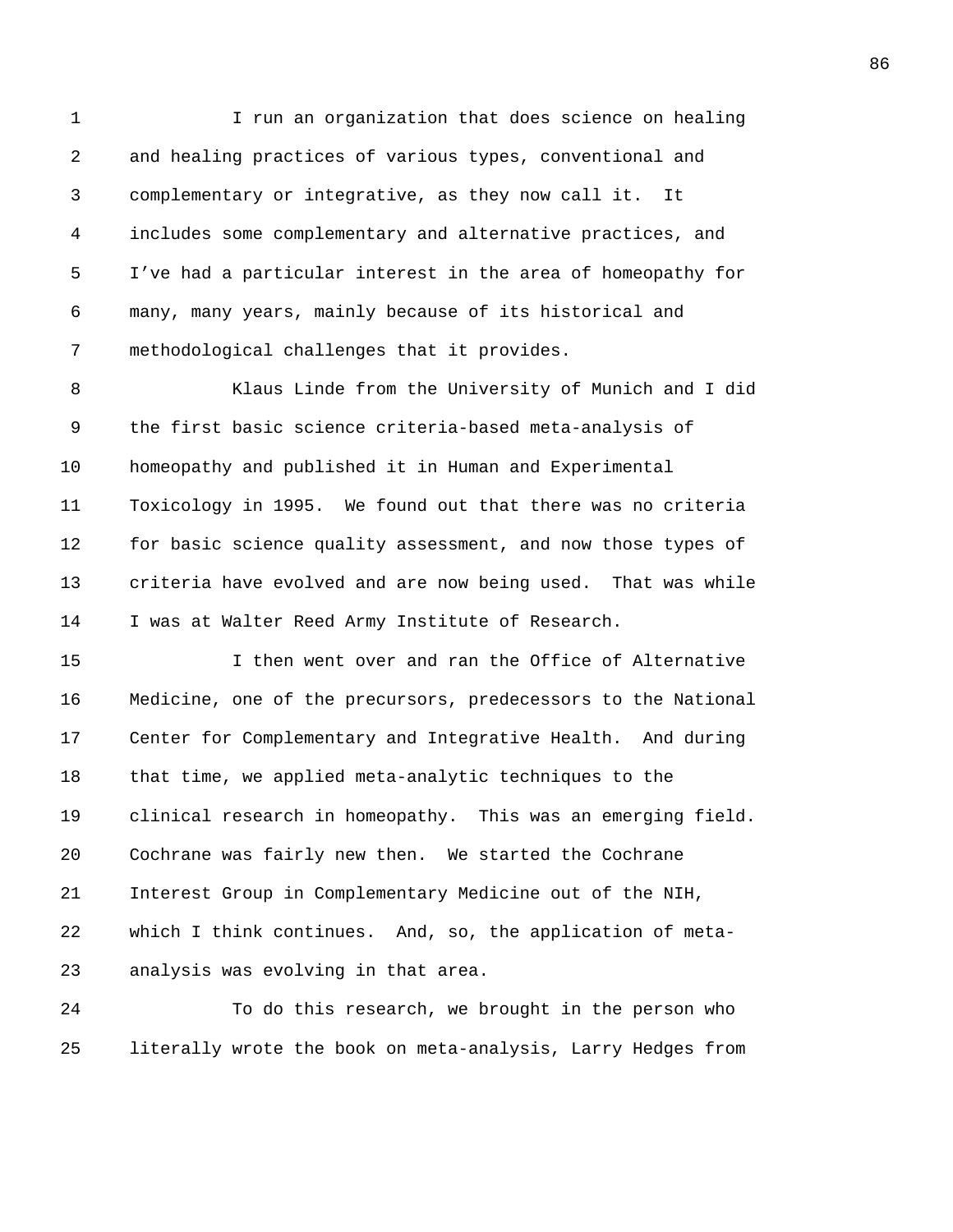1 the University of Chicago, as well as one of the first center 2 directors for Cochrane, Gilbert Ramirez from the University 3 of Texas. We did a systematic, comprehensive evaluation of 4 homeopathy, including examining placebo and the placebo 5 effect in that. And what we concluded out of that was that 6 it was impossible to answer the overall question of does 7 homeopathy work better than placebo just by taking a mixed 8 bag of lots of different types of research.

9 In fact, we statistically calculated what would 10 happen in the future if you invested more research in those 11 areas, depending upon whether studies came out to be positive 12 and negative, and we predicted that future meta-analyses 13 would actually show mixed effects, depending upon how it was 14 selected and conducted. Subsequently, over the last 20 15 years, that's exactly what's happened. There's now been 14 16 systematic high-quality meta-analyses done in these areas.

17 They alternate in their claims. One claims it's 18 positive; the next one claims it's negative; a few claim 19 something in between. The Australian study that is the most 20 recent of those, that was just mentioned, highly selected in 21 those areas; if you want to go back, and what in my opinion 22 is a much more comprehensive criteria-based analysis a few 23 years before that, the Swiss Government did a health 24 technology assessment on homeopathy, and it claimed exactly 25 the opposite.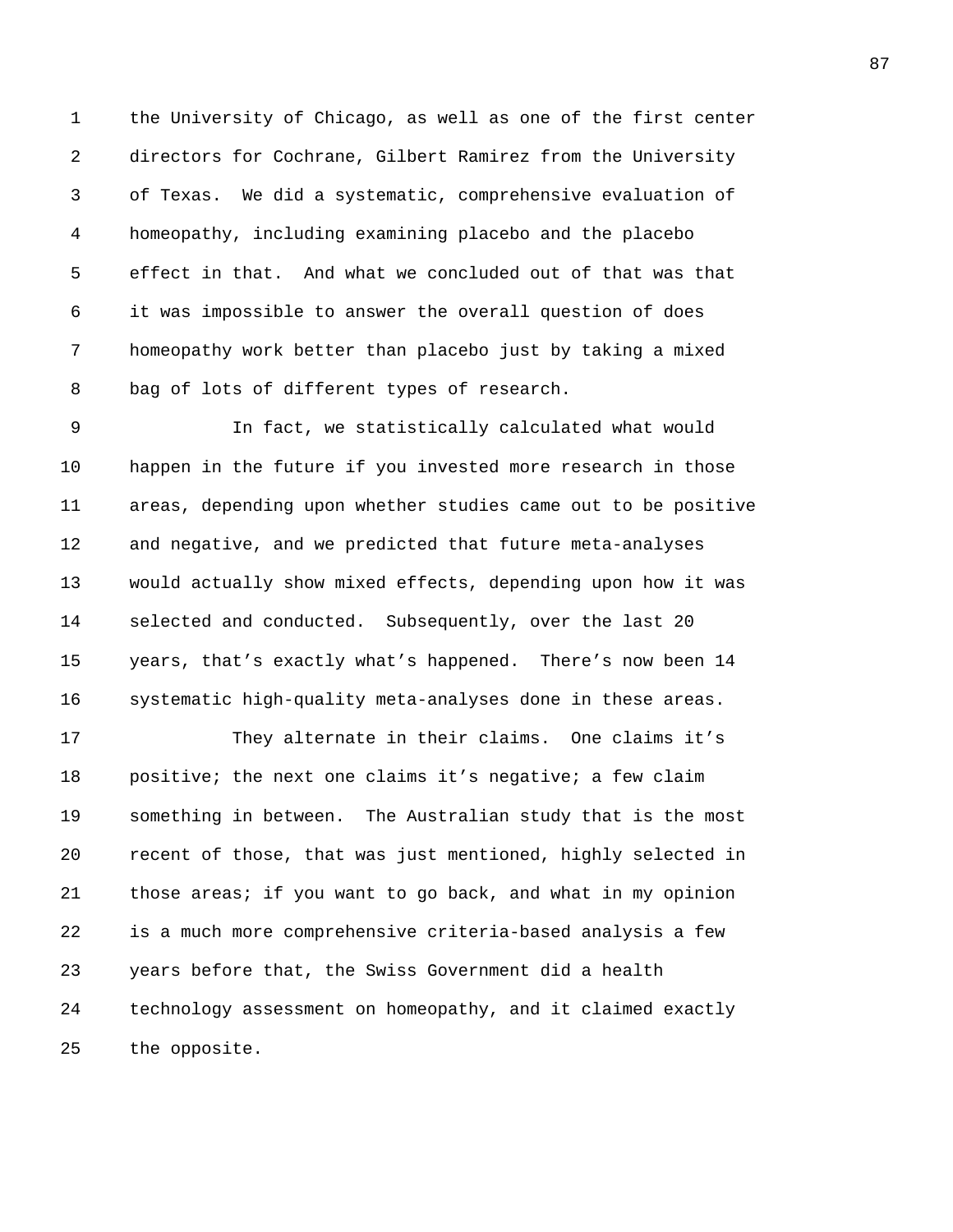1 And, so, the whole issue of applying good science 2 is a challenge in these areas, but -- and I agree with Dr. 3 Berman -- Fugh-Berman and others on this panel that you have 4 to do high-quality research, and there aren't different 5 methods for these areas; there's just appropriate application 6 of these methods. One of the reasons evidence-based medicine 7 has evolved is because conventional medicine did expert 8 opinion as the primary basis for making decisions, sort of 9 like panels like this. And that ended up causing a lot of 10 harm. I, as a conventional physician, actually prescribe 11 many drugs that I found out later, after randomized 12 controlled trials and others, were harmful and hurting 13 patients in these areas. So, I think harm and safety needs 14 to be really the foundation that's looked at. 15 Evaluations should be comprehensive, systematic, 16 and they should apply very good bias reductio methods. These 17 methods exist, but they are also evolving. The Samueli 18 Institute works closely with the RAND Corporation and has 19 evolved bias reduction methods that I think are the best in 20 the world in these areas. There are the application of 21 others that have published in this area, including standards 22 from the Institute of Medicine, the Agency for Healthcare 23 Research and Policy, Cochrane, the GRADE approaches, and

24 others.

25 I'm not going to go into the details of those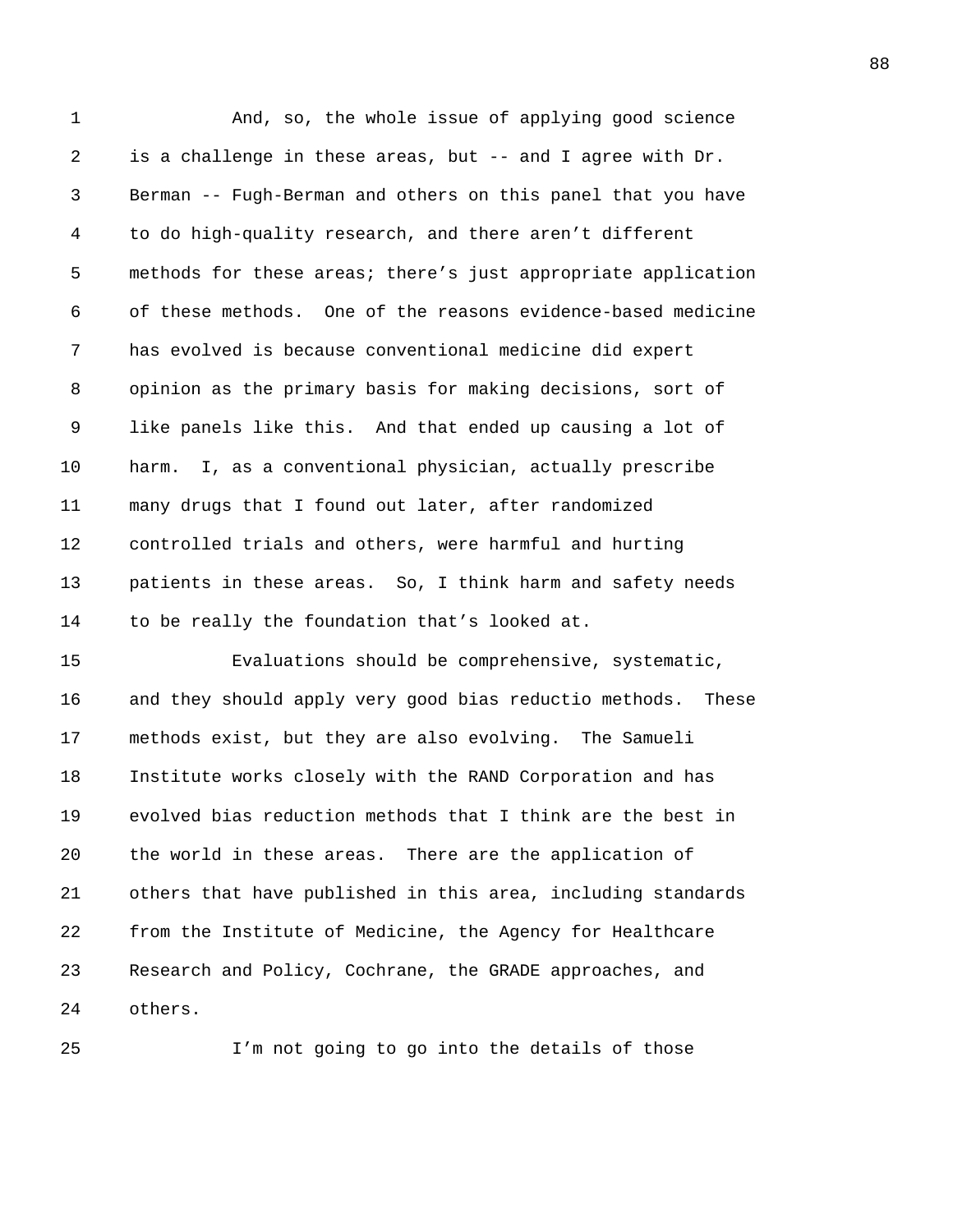1 methods, but I would like to lay out and recommend some 2 principles that the FTC follow as they go into the evaluation 3 of this area. I've already mentioned using good evidence-4 based approaches and not sort of the battle of the experts, 5 if you will.

6 The second, I think that you have to match the 7 evidence with the purpose of how that information is going to 8 be used, and there are multiple decision-makers in clinical 9 care, including scientists, including clinicians, but most 10 especially the public. And, so, you need to be able to bring 11 in public assessment and opinion and analysis into this area. 12 Regulatory aspects are important, but they're only one type. 13 The chemistry of it is only -- is only one type of evidence 14 that you -- that you get. Great.

15 So, the public focus should be the primary one, and 16 if you do that, there's a very clear path for evidence 17 analysis that should be done. Number one, safety. You need 18 to make sure you're not harming people. Number two, 19 effectiveness, which is different than efficacy. It's does 20 it work out in the real world, and health services research 21 and observational studies are provided as the best evidence 22 for that, comparative effectiveness trials, actually. And 23 then efficacy in those areas. Mechanism informs those but 24 shouldn't dictate those.

25 And, so, I think the FTC has an opportunity here,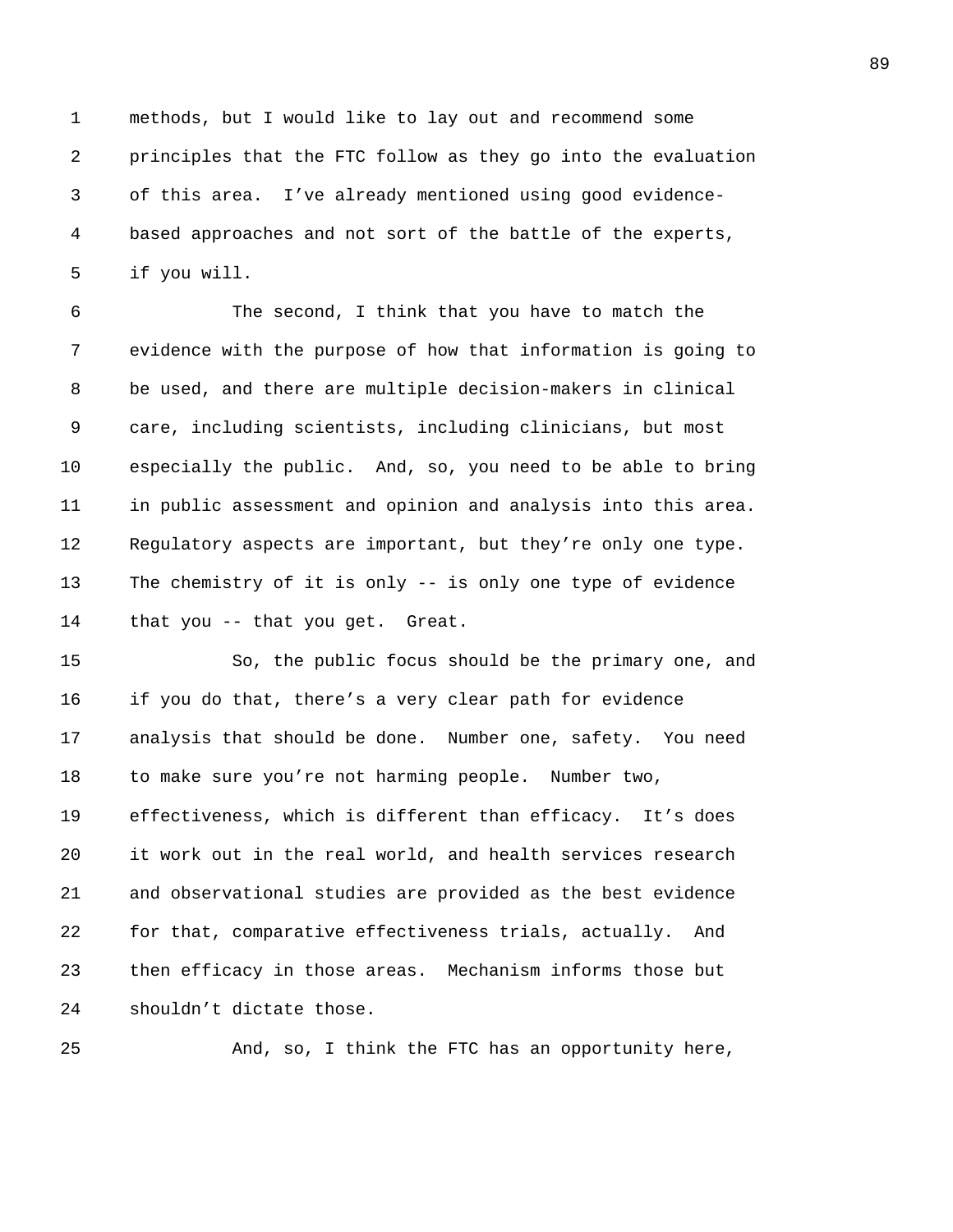| 1  | not just to reassess homeopathy, but to really provide a      |
|----|---------------------------------------------------------------|
| 2  | great public service by breaking new ground in how we go      |
| 3  | about applying evidence to policy. You've all heard of        |
| 4  | patient-centered research. There's PCORI and other            |
| 5  | organizations around that are now focused on patient-centered |
| 6  | research, and I suggest we need public-centered -- I'm sure   |
| 7  | you've heard of patient-centered care; we need public-        |
| 8  | centered research in these areas. And I think homeopathy      |
| 9  | provides us a great opportunity to do that.                   |
| 10 | So, thank you.                                                |
| 11 | MR. CLELAND: Thank you, Dr. Jonas.                            |
| 12 | Dr. Hoffman?                                                  |
| 13 | DR. HOFFMAN: Thank you very much. I wanted to                 |
| 14 | thank the Federal Trade Commission for inviting me here       |
| 15 | today. I am actually a consultant. HeteroGeneity addresses    |
| 16 | botanicals and probiotics and complex products. We have       |
| 17 | products from all realms, including homeopathy, which are not |
| 18 | -- they come to us not to be homeopathic but to see what they |
| 19 | can do in terms of the mainstream approaches. But I also      |
| 20 | I chaired the homeopathic working group in<br>served at FDA.  |
| 21 | the late '90s. Then I left, and I joined the consumer         |
| 22 | healthcare group of Warner-Lambert, which became Pfizer, and  |
| 23 | I know that Pfizer was dealing with these issues, as well.    |
| 24 | Let me start by saying that I am going to go back             |
| 25 | and talk about how the FDA's policy has brought us here       |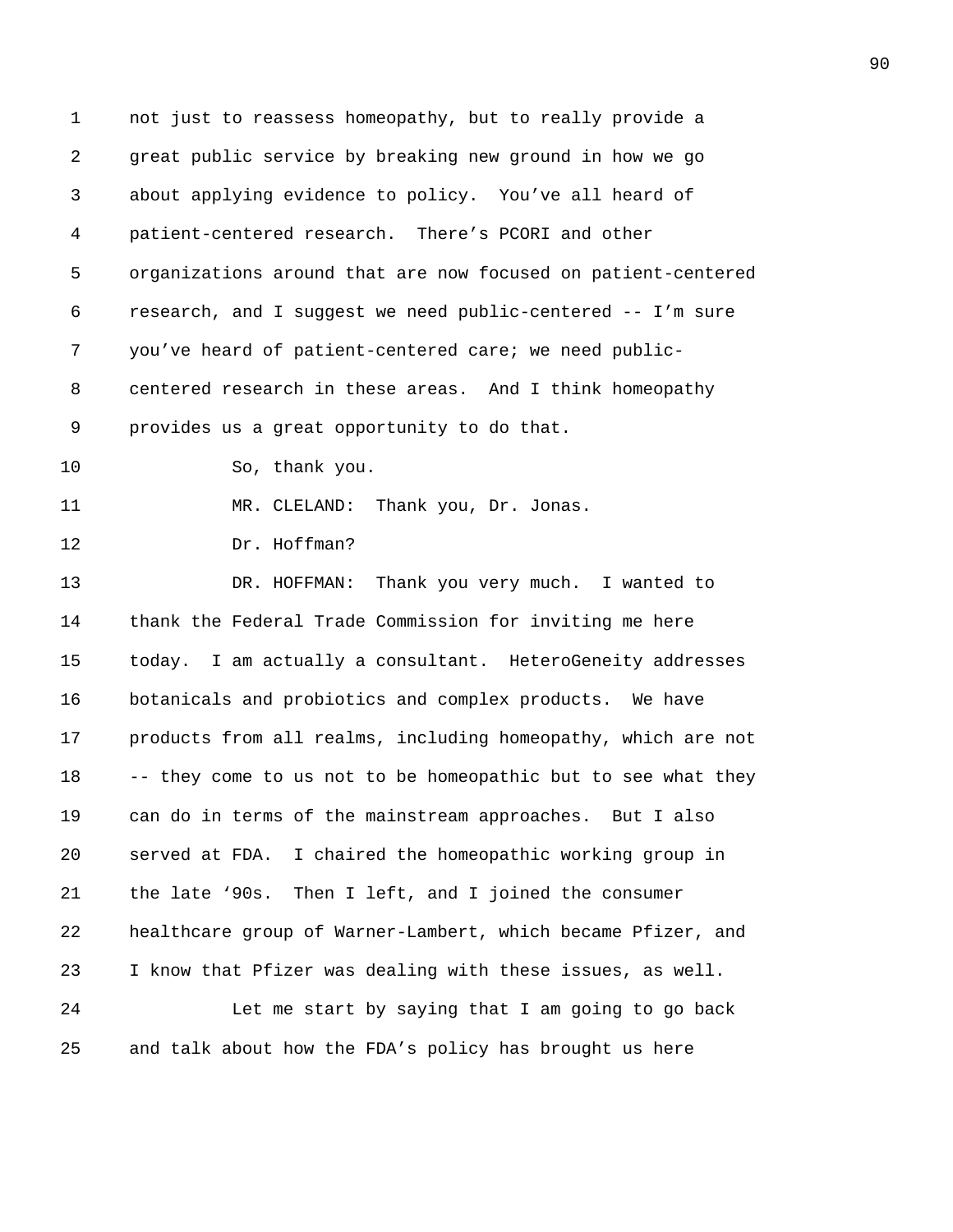1 today. I think it's important to find out why we're here as 2 to where we came from. The practice of homeopathy was deemed 3 quackery back in 1906. It did not meet the current standards 4 in 1906 for scientific evidence. These drugs came back into 5 the Food, Drug & Cosmetic Act in 1938, with the addition of 6 the single word to the law, the Homeopathic Pharmacopoeia of 7 the United States being considered an official compendium.

8 When I joined FDA, the agency told me on the first 9 day I walked in, in God we trust; all others must show data. 10 (Laughter).

11 DR. HOFFMAN: However, the FDA has never required 12 data from this class of drugs. The FDA has singled out this 13 particular group of drugs as unique from all other classes of 14 drugs, warranting an exemption for deferment from the 15 agency's -- the congressionally mandated oversight of U.S. 16 drugs marketed post 1938.

17 The 1988 compliance guide, which has been alluded 18 to, describes the conditions under which homeopathic drugs 19 may be marketed, which serve to further distinguish them as a 20 special class of drugs. This policy guide does require that 21 these products bear the directions of use and at least one 22 major over-the-counter indication. But it also allows these 23 drugs dispensation from the legal requirements for new drugs, 24 from the OTC drug ingredient monographs, and from certain key 25 GMP requirements, such as the final determination of identity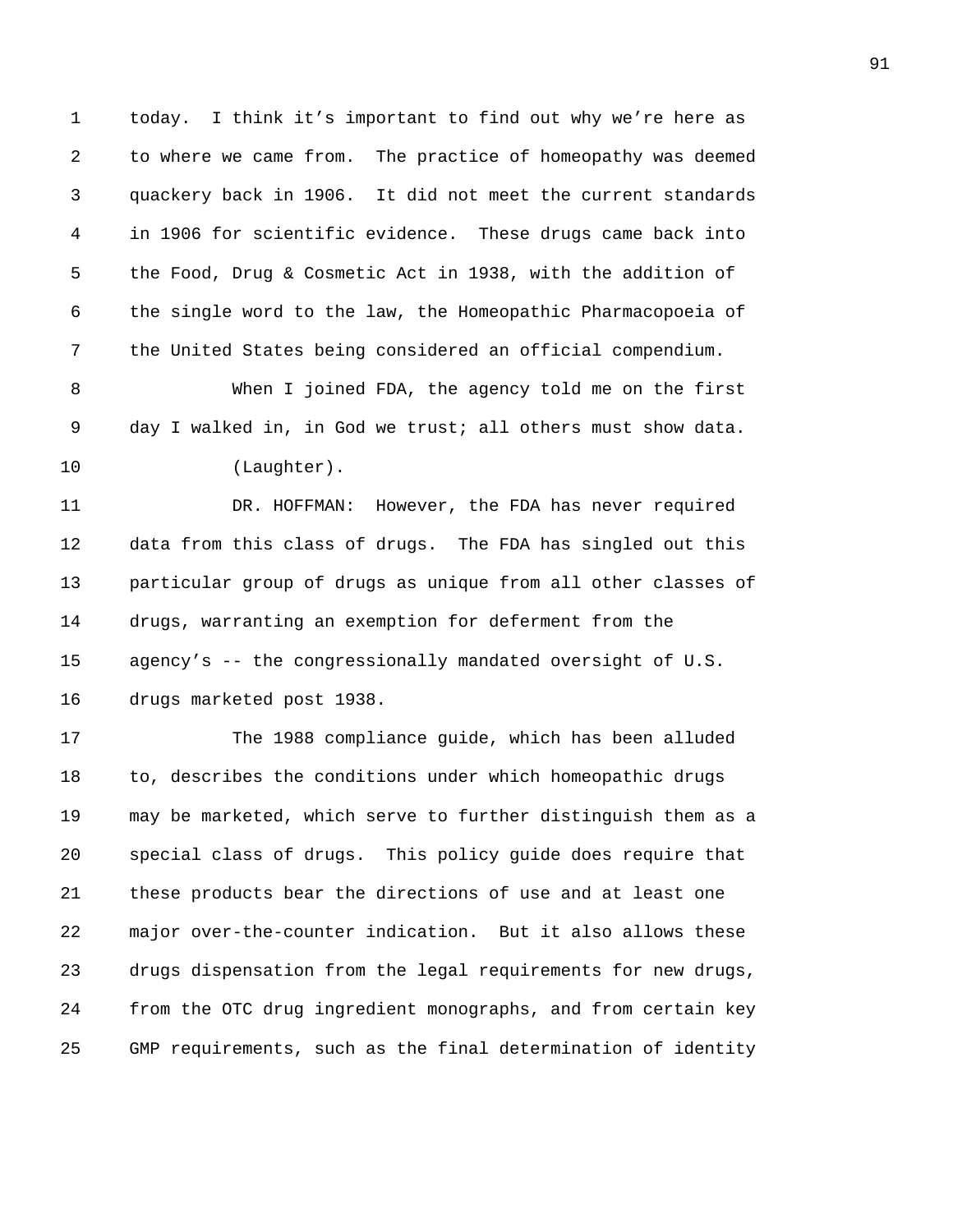1 and strength of the active components, and the expiration 2 dating, all the while not imposing limitations on the amount 3 of alcohol content. Nonhomeopathic drugs are limited to 10 4 percent or less; homeopathic drugs have no limit, sold direct 5 to consumer.

6 Homeopathy may be unique as a practice, but it is 7 no means alone in terms of practices that are still practiced 8 today, which include TCM, which is traditional Chinese 9 medicine, and Ayurveda, practiced by billions of people. 10 These all arose prior to the modern era of science; however, 11 there is no need to prove or to disprove the practice of 12 homeopathy, because the practice of medicine is not under 13 federal jurisdiction at this time. The practices are 14 controlled by the states.

15 And I say this because today there are complex 16 botanicals, fish oil products, marketed as prescription drugs 17 in the United States under new drug applications, under NDAs, 18 and acupuncture needles marketed as medical devices. These 19 products came through the mainstream regulatory requirements. 20 They were required to have scientific evidence in support of 21 their marketing, which included scientific method, data 22 collection, and analysis. How they work was not at issue. 23 That they worked was at issue.

24 To date, no homeopathic drug has been 25 scientifically proven safe and effective based on FDA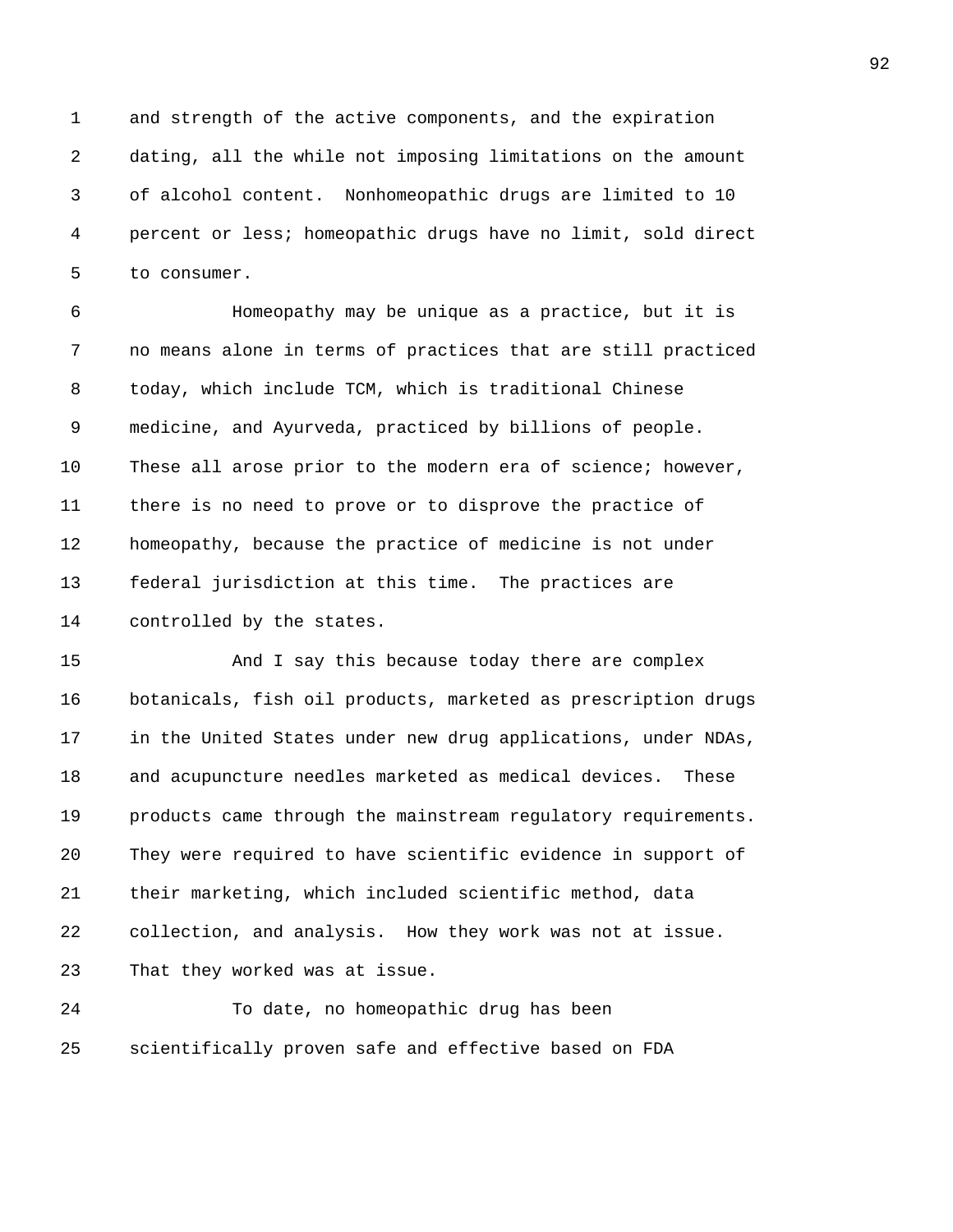1 standards, and what is interesting is that actually would 2 make them be health fraud under the FDA's definition of 3 health fraud in CPG 400.400.

4 With regard to how the FTC should proceed, the FTC 5 Act gives FTC a legal mandate to require that health and 6 safety claims be supported by competent and reliable 7 scientific evidence, which the FTC defines as tests, studies, 8 or other scientific evidence that has been evaluated by 9 people qualified to review it. The HPUS cannot be used to 10 support material claims of health and safety. This is stated 11 clearly within the CPG 400.400. It says, "A product's 12 compliance with requirements of HPUS or even the U.S. 13 Pharmacopoeia does not establish that it has been shown by 14 appropriate means to be safe, effective, and not misbranded 15 for its use."

16 It is the 21st Century. It appears that the FDA 17 may be rethinking its pronouncement of homeopathic drug 18 exceptionalism. But I can see nothing produced so far by 19 either the supporters or the detractors of homeopathy that 20 calls for the absolution of homeopathic drugs from the laws 21 of the known physical universe. More importantly, with the 22 significant market expansion of homeopathic drugs in the U.S. 23 in recent decades, along with the absence of compelling 24 evidence of benefit or documented safety or efficacy, it is 25 difficult to formulate with any basis, scientific or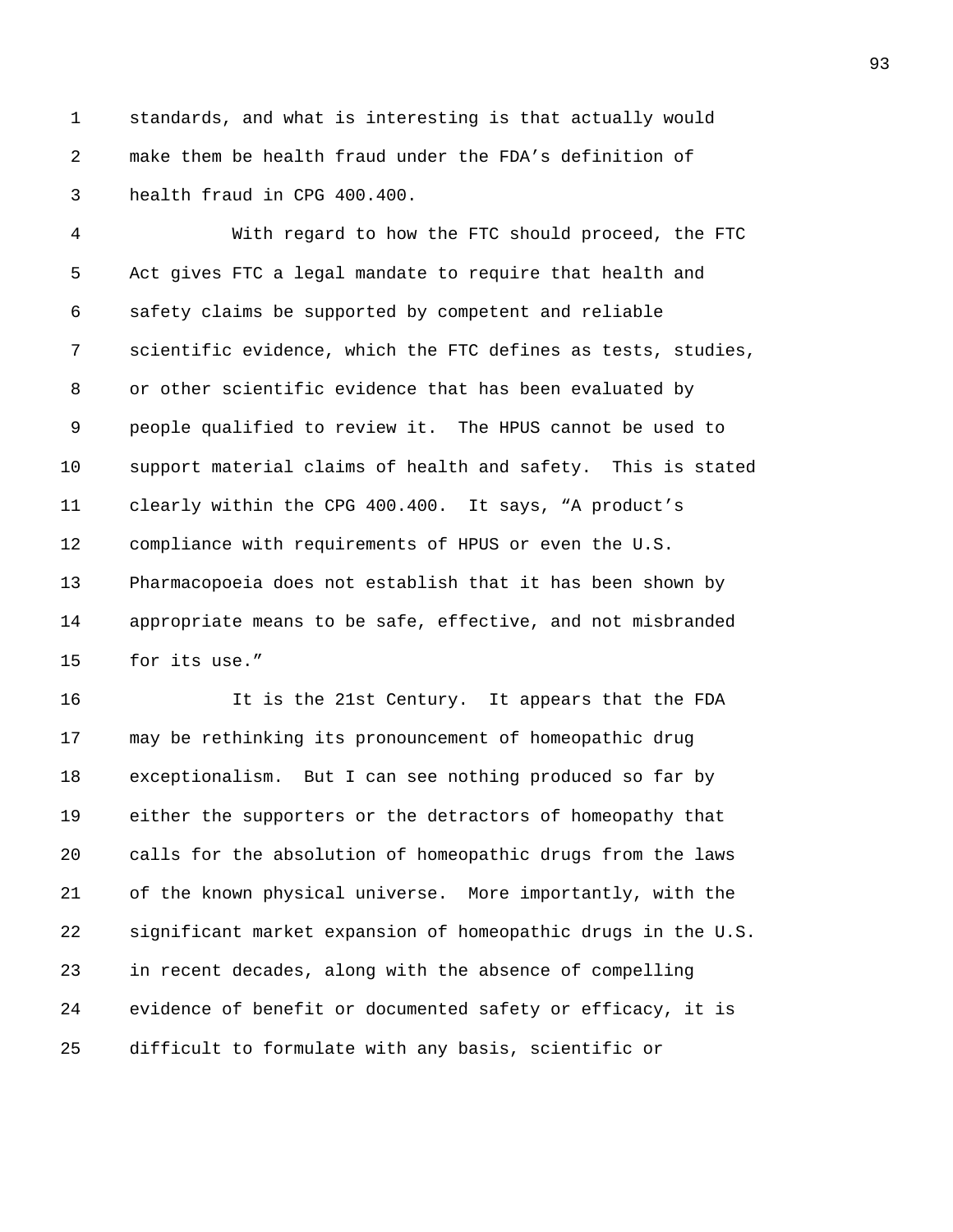1 otherwise, upon which FTC should ignore its legal 2 responsibilities to the U.S. consumer to ensure that 3 homeopathic drug ads are truthful, nondeceptive, and not 4 unfair and are backed by sufficient scientific evidence. 5 MR. CLELAND: Thank you, Dr. Hoffman. 6 DR. HOFFMAN: Thank you. 7 MR. CLELAND: Well, as sometimes happens on these 8 panels, you know, you meet and discuss what kind of questions 9 you're going to ask and discuss in the panel, and then your 10 panelists answer some of those questions in their opening 11 statements. So, that's actually going to help me along here. 12 So, Dr. Riley, you indicated, and I think you 13 indicated there were three bases on which products are 14 included in the HUP -- or the HPUS U.S., and one of those was 15 drug provings or provings -- not drug provings, but provings. 16 I'm not sure everyone in this audience understands exactly 17 what a proving is. They may have it actually confused with a 18 clinical -- some type of clinical trial. Can you give us a 19 description of what a proving is trying to prove? 20 DR. RILEY: A proving is trying to collect the 21 symptoms experienced by people when taking a homeopathic, 22 not an allopathic, dose of a homeopathic drug. So, 23 homeopathic -- 24 MR. CLELAND: Even people with no symptoms? 25 DR. RILEY: People with no symptoms are given a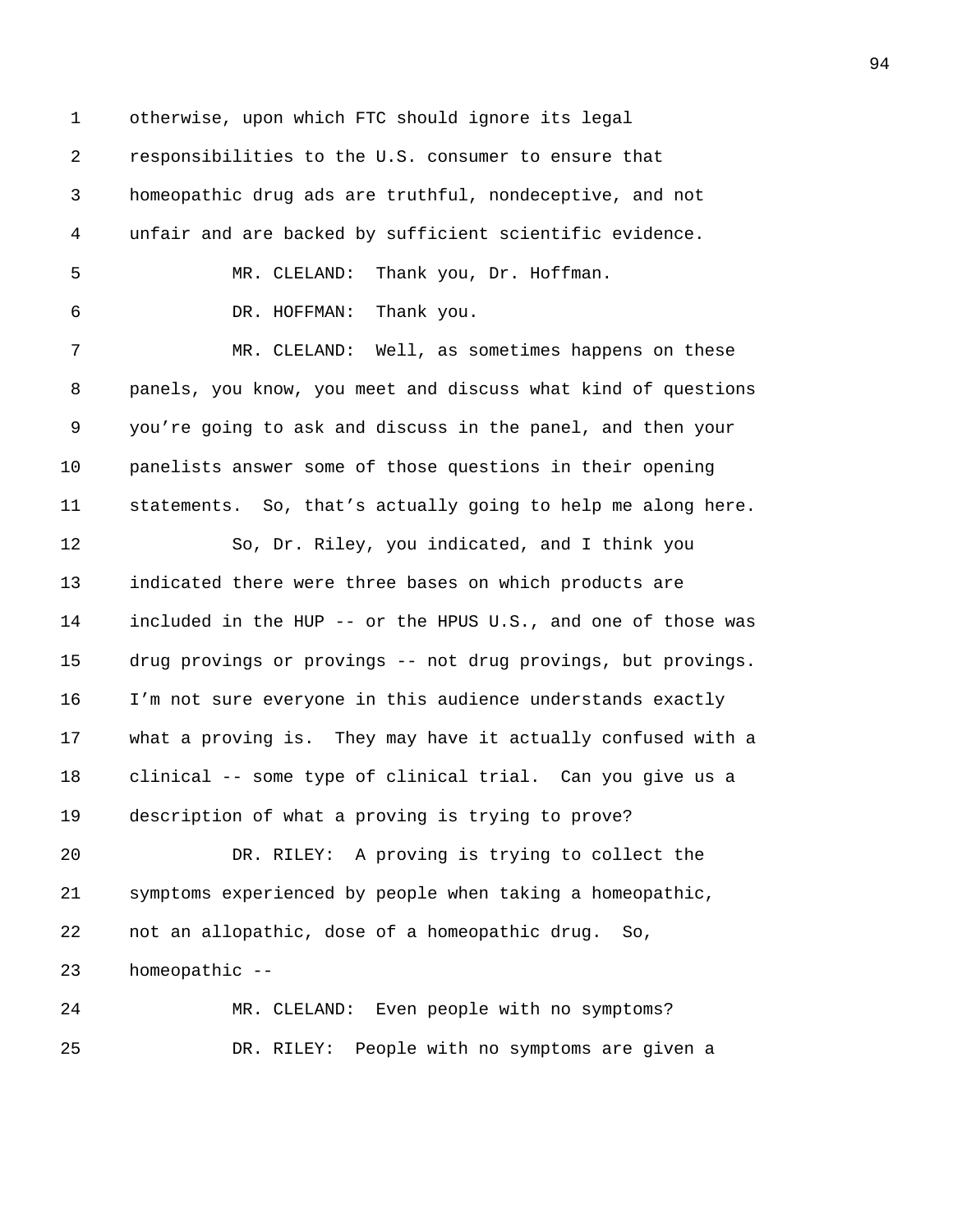1 diary, and a diary is collected, and it's a controlled, 2 qualitative study, and there's guidelines that have been 3 produced that incorporate, you know, some of the contemporary 4 scientific research methods that I discussed in terms of 5 randomization, placebo controls, and such. 6 MR. CLELAND: Paul, do you want to -- is there 7 anything you want to add to that? 8 DR. HERSCU: Yeah, there's a lot. 9 (Laughter.) 10 DR. HERSCU: First of all, there's a lot to this 11 question, and I guess Dr. Riley is answering it in the 12 shortest possible way. But let me say that I think provings 13 are a foundational scientific method. It is used, in one 14 respect or another, by everybody running clinical research. 15 And I guess I wasn't really supposed to talk about these 16 things, but what the heck. 17 My colleague, Adriane? 18 DR. FUGH-BERMAN: Sure. 19 DR. HERSCU: Sure, okay. My colleague, Adriane, 20 thought that, you know, clinical trials are -- should be -- 21 should have placebo arms or sham arms or masking or blinding, 22 which we all know adds to -- validity to remove -- to 23 subtract biases as in removing Clever-Hans or Hawthorne 24 effects. So, this has become part of clinical trials since 25 the 1920s, 1930s. It's almost 100 years. It's who wouldn't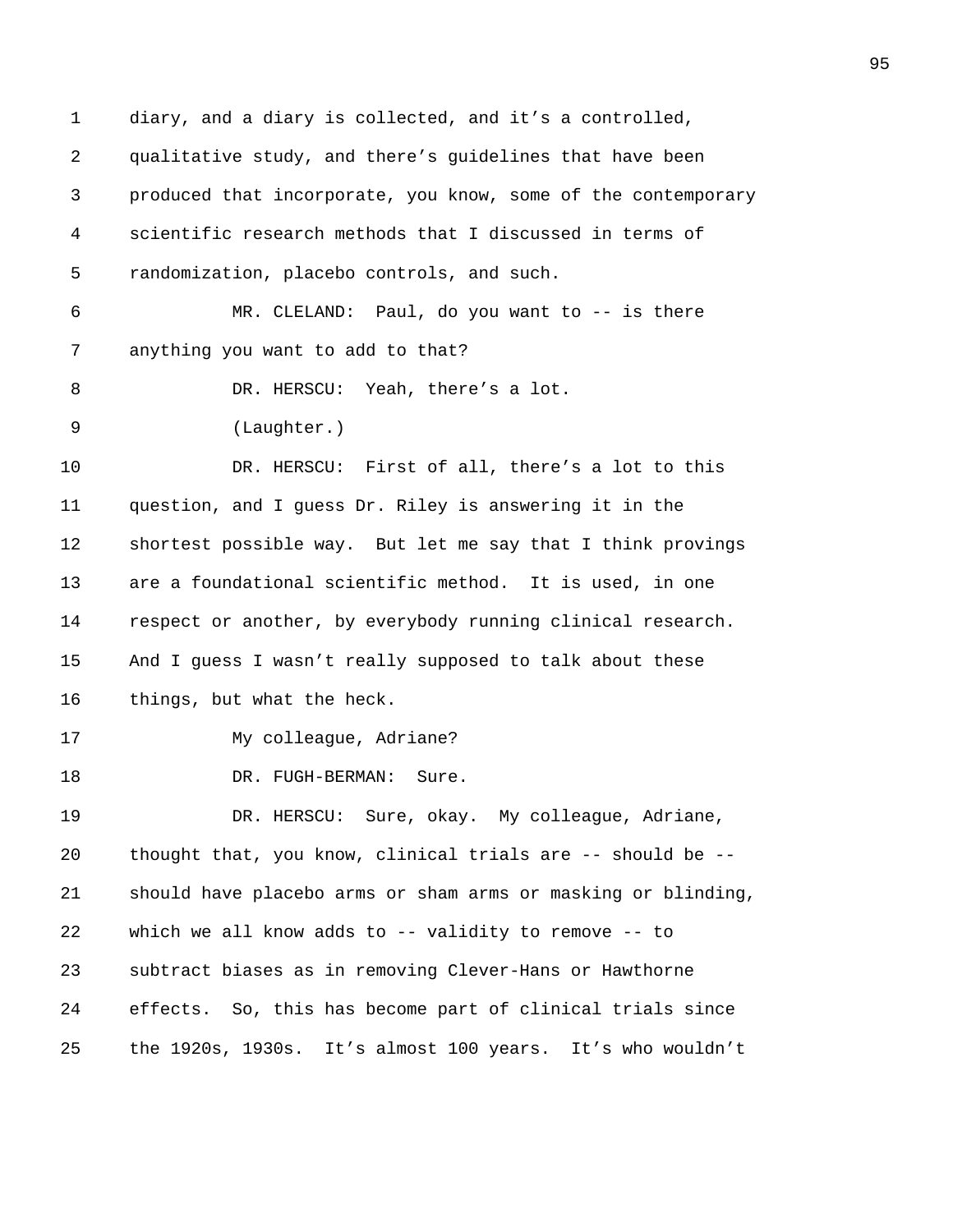1 really do that.

2 What everybody has forgotten is that those things 3 began with homeopathic clinical trials. Homeopaths began 4 placebo trials. Homeopaths began masking and blinding. I 5 have specific quotes here which are a little bit lengthy, and 6 I was asked not to go through all of those, but -- 7 MR. CLELAND: Okay, thank you. 8 DR. HERSCU: -- if somebody asks a question, I'll 9 be able to say it. 10 MR. CLELAND: All right. 11 DR. HERSCU: Thank you. 12 MR. CLELAND: Okay. So, I want to understand, take 13 a subgroup, 10 or so people, 20 people, divide them up into 14 two groups, give one of them the sham, and you let them 15 record their subjective symptoms. 16 DR. RILEY: Yes, generally, the placebo -- the 17 symptoms experienced in the placebo group are not included in 18 a report from a homeopathic drug proving. These are -- I'm 19 talking specifically now about homeopathic drug provings that 20 are submitted to support a monograph application and 21 inclusion in the HPUS. 22 MR. CLELAND: Okay. All right, we'll come back to 23 that in a minute. And I do want to ask a question in terms 24 of just to get a slightly bigger picture here. Earlier, we 25 heard a discussion about sort of the difference where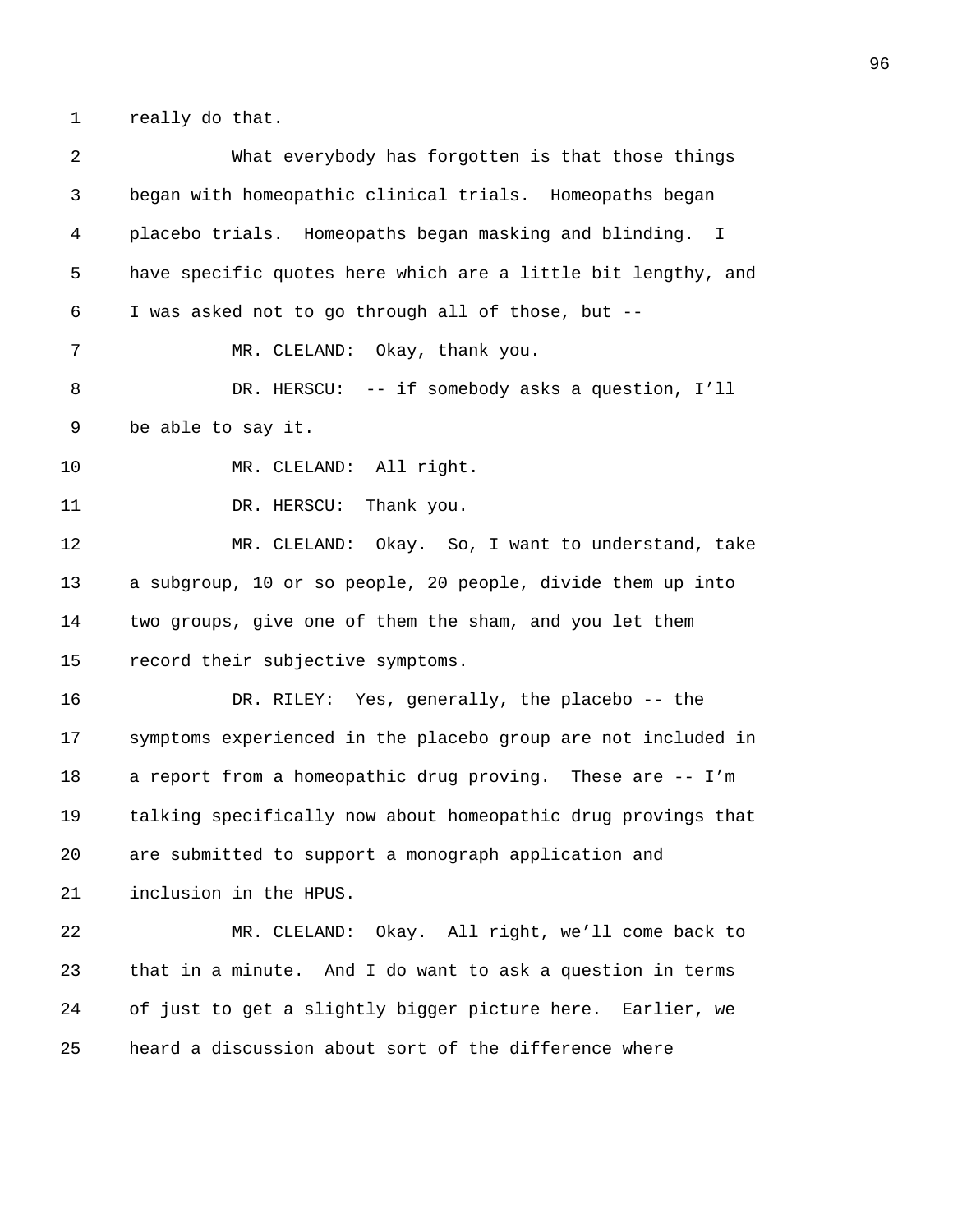1 homeopathy came from and, you know, where it went. And I 2 think traditionally it is my understanding homeopathic 3 remedies were individualized under the care of a treating 4 physician who monitored the patients progress and could make 5 all sorts of adjustments based on that progress.

6 Does the removal of this learned intermediary from 7 this process suggest that OTC remedies, homeopathic remedies, 8 should be subject to a more traditional scientific framework? 9 David?

10 DR. RILEY: Well, I would say there are different 11 levels of individualization in homeopathy, so you may have a 12 professional homeopathic practitioner like Dr. Herscu who is 13 going to be taking a fairly sophisticated level of 14 individualization to picking out and selecting a medication. 15 But a consumer walking into a pharmacy or a health food store 16 wanting to self-manage, diagnose, and treat is also going to 17 be individualizing. They're just individualizing on a cruder 18 level. And if they have successes, they may come back; if 19 they don't, they may go on to seek other therapies -- other 20 therapeutic interventions for their problem.

21 1 I think that it's -- in this age, it's really 22 disingenuous to limit evidence to a randomized controlled 23 trial. I mean, the conventional scientific establishment is 24 struggling with n-of-1 studies, pragmatic studies, 25 comparative effectiveness studies. There are lots of ways we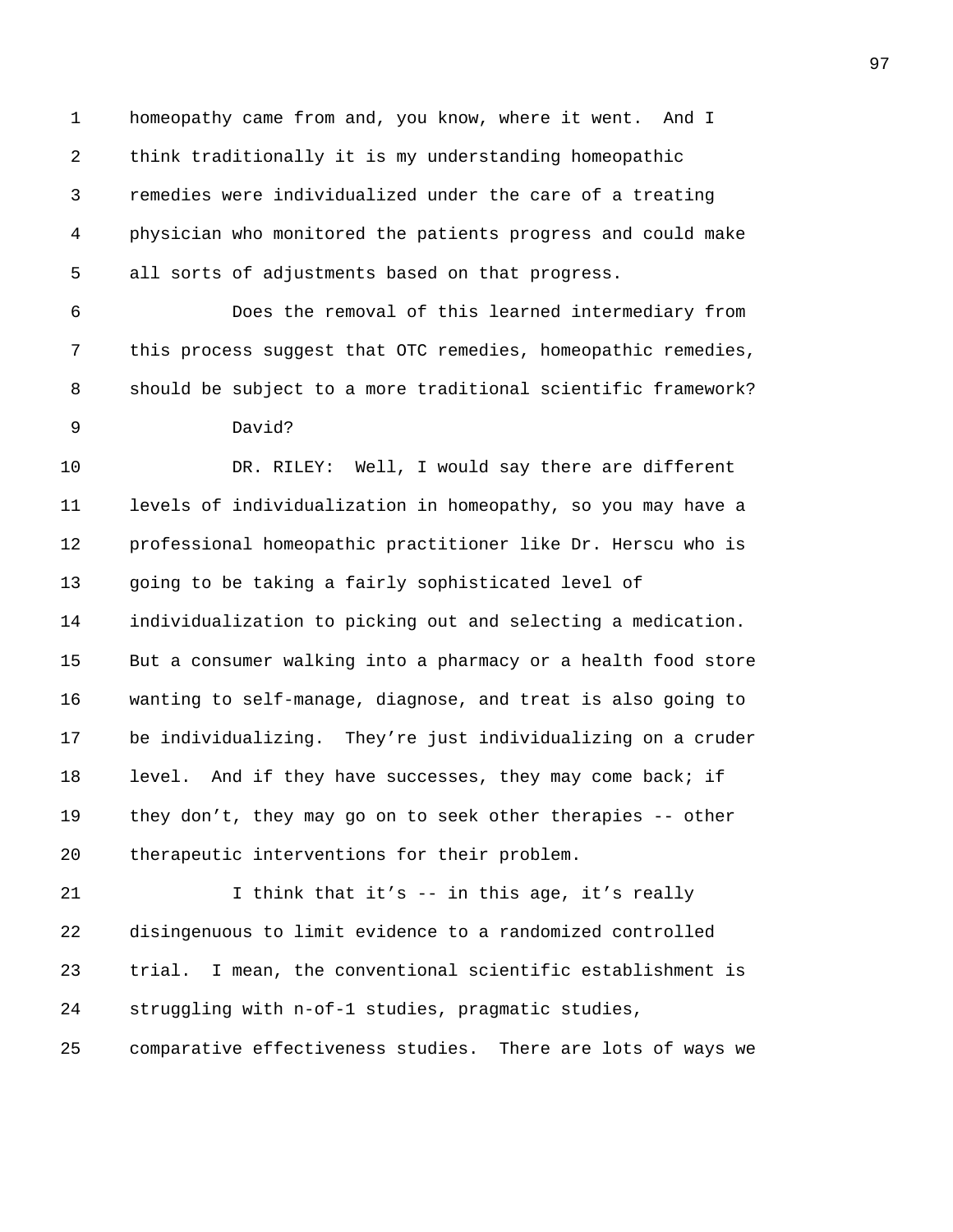1 begin to establish evidence, so individualization is one 2 that's common in all of medicine now. And that's being 3 recognized more and more. You look at some of the genomic 4 and epigenetic influences of what we're doing. So, I think 5 that individualization does occur when a consumer walks into 6 a store to select a homeopathic remedy. 7 MR. CLELAND: So, your answer would be that a more 8 traditional scientific framework is not necessary? 9 DR. RILEY: I did not say that. I just said that I 10 think that there is a scientific framework to what goes on 11 right now, and I'm always in favor of more evidence. 12 MR. CLELAND: Okay, let's go back to talk about 13 provings, then. How are these -- how are the observations in 14 a proving actually validated? 15 Paul or David? Either one. 16 DR. HERSCU: Oh, me? 17 MR. CLELAND: Either one. 18 DR. RILEY: You can go ahead. 19 DR. HERSCU: You want me to take it? 20 MR. CLELAND: He had the last one; you can have it. 21 DR. HERSCU: Okay, so, once we take the homeopathic 22 -- once we take the symptoms of the provers, we categorize 23 them into several categories. A very simple description of 24 what a proving is just taking a very healthy person, of which 25 it turns out there's no such thing as a very healthy person.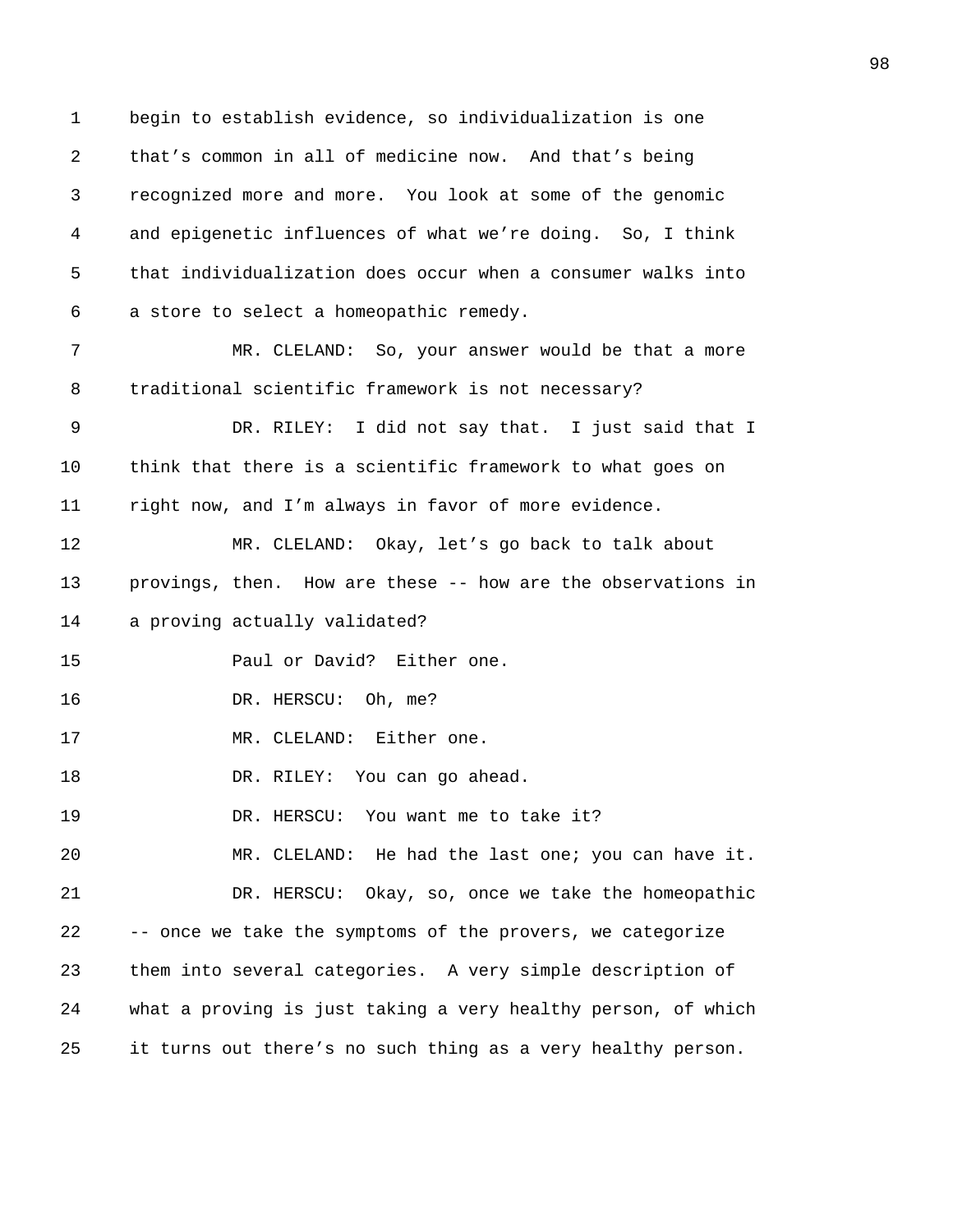1 Everybody has symptoms to one extent or another. So, 2 symptoms that we take within the proving fall into -- broadly 3 speaking, into four different categories: new symptoms not 4 previously experienced, unexpected recurrence of past 5 symptoms, unexpected changes, improvement in ongoing or 6 recurring symptoms, and unexpected changes in terms of 7 worsening or aggravating symptoms. So, there's a confluence 8 of information that's gathered, and we can provide a -- the 9 framework that we use that HPCUS uses for approving provings. 10 MR. CLELAND: Okay. Someone, and I thought it was 11 you, David, provided me with a copy of the HPUS clinical 12 trial guidelines. 13 DR. RILEY: Proving guidelines, yes. 14 MR. CLELAND: Yeah, the proving guidelines. And 15 I'm looking at Appendix 11 on -- in that, and it talks about 16 analysis of efficacy. And it says efficacy measures do not 17 apply to proving results in this type of analysis and is 18 therefore not applicable to provings. And it goes on. The 19 next section says, "Statistical analytical issues, not 20 applicable." 21 And I'm wondering how if that's the case you 22 actually determine whether your observations are due -- how 23 do you determine that your observations are due -- are not 24 due to just chance?

25 DR. HERSCU: Oh, okay, I'll take that. So, first,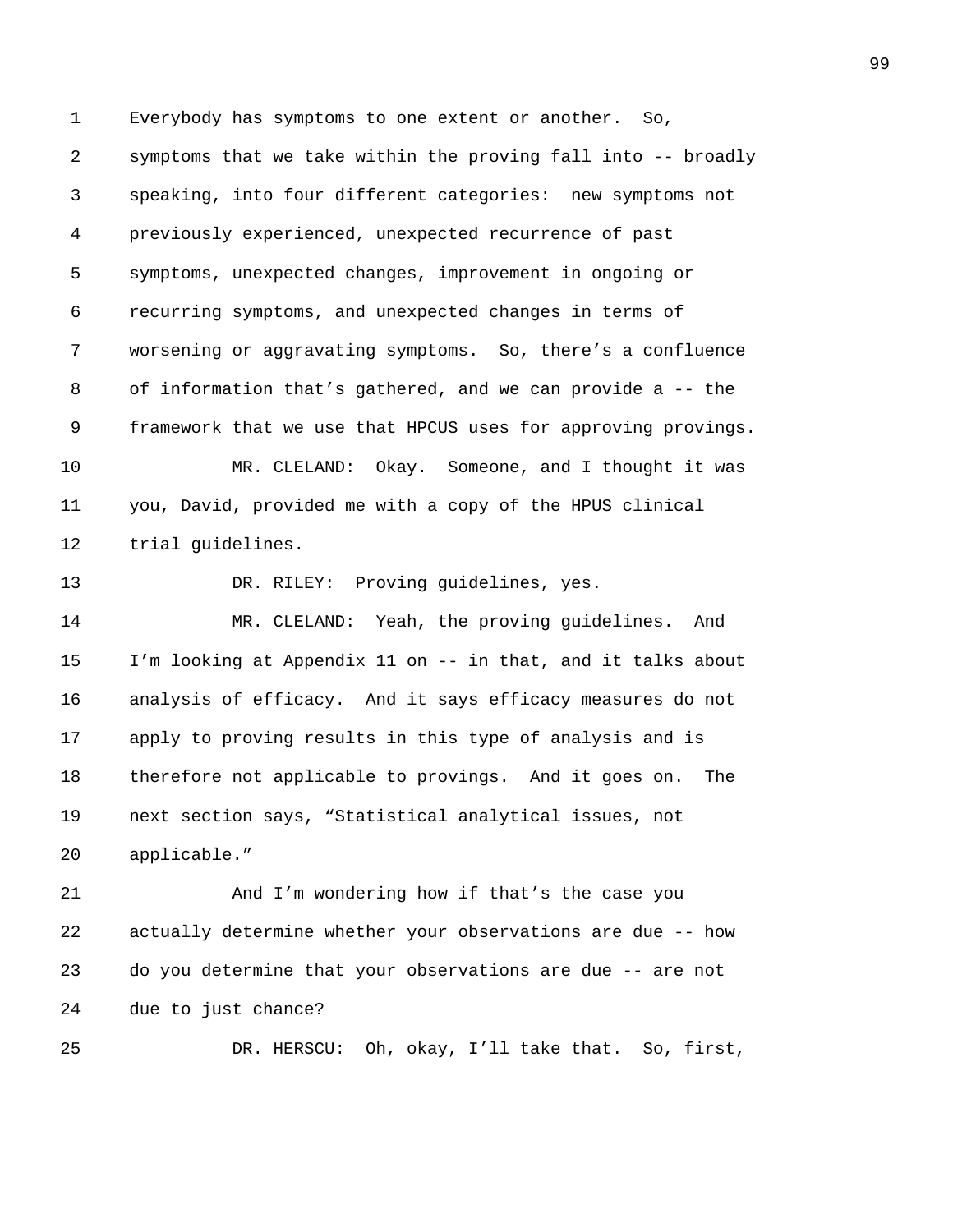1 as we mentioned, provings are -- there's placebo response; 2 there's placebo separation; we're removing the placebo group 3 and symptoms that have that. We use symptoms that are 4 reproducibly found throughout the proving. In other words, 5 multiple individuals that may or may not know each other but 6 don't really communicate about the proving itself.

7 There have been numerous trials where the same 8 proving was redone 50 years later, 100 years later, and 9 showed the same exact symptoms. There's whole books written 10 on that. And in the -- in the 1885 discussions on why we 11 should mask and have placebo arms in clinical trials, they 12 even gave the example that several individuals not only had 13 the same symptoms develop but had the same symptoms develop 14 in exactly the same tempo and the same timing -- different 15 individuals, male/female, different ages. So, this is part 16 of the answer, but provings are -- have a lot of science 17 behind them.

18 MR. CLELAND: Yeah. I'm a little, though -- I 19 mean, it's one thing to have a placebo and a control, but if 20 you're not doing a statistical analysis, what difference does 21 it make?

22 DR. RILEY: Well, there's a couple of things. 23 First, that statement that you read out of the appendices was 24 about quantitative statistical analysis. There's -- the four 25 criteria that are used are not validated qualitative --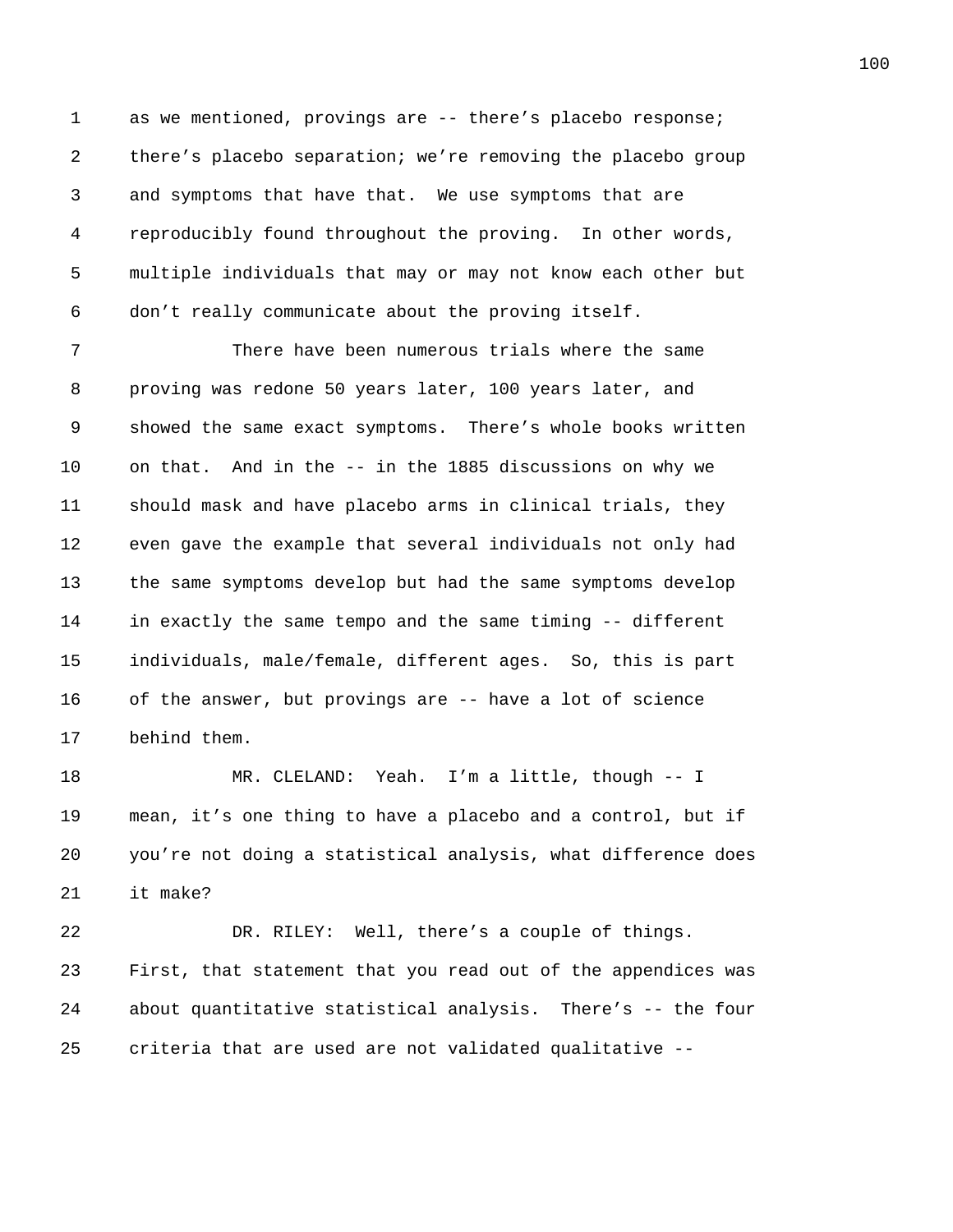1 quantitative -- qualitative assessment tools, but, of course, 2 you know, things like the PROMIS instrument really isn't 3 validated either.

4 So, there's different levels of acceptance for 5 that. So, there is not quantitative statistical analysis of 6 the results of a proving. That is correct.

7 MR. CLELAND: Any other comments from the panel on 8 that question?

9 Dr. Hoffman?

10 DR. HOFFMAN: Well, just simply, provings are 11 really a collection of adverse events that are caused by 12 these particular ingredients. And then the adverse events 13 are translated into the target treatment. So, if somebody's 14 getting nausea from, for example, ipecac at a certain dose, 15 and it would be very, very reasonable for people to get the 16 same nausea at the same dose, then to dilute it down to a 17 homeopathic level under the principles of homeopathy, one 18 should be able to treat nausea, and that is the principle. 19 Whether it's backed by a rational basis in science is a 20 separate issue.

21 MR. CLELAND: David, a couple of times you have 22 mentioned that provings are qualitative, not quantitative. 23 What does that mean in the real world?

24 DR. RILEY: It's a collection of information 25 that's, A, going to be very useful for a professional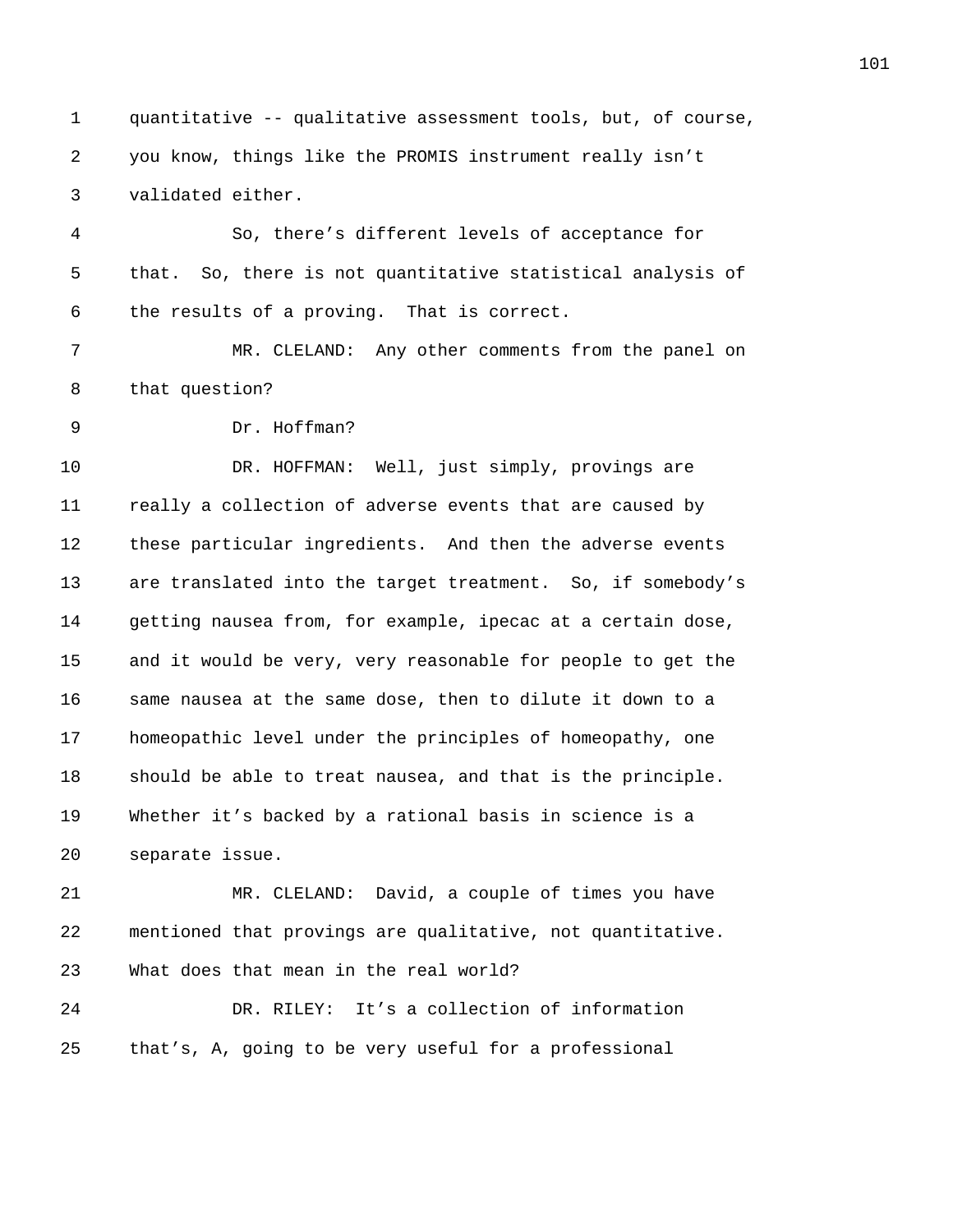1 homeopath to prescribe, and it's probably going to -- 2 somebody who is not trained in homeopathy is probably going 3 to want to rely on other information, as well. It will not 4 be sufficient.

5 MR. CLELAND: Is it -- in your view, though, it's 6 sufficient to prove efficacy? Qualitative evidence alone? 7 DR. RILEY: Well, I tend to -- I tend to parse 8 efficacy into several different categories. There's 9 efficacy; there's effectiveness; there's pharmaco-kinetics. 10 It's going to depend on what the potency is in the proving. 11 There's lots of things that are going to qualify that. And I 12 probably would not want to make a statement about that. It 13 also depends on what kind of ancillary studies and research 14 has been done on the remedy in question.

15 And several people have said here, and it seemed a 16 little bit confusing, but most homeopathic drug provings are 17 done with homeopathic preparations. They're not done with -- 18 like with ipecac, in a homeopathic drug proving, you don't 19 give full-strength ipecac, and then somebody gets nausea. 20 That would not be done. You would use a homeopathic 21 preparation.

22 So, I'm not sure what you mean by "efficacy." I 23 mean, I tend to use the word "effectiveness," and then 24 effectiveness by who. And it becomes --it becomes quite 25 complicated to sort that out.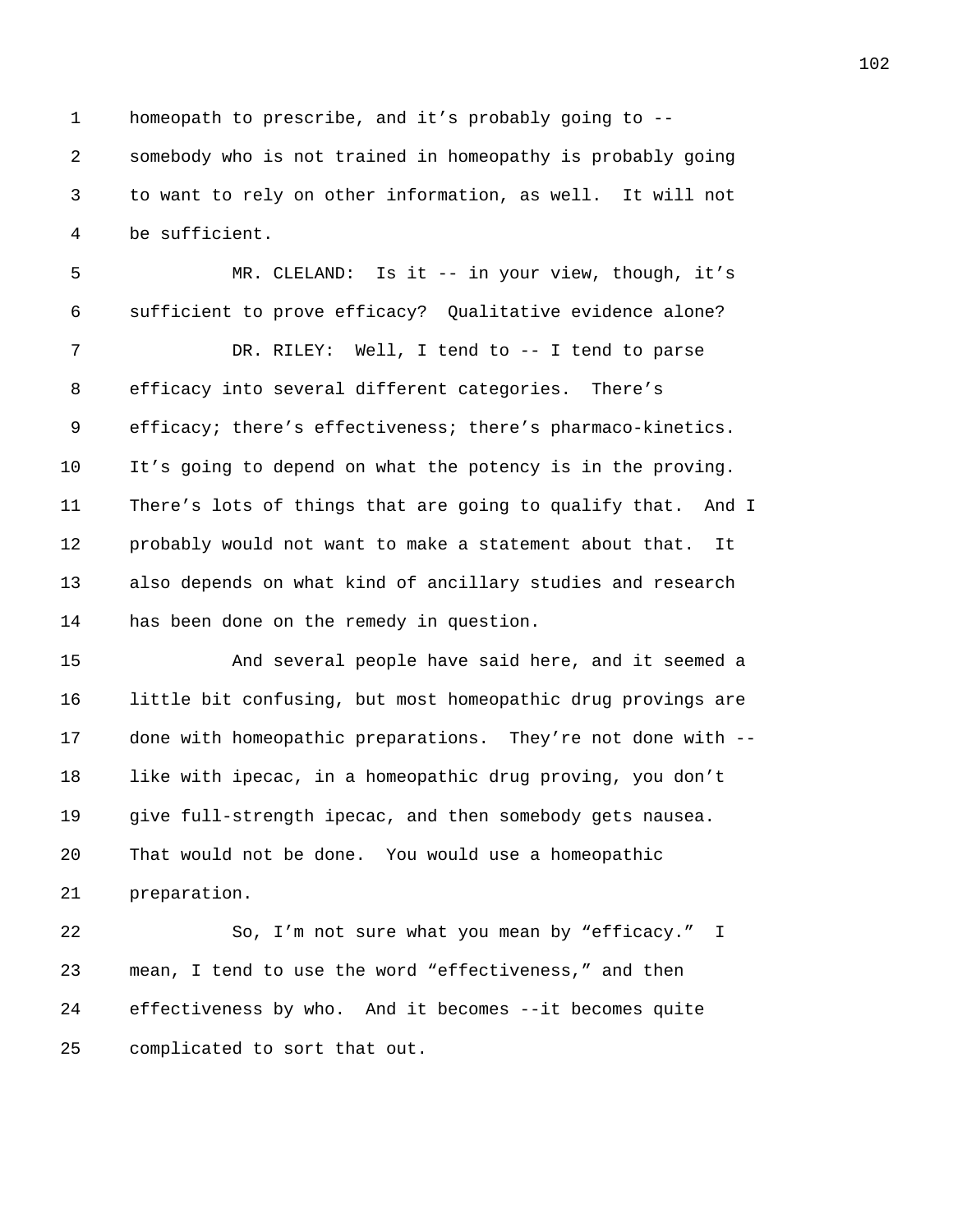1 DR. FUGH-BERMAN: I just want to add, in defense of 2 qualitative research, because I do some qualitative research, 3 is that qualitative research isn't just bad research; it's -- 4 it -- actually the analysis of qualitative research involves 5 using academically accepted methods for analyzing material 6 that you have. And, so, you know, one question here is 7 whether the methods of analyzing provings are actually 8 academically accepted methods for qualitative research, but, 9 you know, more importantly than that, this kind of research 10 has nothing to do with the therapeutic efficacy of the 11 product.

12 MR. CLELAND: Dr. Jonas?

13 DR. JONAS: Yeah, I think the definitions here are 14 really crucial, and I'm glad that Adriane brought up the 15 point that you can do different types of research, and they 16 can be good quality. Okay, so, you can have very good 17 research that is not placebo controlled trials. It's just 18 being done for a particular purpose.

19 The terms "efficacy," "effectiveness," "safety," 20 have been well defined, actually, if you look at the Agency 21 for Healthcare Policy and Research; they clarify that there 22 are validity tools for those. Efficacy research primarily 23 focuses on internal validity, thus the need to try to 24 separate the particular groups to try to get at causal 25 assumptions that you're testing. Those are called your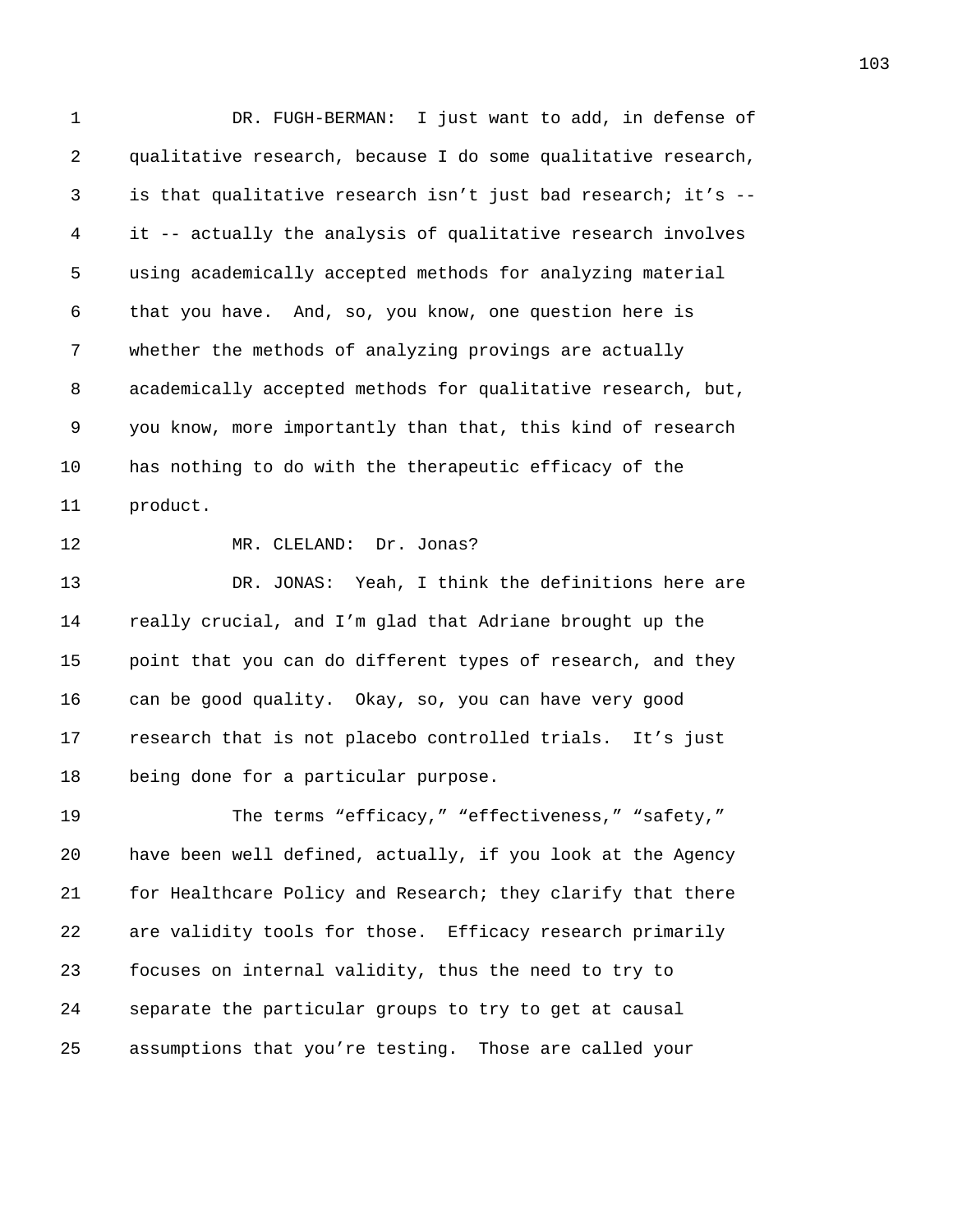1 hypotheses.

2 Effectiveness research requires external validity, 3 very different set of criteria. It's what happens when you 4 stick it out in the real world. It still requires very good 5 methods. You have to use good external validity methods to 6 get good effectiveness research. And safety also requires a 7 different type of an approach, large-scale surveillance 8 depending upon the frequency and the type of side effects 9 that are produced. 10 And I think it's very important that we not mix 11 these things. You could decide which criteria you think are 12 more important, but that's a value judgment, and it should be 13 a value judgment that we receive input from those who are 14 making the decisions, including, as I made a statement, the 15 public. 16 MR. CLELAND: Thank you. 17 You know, we heard reference in the previous panel 18 to the law of similars, and my question is why should we 19 accept that if you give me a substance that causes a runny 20 nose, that if I catch a cold, a product with this substance 21 in it will stop my runny nose? 22 David? 23 DR. RILEY: Well, there are some examples in 24 conventional medicine where we do that. That's one thing. 25 And there's more than a few examples. There's also the whole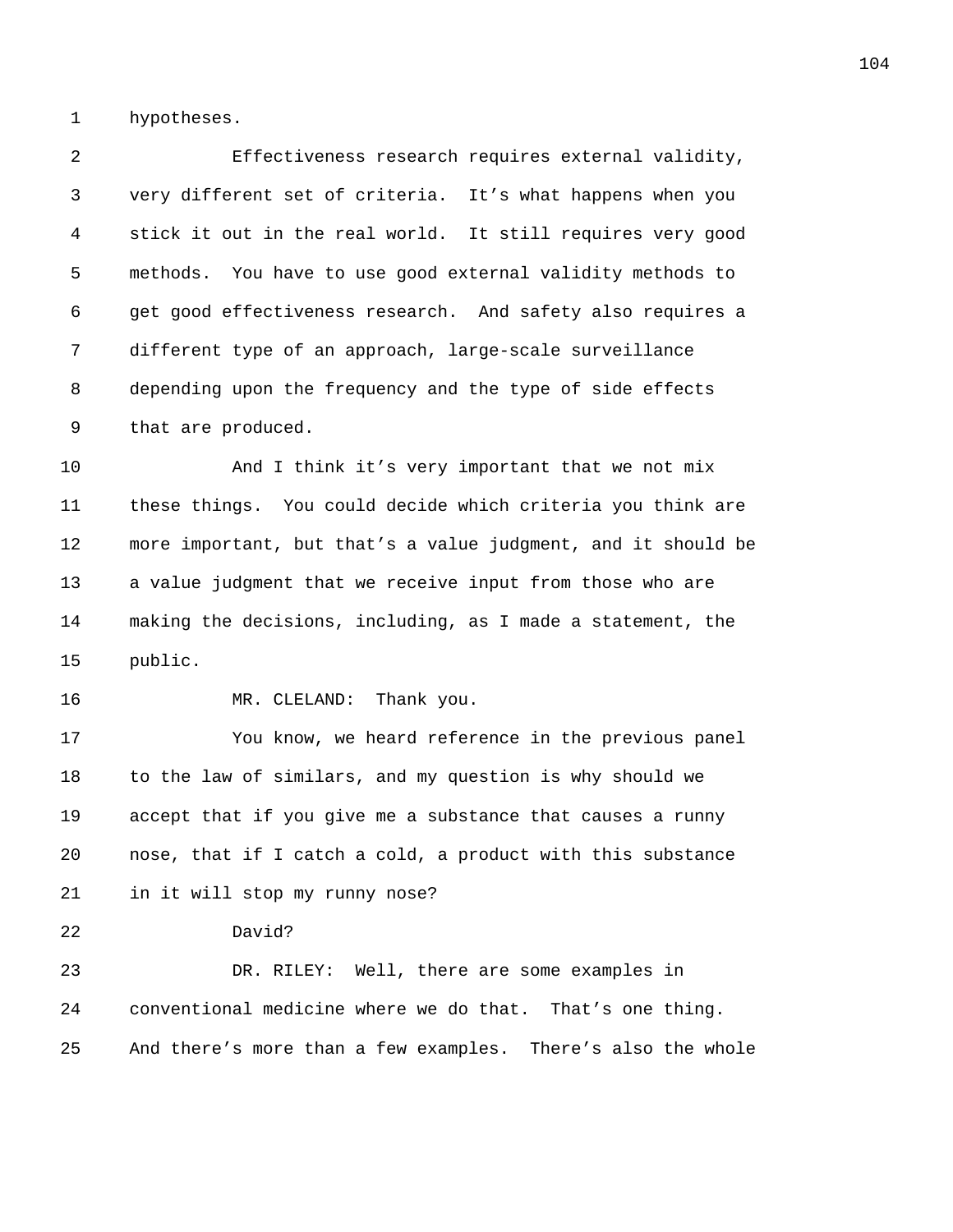1 principle of hormesis in science where drugs can have an 2 effect at one concentration and have the opposite effect at a 3 lower concentration. So, those would be the main things that 4 I would say would support the law of similars. I don't know; 5 Wayne may have -- do you --

6 DR. JONAS: Well, I think, you know, if you look at 7 dose-adaptive responses, which is what the hypothesis is -- 8 the similar hypothesis was trying to get at, and you look at 9 the basic science research around the adaptive responses, 10 both in clinical and in basic science research, there's a 11 huge amount of data in that. Some of it is classified as -- 12 or talked about. Hormesis is in that area, but there are 13 preconditioning studies or post-conditioning studies that 14 look at those types of things, and they're all based on this 15 idea that one can look at a physiological effect and induce 16 or influence the response in its opposite direction or use it 17 as a therapeutic or a scientific tool in those areas.

18 Now, is that the explanation for the law of 19 similars? I don't know. Okay.

20 MR. CLELAND: Well, let me explore this a little 21 bit, too.

22 DR. JONAS: Yeah, but that was -- that was the 23 underlying hypothesis that I think the original homeopaths 24 were trying to get at, or at least that's what they were 25 claiming.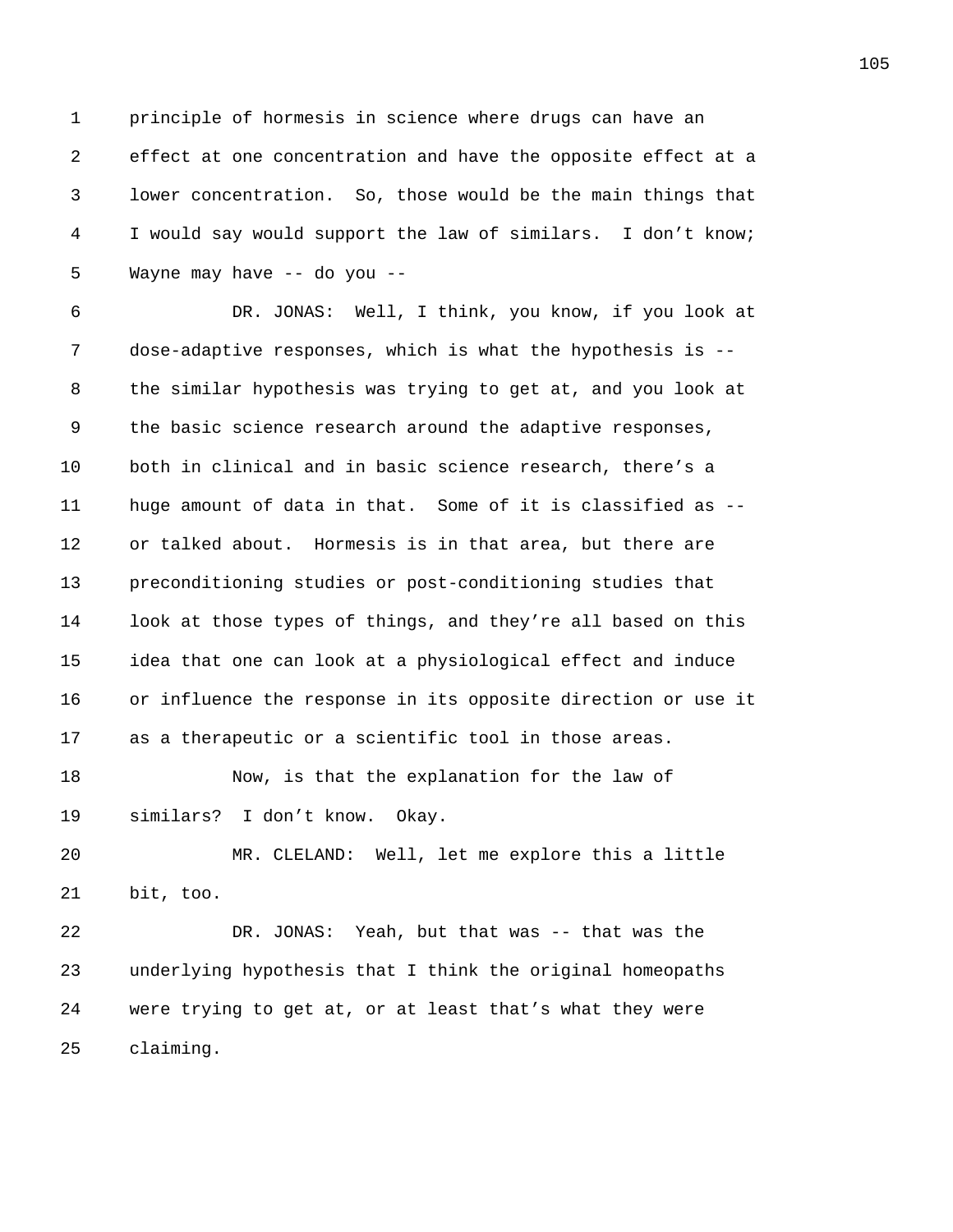1 MR. CLELAND: Let's assume that in some 2 idiosyncratic cases that may be true. 3 DR. JONAS: What may be true? 4 MR. CLELAND: That -- 5 DR. JONAS: That dose-adaptive response? That is 6 true. 7 MR. CLELAND: The law of similars. 8 DR. JONAS: That's not an idiosyncratic case. 9 MR. CLELAND: Well, no, no, no. Well, it's -- no, 10 you're saying it's universally true across all substances? 11 DR. JONAS: Absolutely. We don't -- well --12 MR. CLELAND: Every time you give a substance -- 13 DR. JONAS: -- the only that -- the only one I've 14 ever seen -- 15 MR. CLELAND: -- that creates --16 DR. JONAS: -- that doesn't actually produce an 17 adaptive response, depending upon the dose and the 18 sensitivity of the organism, is cyanide. There are a few 19 others, okay, that have fixed responses that will -- actually 20 don't have reversal, but if you look at just the hormesis 21 literature, for example, Ed Calabrese from the University of

22 Massachusetts, for example, huge, huge database across almost 23 every substance you can name, almost -- almost every kind of 24 organism that you can name, showing dose-adaptive responses, 25 which he calls hormesis.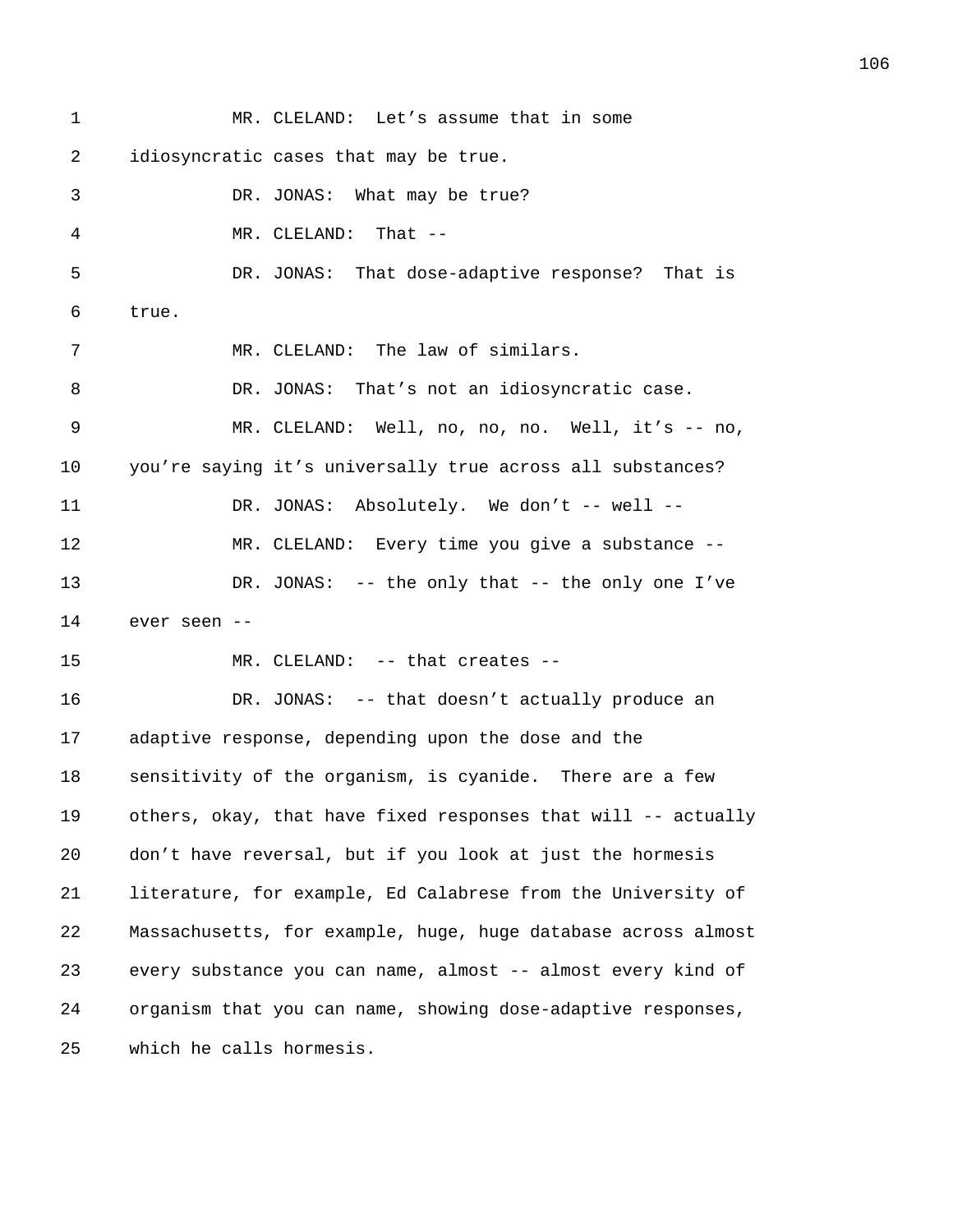1 MR. CLELAND: What are the -- when you say "dose-2 adaptive responses," what are you -- you're talking about 3 what? Remedy? Am I clearing up my runny nose? Is that a 4 dose response?

5 DR. JONAS: So, most of this is basic science 6 research, although there's clinical research. It's not 7 therapeutic. The hormesis research comes out of 8 pharmacological and toxicological fields, and only recently 9 have they begun to look at and try to understand does this 10 apply in the area of clinical components. So, is it an 11 explanation for the law of similars? I don't know, okay? 12 But it is, in fact, a type of pharmacology that could be used 13 to understand what's going on in lose-dose effects.

14 DR. HERSCU: Can I just jump in?

16 DR. HERSCU: So, first on the hormesis, Dr.

15 MR. CLELAND: Yes, Paul, go ahead.

17 Calabrese actually lives in my town, so I have a chance to 18 have lunch with him. He's not a homeopath; he doesn't know 19 much about homeopathy. What he does know is in his doctorate 20 studies, and then for many, many years after that, he noticed 21 that when he gave -- when he either gave a substance or 22 exposed a plant to a substance it had a certain effect on it, 23 but when he changed the dosage on it, meaning he made an 24 ultra-dilute dose of that substance, the effect on the plant 25 was exactly opposite.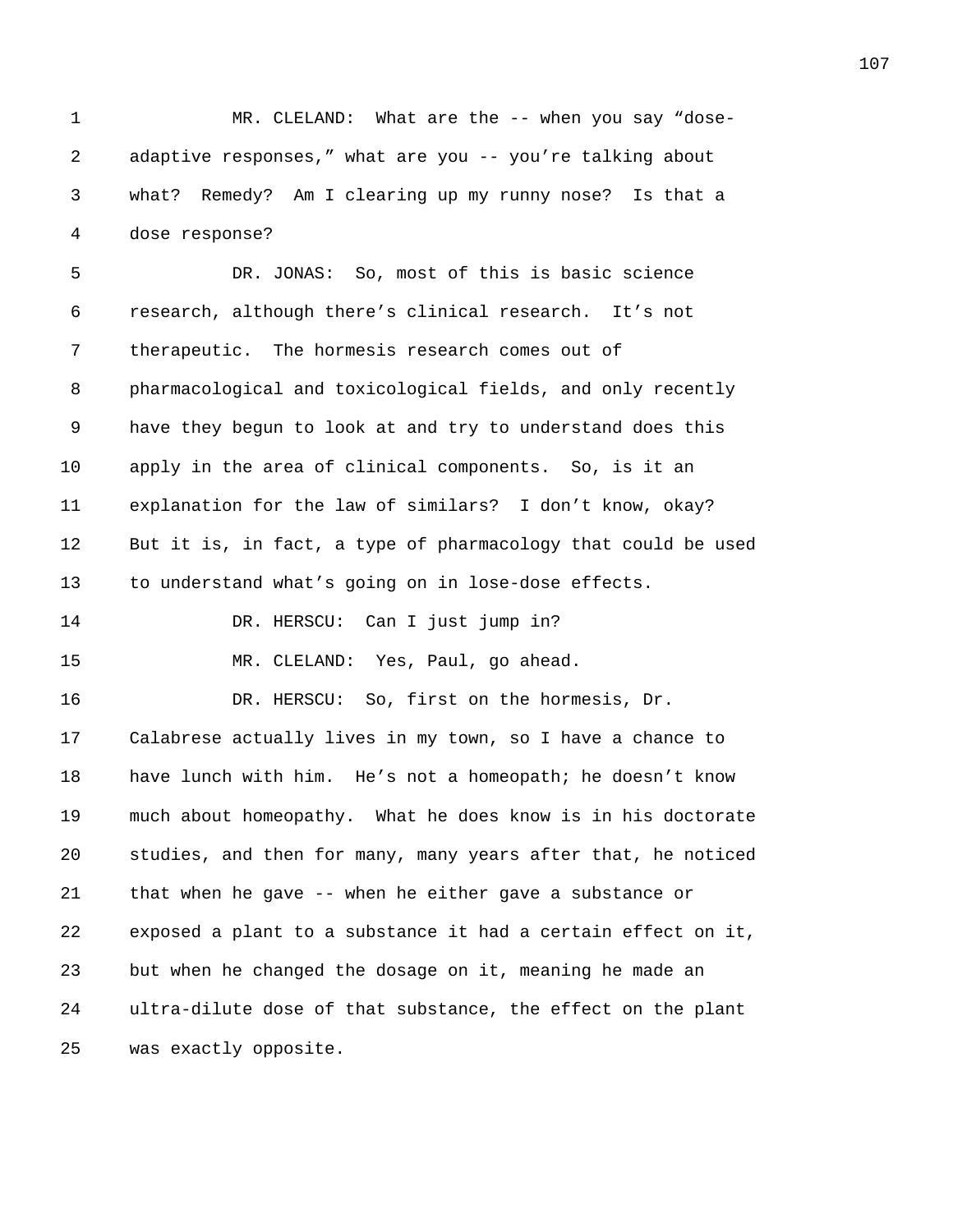1 So, back to your nose, your runny nose, the closest 2 thing -- the closest and easiest way to describe this is if 3 we look at the -- at the group here, there's a certain number 4 of people that had allergy shots to -- something to some tree 5 that they were allergic to and so on. That allergy shot is a 6 very minute dose of the substance that they're allergic to, 7 that causes that runny nose. That's isopathic medicine. 8 That's using the same substance, regardless of the symptoms. 9 Homeopathy-based is the cousin of isopathic medicine where we 10 use substances that cause similar symptoms, rather than the 11 same substance.

12 But everybody here that has had allergy testing and 13 allergy shots has had an experience akin to homeopathy, in 14 minute dose.

15 MR. CLELAND: Dr. Berman?

16 DR. FUGH-BERMAN: Just that for most drugs -- in 17 drug testing, we're often looking for a dose-response curve, 18 meaning that the higher the dose the more of a response you 19 get. Now, there certainly are -- there certainly are drugs 20 for which you get different effects at low doses and high 21 doses. So, a classic example is estrogen, for example, which 22 at low doses can cause growth of breast cancer cells but at 23 very high doses will suppress the growth of those cells. 24 However, when we're testing drugs, we're looking

25 for a dose-response -- we're looking for a dose-response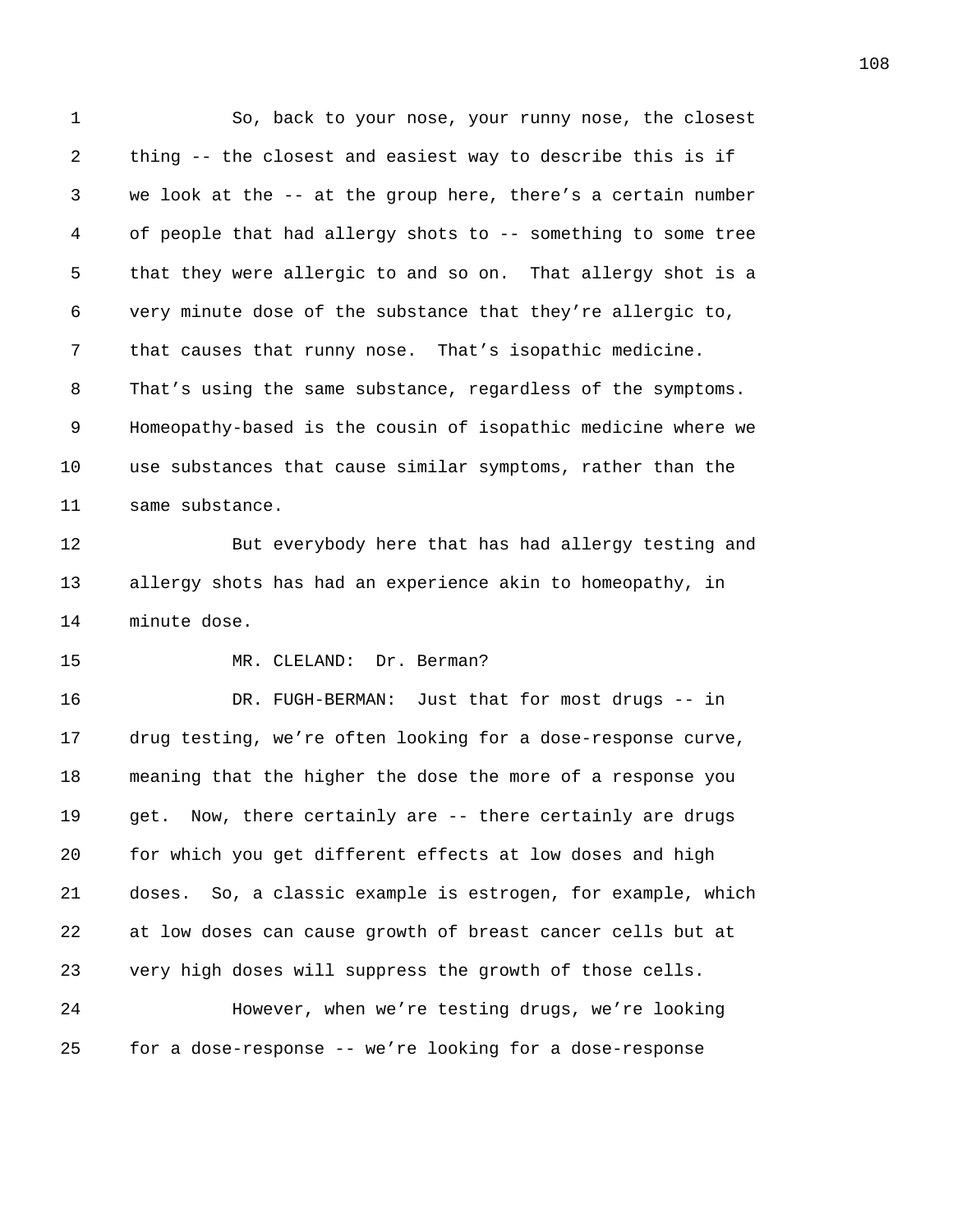1 curve. And I don't think that it's true that for most drugs 2 you get an opposite effect at low and high doses.

3 DR. RILEY: No, this is actually true, and it's 4 been looked at. Usually what happens is that they don't look 5 at the lower doses. They assume a linear effect down to 6 the low doses, and that they assume then it dissipates out, 7 and it goes away. But the vast majority of drugs in which 8 this has been looked at -- okay, it's not looked at in most 9 drugs -- you see an upturn right at the bottom of the dose-10 response. It's nonlinear. And that's pretty well 11 established. 12 DR. HOFFMAN: Let me just state that there are lots 13 of examples of, say, anti-cancer drugs where at the high end, 14 of course, it's going to kill cancer cells or stop them, but 15 at the low end it does stimulate the immune system. This is 16 also true of biologic response modifiers, such as the 17 interleukins, gamma interferon, et cetera. 18 I think the difference that we're talking about 19 here, though, between homeopathy and these other products is 20 really data. And I think if the homeopathic community can 21 demonstrate in reasonable scientific experiments that this is 22 the case, then that should be claimed. If they cannot, then 23 it should be discarded, as simple as that. 24 MR. CLELAND: Okay, I'm going to move on to a

25 slightly different subject. It's my understanding that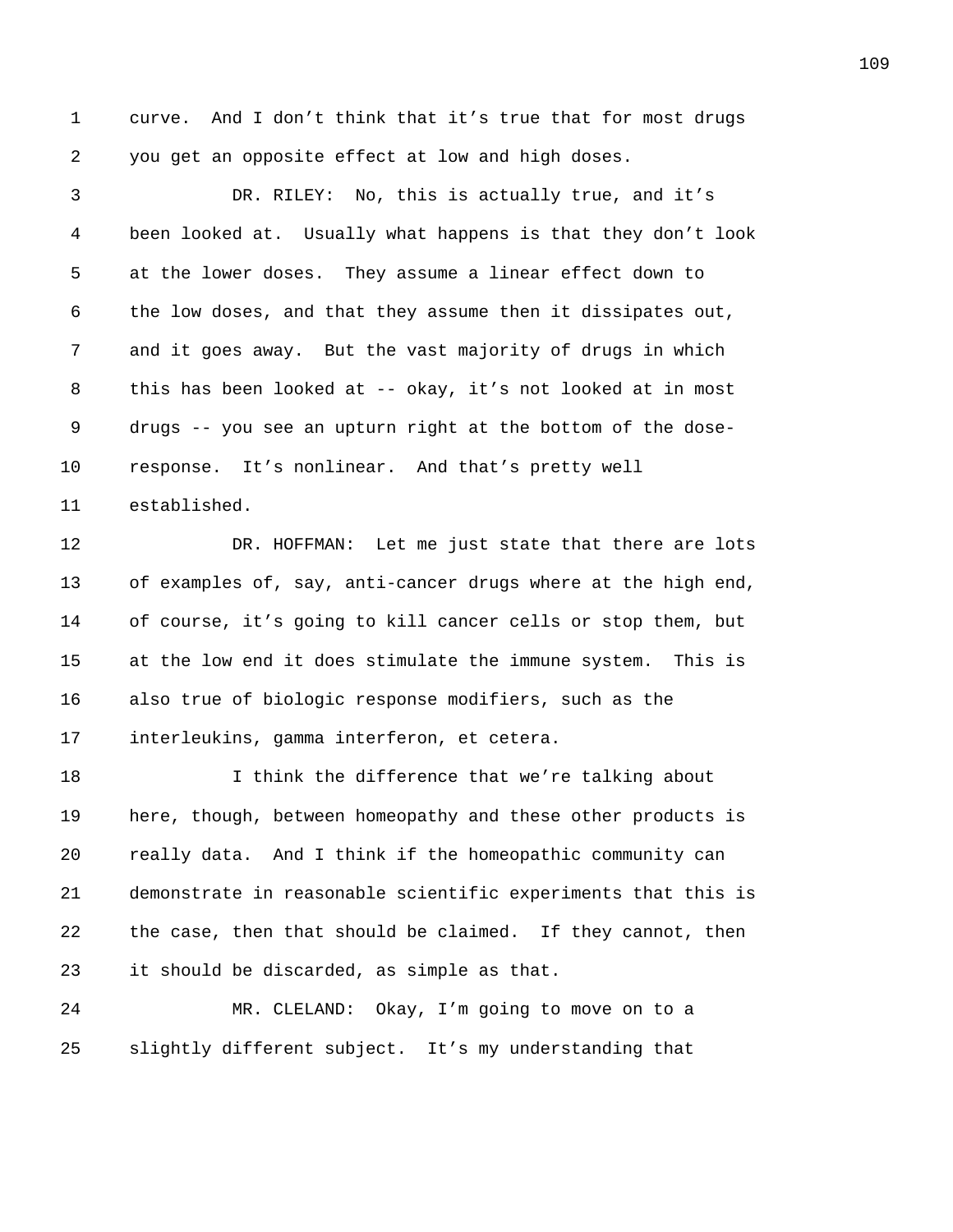1 provings are generally conducted on individual ingredients. 2 And many of the OTC homeopathic products contain combination 3 ,ingredients and, in fact, some of the products that we 4 looked at in our internet survey contained 14 or 15 different 5 homeopathic ingredients in them. In your view, David, are 6 the provings of individual ingredients of any scientific 7 value when it comes to these combination products?

8 DR. RILEY: Well, I would say most homeopathic drug 9 provings are conducted on individual ingredients. I'm not 10 sure of ones that have been conducted on homeopathic drug 11 provings, although -- on combination products, but it's not a 12 regulatory requirement that homeopathic drug provings be 13 limited to individual ingredients.

14 MR. CLELAND: No, I'm talking about from a 15 scientific view. I'm not talking about the regulatory 16 approach. From your point -- your view as a scientist, can 17 you make that extrapolation from all these -- the results of 18 the provings on these individual ingredients when you put 19 them all into a bunch and pile them on the table?

20 DR. RILEY: Well, it would be nice to have -- it 21 would be nice to have additional data there for a combination 22 product.

23 MR. CLELAND: What about when these products are 24 combined with dietary supplements that are then referred to 25 as inactive ingredients?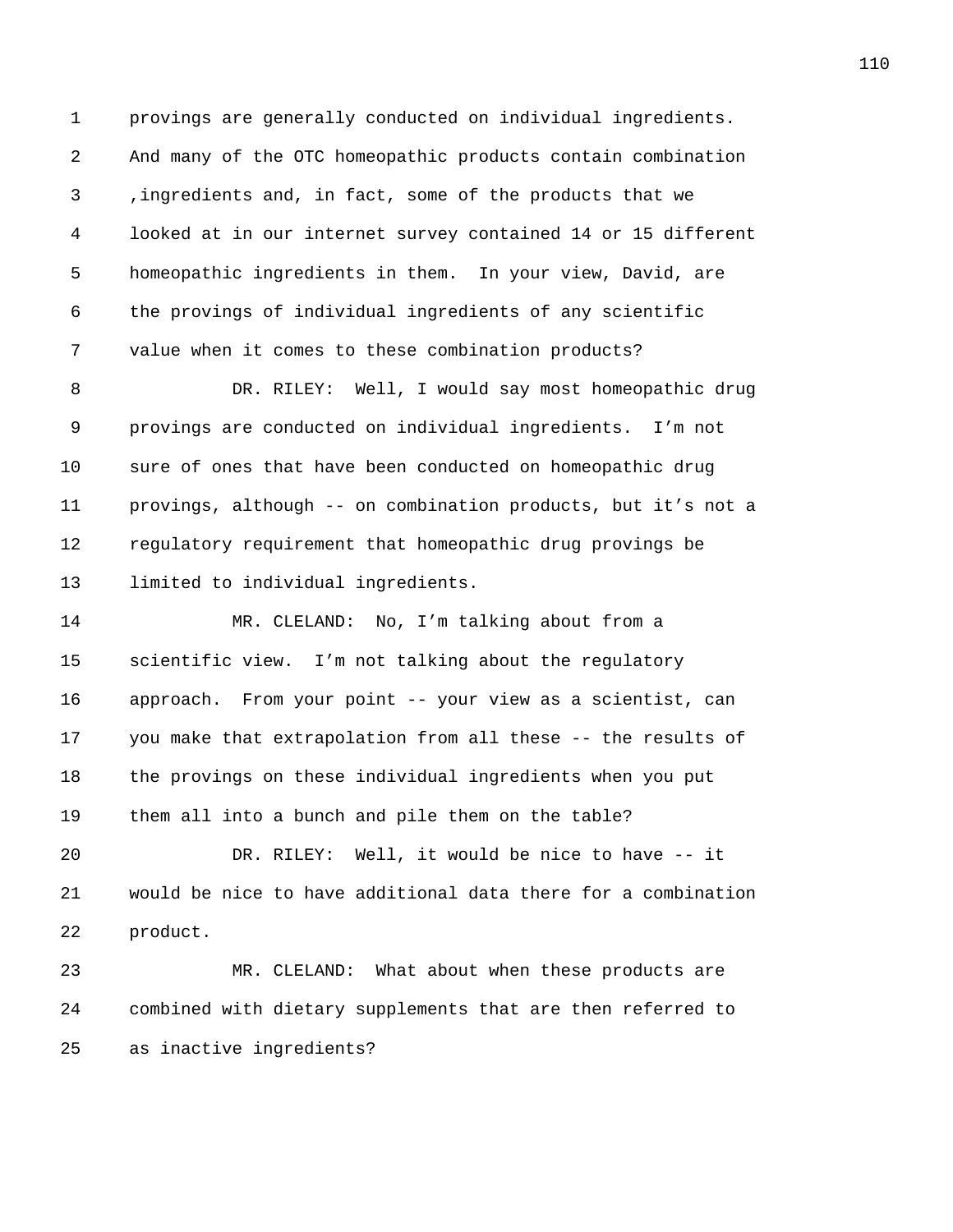1 DR. RILEY: Well, that's an illegal -- that's 2 illegal to do. 3 MR. CLELAND: When they're inactive ingredients? 4 Listed as inactive ingredients? 5 DR. RILEY: Well, that would be mislabeling, then. 6 Yeah, so, that would be not -- 7 MR. CLELAND: But it's not --8 DR. RILEY: It may be done. 9 MR. CLELAND: Yeah, it wouldn't be scientifically 10 -- again, we're not talking about the regulatory position. 11 I'm talking about your position. 12 DR. RILEY: No, I would say it would be 13 scientifically indefensible to do that. 14 MR. CLELAND: Thank you. 15 DR. HERSCU: But can I just jump in? 16 MR. CLELAND: Yes. 17 DR. HERSCU: So, FDA CPG Section 400.400 defines -- 18 definition two states drug products containing homeopathic 19 ingredients in combination with nonhomeopathic active 20 ingredients are not homeopathic drug products. It goes on 21 and so on. The homeopathic community, the HPCUS, has again 22 and again taken that position that we -- these objects, these 23 tablets, should not be called homeopathic. 24 As Duffy mentioned in the earlier panel, he has to 25 deal with repercussions of things that are not in his domain.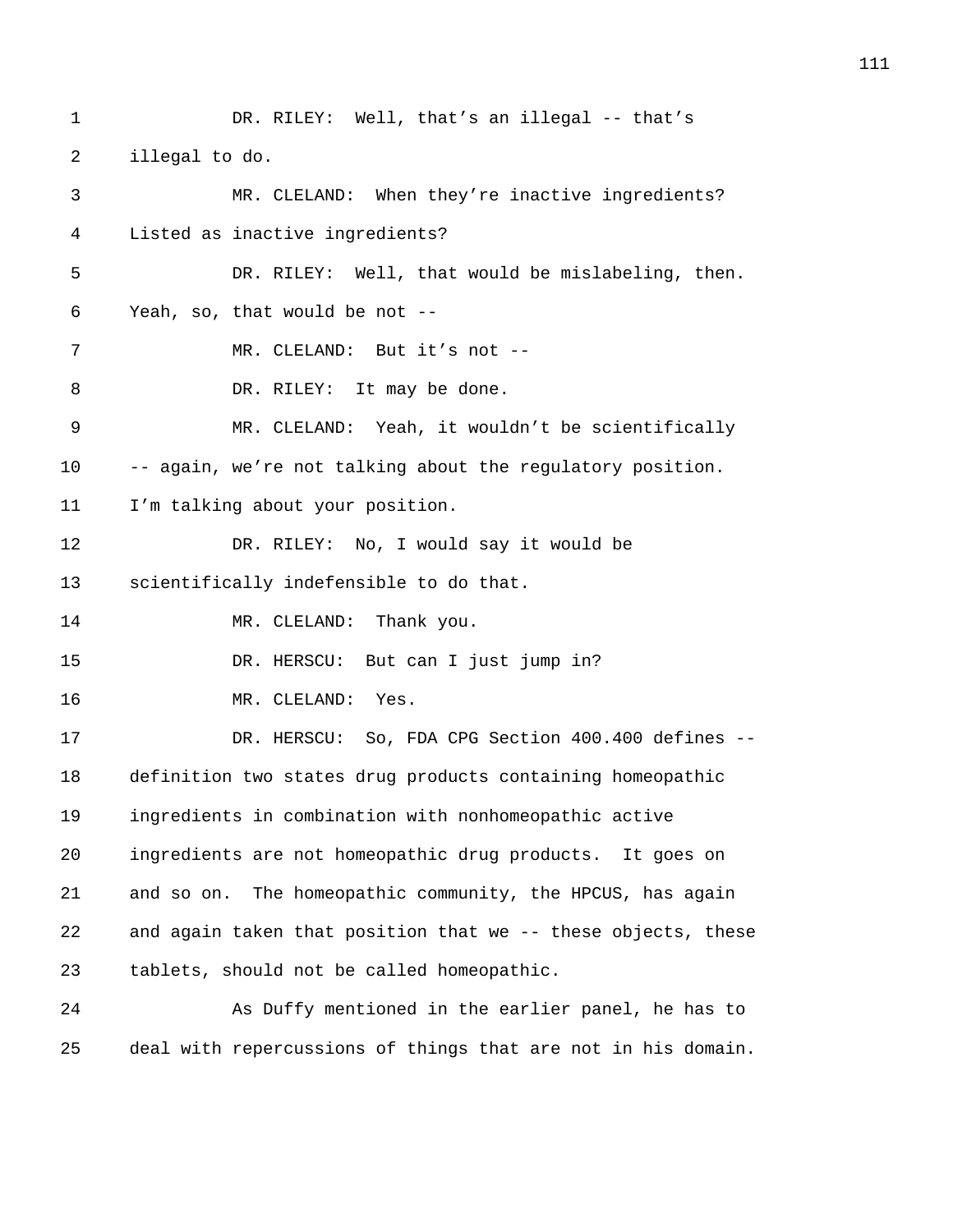1 It's the same with these products. They really don't belong 2 in our domain. This is not -- we welcome FDA in consultation 3 with HPCUS to deal with these issues.

4 MR. CLELAND: Okay. So, my next question is is 5 there a valid scientific reason why efficacy or effectiveness 6 claims, however you want to phrase them, for OTC homeopathic 7 products cannot be tested using human clinical trials. Dr. 8 Hoffman?

9 DR. HOFFMAN: No, only a short statement. There's 10 a difference, and I think one of the things I want to bring 11 up is there's a difference between showing how homeopathy 12 works. Clinical practice guidelines are really to direct 13 doctors how to practice medicine, and it's based on available 14 data. And it's based on a range of different types of 15 available data, which can be graded.

16 It's a very different proposition to show that a 17 product is efficacious for a claim, a labeled claim, a claim 18 of efficacy, a claim of safety, a specific claim. And I 19 think that is where people are sort of getting off track 20 here, is that when it comes down to showing that something 21 works, you have a hypothesis; you have objectives; you 22 collect data; you analyze the data. And that systematic 23 approach is what the scientific community has accepted for a 24 century or so. And it translates into being able to say, 25 yes, it does work; no, it doesn't work, separate from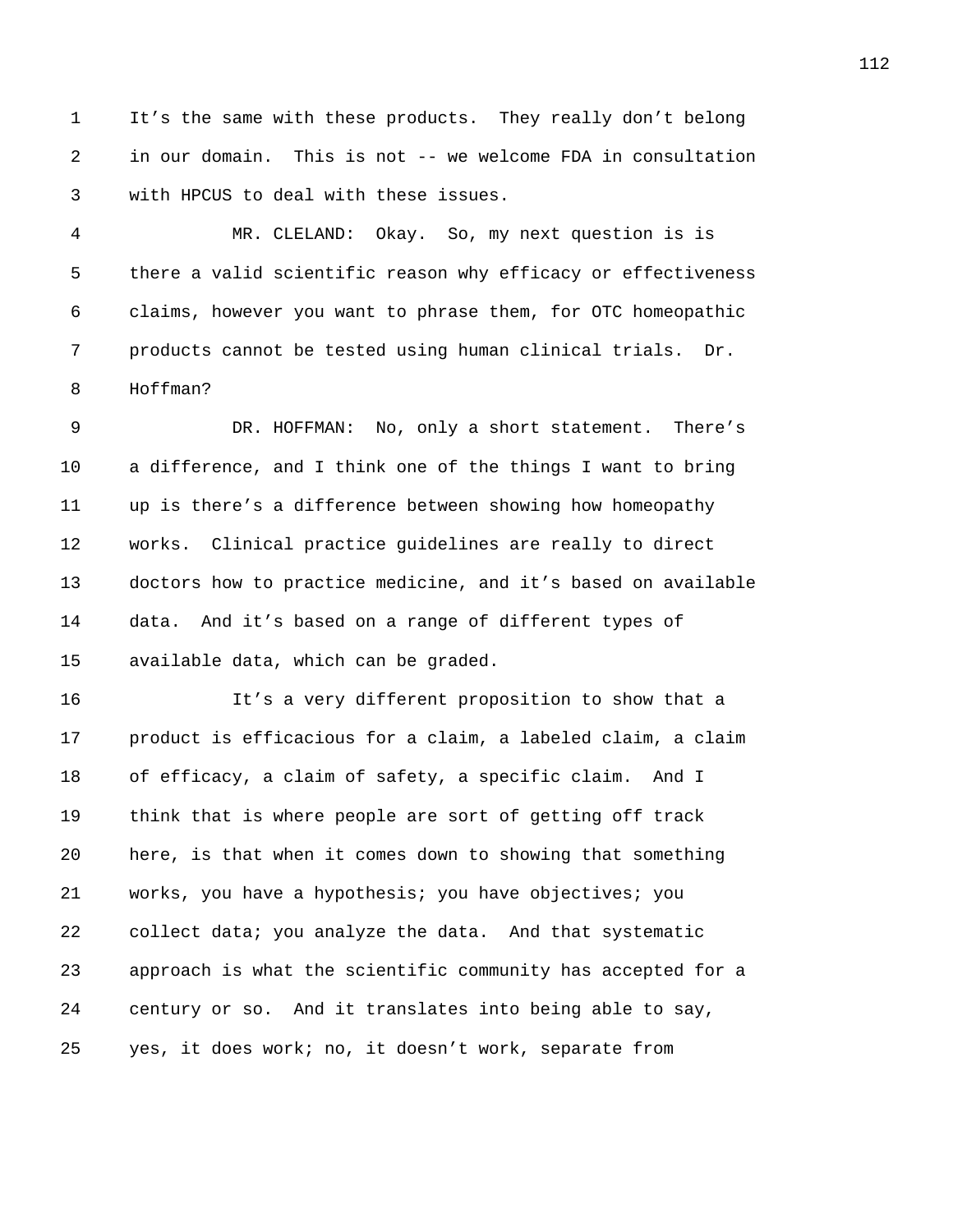1 treating patients.

2 So, I think that -- the statement there is I cannot 3 envision a case, and unless you're telling me that these 4 products do not conform to the laws of physics and chemistry, 5 then obviously they might not work, but otherwise, you should 6 be able to control in some fashion. The acupuncture needles, 7 for example, I was involved in that at the FDA; the agency 8 had called for trials. There were more than 20 -- I think 9 20,000 trials that the agency received. But in looking at 10 the quality of the trials and what could be used to actually 11 say that the acupuncture needles did something was boiled 12 down to about 20 trials in certain areas. It was that much 13 of stuff out there, but the actual quality of the trials was 14 very, very few to actually support the efficacy.

15 Now, the other thing is I deal with TCM all the 16 time; I deal with Ayurveda. When the products come through, 17 we're not trying to test Ayurveda. We're not trying to test 18 whether Chinese medicine works. I'm pretty agnostic about 19 that. But when we're trying to get a product to be able to 20 conform to the U.S. medical system of finding out whether 21 it's safe and efficacious and lot-to-lot consistent, yes, it 22 has to conform to scientific methods. And the randomized 23 controlled trial is really the gold standard at this time for 24 that particular objective.

25 DR. FUGH-BERMAN: And I just want to add to that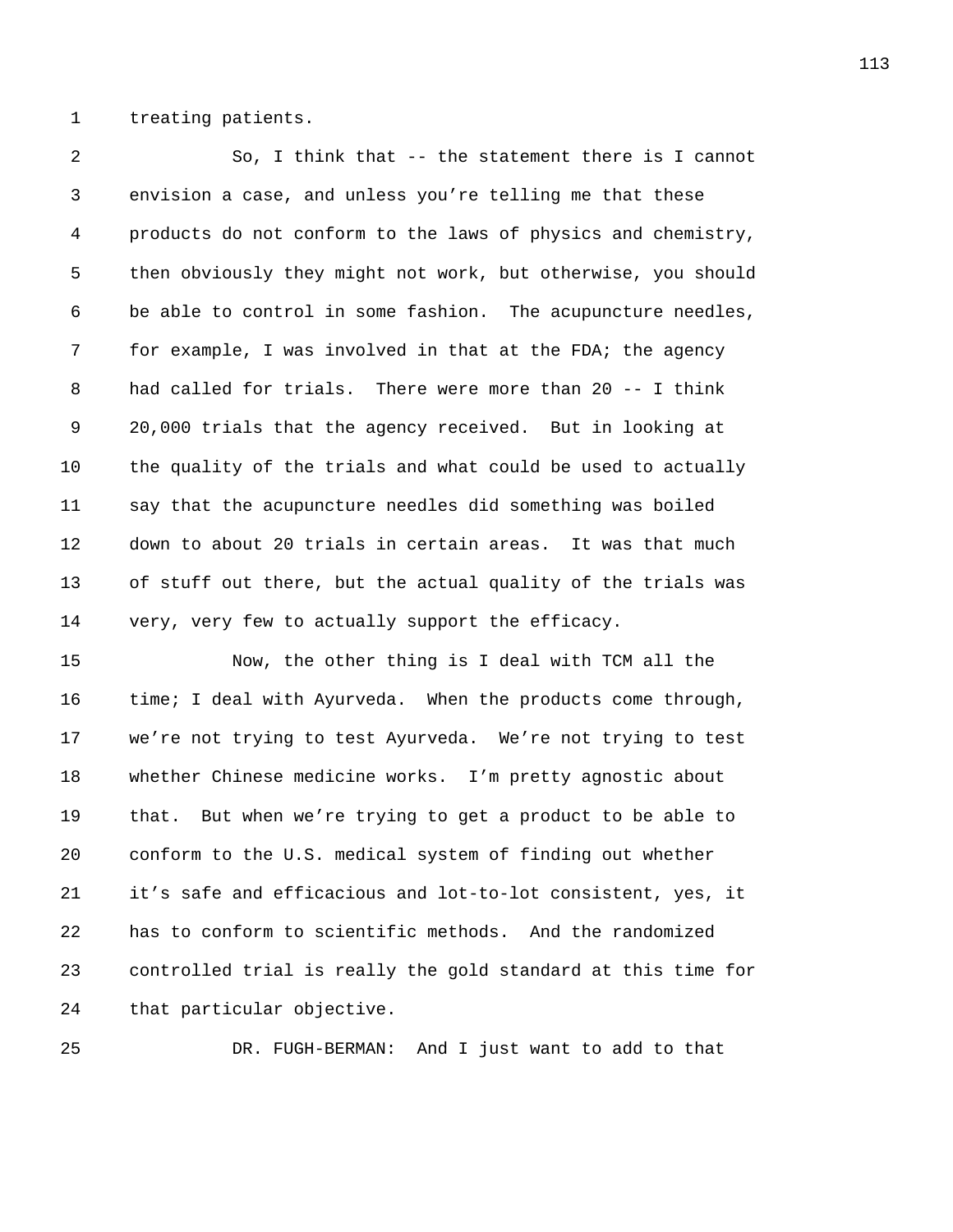1 that -- to clarify something about efficacy and 2 effectiveness. So, efficacy is how a therapy works within a 3 clinical trial, where things are quite controlled. And 4 effectiveness is how it works in general population. And 5 it's usually a lot lower. Effectiveness is lower than 6 efficacy.

7 So, for example, the birth control pill. In 8 clinical trials, it's more than 99 percent effective. In 9 effectiveness trials, it's more like 95, 96 percent effective 10 because people don't necessarily take it the way they're 11 supposed to; they don't take it every day; or, you know, they 12 might be late with pills or whatever. So, sometimes if we 13 test something in a clinical trial, and it has to be taken 14 five times a day, for example, once that gets into the -- 15 once we do an effectiveness trial, it's less effective 16 because it's difficult for people to take a drug five times a 17 day, and the people who are in clinical trials are different 18 than the general population.

19 So, effectiveness research is not observational 20 studies. And observational studies can never prove benefit. 21 Benefit can only be shown in randomized controlled trials.

22 DR. HOFFMAN: I'd like to add just one more quick 23 thing. Having dealt with hyperalimentation, which is this 24 complex solution of nutrients, which is given intravenously 25 to patients, the mainstream cancer surgeons of the United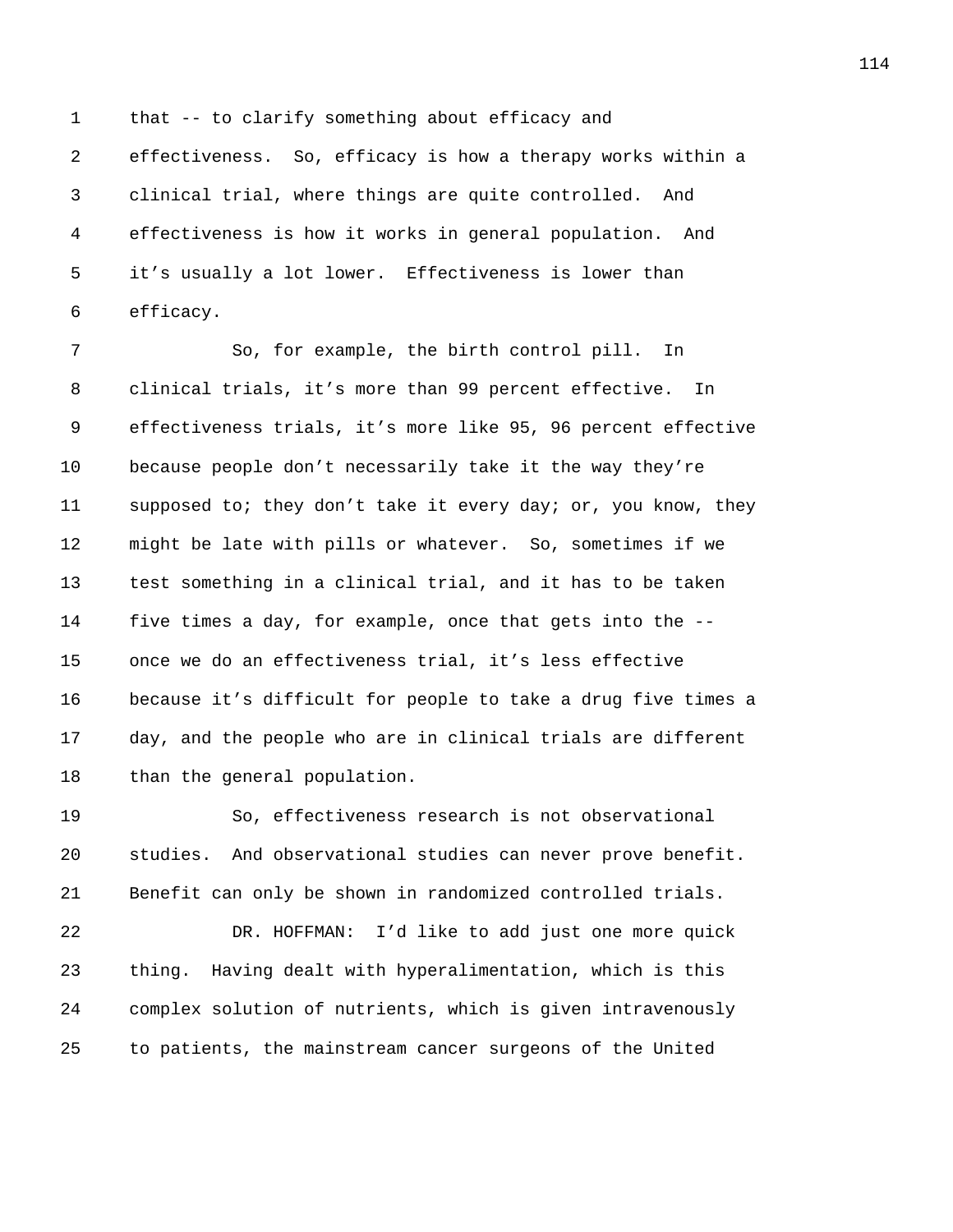1 States for years thought that, gee, it works in surgical 2 patients; it should work equally well in cancer patients. 3 But it wasn't until randomized controlled trials were 4 supported by the National Cancer Institute back in -- I hate 5 to say back in the late '70s and early '80s, that 6 demonstrated that hyperalimentation actually did not help 7 most cancer patients but actually they died faster. And yet 8 the surgeons, up until that point, were gung ho in feeling 9 that what they were doing was reasonable. 10 So, I think there's a very important factor of 11 trying to demonstrate whether something works or not in a 12 very defined context. 13 MR. CLELAND: Dr. Jonas? 14 DR. JONAS: Yes. I definitely agree with Dr. 15 Hoffman that we need to use clear, good, existing methods to 16 test these products, especially if we're claiming that a 17 particular product is producing a particular effect. That is 18 efficacy training. If we know what's in the product, and we 19 can isolate it, we have a hypothesis about that, that all 20 goes into determining how you actually design the study, but 21 it basically is the same thing. 22 I have to disagree again with Dr. Fugh-Berman that 23 you cannot use effectiveness to determine benefit. In fact, 24 effectiveness is an important way -- important type of 25 information for determining benefit. And the benefit depends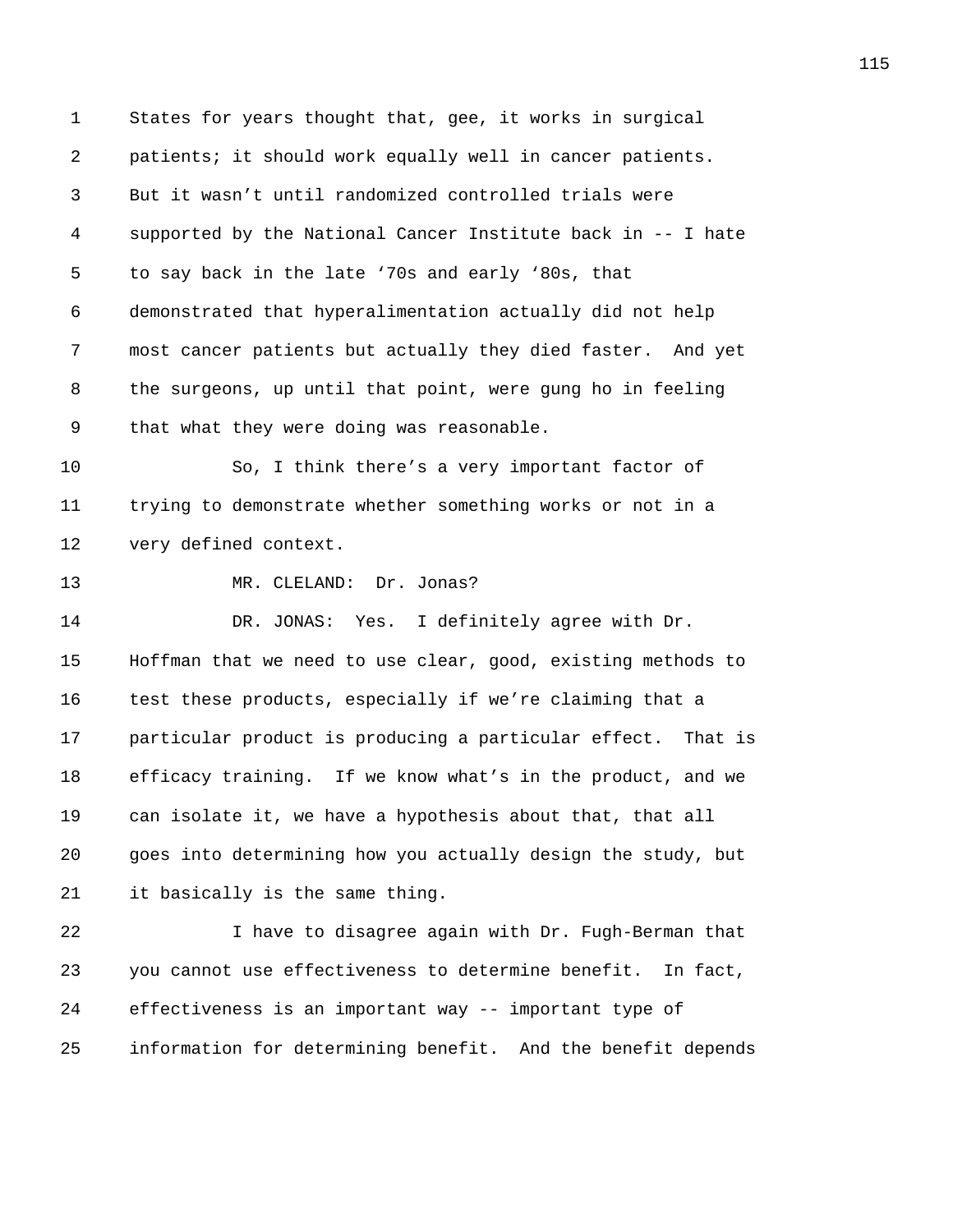1 upon who's making the decisions about it for which things. 2 So, you have to really do comprehensive assessment of all of 3 the evidence, including the product component randomized 4 controlled trials, as well as its application to determine 5 benefit of those particular areas. 6 DR. FUGH-BERMAN: I didn't say anything -- 7 DR. JONAS: I think the -- 8 DR. FUGH-BERMAN: -- against effectiveness 9 research. What I said was that observational studies cannot 10 show benefit. Are you saying that observational studies can 11 show benefit? 12 DR. JONAS: They show benefit all the time. 13 Surgical research does it all the time. Psychotherapy 14 research does it all the time. 15 DR. FUGH-BERMAN: It's not an acceptable standard. 16 DR. HOFFMAN: It really isn't, and --17 DR. JONAS: Okay, so, you don't believe that -- 18 DR. HOFFMAN: -- I think that that's going --19 DR. JONAS: -- back surgery should be allowed, is 20 that right? 21 DR. HOFFMAN: There's a lot of issues with how 22 surgeons do trial -- 23 DR. FUGH-BERMAN: Yeah, really. 24 MR. CLELAND: Well, let's not go there. 25 DR. FUGH-BERMAN: There are very few sham-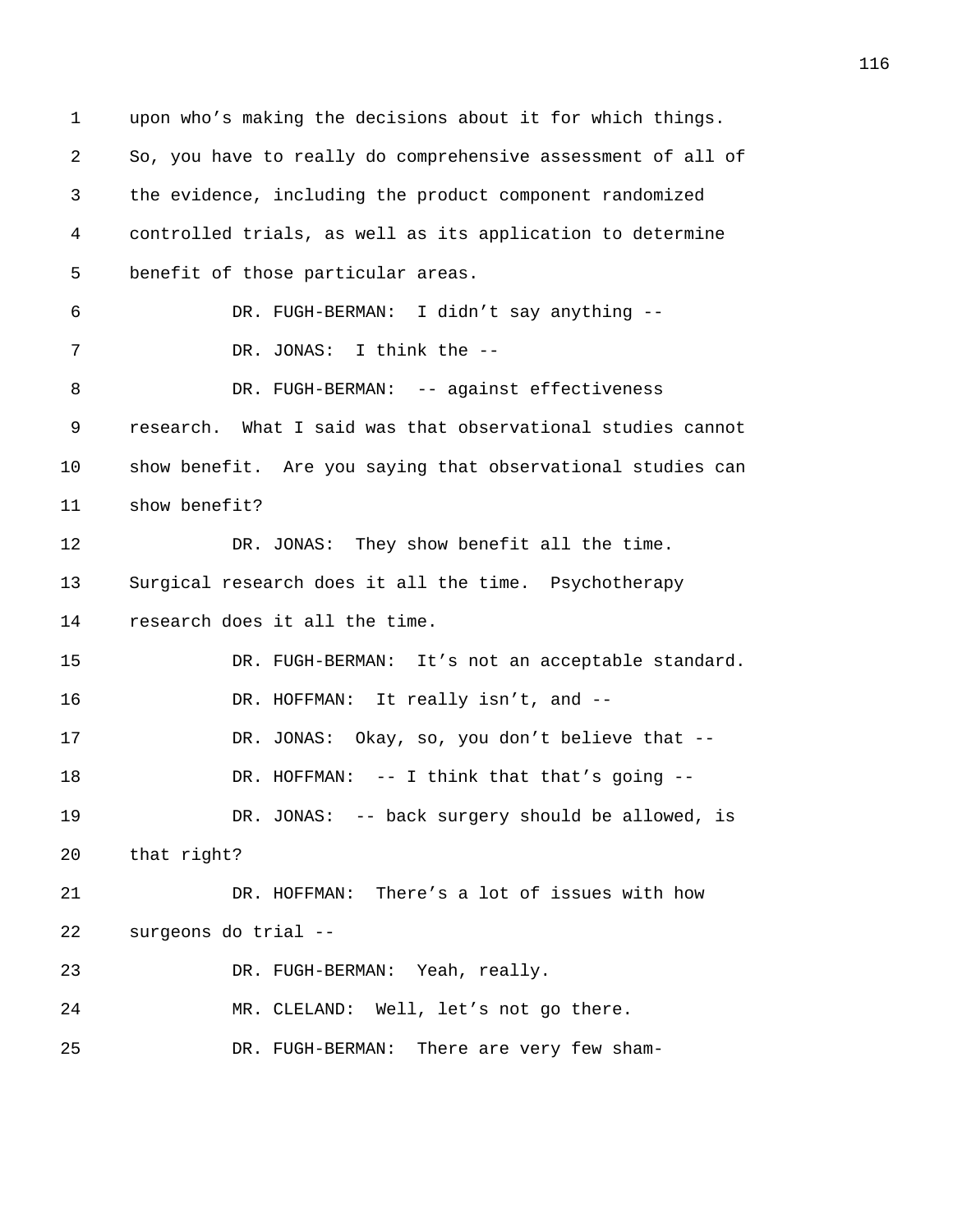1 controlled --

| 2  | DR. JONAS: But this is the essence of the                       |
|----|-----------------------------------------------------------------|
| 3  | comparative component, because if we're saying we need to use   |
| 4  | good quality research standards that are the state of the       |
| 5  | science in terms of what's used, then we have to say what is    |
| 6  | the state of the science as what's used and do that in an       |
| 7  | appropriate, comparative way.                                   |
| 8  | MR. CLELAND: Well, let me put you on the spot,                  |
| 9  | then, and ask you whether or not in your opinion provings       |
| 10 | alone are adequate to substantiate treatment claims for OTC     |
| 11 | homeopathic drugs.                                              |
| 12 | DR. JONAS: No. They're completely different. A                  |
| 13 | proving test and an efficacy test are a completely different    |
| 14 | type of study.                                                  |
| 15 | DR. RILEY: I would concur with his statement.                   |
| 16 | DR. HERSCU: But just to fill in -- just can I jump              |
| 17 | in?                                                             |
| 18 | MR. CLELAND: Yeah, oh, absolutely.                              |
| 19 | DR. HERSCU: So, first of all, many OTC                          |
| 20 | conventional drugs have not been held to RTC method.<br>There's |
| 21 | this review process under way for the past 40 years.<br>I think |
| 22 | it's useful to think of homeopathic products as the past and    |
| 23 | the future. The vast majority of homeopathic drugs currently    |
| 24 | in use in OTC in the United States have a large body of         |
| 25 | clinical data.<br>When I think our colleagues said provings are |
|    |                                                                 |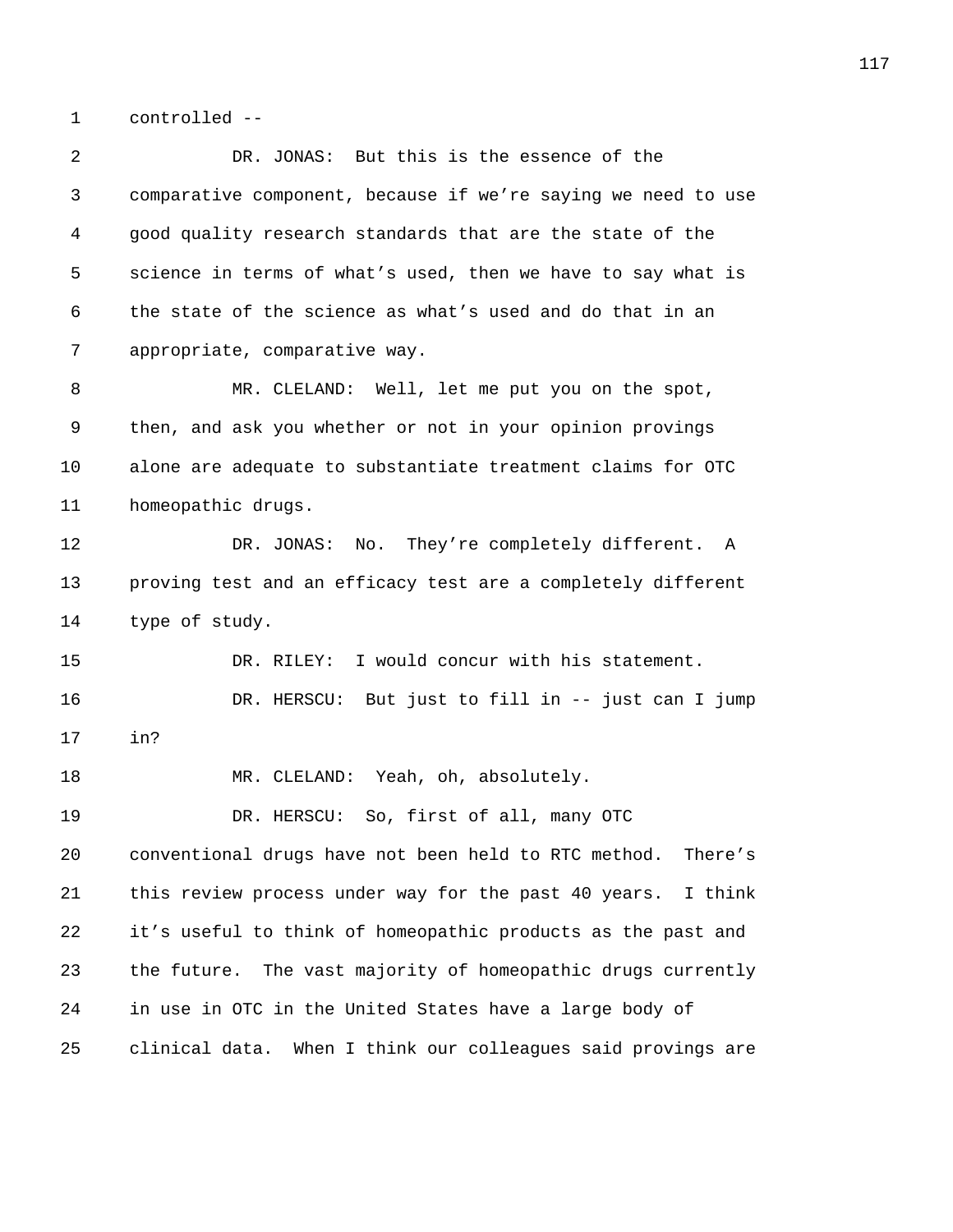1 not enough, they meant there's a lot of data already 2 collected supporting the primary indications for each of the 3 medicines. Medicines have a high amount of documentation. 4 All of this can be read and found in the pharmacopoeia of the 5 HPUS.

6 That said, and I've been waiting 30 years to say  $7$  this, so  $-$ 

8 MR. CLELAND: Okay.

9 DR. HERSCU: -- while randomized controlled trials 10 have propelled science forward and propelled medicine 11 forward, it is, in a sense -- and this is not a homeopathy 12 comment; it is a scientific comment -- it is a blunt, vague 13 instrument. It does not correspond to reality very well. 14 Simply put, it fits within the model of the 1950s and the 15 1970s, not in the medicine of 2015.

16 In 20, 30 years, that might change. I can give you 17 multiple examples, but just take the fact that currently to 18 get marketing approval for FDA you'll have to do two phase 19 three successful trials. Even if the drug trial failed two, 20 three, four, seven times, once you get your second one, you 21 might be able to get marketing approval. Look at Prozac as 22 an example.

23 Randomized controlled trials typically have a wide 24 bell curve of distribution of effect. We believe that's just 25 the way it is. Drugs might have a small effect size,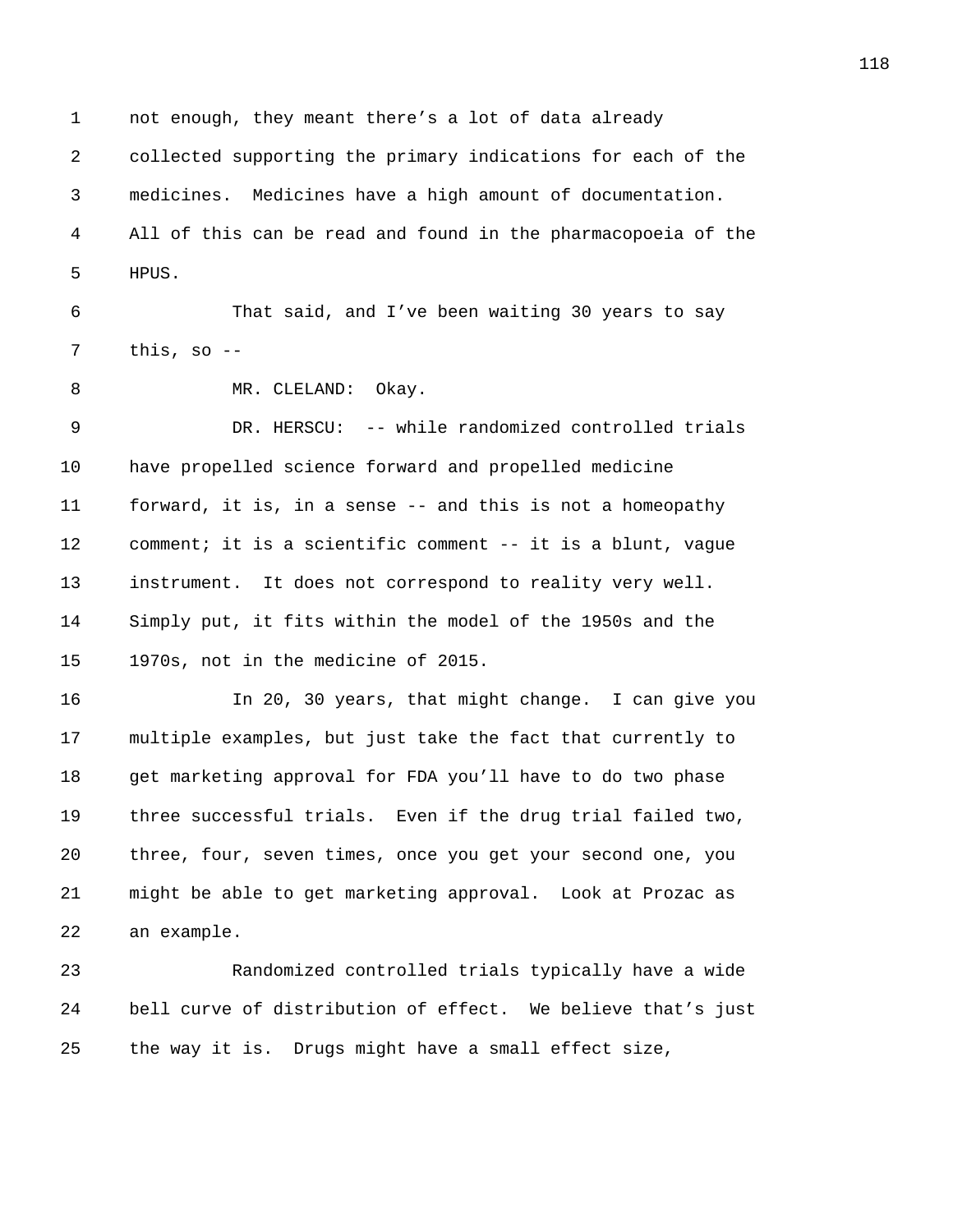1 receiving approval, and yet in reality many people will not 2 have any benefit or have adverse events. So, when we're 3 talking about effectiveness, we actually mean effectiveness 4 rather than efficacy where efficacy is quite useful to pass a 5 drug through marketing approval. It may not conform to 6 reality.

7 I can give you many examples on the homeopathy 8 side, but I also work in the pharmaceutical industry, and I 9 can give you examples there. We can see what I mean 10 specifically. There are -- there are -- there is this -- you 11 know, we're using randomized controlled trials as if it's a 12 done deal, and it's perfect and so on.

13 It's far from perfect. It is continuously changing 14 in skill and ability, and the closest thing to what might be 15 heading as good clinical trials is adaptive trials, which 16 eventually will lead us to where homeopaths have been doing 17 provings for many, many years. I'd love questions on this 18 because I could talk about this all day. So, if anybody 19 wants to pass questions along, that would be great.

20 DR. WILLIAMSON: I would make a comment that we -- 21 I believe that clinical trials -- random and clinical trials 22 have changed quite a bit --

23 DR. HERSCU: Absolutely.

24 DR. WILLIAMSON: -- in the past 65 years.

25 DR. HERSCU: Absolutely.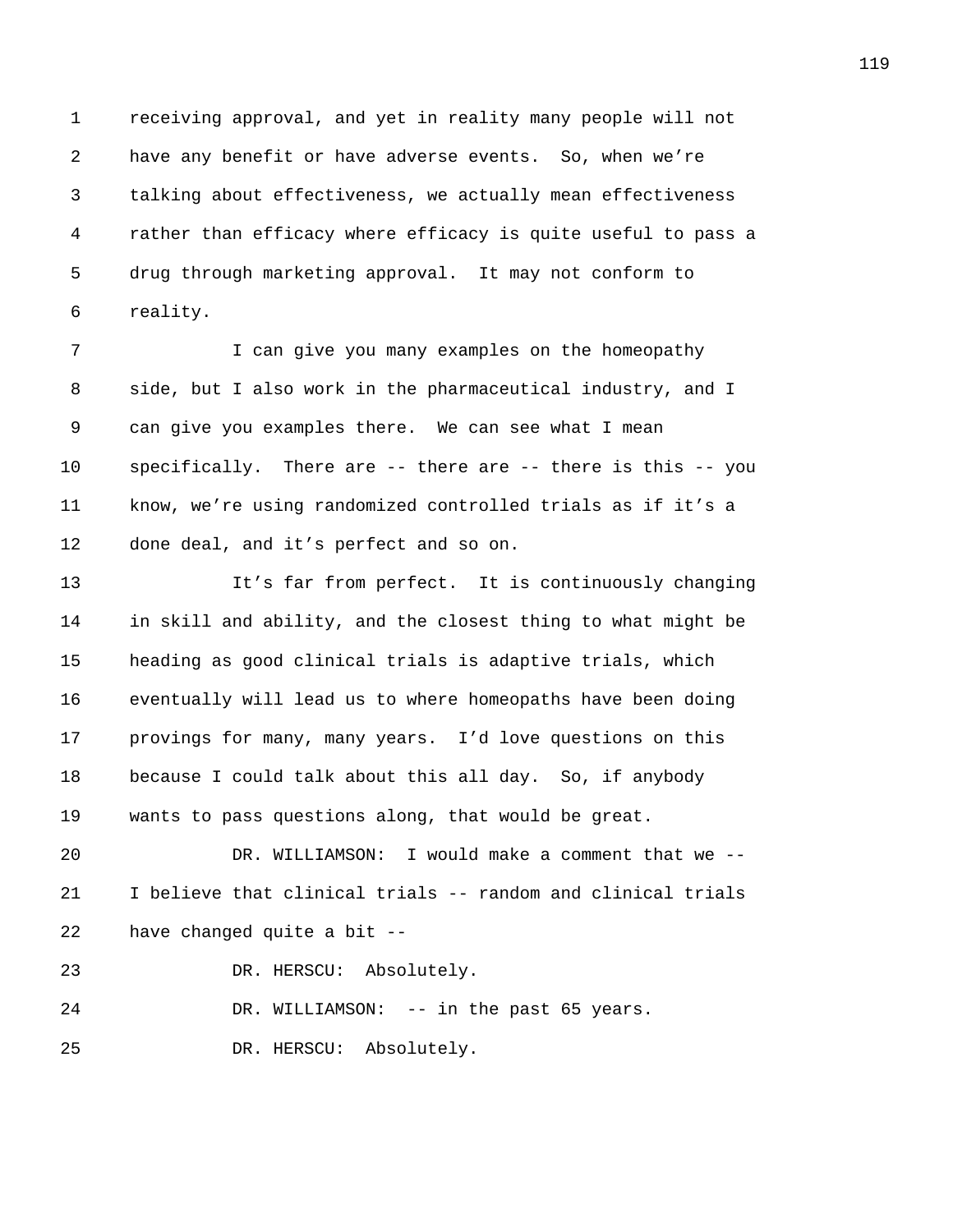1 DR. WILLIAMSON: I wasn't alive to know what was 2 going on 65 years ago, but I can guarantee you it has 3 changed, and it's changed for the better. We have very 4 strenuous regulations associated with this. This is why when 5 you compare a 2015 study to a 1995 study the rigor is 6 different, quite different, than it was 20 years ago. And, 7 certainly, when you are comparing anecdotal evidence to the 8 1800s, it is quite different than the strenuous research that 9 we require today.

10 DR. HOFFMAN: Yeah, the observational studies go 11 back to the 19th Century. You might as well just move back 12 there, because that's what they were using.

13 DR. JONAS: That applies, though, to any type of 14 study you're doing. There's been significant improvement in 15 the methodology that's gone on in -- in everywhere, you know, 16 basic science research, observational, and epidemiological 17 studies, comparative effectiveness research, randomized 18 controlled trials.

19 DR. WILLIAMSON: I believe in medical research, 20 though, I would not say that there's been very little 21 significant or infinitesimal advancement in science. Medical 22 research has advanced quite a bit in just a few years, and if 23 you think about what was going on just five years ago and how 24 different things are, I think that becomes quite obvious. 25 And, again, that is based on very rigorous research done on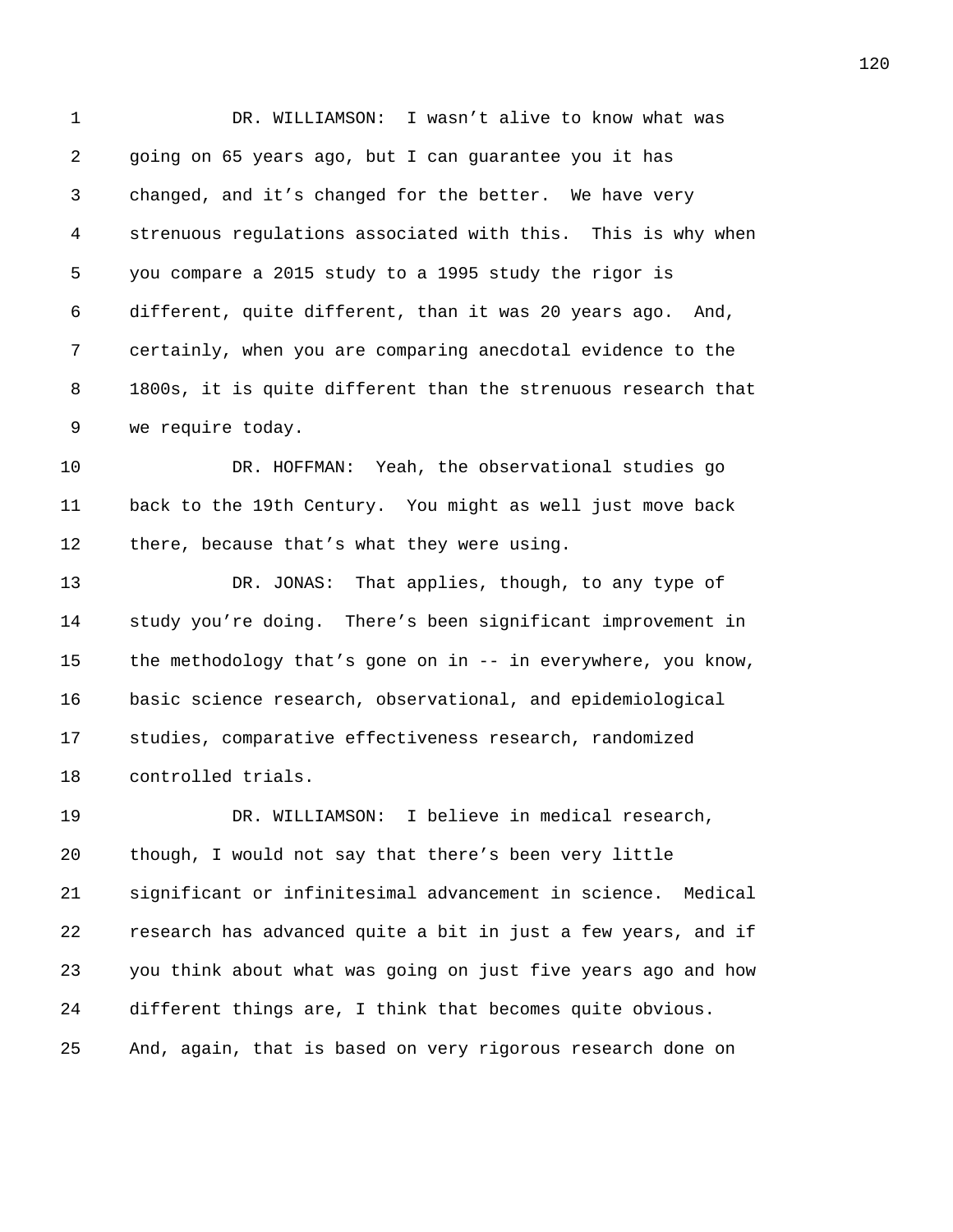1 the standards that we have today in 2015.

| 2  | DR. JONAS: I think that's absolutely right, and               |
|----|---------------------------------------------------------------|
| 3  | you have to look at the quality of the research when you're   |
| 4  | analyzing this, you know, in order to determine that,         |
| 5  | regardless of when it was done. I think this is one of the    |
| 6  | problems with the Australian study, is that they set a        |
| 7  | certain set of lines, and they actually didn't go back and    |
| 8  | individually evaluate the quality of the research that they   |
| 9  | bundled or selected in those areas. So, that type of thing    |
| 10 | has to be done.                                               |
| 11 | DR. FUGH-BERMAN: But the answer to problems with              |
| 12 | random -- yeah, there are some problems with randomized       |
| 13 | controlled trials, but the answer is not to go to a lower     |
| 14 | level of evidence. And, you know, to paraphrase the famous    |
| 15 | quote about democracy, yeah, randomized controlled trials are |
| 16 | the worst way to assess efficacy except for everything else.  |
| 17 | The other thing I just want to bring<br>DR. HOFFMAN:          |
| 18 | $in$ $--$                                                     |
| 19 | They're a bad way to assess<br>DR. JONAS:                     |
| 20 | effectiveness. And safety.                                    |
| 21 | DR. FUGH-BERMAN: Effectiveness research can be                |
| 22 | randomized and controlled, and it usually is. Do not confuse  |
| 23 | effectiveness research with observational studies.            |
| 24 | DR. JONAS: That's correct. It's not placebo.                  |
| 25 | MR. CLELAND: Okay, Dr. Hoffman.                               |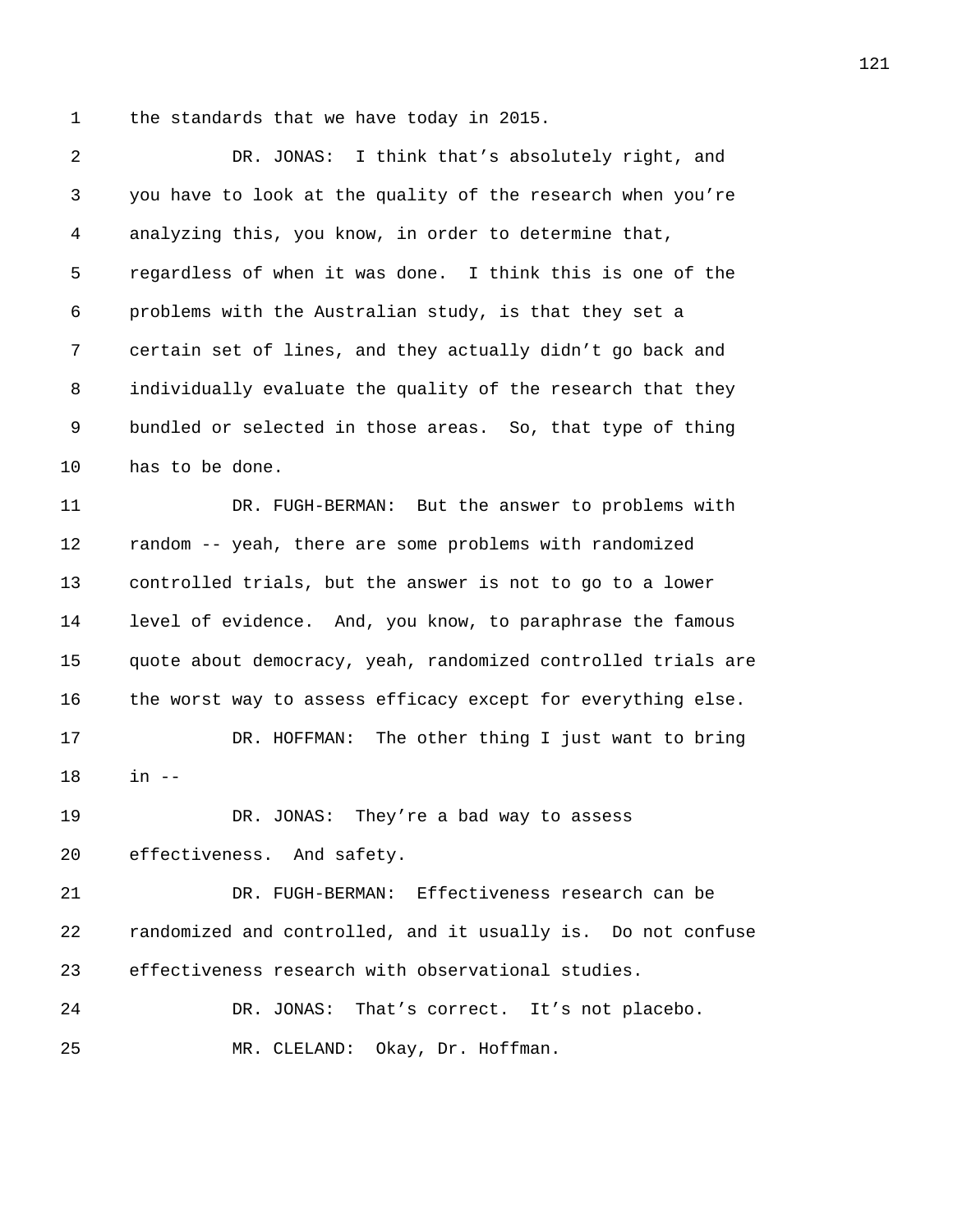1 DR. HOFFMAN: There's one other issue about trials, 2 though, with homeopathy and with other complex products, is 3 that they're complex. And the biggest question that I've 4 always had in this area, one can impose a very clean-cut 5 trial. It can be methodologically correct. However, there's 6 been no standard, no standard set by FDA, in terms of 7 determining what's in the bottle. And lot-to-lot 8 differences, batch-to-batch differences are very key, in 9 particular for botanicals and complex products. 10 You may not get the same answer. I think the NIH's 11 studies didn't get the same answer by switching 12 manufacturers. So, I think it's extremely important that 13 when FTC looks at this that they look at it product by 14 product, that the manufacturer who is bringing in the claim 15 or the data, it needs to match up. It can't be someone 16 else's product. It can't be just on the individual 17 ingredients, not on the whole. And this is -- and these are 18 important concepts with complex products. 19 MR. CLELAND: Okay. We have just a few more 20 minutes, and I'm going to move on to a couple of questions 21 here left on my list. You know, one of the factors that the 22 FTC considers when it determines a level of substantiation 23 required for a claim is what experts in the relevant field

24 would generally require.

25 Dr. Hoffman, in the case of homeopathic drugs,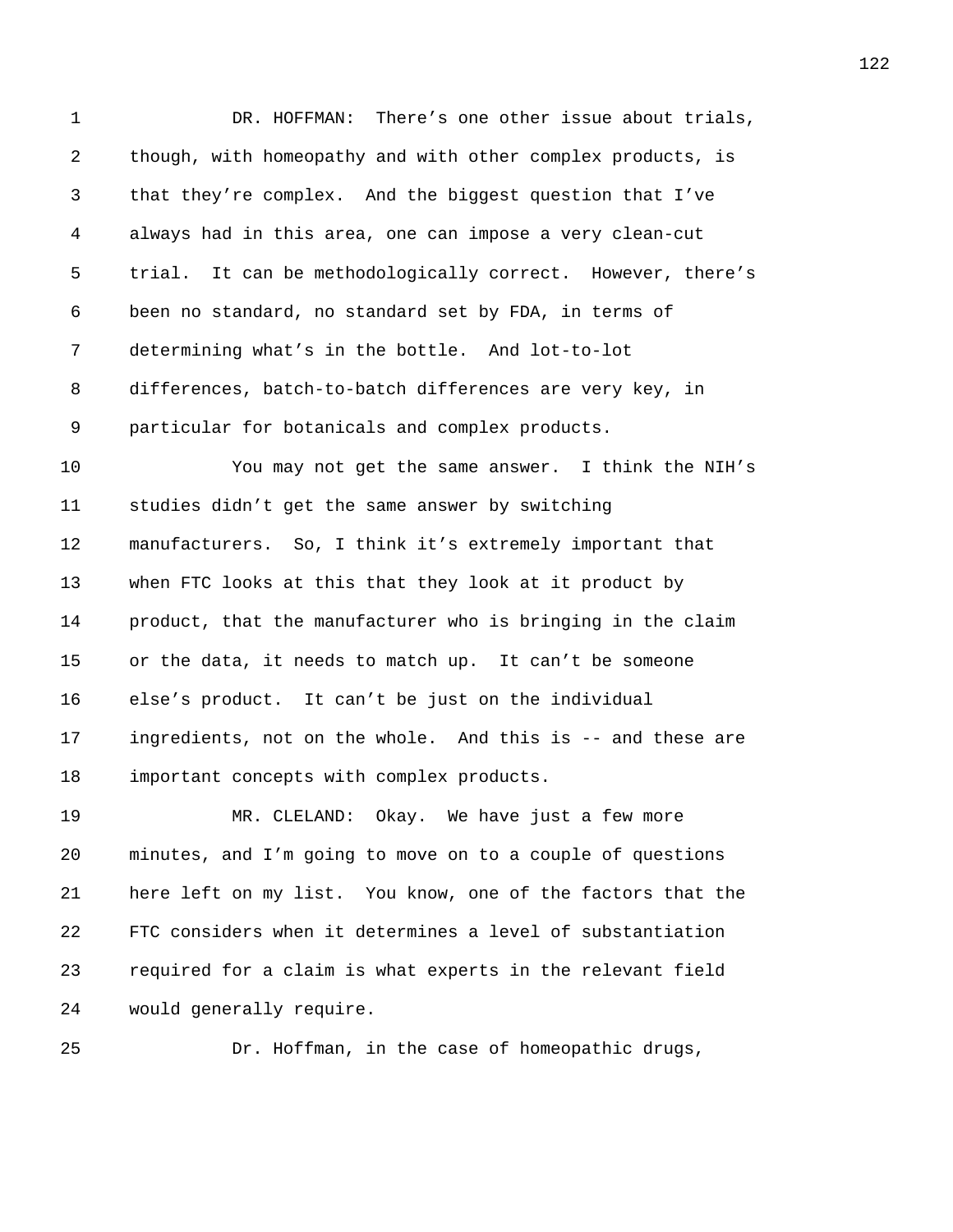1 should the relevant field be limited to homeopathic experts? 2 DR. HOFFMAN: I would say no, but the thing is 3 this, homeopaths, if they have expertise in the claim that 4 they're trying to evaluate, fine, but I think, for example, 5 if someone is making a sinus claim, if someone is making a 6 headache claim, the most important part of that is to be 7 using the standard approaches for the United States. 8 There are validated instruments to determine pain, 9 for example, or how people feel following sinus medications. 10 So, I think it's extremely important that it's a case-by-case 11 what that individual brings to the table in terms of their 12 own expertise. If it's ENT, if it's a neurology, if it's 13 urology, I think it's very important that that person be 14 properly trained in the scientific method and in the current 15 trial designs that people are using for all other products 16 making similar claims. 17 MR. CLELAND: Any other --18 DR. FUGH-BERMAN: I would add that, you know, 19 ideally studies would -- whether they're of homeopathy or 20 drugs or surgery or whatever, would be done by people who are 21 well trained in doing clinical trials and who do not care 22 about the result. 23 DR. HOFFMAN: Yep. 24 DR. JONAS: Well, then, nobody would do them. 25 (Laughter.)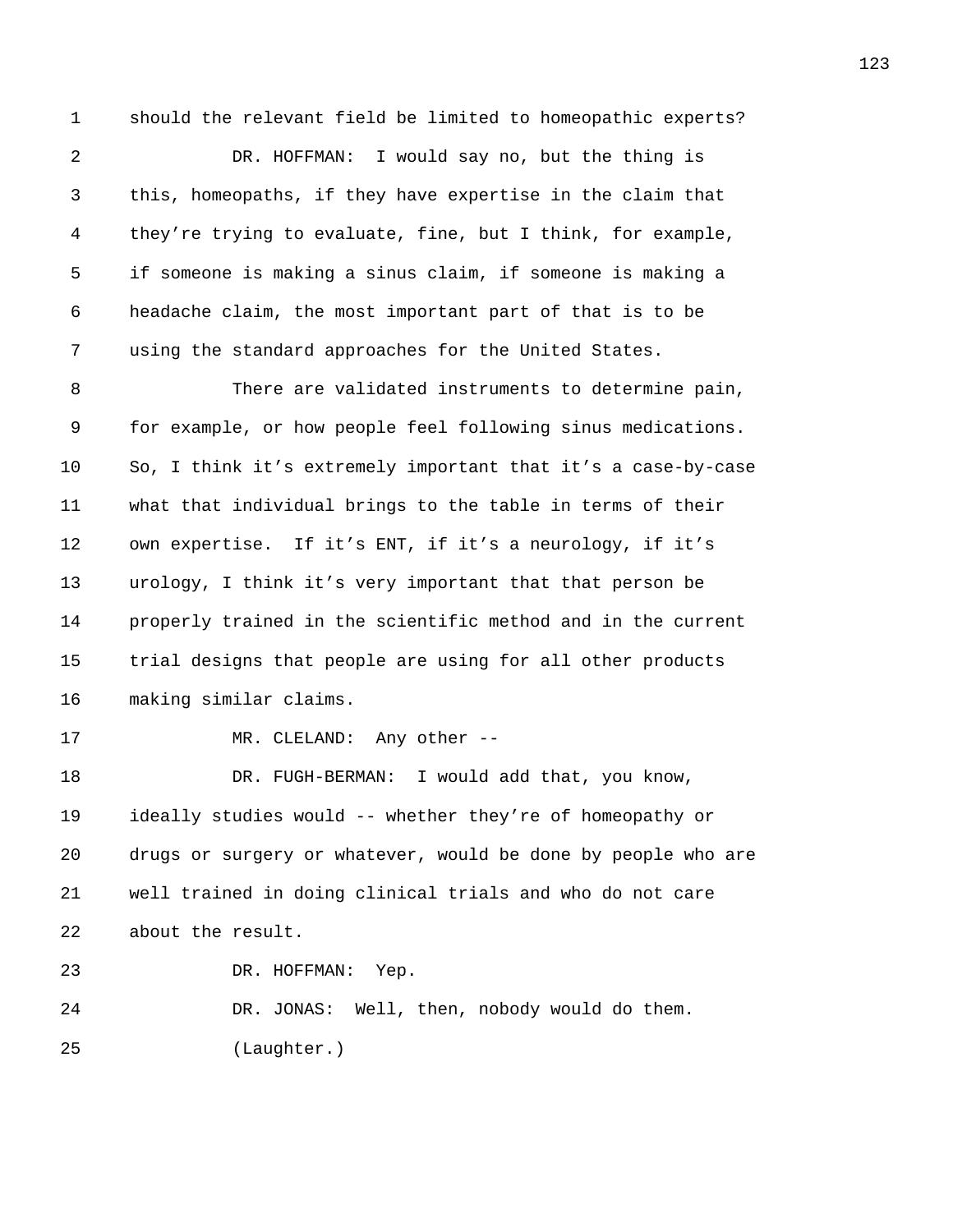1 DR. HOFFMAN: Well, there has to be -- I mean, 2 conflict of interest is a big deal, and bias.

3 DR. JONAS: Yes you have to manage conflict and 4 bias. There's no question about it, which is, you know, why 5 we try to do rigorous research, placebo controls, et cetera, 6 et cetera. I think it's absolutely right, as well as product 7 consistency, product --

8 DR. HOFFMAN: Yep.

9 DR. JONAS: -- measurement in terms of that. I 10 mean, we were doing -- I'll give you an example. You have to 11 have a way of trying to say this is the product and it's the 12 same thing over and over again in those areas. We worked 13 with the NCI to try to replicate a pilot study for a 14 homeopathic product for mucositis in a large, multi-center 15 randomized controlled trial. And we needed a way of 16 determining that particular -- what was in that particular 17 product. It ended up we had to develop an enzyme assay in 18 order to distinguish between those so that we could determine 19 that there was a quality component before we could even put 20 it into a placebo control trial.

21 DR. HOFFMAN: Let me also just quickly add the size 22 of trials are very important. The average drug is approved 23 on no less than about 700 people, generally more. It depends 24 if it's an orphan indication, of course, and things like 25 this. But I think the size of the trials -- a lot of the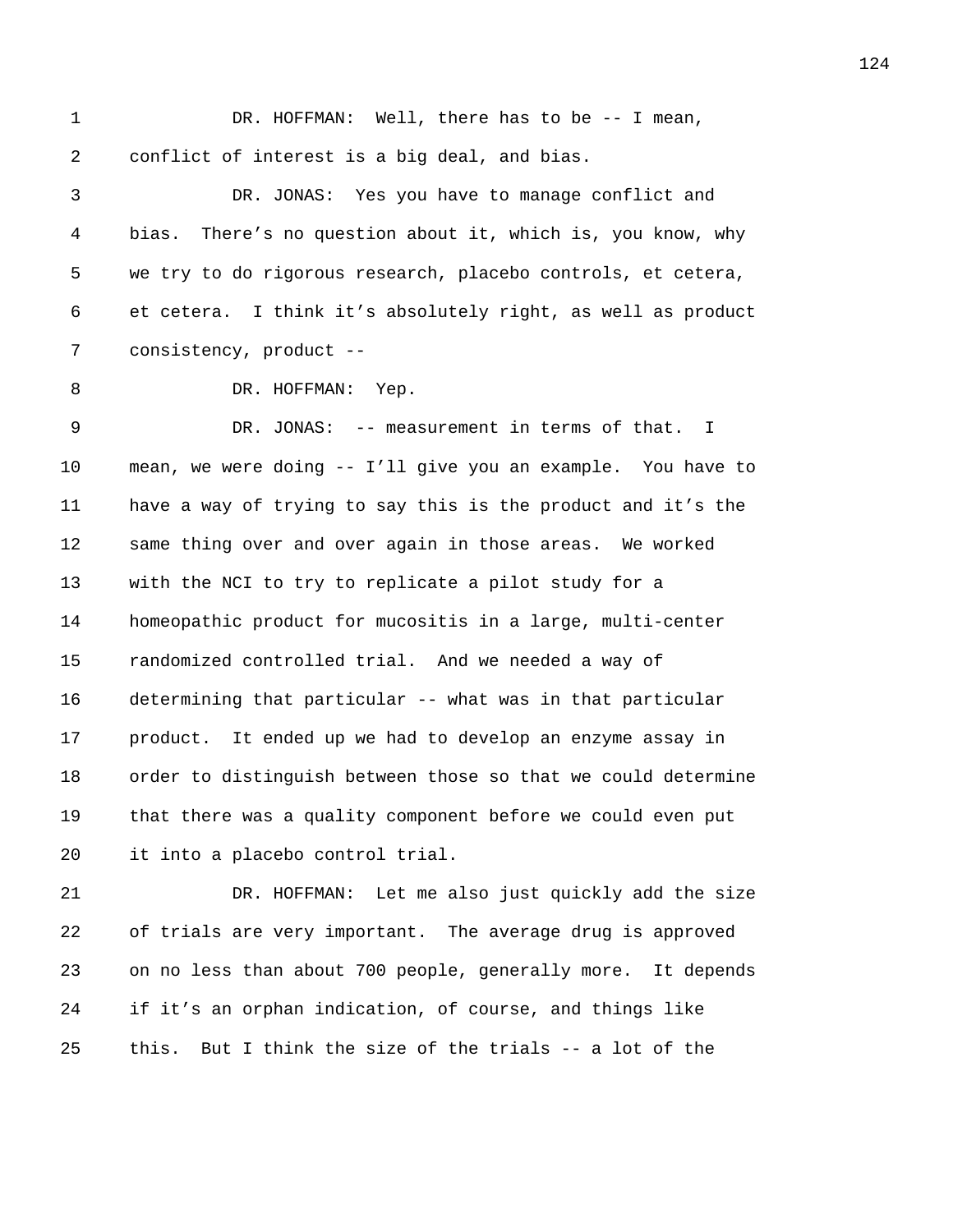1 trials that are used, I have to say, for dietary supplements 2 and for foods can be very small trials, not for health 3 claims, but for structure/function claims. But for drugs in 4 the United States, mainstream drugs really have to prove 5 several hundred people in these pivotal studies. And the 6 size of the trial is really -- yeah, and thousands of people 7 in some case. There was a -- one of the major pharmaceutical 8 companies just lost a phase three trial; it did not work out 9 -- 16,000 people. It depends on the indication. But I think 10 it's important that the size of the trial match the claim. 11 That's the most important --

12 MR. CLELAND: Yeah, and I'm going to throw in a 13 comment there. I think your reference to FDA, and I just 14 want to point out that I think the FTC has a whole lot more 15 flexibility when it comes to evaluating, you know, how many 16 people need to be in a trial and how many trials you need, 17 so, you know, we have a very flexible standard when it comes 18 to evaluating.

19 DR. HOFFMAN: But they have to be reproducible. 20 MR. CLELAND: Yes, absolutely. They have to -- and 21 it's even better -- they not only should be reproducible, I 22 like it when they're actually -- been reproduced.

23 DR. HOFFMAN: Sounds good.

24 MR. CLELAND: So, I have a little more confidence 25 in the results. I have one last question and one minute.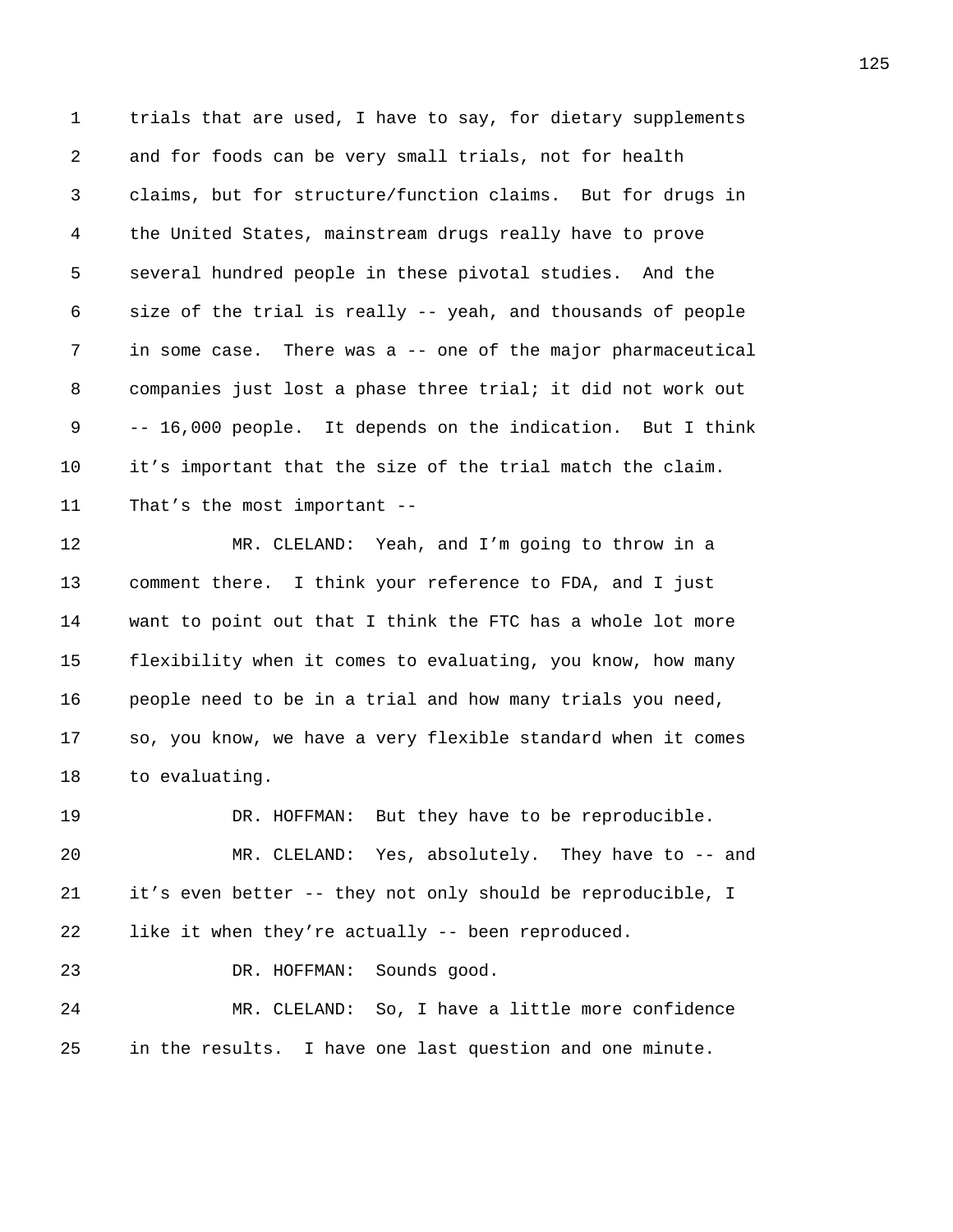1 And, so, I'm going to ask this. Rik, you get this question; 2 it was yours, and if you have -- to the extent that you 3 didn't address it in your opening statement, what are the 4 primary differences in product quality between FDA-approved 5 drugs and homeopathic products prepared per the HPUS? I 6 think you touched on that in your opening statement.

7 DR. LOSTRITTO: I did, thank you. And I'll try to 8 go a little bit in direction with it and in one minute. So, 9 there's a number of substantive quality differences between 10 allopathic products and homeopathic products, but I'll touch 11 on just three: one in the area of raw materials; a second in 12 the area of manufacturing process; and a third in the area of 13 end-product testing.

14 In the area of raw materials, I think an area 15 particularly of interest would be to quality control of 16 mother tinctures and triturates. So, right now, when you 17 read the HPUS, there is not a lot of testing for the 18 consistency of composition, say of the active constituents 19 from a plant.

20 We know that some of the plants that are used 21 nowadays may be endangered species, that other factors -- 22 other species may be used as substitutes, that depending upon 23 the climate, the altitude, the amount of sunshine, et cetera, 24 the ratio of active constituents can vary. I think there 25 should be some consideration for testing, for shelf life and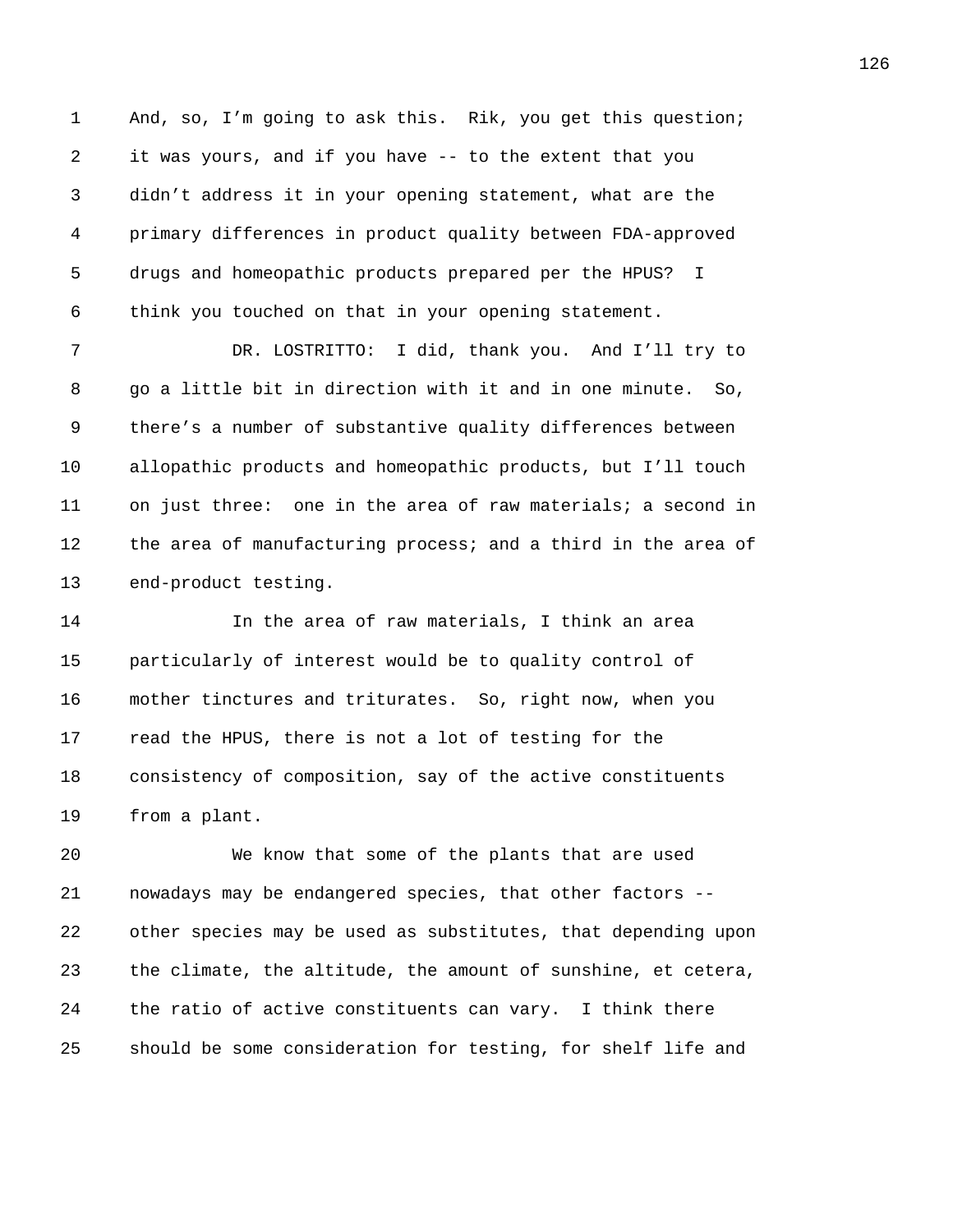1 storage and so forth of these mother tinctures and 2 triturates.

3 In the area of manufacturing process, you know, we 4 read about the dilution and attenuation and succession 5 process. It appears to be largely based on a common-sense 6 approach but untested. Testing of intermediate dilutions 7 to validate the final attenuation, which you may not be 8 always -- always be able to measure, but testing at 9 intermediate dilutions allows one to at least partially 10 validate the dilution method. 11 And, also, if you read about various succussion 12 approaches, which we use to shake up, potentize, the 13 preparation, there's a number of various approaches there. 14 So, I think there would be some interest in that 15 manufacturing process approach that homeopathic products are 16 unique to. 17 In the area of end-product testing, it would be

18 very interesting to show that at high attenuations that there 19 actually is a lack of the active principal that you diluted 20 away. Again, I pointed out some anomalies that could take 21 place during the dilution process. And, certainly, sterility 22 for those products that are named -- labeled to be sterile, 23 and also you'd want to avoid contamination from other things 24 associated with the product besides the active material, 25 excipients, container closures, and so on.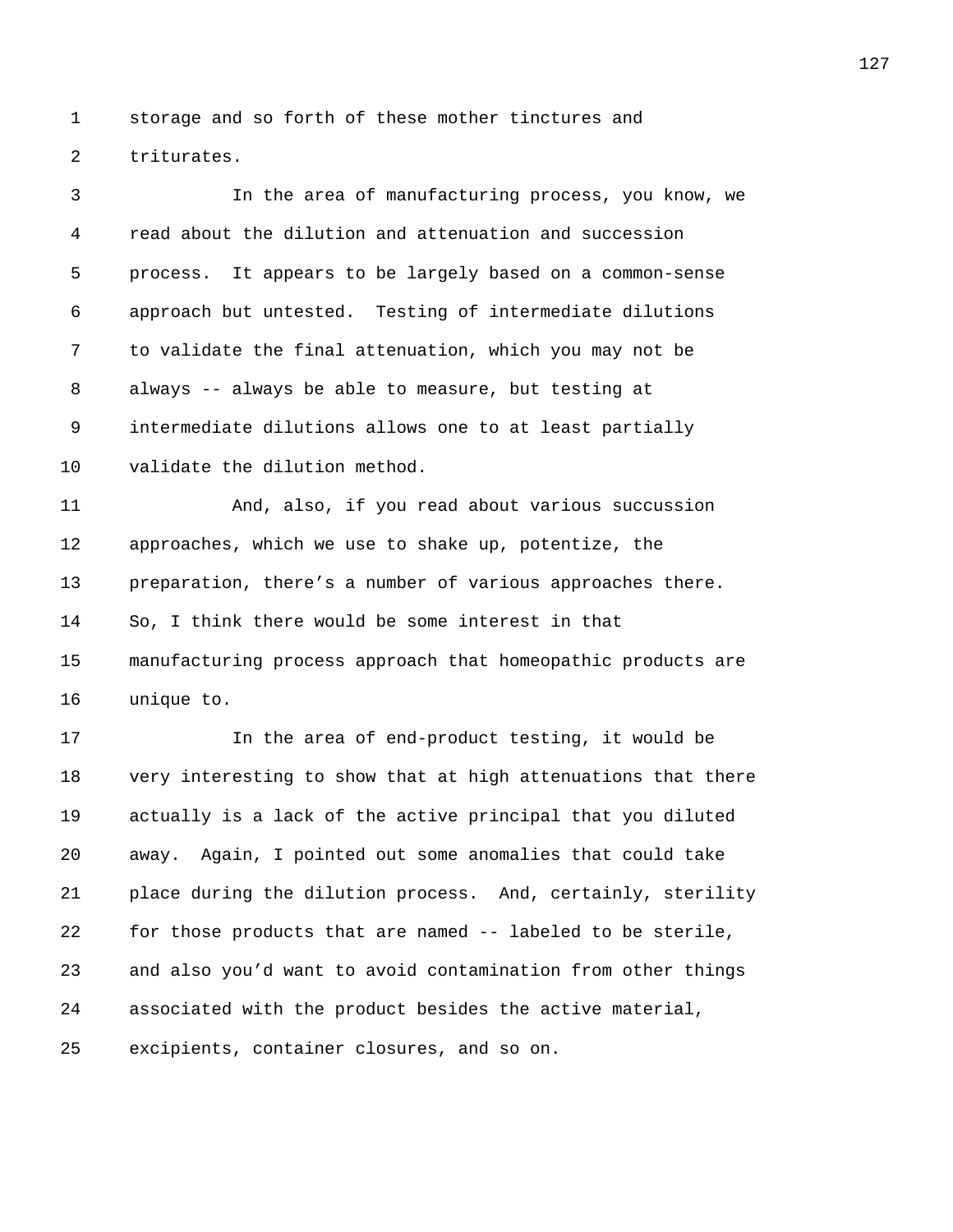1 So, that's just the three top ones I could think 2 of.

3 MR. CLELAND: Paul, you indicated -- did you want 4 to respond to that, any of that?

5 DR. HERSCU: Well, I would jump in a little bit. I 6 think a lot of these questions are best served by a meeting 7 with the HPCUS, the organization that actually deals with 8 creating the pharmacopoeia. And I'm sure they would be a 9 willing partner to discuss any of these points. For example, 10 before all the different standards of deciding on the 11 different levels of a plant at different times of the year, 12 that was already included in the pharmacopoeia, so when you 13 pick any plant, it says, you know, grown at this time of the 14 year, at this time, this -- and so on. So, there are 15 actually methods. But that said, questions which are 16 important questions are best served by asking and interacting 17 with HPCUS.

18 MR. CLELAND: Okay, thank you, Paul. And that is 19 all the time we have. And I want to thank all my panelists 20 for a great discussion. And we'll be back starting at 1:35. 21 (Applause.)

23

22 (Lunch recess.)

24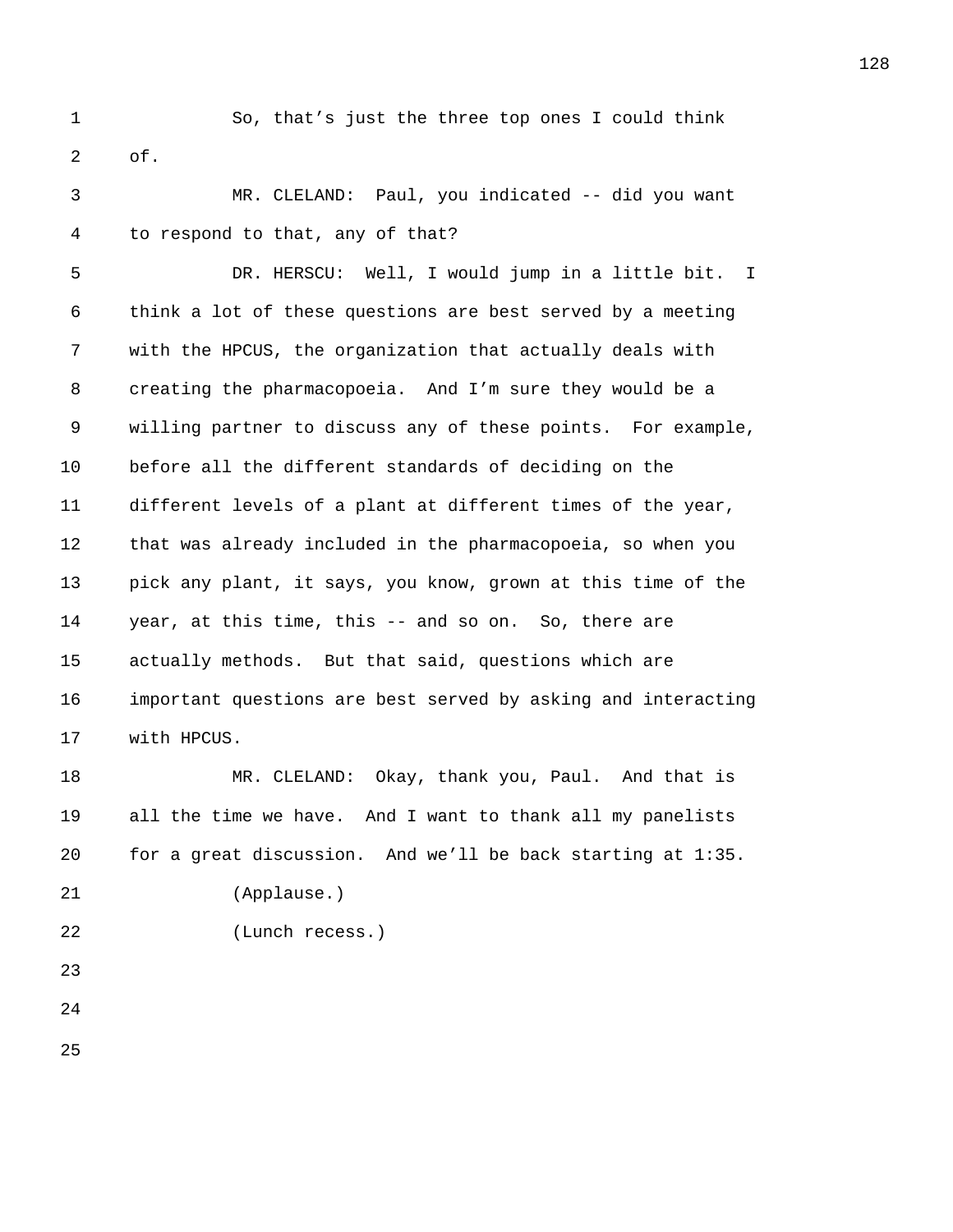1 PANEL 3: LEGAL/REGULATORY ISSUES PRESENTED BY 2 HOMEOPATHIC ADVERTISING 3 MR. FORTSCH: Good afternoon. We're going to move 4 into the final panel of the workshop today. And I want to 5 introduce myself, who is moderating this panel. And you've 6 met me already, and that's all I'm going to say about myself. 7 (Laughter.) 8 MR. FORTSCH: So, the more important part of the 9 panel is who's on it and the graciousness that they've all 10 agreed to come today and speak on the panel. And I'll first 11 introduce, directly to my left, Michelle Rusk, who is a 12 colleague in the Division of Advertising Practices; and then 13 Christina Guerola Sarchio from Orrick, Herrington & 14 Sutcliffe; and continuing on to my left, David Spangler from 15 the Consumer Healthcare Products Association; Antonio Vozzolo 16 from Faruqi and Faruqi -- I hope I pronounced that right; and 17 then going all the way to my far right, Kat Dunnigan from the 18 National Advertising Division, and you heard a bit about the 19 NAD, as it's known, in an earlier panel; Elaine Lippmann from 20 the FDA; Al Lorman from the Law Office of Alvin J. Lorman; 21 and Paul Rubin from Ropes & Gray.

22 So, we are going to follow the same structure that 23 we followed in the other two panels, where we're going to ask 24 each of the panelists -- and as you can see, we have a larger 25 group than the other two panels -- so we're going to strictly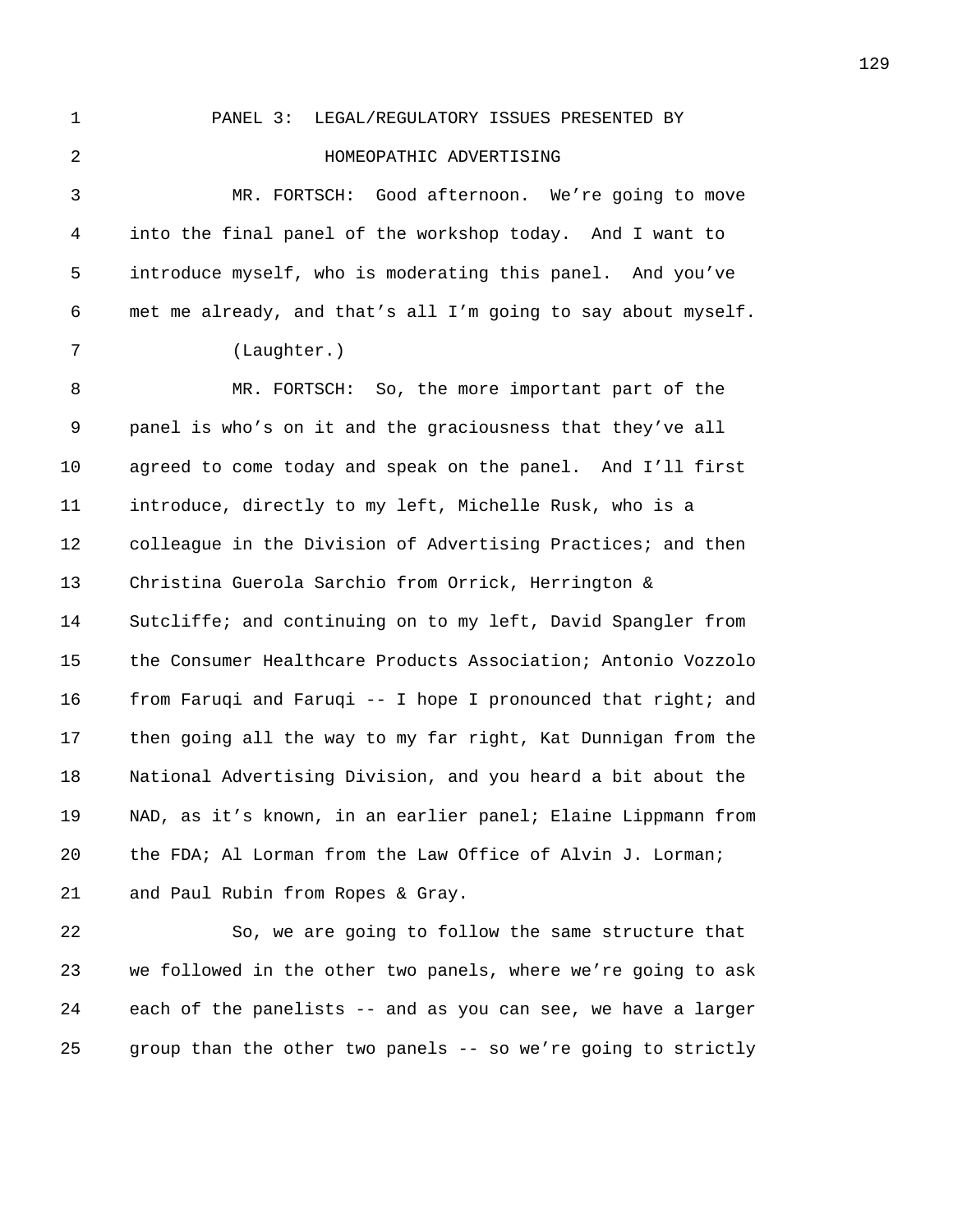1 enforce the five-minute-or-less rule, but I think everyone is 2 very well versed on that one. We're going to ask everybody 3 to give a five-minute-or-less opening remarks, and then we'll 4 do a number of questions. If we have time, we'll take 5 questions from the audience, but I'm going to start with my 6 colleague, Michelle Rusk.

7 MS. RUSK: Thanks, Greg. Okay, so, today, now that 8 everybody's awake, I'm going to touch quickly on the FTC's 9 shared jurisdiction with FDA, how we coordinate, but also how 10 our legal frameworks differ in some important respects. And 11 then I'm going to explain what exactly the FTC law requires 12 in the way of scientific support for claims, not just for 13 homeopathic products but for any health-related product.

14 We do share jurisdiction with the FDA over 15 homeopathic, allopathic OTC drugs, foods, supplements, and 16 certain other health products, and that means we need to 17 coordinate our enforcement efforts, so we have in place a 18 memorandum of understanding that spells out that FDA has 19 primary responsibility over claims made in labeling and the 20 FTC takes the lead on claims in advertising and other 21 marketing.

22 Now, we do make every effort to be consistent in 23 our actions, but there are some important differences in our 24 legal frameworks. The FTC is primarily a law enforcement 25 agency, not a regulatory agency. And by that I mean we don't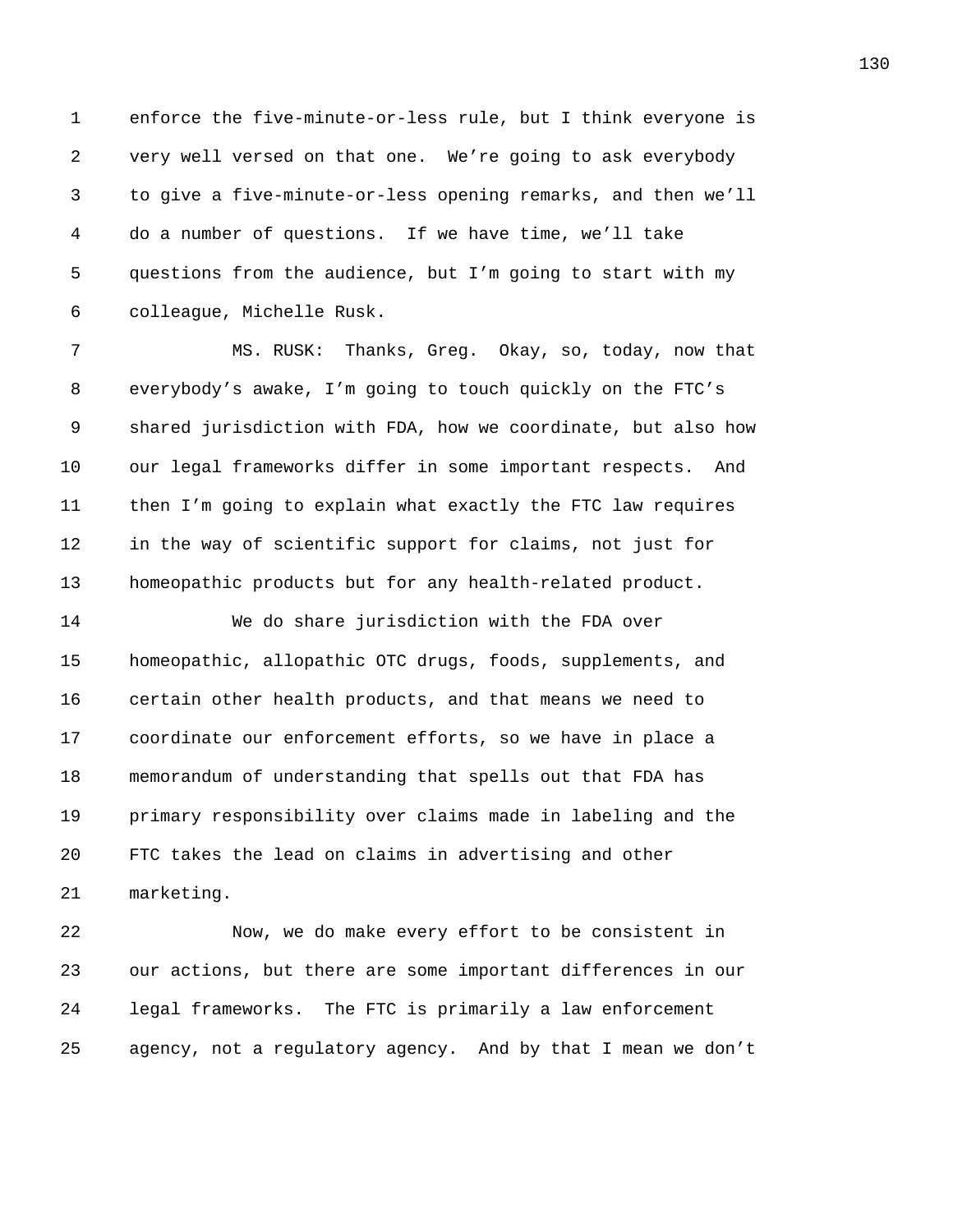1 engage in pre-market approval. The law requires an 2 advertiser to substantiate advertising claims before they're 3 made, but they don't have to submit ads to us in advance and 4 we don't preapprove their claims, nor do we dictate how 5 claims are worded or what specific disclosures are required. 6 Also, the FTC law makes no distinction between 7 product categories. It doesn't matter under our approach 8 whether you position yourself -- your product as a food, a 9 supplement, a drug. You will be held to the same 10 substantiation standard for the claims that you make, and 11 there's no exemption under FTC law or policy for products in 12 the homeopathic pharmacopoeia.

13 Finally, the FTC doesn't make bright-line 14 distinctions between disease claims, health claims, 15 structure/function claims, or other treatment claims. So, 16 for every claim, we're asking the same questions: What 17 message does the ad communicate to consumers? Is it truthful 18 and accurate? Is it backed by science?

19 Our authority for the approach comes from two very 20 simple sections of the FTC Act, not a lot of regulations you 21 need to be familiar with. Section 5, which applies to both 22 advertising and labeling, prohibits unfair or deceptive acts 23 or practices in commerce. So, Section 5 would prohibit 24 deceptive marketing of homeopathic or any other product or 25 service marketed to consumers.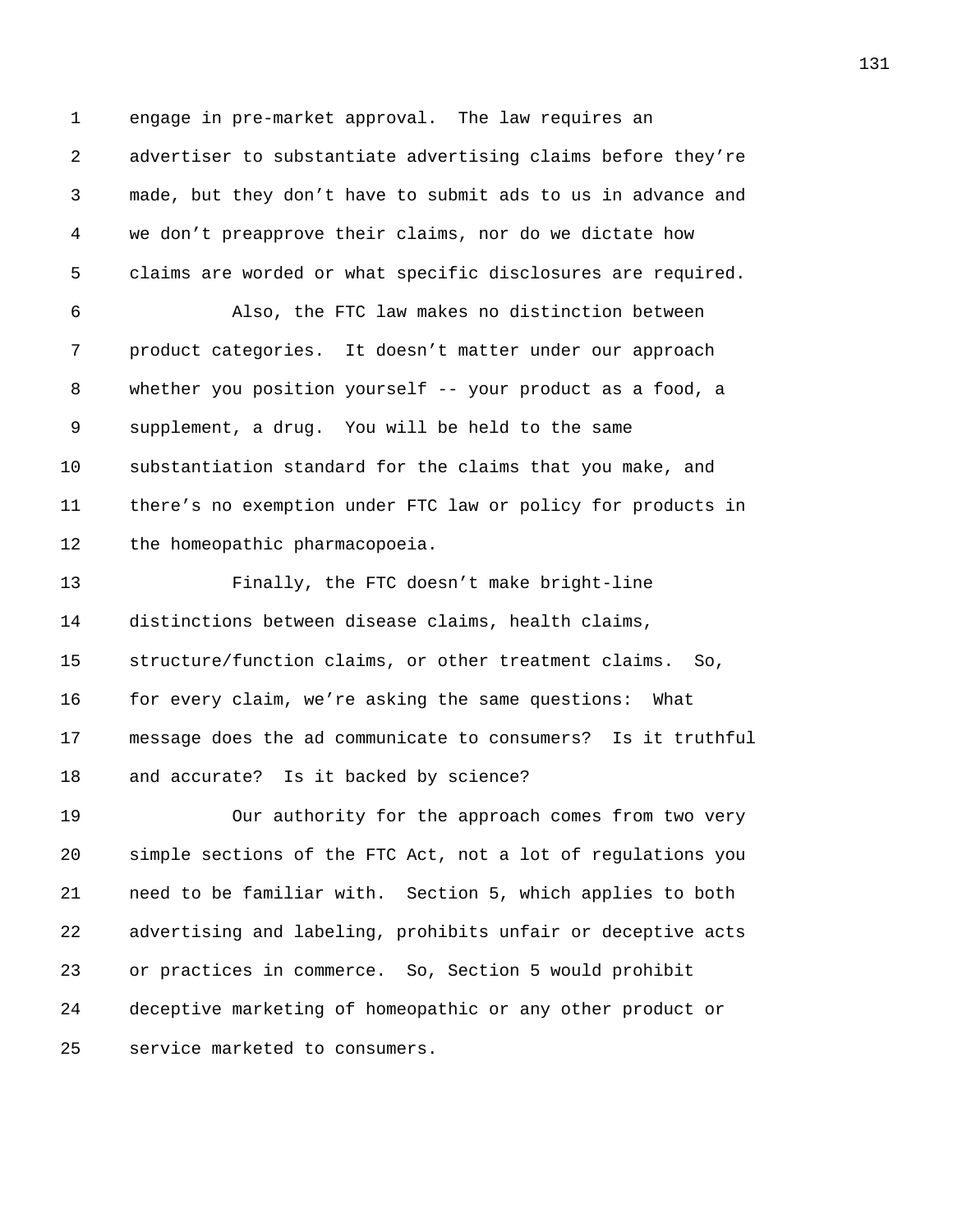1 Section 12 applies to products that are also 2 regulated by the FDA, like foods, drugs, supplements, 3 devices, and it prohibits dissemination of false ads for 4 these products. But under both of these sections a marketer 5 has to have a reasonable basis for any objective claim that 6 they make about their product. And the FTC's made it clear 7 in case law and warning letters and policy statements and 8 guidelines that when you're talking about the benefits of a 9 health-related product the reasonable basis standard means 10 that you have to have competent and reliable scientific 11 evidence. 12 So, in my last minute, I want to make a few points 13 about what exactly the FTC means when we say "competent and 14 reliable scientific evidence." I have two minutes, 15 apparently. 16 Most importantly, we expect to see rigorous 17 science. As Rich mentioned, there is some flexibility in the 18 number and type of studies, the size, the duration, but as a 19 general rule for treatment claims, we expect randomized, 20 double-blind, placebo-controlled human clinical studies, not 21 in vitro studies, not animal studies, not anecdotal evidence, 22 no matter how compelling it is. 23 Second, we expect the studies to be internally 24 valid. That means well designed, reliably conducted, using

25 procedures accepted in the field of research. It also means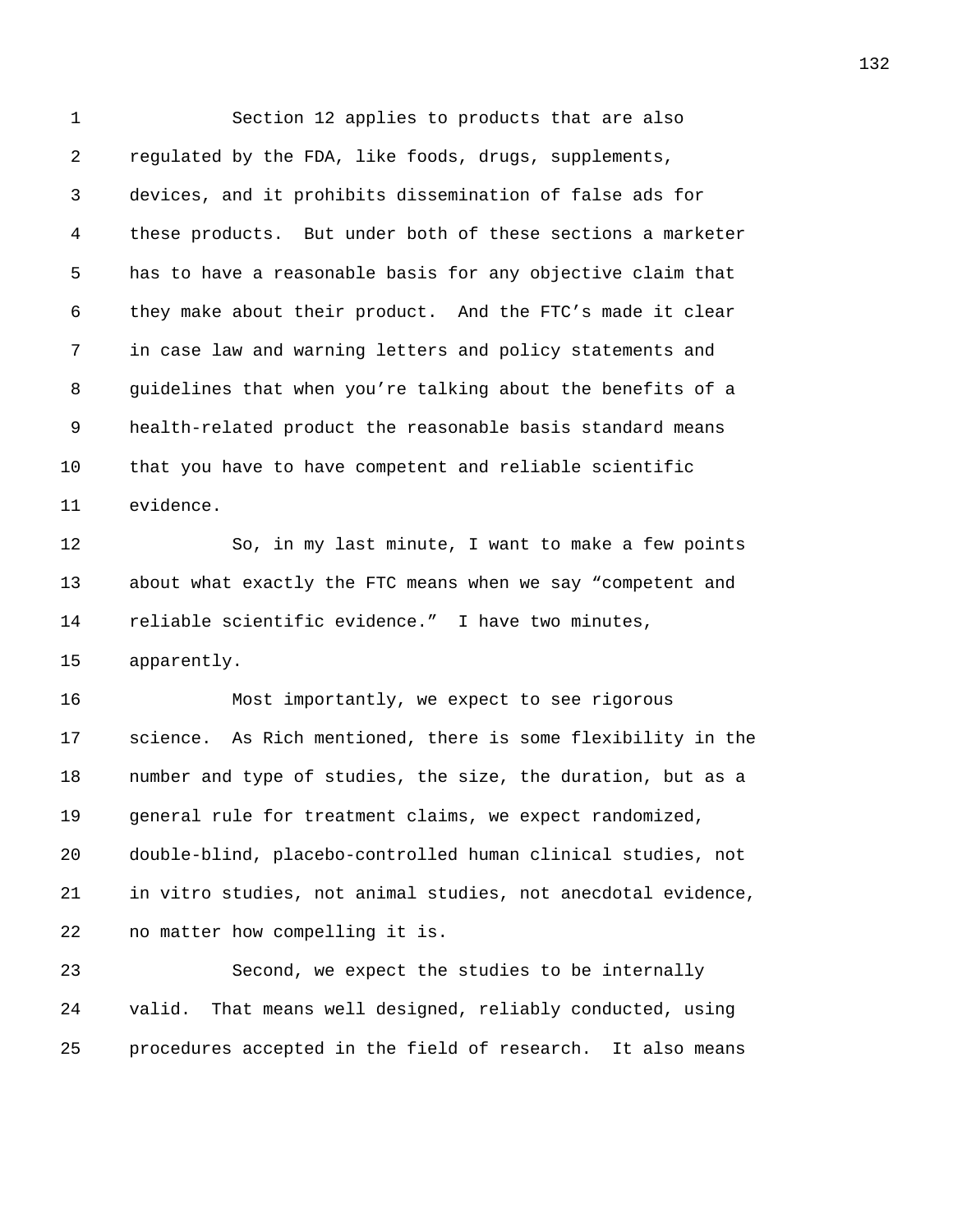1 that results are not just statistically significant but also 2 strong enough to be clinically meaningful.

3 Third, the evidence has to match the product and 4 the specific claim. Is it the same active ingredient, in the 5 same form and dose? Are there other ingredients in the 6 product that could alter the effect? Does the degree and 7 nature of the effect match the claim? So, for instance, a 8 study that shows a product might shorten the duration of a 9 cold for a day or two is not support for a claim of cold 10 prevention.

11 And my final point, the FTC will look at a 12 marketer's studies in the context of the larger body of 13 evidence, not just in isolation. We ask how does it fit and 14 is it consistent with the scientific literature as a whole. 15 If the larger body of evidence suggests a product may not be 16 effective, then that's going to be a very high hurdle for an 17 advertiser to overcome.

18 So, that's our analysis. Whether you're 19 advertising a homeopathic drug, an allopathic supplement or 20 something else, do you have one or more quality studies? 21 Does the evidence match the product and the claim? And how 22 does it fit into the science as a whole? 23 MR. FORTSCH: Thank you, Michelle.

24 I'm now going to turn to Elaine Lippmann to speak 25 about the FDA.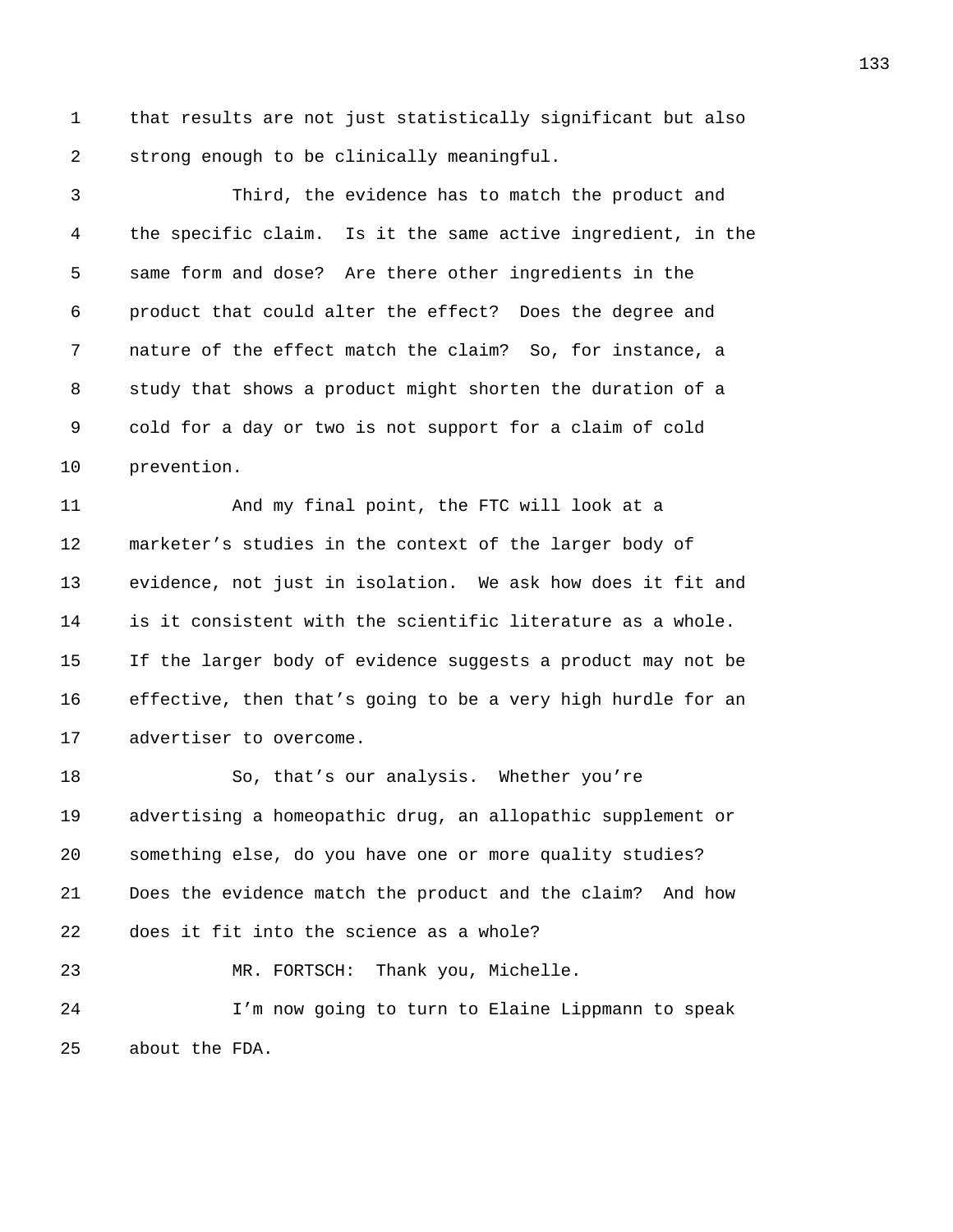1 MS. LIPPMAN: Good afternoon. I'm Elaine Lippmann. 2 I'm in the Office of Regulatory Policy at the FDA. FDA is 3 pleased to be participating in the FTC's workshop to examine 4 advertising of over-the-counter homeopathic products. The 5 two agencies share an interest in drug products marketed as 6 homeopathic. While the statutes and regulations we enforce 7 differ, both agencies share the goal of implementing policies 8 that are in the best interest of the public. We, therefore, 9 welcome the opportunity to add our perspective to the FTC's 10 exploration of the issues under its purview, as well as to 11 hear from the FTC and others.

12 Products that meet the definition of drug under the 13 Food, Drug and Cosmetic Act are subject to regulation by the 14 FDA, regardless of whether they are labeled as homeopathic. 15 Since 1988, prescription and nonprescription drug products 16 labeled as homeopathic have been manufactured and distributed 17 without FDA approval under our stated enforcement policies.

18 FDA is now evaluating its current enforcement 19 policies from scientific, risk, and process perspectives. In 20 April of this year, FDA began soliciting opinions about 21 whether and how to adjust the current enforcement policies to 22 reflect changes in the homeopathic product marketplace over 23 the last approximately 25 years. FDA is, therefore, engaged 24 in its own reexamination of its regulatory approach to 25 homeopathic drug products at the same time that the FTC is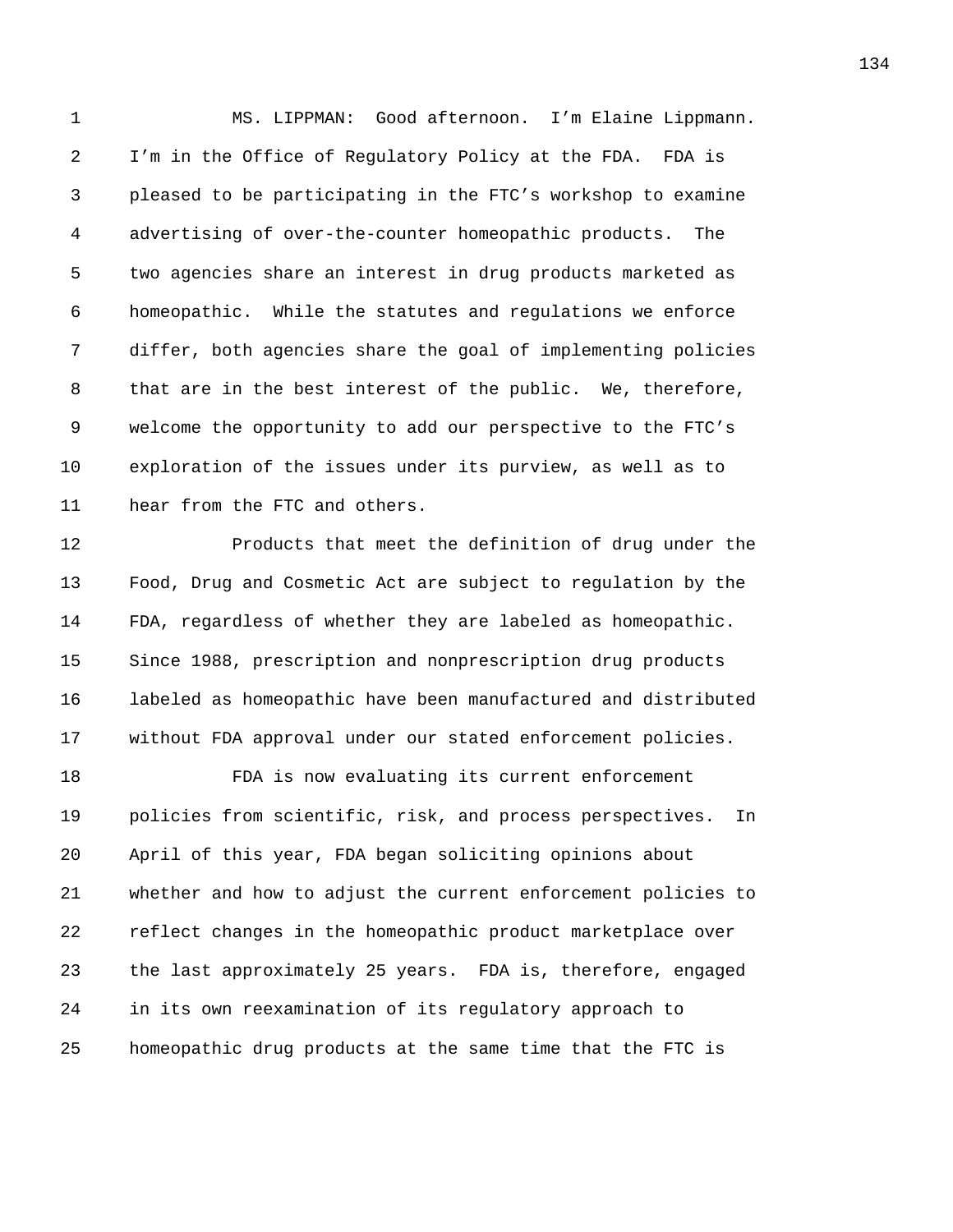1 examining issues relating to the advertising of these 2 products.

3 Compliance policy guides explain FDA's policies on 4 regulatory issues related to our laws or regulations. They 5 also provide guidance to FDA's compliance staff and field 6 investigators on the agency's standards and procedures to be 7 applied when determining industry compliance. In 1988, FDA 8 issued its compliance policy guide, or CPG, entitled 9 Conditions under which Homeopathic Drugs may be Marketed. 10 This CPG states that the FDA does not intend to take 11 enforcement action against drug products labeled as 12 homeopathic and marketed without pre-market review and 13 approval, provided that certain conditions are met regarding 14 ingredients, labeling, prescription status, and current good 15 manufacturing practice.

16 The homeopathic drug industry has continued on an 17 upward growth trajectory since FDA issued the CPG in 1988, 18 especially with respect to OTC drug products labeled as 19 homeopathic. The CPG noted that at the time of original 20 publication in 1988, the homeopathic drug market was a 21 multimillion-dollar industry in the United States. In 2007, 22 the National Health Interview Survey conducted by the Centers 23 for Disease Control and Prevention estimated that adults 24 spent about \$2.9 billion on the purchase of homeopathic 25 medicine.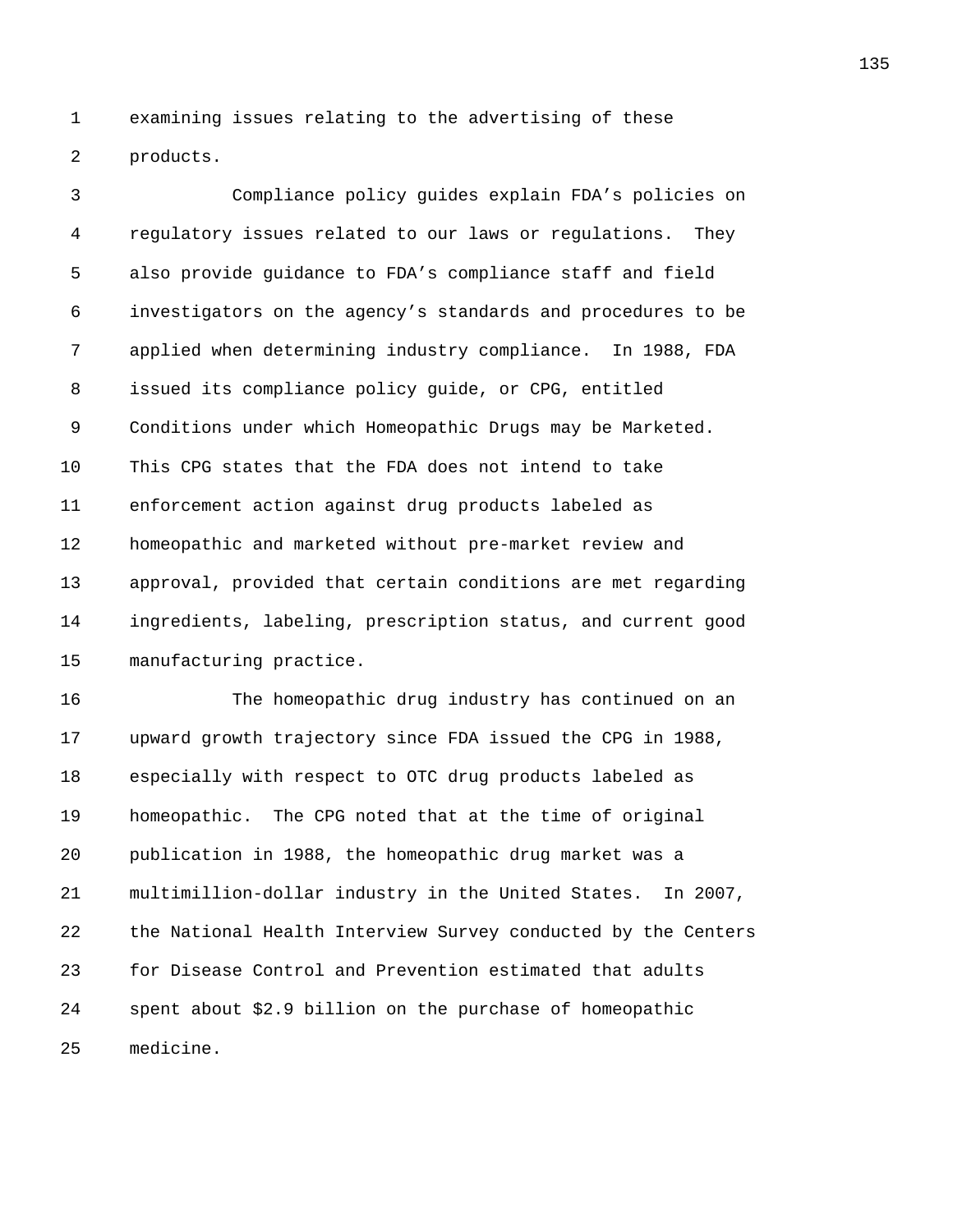1 Drug products labeled as homeopathic are marketed 2 and sold in a variety of dosage levels and forms direct to 3 consumers through magazines, the internet, and in both big-4 box retail establishments like Target and Walmart, and 5 traditional retail pharmacies like CVS and Walgreens. To 6 date, manufacturers have listed with the FDA over 7,000 OTC 7 drug products marketed as unapproved homeopathics.

8 In light of the growth of the industry and the 9 passage of approximately 25 years since the CPG's issuance, 10 FDA is evaluating its regulatory framework for these 11 products. This past April, FDA held a public hearing to 12 obtain information and comments from stakeholders about the 13 current use of homeopathic drug products, as well as the 14 agency's regulatory framework for these products. FDA is 15 seeking broad public input on the current enforcement 16 policies related to drug products labeled as homeopathic in 17 an effort to better promote and protect the public health.

18 On August 21st, the FTC submitted a comment to our 19 docket. In it, FTC recommends that FDA reconsider its 20 current regulatory approach to OTC products labeled as 21 homeopathic. FTC states its concern that our policies 22 conflict with the Commission's advertising substantiation 23 policy in ways that may harm consumers and create confusion 24 for advertisers.

25 FDA will consider FTC's comment, along with other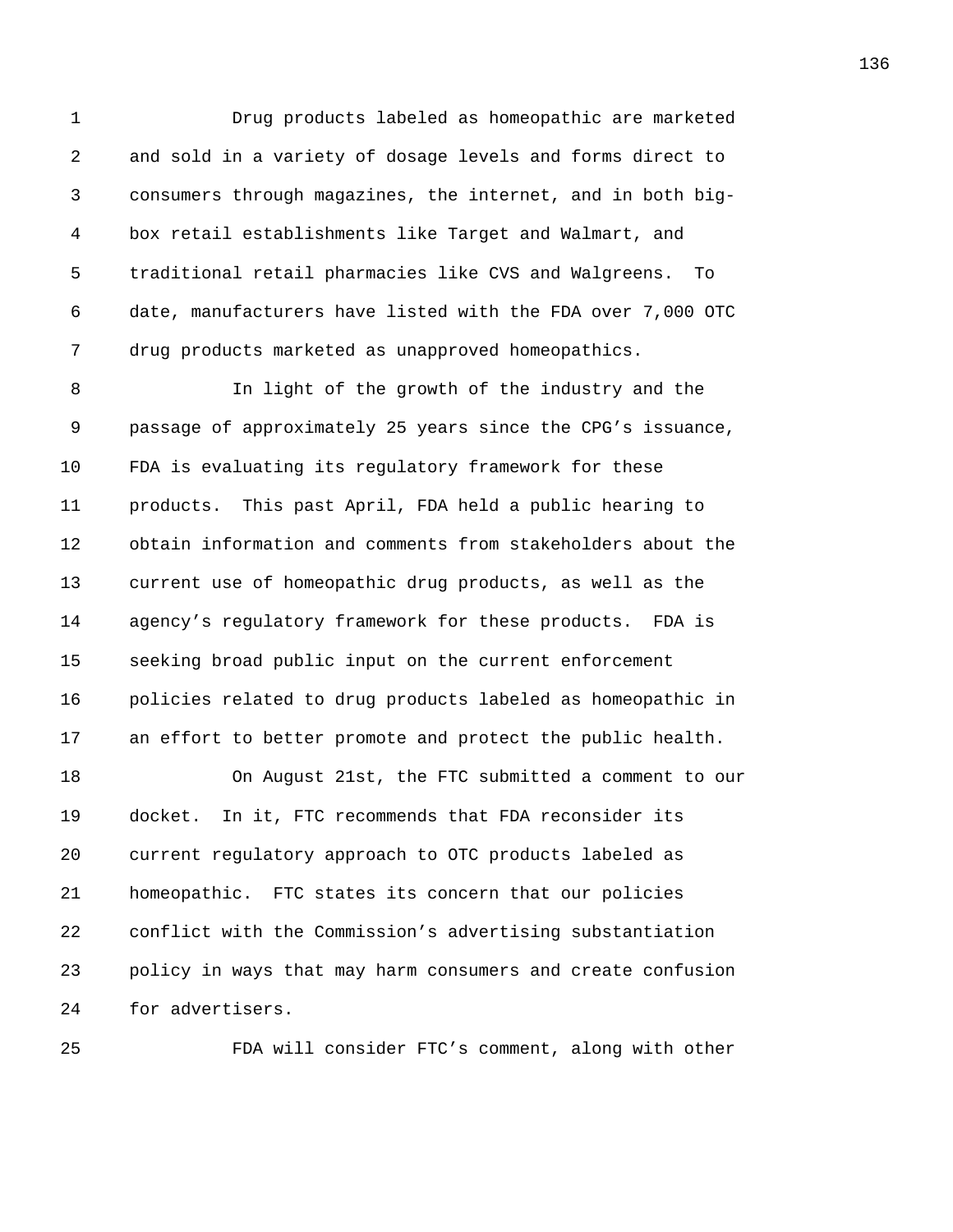1 comments submitted to our docket, as we determine whether and 2 how to adjust our regulatory approach to products labeled as 3 homeopathic with the goal of protecting and promoting the 4 public health.

5 MR. FORTSCH: Thank you, Elaine. 6 I'm now going to turn it over to Al Lorman. 7 MR. LORMAN: Thank you. Good afternoon. I 8 appreciate this opportunity to speak to you today on behalf 9 of my client, the American Association of Homeopathic 10 Pharmacists. The issues that the FTC staff have asked this 11 group to address are both important and complex. In the five 12 minutes that each of us have been allotted, I'm going to 13 focus on the use of disclaimers in labeling and advertising. 14 First, however, I'd like to make one brief point, 15 though, about a key legal assertion by the FTC staff. I 16 believe that the FDA Compliance Policy Guide reflects FDA's

17 recognition that Congress may well have adopted a different 18 standard of effectiveness for homeopathic drugs. Whether 19 that same standard also applies under the Federal Trade 20 Commission Act is a legal issue which has never been decided 21 by either the Commission nor a court.

22 Even were the FDA to revoke or revise the 23 Compliance Policy Guide, as suggested by the FTC staff in its 24 comments to FDA, that does not actually change the legal 25 status of homeopathic drugs under the Food and Drug Act. The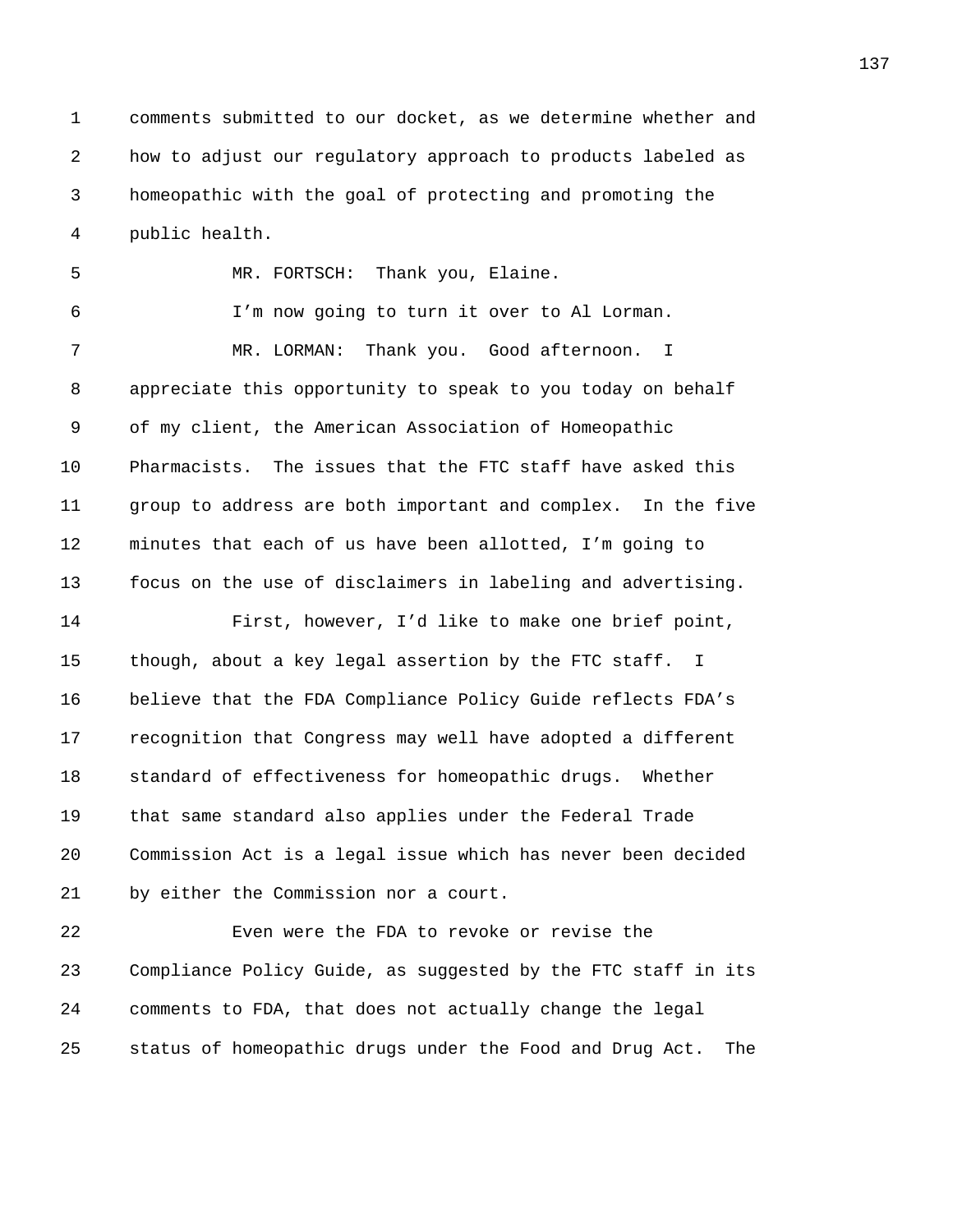1 FDA would still have to take some sort of legal action to 2 establish that these drugs are not legal. In fact, since the 3 drug amendments of 1962 were passed, the amendments, which 4 added the effectiveness requirement to the statute, FDA has 5 been in the process of reviewing both prescription and over-6 the-counter drugs to determine their compliance with the 7 effectiveness standard.

8 There are still hundreds of OTC and Rx, allopathic 9 drugs, for which FDA has not made a final determination as to 10 safety and effectiveness. As a legal matter, homeopathic 11 drugs are in no different position, and if we have to take 12 our place in the line of FDA's review of drugs under the '62 13 amendments, I suspect they may reach it in the next century.

14 **However, my main point today is that the AAHP** 15 believes that there is actually an appropriate path forward 16 that not only gives consumers additional purchase information 17 but also satisfies the FTC's claimed legal standard. We 18 would much rather cooperate than litigate.

19 The AAHP adopted a voluntary advertising and 20 labeling disclaimer program in 2012. That disclaimer was 21 based on the one adopted by Congress in DSHEA for diet 22 supplements which made structure/function claims. Between 23 the AAHP guideline and the court-approved settlements in some 24 of the false advertising cases that have been brought against 25 homeopathic manufacturers, we believe that a majority of the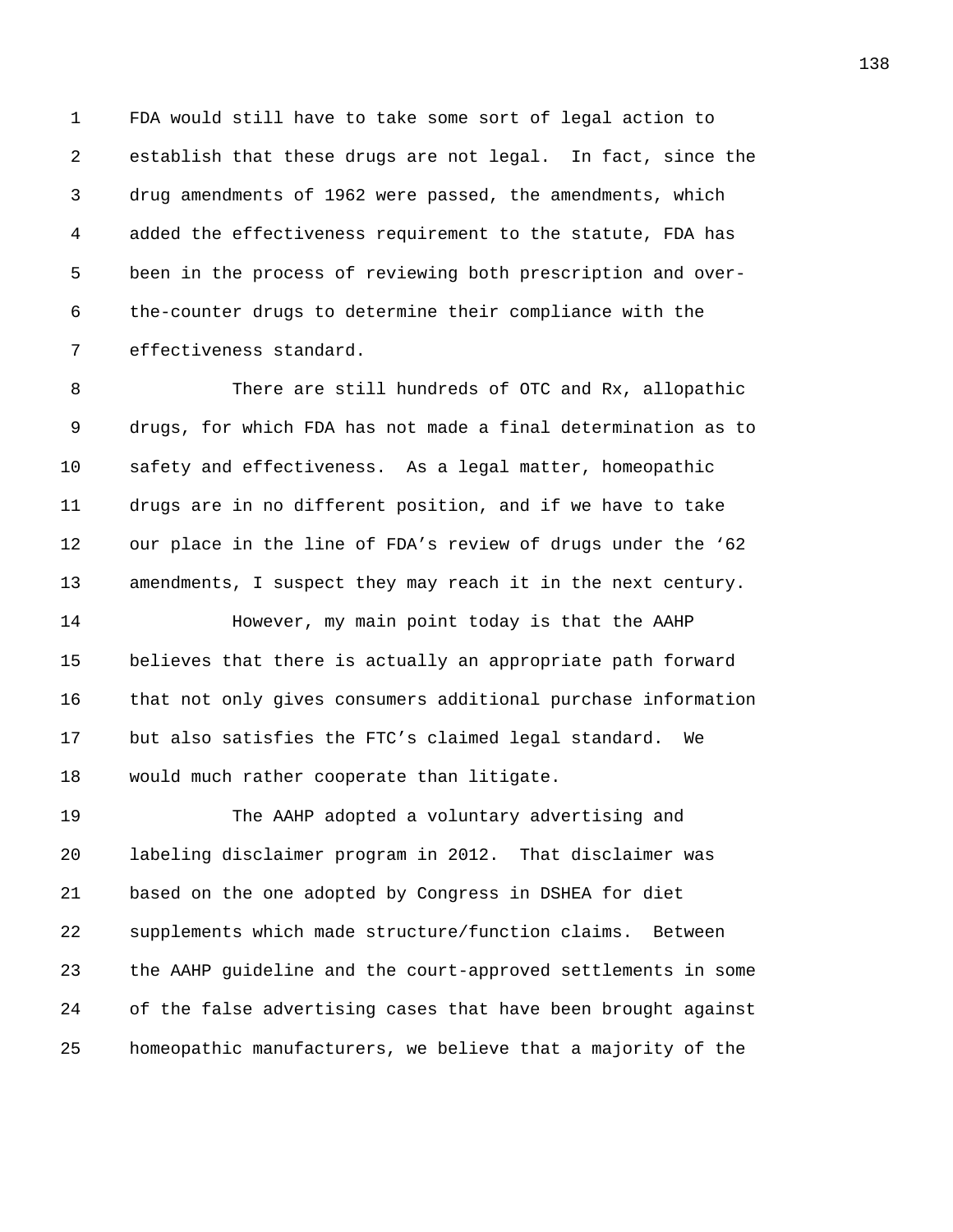1 homeopathic products sold today bear some sort of disclaimer 2 on labels and in advertising.

3 The AAHP has conducted a study about consumer 4 understanding of FDA's role in the approval of a number of 5 product categories. This study showed that 24 percent of the 6 consumers tested believed that FDA approved homeopathic drug 7 claims. This 24 percent is within the range found by the FTC 8 in its study of a couple of years ago. While 24 percent is 9 not an inconsequential number of consumers to be confused, it 10 is important to put that number in context.

11 The AAHP study shows that fewer consumers believe 12 that FDA approves homeopathic product labels than believe 13 that FDA approves cosmetic, pet food, and grocery product 14 labels. In fact, fewer consumers that we surveyed believe 15 that FDA approved homeopathic product claims than any other 16 product category tested.

17 The study also suggested that most consumers can 18 differentiate between allopathic OTC drugs and homeopathic 19 OTC drugs. The study showed that 76 percent of consumers 20 understood that FDA reviewed the claims for allopathic OTC 21 products but, as noted, only 24 percent thought the same 22 about homeopathic products. These were -- this was a study 23 that did not show consumers labels. This was based solely on 24 the use of the terminology.

25 In a separate study, the AAHP also studied consumer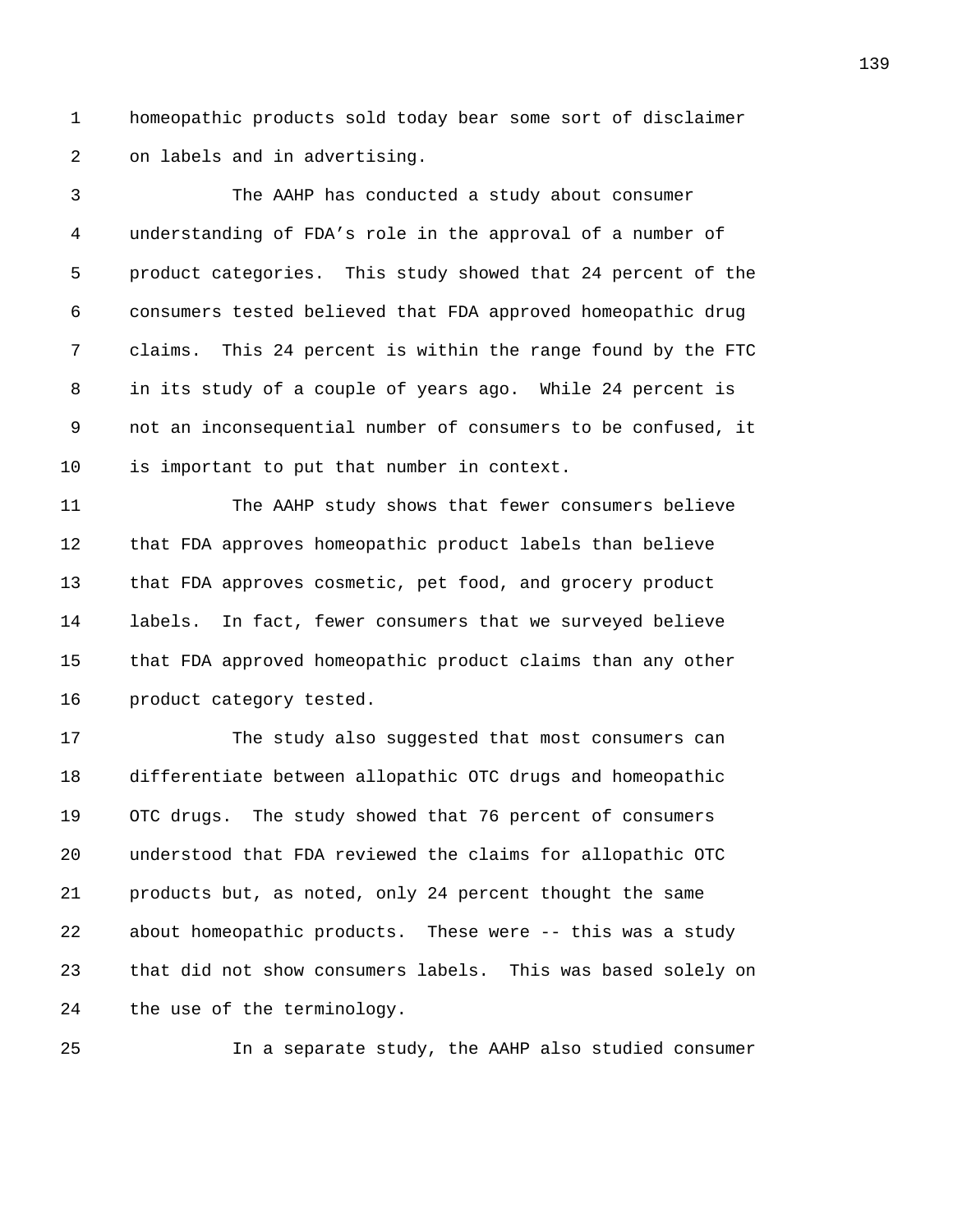1 perception of product labels with one of three different 2 disclaimers. This study, to the extent possible, was modeled 3 on the study that the FTC commissioned several years ago. We 4 tested three different disclaimers: (1), "These statements 5 have not been reviewed by the Food and Drug Administration;" 6 (2), "The uses of our products are based on traditional 7 homeopathic practice -- they have not been reviewed by the 8 Food and Drug Administration;" and, (3), "The uses of our 9 products are based on traditional homeopathic practice," and 10 then a parentheses, see www.homeopathic.org, closed 11 parenthesis; "They have not been reviewed by the Food and 12 Drug Administration."

13 I should add that that is not a real website, or if 14 it is, it's not one controlled by us. We used that as a 15 signal to consumers that more information was available. And 16 there was some indication from the person who helped design 17 the survey that signals can help consumers understand that 18 perhaps this is out of the ordinary.

19 The key finding of this survey is that when a 20 homeopathic drug bears one of the three label disclaimers 21 that we tested, only between 1 percent and 8 percent of 22 consumers believed that homeopathic drug claims are approved 23 by FDA. That is a dramatic decline from the 24 percent who 24 believed that FDA approved these claims when not presented 25 with a label showing a disclaimer.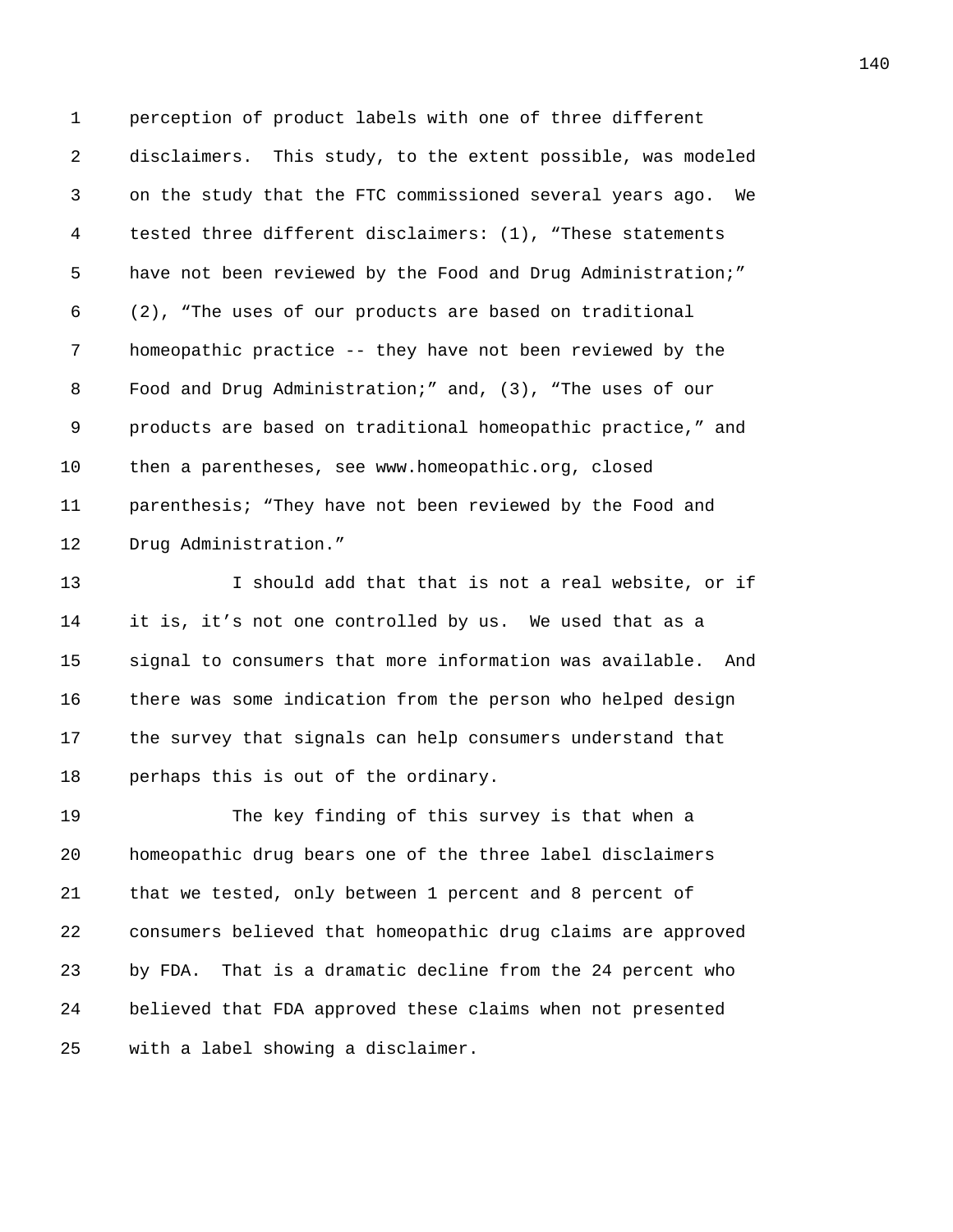1 In addition, only 14 percent of the consumers we 2 surveyed believe that homeopathic drugs had the same level of 3 scientific support as allopathic drugs. The report and the 4 analysis of these studies are still in draft form, 5 unfortunately. We will be submitting them as part of our 6 written comments to the FTC and, actually, we will also 7 submit them to the FDA.

8 The data, however, we believe clearly speak for 9 themselves. We believe that when you have a chance to review 10 the data in detail you will agree that the use of appropriate 11 disclaimers on homeopathic products helps consumers make 12 informed purchasing decisions while complying with the 13 applicable legal standards. And we look forward to working 14 with the FTC staff on this issue.

15 Thank you.

16 MR. FORTSCH: Thank you, Al. And I should 17 elaborate a little bit as you mentioned about the comments. 18 Just to reiterate again, people are probably tired of hearing 19 this, but by November 20th, we will accept comments at the 20 FTC and will welcome the comment that Al has referenced here. 21 And I know the FDA has also extended their comment period. I 22 don't know the exact date. 23 MS. LIPPMANN: It's open until November 9th.

24 MR. FORTSCH: Okay. So, we're in November. 25 Everybody think of -- remember November if you want to file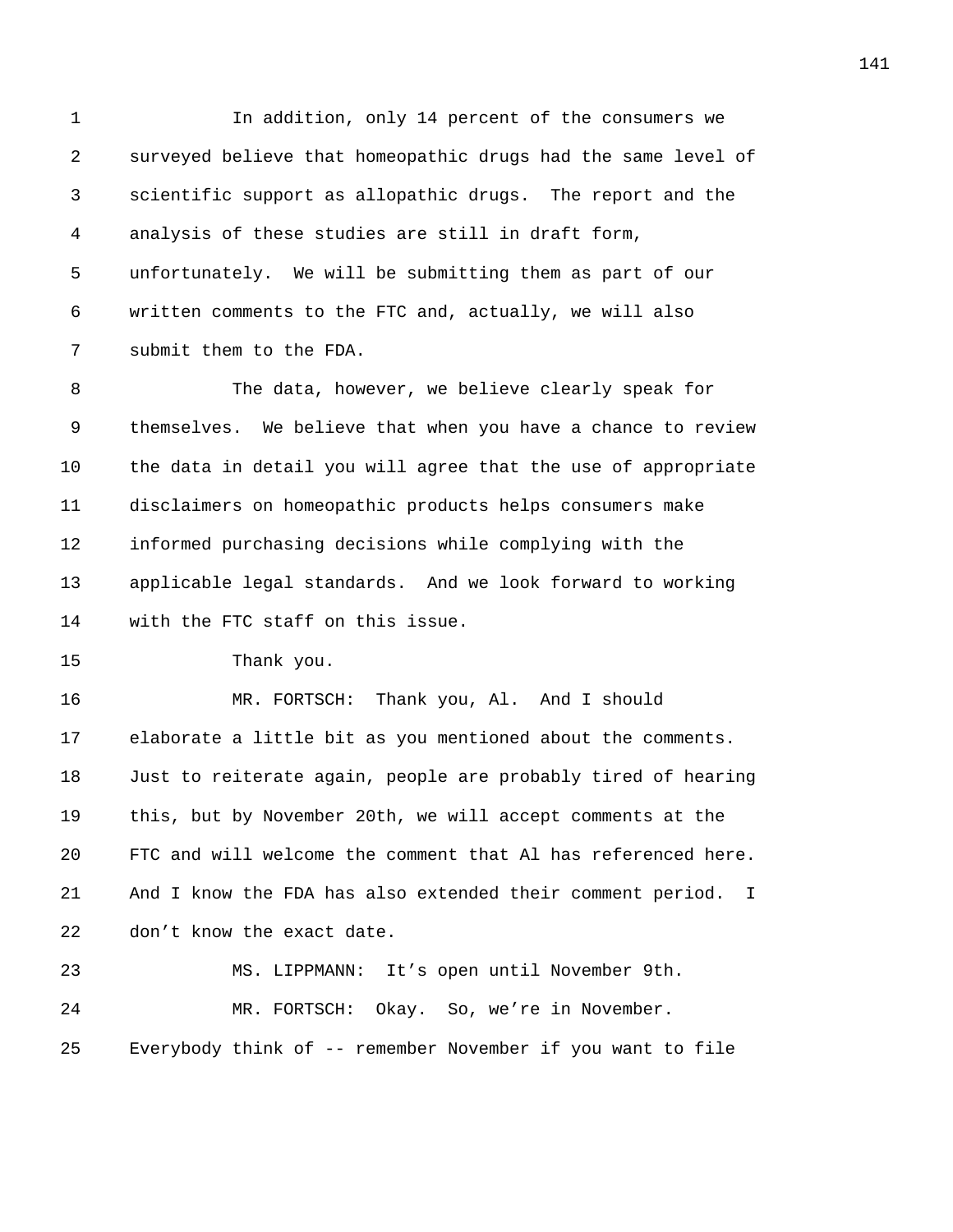1 something. So, I will also -- I'm next going to introduce 2 Paul for his opening remarks.

3 MR. RUBIN: Great. Thank you, Greg. I first would 4 like to thank the FTC for hosting this public workshop and 5 providing the opportunity for a wide range of stakeholders, 6 including government regulators, medical professionals, 7 industry representatives, and consumer advocates, to share 8 their views on this important topic.

9 In 1938, Congress enacted the Federal Food, Drug & 10 Cosmetic Act, or FFDCA, which contains a number of specific 11 provisions applicable to the commercial distribution of 12 homeopathic drugs in the United States. For example, the 13 definition of a drug expressly includes articles recognized 14 in the official Homeopathic Pharmacopoeia of the United 15 States, or HPUS.

16 Importantly, it's my understanding that the 17 fundamental principles of homeopathy, including homeopathic 18 claim support, have been generally consistent since the 19 passage of the FFDCA. In other words, when the FFDCA was 20 enacted, Congress knew how homeopathic claims are supported, 21 recognized that homeopathic drugs are distinguishable from 22 allopathic drugs, and clearly intended for consumers to have 23 access to homeopathic drugs in the United States.

24 FDA's regulation of homeopathic drugs since 1938 25 has been consistent with this approach. FDA has long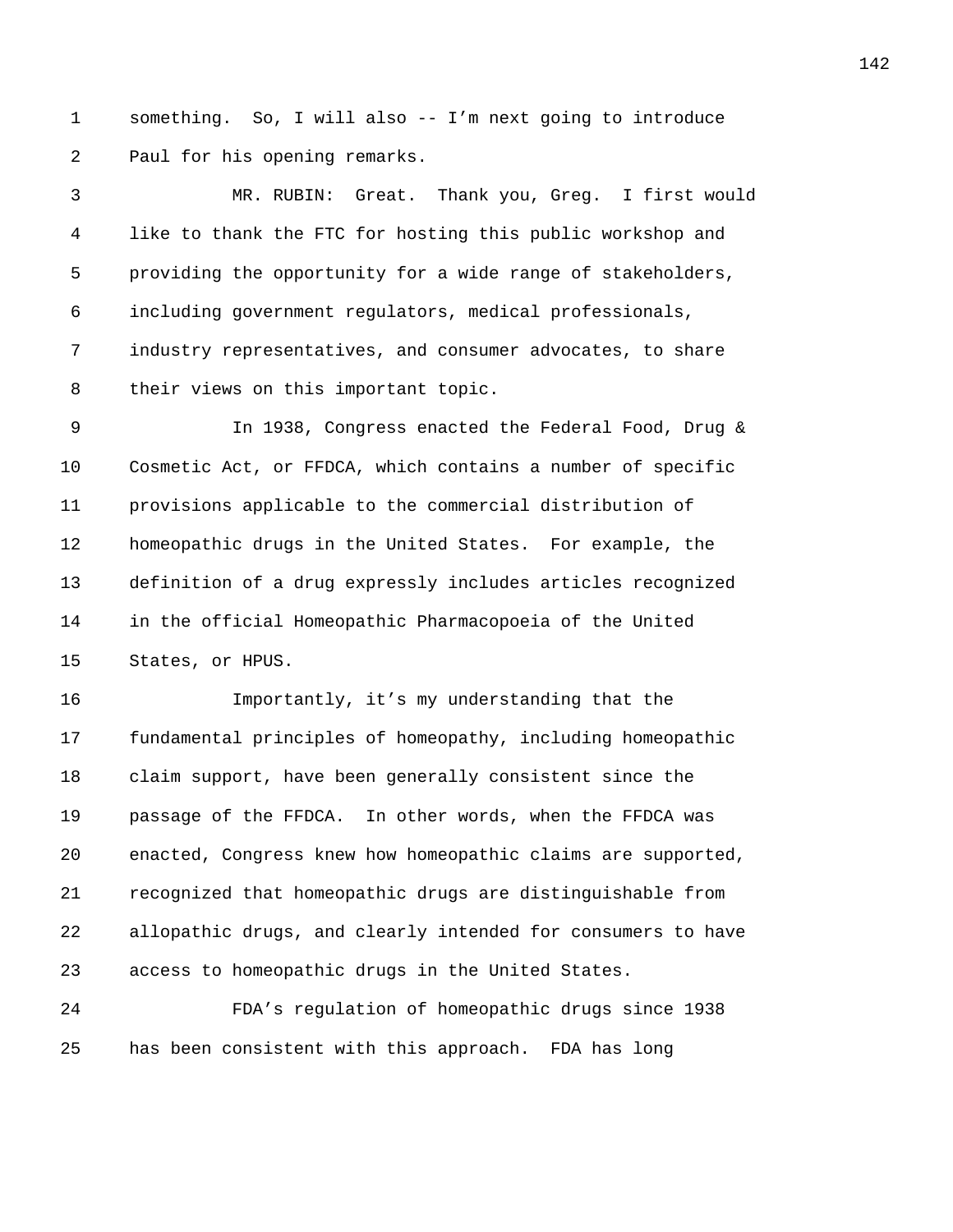1 recognized the distinction between homeopathic and allopathic 2 drugs and has not applied new drug application, or NDA, 3 requirements or the OTC drug review to OTC homeopathic drugs. 4 In 1988, FDA made this policy explicit when it issued a 5 Compliance Policy Guide, or CPG, still in effect today, 6 explaining that OTC homeopathic drugs may be legally marketed 7 in the absence of NDA approval or inclusion on the OTC drug 8 review as long as a number of conditions are satisfied.

9 One of those conditions is that OTC homeopathic 10 drug labeling must bear at least one major OTC indication for 11 use, stated in terms likely to be understood by laypersons. 12 This requirement is consistent with the FFDCA requirement 13 that all OTC drugs must be labeled containing adequate 14 directions for use.

15 In its recent comments to the Food and Drug 16 Administration, FTC staff acknowledged the potential conflict 17 caused by FDA regulatory requirements applicable to 18 homeopathic drugs. In an effort to address this conflict, 19 the FTC proposed three options for the FDA. I respectfully 20 submit that in my opinion all three options are suboptimal 21 and would pose legal and policy challenges for FDA as they 22 would either be, in my opinion, contrary to congressional 23 intent or violate the FFDCA.

24 Rather than those proposed approaches, I 25 respectfully suggest that there is an alternative approach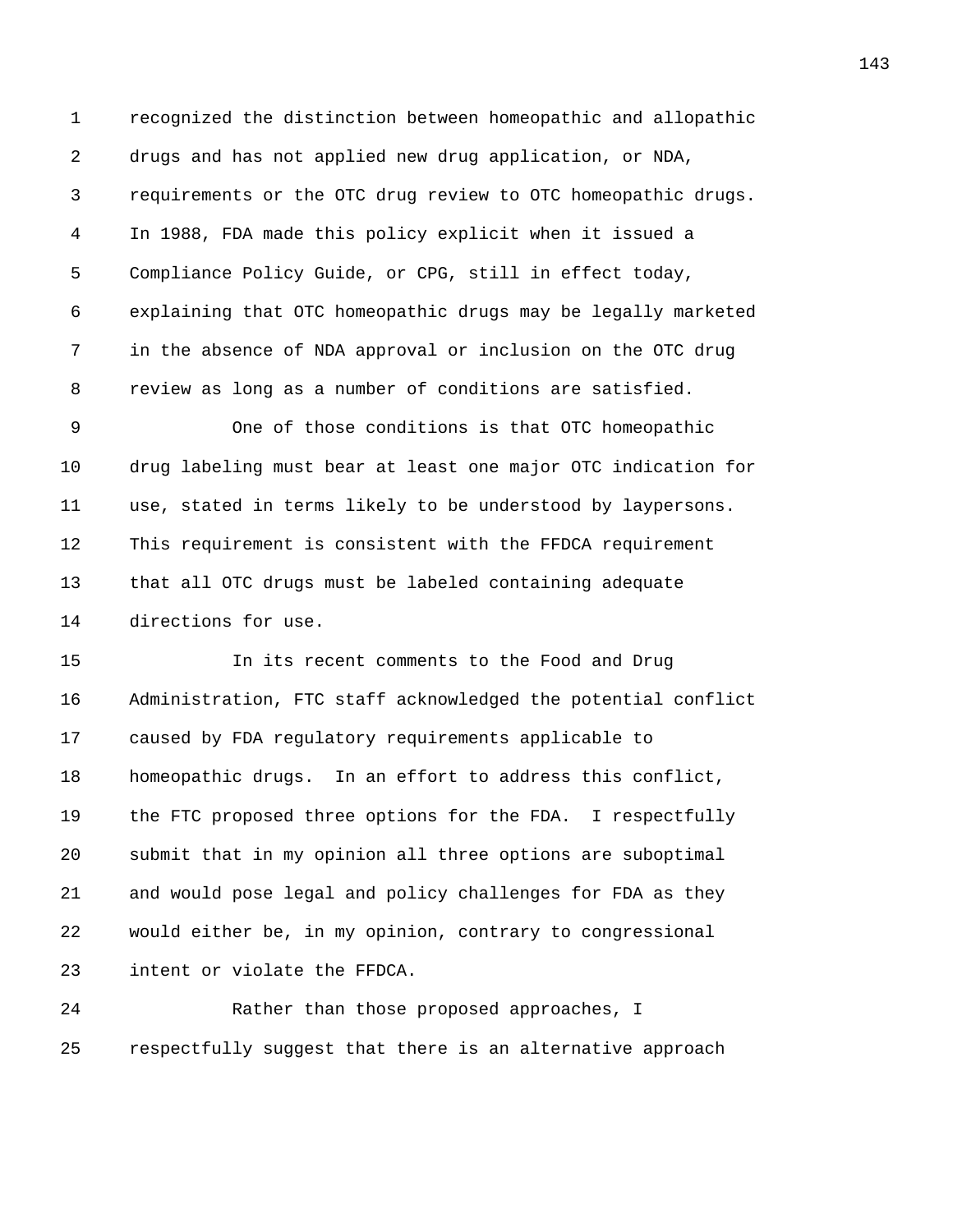1 that should be capable of achieving the FDA's and FTC's goals 2 while avoiding vexing legal problems and which would seem to 3 benefit all stakeholders. That would be the use of 4 disclaimers and qualifying language. Effective disclaimers 5 should be capable of addressing the FTC's concerns and would 6 be consistent with the FTC's guidance regarding claims for 7 traditional use.

8 Such an approach would have another crucial 9 benefit, as well. It would avoid offending First Amendment 10 principles that strongly disfavor the suppression of 11 commercial speech. This is now the clear trend in First 12 Amendment jurisprudence involving claims for FDA-regulated 13 products. Such issues arose, for example, in the Pearson v. 14 Shalala decision, where the DC Circuit concluded that health 15 claims lacking significant scientific agreement may be 16 lawfully disseminated consistent with First Amendment 17 precedent, provided appropriate disclaimers are disseminated 18 in order to avoid consumer confusion or deception.

19 Similarly, in the recent FTC/Pom Wonderful 20 decision, the DC Circuit acknowledged that an advertiser may 21 lawfully disseminate a health-related claim lacking robust 22 substantiation, falling short of a randomized controlled 23 trial, if the claim includes an effective disclaimer 24 disclosing the limitation of the supporting research. 25 The use of disclaimers in this context would also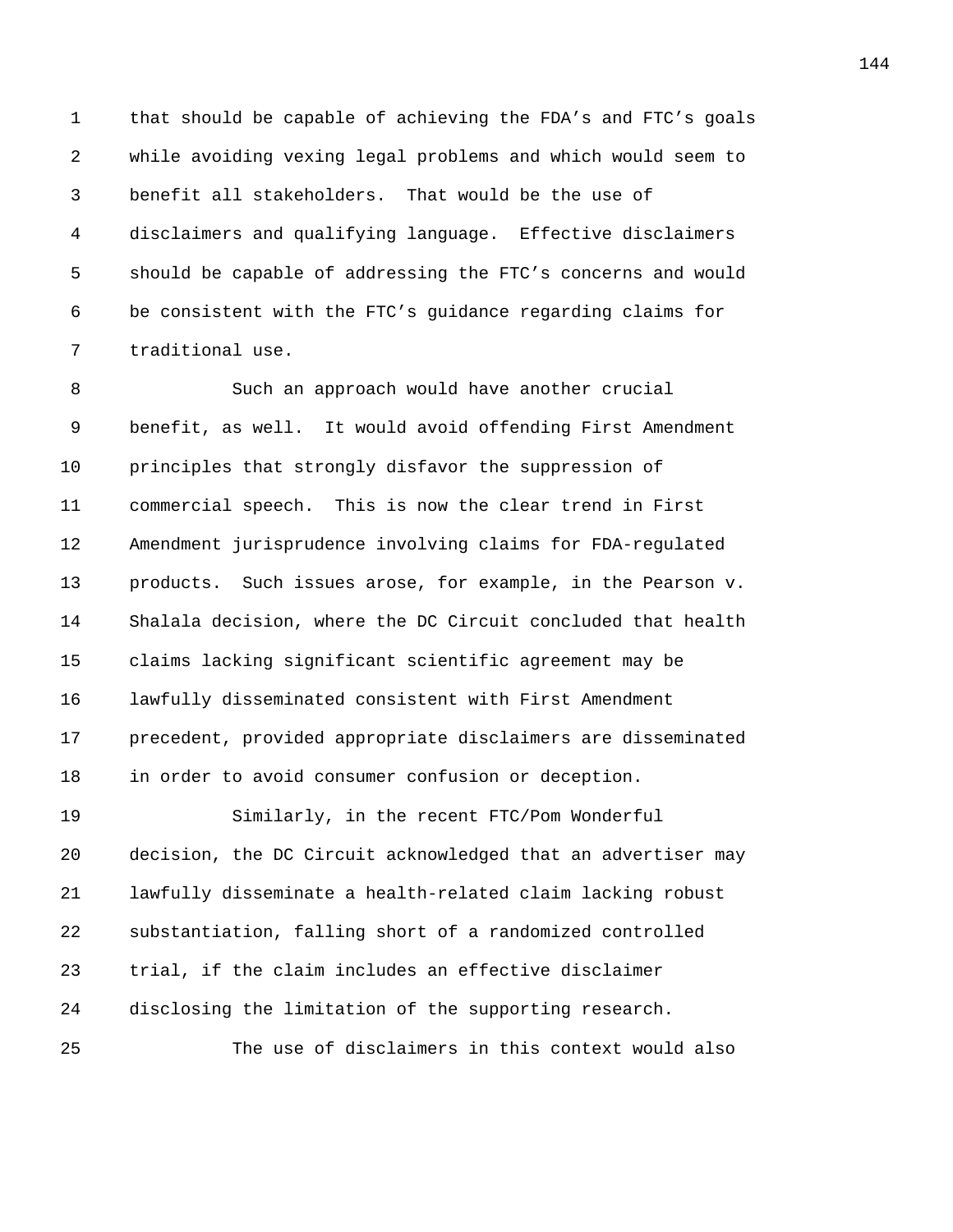1 be consistent with the recent First Amendment decision in the 2 Amarin case, where the Southern District of New York held 3 that commercial speech disseminated by a prescription drug 4 company may not be restricted by the Government if claims are 5 accompanied by appropriate disclaimers reflecting limitations 6 on claim support. Thus, the existing case law and the clear 7 trend in such cases strongly suggests that disclaimers would 8 be more likely than other options to pass muster under the 9 First Amendment. Of course, according to FTC precedent, 10 disclaimers would need to be presented in a clear and 11 conspicuous manner, easily legible to consumers.

12 In sum, both the statutory requirements and 13 constitutional considerations strongly suggest that use of 14 carefully crafted disclaimers and qualifying language would 15 be the optimal solution for addressing concerns about 16 promotional claims for homeopathic drugs. Such an approach 17 would be consistent with congressional intent, FDA 18 regulations, and FTC precedent and would have the important 19 benefit of adhering to the First Amendment's dictate that 20 suppression of commercial speech should be a last resort.

21 By utilizing carefully crafted disclaimers and 22 qualifying language, the First Amendment right of companies 23 to inform consumers in advertising and promotion regarding 24 claims lawfully included on product labeling would not be 25 infringed. Thank you.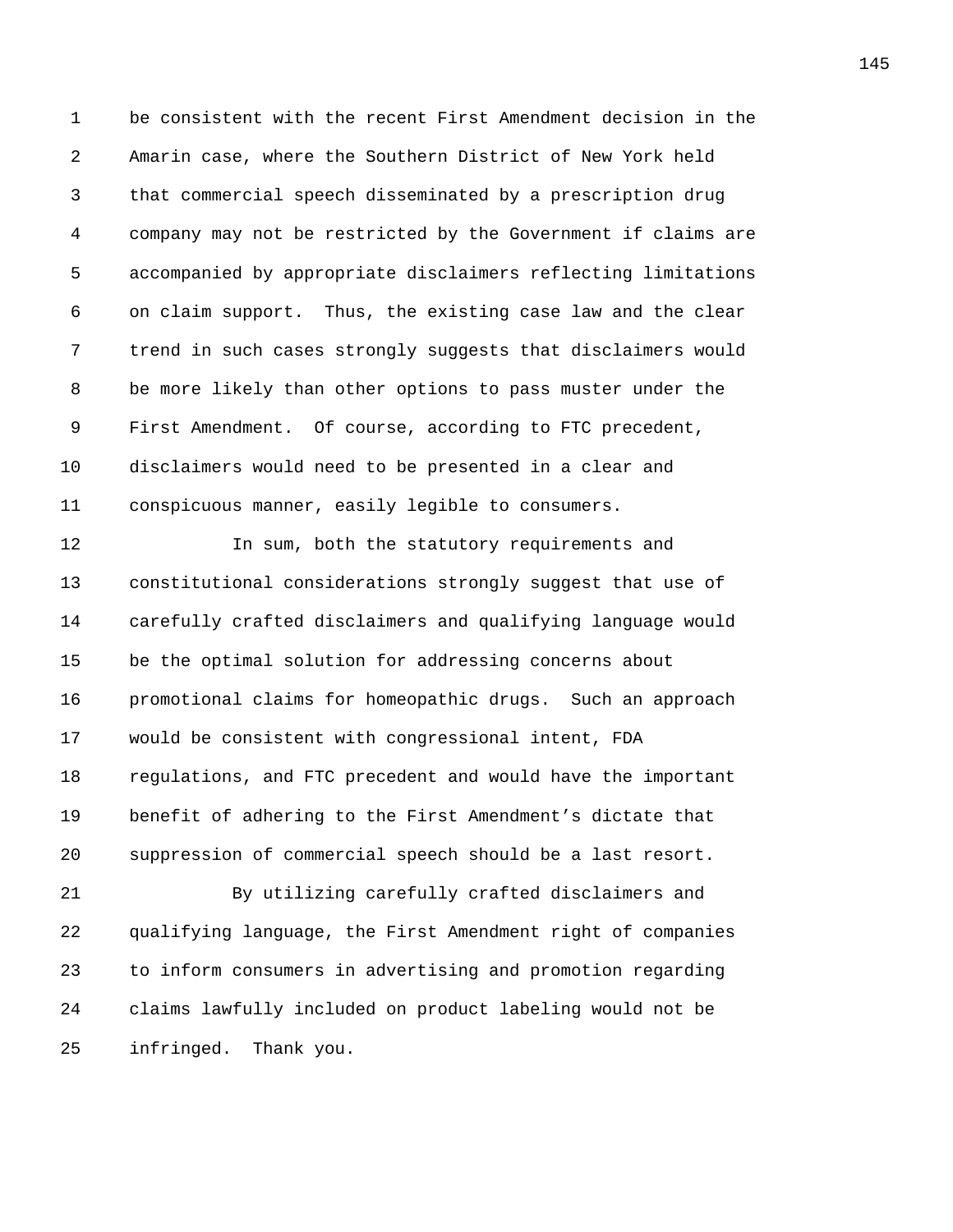1 MR. FORTSCH: Thank you, Paul.

2 I next want to ask Christina to speak.

3 MS. SARCHIO: Thank you, Greg.

4 Class action lawsuits can serve an important 5 function in protecting consumers, and agencies with great 6 demand on their resources sometimes rest a little easier 7 knowing that consumers can enforce their rights through other 8 vehicles. Unfortunately, that has not been the case here, 9 where lawsuits filed against the homeopathic industry have 10 done nothing more than decrease competition in the 11 marketplace while providing little value to consumers.

12 Good afternoon. My name is Christina Sarchio. I 13 have been practicing law for 20 years, and in the past five 14 years, I have seen a huge spike in the number of class action 15 lawsuits filed against homeopathic companies and the number 16 of lawyers that are attacking homeopathic companies and 17 profiting from these lawsuits. In fact, in the five years 18 past alone, 75 lawsuits have been filed against homeopathic 19 companies in federal and state courts throughout the country.

20 I have represented manufacturers and retailers in a 21 dozen of these cases and have seen firsthand the impact that 22 litigation has had on companies and consumers. The financial 23 impact on companies as a result of this litigation has been 24 significant and, in some cases, devastating, with litigation 25 defense budgets quickly reaching seven figures, even before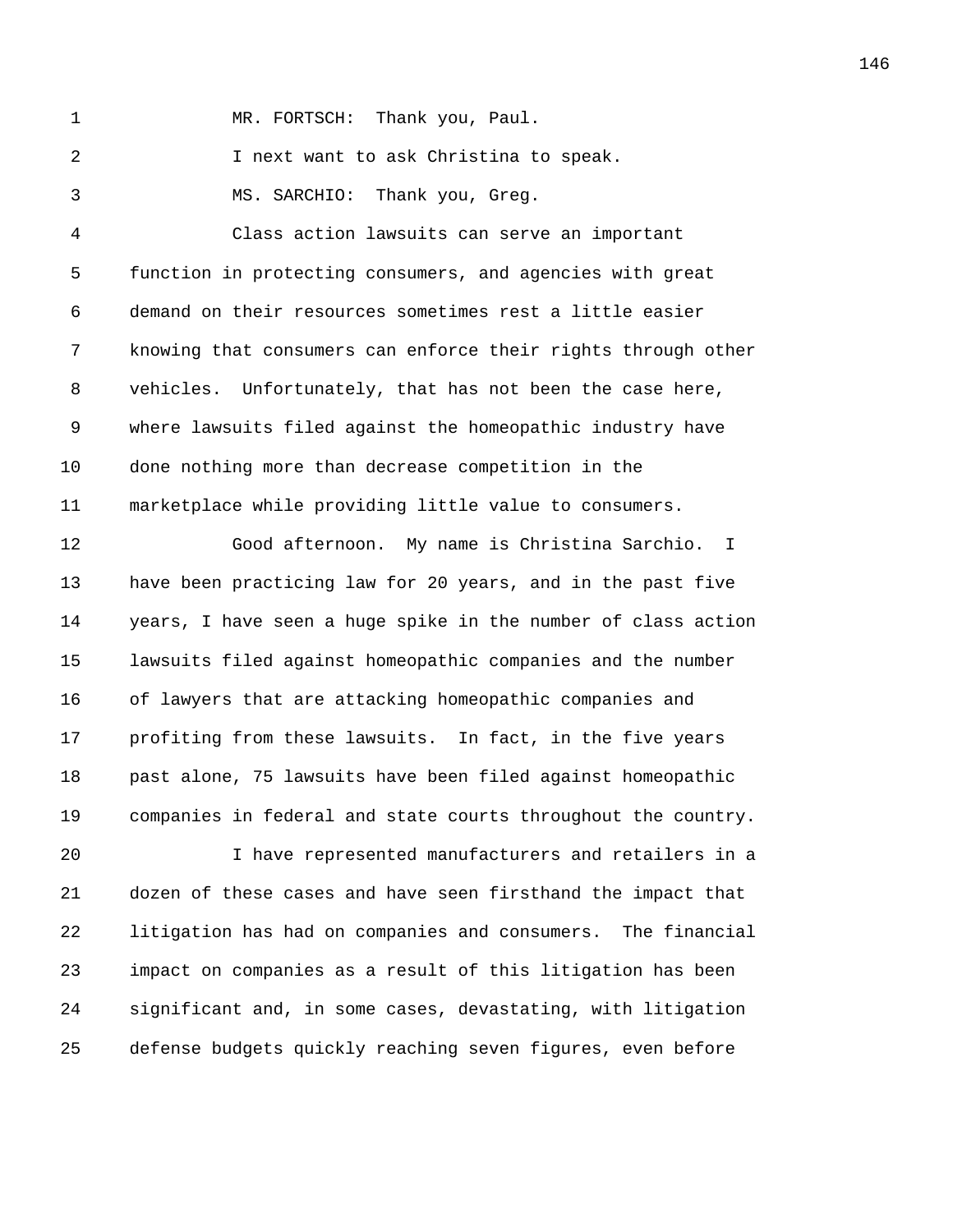1 the parties have reached trial.

2 Now, the three cases that have gone to trial have 3 been wins for homeopathy. In each of these three cases, 4 which included two bench trials and one jury trial, 5 plaintiffs failed to prove in court that the homeopathic 6 claims were false and misleading. Most cases, however, never 7 get to trial, with many of them either being dismissed or 8 settled on a private basis. A handful of those cases have 9 resulted in settlements, where homeopathic companies have 10 volunteered to add disclaimers that plaintiff lawyers have 11 accepted and that judges have approved as adequate to address 12 concerns of false advertising.

13 So, what has been the impact of this litigation on 14 consumers? First, these cases have served to limit 15 competition in the marketplace. Some homeopathic companies 16 have stopped selling in the U.S. altogether, while others 17 have stopped selling their lower priced and lower selling 18 products because the cost of litigation is greater than their 19 sales.

20 In addition, retailers, worried about suits or the 21 negative publicity of these suits have reduced the number of 22 homeopathic drugs they carry on their store shelves. Thus, 23 the choices that consumers have are being limited, and not 24 because a court has ordered them off the shelf or because 25 there was any finding of wrongdoing.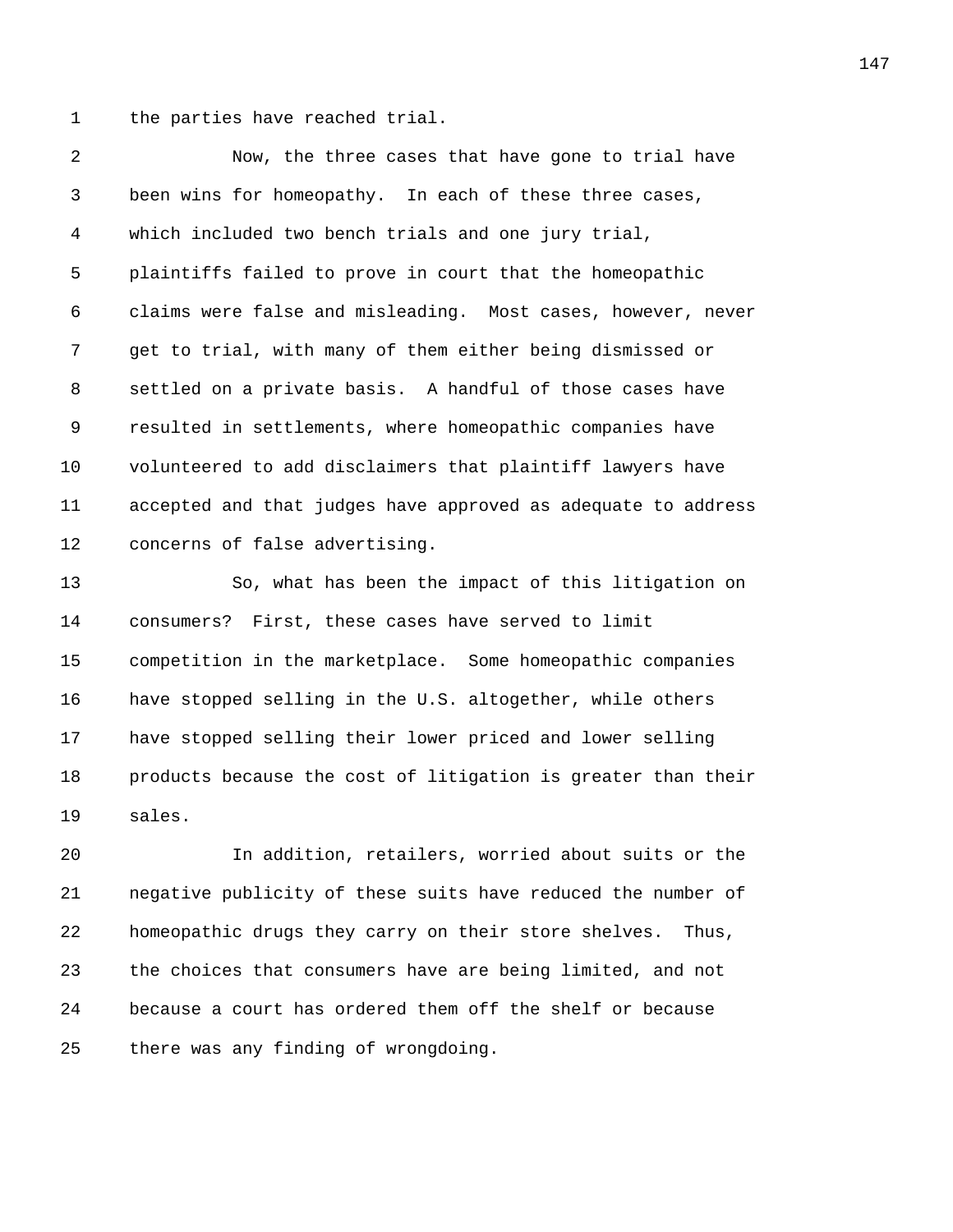1 Second, because a majority of these cases are 2 either dismissed or they settle on an individual basis, 3 consumers mostly receive nothing at all from the lawsuits 4 that are brought on their behalf. The individuals that bring 5 these suits often have a familial or close connection to the 6 lawyers that also bring these suits. And these folks quickly 7 abandon their efforts to stop the "offending" conduct for the 8 want of \$5,000 they can get in a private settlement and the 9 handsome fees their attorneys can get.

10 Third, in the rare instance a case survives 11 dismissal or is certified by a judge, the settlement that 12 follows typically yields very little value to consumers. A 13 settlement usually provides reimbursement through a fund, but 14 very few consumers actually get any money from it. In one 15 lawsuit I was involved in, where the sales totaled \$350,000 16 over a four-year period, the company spent over \$1 million in 17 litigation before deciding to settle. Less than 10 percent 18 of the class members submitted requests for reimbursement. 19 So, at the end, consumers received about \$33,000, while their 20 lawyers received \$750,000 in fees.

21 In another case I was involved in, we polled the 22 consumers that submitted claim forms after settlement. 23 Fifty-five of those consumers went out and purchased either 24 the same homeopathic product or a different homeopathic 25 product, despite receiving money from the lawsuit that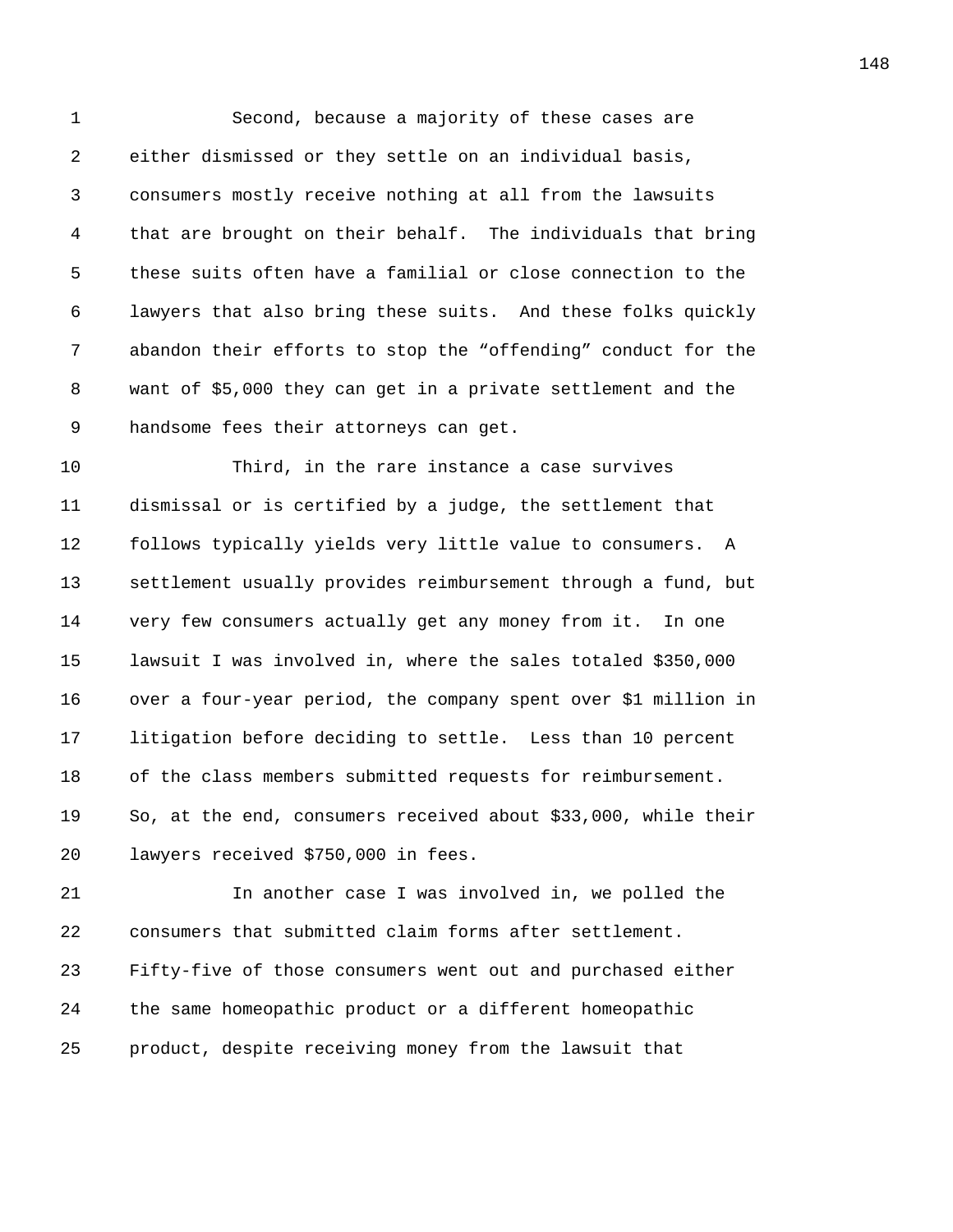1 alleged that homeopathic products do not work as advertised.

2 In conclusion, what I have seen is that the cost of 3 litigation has been devastating to many companies, typically 4 small companies that are forced to defend their products. No 5 plaintiff has been able to convince any judge or any jury at 6 trial that these claims are false or misleading, and the 7 consuming public has received little to no benefit from the 8 class action cases brought on their behalf.

9 Thank you.

10 MR. FORTSCH: Thank you, Christina.

11 David?

12 MR. SPANGLER: Good afternoon. I'm with the 13 Consumer Healthcare Products Association. We represent 14 manufacturers of OTC medicines, both allopathic and 15 homeopathic, and dietary supplements. Thank you for having 16 us here this afternoon. I'd like to make four points this 17 afternoon.

18 First, consumers want choice and control over their 19 health. For instance, in a survey this year by -- for CHPA 20 by the market research firm GS Strategy Group, they found 21 that while three-quarters of Americans agree they have 22 sufficient choices in consumer healthcare products today, 23 that same percentage would like to have even more options to 24 treat their conditions. Four out of five respondents agree 25 that finding a product that works for them means they need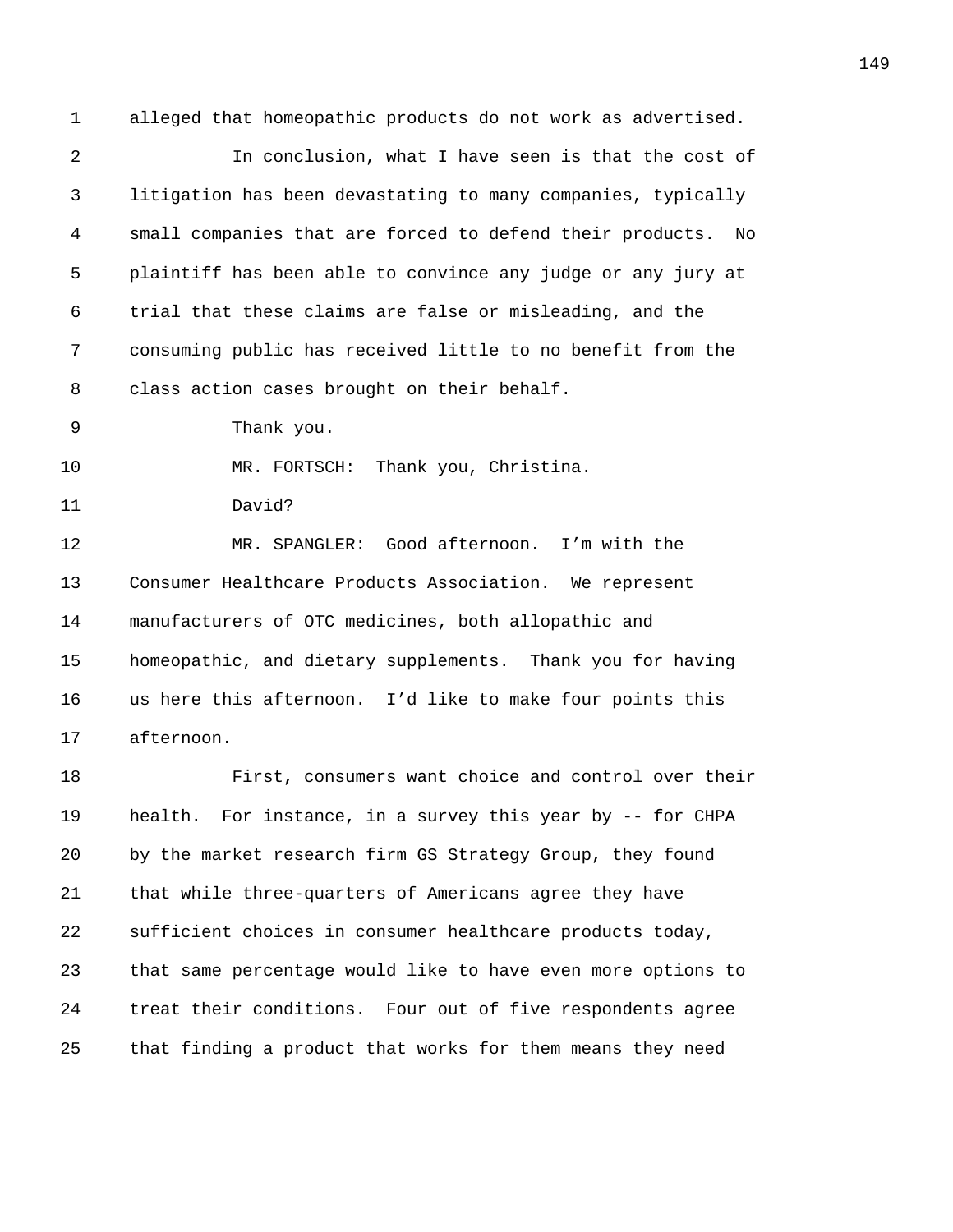1 multiple choices.

2 Homeopathic products are one part of that spectrum 3 of options of choices to help Americans address their 4 everyday healthcare needs. That includes things like 5 addressing cold symptoms, headaches, or heartburn. For 6 another example, the National Health Information Survey found 7 that nearly three-quarters of Americans have used 8 complementary and alternative medicine as CDC defines it. 9 One small part of that, around 2.6 percent, is homeopathy. 10 So, repeating, it's a choice among many options. 11 Second, yes, Section 5 of the FTC Act declaring 12 unfair or deceptive acts or practices unlawful certainly 13 applies to homeopathic product advertising, just as it would 14 to other consumer healthcare product advertising or, indeed, 15 consumers advertising in general. 16 Third, well established and embedded within the 17 prohibition against deceptive advertising is that advertisers 18 must have a reasonable basis for the claims or, in other 19 words, ads must be substantiated under the Pfizer factors, 20 which take into account, as you know, the type of product, 21 the type of claim, and the ease of developing substantiation 22 for a claim. 23 As I know this audience is well aware, the Pfizer

24 factors approach to substantiation is a flexible standard 25 that recognizes the amount of evidence required depends on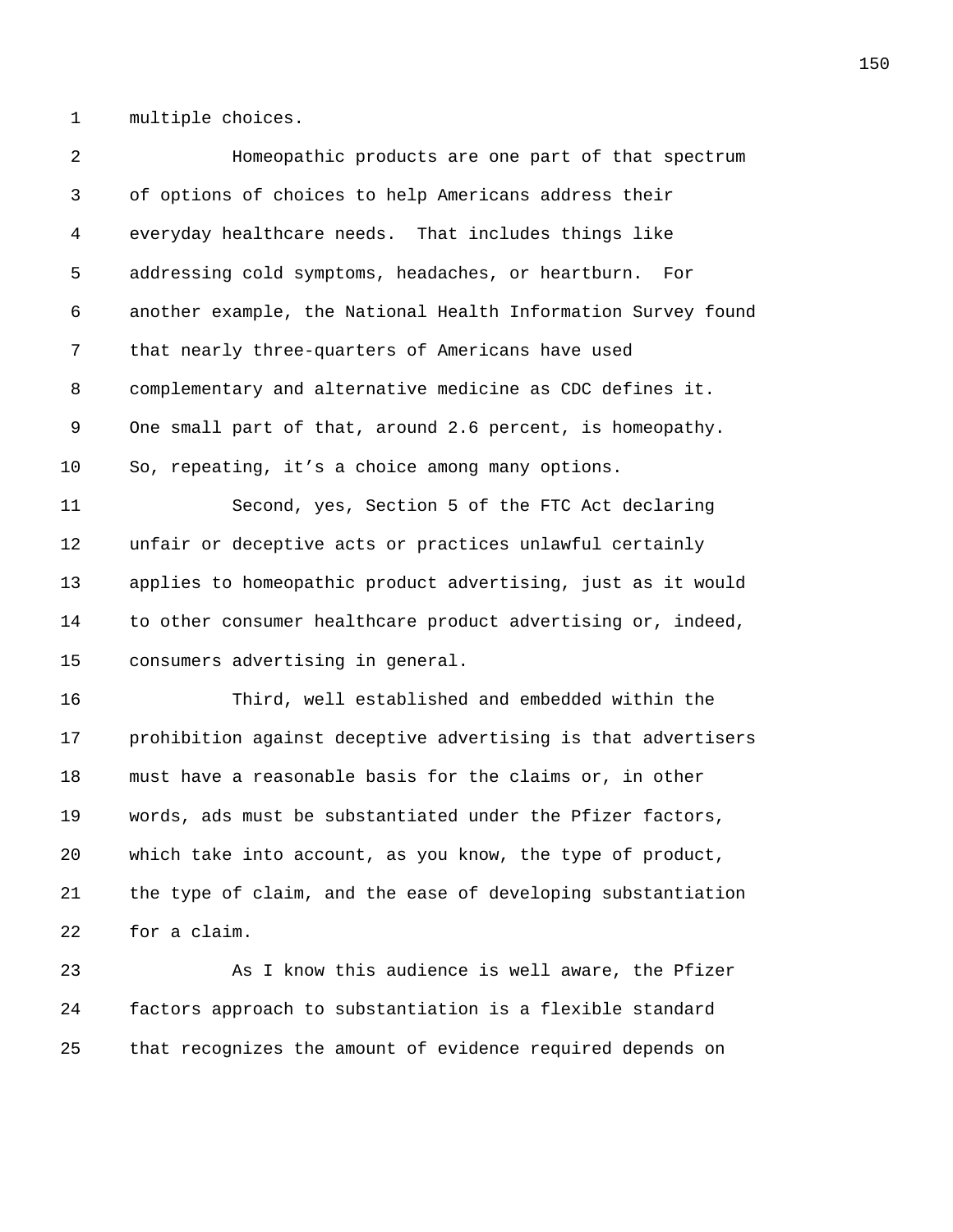1 what the advertiser has said about that evidence. In 2 general, the Commission has not attempted to use 3 substantiation doctrine to prescribe specific tests as the 4 basis for particular classes of ad claims. To suggest 5 otherwise, as the August 2015 FTC staff comments to FDA on 6 homeopathic product regulation seem to suggest, is 7 overreaching.

8 I say that because under the approach of the 9 American Association of Homeopathic Pharmacists ad 10 guidelines, homeopathic ads disclose the product as 11 homeopathic, they can disclaim the product as not FDA-12 reviewed, and they reference the support for their claims, 13 such as homeopathic literature. An ad following this 14 approach is squarely within the Pfizer factors. The type of 15 claim ties to the strength of support.

16 Fourth and finally, we would note that going back 17 decades, and as Michelle Rusk noted, there's been the clear 18 delineation between FTC and FDA where, in the interest of 19 clarity and efficiency, FDA has primary responsibility with 20 respect to regulation of advertising of foods, drugs, 21 devices, and cosmetics. And in the absence of an express 22 agreement between the two agencies to the contrary, FDA 23 exercises primary jurisdiction over all matters regulating 24 the labeling of these products.

25 We are reassured that today we've heard from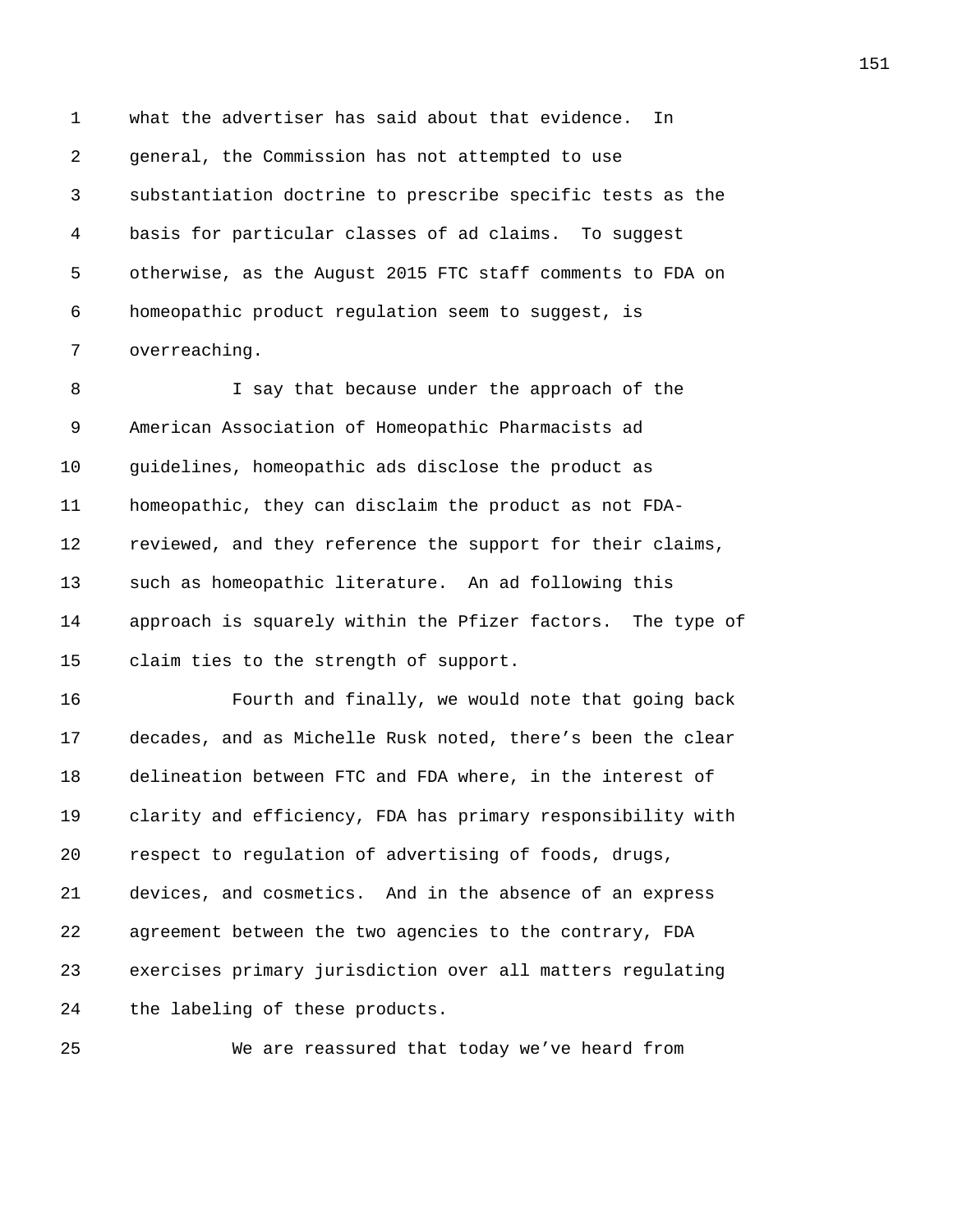1 neither FTC nor FDA a suggestion that there's some basis to 2 change this longstanding, widely understood agreement. 3 MR. FORTSCH: Thank you, David. 4 Antonio? 5 MR. VOZZOLO: Good afternoon. I'd like to thank 6 the FTC for holding this panel today. I appreciate the 7 invitation to come speak today. I'd like to read off a 8 couple of pretty interesting and noteworthy statements. 9 May companies simply use regulation of homeopathic 10 medicine as a cheap license to sell whatever they wish? 11 Since the FDA in the United States, like many 12 regulatory agencies, is underfunded, and since the public 13 safety impact of enforcement of homeopathic regulation is 14 seen as a low priority, there are no bodies in the streets, 15 the FDA frequently does not enforce its own regulations, let 16 alone those of the HPCUS, HPCUS. The results are the U.S. 17 has become the victim of numerous so-called homeopathic 18 medicines which receive big ad dollars but no clinical 19 testing. Manufacturers have an obligation to customers to 20 provide products that work. 21 Now, this statement is not a statement from a class 22 action attorney. The statement is not from a consumer 23 advocate. This is from a prominent CEO of one of the major 24 homeopathic manufacturers in this country. And this

25 statement was made in 2001.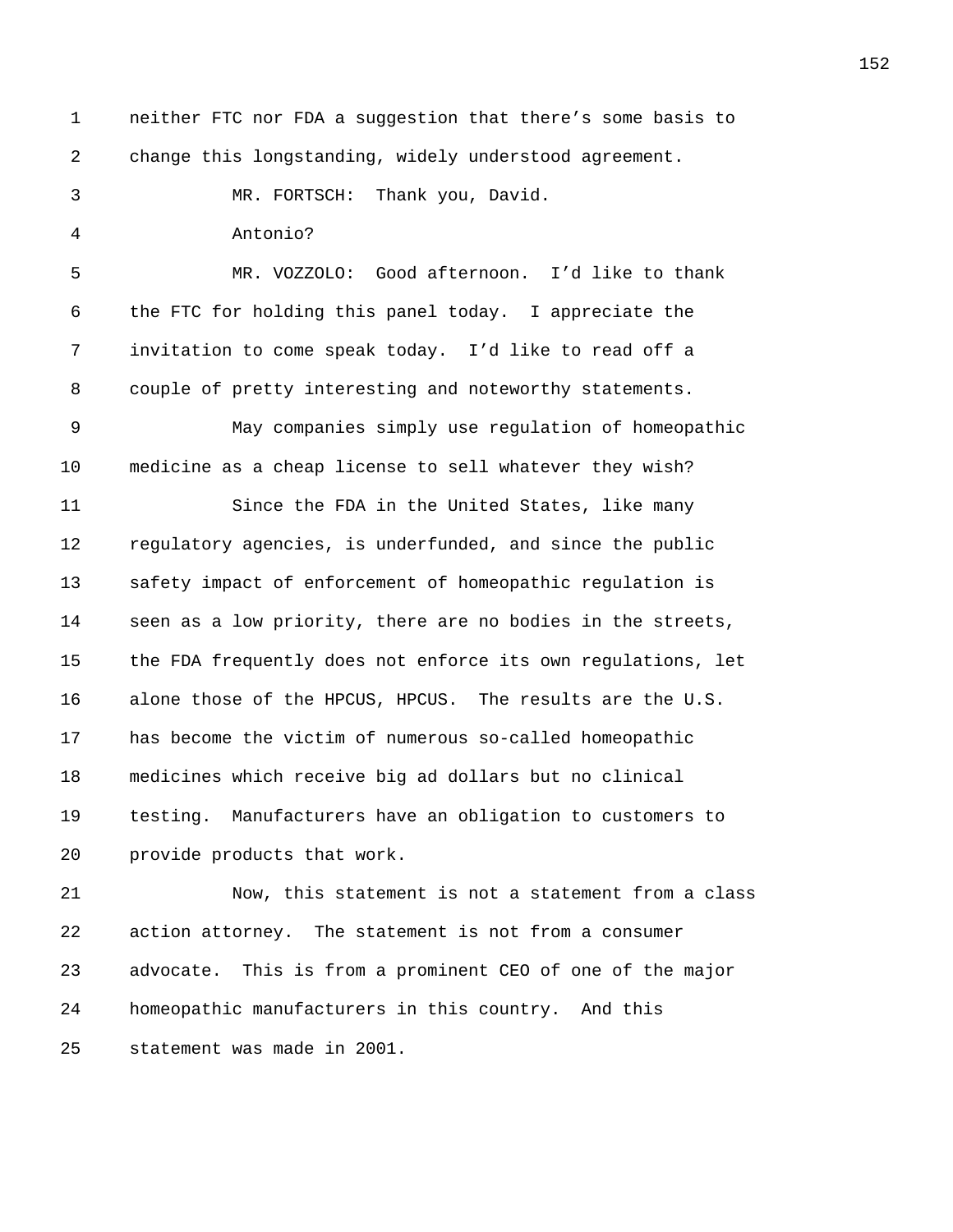1 So, the question you have to ask, what has occurred 2 between 2001 and 2015? And that's why I thank the FTC for 3 holding this panel because there's obviously an issue with 4 the marketing of homeopathic products in this country.

5 What I've heard today are anecdotal evidence about 6 surveys, about how customer satisfaction is somehow 7 tantamount to efficacy. Somehow customer satisfaction 8 implies that products work. Product placement implies 9 efficacy. You need to walk into these grocery stores, these 10 pharmacies, and look at the actual packaging. There are 11 efficacy claims made right on the packaging. This is not 12 simply packaging placed next to other OTC products. The 13 deceptive and misleading advertising is actually on the 14 packaging itself, representations that these products are 15 effective, that these products are fast-acting, that these 16 products work quickly.

17 And I'd like to point back to that last statement. 18 There's an obligation to provide truthful and accurate 19 statements. Manufacturers have an obligation to provide 20 products that work. And this is the benefit of class 21 actions, so I thank Ms. Sarchio for providing a wonderful 22 interpretation of class action benefits that have occurred to 23 date, but the class action device is very powerful, 24 particularly in this instance where there seems to have been 25 a lack of action on behalf of numerous parties.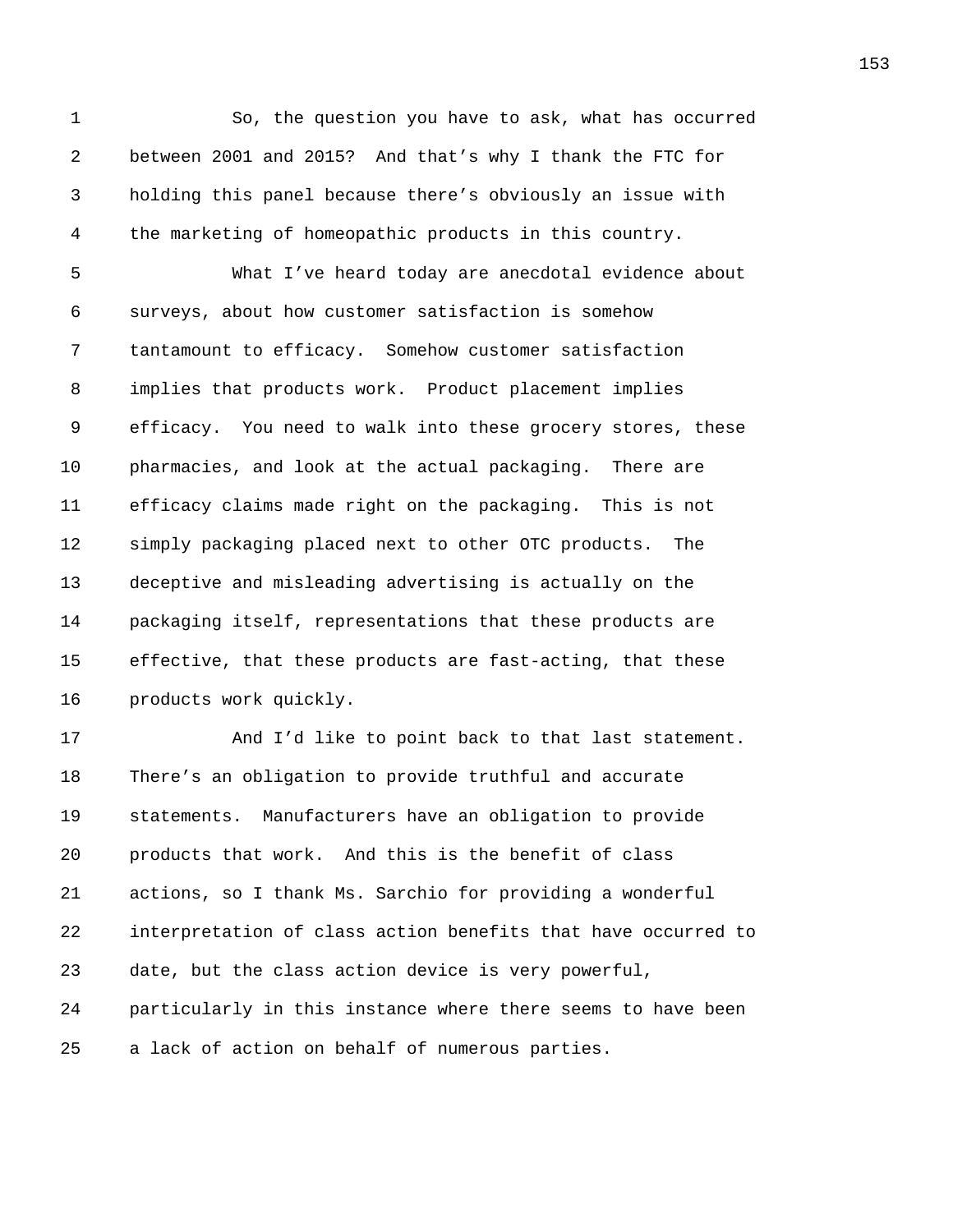1 And the value of class action litigation provides 2 multiple benefits, including deterrence effects, 3 reimbursements and refunds to consumers. Many of these 4 settlements have provided monetary relief to class members. 5 They've received full reimbursement of the purchase price of 6 their product. There have been funds made, anywhere between 7 \$1 million and \$5 million, for some of the smaller cases, 8 which does not revert back to defendant homeopathic 9 manufacturers. This is hard, real money for consumers to get 10 back.

11 Now, the problem with the amount of claims has to 12 do with the way the products are marketed. These products 13 are sold in pharmacies. There is a claims-made process where 14 people have to submit claim forms. It's just the function of 15 the system. It has nothing to do with the efficacy or value 16 of class action litigation.

17 The other benefits of class action litigation 18 involve what I call injunctive relief or labeling changes, 19 and we have gone through a litany of some of the labeling 20 changes. FDA disclaimers has been mentioned as an important 21 disclaimer, although the regulatory body has claimed benefit 22 of imposing the FDA disclaimer, that is a function out of -- 23 a function of some of the lawsuits that had been filed early 24 on. That was one of the proposals made by plaintiff class 25 action attorneys on how to address some of the misleading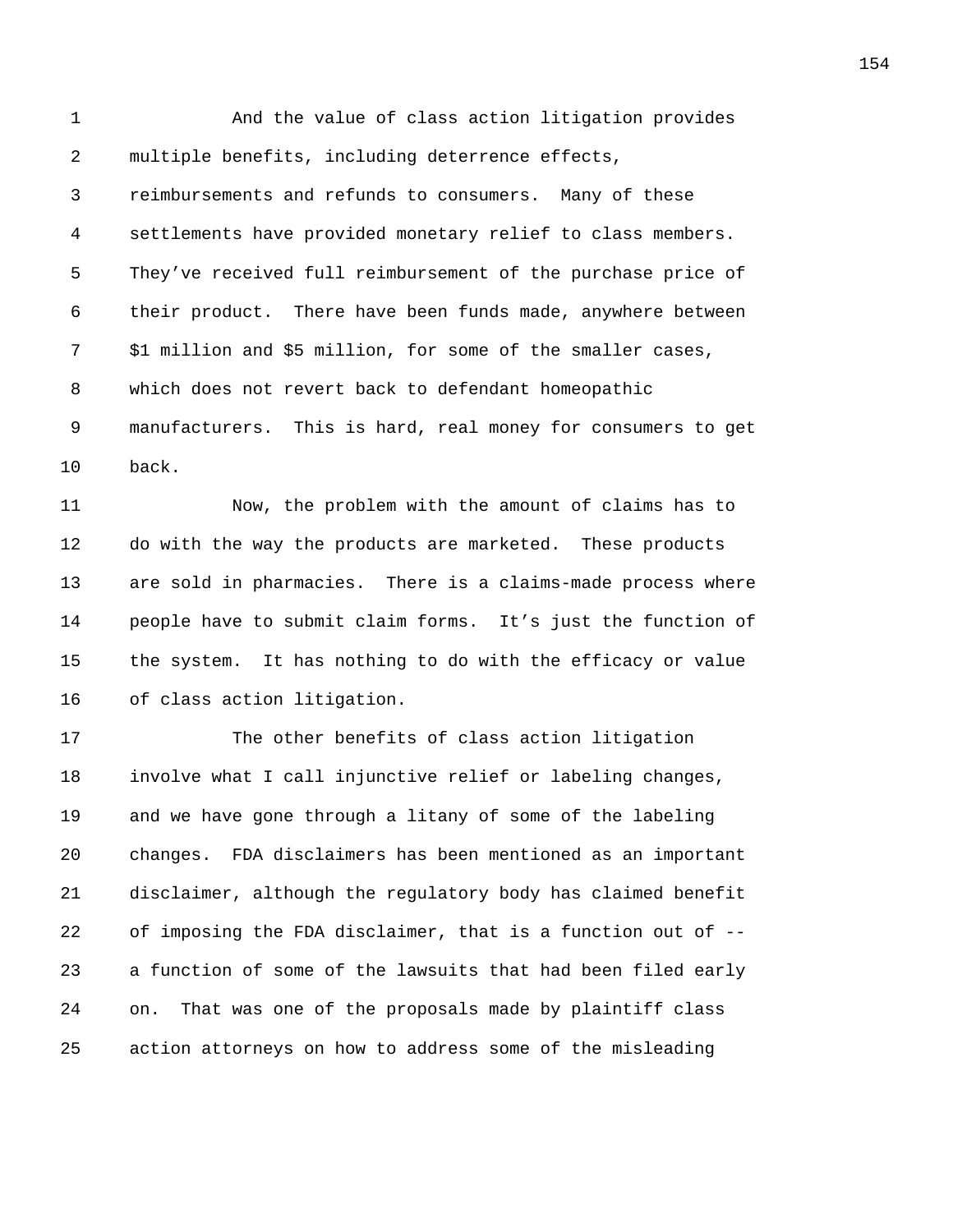1 advertising.

| 2  | Some of the other injunctive aspects that have been           |
|----|---------------------------------------------------------------|
| 3  | proposed in class action settlements include dilution         |
| 4  | disclaimers, explaining these dilution formulas on the        |
| 5  | product packaging, what they mean and how to provide that     |
| 6  | information to consumers so they can make a reasonable and    |
| 7  | informed decision. There also have been the CPG disclaimer,   |
| 8  | where they place a link to the FDA Compliance Policy          |
| 9  | Guideline of Section 400.400.                                 |
| 10 | And, also, there have been proposed efficacy                  |
| 11 | disclaimers, where defendants have agreed not to use the      |
| 12 | words "clinically proven," "proven effective," or similar     |
| 13 | words unless at least two clinical trials have been performed |
| 14 | by independent research using random clinical trials to       |
| 15 | establish efficacy.                                           |
| 16 | I think that's all I have to say. I know we have              |
| 17 | limited duration.                                             |
| 18 | MR. FORTSCH: Okay. Thank you, Antonio.                        |
| 19 | And last but not least, Kat Dunnigan from the NAD.            |
| 20 | MS. DUNNIGAN: Hi, and hi over there. I came from              |
| 21 | New York this morning, and at 4:00 a.m. as I was headed out I |
| 22 | peeked into my kid's room, and immediately my two-year-old    |
| 23 | said, I'm awake, yeah! -- which is both adorable and          |
| 24 | unfortunate. But, so, I say to you in a similar vein, at the  |
| 25 | end of this long panel, I'm the last one, yeah!               |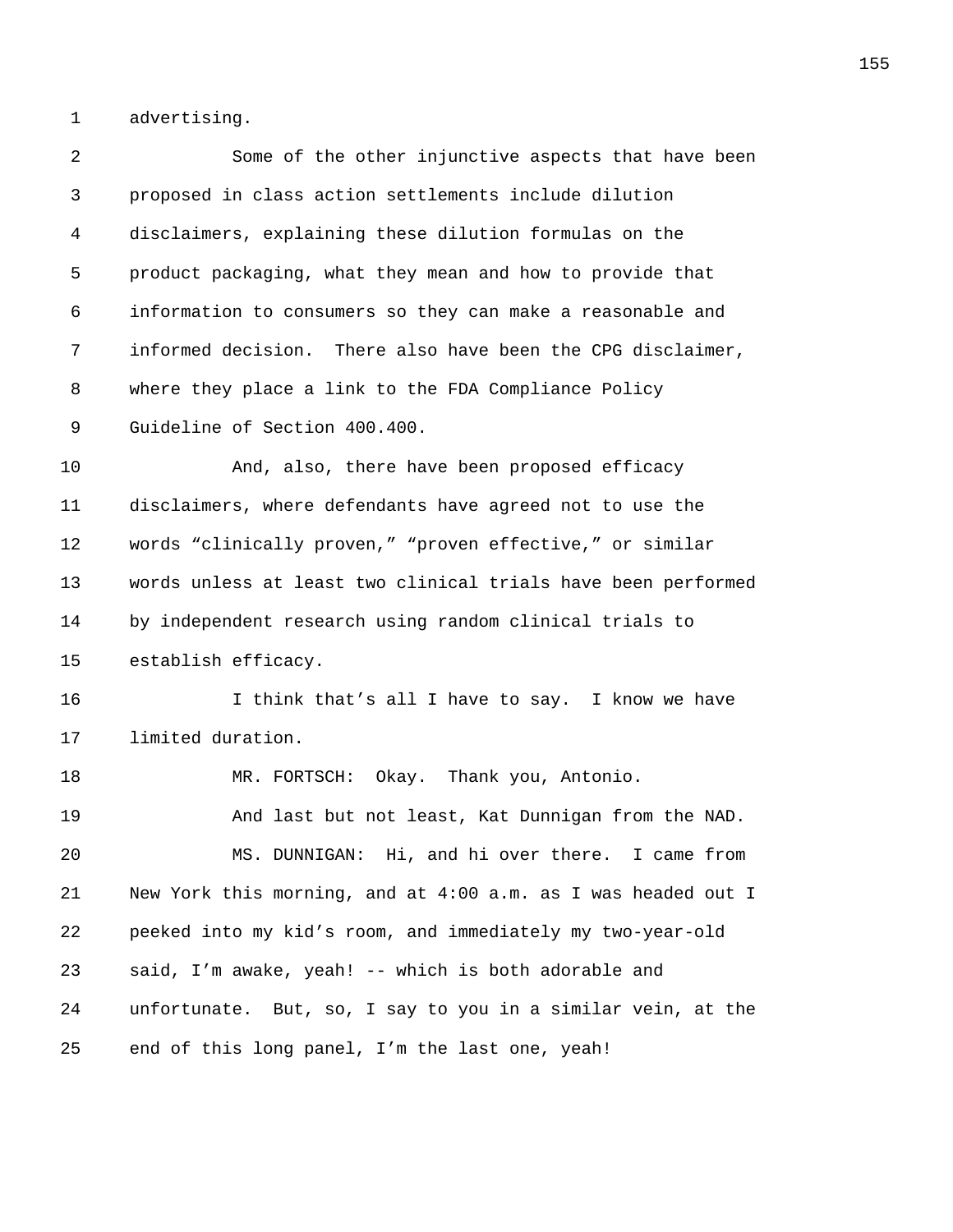1 And, so, just to get right to it, if there's one 2 thing I would want you to take away from anything I have to 3 say today is that at NAD, the National Advertising Division, 4 if you want to make health-related performance claims about 5 your homeopathic product, then you must have confident and 6 reliable scientific evidence to support those claims. And 7 just so we're on the same page, I'm also including claims 8 that appear on the label.

9 And just a quick background about NAD, the National 10 Advertising Division, we are one of several forums an 11 advertiser can find themselves in, be it legal, regulatory, 12 self-regulatory, where an advertiser will be called upon to 13 provide a basis for their claims. NAD is a self-regulatory 14 forum, where competitors have the -- competitors challenge 15 the truthfulness of one another's advertising.

16 We also have a monitoring program where we'll reach 17 out and ask advertisers to send us substantiation for their 18 claims. We do this in industries where competitors tend not 19 to challenge one another, the cosmetics industry, dietary 20 supplements, and homeopathy.

21 Especially with regard to homeopathic products, the 22 types of claims we see over and over again are health claims. 23 And, so, just to cull a few examples from prior cases, 24 prevents acne, clinically proven to reduce the duration of 25 your cold, or, more seriously, to relieve symptoms of ADHD in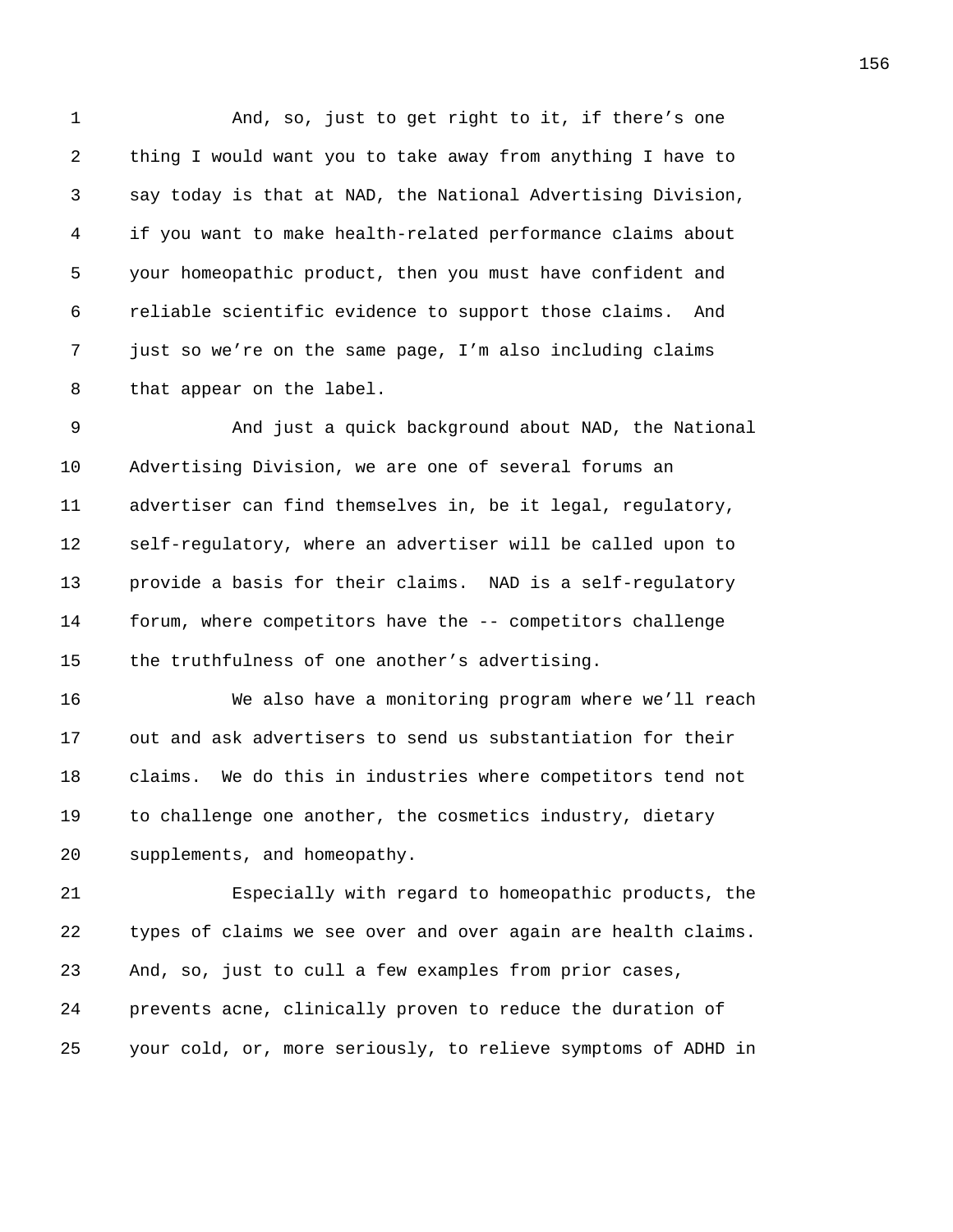1 children. These claims and others like them should be 2 supported by competent and reliable scientific evidence, and 3 just to say it again, the best being randomized, placebo-4 controlled trials that are statistically significant to the 5 95 percent confidence level. There should also be evidence 6 that the treatment effect is large enough to be meaningful to 7 consumers, and that isn't always the same thing as 8 statistical significance.

9 While NAD makes determinations on a case-by-case 10 basis, generally speaking, the presence of a product's active 11 ingredient or ingredients in documents produced by the HPUS 12 or in a materia medica are not sufficient. They are 13 insufficient, not good enough to provide a reasonable basis 14 for health-related performance claims. Also, generally 15 speaking, homeopathic provings, in vitro studies, and animal 16 studies are also not considered, on their own, to be 17 confident and reliable scientific evidence.

18 And to understand why this is, you have to go back 19 to the very beginning of claim analysis, and the first 20 question we ask ourselves is what are the messages reasonably 21 conveyed by this advertising. The types of messages conveyed 22 drive the level of evidence required. And, so, if you're 23 going to implicitly or explicitly say that your product has a 24 specific effect on human health -- and I think we need to 25 take a moment to just acknowledge that these claims can be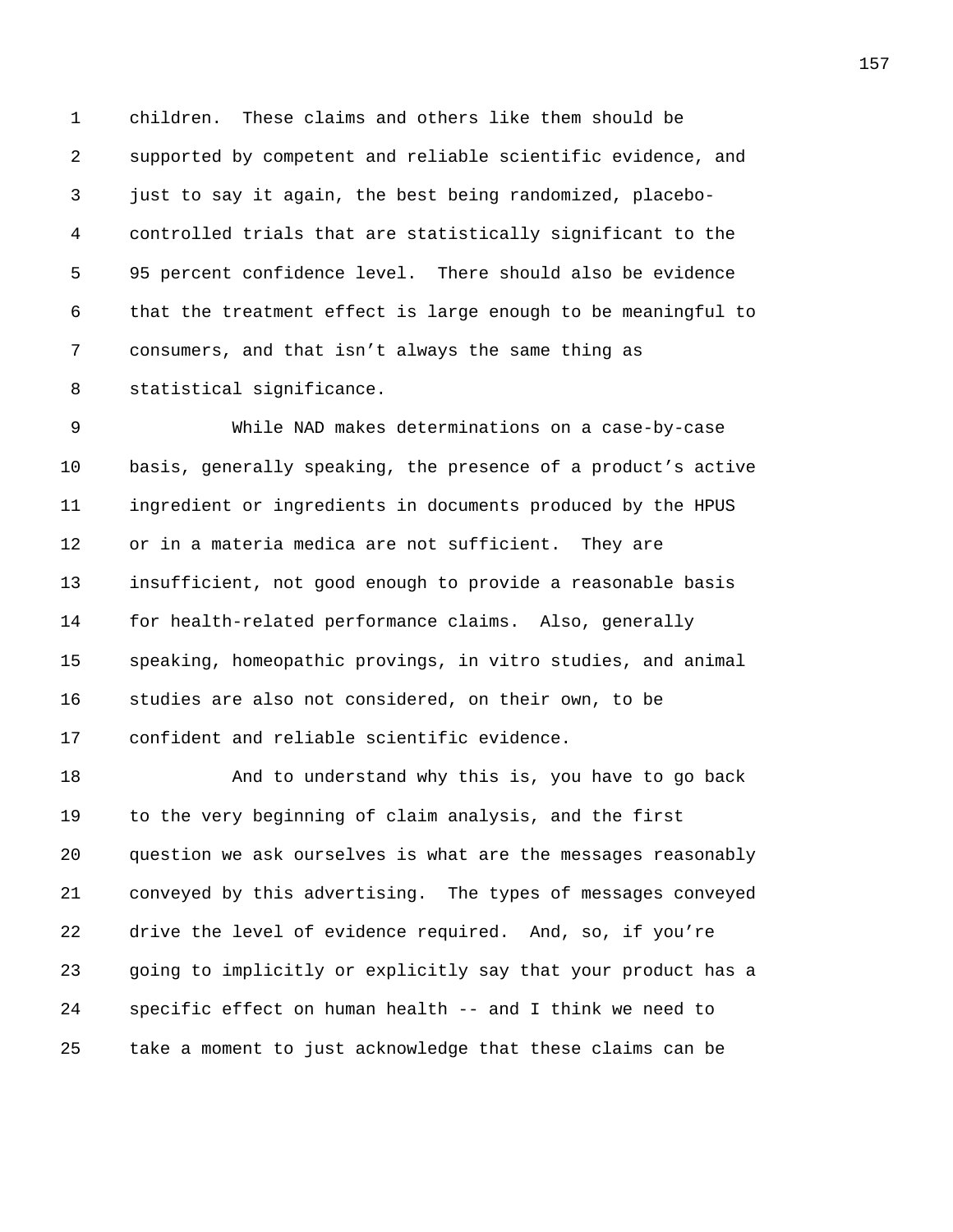1 very powerful and have the potential to touch upon real fears 2 and vulnerabilities in people's lives -- well, if you're 3 going to make that type of claim, consumers are reasonable in 4 assuming that you have tested the product out on humans.

5 And at the present time, and admittedly painting 6 with a broad brush across different health fields, scientists 7 concur that the most reliable way to do this is to gather a 8 sample of population of people that look a lot like the 9 people you're advertising to and to have clinical endpoints 10 that are clearly defined; test your ingredient or product 11 against a placebo; and then conduct a statistical analysis to 12 make sure that what you're seeing is due to the intervention 13 and not just due to random chance.

14 I don't mean to sound so grim. I'm certainly not 15 saying that in the absence of this evidence there are no 16 claims to be made. And as also has been said before me many 17 times, traditional use types of claims are popular in this 18 field and are generally provable, as long as they're narrowly 19 tailored to not imply that they've been clinically tested for 20 efficacy.

21 So, in conclusion, the types of messages conveyed 22 drive the level of evidence required. And at NAD, it doesn't 23 matter who you are. If you're an aspirin manufacturer or 24 dietary supplements or homeopathy, what we look at are the 25 messages conveyed and the fit of the evidence to those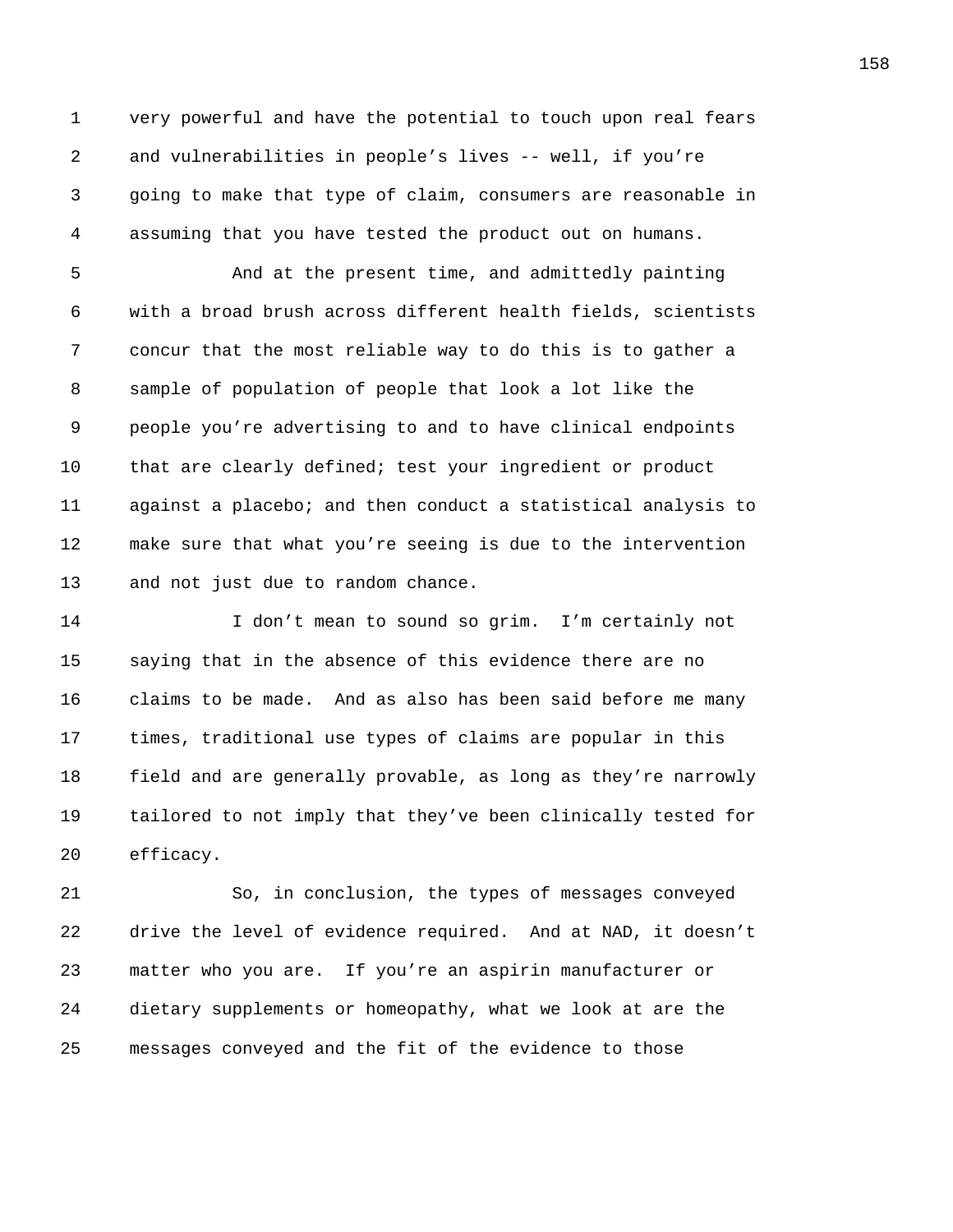1 messages. And, so, regardless of what product category you 2 find yourself in, if you want to make health-related 3 performance claims, then the level of evidence is competent 4 and reliable.

5 Thank you. And thank you to the FTC for having 6 this panel and for having me today.

7 MR. FORTSCH: So, thank you for all your opening 8 remarks and, again, thank you for participating. We're going 9 to now go into a number of different questions that are 10 raised by the FTC, including issues that have come up earlier 11 today.

12 Now, as Commissioner Ohlhausen said in her opening 13 remarks and I would reiterate, and I think it's pretty clear 14 at this point, our workshop today is not about the practice 15 of homeopathic medicine; it's about the advertising of 16 products that are marked as homeopathic or are homeopathic. 17 And we also are here to talk about the FTC, but not the -- 18 but it's hard to talk about this issue without talking about 19 the FDA because as we pointed out a number of times today and 20 in our remarks, comments that we filed with FDA, we work very 21 well and very collaboratively with the FDA because we have 22 common interests in protecting the American public.

23 And, so, my first question I want to direct to 24 Elaine Lippmann from the FDA. There's a few questions, but 25 the first one is, so, and I think you covered this a little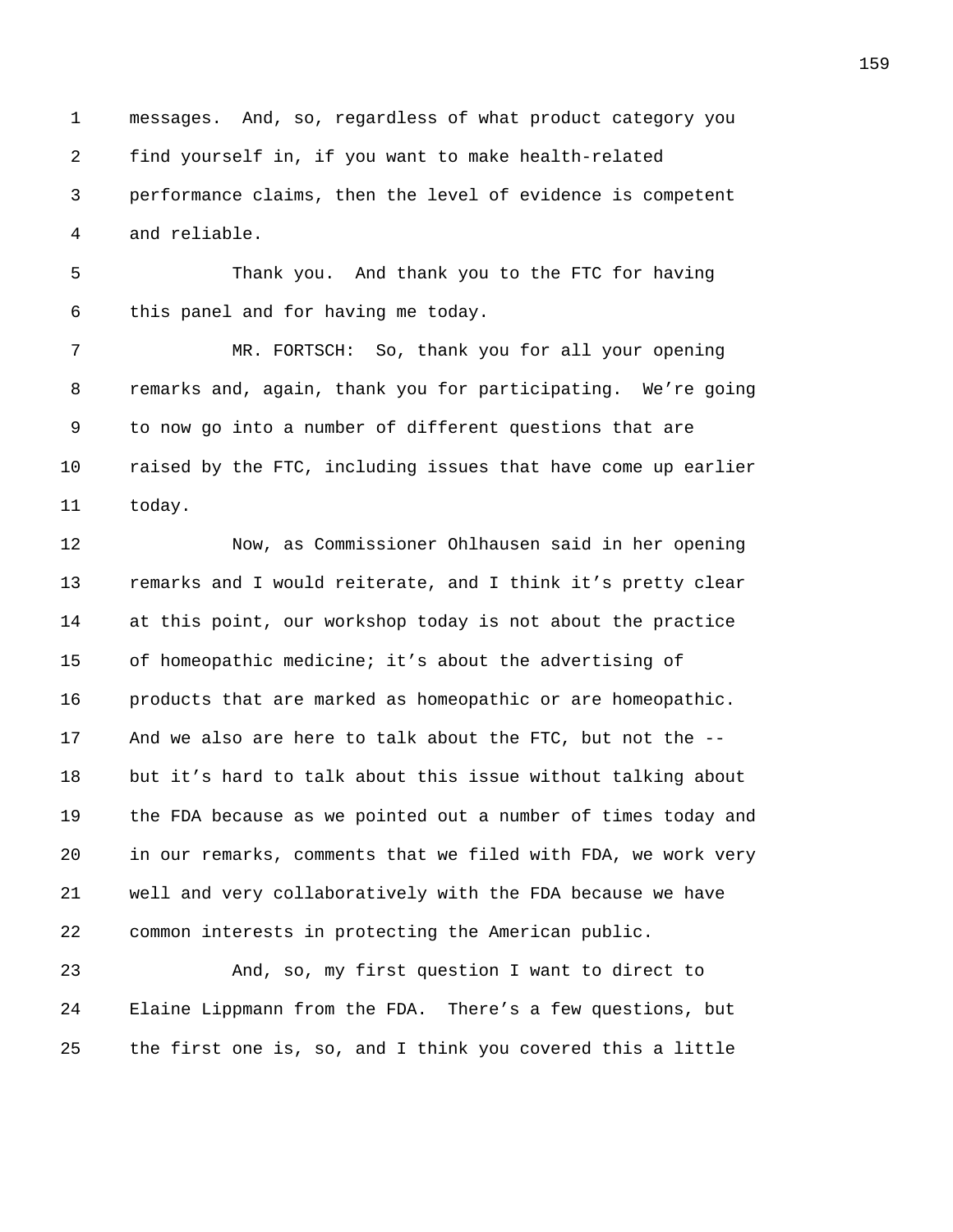1 bit in your opening remarks, but maybe a little more 2 elaboration, if you can, on why is the FDA reexamining its 3 regulatory framework right now.

4 MS. LIPPMANN: Yes, so, as I stated in my opening 5 remarks, our current policy has been in place for about 25 6 years, during which time the homeopathic industry has grown 7 significantly. So, we're gathering information about whether 8 it's the right time to adjust the current enforcement 9 policies to better reflect the variety, the volume, and 10 complexity of the products -- homeopathic products that are 11 on the market today.

12 In addition to the industry's significant growth, 13 there have been some emerging safety, quality, and policy 14 concerns that we've become aware of in recent years. For 15 instance, there's a common misconception that homeopathic 16 products are necessarily safe because they're natural. 17 Unfortunately, FDA has become aware of some safety issues 18 associated with some of these products, which demonstrates 19 that the safety of these products depends upon a multitude of 20 variables, just as it does with all drug products, things 21 like how much ingredient there is, manufacturing quality, 22 that sort of thing.

23 So, for all these reasons, FDA is taking another 24 look, gathering stakeholder input, and determining the best 25 way to regulate these products.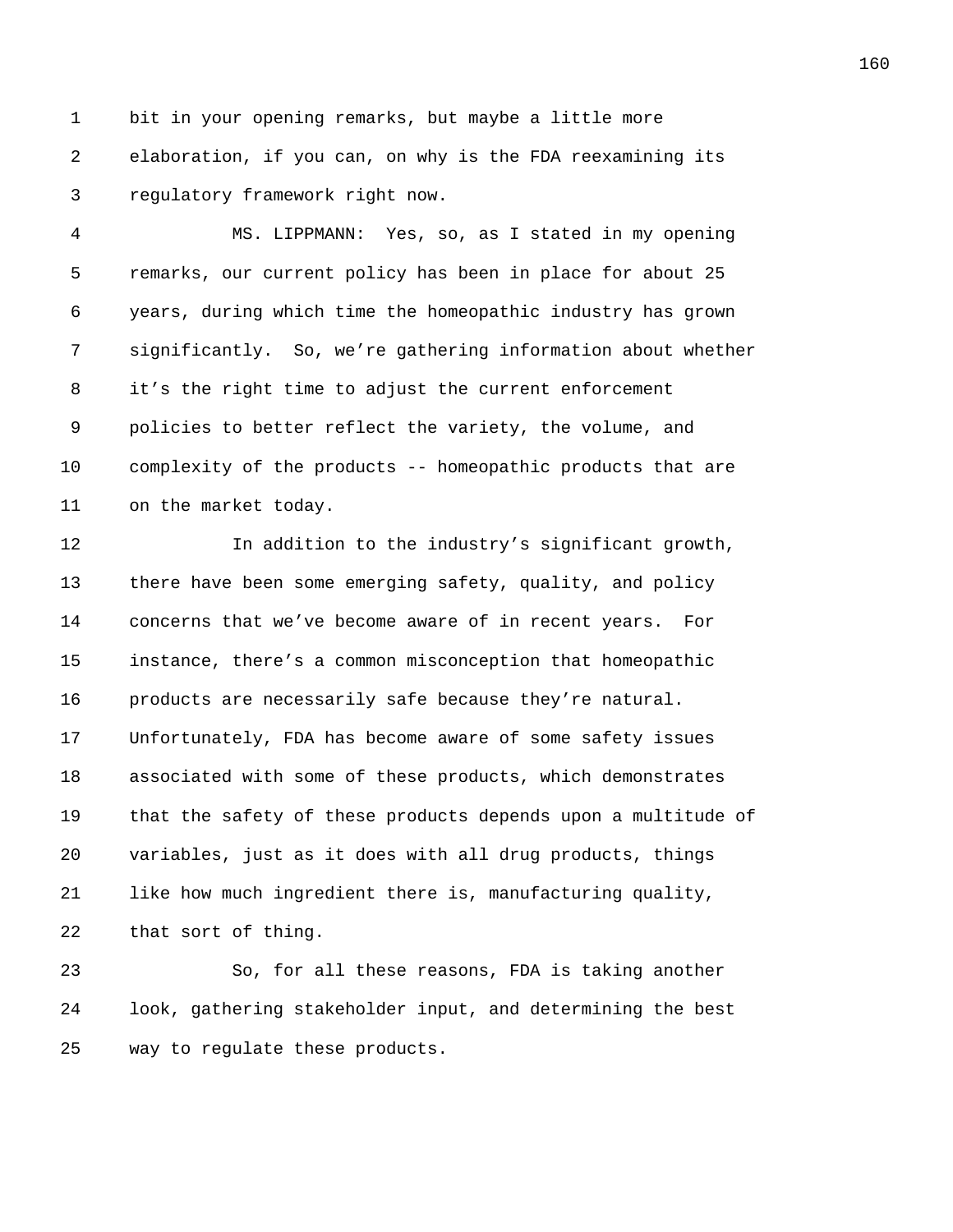1 MR. FORTSCH: So, Elaine, I think another question 2 I had for you was -- which I think would be helpful to make a 3 distinction, if you can, between -- and I'm sure it's 4 complicated, of course -- but what is FDA's regulatory 5 enforcement approach to other nonhomeopathic marketed 6 unapproved drugs, you know, to provide a contrast between 7 homeopathic and nonhomeopathic?

8 MS. LIPPMANN: Sure. First, let me step back and 9 explain that any new drug requires approval by the FDA before 10 it can be marketed in the U.S. And this is true whether it's 11 prescription or over-the-counter. Now, some new drugs are 12 marketed without FDA approval, and recognizing that we're not 13 able to take immediate legal action against all illegally 14 marketed products, we have to prioritize and figure out how 15 to best use our resources. So, we've had to prioritize our 16 enforcement efforts with regard to drug products that require 17 FDA approval but are marketed without it.

18 And these priorities are spelled out in our FDA 19 guidance call Marketed Unapproved Drugs Compliance Policy 20 Guide, which was issued in September of 2011. And FDA has 21 other compliance policies in place, as well, for example, the 22 homeopathic CPG. But I want to just make clear that any drug 23 product that requires FDA approval but is marketed without it 24 is subject to FDA enforcement.

25 MR. FORTSCH: And this could be a challenging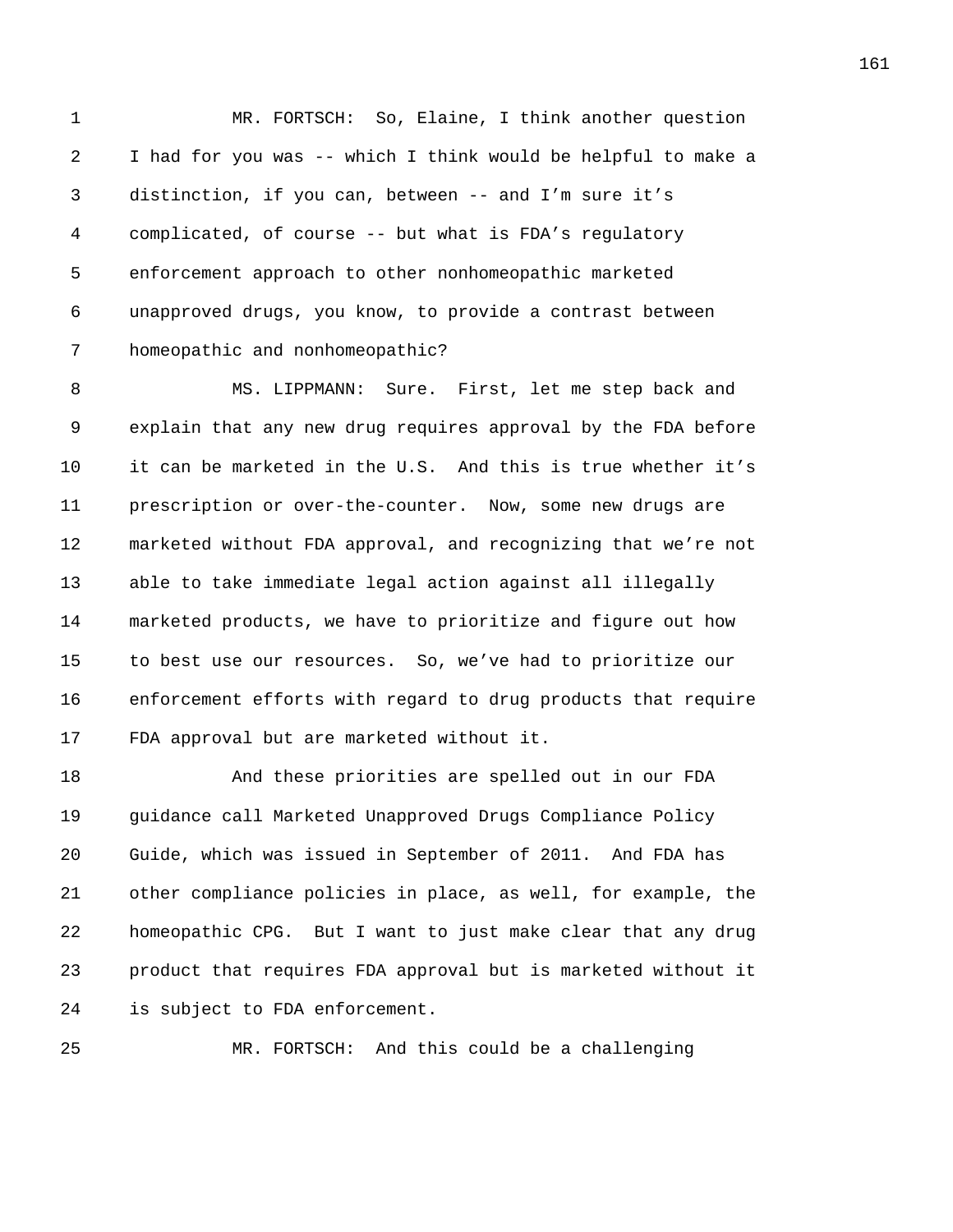1 question, but I'll ask anyway, because I don't know how I 2 would answer it, but what options is FDA considering? 3 MS. LIPPMANN: Yes, it is a challenging question, 4 and I'll answer with kind of a non-answer, which is that 5 we're still considering what options -- we're considering a 6 range of options, and we -- it's premature to discuss what we 7 might do. We're still gathering feedback. We've gotten a 8 lot of comments to our docket so far, and we recently 9 reopened the docket, so now it is open until November 9th. 10 So -- and we encourage any interested person who has not 11 already submitted comments to go ahead and do so. 12 So, we're getting a broad range of feedback, and 13 we'll consider all of that information in determining the 14 best way to regulate homeopathic products. 15 MR. FORTSCH: So, I honestly did not set up that 16 question so that I could answer it myself, but -- 17 (Laughter.) 18 MR. FORTSCH: -- we're also -- I would say the same 19 thing for the FTC. We're really considering and looking at 20 comments, listening to what -- every single thing that's been 21 said today before we decide the path forward for us, as well. 22 And, so, to turn more to the FTC, I wanted to ask 23 my colleague, Michelle, a few questions. FTC consumer 24 research suggests -- and I'm talking about, in part, the 25 research that we reference in our comments that we filed with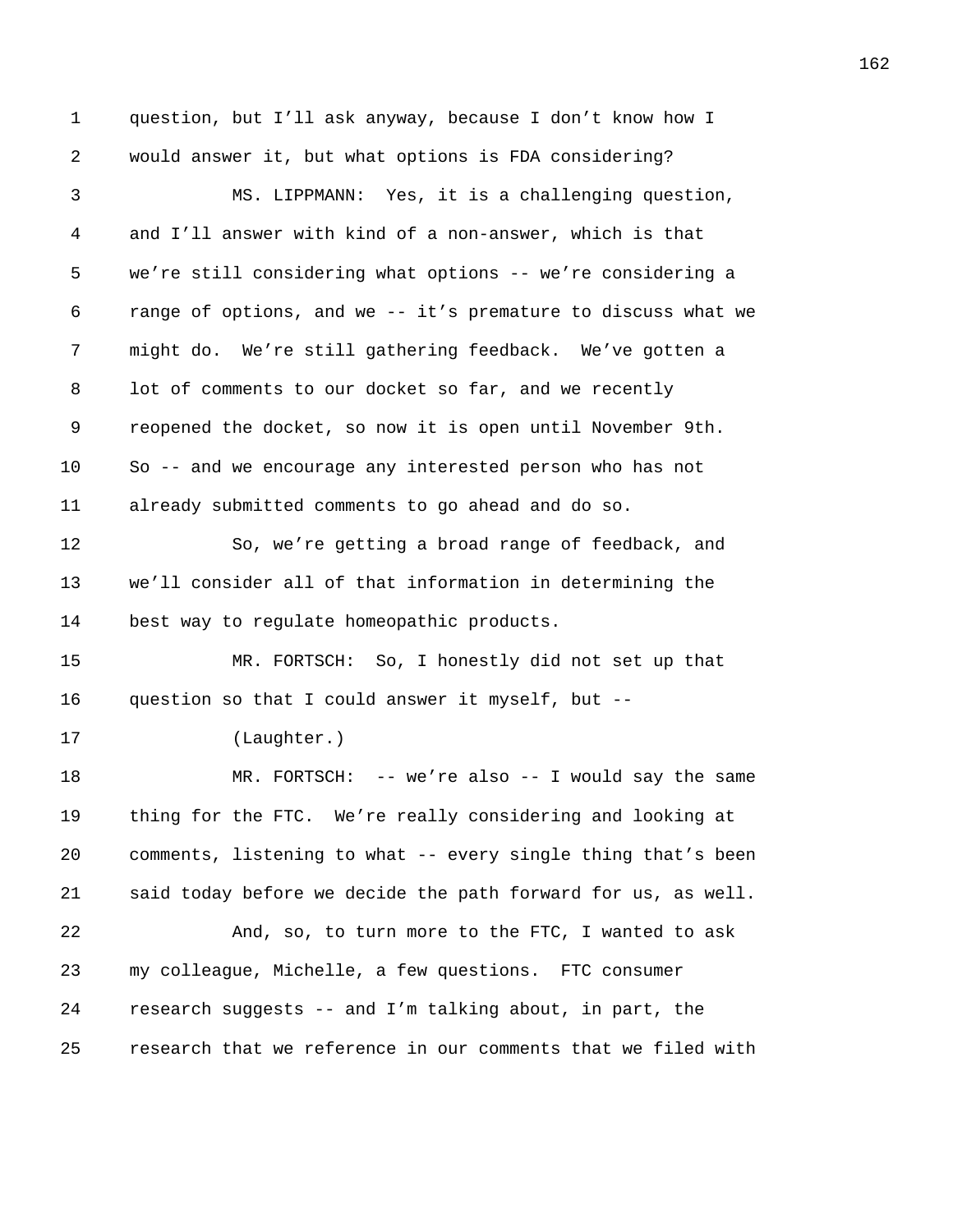1 FDA in August -- FTC consumer research seems to suggest that 2 there are a significant number of consumers who think 3 homeopathic products have been tested for efficacy. Now, Al 4 -- and I -- Al has different research, which I look forward 5 to reviewing, and I know there are differing opinions on 6 this, but based on our agency's research, are consumers 7 misled when that is not the case?

8 MS. RUSK: I think the answer to that is yes, clear 9 and simple. If a claim that a product is effective to treat 10 a certain condition carries with it the implied claim, the 11 underlying claim that the advertiser, in fact, has done the 12 research to know that it's effective for that condition, and 13 if they haven't done the research and they don't know that 14 it's effective, the claim's misleading.

15 And we heard a lot of talk in the opening remarks 16 about disclaimers as the way to fix that. And I have two 17 thoughts about that. One is saying the FDA has not approved 18 the product, doesn't really address that issue of correcting 19 consumers' understanding that the claim is substantiated, 20 that there's quality science behind it. It corrects a 21 different misperception, which is that the FDA regulatory 22 approach is the same as for other products, but it doesn't 23 correct the misperception about there being science to back 24 up the efficacy.

25 The other thing I would say about disclaimers is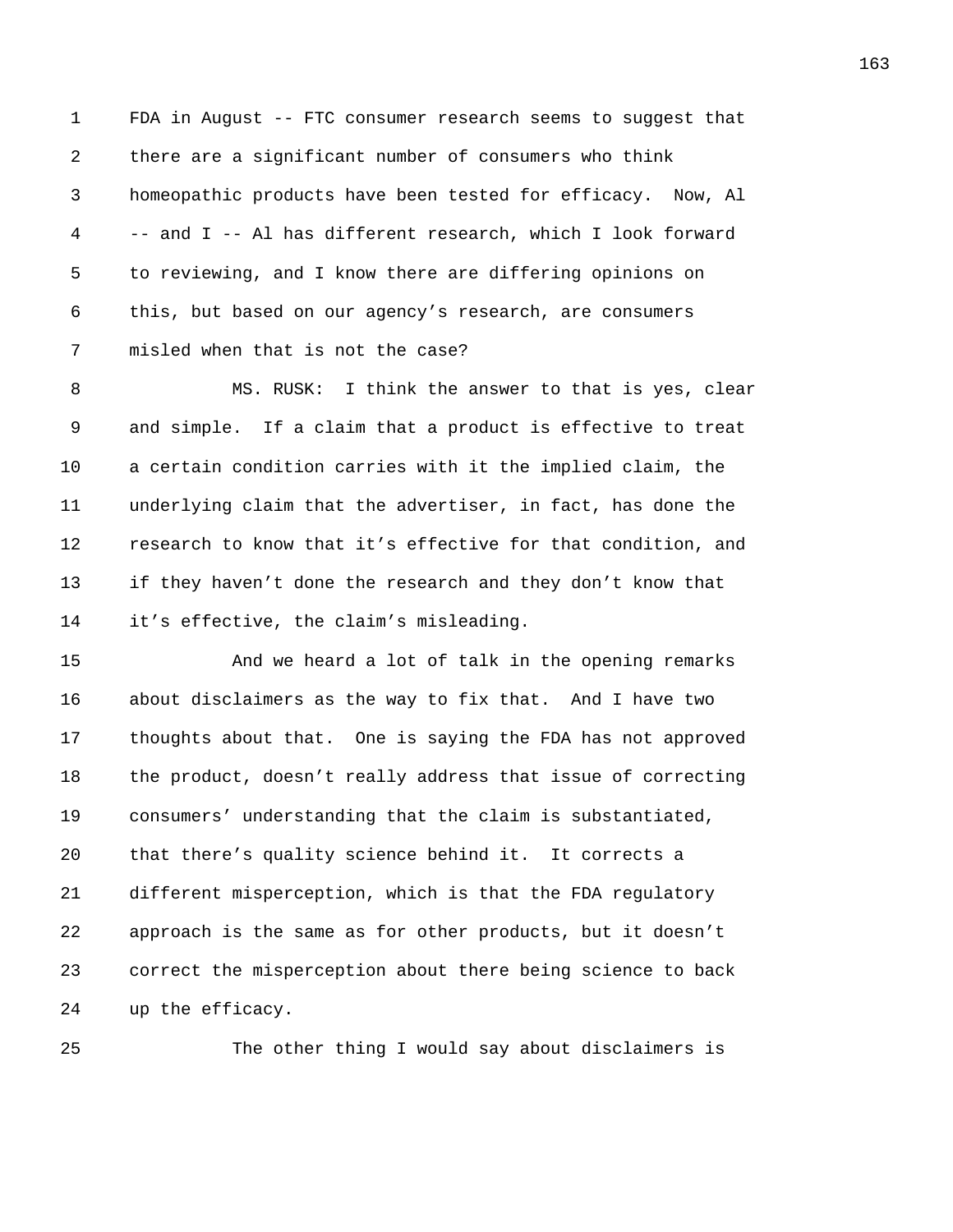1 that our research is not just for homeopathics but over the 2 years looking at things like qualified health claims for food 3 products and supplements has shown us pretty vividly that 4 it's very difficult to craft a disclaimer that really 5 communicates there is no science to back up this claim. 6 So, I think we have to be careful when we think 7 about disclaimers as a remedy and making sure that they 8 really effectively correct the misperception. 9 MR. FORTSCH: I suspect there might be others on 10 the panel who have a question or comment on that. If not, 11 I'll move on to the next question. Does anyone to my -- the 12 two people to my right want to -- 13 MR. LORMAN: I'll accept your invitation. 14 MR. FORTSCH: Okay. 15 MR. LORMAN: We have more data on that, and we have 16 not had an opportunity to fully digest it. Unfortunately, 17 the study that we commissioned exists at this point. We have 18 the raw data, but the analysis of the data is in draft form, 19 but we did actually inquire about the level of understanding 20 of what kind of support there is behind these claims because 21 we recognize that the FTC is looking at this. 22 The initial data shows that consumers do recognize 23 that there's a difference between that and as cited between 24 the level of data supporting allopathic products regulated by 25 FDA and homeopathic products. I'm not prepared to say more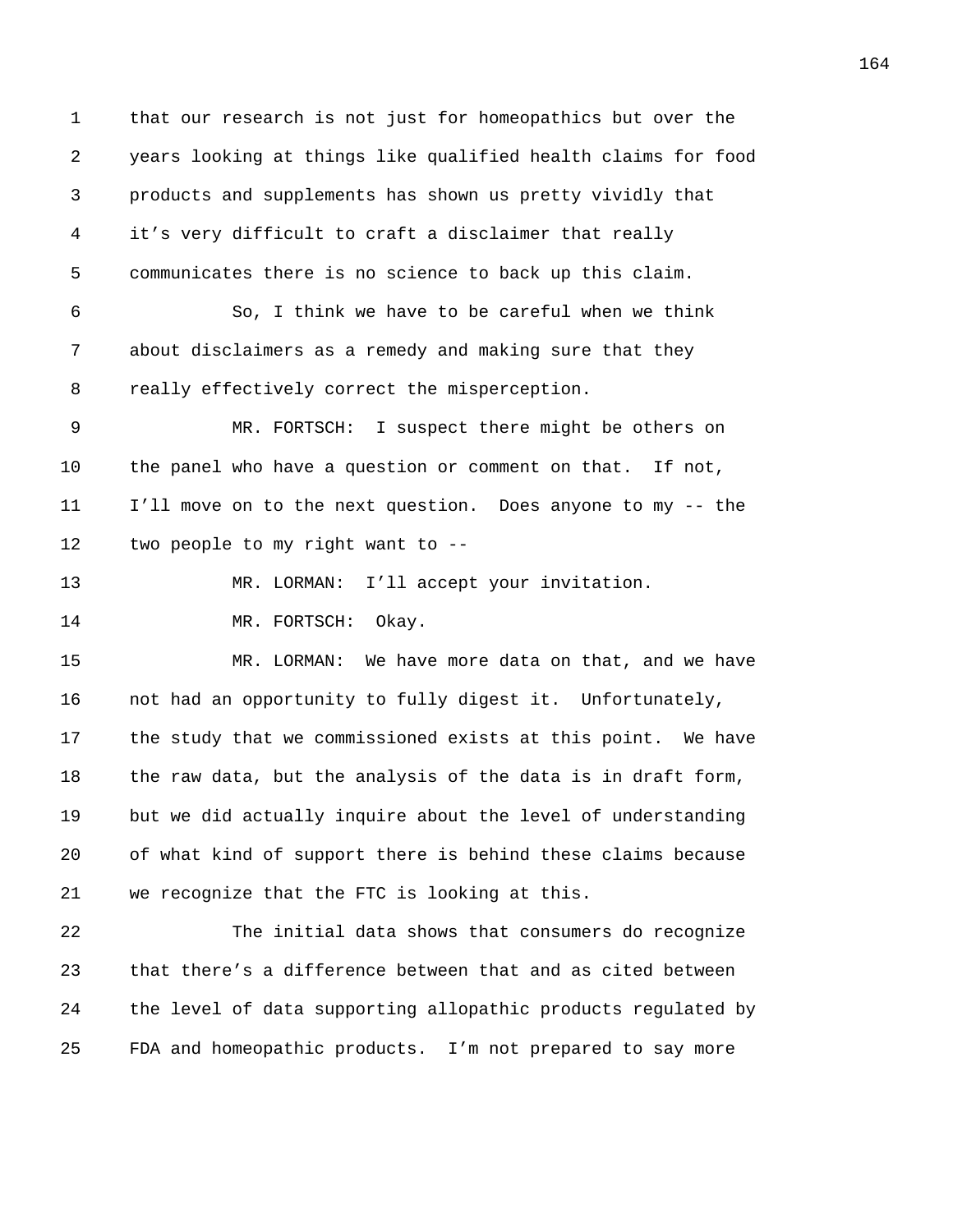1 about that at this point. And it may well be that additional 2 information -- additional surveys are necessary to further 3 elucidate that point, and we're perfectly happy to do that. 4 MR. FORTSCH: Since we're on the topic of 5 disclaimers, I have a question from the audience. For those 6 who think disclaimers are an answer to the problem, how do 7 you balance FDA's requirement of indications of use, for 8 example cold or flu, with an actually effective disclaimer, 9 and how do you disclaim what the product is sold for? 10 MR. RUBIN: I can start with that. 11 MR. FORTSCH: Okay. 12 MR. RUBIN: So, I think the issue really -- I think 13 the best source of this is the FTC's guidance, the 14 advertising guidance for dietary supplements for traditional 15 use, which I think Al alluded to a few minutes ago. And in 16 essence, yes, there's an indication for use that FDA requires 17 companies to use, and they would include that on your label, 18 but you can have a disclaimer that can go in many different 19 directions. You've seen some that talk about FDA approval; 20 you could see some that address the substantiation from the 21 principles of traditional homeopathic principles; you can see 22 references to educational websites with significant 23 information.

24 You know, one of the problems I think we see when 25 we think about disclaimers is that it is exceedingly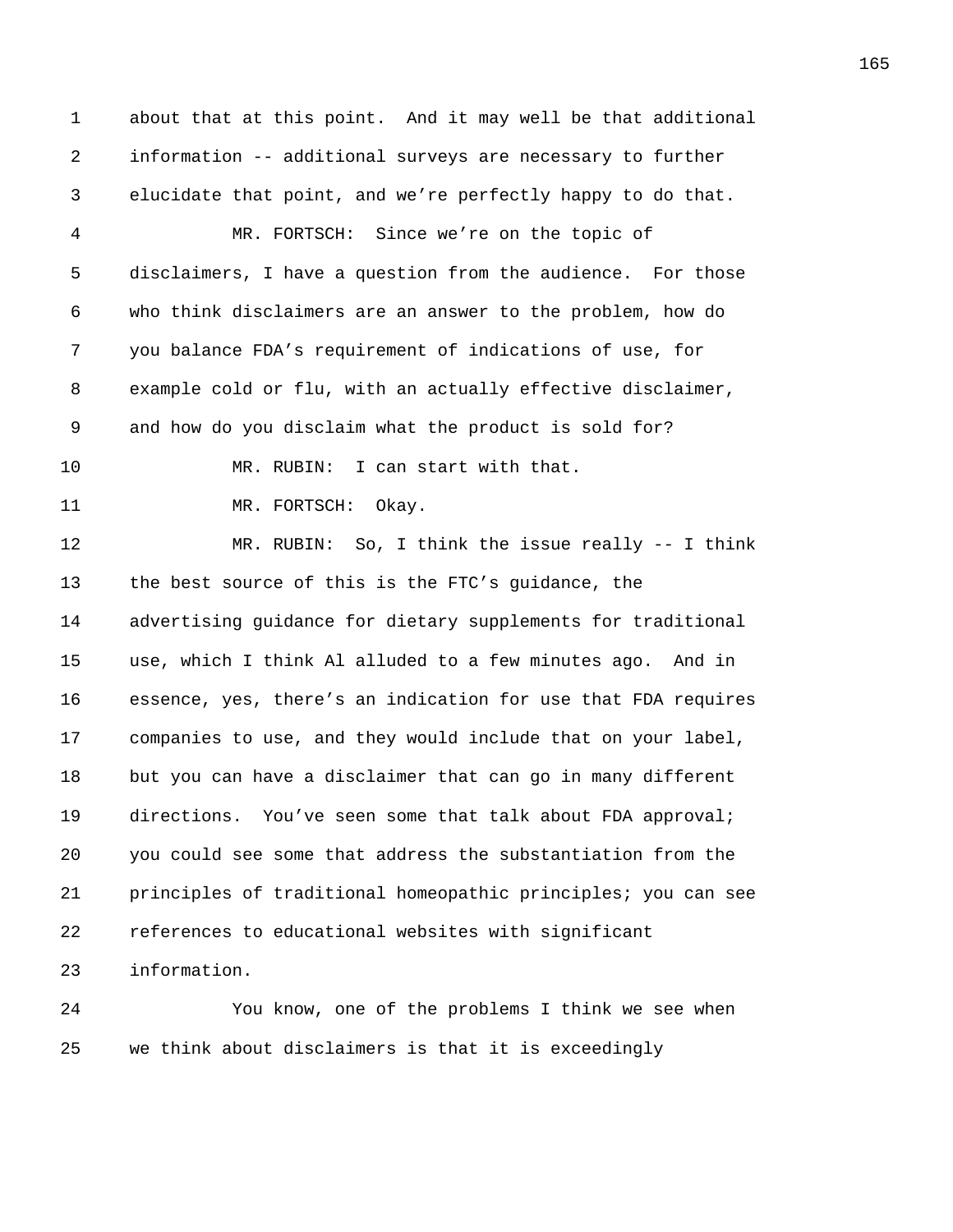1 difficult to have a comprehensive disclaimer explaining the 2 depth of homeopathic regulation and how that contrasts to the 3 OTC drug review or NDA OTC drug products in a disclaimer, on 4 a product or advertising. It will be way too confusing.

5 So, from my perspective, I think the key is to 6 signal consumers that there is a fundamental difference. And 7 as long as consumers are signaled and then they're armed now, 8 you know, that fortunately we live in an era where via the 9 internet and other sources you can obtain a tremendous amount 10 of information.

11 So, I think the signaling effect is really what's 12 critical for disclaimers, and I think there are many ways of 13 getting there, but I don't think there's inherent tension 14 between having an indication for use and having some 15 disclaimer addressing it. And I think that's consistent with 16 the FTC's principles established in the traditional use 17 guidance.

18 MR. FORTSCH: Since we teased that question out a 19 little bit after I initially asked, I wanted to see if 20 Michelle had a response to the --

21 MS. RUSK: I do. And as somebody who was very 22 involved in the writing of the dietary supplement guides -- 23 MR. RUBIN: I spoke to you about it years ago. 24 MS. RUSK: Yes. I have noticed that it's one of 25 those documents that can be quoted to support whatever you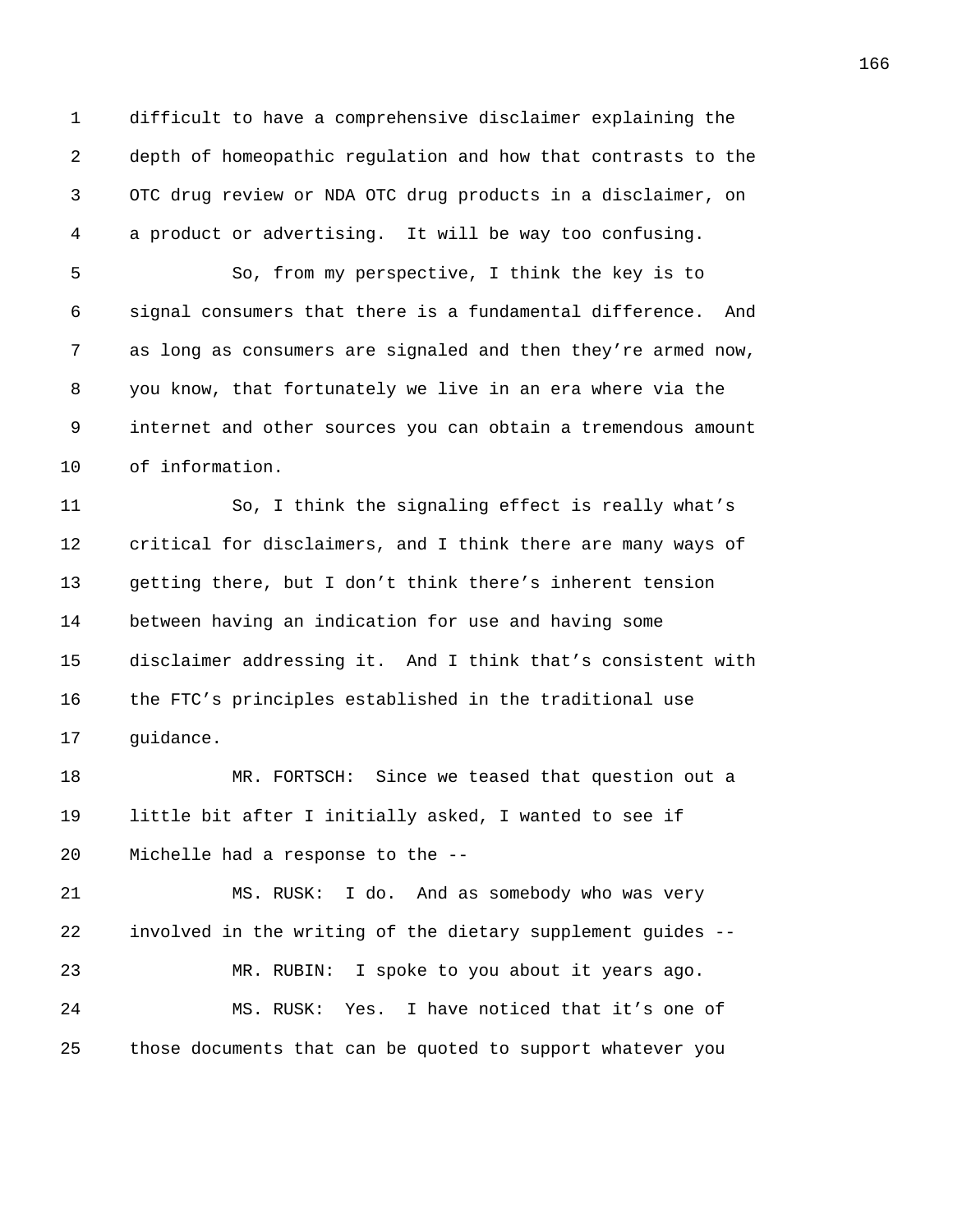1 want, unfortunately sometimes. But you are right that we do 2 address traditional use medicines in the guidelines, but I 3 think I want to make it very clear what the guidelines say 4 about traditional use, because it's a very limited situation 5 where we would consider it appropriate to talk about how 6 something has been traditionally used. And what our 7 guidelines say is that any discussion of traditional use also 8 needs to clearly convey that the efficacy of the product has 9 not been confirmed by research and that traditional use 10 doesn't establish that the product will achieve the claimed 11 results.

12 So, and that's a standard of does the consumer get 13 those messages, one, that it hasn't been backed by research 14 and that the fact that it's traditionally used doesn't mean 15 it will have the claimed results. I think that's a pretty 16 high standard. We're not saying -- and we wouldn't say under 17 the First Amendment that under no circumstances could you 18 communicate that effectively, but as I said before, I think 19 it's very challenging to say traditional use for colds, we 20 don't have any science and traditional use doesn't mean that 21 it works for colds. I think that's a message that just -- 22 there's a disconnect there that makes it very difficult for 23 consumers to reconcile.

24 The other thing our guideline says is that 25 traditional use claims, even with that kind of very clear and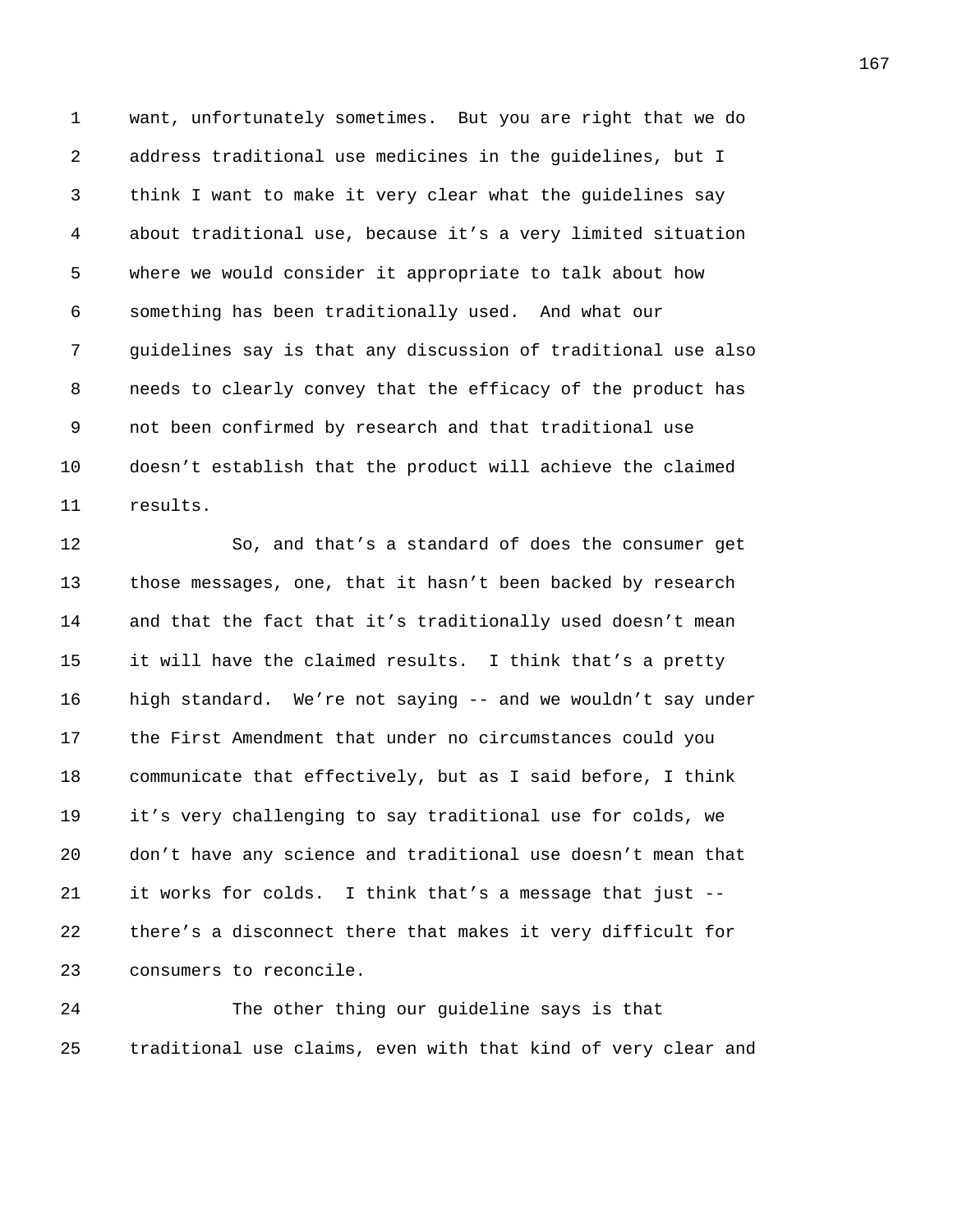1 strong disclaimer about efficacy, shouldn't be made for 2 serious diseases, that at that point the sort of analysis 3 shifts. And when you're talking about cancer, for instance, 4 you really can't make a claim and just disclaim away the lack 5 of science.

6 MR. RUBIN: Can I jump in, Greg?

7 MR. FORTSCH: Yes, but quickly.

8 MR. RUBIN: Sure. I'll be very quick. So, I agree 9 with that last point. I thought it was a very good segue, 10 Michelle. Just to remind everyone that we're talking about 11 OTC homeopathic drugs, which pursuant to FDA rules must be 12 marketed for a self-limiting -- for the treatment of a self-13 limiting condition amenable to self-diagnosis.

14 And in the traditional use guidelines, I'll quote, 15 it says, "The FTC in determining the level of substantiation 16 necessary to substantiate a claim, the FDA will assess among 17 other things the consequences of a false claim." And I think 18 in this context that should be factored in. We're talking 19 about things that basically are self-limiting. They go away 20 on their own. They're OTC conditions. That's not cancer. 21 These are not significant diseases, so I would respectfully 22 submit that that should be factored into the analysis, as 23 well.

24 MR. FORTSCH: So, as we have moved a little bit 25 into the issue of substantiation, I want to ask a question.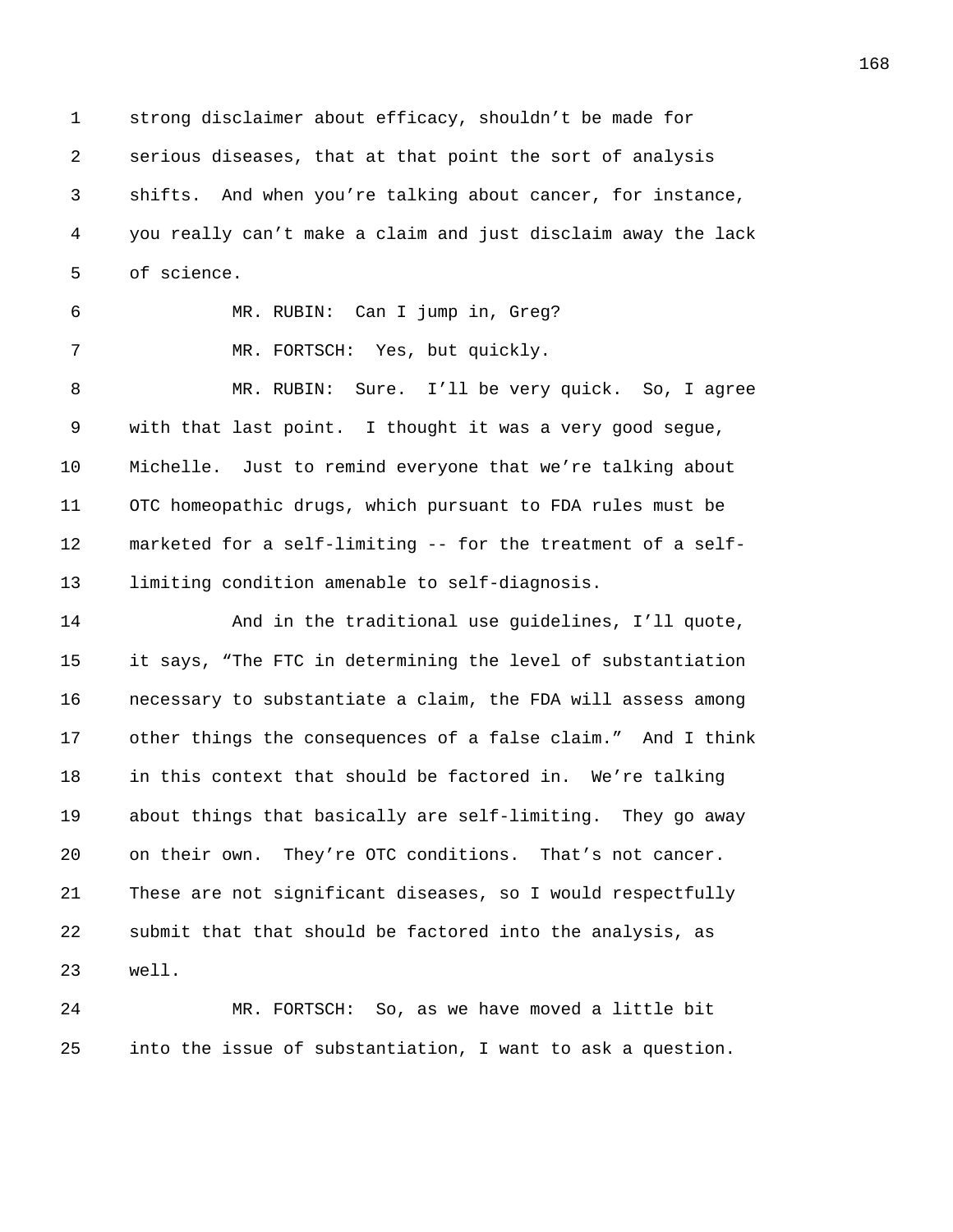1 The science panel this morning talked a lot about 2 substantiation. And I want to direct this to Al initially, 3 with questions from others -- or comments from others if 4 there are any. Assuming the FTC required human clinical 5 trials to substantiate treatment claims for over-the-counter 6 homeopathic drugs or determined that provings were not 7 sufficient, competent, and reliable scientific evidence to 8 substantiate such claims, what would be the effect on the OTC 9 homeopathic drug industry?

10 MR. LORMAN: Well, first, I would like to point out 11 that requiring 2015 clinical trials for OTC homeopathic drugs 12 would essentially be requiring a standard that was never 13 required of allopathic OTC drugs during the OTC review when, 14 in fact, panels of experts largely relied on their own 15 sophisticated and medical expertise to decide which drugs 16 would be recognized as generally recognized as safe and 17 effective. It was never a two-clinical-trial requirement 18 during the OTC drug review, and so you'd actually be 19 requiring of us something that is not required of allopathic 20 OTC drugs.

21 Elaine mentioned that there are 7,000 homeopathic 22 products registered with FDA. If each of them were to be the 23 subject of two clinical trials, that's 14,000 clinical 24 trials. This is where my math starts to break down. If each 25 clinical trial costs roughly \$1 million to conduct, I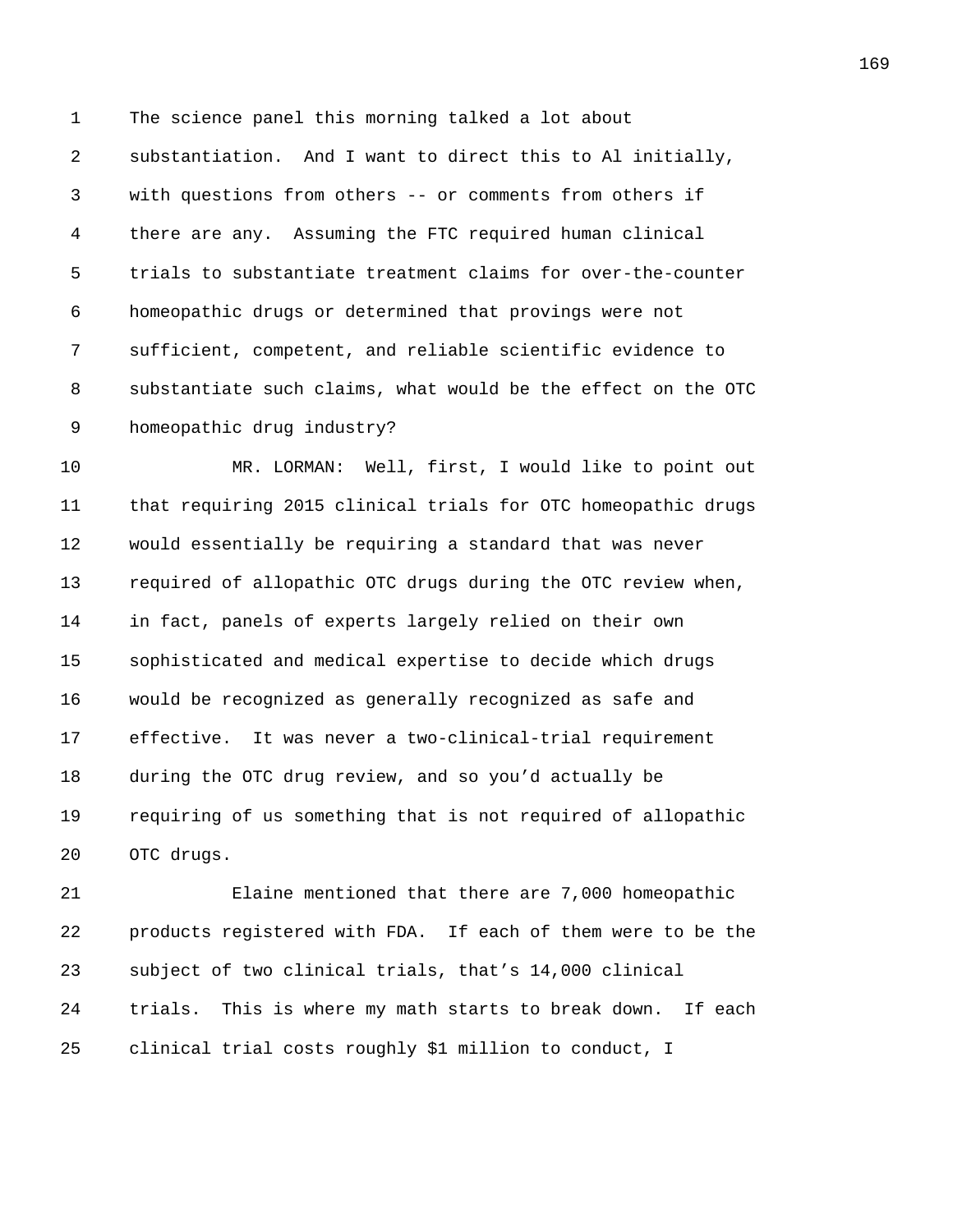1 calculate that that's a commitment of \$1.4 trillion for an 2 industry whose annual sales at retail are slightly above \$1 3 billion. Even if that money was available, I find it 4 inconceivable that any regulatory agency would spend the time 5 and energy to review 14,000 clinical trials.

6 The practical effect of any kind of clinical trial 7 requirement of that extensiveness is that assuming that 8 you're just going to apply it to advertising it means there's 9 not going to be any advertising basically and that, therefore 10 there's -- consumers are going to be denied a way of knowing 11 about the existence of these drugs, assuming they're still 12 available under FDA's Compliance Policy Guide, and, so, that 13 the manufacturers then face a much more difficult task in 14 presenting to consumers any information about these products.

15 It seems to me that it's both -- it's an unworkable 16 requirement, given the number of homeopathic drugs, and I 17 might add the price of homeopathic drugs. We're talking 18 about products whose -- at retail range from \$3 to maybe \$10. 19 I mean, the clinical trial requirement that you're talking 20 about today is essentially the clinical trial requirement 21 required in new drug applications where they're -- where 22 pharma is hoping to hit a \$1 billion-a-year sale. That's 23 essentially what our entire industry does.

24 MR. FORTSCH: I don't -- I know Michelle probably 25 wants to comment on that, but I also wanted to ask Elaine if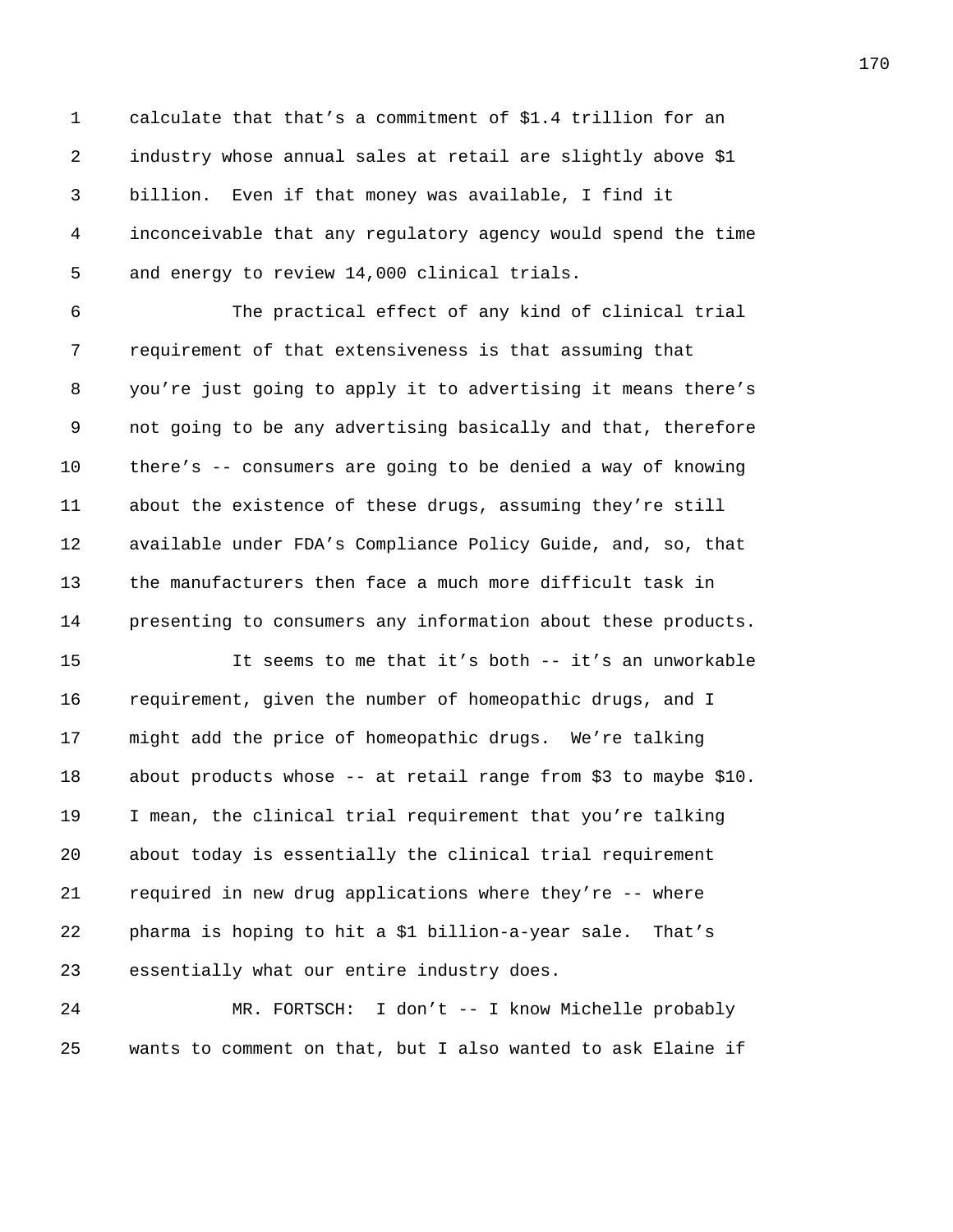1 it's something that you could weigh in on, and particularly 2 the OTC comments that Al mentioned initially.

3 MS. LIPPMANN: Which the --

4 MR. FORTSCH: The extent to which so many OTC 5 products are not subject to what we're asking homeopathic 6 products to be subject to.

7 MS. LIPPMANN: Well, like I said, any drug -- if 8 you meet the definition of a new drug, you need to be 9 established as safe and effective, whether it's through the 10 OTC monograph or through an application -- an NDA 11 application. So, as I said before, we have enforcement 12 priorities that we articulate in any number of ways, but 13 under the statute, all new drugs, in order to be marketed in 14 the U.S., are required to be established as safe and 15 effective.

16 Now, I'm not sure how the -- any change in FTC's 17 requirement for substantiation -- I'm not sure how that would 18 affect FDA's regulatory authority. I will say that our -- 19 the homeopathic CPG of the FDA is not intended to bind the 20 FTC or to impact its enforcement of its own statutory 21 authority. It's merely an articulation of FDA's enforcement 22 policies with regard to requirements of the FDNC Act. 23 MR. FORTSCH: Michelle? 24 MS. RUSK: Yeah, I'd like to respond to the

25 statements that Al made about what the effect would be on the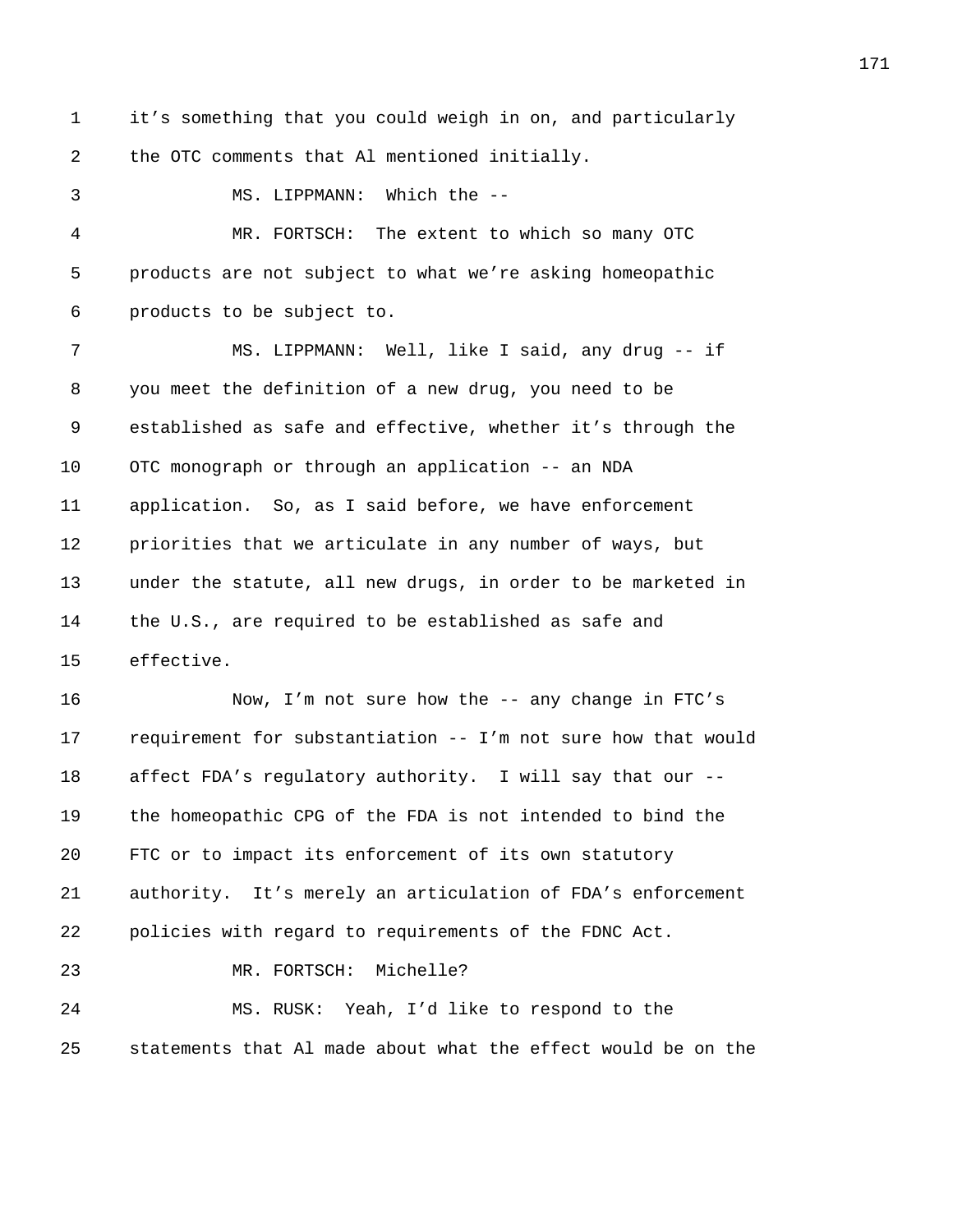1 industry and what the cost of doing clinical studies are. 2 First of all, the 7,000 products, I think we heard this 3 morning, in terms of what's really in retail, it's more like 4 100 products, maybe 1,000 at most. But, more importantly, I 5 think nobody has said today that you need to do \$2 million 6 trials.

7 And, you know, we regularly investigate companies 8 in all kinds of product categories who are making similar 9 claims to the homeopathic industry, claims about colds, 10 claims about weight loss. And we don't -- the studies that 11 are done are significantly less expensive than million-dollar 12 studies, and they are definitely financially feasible given 13 the profits the companies are making.

14 MR. LORMAN: May I respond?

15 MR. FORTSCH: I actually want to -- we're limited 16 in time, so I would love to have you respond, but we must 17 keep moving.

18 So, one of the questions that I have for both Paul 19 and David is about qualified claims. They can be difficult 20 to communicate and may not be commercially attractive, but 21 what would a qualified claim for an over-the-counter 22 homeopathic product look like? A qualified claim must 23 communicate unambiguously that the evidence is nonconclusive 24 or that additional research is necessary, something that we 25 think might apply to a homeopathic product, or at least some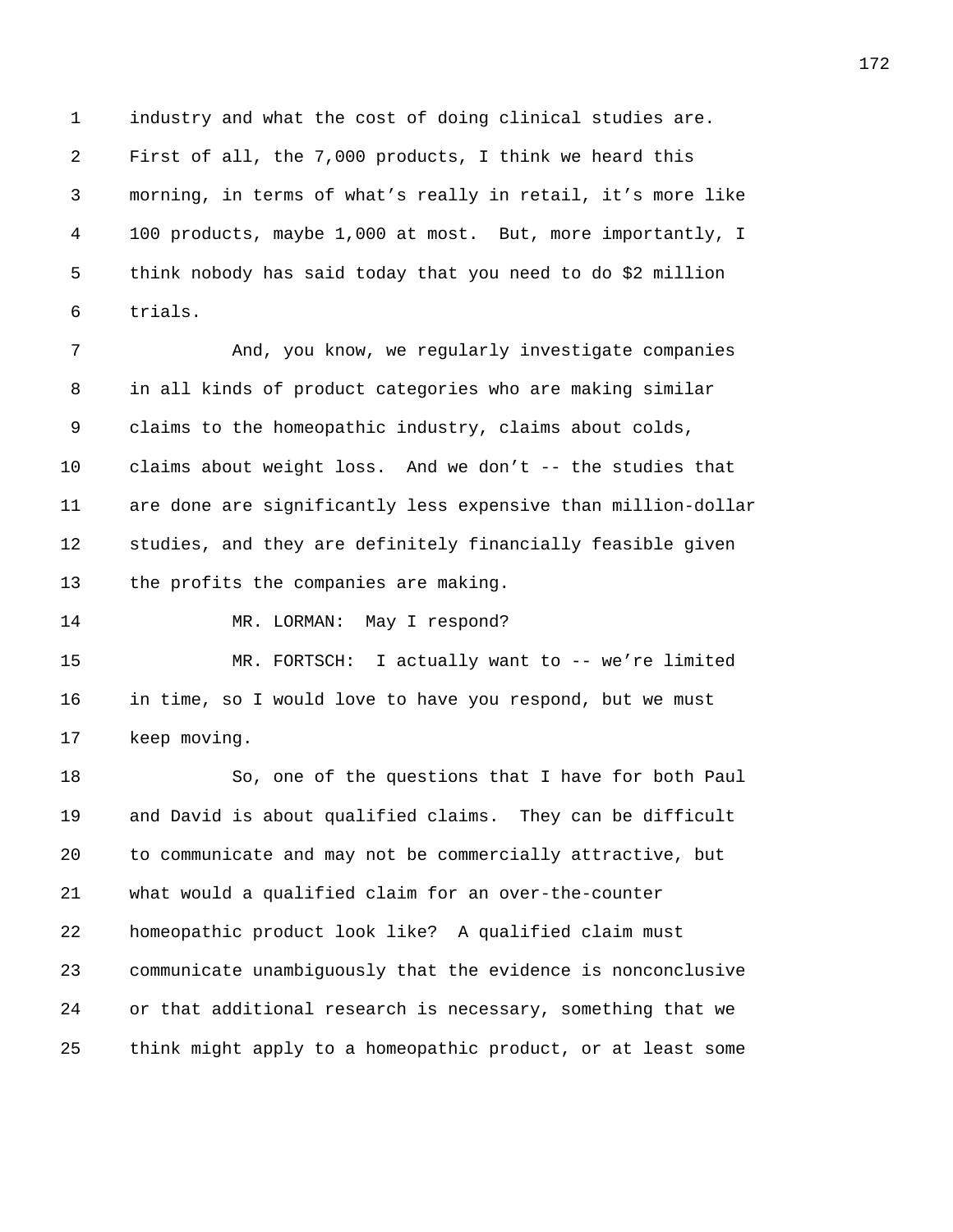1 of them.

2 So, I wanted to see if either of you had a response 3 to that. I might start with David and then go to Paul.

4 MR. SPANGLER: I think Paul already earlier talked 5 about a lot of that when he was talking. There are a lot of 6 different ways to disclose and qualify, so I don't know that 7 there's a magic bullet and I don't know why, then, one would 8 say that a qualified claim must unambiguously communicate or 9 the evidence is inconclusive or that additional research is 10 necessary.

11 It seems to me your qualifier or your disclaimer is 12 simply trying to make sure that you're getting across the 13 context in which the claim is made, be that a reference to a 14 website, be that pointing out its traditional literature or 15 traditional use, or that it's based on homeopathic 16 literature, but accurately characterizing what the claim is 17 based on as opposed to trying to communicate what it's not 18 based on.

19 MR. RUBIN: And I think just to add to David's 20 comments, which I agree with entirely, I think it's important 21 to keep in mind the fact that FDA-regulated products are very 22 diverse, and if we -- if you want to delve into comprehensive 23 disclaimers that address complex regulatory regimes, they're 24 just not going to work.

25 I mean, think about all the different products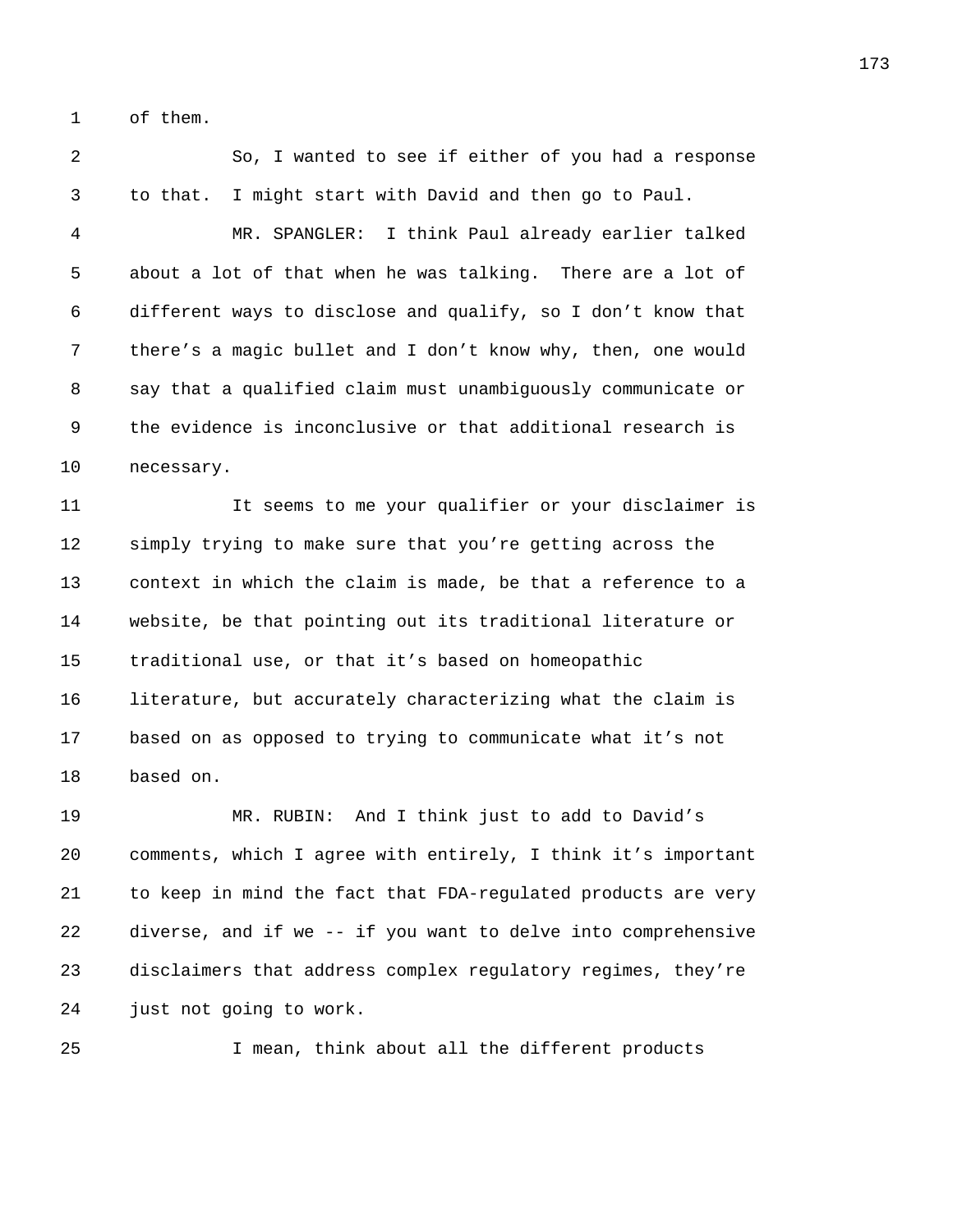1 where that could be required. You have Class I devices that 2 are not reviewed or approved or cleared by FDA at all; Class 3 2 medical devices that are cleared but not approved, only 4 deemed to be substantially equivalent to a lawfully marketed 5 predicate. Do you have to make that disclosure and say some 6 of those cases there are no clinical studies; other cases 7 there are? Do you really need to get into that level of 8 detail?

9 So, I would again submit that I think that the key 10 is to signal to consumers. You know, even the OTC drug 11 review we've been talking about, I mean, consumers don't 12 appreciate that that's an ingredient-based review, not a 13 product-specific review. Those products, in general, have 14 not been individually reviewed for safety and efficacy. 15 They're deemed generally recognized as safe and effective 16 based on ingredients.

17 So, I think that based on all that, the key is to 18 signal consumers that there is something unique and special 19 about homeopathy and that the claims are based on a very 20 different standard. And I think there are many ways of 21 accomplishing that.

22 MR. FORTSCH: I'm going to beg the panel and the 23 audience's indulgence. I'd like to go on for a few more 24 minutes. I have a few questions for Antonio and Christina 25 and Kat. So, if you wouldn't mind a few more minutes, I'm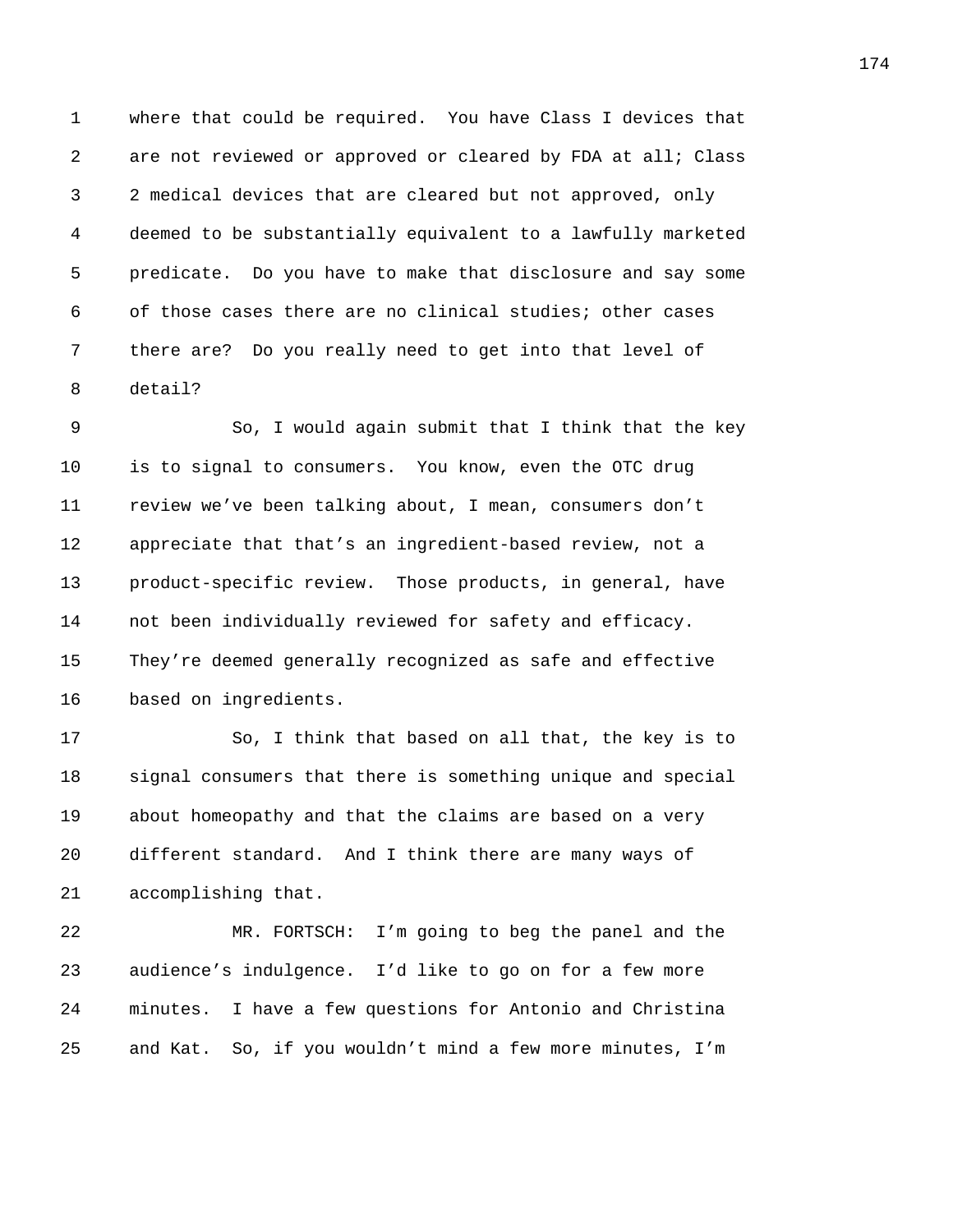1 going to beg your indulgence for that.

2 Kat, I had a question for you. Is the NAD 3 requiring a level of substantiation that is not required by 4 the Federal Trade Commission? 5 MS. DUNNIGAN: The short answer is it doesn't seem 6 to be -- there doesn't seem to be any indication that NAD's 7 approach to claim substantiation is at odds with the FTC's 8 thinking on the matter. And then the slightly less short 9 answer is that NAD has enjoyed -- we're very privileged to 10 enjoy an open relationship with the FTC, and we know that if 11 an advertiser chooses not to participate or chooses not to 12 comply with our recommendations that when we send the 13 referral to the Federal Trade Commission that they will 14 communicate with the advertiser and also then communicate the 15 status of the referral -- the results of that referral. 16 And, so, there is a dialogue between the two -- 17 these two institutions, and I think that if they were going 18 in very separate directions we would know. 19 MR. FORTSCH: And, so, I just had a couple of 20 questions for Antonio and Christina, who I hope will be 21 friends after this panel today. 22 (Laughter.) 23 MR. FORTSCH: If they're not already friends. So, 24 I'll start -- I have several questions, so I'll go back and

25 forth on who I start with, but -- or we'll let the discussion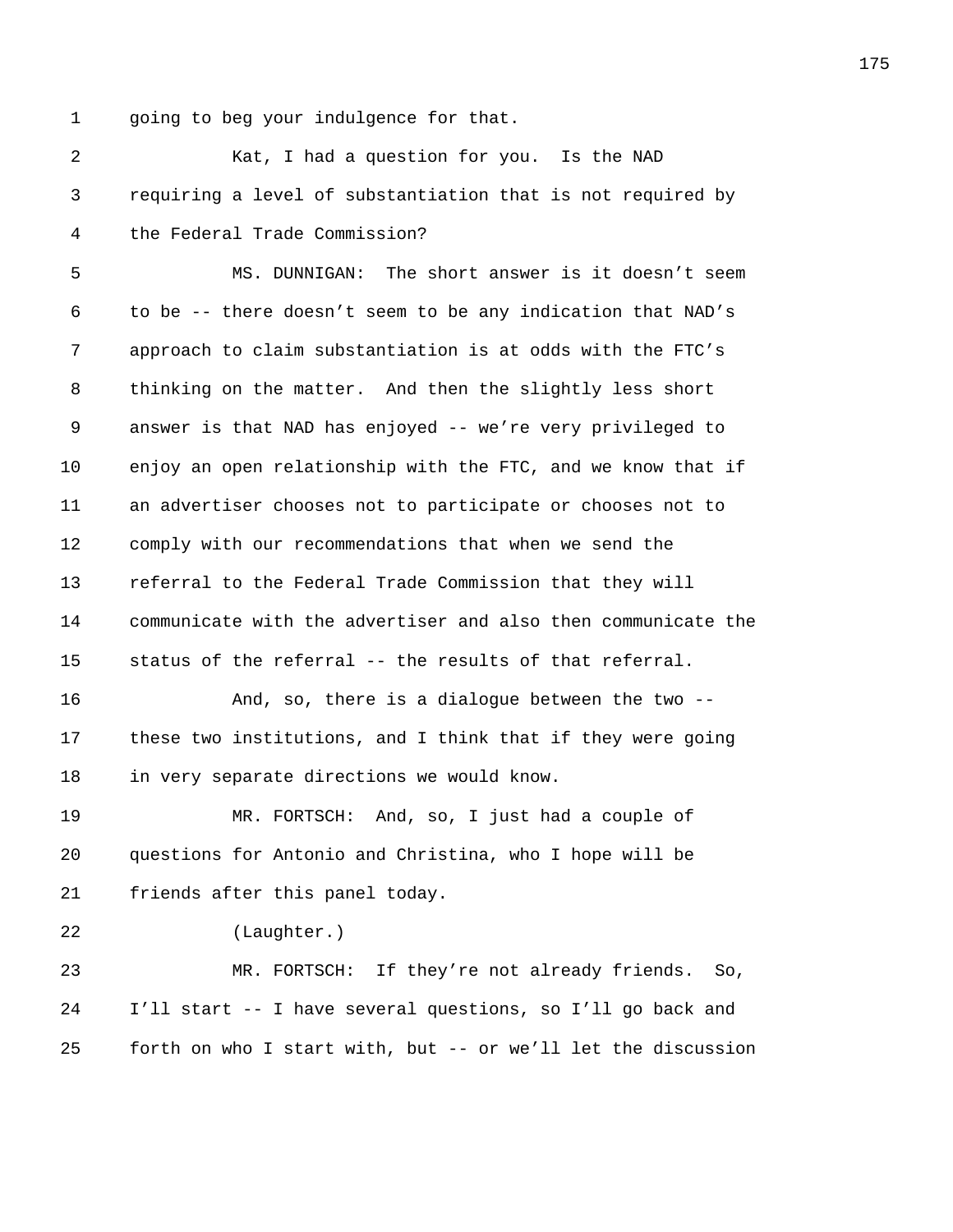1 take its course. But, first, what has been the overall 2 impact of class action litigation on the homeopathic 3 industry? And I know -- I think at least, Christina, you 4 covered this, but I think you may have different answers to 5 that question, so I'd like to hear both of you and your 6 thoughts on that.

7 MR. VOZZOLO: Sure. I'm not sure it's actually had 8 a significant impact on the marketing or activities of 9 homeopathic companies. I'm not aware of any companies that 10 have gone out of business as a result of class action 11 litigation. The class action lawsuits that have been brought 12 so far have resulted in fairly small settlements.

13 I think there's a misnomer or a misunderstanding 14 about the types of -- or the size of the manufacturers that 15 sell these products in the U.S. They're very large 16 manufacturers. They generate significant revenues, and you 17 could tell that by the quality of the counsel that they hire. 18 Every lawsuit I've seen has hired a white-shoe law firm to 19 defend it. These are very expensive lawyers. They have 20 significant funding. So, I do not think it has had an impact 21 whatsoever in the industry.

22 MR. FORTSCH: Christina?

23 MS. SARCHIO: So, in 2014, the CEO of Heel 24 announced in a press release that's publicly available that 25 one of the major reasons that Heel was withdrawing from the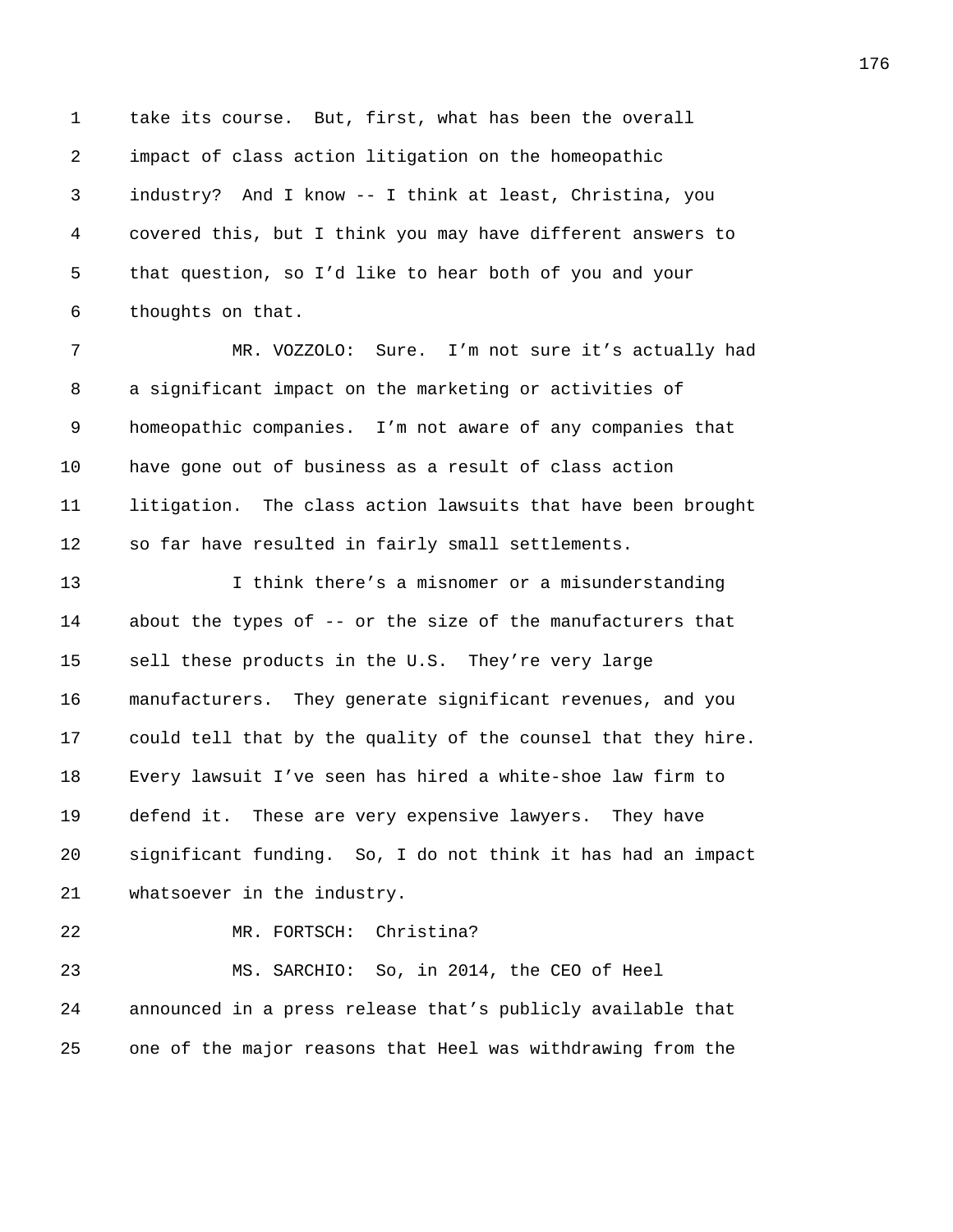1 North American market was "the substantial cost of 2 litigation." I want to make sure I got that right.

3 So, it has had at least two homeopathic companies 4 have completely withdrawn from the U.S. company [sic] and I 5 have seen homeopathic companies lay people off, not be able 6 to invest in research and development, and, more importantly, 7 not wanting to change or improve their advertising practices 8 or educational campaigns for fear that if they change 9 anything then the plaintiffs' lawyers will come in saying, 10 aha, you changed it because you did -- you admit you were 11 doing something wrong. 12 And, so, we're really at a standstill at sort of 13 improvements in the homeopathic industry because litigation 14 has chilled the desire of the companies to really reinvest in 15 their product and in educational campaigns. 16 MR. VOZZOLO: Greg, I'd just like to follow up on 17 one point. You raise the fact of R&D for homeopathic 18 companies, and are you aware of homeopathic companies 19 actually spending significant dollars on R&D for homeopathic 20 products? Because I challenge you to say that statement. It 21 is -- it is a complete fictitious answer. There is no such 22 word as R&D in a homeopathic business.

23 MR. FORTSCH: Well, I'm going to -- I know Al had a 24 comment, and I did also have a couple more questions in this 25 field before we close.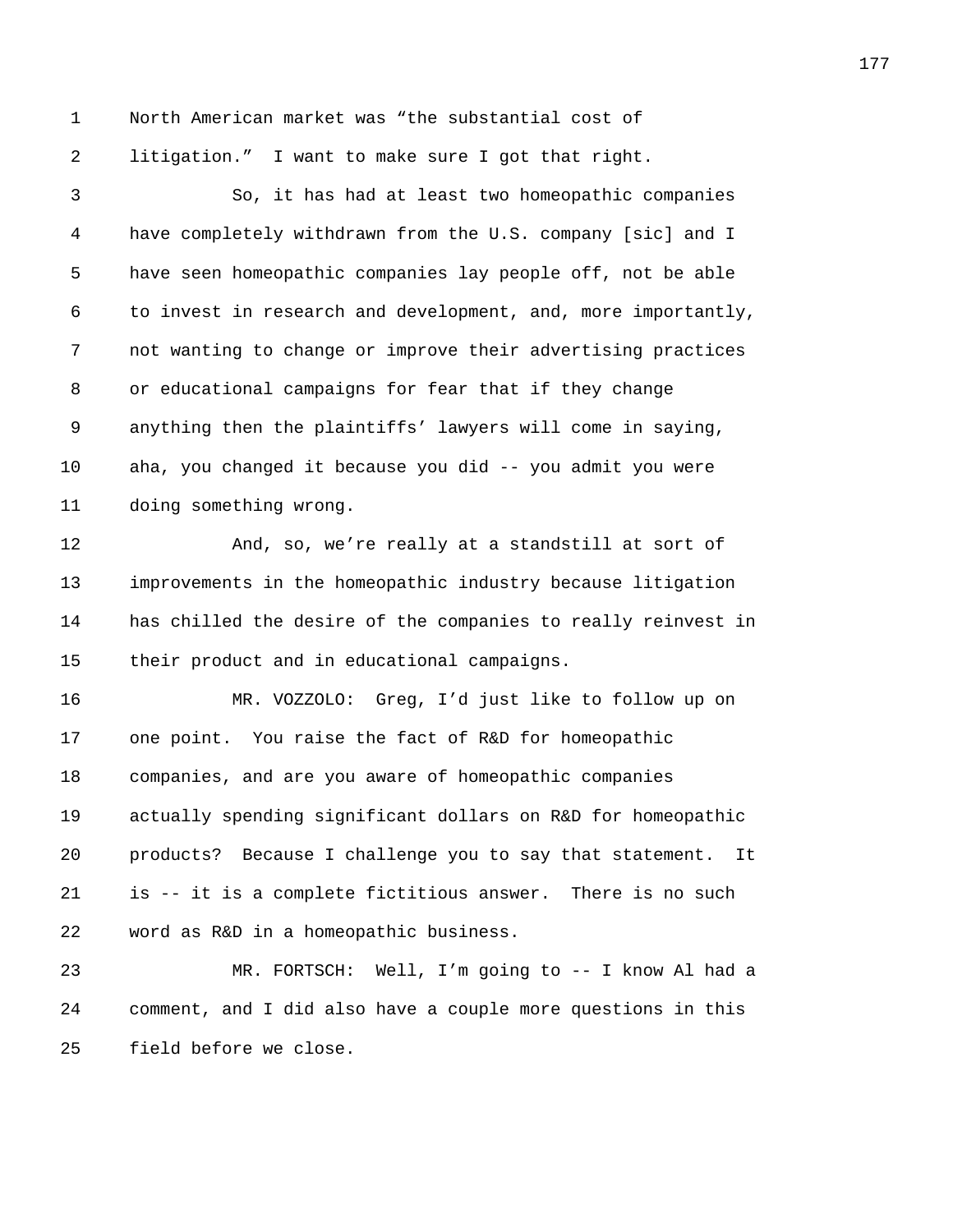1 Al?

2 MR. LORMAN: I just wanted to follow up on 3 something Antonio said earlier about that the class actions 4 lawsuits have contributed to the disclaimers that appear on 5 labels and in advertising. And, in fact, the truth is just 6 the opposite. The American Association of Homeopathic 7 Pharmacists, long before the first of these cases was ever 8 filed, was discussing ways to adopt a disclaimer program to 9 provide additional information to consumers about the 10 homeopathic nature of the product -- of the products that we 11 sell.

12 And, in fact, that effort basically stopped when 13 the lawsuits were filed, precisely because we were concerned 14 that were we to then adopt it, it would be cited against us 15 in the lawsuits as proof that we knew we weren't adequately 16 warning people before. So, the reality is that an adequate 17 disclaimer program would have been adopted many years ago had 18 there not been these class actions against the companies.

19 MR. VOZZOLO: Just one followup point, Greg, and 20 it's just a well known concept in law that subsequent and 21 remedial measures are inadmissible in a court proceeding, so 22 I take that with a grain of salt.

23 MR. FORTSCH: Well, Christina and Antonio, in terms 24 of settlements, some companies have agreed to include a 25 disclaimer that the claims have not been approved by the FDA.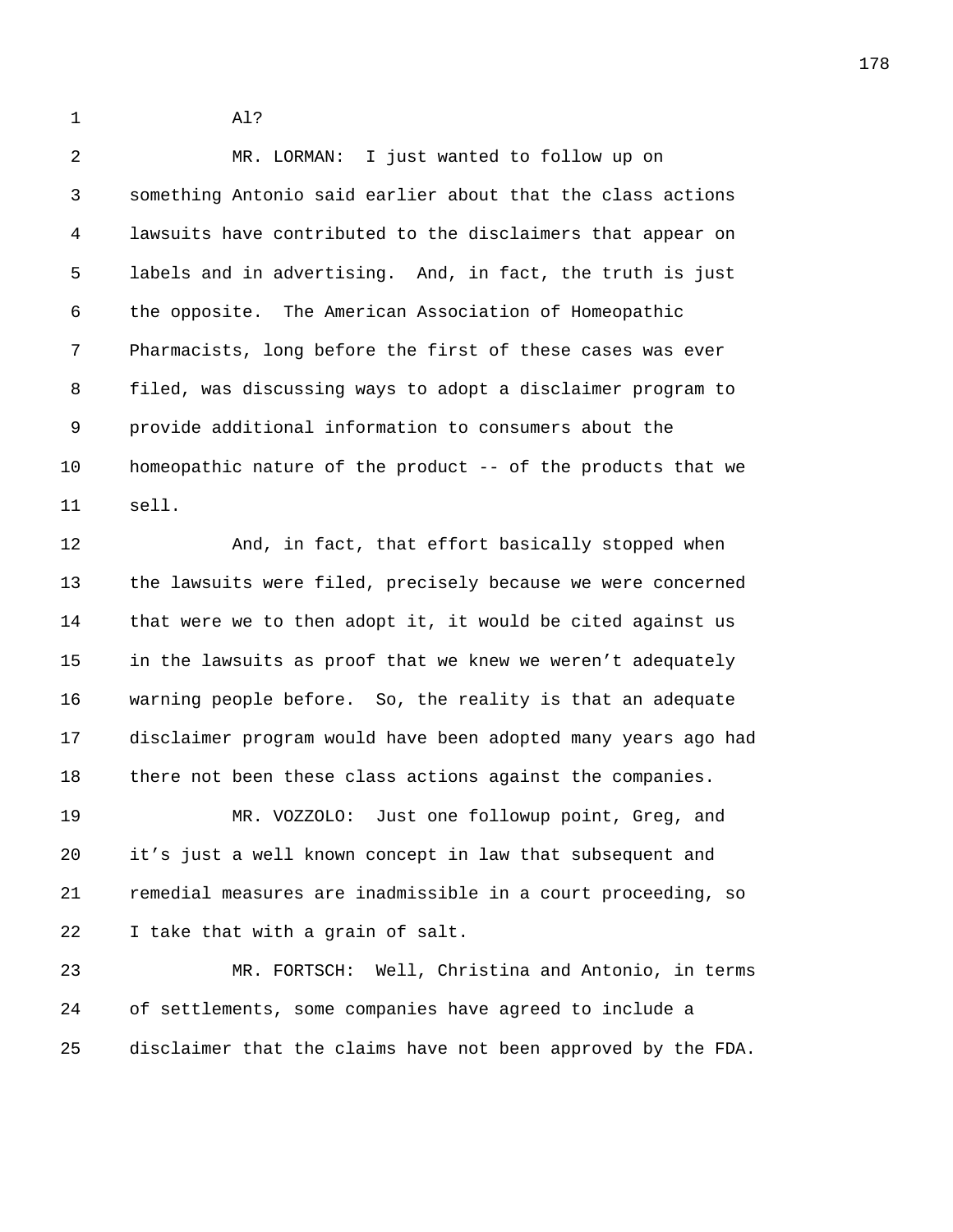1 How, if at all, does that disclaimer address the Federal 2 Trade Commission's concern with adequate substantiation? And 3 I'm going to ask Michelle to address that after you both 4 provide answers. 5 MS. SARCHIO: If I can jump in and start? 6 MR. FORTSCH: Go ahead. 7 MS. SARCHIO: So, as you can see, in litigation, we 8 hotly debate each and every issue that comes up. 9 (Laughter.) 10 MS. SARCHIO: And, so, when we get to the 11 negotiation table and talk about settlement and talk about 12 disclaimers, the disclaimers that plaintiffs' lawyers and 13 defense lawyers have agreed to have been hotly contested. 14 Where are we going to put the comma? Where are we going to 15 put the period? Which letter is going to be capitalized? 16 Each and every issue has been carefully vetted by the 17 plaintiffs' lawyers that are aggressively defending their 18 clients' interests. And we on the homeopathic industry side 19 are carefully vetting to make sure that these disclaimers 20 comply with all the federal rules and regulations that apply 21 to the companies. 22 And, so, once we finally agree to the language, not 23 only do we agree to the language, but then we have to make 24 sure that a judge approves it. And, again, the judge doesn't 25 just rubber stamp settlement agreements. I have been in many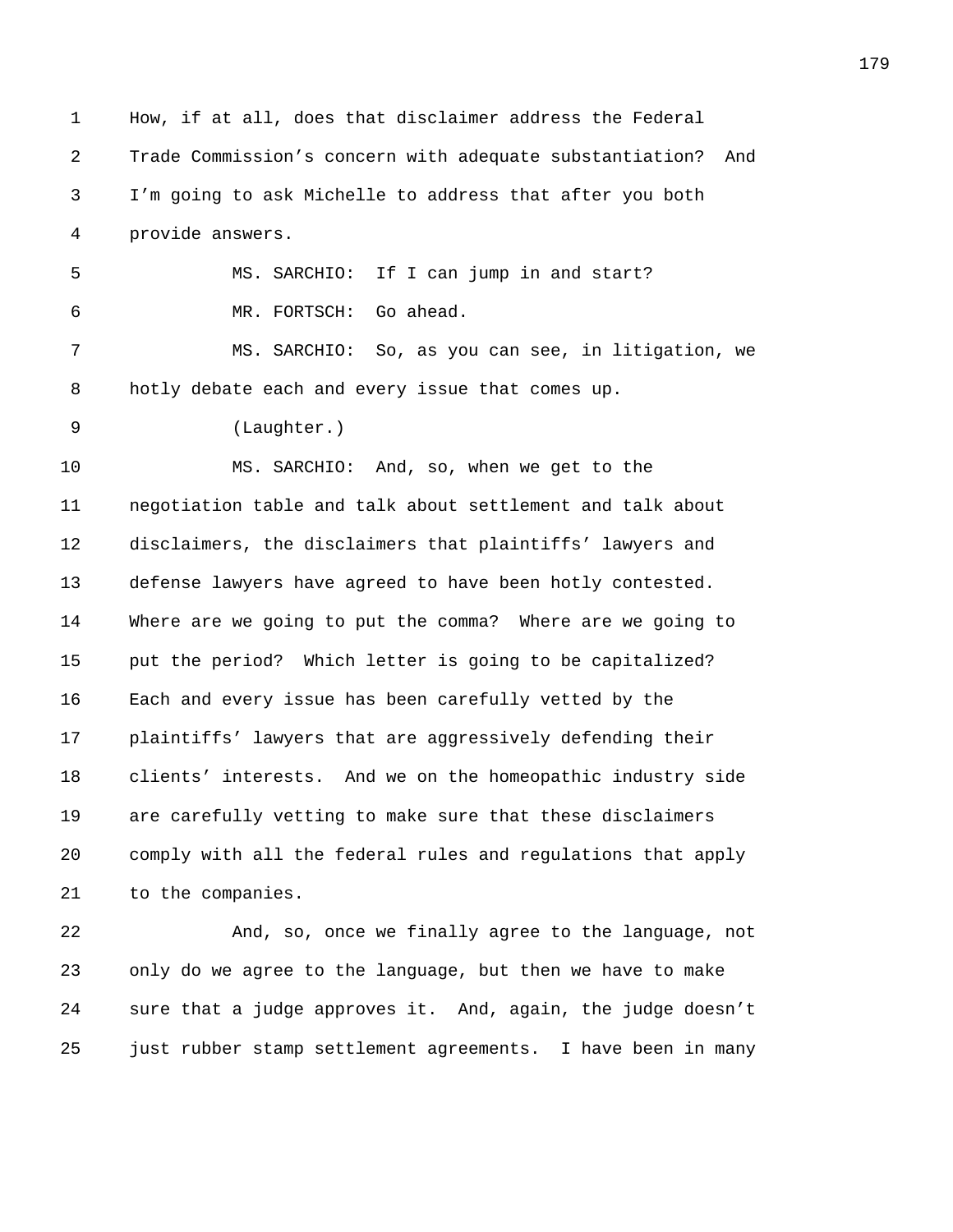1 cases where at the final hearing we are debating because 2 there's an objector or there's somebody that's come in at the 3 last minute, trying to champion consumer rights, saying that, 4 wait a minute, is this -- is this class action settlement 5 fair and reasonable. And we have had to defend our position 6 and bring in experts to support the disclaimers that, again, 7 we have so vigorously fought for and agreed to.

8 And court after court has approved these 9 disclaimers. In fact, I had a case that went all the way up 10 to the 9th Circuit Court of Appeals, where a settlement was 11 challenged, and one of the items that was challenged were 12 whether the disclaimers were effective. And the 9th Circuit 13 Court of Appeals felt that the District Court judge did his 14 job in carefully evaluating the benefits to consumers and the 15 benefits of the settlement and approved that settlement with 16 the disclaiming language.

17 MR. VOZZOLO: I tend to agree with Ms. Sarchio, 18 surprisingly, but I do think disclaimers are important. I 19 think the whole goal behind consumer class actions and civil 20 litigation is to provide the consumer with full information, 21 accurate information, truthful information. And I think that 22 is a critical step in at least providing that consumer with 23 the necessary information.

24 MR. FORTSCH: Michelle?

25 MS. RUSK: Okay. So, I'll just reiterate one thing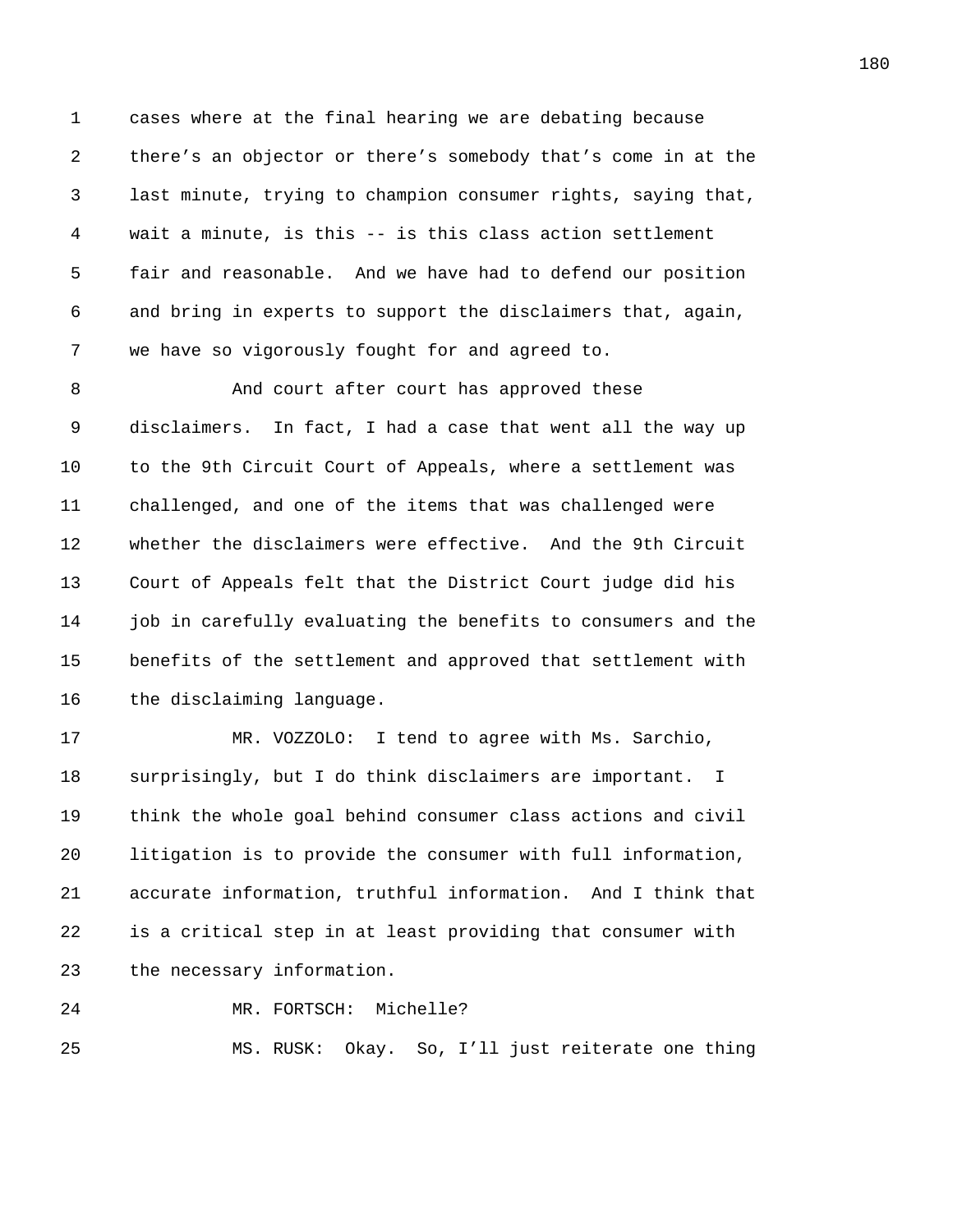1 I said earlier about disclaimers, which I think to the extent 2 we're talking about disclaimers that say a homeopathic 3 product has not been approved by FDA, we still believe that 4 that's not really getting at the issue that we're most 5 concerned about, which is that consumers need to understand 6 that the efficacy claim hasn't been established by accepted 7 scientific procedure, meaning randomized controlled trials.

8 And this afternoon -- or before the break, when we 9 had this panel about the science, there seemed to be a lot of 10 disagreement on a lot of different points, but when we 11 narrowed it down to the specific issue of should there be 12 randomized controlled trials to support specific claims about 13 specific products, I think there was very wide agreement that 14 that was what was called for. So, when there's not that 15 level of evidence, that's really what the disclaimer needs to 16 go to.

17 And I want to go back to something that David 18 mentioned about referring to a website as a way of letting 19 consumers know what the evidence is. Under our policy, 20 disclaimers have to be clear and prominent. They have to be 21 put in a place where consumers are going to see them. They 22 have to be worded in a way that consumers are going to 23 understand. And you can't leave the important qualifying 24 information in another place. It has to be close to the 25 claim that you're qualifying.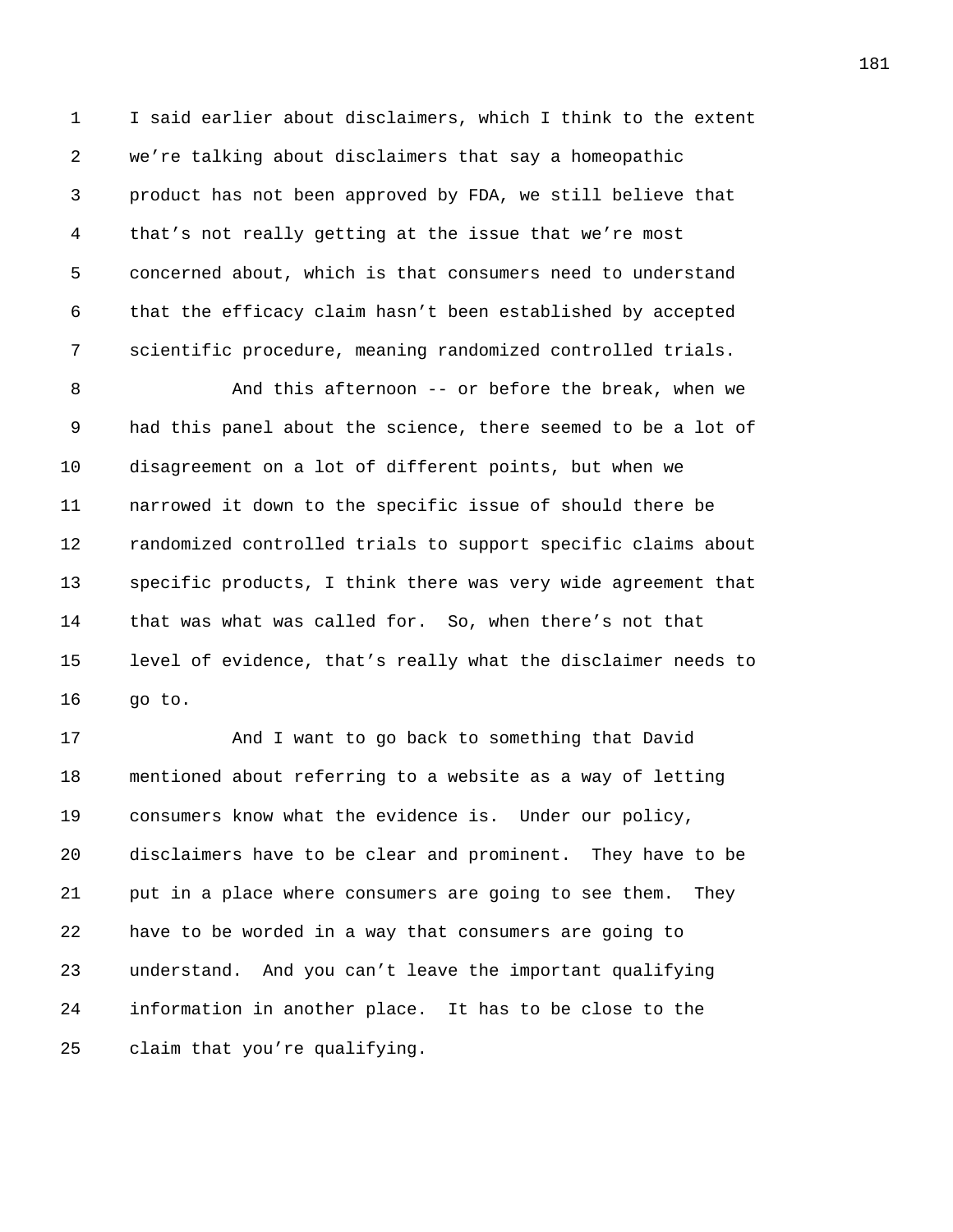1 So, any disclaimer that uses an approach of 2 referring to a website and putting the important qualifying 3 information there would not be acceptable under FTC law. 4 MR. FORTSCH: So, as much as I would like to go on 5 longer -- and I do enjoy these sorts of things, since I'm a 6 lawyer -- I think we do have to conclude. But fortunately, 7 as I mentioned and I will mention once again, we can accept 8 your comments. We didn't get to take questions from the 9 audience. It's even important of those who weren't able to 10 get their comments or questions up here to file them with us 11 at FTC.gov on or before November 20th. 12 I want to thank so much the panelists on my panel 13 today and the panelists that served on the panels moderated 14 by Mary Engle and Rich Cleland. I just have a couple of very 15 quick housekeeping items, not nearly as long as the ones that 16 I provided in the morning. 17 First of all, on a nonsubstantive basis, security 18 badges can be passed to the people at the desk on the way 19 out. They do reuse them, so if you got one, please pass in 20 one on the way out, right outside the door. 21 And I should also -- I can't fail to thank all of 22 the people at the agency who worked so hard to put on today's 23 workshop, especially our dedicated Division of Consumer and 24 Business Education, my colleagues in my division and 25 managers, and our Office of Executive Director, who organized 182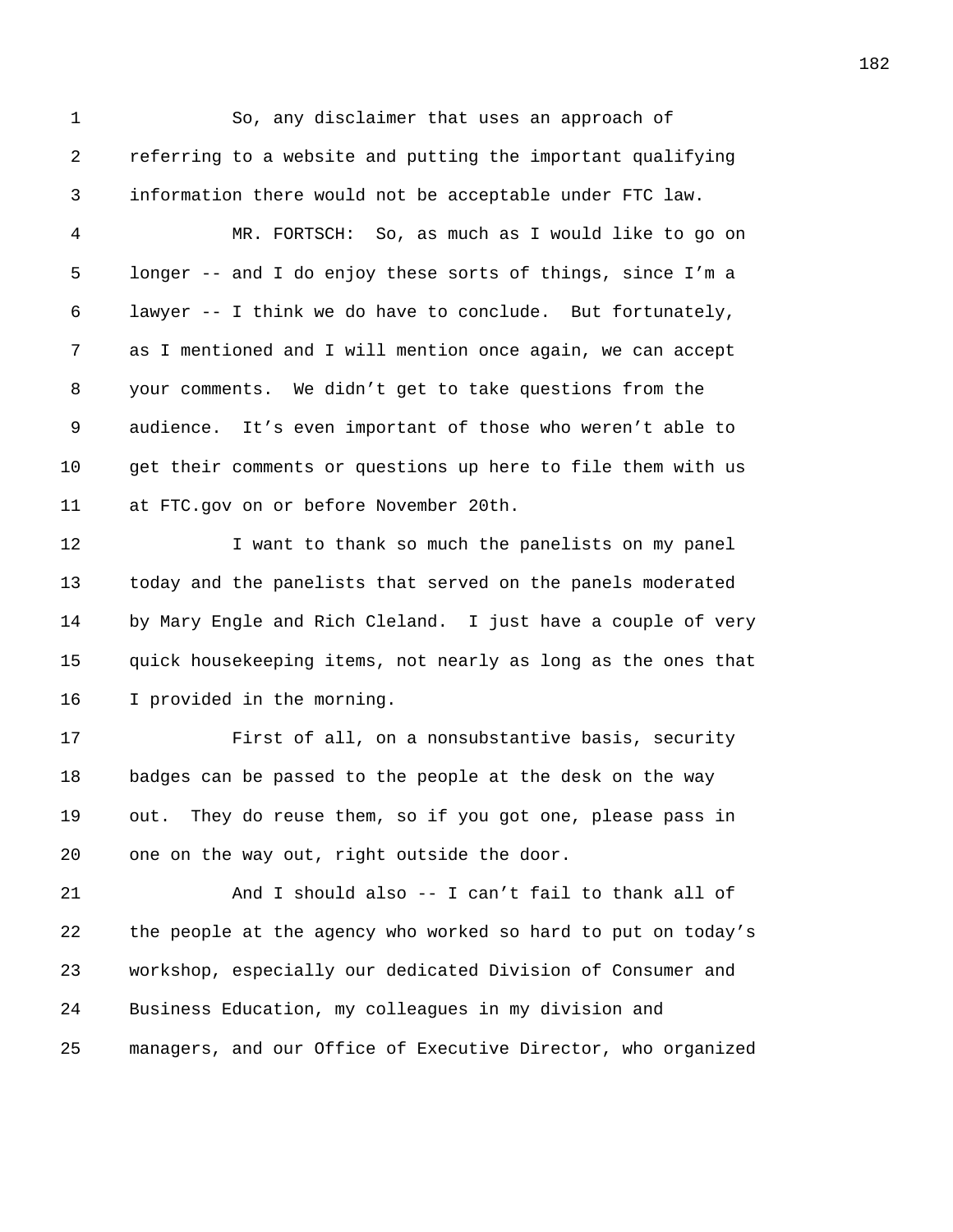| 1              | the workshop so that everything was functioning.          |
|----------------|-----------------------------------------------------------|
| $\sqrt{2}$     | And, most importantly, I just want to thank you so        |
| $\mathfrak{Z}$ | much for taking the time to come out to today's workshop. |
| $\overline{4}$ | And I will now adjourn the workshop. Thank you.           |
| 5              | (Applause.)                                               |
| $\epsilon$     | (At 2:55 p.m, the workshop concluded.)                    |
| 7              |                                                           |
| $\,8\,$        |                                                           |
| $\mathsf 9$    |                                                           |
| $10$           |                                                           |
| 11             |                                                           |
| $1\,2$         |                                                           |
| 13             |                                                           |
| 14             |                                                           |
| 15             |                                                           |
| 16             |                                                           |
| 17             |                                                           |
| 18             |                                                           |
| 19             |                                                           |
| 20             |                                                           |
| 21             |                                                           |
| 22             |                                                           |
| 23             |                                                           |
| 24             |                                                           |
| 25             |                                                           |